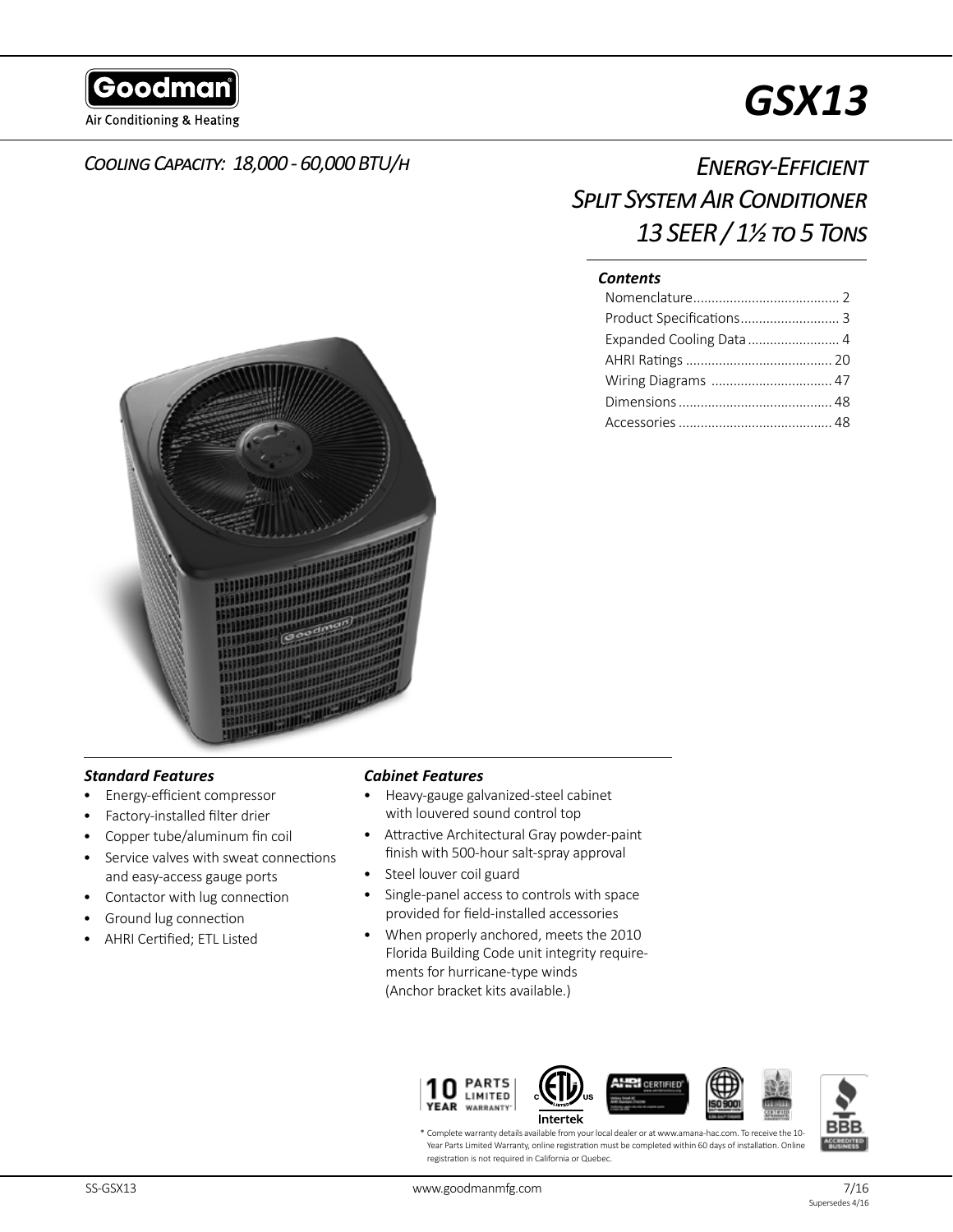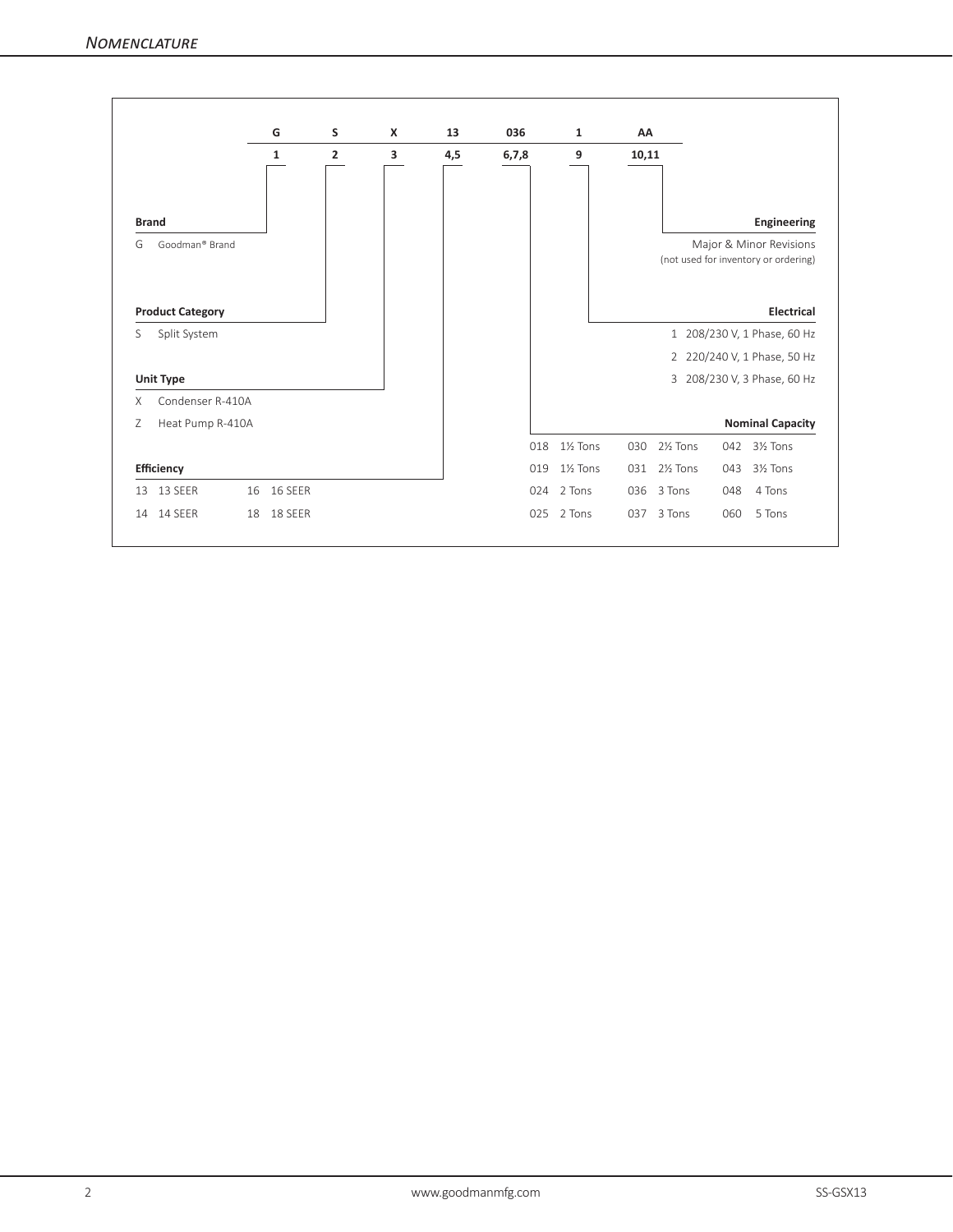|                                          | <b>GSX13</b><br>0181E*             | <b>GSX13</b><br>0241E*             | <b>GSX13</b><br>0301B*             | <b>GSX13</b><br>0361E*             | <b>GSX13</b><br>0421B*             | <b>GSX13</b><br>0481B*             | <b>GSX13</b><br>0601B*             | <b>GSX13</b><br>0611A*             |
|------------------------------------------|------------------------------------|------------------------------------|------------------------------------|------------------------------------|------------------------------------|------------------------------------|------------------------------------|------------------------------------|
| <b>CAPACITIES</b>                        |                                    |                                    |                                    |                                    |                                    |                                    |                                    |                                    |
| Nominal Cooling (BTU/h)                  | 18,000                             | 23,000                             | 30,000                             | 36,000                             | 42,000                             | 48,000                             | 60,000                             | 60,000                             |
| SEER / EER                               | 13/11                              | 13/11                              | 13/11                              | 13/11                              | 13/11                              | 13/11                              | 13/11                              | 13/11                              |
| Decibels                                 | 75                                 | 75                                 | 73                                 | 74                                 | 75                                 | 76                                 | 77                                 | 72                                 |
| <b>COMPRESSOR</b>                        |                                    |                                    |                                    |                                    |                                    |                                    |                                    |                                    |
| <b>RLA</b>                               | 6.7                                | 7.7                                | 12.8                               | 14.1                               | 17.9                               | 19.9                               | 25.0                               | 26.4                               |
| <b>LRA</b>                               | 41                                 | 37                                 | 64                                 | 77                                 | 112                                | 109                                | 134                                | 134                                |
| <b>CONDENSER FAN MOTOR</b>               |                                    |                                    |                                    |                                    |                                    |                                    |                                    |                                    |
| Horsepower                               | 1/8                                | 1/8                                | 1/8                                | 1/4                                | 1/4                                | 1/4                                | 1/4                                | 1/4                                |
| <b>FLA</b>                               | 0.7                                | 0.65                               | 0.65                               | 1.5                                | 1.5                                | 1.5                                | 1.5                                | 1.5                                |
| <b>REFRIGERATION SYSTEM</b>              |                                    |                                    |                                    |                                    |                                    |                                    |                                    |                                    |
| Refrigerant Line Size <sup>1</sup>       |                                    |                                    |                                    |                                    |                                    |                                    |                                    |                                    |
| Liquid Line Size ("O.D.)                 | $\frac{3}{8}$ <sup>11</sup>        | $\frac{3}{8}$ <sup>11</sup>        | $\frac{3}{8}$ <sup>11</sup>        | $\frac{3}{8}$ <sup>11</sup>        | $\frac{3}{8}$ <sup>11</sup>        | $\frac{3}{8}$ <sup>11</sup>        | $\frac{3}{8}$ <sup>11</sup>        | $\frac{3}{8}$ <sup>11</sup>        |
| Suction Line Size ("O.D.)                | $\frac{3}{4}$ <sup>11</sup>        | $\frac{3}{4}$ <sup>11</sup>        | $\frac{3}{4}$ <sup>11</sup>        | $\frac{7}{8}$                      | $1\%$ "                            | $1\frac{1}{8}$                     | $1\frac{1}{8}$                     | $\frac{7}{8}$                      |
| Refrigerant Connection Size              |                                    |                                    |                                    |                                    |                                    |                                    |                                    |                                    |
| Liquid Valve Size ("O.D.)                | $\frac{3}{8}$ <sup>11</sup>        | $\frac{3}{8}$ <sup>11</sup>        | $\frac{3}{8}$ <sup>11</sup>        | $\frac{3}{8}$ <sup>11</sup>        | $\frac{3}{8}$ <sup>11</sup>        | $\frac{3}{8}$ <sup>11</sup>        | $\frac{3}{8}$ <sup>11</sup>        | $\frac{3}{8}$ <sup>11</sup>        |
| Suction Valve Size ("O.D.) 45            | $\frac{3}{4}$ <sup>11</sup>        | $\frac{3}{4}$ <sup>11</sup>        | $\frac{3}{4}$ <sup>11</sup>        | $\frac{3}{4}$ <sup>11</sup> 4      | $\frac{7}{8}$ <sup>11</sup> 5      | $\frac{7}{8}$ <sup>11</sup> 5      | $\frac{7}{8}$ <sup>11</sup> 5      | $\frac{3}{4}$ <sup>11</sup>        |
| Valve Type                               | Sweat                              | Sweat                              | Sweat                              | Sweat                              | Sweat                              | Sweat                              | Sweat                              | Sweat                              |
| Refrigerant Charge                       | 44                                 | 44                                 | 44                                 | 52                                 | 61                                 | 80                                 | 80                                 | 111                                |
| Shipped with Orifice Size                | 0.051                              | 0.055                              | 0.061                              | 0.070                              | 0.076                              | 0.080                              | 0.086                              | 0.086                              |
| <b>ELECTRICAL DATA</b>                   |                                    |                                    |                                    |                                    |                                    |                                    |                                    |                                    |
| Voltage (60 Hz)                          | 208/230                            | 208/230                            | 208/230                            | 208/230                            | 208/230                            | 208/230                            | 208/230                            | 208/230                            |
| Minimum Circuit Ampacity <sup>2</sup>    | 9.1                                | 10.3                               | 16.7                               | 19.1                               | 23.9                               | 26.4                               | 32.8                               | 34.5                               |
| Max. Overcurrent Protection <sup>3</sup> | 15 amps                            | 15 amps                            | 25 amps                            | 30 amps                            | 40 amps                            | 45 amps                            | 50 amps                            | 60 amps                            |
| Min / Max Volts                          | 197/253                            | 197/253                            | 197/253                            | 197/253                            | 197/253                            | 197/253                            | 197/253                            | 197/253                            |
| Electrical Conduit Size                  | $\frac{1}{2}$ " or $\frac{3}{4}$ " | $\frac{1}{2}$ " or $\frac{3}{4}$ " | $\frac{1}{2}$ " or $\frac{3}{4}$ " | $\frac{1}{2}$ " or $\frac{3}{4}$ " | $\frac{1}{2}$ " or $\frac{3}{4}$ " | $\frac{1}{2}$ " or $\frac{3}{4}$ " | $\frac{1}{2}$ " or $\frac{3}{4}$ " | $\frac{1}{2}$ " or $\frac{3}{4}$ " |
| <b>EQUIPMENT WEIGHT (LBS)</b>            | 102                                | 103                                | 115                                | 118                                | 171                                | 175                                | 184                                | 211                                |
| SHIP WEIGHT (LBS)                        | 117                                | 120                                | 132                                | 135                                | 189                                | 193                                | 202                                | 233                                |

<sup>1</sup> Line sizes denoted for 25' line sets, tested and rated in accordance with AHRI Standard 210/240. For other line-set lengths or sizes, refer to the installation & Operating instructions and/or the long line-set guidelines.

<sup>2</sup> Wire size should be determined in accordance with National Electrical Codes; extensive wire runs will require larger wire sizes

<sup>3</sup> Must use time-delay fuses or HACR-type circuit breakers of the same size as noted.

4 Installer will need to supply ¾" to %" adapters for suction line connections.

<sup>5</sup> Installer will need to supply  $\frac{7}{8}$ " to  $1\frac{1}{8}$ " adapters for suction line connections.

#### **Notes**

• Always check the S&R plate for electrical data on the unit being installed.

• Unit is charged with refrigerant for 15' of ⅜" liquid line. System charge must be adjusted per Installation Instructions Final Charge Procedure.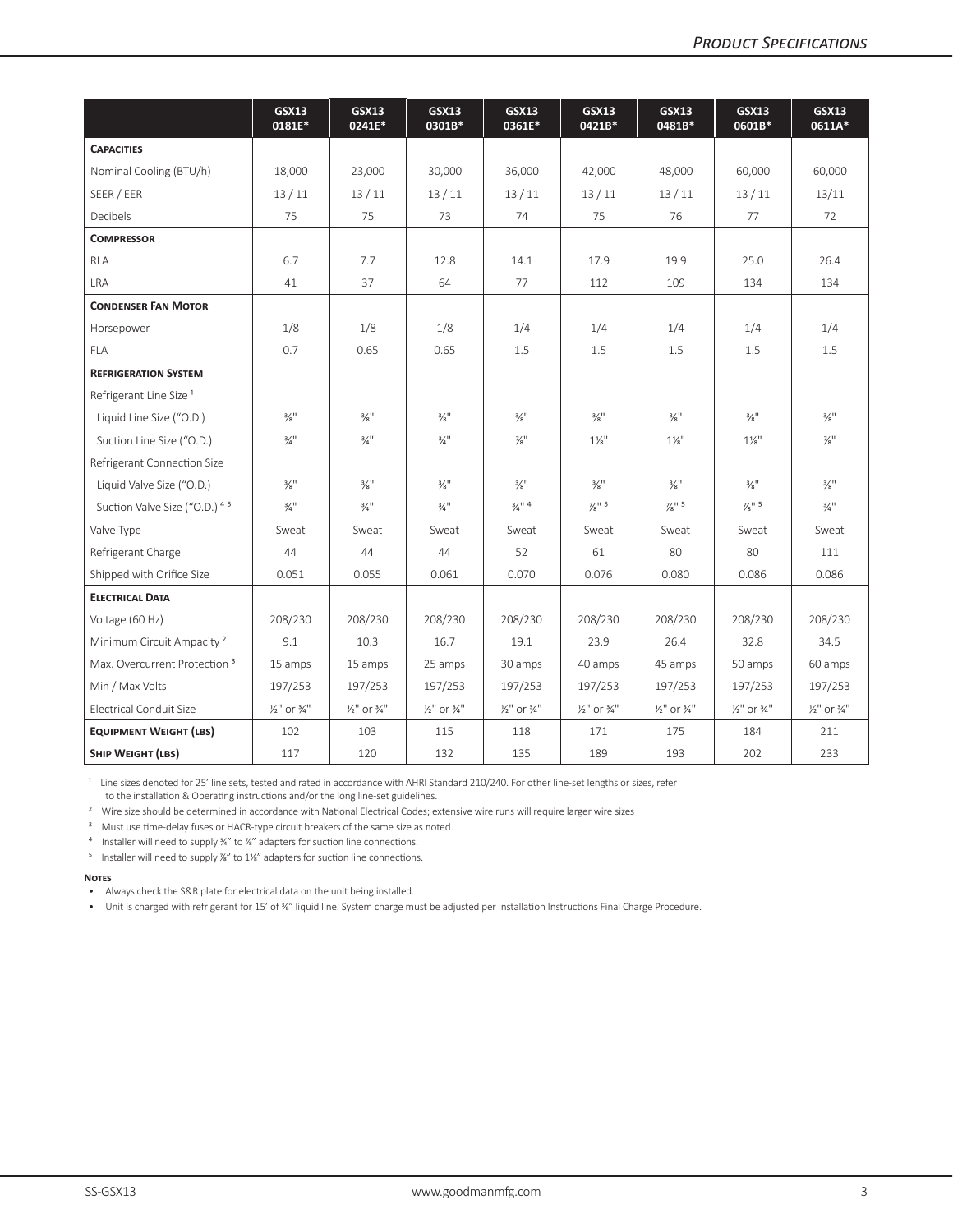| $\mathbf{z}$                                         |                                                                                                                                           |                                                                                                                                                                                                                                                                                                                             |                                                                                                                                                                                                                                                                                                                                                                                                                                                                                                                                                                                                                                                                                                                                                                                                                                                                                                                                                                                                                                                                                                                                                                                                                                                                                                                                                                                                                                                                                     |                                                                                           |                                                                                                                                                                                                                                                                                                                                                                                                                                                                                                                                                                                                                                                                                                                                                                                                                                                                                                                                                                                                                                                                                                                                                                                                                                                                                                                                                                                                                                                                                                                                                                                                                                                                                                                                                                                                                                                                                                                                                                                                                                                                                                                                                                                                                                                                                                                   |
|------------------------------------------------------|-------------------------------------------------------------------------------------------------------------------------------------------|-----------------------------------------------------------------------------------------------------------------------------------------------------------------------------------------------------------------------------------------------------------------------------------------------------------------------------|-------------------------------------------------------------------------------------------------------------------------------------------------------------------------------------------------------------------------------------------------------------------------------------------------------------------------------------------------------------------------------------------------------------------------------------------------------------------------------------------------------------------------------------------------------------------------------------------------------------------------------------------------------------------------------------------------------------------------------------------------------------------------------------------------------------------------------------------------------------------------------------------------------------------------------------------------------------------------------------------------------------------------------------------------------------------------------------------------------------------------------------------------------------------------------------------------------------------------------------------------------------------------------------------------------------------------------------------------------------------------------------------------------------------------------------------------------------------------------------|-------------------------------------------------------------------------------------------|-------------------------------------------------------------------------------------------------------------------------------------------------------------------------------------------------------------------------------------------------------------------------------------------------------------------------------------------------------------------------------------------------------------------------------------------------------------------------------------------------------------------------------------------------------------------------------------------------------------------------------------------------------------------------------------------------------------------------------------------------------------------------------------------------------------------------------------------------------------------------------------------------------------------------------------------------------------------------------------------------------------------------------------------------------------------------------------------------------------------------------------------------------------------------------------------------------------------------------------------------------------------------------------------------------------------------------------------------------------------------------------------------------------------------------------------------------------------------------------------------------------------------------------------------------------------------------------------------------------------------------------------------------------------------------------------------------------------------------------------------------------------------------------------------------------------------------------------------------------------------------------------------------------------------------------------------------------------------------------------------------------------------------------------------------------------------------------------------------------------------------------------------------------------------------------------------------------------------------------------------------------------------------------------------------------------|
| 5                                                    |                                                                                                                                           |                                                                                                                                                                                                                                                                                                                             |                                                                                                                                                                                                                                                                                                                                                                                                                                                                                                                                                                                                                                                                                                                                                                                                                                                                                                                                                                                                                                                                                                                                                                                                                                                                                                                                                                                                                                                                                     |                                                                                           |                                                                                                                                                                                                                                                                                                                                                                                                                                                                                                                                                                                                                                                                                                                                                                                                                                                                                                                                                                                                                                                                                                                                                                                                                                                                                                                                                                                                                                                                                                                                                                                                                                                                                                                                                                                                                                                                                                                                                                                                                                                                                                                                                                                                                                                                                                                   |
| 3                                                    |                                                                                                                                           |                                                                                                                                                                                                                                                                                                                             |                                                                                                                                                                                                                                                                                                                                                                                                                                                                                                                                                                                                                                                                                                                                                                                                                                                                                                                                                                                                                                                                                                                                                                                                                                                                                                                                                                                                                                                                                     |                                                                                           |                                                                                                                                                                                                                                                                                                                                                                                                                                                                                                                                                                                                                                                                                                                                                                                                                                                                                                                                                                                                                                                                                                                                                                                                                                                                                                                                                                                                                                                                                                                                                                                                                                                                                                                                                                                                                                                                                                                                                                                                                                                                                                                                                                                                                                                                                                                   |
| ြို့                                                 |                                                                                                                                           |                                                                                                                                                                                                                                                                                                                             |                                                                                                                                                                                                                                                                                                                                                                                                                                                                                                                                                                                                                                                                                                                                                                                                                                                                                                                                                                                                                                                                                                                                                                                                                                                                                                                                                                                                                                                                                     |                                                                                           |                                                                                                                                                                                                                                                                                                                                                                                                                                                                                                                                                                                                                                                                                                                                                                                                                                                                                                                                                                                                                                                                                                                                                                                                                                                                                                                                                                                                                                                                                                                                                                                                                                                                                                                                                                                                                                                                                                                                                                                                                                                                                                                                                                                                                                                                                                                   |
| $\mathbf{z}$<br><b>The Contract of Contract Inc.</b> |                                                                                                                                           |                                                                                                                                                                                                                                                                                                                             |                                                                                                                                                                                                                                                                                                                                                                                                                                                                                                                                                                                                                                                                                                                                                                                                                                                                                                                                                                                                                                                                                                                                                                                                                                                                                                                                                                                                                                                                                     |                                                                                           |                                                                                                                                                                                                                                                                                                                                                                                                                                                                                                                                                                                                                                                                                                                                                                                                                                                                                                                                                                                                                                                                                                                                                                                                                                                                                                                                                                                                                                                                                                                                                                                                                                                                                                                                                                                                                                                                                                                                                                                                                                                                                                                                                                                                                                                                                                                   |
| $\overline{5}$                                       |                                                                                                                                           |                                                                                                                                                                                                                                                                                                                             |                                                                                                                                                                                                                                                                                                                                                                                                                                                                                                                                                                                                                                                                                                                                                                                                                                                                                                                                                                                                                                                                                                                                                                                                                                                                                                                                                                                                                                                                                     |                                                                                           |                                                                                                                                                                                                                                                                                                                                                                                                                                                                                                                                                                                                                                                                                                                                                                                                                                                                                                                                                                                                                                                                                                                                                                                                                                                                                                                                                                                                                                                                                                                                                                                                                                                                                                                                                                                                                                                                                                                                                                                                                                                                                                                                                                                                                                                                                                                   |
| ි                                                    |                                                                                                                                           |                                                                                                                                                                                                                                                                                                                             |                                                                                                                                                                                                                                                                                                                                                                                                                                                                                                                                                                                                                                                                                                                                                                                                                                                                                                                                                                                                                                                                                                                                                                                                                                                                                                                                                                                                                                                                                     |                                                                                           |                                                                                                                                                                                                                                                                                                                                                                                                                                                                                                                                                                                                                                                                                                                                                                                                                                                                                                                                                                                                                                                                                                                                                                                                                                                                                                                                                                                                                                                                                                                                                                                                                                                                                                                                                                                                                                                                                                                                                                                                                                                                                                                                                                                                                                                                                                                   |
| ခြွ                                                  |                                                                                                                                           |                                                                                                                                                                                                                                                                                                                             |                                                                                                                                                                                                                                                                                                                                                                                                                                                                                                                                                                                                                                                                                                                                                                                                                                                                                                                                                                                                                                                                                                                                                                                                                                                                                                                                                                                                                                                                                     |                                                                                           |                                                                                                                                                                                                                                                                                                                                                                                                                                                                                                                                                                                                                                                                                                                                                                                                                                                                                                                                                                                                                                                                                                                                                                                                                                                                                                                                                                                                                                                                                                                                                                                                                                                                                                                                                                                                                                                                                                                                                                                                                                                                                                                                                                                                                                                                                                                   |
| $\mathbf{z}$                                         |                                                                                                                                           |                                                                                                                                                                                                                                                                                                                             |                                                                                                                                                                                                                                                                                                                                                                                                                                                                                                                                                                                                                                                                                                                                                                                                                                                                                                                                                                                                                                                                                                                                                                                                                                                                                                                                                                                                                                                                                     |                                                                                           |                                                                                                                                                                                                                                                                                                                                                                                                                                                                                                                                                                                                                                                                                                                                                                                                                                                                                                                                                                                                                                                                                                                                                                                                                                                                                                                                                                                                                                                                                                                                                                                                                                                                                                                                                                                                                                                                                                                                                                                                                                                                                                                                                                                                                                                                                                                   |
|                                                      |                                                                                                                                           |                                                                                                                                                                                                                                                                                                                             |                                                                                                                                                                                                                                                                                                                                                                                                                                                                                                                                                                                                                                                                                                                                                                                                                                                                                                                                                                                                                                                                                                                                                                                                                                                                                                                                                                                                                                                                                     |                                                                                           |                                                                                                                                                                                                                                                                                                                                                                                                                                                                                                                                                                                                                                                                                                                                                                                                                                                                                                                                                                                                                                                                                                                                                                                                                                                                                                                                                                                                                                                                                                                                                                                                                                                                                                                                                                                                                                                                                                                                                                                                                                                                                                                                                                                                                                                                                                                   |
| នៃ $\frac{1}{3}$<br>0.64                             |                                                                                                                                           | 327<br>130                                                                                                                                                                                                                                                                                                                  |                                                                                                                                                                                                                                                                                                                                                                                                                                                                                                                                                                                                                                                                                                                                                                                                                                                                                                                                                                                                                                                                                                                                                                                                                                                                                                                                                                                                                                                                                     |                                                                                           |                                                                                                                                                                                                                                                                                                                                                                                                                                                                                                                                                                                                                                                                                                                                                                                                                                                                                                                                                                                                                                                                                                                                                                                                                                                                                                                                                                                                                                                                                                                                                                                                                                                                                                                                                                                                                                                                                                                                                                                                                                                                                                                                                                                                                                                                                                                   |
|                                                      |                                                                                                                                           |                                                                                                                                                                                                                                                                                                                             |                                                                                                                                                                                                                                                                                                                                                                                                                                                                                                                                                                                                                                                                                                                                                                                                                                                                                                                                                                                                                                                                                                                                                                                                                                                                                                                                                                                                                                                                                     |                                                                                           |                                                                                                                                                                                                                                                                                                                                                                                                                                                                                                                                                                                                                                                                                                                                                                                                                                                                                                                                                                                                                                                                                                                                                                                                                                                                                                                                                                                                                                                                                                                                                                                                                                                                                                                                                                                                                                                                                                                                                                                                                                                                                                                                                                                                                                                                                                                   |
|                                                      |                                                                                                                                           |                                                                                                                                                                                                                                                                                                                             |                                                                                                                                                                                                                                                                                                                                                                                                                                                                                                                                                                                                                                                                                                                                                                                                                                                                                                                                                                                                                                                                                                                                                                                                                                                                                                                                                                                                                                                                                     |                                                                                           | $\frac{20}{14}$                                                                                                                                                                                                                                                                                                                                                                                                                                                                                                                                                                                                                                                                                                                                                                                                                                                                                                                                                                                                                                                                                                                                                                                                                                                                                                                                                                                                                                                                                                                                                                                                                                                                                                                                                                                                                                                                                                                                                                                                                                                                                                                                                                                                                                                                                                   |
|                                                      |                                                                                                                                           |                                                                                                                                                                                                                                                                                                                             |                                                                                                                                                                                                                                                                                                                                                                                                                                                                                                                                                                                                                                                                                                                                                                                                                                                                                                                                                                                                                                                                                                                                                                                                                                                                                                                                                                                                                                                                                     |                                                                                           | 307<br>136<br>140                                                                                                                                                                                                                                                                                                                                                                                                                                                                                                                                                                                                                                                                                                                                                                                                                                                                                                                                                                                                                                                                                                                                                                                                                                                                                                                                                                                                                                                                                                                                                                                                                                                                                                                                                                                                                                                                                                                                                                                                                                                                                                                                                                                                                                                                                                 |
|                                                      |                                                                                                                                           |                                                                                                                                                                                                                                                                                                                             |                                                                                                                                                                                                                                                                                                                                                                                                                                                                                                                                                                                                                                                                                                                                                                                                                                                                                                                                                                                                                                                                                                                                                                                                                                                                                                                                                                                                                                                                                     |                                                                                           | 290                                                                                                                                                                                                                                                                                                                                                                                                                                                                                                                                                                                                                                                                                                                                                                                                                                                                                                                                                                                                                                                                                                                                                                                                                                                                                                                                                                                                                                                                                                                                                                                                                                                                                                                                                                                                                                                                                                                                                                                                                                                                                                                                                                                                                                                                                                               |
| ြို့                                                 |                                                                                                                                           |                                                                                                                                                                                                                                                                                                                             |                                                                                                                                                                                                                                                                                                                                                                                                                                                                                                                                                                                                                                                                                                                                                                                                                                                                                                                                                                                                                                                                                                                                                                                                                                                                                                                                                                                                                                                                                     |                                                                                           | $R \nightharpoonup$                                                                                                                                                                                                                                                                                                                                                                                                                                                                                                                                                                                                                                                                                                                                                                                                                                                                                                                                                                                                                                                                                                                                                                                                                                                                                                                                                                                                                                                                                                                                                                                                                                                                                                                                                                                                                                                                                                                                                                                                                                                                                                                                                                                                                                                                                               |
| $\mathbf{z}$                                         |                                                                                                                                           | the control of the con-                                                                                                                                                                                                                                                                                                     |                                                                                                                                                                                                                                                                                                                                                                                                                                                                                                                                                                                                                                                                                                                                                                                                                                                                                                                                                                                                                                                                                                                                                                                                                                                                                                                                                                                                                                                                                     |                                                                                           |                                                                                                                                                                                                                                                                                                                                                                                                                                                                                                                                                                                                                                                                                                                                                                                                                                                                                                                                                                                                                                                                                                                                                                                                                                                                                                                                                                                                                                                                                                                                                                                                                                                                                                                                                                                                                                                                                                                                                                                                                                                                                                                                                                                                                                                                                                                   |
|                                                      |                                                                                                                                           |                                                                                                                                                                                                                                                                                                                             |                                                                                                                                                                                                                                                                                                                                                                                                                                                                                                                                                                                                                                                                                                                                                                                                                                                                                                                                                                                                                                                                                                                                                                                                                                                                                                                                                                                                                                                                                     |                                                                                           |                                                                                                                                                                                                                                                                                                                                                                                                                                                                                                                                                                                                                                                                                                                                                                                                                                                                                                                                                                                                                                                                                                                                                                                                                                                                                                                                                                                                                                                                                                                                                                                                                                                                                                                                                                                                                                                                                                                                                                                                                                                                                                                                                                                                                                                                                                                   |
|                                                      |                                                                                                                                           |                                                                                                                                                                                                                                                                                                                             |                                                                                                                                                                                                                                                                                                                                                                                                                                                                                                                                                                                                                                                                                                                                                                                                                                                                                                                                                                                                                                                                                                                                                                                                                                                                                                                                                                                                                                                                                     |                                                                                           | $0.77$<br>$18.8$<br>$1.17$<br>$4.9$<br>255                                                                                                                                                                                                                                                                                                                                                                                                                                                                                                                                                                                                                                                                                                                                                                                                                                                                                                                                                                                                                                                                                                                                                                                                                                                                                                                                                                                                                                                                                                                                                                                                                                                                                                                                                                                                                                                                                                                                                                                                                                                                                                                                                                                                                                                                        |
|                                                      |                                                                                                                                           |                                                                                                                                                                                                                                                                                                                             |                                                                                                                                                                                                                                                                                                                                                                                                                                                                                                                                                                                                                                                                                                                                                                                                                                                                                                                                                                                                                                                                                                                                                                                                                                                                                                                                                                                                                                                                                     |                                                                                           | $\begin{array}{c} 233 \\ 111 \\ 16.8 \\ 0.86 \\ 20.4 \\ 1.5 \\ 4.8 \end{array}$<br>237<br>113                                                                                                                                                                                                                                                                                                                                                                                                                                                                                                                                                                                                                                                                                                                                                                                                                                                                                                                                                                                                                                                                                                                                                                                                                                                                                                                                                                                                                                                                                                                                                                                                                                                                                                                                                                                                                                                                                                                                                                                                                                                                                                                                                                                                                     |
|                                                      |                                                                                                                                           | and the control                                                                                                                                                                                                                                                                                                             |                                                                                                                                                                                                                                                                                                                                                                                                                                                                                                                                                                                                                                                                                                                                                                                                                                                                                                                                                                                                                                                                                                                                                                                                                                                                                                                                                                                                                                                                                     |                                                                                           |                                                                                                                                                                                                                                                                                                                                                                                                                                                                                                                                                                                                                                                                                                                                                                                                                                                                                                                                                                                                                                                                                                                                                                                                                                                                                                                                                                                                                                                                                                                                                                                                                                                                                                                                                                                                                                                                                                                                                                                                                                                                                                                                                                                                                                                                                                                   |
|                                                      |                                                                                                                                           |                                                                                                                                                                                                                                                                                                                             |                                                                                                                                                                                                                                                                                                                                                                                                                                                                                                                                                                                                                                                                                                                                                                                                                                                                                                                                                                                                                                                                                                                                                                                                                                                                                                                                                                                                                                                                                     |                                                                                           |                                                                                                                                                                                                                                                                                                                                                                                                                                                                                                                                                                                                                                                                                                                                                                                                                                                                                                                                                                                                                                                                                                                                                                                                                                                                                                                                                                                                                                                                                                                                                                                                                                                                                                                                                                                                                                                                                                                                                                                                                                                                                                                                                                                                                                                                                                                   |
|                                                      |                                                                                                                                           |                                                                                                                                                                                                                                                                                                                             |                                                                                                                                                                                                                                                                                                                                                                                                                                                                                                                                                                                                                                                                                                                                                                                                                                                                                                                                                                                                                                                                                                                                                                                                                                                                                                                                                                                                                                                                                     |                                                                                           |                                                                                                                                                                                                                                                                                                                                                                                                                                                                                                                                                                                                                                                                                                                                                                                                                                                                                                                                                                                                                                                                                                                                                                                                                                                                                                                                                                                                                                                                                                                                                                                                                                                                                                                                                                                                                                                                                                                                                                                                                                                                                                                                                                                                                                                                                                                   |
|                                                      |                                                                                                                                           |                                                                                                                                                                                                                                                                                                                             |                                                                                                                                                                                                                                                                                                                                                                                                                                                                                                                                                                                                                                                                                                                                                                                                                                                                                                                                                                                                                                                                                                                                                                                                                                                                                                                                                                                                                                                                                     |                                                                                           | $0.83$<br>20.2<br>1.06<br>4.4<br>$\frac{21}{10}$                                                                                                                                                                                                                                                                                                                                                                                                                                                                                                                                                                                                                                                                                                                                                                                                                                                                                                                                                                                                                                                                                                                                                                                                                                                                                                                                                                                                                                                                                                                                                                                                                                                                                                                                                                                                                                                                                                                                                                                                                                                                                                                                                                                                                                                                  |
|                                                      |                                                                                                                                           |                                                                                                                                                                                                                                                                                                                             |                                                                                                                                                                                                                                                                                                                                                                                                                                                                                                                                                                                                                                                                                                                                                                                                                                                                                                                                                                                                                                                                                                                                                                                                                                                                                                                                                                                                                                                                                     |                                                                                           |                                                                                                                                                                                                                                                                                                                                                                                                                                                                                                                                                                                                                                                                                                                                                                                                                                                                                                                                                                                                                                                                                                                                                                                                                                                                                                                                                                                                                                                                                                                                                                                                                                                                                                                                                                                                                                                                                                                                                                                                                                                                                                                                                                                                                                                                                                                   |
|                                                      |                                                                                                                                           |                                                                                                                                                                                                                                                                                                                             |                                                                                                                                                                                                                                                                                                                                                                                                                                                                                                                                                                                                                                                                                                                                                                                                                                                                                                                                                                                                                                                                                                                                                                                                                                                                                                                                                                                                                                                                                     |                                                                                           | 650                                                                                                                                                                                                                                                                                                                                                                                                                                                                                                                                                                                                                                                                                                                                                                                                                                                                                                                                                                                                                                                                                                                                                                                                                                                                                                                                                                                                                                                                                                                                                                                                                                                                                                                                                                                                                                                                                                                                                                                                                                                                                                                                                                                                                                                                                                               |
| $\boxed{\underline{\mathbf{B}}}$                     | $70\,$                                                                                                                                    |                                                                                                                                                                                                                                                                                                                             |                                                                                                                                                                                                                                                                                                                                                                                                                                                                                                                                                                                                                                                                                                                                                                                                                                                                                                                                                                                                                                                                                                                                                                                                                                                                                                                                                                                                                                                                                     | 75                                                                                        |                                                                                                                                                                                                                                                                                                                                                                                                                                                                                                                                                                                                                                                                                                                                                                                                                                                                                                                                                                                                                                                                                                                                                                                                                                                                                                                                                                                                                                                                                                                                                                                                                                                                                                                                                                                                                                                                                                                                                                                                                                                                                                                                                                                                                                                                                                                   |
|                                                      | $\frac{4}{5}$<br><u> គ្នា ន</u><br>倡<br>$\frac{2}{5}$<br>ៀឺ៊ីឌ<br>67<br>3<br>ြို့<br>$\mathbf{z}$<br>63 67<br>ြို့<br>MBh<br>RFLOW<br>525 | $\begin{array}{c} 0.73 \\ 0.91 \\ 1.14 \\ 2.88 \\ 0.08 \\ 0.07 \\ 0.07 \\ 0.07 \\ 0.01 \\ 0.01 \\ 0.01 \\ 0.01 \\ 0.01 \\ 0.01 \\ 0.01 \\ 0.01 \\ 0.01 \\ 0.01 \\ 0.01 \\ 0.01 \\ 0.01 \\ 0.01 \\ 0.01 \\ 0.01 \\ 0.01 \\ 0.01 \\ 0.01 \\ 0.01 \\ 0.01 \\ 0.01 \\ 0.01 \\ 0.01 \\ 0.01 \\ 0.01 \\ 0.01 \\ 0.$<br>4.7<br>600 | $\begin{array}{c} 3.803 & 4.503 & 4.503 & 4.503 & 4.503 & 4.503 & 4.503 & 4.503 & 4.503 & 4.503 & 4.503 & 4.503 & 4.503 & 4.503 & 4.503 & 4.503 & 4.503 & 4.503 & 4.503 & 4.503 & 4.503 & 4.503 & 4.503 & 4.503 & 4.503 & 4.503 & 4.503 & 4.503 & 4.503 & 4.503 & 4.$<br>$\begin{array}{c} 17.33 \\ 17.41 \\ 18.53 \\ 19.64 \\ 19.65 \\ 10.66 \\ 11.66 \\ 12.67 \\ 13.68 \\ 14.67 \\ 15.68 \\ 16.67 \\ 17.68 \\ 19.69 \\ 10.67 \\ 13.69 \\ 14.73 \\ 15.69 \\ 16.60 \\ 17.60 \\ 18.60 \\ 19.60 \\ 19.60 \\ 19.60 \\ 19.60 \\ 19.60 \\ 19.60 \\ 19.60 \\ 19.60 \\ 19.60 \\ 19$<br>$\begin{array}{l} 0.75 & 0.83 & 0.83 \\ 0.75 & 0.83 & 0.83 \\ 0.75 & 0.83 & 0.83 \\ 0.75 & 0.83 & 0.83 \\ 0.75 & 0.83 & 0.83 \\ 0.75 & 0.83 & 0.83 \\ 0.75 & 0.83 & 0.83 \\ 0.75 & 0.83 & 0.83 \\ 0.75 & 0.83 & 0.83 \\ 0.75 & 0.83 & 0.83 \\ 0.75 & 0.83 & 0.83 \\ 0.75 & 0.83 & 0.$<br>$\begin{array}{l} 1.333\\ 1.4331\\ 1.5341\\ 1.5351\\ 1.5361\\ 1.5361\\ 1.5361\\ 1.5361\\ 1.5361\\ 1.5361\\ 1.5361\\ 1.5361\\ 1.5361\\ 1.5361\\ 1.5361\\ 1.5361\\ 1.5361\\ 1.5361\\ 1.5361\\ 1.5361\\ 1.5361\\ 1.5361\\ 1.5361\\ 1.5361\\ 1.5361\\ 1.5361\\ 1.536$<br>$\begin{array}{c} 1.75 & 1.75 & 1.75 & 1.75 & 1.75 & 1.75 & 1.75 & 1.75 & 1.75 & 1.75 & 1.75 & 1.75 & 1.75 & 1.75 & 1.75 & 1.75 & 1.75 & 1.75 & 1.75 & 1.75 & 1.75 & 1.75 & 1.75 & 1.75 & 1.75 & 1.75 & 1.75 & 1.75 & 1.75 & 1.75 & 1.75 & 1.75 & 1.75 & 1.75 & 1.75 & 1.$<br>206<br>10.3 m<br>10.7 m<br>4 209<br>201<br>4 209<br>650 | 16.0<br>0.74<br>$\begin{array}{c} 17.7 \\ 0.54 \\ 1.09 \\ 4.6 \\ 2.33 \end{array}$<br>525 | $\begin{bmatrix} 45 & 8 & 8 & 45 & 65 \\ 45 & 65 & 8 & 45 & 65 \\ 65 & 65 & 45 & 65 & 65 \\ 65 & 65 & 65 & 65 & 65 \\ 65 & 65 & 65 & 65 & 65 \\ 65 & 65 & 65 & 65 & 65 \\ 65 & 65 & 65 & 65 & 65 \\ 65 & 65 & 65 & 65 & 65 \\ 65 & 65 & 65 & 65 & 65 \\ 65 & 65 & 65 & 65 & 65 \\ 65 & 65 & 65 & 65 & $<br> ជូន ខ្លួ ដូ ដូ ដូ <mark>ដូ ខ្ញុំ ខ្ញុំ ដូ ដូ ងូ ងូ ងូ ដូ</mark> ដូ ខ្ញុំ ខ្ញុំ ដូ ដូ ងូ ងូ <mark>ង</mark><br> ជូ នៃ ខ្ញុំ ដូ ដូ ដូ <mark>ដូ ខ្ញុំ ខ្ញុំ ដូ ដូ ងូ ងូ ងូ ងូ</mark> ដូ ខ្ញុំ ខ្ញុំ ដូ ដូ ដូ ងូ ងូ ង<br>$\begin{bmatrix} 4 & 8 & 8 & 7 & 7 & 8 & 8 & 7 & 7 & 7 & 8 & 8 & 7 & 7 & 7 & 8 & 8 & 7 & 7 & 7 & 8 & 8 & 7 & 7 & 7 & 8 & 8 & 7 & 7 & 7 & 8 & 8 & 7 & 7 & 7 & 8 & 8 & 7 & 7 & 7 & 8 & 8 & 7 & 7 & 7 & 8 & 8 & 7 & 7 & 8 & 8 & 7 & 7 & 8 & 8 & 7 & 7 & 8 & 8 & 7 & 7 & 8 & 8 & 7 & 7 & 8 & 8 & 7 & 8 & 7 & 8 & $<br>$\begin{bmatrix} 6 & 6 & 8 & 8 & 8 & 8 & 7 \\ 11 & 6 & 8 & 8 & 8 & 7 & 1 \\ 13 & 6 & 8 & 8 & 1 & 1 \\ 14 & 6 & 8 & 1 & 1 & 1 \\ 15 & 6 & 1 & 1 & 1 & 1 \\ 16 & 16 & 1 & 1 & 1 & 1 \\ 17 & 17 & 11 & 1 & 1 & 1 \\ 18 & 18 & 11 & 1 & 1 & 1 \\ 19 & 10 & 1 & 1 & 1 & 1 \\ 10 & 10 & 1 & 1 & 1 & 1 \\ 11 & 10 & 1 & $<br>  n s s s u n s s d l n s s d l n s s d l n s s d l n s s d l n s s d l n s s d l n s d l n s d l n s d l n s<br>$\begin{array}{c c c c c c c c c} \multicolumn{4}{c }{\text{1}} & \multicolumn{4}{c }{\text{1}} & \multicolumn{4}{c }{\text{1}} & \multicolumn{4}{c }{\text{1}} & \multicolumn{4}{c }{\text{2}} & \multicolumn{4}{c }{\text{3}} & \multicolumn{4}{c }{\text{4}} & \multicolumn{4}{c }{\text{5}} & \multicolumn{4}{c }{\text{6}} & \multicolumn{4}{c }{\text{6}} & \multicolumn{4}{c }{\text{5}} & \multicolumn{4}{c }{\text{6}} & \multicolumn{$<br>$\frac{120}{18.5}$ $\frac{120}{13.5}$ $\frac{120}{13.5}$ $\frac{120}{13.5}$ $\frac{120}{13.5}$ $\frac{120}{13.5}$ $\frac{120}{13.5}$ $\frac{120}{13.5}$<br>$\begin{array}{ l l l l l }\hline \frac{1}{2} & \frac{1}{2} & \frac{1}{2} & \frac{1}{2} & \frac{1}{2} & \frac{1}{2} & \frac{1}{2} & \frac{1}{2} & \frac{1}{2} & \frac{1}{2} & \frac{1}{2} & \frac{1}{2} & \frac{1}{2} & \frac{1}{2} & \frac{1}{2} & \frac{1}{2} & \frac{1}{2} & \frac{1}{2} & \frac{1}{2} & \frac{1}{2} & \frac{1}{2} & \frac{1}{2} & \frac{1}{2} & \frac{1}{2} & \frac{1}{2} & \$<br>600 |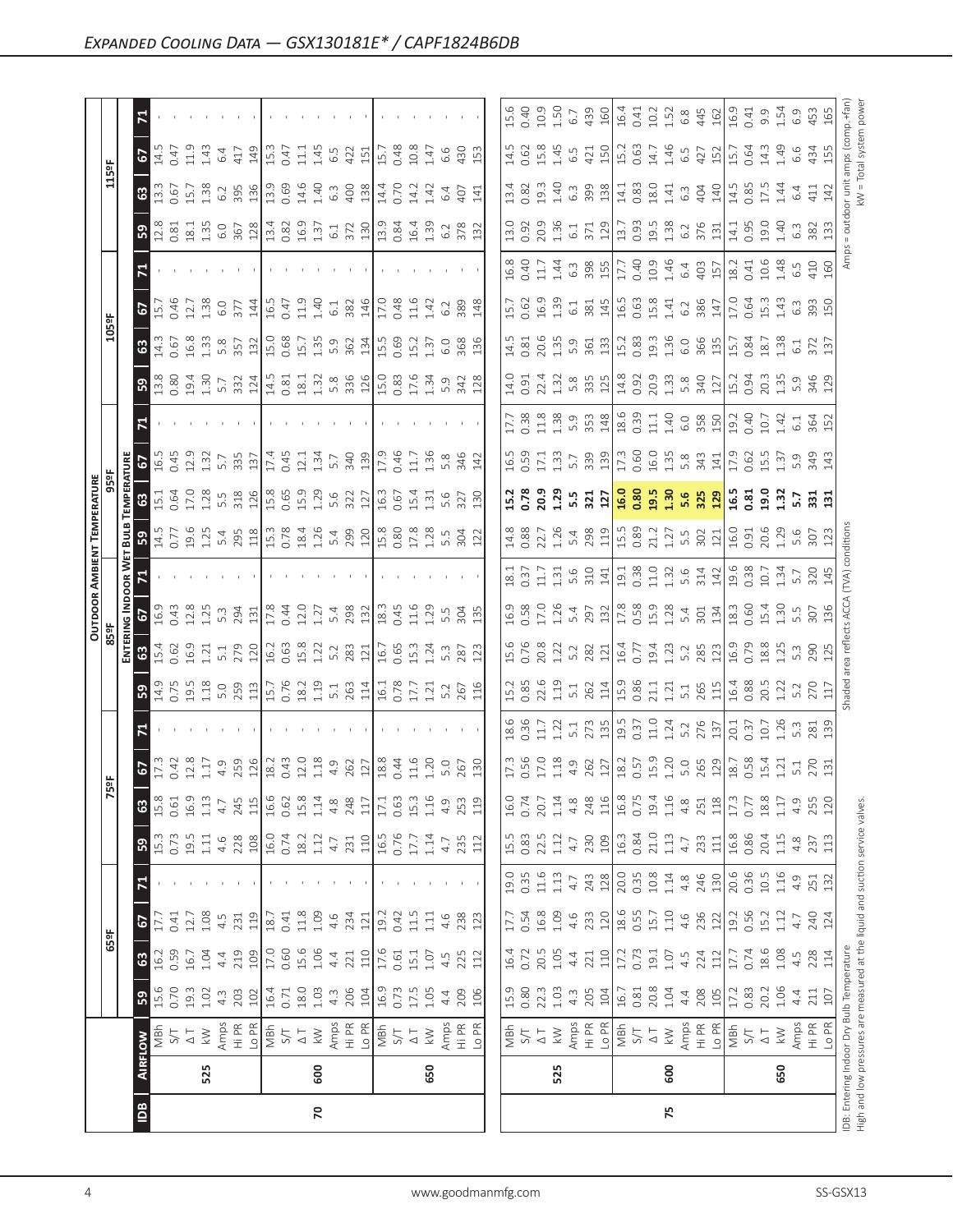|                              | 525<br>$\frac{a}{2}$                                                                                                                                                                                                                                                                                                         | 600<br>80                                                                                                                                                                                                                                                                                                                                                                                                                                                                                                                                                                             | 650 | 525                                                                                                                                                                                                                                                                                                                                                                                                                                                                        | 600<br>85 |                                                                                                                                                                                                                                                                                   | IDB: Entering Indoor<br>High and low pressu<br>650 |
|------------------------------|------------------------------------------------------------------------------------------------------------------------------------------------------------------------------------------------------------------------------------------------------------------------------------------------------------------------------|---------------------------------------------------------------------------------------------------------------------------------------------------------------------------------------------------------------------------------------------------------------------------------------------------------------------------------------------------------------------------------------------------------------------------------------------------------------------------------------------------------------------------------------------------------------------------------------|-----|----------------------------------------------------------------------------------------------------------------------------------------------------------------------------------------------------------------------------------------------------------------------------------------------------------------------------------------------------------------------------------------------------------------------------------------------------------------------------|-----------|-----------------------------------------------------------------------------------------------------------------------------------------------------------------------------------------------------------------------------------------------------------------------------------|----------------------------------------------------|
|                              | <b>FLOW</b>                                                                                                                                                                                                                                                                                                                  | $\begin{array}{l} \text{S} \rightarrow \mathbb{Z} \\ \text{S} \rightarrow \mathbb{Z} \\ \text{S} \rightarrow \mathbb{Z} \\ \text{S} \rightarrow \mathbb{Z} \\ \text{S} \rightarrow \mathbb{Z} \\ \text{S} \rightarrow \mathbb{Z} \\ \text{S} \rightarrow \mathbb{Z} \\ \text{S} \rightarrow \mathbb{Z} \\ \text{S} \rightarrow \mathbb{Z} \\ \text{S} \rightarrow \mathbb{Z} \\ \text{S} \rightarrow \mathbb{Z} \\ \text{S} \rightarrow \mathbb{Z} \\ \text{S} \rightarrow \mathbb{Z} \\ \text{S} \rightarrow \mathbb{Z} \\ \text{S} \rightarrow \mathbb{Z} \\ \text{$                |     | $\begin{array}{ l l l l }\hline \frac{\pi}{2} & \pi \rightarrow \infty & \frac{\pi}{2} & \frac{\pi}{2} & \frac{\pi}{2} & \frac{\pi}{2} & \frac{\pi}{2} & \frac{\pi}{2} & \frac{\pi}{2} & \frac{\pi}{2} \\ \hline \frac{\pi}{2} & \pi \rightarrow \infty & \frac{\pi}{2} & \frac{\pi}{2} & \frac{\pi}{2} & \frac{\pi}{2} & \frac{\pi}{2} & \frac{\pi}{2} & \frac{\pi}{2} & \frac{\pi}{2} & \frac{\pi}{2} & \frac{\pi}{2} & \frac{\pi}{2} & \frac{\pi}{2} & \frac{\pi}{2} &$ |           |                                                                                                                                                                                                                                                                                   |                                                    |
|                              | 0.88<br>0.84<br>0.43<br>4.3<br>207<br>ြို့                                                                                                                                                                                                                                                                                   | $\frac{105}{17.3}$ $\frac{105}{17.3}$ $\frac{105}{17.3}$ $\frac{105}{17.3}$ $\frac{105}{17.3}$ $\frac{105}{17.3}$ $\frac{105}{17.3}$ $\frac{105}{17.3}$ $\frac{105}{17.3}$ $\frac{105}{17.3}$                                                                                                                                                                                                                                                                                                                                                                                         |     | $\begin{array}{ l }\n\hline\n16.5 & 0.92 \\ 0.92 & 0.05 \\ 26.5 & 4.4 \\ 0.09 & 0.05 \\ \hline\n1.7 & 0.09 \\ \hline\n\end{array}$                                                                                                                                                                                                                                                                                                                                         |           | $\begin{array}{cccccccccc} 0.93 & 0.82 & 0.72 & 0.72 & 0.72 & 0.72 & 0.72 & 0.72 & 0.72 & 0.72 & 0.72 & 0.72 & 0.72 & 0.72 & 0.72 & 0.72 & 0.72 & 0.72 & 0.72 & 0.72 & 0.72 & 0.72 & 0.72 & 0.72 & 0.72 & 0.72 & 0.72 & 0.72 & 0.72 & 0.72 & 0.72 & 0.72 & 0.72 & 0.72 & 0.72 & $ |                                                    |
|                              | 63                                                                                                                                                                                                                                                                                                                           | $\begin{array}{l} 188.86 & 188.87 & 188.87 & 188.87 & 188.87 & 188.87 & 188.87 & 188.87 & 188.87 & 188.87 & 188.87 & 188.87 & 188.87 & 188.87 & 188.87 & 188.87 & 188.87 & 188.87 & 188.87 & 188.87 & 188.87 & 188.87 & 188.87 & 188.87 & 188.87 & 188.87 & 188.$                                                                                                                                                                                                                                                                                                                     |     |                                                                                                                                                                                                                                                                                                                                                                                                                                                                            |           |                                                                                                                                                                                                                                                                                   |                                                    |
| $\frac{155}{155}$            | $\overline{5}$                                                                                                                                                                                                                                                                                                               | $\begin{array}{l} \Xi_0 \Xi_1 \Xi_2 \Xi_3 \Xi_4 \Xi_5 \Xi_6 \Xi_7 \Xi_7 \Xi_8 \Xi_8 \Xi_9 \Xi_9 \Xi_9 \Xi_1 \Xi_1 \Xi_2 \Xi_3 \Xi_8 \Xi_9 \Xi_9 \Xi_1 \Xi_2 \Xi_3 \Xi_4 \Xi_5 \Xi_7 \Xi_8 \Xi_8 \Xi_8 \Xi_7 \Xi_7 \Xi_8 \Xi_8 \Xi_8 \Xi_9 \Xi_8 \Xi_9 \Xi_8 \Xi_9 \Xi_8 \Xi_9 \Xi_8 \Xi_9 \Xi_8 \Xi_9 \Xi_8 \Xi_9 \Xi_8 \Xi_9 \Xi_8 \Xi_9 \Xi_8 \$                                                                                                                                                                                                                                    |     |                                                                                                                                                                                                                                                                                                                                                                                                                                                                            |           |                                                                                                                                                                                                                                                                                   |                                                    |
|                              | 18.9<br>$\mathbf{z}$                                                                                                                                                                                                                                                                                                         |                                                                                                                                                                                                                                                                                                                                                                                                                                                                                                                                                                                       |     |                                                                                                                                                                                                                                                                                                                                                                                                                                                                            |           |                                                                                                                                                                                                                                                                                   |                                                    |
|                              | $0.91$<br>$25.2$<br>$1.13$<br>$4.7$<br>$B_{\frac{3}{2}}$                                                                                                                                                                                                                                                                     | $\begin{array}{c} \begin{array}{c} \begin{array}{c} \begin{array}{c} \begin{array}{c} \end{array}\\ \begin{array}{c} \end{array}\\ \begin{array}{c} \end{array}\\ \begin{array}{c} \end{array}\\ \begin{array}{c} \end{array}\\ \begin{array}{c} \end{array}\\ \begin{array}{c} \end{array}\\ \begin{array}{c} \end{array}\\ \begin{array}{c} \end{array}\\ \begin{array}{c} \end{array}\\ \begin{array}{c} \end{array}\\ \begin{array}{c} \end{array}\\ \begin{array}{c} \end{array}\\ \begin{array}{c} \end{array}\\ \begin{array}{c} \end{array}\\ \begin{array}{c} \end{array}\\$ |     |                                                                                                                                                                                                                                                                                                                                                                                                                                                                            |           |                                                                                                                                                                                                                                                                                   |                                                    |
|                              |                                                                                                                                                                                                                                                                                                                              |                                                                                                                                                                                                                                                                                                                                                                                                                                                                                                                                                                                       |     |                                                                                                                                                                                                                                                                                                                                                                                                                                                                            |           |                                                                                                                                                                                                                                                                                   |                                                    |
|                              | 5                                                                                                                                                                                                                                                                                                                            | $\begin{array}{l} 0.61 & 0.71 & 0.71 & 0.71 & 0.71 & 0.71 & 0.71 & 0.71 & 0.71 & 0.71 & 0.71 & 0.71 & 0.71 & 0.71 & 0.71 & 0.71 & 0.71 & 0.71 & 0.71 & 0.71 & 0.71 & 0.71 & 0.71 & 0.71 & 0.71 & 0.71 & 0.71 & 0.71 & 0.71 & 0.71 & 0.71 & 0.71 & 0.71 & 0.71 & 0.71 & 0.$                                                                                                                                                                                                                                                                                                            |     |                                                                                                                                                                                                                                                                                                                                                                                                                                                                            |           |                                                                                                                                                                                                                                                                                   |                                                    |
|                              | $\mathbf{F}_{4}$                                                                                                                                                                                                                                                                                                             |                                                                                                                                                                                                                                                                                                                                                                                                                                                                                                                                                                                       |     |                                                                                                                                                                                                                                                                                                                                                                                                                                                                            |           |                                                                                                                                                                                                                                                                                   |                                                    |
|                              |                                                                                                                                                                                                                                                                                                                              |                                                                                                                                                                                                                                                                                                                                                                                                                                                                                                                                                                                       |     |                                                                                                                                                                                                                                                                                                                                                                                                                                                                            |           |                                                                                                                                                                                                                                                                                   |                                                    |
|                              | <b>ENTER</b><br>63<br>15.8                                                                                                                                                                                                                                                                                                   | $\begin{array}{l} 0.511 \\ 0.541 \\ 0.551 \end{array} \begin{array}{l} \begin{array}{l} \begin{array}{l} \begin{array}{l} \begin{array}{l} \begin{array}{l} \begin{array}{l} \end{array} \\ \begin{array}{l} \end{array} \\ \begin{array}{l} \end{array} \\ \begin{array}{l} \end{array} \\ \begin{array}{l} \end{array} \\ \begin{array}{l} \end{array} \\ \begin{array}{l} \end{array} \\ \begin{array}{l} \end{array} \\ \begin{array}{l} \end{array} \\ \begin{array}{l} \end{array} \\ \begin{array}{l} \end{array} \\ \begin{$                                                  |     |                                                                                                                                                                                                                                                                                                                                                                                                                                                                            |           |                                                                                                                                                                                                                                                                                   |                                                    |
| OUTDOOR                      | $\frac{1}{3}$ $\frac{1}{3}$ $\frac{1}{3}$ $\frac{1}{3}$ $\frac{1}{2}$ $\frac{1}{3}$ $\frac{1}{3}$ $\frac{1}{3}$ $\frac{1}{2}$ $\frac{1}{2}$ $\frac{1}{3}$ $\frac{1}{3}$ $\frac{1}{3}$ $\frac{1}{3}$ $\frac{1}{3}$ $\frac{1}{3}$ $\frac{1}{3}$ $\frac{1}{3}$ $\frac{1}{3}$ $\frac{1}{3}$ $\frac{1}{3}$ $\frac{1}{3}$          |                                                                                                                                                                                                                                                                                                                                                                                                                                                                                                                                                                                       |     |                                                                                                                                                                                                                                                                                                                                                                                                                                                                            |           |                                                                                                                                                                                                                                                                                   |                                                    |
|                              | $\frac{8}{5}$ , $\frac{8}{12}$ , $\frac{3}{12}$ , $\frac{3}{12}$ , $\frac{3}{12}$ , $\frac{4}{12}$ , $\frac{3}{12}$ , $\frac{4}{12}$ , $\frac{3}{12}$ , $\frac{3}{12}$ , $\frac{3}{12}$ , $\frac{3}{12}$ , $\frac{3}{12}$ , $\frac{3}{12}$ , $\frac{3}{12}$ , $\frac{3}{12}$ , $\frac{3}{12}$ , $\frac{3}{12}$ , $\frac{3}{$ |                                                                                                                                                                                                                                                                                                                                                                                                                                                                                                                                                                                       |     |                                                                                                                                                                                                                                                                                                                                                                                                                                                                            |           |                                                                                                                                                                                                                                                                                   |                                                    |
|                              | <u>ដ្ឋី ឌូ <mark>ទី</mark></u>                                                                                                                                                                                                                                                                                               | $\begin{array}{l} 0.8477 \\ 0.7277 \\ 0.9717 \\ 0.911 \\ 0.911 \\ 0.911 \\ 0.911 \\ 0.921 \\ 0.931 \\ 0.911 \\ 0.921 \\ 0.931 \\ 0.911 \\ 0.911 \\ 0.911 \\ 0.911 \\ 0.911 \\ 0.911 \\ 0.911 \\ 0.911 \\ 0.911 \\ 0.911 \\ 0.911 \\ 0.911 \\ 0.911 \\ 0.911 \\ 0.911 \\ 0.911 \\ 0.911 \\ 0.912 \\$                                                                                                                                                                                                                                                                                   |     | $\begin{bmatrix} 0.08 & 0.08 & 0.08 & 0.01 & 0.01 & 0.01 & 0.01 & 0.01 & 0.01 & 0.01 & 0.01 & 0.01 & 0.01 & 0.01 & 0.01 & 0.01 & 0.01 & 0.01 & 0.01 & 0.01 & 0.01 & 0.01 & 0.01 & 0.01 & 0.01 & 0.01 & 0.01 & 0.01 & 0.01 & 0.01 & 0.01 & 0.01 & 0.01 & 0.01 & 0.01 & 0.0$                                                                                                                                                                                                 |           |                                                                                                                                                                                                                                                                                   |                                                    |
| <b>TEMPERATURE</b><br>959    | ទី ន                                                                                                                                                                                                                                                                                                                         | $\begin{array}{l} 0.313 \\ 0.413 \\ 0.424 \\ 0.434 \\ 0.445 \\ 0.456 \\ 0.467 \\ 0.476 \\ 0.481 \\ 0.421 \\ 0.421 \\ 0.431 \\ 0.451 \\ 0.451 \\ 0.451 \\ 0.451 \\ 0.451 \\ 0.451 \\ 0.451 \\ 0.451 \\ 0.451 \\ 0.451 \\ 0.451 \\ 0.451 \\ 0.451 \\ 0.451 \\ 0.451 \\ 0.451 \\ 0.451 \\ 0.451 \\ 0.$                                                                                                                                                                                                                                                                                   |     |                                                                                                                                                                                                                                                                                                                                                                                                                                                                            |           |                                                                                                                                                                                                                                                                                   |                                                    |
|                              | $\frac{2}{5}$                                                                                                                                                                                                                                                                                                                |                                                                                                                                                                                                                                                                                                                                                                                                                                                                                                                                                                                       |     |                                                                                                                                                                                                                                                                                                                                                                                                                                                                            |           |                                                                                                                                                                                                                                                                                   |                                                    |
|                              | ြို့က<br>$\mathbb{E}$                                                                                                                                                                                                                                                                                                        | ca si e e a l'a se si di e a algo chua de se di<br>ca si e e a l'a se si di e a algo chua de se a                                                                                                                                                                                                                                                                                                                                                                                                                                                                                     |     |                                                                                                                                                                                                                                                                                                                                                                                                                                                                            |           |                                                                                                                                                                                                                                                                                   |                                                    |
|                              | 63                                                                                                                                                                                                                                                                                                                           |                                                                                                                                                                                                                                                                                                                                                                                                                                                                                                                                                                                       |     |                                                                                                                                                                                                                                                                                                                                                                                                                                                                            |           |                                                                                                                                                                                                                                                                                   |                                                    |
| $\overline{\frac{10591}{2}}$ | $6\frac{1}{2}$                                                                                                                                                                                                                                                                                                               |                                                                                                                                                                                                                                                                                                                                                                                                                                                                                                                                                                                       |     | lü d a d a a allü m d a a allü o d i a d d a<br>lü d a d a a allü m d a d a a allü o d i a d d ü                                                                                                                                                                                                                                                                                                                                                                           |           |                                                                                                                                                                                                                                                                                   |                                                    |
|                              | $\mathbb{E}$                                                                                                                                                                                                                                                                                                                 | re contra de de la contra de la contra de la contra de la contra de la contra de la contra de la contra del co<br>La contra de la contra de la contra de la contra de la contra del contra del contra del contra del contra del                                                                                                                                                                                                                                                                                                                                                       |     |                                                                                                                                                                                                                                                                                                                                                                                                                                                                            |           |                                                                                                                                                                                                                                                                                   |                                                    |
|                              | B                                                                                                                                                                                                                                                                                                                            |                                                                                                                                                                                                                                                                                                                                                                                                                                                                                                                                                                                       |     | $\begin{bmatrix} 11 & 13 & 16 & 16 & 16 \\ 11 & 12 & 13 & 17 & 18 & 16 \\ 13 & 13 & 14 & 15 & 16 & 17 \\ 14 & 15 & 15 & 17 & 17 & 18 \\ 15 & 16 & 17 & 17 & 18 & 18 \\ 16 & 18 & 18 & 18 & 18 \\ 17 & 19 & 19 & 18 & 18 \\ 18 & 19 & 19 & 19 & 18 \\ 19 & 19 & 19 & 19 & 18 \\ 19 & 19 & 19 & 19 & 1$                                                                                                                                                                      |           |                                                                                                                                                                                                                                                                                   | 90                                                 |
|                              | 89                                                                                                                                                                                                                                                                                                                           |                                                                                                                                                                                                                                                                                                                                                                                                                                                                                                                                                                                       |     | מטלק פלח  <br>  מטלק פלח  מטלק פלח  מטלק פלח<br>  מטלק פלח  מטלק פלח  מטלק פלח                                                                                                                                                                                                                                                                                                                                                                                             |           |                                                                                                                                                                                                                                                                                   |                                                    |
| $\frac{115}{9}$              |                                                                                                                                                                                                                                                                                                                              |                                                                                                                                                                                                                                                                                                                                                                                                                                                                                                                                                                                       |     |                                                                                                                                                                                                                                                                                                                                                                                                                                                                            |           |                                                                                                                                                                                                                                                                                   |                                                    |
|                              |                                                                                                                                                                                                                                                                                                                              |                                                                                                                                                                                                                                                                                                                                                                                                                                                                                                                                                                                       |     |                                                                                                                                                                                                                                                                                                                                                                                                                                                                            |           |                                                                                                                                                                                                                                                                                   |                                                    |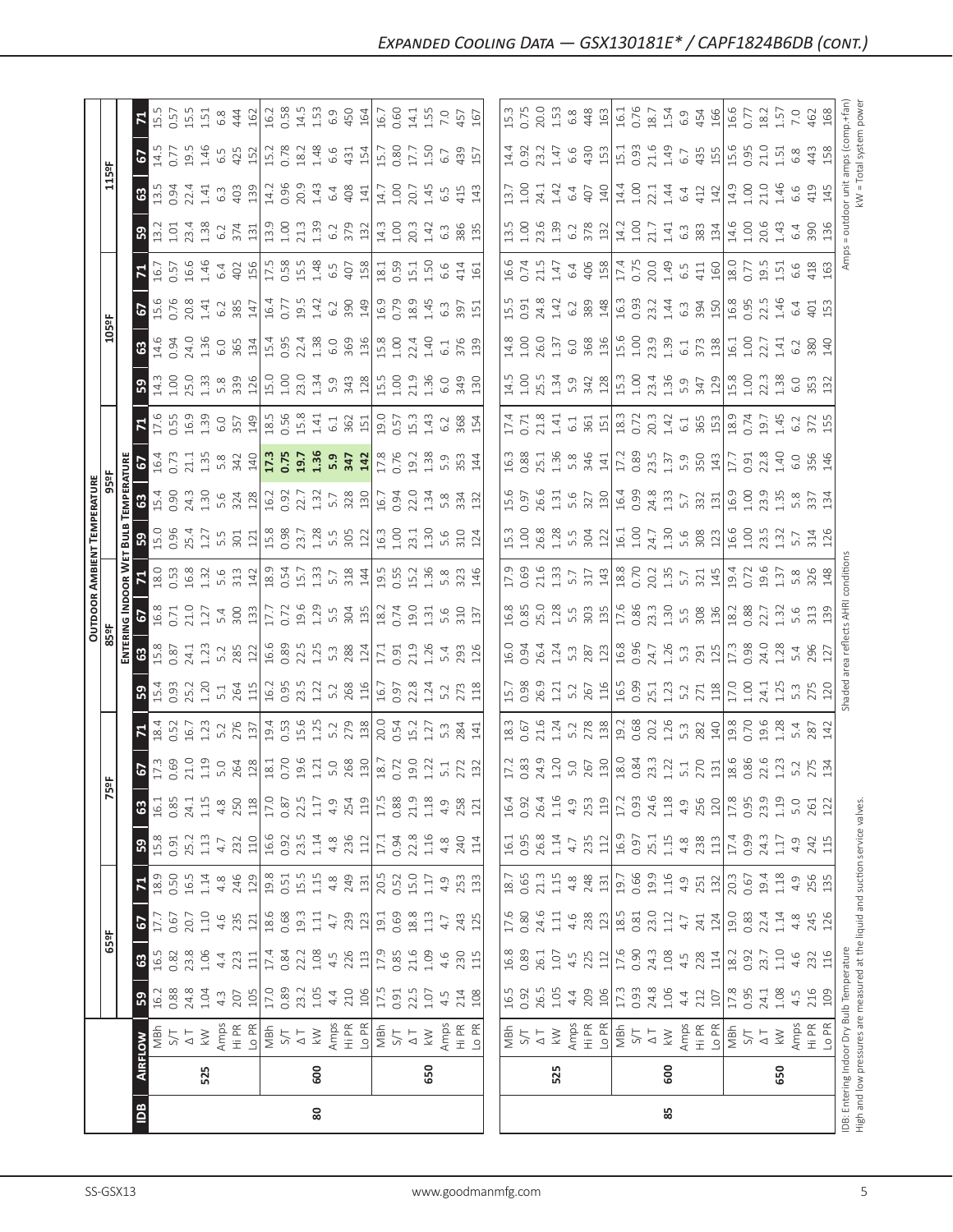|     |                |                                                                               |                |                 |                |              |                                                   |                  |                                                                                                                                                                                                                                |                              |                                                                                                                                                                                                                                |                                                               | <b>OUTDOOR AMBIENT TEMPERATURE</b>                                                                                                                                                                                                                                                                             |                  |                                                                                                                                                                                                                                                                                    |                                                                                                                                                                                                                                |                                                                                           |                                                                                                                                                                                                                                                                                                                        |                                                                                                                                                                                                                                                                                                                                                                              |                                                                                                                                                                                                                                |                                                                                                                                                                                                                                                                                                                       |                                                                                       |                                                                |                                                                                                                                                                                                                                |
|-----|----------------|-------------------------------------------------------------------------------|----------------|-----------------|----------------|--------------|---------------------------------------------------|------------------|--------------------------------------------------------------------------------------------------------------------------------------------------------------------------------------------------------------------------------|------------------------------|--------------------------------------------------------------------------------------------------------------------------------------------------------------------------------------------------------------------------------|---------------------------------------------------------------|----------------------------------------------------------------------------------------------------------------------------------------------------------------------------------------------------------------------------------------------------------------------------------------------------------------|------------------|------------------------------------------------------------------------------------------------------------------------------------------------------------------------------------------------------------------------------------------------------------------------------------|--------------------------------------------------------------------------------------------------------------------------------------------------------------------------------------------------------------------------------|-------------------------------------------------------------------------------------------|------------------------------------------------------------------------------------------------------------------------------------------------------------------------------------------------------------------------------------------------------------------------------------------------------------------------|------------------------------------------------------------------------------------------------------------------------------------------------------------------------------------------------------------------------------------------------------------------------------------------------------------------------------------------------------------------------------|--------------------------------------------------------------------------------------------------------------------------------------------------------------------------------------------------------------------------------|-----------------------------------------------------------------------------------------------------------------------------------------------------------------------------------------------------------------------------------------------------------------------------------------------------------------------|---------------------------------------------------------------------------------------|----------------------------------------------------------------|--------------------------------------------------------------------------------------------------------------------------------------------------------------------------------------------------------------------------------|
|     |                |                                                                               |                | 65°F            |                |              |                                                   |                  | '5ºF                                                                                                                                                                                                                           |                              |                                                                                                                                                                                                                                |                                                               | 85 <sup>o</sup> F                                                                                                                                                                                                                                                                                              |                  |                                                                                                                                                                                                                                                                                    |                                                                                                                                                                                                                                |                                                                                           |                                                                                                                                                                                                                                                                                                                        | 105°F                                                                                                                                                                                                                                                                                                                                                                        |                                                                                                                                                                                                                                |                                                                                                                                                                                                                                                                                                                       | 115°F                                                                                 |                                                                |                                                                                                                                                                                                                                |
|     |                |                                                                               |                |                 |                |              |                                                   |                  |                                                                                                                                                                                                                                |                              |                                                                                                                                                                                                                                | ENTERI                                                        | aal 9N                                                                                                                                                                                                                                                                                                         | OOR WI           |                                                                                                                                                                                                                                                                                    | <b>EMPERATUR</b>                                                                                                                                                                                                               |                                                                                           |                                                                                                                                                                                                                                                                                                                        |                                                                                                                                                                                                                                                                                                                                                                              |                                                                                                                                                                                                                                |                                                                                                                                                                                                                                                                                                                       |                                                                                       |                                                                |                                                                                                                                                                                                                                |
| 1DB | <b>AIRFLOW</b> |                                                                               | $5^{\circ}$    | $\mathbf{G}$    | 57             | $\mathbf{z}$ | 59                                                | $\mathbf{G}$     | $5.534$ $1.33$ $1.35$ $1.37$ $1.37$ $1.37$ $1.37$ $1.37$ $1.37$ $1.37$ $1.37$ $1.37$ $1.37$ $1.37$ $1.37$ $1.37$ $1.37$ $1.37$ $1.37$ $1.37$ $1.37$ $1.37$ $1.37$ $1.37$ $1.37$ $1.37$ $1.37$ $1.37$ $1.37$ $1.37$ $1.37$ $1.$ |                              |                                                                                                                                                                                                                                | $\mathbb{G}$                                                  | 57                                                                                                                                                                                                                                                                                                             |                  | 3.88                                                                                                                                                                                                                                                                               | 63                                                                                                                                                                                                                             | 5                                                                                         | $B$ $\frac{3}{2}$ $\frac{3}{2}$ $\frac{3}{2}$ $\frac{1}{2}$ $\frac{3}{2}$ $\frac{3}{2}$ $\frac{3}{2}$ $\frac{3}{2}$ $\frac{3}{2}$ $\frac{3}{2}$ $\frac{3}{2}$ $\frac{3}{2}$ $\frac{3}{2}$ $\frac{3}{2}$ $\frac{3}{2}$ $\frac{3}{2}$ $\frac{3}{2}$ $\frac{3}{2}$ $\frac{3}{2}$ $\frac{3}{2}$ $\frac{3}{2}$ $\frac{3}{2$ | $\mathbf{G}$                                                                                                                                                                                                                                                                                                                                                                 | $\overline{c}$                                                                                                                                                                                                                 | $\mathbb{R}$                                                                                                                                                                                                                                                                                                          | 63                                                                                    | $\mathbf{c}$                                                   |                                                                                                                                                                                                                                |
|     |                | MBh                                                                           | 22.5           | 23.4            | 25.6           |              | 22.0                                              | 22.8             |                                                                                                                                                                                                                                |                              |                                                                                                                                                                                                                                | 22.3                                                          | 24.4<br>0.45                                                                                                                                                                                                                                                                                                   |                  |                                                                                                                                                                                                                                                                                    |                                                                                                                                                                                                                                | 23.8<br>0.46                                                                              |                                                                                                                                                                                                                                                                                                                        | 20.69                                                                                                                                                                                                                                                                                                                                                                        | 22.6                                                                                                                                                                                                                           | $\frac{18.4}{0.84}$                                                                                                                                                                                                                                                                                                   | 19.1<br>0.70                                                                          | 21.0                                                           |                                                                                                                                                                                                                                |
|     |                | S/T                                                                           | 0.73           | 0.61            | 0.42           |              | 0.76                                              | 0.63             |                                                                                                                                                                                                                                |                              |                                                                                                                                                                                                                                |                                                               |                                                                                                                                                                                                                                                                                                                |                  |                                                                                                                                                                                                                                                                                    |                                                                                                                                                                                                                                |                                                                                           |                                                                                                                                                                                                                                                                                                                        |                                                                                                                                                                                                                                                                                                                                                                              |                                                                                                                                                                                                                                |                                                                                                                                                                                                                                                                                                                       |                                                                                       |                                                                |                                                                                                                                                                                                                                |
|     |                | $\overline{\triangle}$                                                        | $\Box$         | $\overline{1}$  | $\Xi$          |              | $\overline{17}$                                   | $\frac{15}{1}$   |                                                                                                                                                                                                                                |                              |                                                                                                                                                                                                                                |                                                               |                                                                                                                                                                                                                                                                                                                |                  |                                                                                                                                                                                                                                                                                    |                                                                                                                                                                                                                                |                                                                                           |                                                                                                                                                                                                                                                                                                                        | $15$<br>$2.06$                                                                                                                                                                                                                                                                                                                                                               | $\Xi$                                                                                                                                                                                                                          |                                                                                                                                                                                                                                                                                                                       |                                                                                       |                                                                |                                                                                                                                                                                                                                |
|     | 900            | $\geqslant$                                                                   | 1.63           | 1.66            | 1.71           |              | 1.75                                              | 1.78             |                                                                                                                                                                                                                                |                              |                                                                                                                                                                                                                                |                                                               |                                                                                                                                                                                                                                                                                                                |                  |                                                                                                                                                                                                                                                                                    |                                                                                                                                                                                                                                |                                                                                           |                                                                                                                                                                                                                                                                                                                        |                                                                                                                                                                                                                                                                                                                                                                              | 2.13                                                                                                                                                                                                                           |                                                                                                                                                                                                                                                                                                                       |                                                                                       |                                                                |                                                                                                                                                                                                                                |
|     |                | Amps                                                                          | 5.8            | 6.0             | 6.2            |              | $6.\overline{3}$                                  | 6.4              |                                                                                                                                                                                                                                |                              |                                                                                                                                                                                                                                |                                                               |                                                                                                                                                                                                                                                                                                                |                  |                                                                                                                                                                                                                                                                                    |                                                                                                                                                                                                                                | $11$<br>$7.7$<br>$7.7$<br>$377$                                                           |                                                                                                                                                                                                                                                                                                                        |                                                                                                                                                                                                                                                                                                                                                                              | 8.2                                                                                                                                                                                                                            |                                                                                                                                                                                                                                                                                                                       |                                                                                       |                                                                |                                                                                                                                                                                                                                |
|     |                | $\frac{R}{H}$                                                                 | 228            | 246             | 259            |              | 256                                               | 276              |                                                                                                                                                                                                                                |                              |                                                                                                                                                                                                                                | $\begin{array}{c}\n1.80 \\ 1.81 \\ 7.81 \\ 1.19\n\end{array}$ | $\frac{13}{2}$ $\frac{5}{2}$ $\frac{21}{2}$ $\frac{31}{2}$ $\frac{13}{2}$ $\frac{13}{2}$ $\frac{31}{2}$ $\frac{31}{2}$ $\frac{31}{2}$ $\frac{31}{2}$ $\frac{31}{2}$ $\frac{31}{2}$ $\frac{31}{2}$ $\frac{31}{2}$ $\frac{31}{2}$ $\frac{31}{2}$ $\frac{31}{2}$ $\frac{31}{2}$ $\frac{31}{2}$ $\frac{31}{2}$ $\$ |                  |                                                                                                                                                                                                                                                                                    | $\begin{array}{c} 21.7 \\ 0.67 \\ 1.98 \\ 7.5 \\ 7.8 \\ 2.57 \\ 2.9 \\ 1.29 \\ \end{array}$                                                                                                                                    |                                                                                           |                                                                                                                                                                                                                                                                                                                        | $rac{60}{402}$                                                                                                                                                                                                                                                                                                                                                               | 424                                                                                                                                                                                                                            | $15.8$ $\frac{1}{2}$ $\frac{1}{2}$ $\frac{1}{2}$ $\frac{1}{2}$ $\frac{1}{2}$ $\frac{1}{2}$ $\frac{1}{2}$ $\frac{1}{2}$ $\frac{1}{2}$ $\frac{1}{2}$ $\frac{1}{2}$ $\frac{1}{2}$ $\frac{1}{2}$ $\frac{1}{2}$ $\frac{1}{2}$ $\frac{1}{2}$ $\frac{1}{2}$ $\frac{1}{2}$ $\frac{1}{2}$ $\frac{1}{2}$ $\frac{1}{2}$ $\frac{$ | $\frac{14}{2}$ $\frac{344}{440}$                                                      | $\begin{array}{c} 10 \\ 2.20 \\ 8.7 \\ 469 \\ 152 \end{array}$ |                                                                                                                                                                                                                                |
|     |                | Lo PR                                                                         | 105            | 112             | 122            |              | 111                                               | $118$            |                                                                                                                                                                                                                                |                              |                                                                                                                                                                                                                                |                                                               |                                                                                                                                                                                                                                                                                                                |                  |                                                                                                                                                                                                                                                                                    |                                                                                                                                                                                                                                | 141                                                                                       |                                                                                                                                                                                                                                                                                                                        |                                                                                                                                                                                                                                                                                                                                                                              | 147                                                                                                                                                                                                                            |                                                                                                                                                                                                                                                                                                                       |                                                                                       |                                                                |                                                                                                                                                                                                                                |
|     |                | MBh                                                                           | 21.9           | 22.7            | 24.8           |              | 21.4                                              | 22.2             |                                                                                                                                                                                                                                |                              |                                                                                                                                                                                                                                |                                                               |                                                                                                                                                                                                                                                                                                                |                  |                                                                                                                                                                                                                                                                                    | 21.1                                                                                                                                                                                                                           | 23.1                                                                                      |                                                                                                                                                                                                                                                                                                                        | $\begin{array}{ c c c c c }\n\hline\n 0.66 & \hline\n 0.50 & \hline\n 7.0 & \hline\n 7.0 & \hline\n 8.0 & \hline\n 9.0 & \hline\n 1.3 & \hline\n 1.3 & \hline\n 1.3 & \hline\n 0.0 & \hline\n 0.0 & \hline\n 0.0 & \hline\n 0.0 & \hline\n 0.0 & \hline\n 0.0 & \hline\n 0.0 & \hline\n 0.0 & \hline\n 0.0 & \hline\n 0.0 & \hline\n 0.0 & \hline\n 0.0 & \hline\n 0.0 & \h$ | 22.0<br>0.46<br>12                                                                                                                                                                                                             |                                                                                                                                                                                                                                                                                                                       | $\begin{array}{c} \n 18.6 \\  18.6 \\  21.1 \\  32.4 \\  43.7 \\  56.6\n \end{array}$ | $\frac{36}{20}$ 3 4 5 $\frac{48}{21}$                          |                                                                                                                                                                                                                                |
|     |                | 5/1                                                                           | 0.70           | 0.58            | 0.40           |              | 0.72                                              | 0.60             |                                                                                                                                                                                                                                |                              |                                                                                                                                                                                                                                |                                                               |                                                                                                                                                                                                                                                                                                                |                  |                                                                                                                                                                                                                                                                                    |                                                                                                                                                                                                                                | 0.44                                                                                      |                                                                                                                                                                                                                                                                                                                        |                                                                                                                                                                                                                                                                                                                                                                              |                                                                                                                                                                                                                                |                                                                                                                                                                                                                                                                                                                       |                                                                                       |                                                                |                                                                                                                                                                                                                                |
|     |                | $\overline{\Delta}$                                                           | $\frac{8}{18}$ | $\overline{15}$ | $12$           |              | $\stackrel{\textstyle\circ}{\phantom{}_{\sim}}$   | $\frac{15}{1}$   |                                                                                                                                                                                                                                |                              |                                                                                                                                                                                                                                |                                                               |                                                                                                                                                                                                                                                                                                                |                  |                                                                                                                                                                                                                                                                                    |                                                                                                                                                                                                                                |                                                                                           |                                                                                                                                                                                                                                                                                                                        |                                                                                                                                                                                                                                                                                                                                                                              |                                                                                                                                                                                                                                |                                                                                                                                                                                                                                                                                                                       |                                                                                       |                                                                |                                                                                                                                                                                                                                |
| 20  | 800            | $\gtrapprox$                                                                  | 1.62           | 1.65            | 1.70           |              | 1.73                                              | $1.77\,$         |                                                                                                                                                                                                                                |                              |                                                                                                                                                                                                                                |                                                               |                                                                                                                                                                                                                                                                                                                |                  |                                                                                                                                                                                                                                                                                    |                                                                                                                                                                                                                                |                                                                                           |                                                                                                                                                                                                                                                                                                                        |                                                                                                                                                                                                                                                                                                                                                                              | 2.11                                                                                                                                                                                                                           |                                                                                                                                                                                                                                                                                                                       |                                                                                       |                                                                |                                                                                                                                                                                                                                |
|     |                | Amps                                                                          | 5.8            | 5.9             | 6.1            |              | 6.2                                               | 6.4              |                                                                                                                                                                                                                                |                              |                                                                                                                                                                                                                                | $1.87$<br>6.9                                                 |                                                                                                                                                                                                                                                                                                                |                  |                                                                                                                                                                                                                                                                                    | 0.64<br>1.97<br>7.4<br>7.27<br>3.27                                                                                                                                                                                            | $\frac{12}{2.03}$                                                                         |                                                                                                                                                                                                                                                                                                                        |                                                                                                                                                                                                                                                                                                                                                                              | 8.1                                                                                                                                                                                                                            |                                                                                                                                                                                                                                                                                                                       |                                                                                       | 8.6                                                            |                                                                                                                                                                                                                                |
|     |                | Hi PR                                                                         | 226            | 243             | 257            |              | 254                                               | 273              |                                                                                                                                                                                                                                |                              |                                                                                                                                                                                                                                |                                                               |                                                                                                                                                                                                                                                                                                                |                  |                                                                                                                                                                                                                                                                                    |                                                                                                                                                                                                                                | 373                                                                                       |                                                                                                                                                                                                                                                                                                                        |                                                                                                                                                                                                                                                                                                                                                                              | 420                                                                                                                                                                                                                            |                                                                                                                                                                                                                                                                                                                       |                                                                                       | 464<br>151                                                     |                                                                                                                                                                                                                                |
|     |                | Lo PR                                                                         | 104            | 111             | 121            |              | 110                                               | $117\,$          |                                                                                                                                                                                                                                |                              |                                                                                                                                                                                                                                |                                                               |                                                                                                                                                                                                                                                                                                                |                  |                                                                                                                                                                                                                                                                                    |                                                                                                                                                                                                                                |                                                                                           |                                                                                                                                                                                                                                                                                                                        |                                                                                                                                                                                                                                                                                                                                                                              | 146                                                                                                                                                                                                                            |                                                                                                                                                                                                                                                                                                                       |                                                                                       |                                                                |                                                                                                                                                                                                                                |
|     |                | MBh                                                                           | 20.2           | 20.9            | 22.9           |              | 19.7                                              | 20.4             |                                                                                                                                                                                                                                |                              |                                                                                                                                                                                                                                | $\frac{21}{200}$                                              |                                                                                                                                                                                                                                                                                                                |                  |                                                                                                                                                                                                                                                                                    | 19.5                                                                                                                                                                                                                           | 21.3                                                                                      |                                                                                                                                                                                                                                                                                                                        | $\overline{18.5}$                                                                                                                                                                                                                                                                                                                                                            | 20.3                                                                                                                                                                                                                           |                                                                                                                                                                                                                                                                                                                       |                                                                                       | 18.8                                                           |                                                                                                                                                                                                                                |
|     |                | 5/7                                                                           | 0.67           | 0.56            | 0.39           |              | 0.70                                              | 0.58             |                                                                                                                                                                                                                                |                              |                                                                                                                                                                                                                                |                                                               | 21.9<br>0.41                                                                                                                                                                                                                                                                                                   |                  |                                                                                                                                                                                                                                                                                    | 0.62                                                                                                                                                                                                                           | 0.43                                                                                      |                                                                                                                                                                                                                                                                                                                        | 0.64                                                                                                                                                                                                                                                                                                                                                                         | 0.44                                                                                                                                                                                                                           |                                                                                                                                                                                                                                                                                                                       |                                                                                       | 0.45                                                           |                                                                                                                                                                                                                                |
|     |                | $\overline{\circ}$                                                            | $^{28}$        | $\frac{1}{1}$   | $12$           |              | $\overset{\text{\tiny \textsf{SO}}}{\rightarrow}$ | $16$             |                                                                                                                                                                                                                                |                              |                                                                                                                                                                                                                                |                                                               |                                                                                                                                                                                                                                                                                                                |                  |                                                                                                                                                                                                                                                                                    |                                                                                                                                                                                                                                |                                                                                           |                                                                                                                                                                                                                                                                                                                        |                                                                                                                                                                                                                                                                                                                                                                              | $12\,$                                                                                                                                                                                                                         |                                                                                                                                                                                                                                                                                                                       |                                                                                       |                                                                |                                                                                                                                                                                                                                |
|     | 700            | $\gtrapprox$                                                                  | 1.58           | $1.61$          | 1.66           |              | 1.69                                              | 1.73             |                                                                                                                                                                                                                                |                              |                                                                                                                                                                                                                                |                                                               | 1.89                                                                                                                                                                                                                                                                                                           |                  |                                                                                                                                                                                                                                                                                    | 1.92                                                                                                                                                                                                                           | 1.98                                                                                      |                                                                                                                                                                                                                                                                                                                        | $16$<br>$2.00$                                                                                                                                                                                                                                                                                                                                                               | 2.06                                                                                                                                                                                                                           |                                                                                                                                                                                                                                                                                                                       | $\frac{14}{2.06}$                                                                     | $\frac{11}{2.13}$                                              |                                                                                                                                                                                                                                |
|     |                | Amps                                                                          | 5.6            | 5.7             | 5.9            |              | 6.1                                               | 6.2              |                                                                                                                                                                                                                                |                              |                                                                                                                                                                                                                                |                                                               |                                                                                                                                                                                                                                                                                                                |                  |                                                                                                                                                                                                                                                                                    |                                                                                                                                                                                                                                |                                                                                           |                                                                                                                                                                                                                                                                                                                        |                                                                                                                                                                                                                                                                                                                                                                              | 7.9                                                                                                                                                                                                                            |                                                                                                                                                                                                                                                                                                                       |                                                                                       |                                                                |                                                                                                                                                                                                                                |
|     |                | Hi PR                                                                         | 219            | 236             | 249            |              | 246                                               | 265              | 6.4<br>280<br>124                                                                                                                                                                                                              |                              |                                                                                                                                                                                                                                | $1.83$ 6.7<br>6.7<br>5.7<br>5.1<br>3                          | $7.0$<br>$3.29$                                                                                                                                                                                                                                                                                                |                  |                                                                                                                                                                                                                                                                                    | $7.\overline{3}$                                                                                                                                                                                                               | 7.4<br>362<br>135                                                                         |                                                                                                                                                                                                                                                                                                                        | 7.7<br>386<br>130                                                                                                                                                                                                                                                                                                                                                            | 407                                                                                                                                                                                                                            |                                                                                                                                                                                                                                                                                                                       | 8.1<br>426<br>134                                                                     | 450                                                            |                                                                                                                                                                                                                                |
|     |                | Lo PR                                                                         | 101            | 107             | 117            |              | 106                                               | 113              |                                                                                                                                                                                                                                |                              |                                                                                                                                                                                                                                |                                                               |                                                                                                                                                                                                                                                                                                                |                  |                                                                                                                                                                                                                                                                                    | 124                                                                                                                                                                                                                            |                                                                                           |                                                                                                                                                                                                                                                                                                                        |                                                                                                                                                                                                                                                                                                                                                                              | 141                                                                                                                                                                                                                            |                                                                                                                                                                                                                                                                                                                       |                                                                                       | 146                                                            |                                                                                                                                                                                                                                |
|     |                |                                                                               |                |                 |                |              |                                                   |                  |                                                                                                                                                                                                                                |                              |                                                                                                                                                                                                                                |                                                               |                                                                                                                                                                                                                                                                                                                |                  |                                                                                                                                                                                                                                                                                    |                                                                                                                                                                                                                                |                                                                                           |                                                                                                                                                                                                                                                                                                                        |                                                                                                                                                                                                                                                                                                                                                                              |                                                                                                                                                                                                                                |                                                                                                                                                                                                                                                                                                                       |                                                                                       |                                                                |                                                                                                                                                                                                                                |
|     |                | MBh                                                                           | 22.9           | 23.6            | 25.5           | 27.4         | 22.4                                              | 23.0             |                                                                                                                                                                                                                                |                              |                                                                                                                                                                                                                                |                                                               |                                                                                                                                                                                                                                                                                                                |                  |                                                                                                                                                                                                                                                                                    |                                                                                                                                                                                                                                |                                                                                           |                                                                                                                                                                                                                                                                                                                        |                                                                                                                                                                                                                                                                                                                                                                              |                                                                                                                                                                                                                                |                                                                                                                                                                                                                                                                                                                       |                                                                                       |                                                                |                                                                                                                                                                                                                                |
|     |                | 5/1                                                                           | 0.83           | 0.74            | 0.56           | 0.36         | 0.86                                              | 0.77             | 24.9<br>0.58                                                                                                                                                                                                                   |                              |                                                                                                                                                                                                                                | 22.5<br>0.79                                                  | 24.4<br>0.60                                                                                                                                                                                                                                                                                                   |                  |                                                                                                                                                                                                                                                                                    |                                                                                                                                                                                                                                |                                                                                           |                                                                                                                                                                                                                                                                                                                        |                                                                                                                                                                                                                                                                                                                                                                              |                                                                                                                                                                                                                                |                                                                                                                                                                                                                                                                                                                       |                                                                                       |                                                                |                                                                                                                                                                                                                                |
|     |                | $\overline{\Delta}$                                                           | 19             | $^{28}$         | $15$           | $\Box$       | 20                                                | $18$             |                                                                                                                                                                                                                                |                              |                                                                                                                                                                                                                                |                                                               |                                                                                                                                                                                                                                                                                                                |                  |                                                                                                                                                                                                                                                                                    |                                                                                                                                                                                                                                |                                                                                           |                                                                                                                                                                                                                                                                                                                        |                                                                                                                                                                                                                                                                                                                                                                              |                                                                                                                                                                                                                                |                                                                                                                                                                                                                                                                                                                       |                                                                                       |                                                                |                                                                                                                                                                                                                                |
|     | 900            | $\gtrapprox$                                                                  | 1.64           | 1.67            | 1.72           | 1.77         | 1.76                                              | 1.79             |                                                                                                                                                                                                                                |                              |                                                                                                                                                                                                                                |                                                               |                                                                                                                                                                                                                                                                                                                |                  |                                                                                                                                                                                                                                                                                    |                                                                                                                                                                                                                                |                                                                                           |                                                                                                                                                                                                                                                                                                                        |                                                                                                                                                                                                                                                                                                                                                                              |                                                                                                                                                                                                                                |                                                                                                                                                                                                                                                                                                                       |                                                                                       |                                                                |                                                                                                                                                                                                                                |
|     |                | Amps                                                                          | 5.9            | 6.0             | 6.2            | 6.4          | $6.\overline{3}$                                  | 6.5              |                                                                                                                                                                                                                                |                              |                                                                                                                                                                                                                                |                                                               |                                                                                                                                                                                                                                                                                                                |                  |                                                                                                                                                                                                                                                                                    |                                                                                                                                                                                                                                |                                                                                           |                                                                                                                                                                                                                                                                                                                        |                                                                                                                                                                                                                                                                                                                                                                              |                                                                                                                                                                                                                                |                                                                                                                                                                                                                                                                                                                       |                                                                                       |                                                                |                                                                                                                                                                                                                                |
|     |                | Hi PR                                                                         | 231            | 248             | 262            | 273          | 259                                               | 279              |                                                                                                                                                                                                                                |                              |                                                                                                                                                                                                                                |                                                               |                                                                                                                                                                                                                                                                                                                |                  |                                                                                                                                                                                                                                                                                    |                                                                                                                                                                                                                                |                                                                                           |                                                                                                                                                                                                                                                                                                                        |                                                                                                                                                                                                                                                                                                                                                                              |                                                                                                                                                                                                                                |                                                                                                                                                                                                                                                                                                                       |                                                                                       |                                                                |                                                                                                                                                                                                                                |
|     |                | Lo PR                                                                         | 106            | 113             | 123            | 131          | 112                                               | 119              |                                                                                                                                                                                                                                |                              |                                                                                                                                                                                                                                |                                                               |                                                                                                                                                                                                                                                                                                                |                  |                                                                                                                                                                                                                                                                                    | $22.81$ $2.81$ $2.81$ $2.81$ $2.81$ $2.81$ $2.81$ $2.81$ $2.81$ $2.81$ $2.81$ $2.81$ $2.81$ $2.81$ $2.81$ $2.81$ $2.81$ $2.81$ $2.81$ $2.81$ $2.81$ $2.81$ $2.81$ $2.81$ $2.81$ $2.81$ $2.81$ $2.81$ $2.81$ $2.81$ $2.81$ $2.$ |                                                                                           |                                                                                                                                                                                                                                                                                                                        |                                                                                                                                                                                                                                                                                                                                                                              |                                                                                                                                                                                                                                |                                                                                                                                                                                                                                                                                                                       |                                                                                       |                                                                | $21.42$ $21.42$ $31.43$ $41.44$ $41.44$ $41.44$ $41.44$ $41.44$ $41.44$ $41.44$ $41.44$ $41.44$ $41.44$ $41.44$ $41.44$ $41.44$ $41.44$ $41.44$ $41.44$ $41.44$ $41.44$ $41.44$ $41.44$ $41.44$ $41.44$ $41.44$ $41.44$ $41.4$ |
|     |                | NBh                                                                           | 22.3           | 22.9            | 24.8           | 26.6<br>0.34 | 21.7                                              | 22.4             |                                                                                                                                                                                                                                |                              |                                                                                                                                                                                                                                |                                                               |                                                                                                                                                                                                                                                                                                                |                  |                                                                                                                                                                                                                                                                                    |                                                                                                                                                                                                                                |                                                                                           |                                                                                                                                                                                                                                                                                                                        |                                                                                                                                                                                                                                                                                                                                                                              |                                                                                                                                                                                                                                |                                                                                                                                                                                                                                                                                                                       |                                                                                       |                                                                |                                                                                                                                                                                                                                |
|     |                | 5/7                                                                           | 0.79           | 0.71            | 0.54           |              | 0.82                                              | 0.73             |                                                                                                                                                                                                                                |                              |                                                                                                                                                                                                                                |                                                               |                                                                                                                                                                                                                                                                                                                |                  |                                                                                                                                                                                                                                                                                    |                                                                                                                                                                                                                                |                                                                                           |                                                                                                                                                                                                                                                                                                                        |                                                                                                                                                                                                                                                                                                                                                                              |                                                                                                                                                                                                                                |                                                                                                                                                                                                                                                                                                                       |                                                                                       |                                                                |                                                                                                                                                                                                                                |
|     |                | $\overline{\circ}$                                                            | 20             | $\overline{c}$  | $\overline{1}$ | $\Xi$        | $20\,$                                            | 19               |                                                                                                                                                                                                                                |                              |                                                                                                                                                                                                                                |                                                               |                                                                                                                                                                                                                                                                                                                |                  |                                                                                                                                                                                                                                                                                    |                                                                                                                                                                                                                                |                                                                                           |                                                                                                                                                                                                                                                                                                                        |                                                                                                                                                                                                                                                                                                                                                                              |                                                                                                                                                                                                                                |                                                                                                                                                                                                                                                                                                                       |                                                                                       |                                                                |                                                                                                                                                                                                                                |
| 75  | 800            | $\gtrapprox$                                                                  | 1.63           | 1.66            | 1.71           | 1.76         | 1.75                                              | 1.78             |                                                                                                                                                                                                                                |                              |                                                                                                                                                                                                                                |                                                               |                                                                                                                                                                                                                                                                                                                |                  |                                                                                                                                                                                                                                                                                    |                                                                                                                                                                                                                                |                                                                                           |                                                                                                                                                                                                                                                                                                                        |                                                                                                                                                                                                                                                                                                                                                                              |                                                                                                                                                                                                                                |                                                                                                                                                                                                                                                                                                                       |                                                                                       |                                                                |                                                                                                                                                                                                                                |
|     |                | Amps                                                                          | 5.8            | 6.0             | 6.2            | 6.4          | $6.\overline{3}$                                  | 6.4              |                                                                                                                                                                                                                                |                              |                                                                                                                                                                                                                                |                                                               |                                                                                                                                                                                                                                                                                                                |                  |                                                                                                                                                                                                                                                                                    |                                                                                                                                                                                                                                |                                                                                           |                                                                                                                                                                                                                                                                                                                        |                                                                                                                                                                                                                                                                                                                                                                              |                                                                                                                                                                                                                                |                                                                                                                                                                                                                                                                                                                       |                                                                                       |                                                                |                                                                                                                                                                                                                                |
|     |                | Hi PR                                                                         | 228            | 246             | 260            | 271          | 256                                               | 276              |                                                                                                                                                                                                                                |                              |                                                                                                                                                                                                                                |                                                               |                                                                                                                                                                                                                                                                                                                |                  |                                                                                                                                                                                                                                                                                    |                                                                                                                                                                                                                                |                                                                                           |                                                                                                                                                                                                                                                                                                                        |                                                                                                                                                                                                                                                                                                                                                                              |                                                                                                                                                                                                                                |                                                                                                                                                                                                                                                                                                                       |                                                                                       |                                                                |                                                                                                                                                                                                                                |
|     |                | Lo PR                                                                         | 105            | 112             | 122            | 130          | 111                                               | 118              |                                                                                                                                                                                                                                |                              |                                                                                                                                                                                                                                |                                                               |                                                                                                                                                                                                                                                                                                                |                  |                                                                                                                                                                                                                                                                                    |                                                                                                                                                                                                                                |                                                                                           |                                                                                                                                                                                                                                                                                                                        |                                                                                                                                                                                                                                                                                                                                                                              |                                                                                                                                                                                                                                |                                                                                                                                                                                                                                                                                                                       |                                                                                       |                                                                |                                                                                                                                                                                                                                |
|     |                | MBh                                                                           | 20.5           | 21.1            | 22.9           | 24.6         | 20.1                                              | 20.7             |                                                                                                                                                                                                                                | 24.0<br>0.34                 | $21.88$ $8$ $8$ $9$ $8$ $9$ $3$ $8$ $11/2$ $8$ $7$ $12/2$ $8$ $13/2$ $15/2$ $15/2$ $15/2$ $15/2$ $15/2$ $15/2$ $15/2$ $15/2$ $15/2$ $15/2$ $15/2$ $15/2$ $15/2$ $15/2$ $15/2$ $15/2$ $15/2$ $15/2$ $15/2$ $15/2$ $15/2$ $15/2$ |                                                               |                                                                                                                                                                                                                                                                                                                |                  | $\begin{array}{l} 1.95 & 1.95 & 1.95 & 1.95 \\ 1.95 & 1.95 & 1.95 & 1.95 \\ 1.95 & 1.95 & 1.95 & 1.95 \\ 1.95 & 1.95 & 1.95 & 1.95 \\ 1.95 & 1.95 & 1.95 & 1.95 \\ 1.95 & 1.95 & 1.95 & 1.95 \\ 1.95 & 1.95 & 1.95 & 1.95 \\ 1.95 & 1.95 & 1.95 & 1.95 \\ 1.95 & 1.95 & 1.95 & 1.$ |                                                                                                                                                                                                                                |                                                                                           | $\begin{array}{l} 20.95 & 20.75 & 20.75 & 20.75 & 20.75 & 20.75 & 20.75 & 20.75 & 20.75 & 20.75 & 20.75 & 20.75 & 20.75 & 20.75 & 20.75 & 20.75 & 20.75 & 20.75 & 20.75 & 20.75 & 20.75 & 20.75 & 20.75 & 20.75 & 20.75 & 20.75 & 20.75 & 20.75 & 20.75 & 20.75 & 20$                                                  | $\begin{array}{c}\n 20.83 \\  20.83 \\  20.83 \\  30.83 \\  40.83 \\  50.78\n \end{array}$                                                                                                                                                                                                                                                                                   |                                                                                                                                                                                                                                |                                                                                                                                                                                                                                                                                                                       |                                                                                       |                                                                |                                                                                                                                                                                                                                |
|     |                | <b>S/T</b>                                                                    | 0.76           | 0.68            | 0.52           | 0.33         | 0.79                                              | 0.71             |                                                                                                                                                                                                                                |                              |                                                                                                                                                                                                                                |                                                               |                                                                                                                                                                                                                                                                                                                |                  |                                                                                                                                                                                                                                                                                    |                                                                                                                                                                                                                                |                                                                                           |                                                                                                                                                                                                                                                                                                                        |                                                                                                                                                                                                                                                                                                                                                                              |                                                                                                                                                                                                                                |                                                                                                                                                                                                                                                                                                                       |                                                                                       |                                                                |                                                                                                                                                                                                                                |
|     |                | $\overline{\triangle}$                                                        | 21             | $\overline{c}$  | $16$           | $\Xi$        | 21                                                | $\frac{1}{2}$    |                                                                                                                                                                                                                                |                              |                                                                                                                                                                                                                                |                                                               |                                                                                                                                                                                                                                                                                                                |                  |                                                                                                                                                                                                                                                                                    |                                                                                                                                                                                                                                |                                                                                           | $21_{.97}$                                                                                                                                                                                                                                                                                                             |                                                                                                                                                                                                                                                                                                                                                                              |                                                                                                                                                                                                                                |                                                                                                                                                                                                                                                                                                                       |                                                                                       |                                                                | $\frac{10}{2.22}$                                                                                                                                                                                                              |
|     | 700            | $\gtrapprox$                                                                  | 1.59           | 1.62            | 1.67           | 1.72         | 1.71                                              | 1.74             |                                                                                                                                                                                                                                |                              |                                                                                                                                                                                                                                |                                                               |                                                                                                                                                                                                                                                                                                                |                  |                                                                                                                                                                                                                                                                                    |                                                                                                                                                                                                                                |                                                                                           |                                                                                                                                                                                                                                                                                                                        |                                                                                                                                                                                                                                                                                                                                                                              |                                                                                                                                                                                                                                |                                                                                                                                                                                                                                                                                                                       |                                                                                       |                                                                |                                                                                                                                                                                                                                |
|     |                | Amps                                                                          | 5.7            | 5.8             | 6.0            | 6.2          | 6.1                                               | $6.\overline{3}$ |                                                                                                                                                                                                                                |                              | 6.6<br>283                                                                                                                                                                                                                     |                                                               |                                                                                                                                                                                                                                                                                                                |                  |                                                                                                                                                                                                                                                                                    |                                                                                                                                                                                                                                |                                                                                           |                                                                                                                                                                                                                                                                                                                        |                                                                                                                                                                                                                                                                                                                                                                              |                                                                                                                                                                                                                                | $rac{0}{400}$                                                                                                                                                                                                                                                                                                         |                                                                                       |                                                                |                                                                                                                                                                                                                                |
|     |                | Hi PR                                                                         | 222            | 238             | 252            | 263          | 249                                               | 267              |                                                                                                                                                                                                                                | $11.85$<br>$6.783$<br>$7.33$ |                                                                                                                                                                                                                                | <u>១ ខ្លួ ខ្លួ ដ</u>                                          | $\frac{15}{10}$ $\frac{25}{10}$ $\frac{25}{10}$ $\frac{25}{10}$ $\frac{15}{10}$ $\frac{15}{10}$ $\frac{15}{10}$ $\frac{15}{10}$ $\frac{15}{10}$ $\frac{15}{10}$ $\frac{15}{10}$ $\frac{15}{10}$ $\frac{15}{10}$ $\frac{15}{10}$ $\frac{15}{10}$ $\frac{15}{10}$ $\frac{15}{10}$ $\frac{15}{10}$ $\frac{1$      |                  |                                                                                                                                                                                                                                                                                    |                                                                                                                                                                                                                                | $21.3$<br>$0.57$<br>$0.6$<br>$0.7$<br>$0.86$<br>$0.5$<br>$0.5$<br>$0.5$<br>$0.5$<br>$0.5$ | 7.6<br>362<br>123                                                                                                                                                                                                                                                                                                      | 9, 5, 6, 7, 8, 5                                                                                                                                                                                                                                                                                                                                                             | $23.685$ $25.73$ $33.42$ $42.73$ $33.42$ $42.73$ $33.42$ $42.73$ $33.42$ $42.73$ $33.42$ $43.42$ $33.42$ $34.42$ $35.42$ $36.42$ $37.42$ $38.42$ $39.42$ $30.42$ $31.42$ $32.42$ $33.42$ $34.42$ $35.42$ $36.42$ $37.42$ $38.$ |                                                                                                                                                                                                                                                                                                                       | n s s p m s a d s s s m s a d d l d s s s s s a m                                     |                                                                | 8.8<br>474<br>157                                                                                                                                                                                                              |
|     |                | Lo PR                                                                         | 102            | 108             | 118            | 126          | 108                                               | 114              |                                                                                                                                                                                                                                |                              |                                                                                                                                                                                                                                |                                                               |                                                                                                                                                                                                                                                                                                                |                  |                                                                                                                                                                                                                                                                                    |                                                                                                                                                                                                                                |                                                                                           |                                                                                                                                                                                                                                                                                                                        |                                                                                                                                                                                                                                                                                                                                                                              |                                                                                                                                                                                                                                |                                                                                                                                                                                                                                                                                                                       |                                                                                       |                                                                |                                                                                                                                                                                                                                |
|     |                | IDB: Entering Indoor Dry Bulb Temperature                                     |                |                 |                |              |                                                   |                  |                                                                                                                                                                                                                                |                              | Shaded                                                                                                                                                                                                                         |                                                               | area reflects ACCA                                                                                                                                                                                                                                                                                             | (TVA) condition: |                                                                                                                                                                                                                                                                                    |                                                                                                                                                                                                                                |                                                                                           |                                                                                                                                                                                                                                                                                                                        |                                                                                                                                                                                                                                                                                                                                                                              |                                                                                                                                                                                                                                |                                                                                                                                                                                                                                                                                                                       | oor unit                                                                              | amps (co                                                       |                                                                                                                                                                                                                                |
|     |                | High and low pressures are measured at the liquid and suction service valves. |                |                 |                |              |                                                   |                  |                                                                                                                                                                                                                                |                              |                                                                                                                                                                                                                                |                                                               |                                                                                                                                                                                                                                                                                                                |                  |                                                                                                                                                                                                                                                                                    |                                                                                                                                                                                                                                |                                                                                           |                                                                                                                                                                                                                                                                                                                        |                                                                                                                                                                                                                                                                                                                                                                              |                                                                                                                                                                                                                                |                                                                                                                                                                                                                                                                                                                       | kW = Total system powe                                                                |                                                                |                                                                                                                                                                                                                                |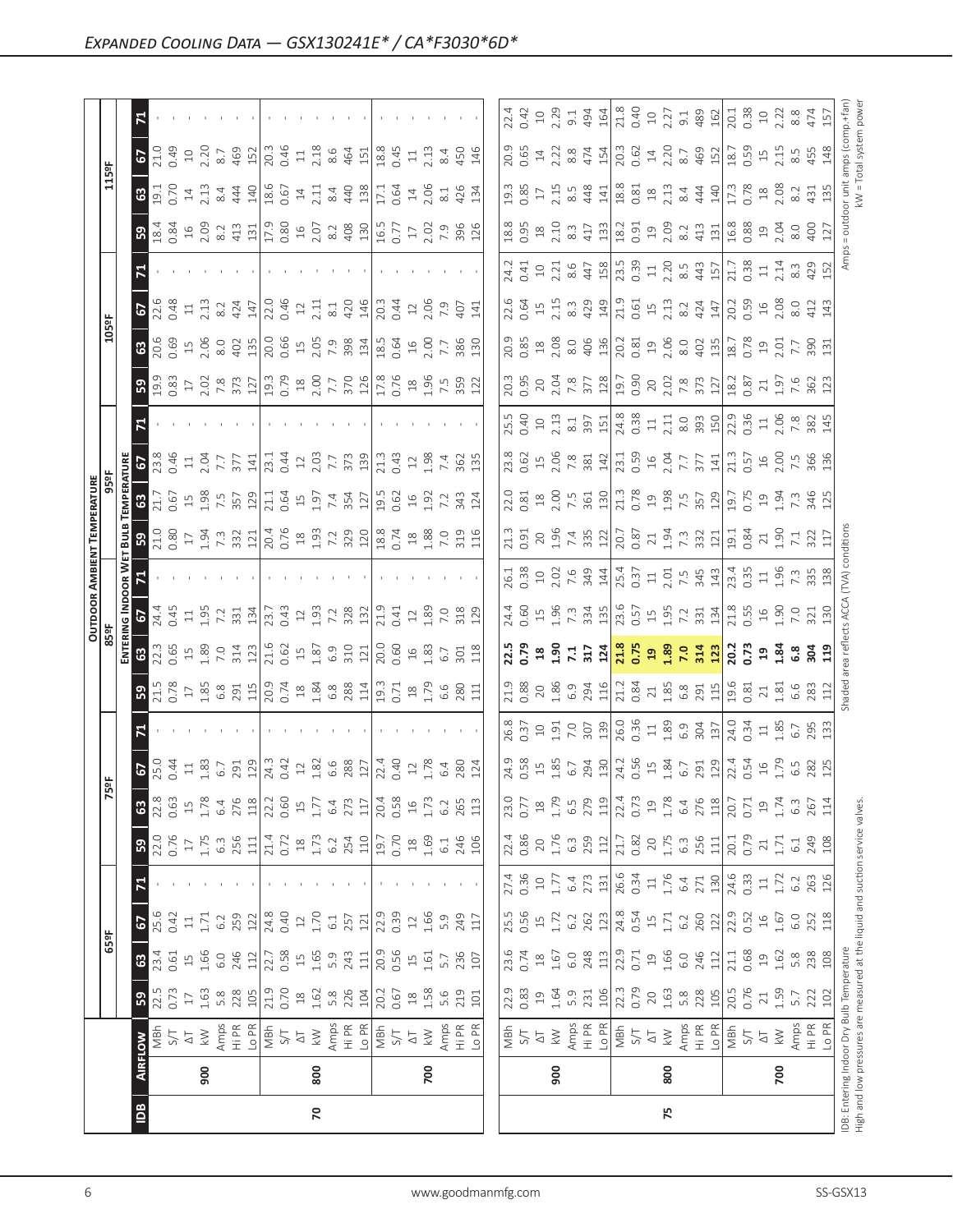|    |                |                                                                                            |                                  |                                        |                                           |                           |                                                                               |                                                                |                                                                                                                                                                                                                                                                                                                                                   |                                                                                                                                                                                                                                                                                                           |                                                                                                                                                                                                                                                                                                               |                                                                                                                                                                                                                                                                                                                        |                                                                                                                                                                                                                                                                                                                             | <b>OUTDOOR AMBIENT TEMPERATURE</b>                                                                                                                                                                                                                                                                  |                                                                                                                                                                                                                                  |                                                                                                                                                                                                                                                                                                             |                                                                                                                                                                                                                                                                                                 |                                                                                                                                                                                                                                                                                             |                                                                                                                                                                                                                                                                                                                                                                          |                                                                                                                                                                                                                                                                                                                                                                     |                                                                                                                                                                                                                                                                                                                                                   |                                                                                                                                                                                                                                                                                                                                                                                                                                                                 |                                                                                                  |                        |                                                   |                                                                     |
|----|----------------|--------------------------------------------------------------------------------------------|----------------------------------|----------------------------------------|-------------------------------------------|---------------------------|-------------------------------------------------------------------------------|----------------------------------------------------------------|---------------------------------------------------------------------------------------------------------------------------------------------------------------------------------------------------------------------------------------------------------------------------------------------------------------------------------------------------|-----------------------------------------------------------------------------------------------------------------------------------------------------------------------------------------------------------------------------------------------------------------------------------------------------------|---------------------------------------------------------------------------------------------------------------------------------------------------------------------------------------------------------------------------------------------------------------------------------------------------------------|------------------------------------------------------------------------------------------------------------------------------------------------------------------------------------------------------------------------------------------------------------------------------------------------------------------------|-----------------------------------------------------------------------------------------------------------------------------------------------------------------------------------------------------------------------------------------------------------------------------------------------------------------------------|-----------------------------------------------------------------------------------------------------------------------------------------------------------------------------------------------------------------------------------------------------------------------------------------------------|----------------------------------------------------------------------------------------------------------------------------------------------------------------------------------------------------------------------------------|-------------------------------------------------------------------------------------------------------------------------------------------------------------------------------------------------------------------------------------------------------------------------------------------------------------|-------------------------------------------------------------------------------------------------------------------------------------------------------------------------------------------------------------------------------------------------------------------------------------------------|---------------------------------------------------------------------------------------------------------------------------------------------------------------------------------------------------------------------------------------------------------------------------------------------|--------------------------------------------------------------------------------------------------------------------------------------------------------------------------------------------------------------------------------------------------------------------------------------------------------------------------------------------------------------------------|---------------------------------------------------------------------------------------------------------------------------------------------------------------------------------------------------------------------------------------------------------------------------------------------------------------------------------------------------------------------|---------------------------------------------------------------------------------------------------------------------------------------------------------------------------------------------------------------------------------------------------------------------------------------------------------------------------------------------------|-----------------------------------------------------------------------------------------------------------------------------------------------------------------------------------------------------------------------------------------------------------------------------------------------------------------------------------------------------------------------------------------------------------------------------------------------------------------|--------------------------------------------------------------------------------------------------|------------------------|---------------------------------------------------|---------------------------------------------------------------------|
|    |                |                                                                                            |                                  | 65°F                                   |                                           |                           |                                                                               |                                                                | 5º                                                                                                                                                                                                                                                                                                                                                |                                                                                                                                                                                                                                                                                                           |                                                                                                                                                                                                                                                                                                               |                                                                                                                                                                                                                                                                                                                        |                                                                                                                                                                                                                                                                                                                             |                                                                                                                                                                                                                                                                                                     |                                                                                                                                                                                                                                  |                                                                                                                                                                                                                                                                                                             |                                                                                                                                                                                                                                                                                                 |                                                                                                                                                                                                                                                                                             |                                                                                                                                                                                                                                                                                                                                                                          | 105°F                                                                                                                                                                                                                                                                                                                                                               |                                                                                                                                                                                                                                                                                                                                                   |                                                                                                                                                                                                                                                                                                                                                                                                                                                                 |                                                                                                  | 115°F                  |                                                   |                                                                     |
|    |                |                                                                                            |                                  |                                        |                                           |                           |                                                                               |                                                                |                                                                                                                                                                                                                                                                                                                                                   |                                                                                                                                                                                                                                                                                                           |                                                                                                                                                                                                                                                                                                               | ENTERI                                                                                                                                                                                                                                                                                                                 |                                                                                                                                                                                                                                                                                                                             | NG INDOOR WET                                                                                                                                                                                                                                                                                       | BULB                                                                                                                                                                                                                             | <b>TEMPERATURE</b>                                                                                                                                                                                                                                                                                          |                                                                                                                                                                                                                                                                                                 |                                                                                                                                                                                                                                                                                             |                                                                                                                                                                                                                                                                                                                                                                          |                                                                                                                                                                                                                                                                                                                                                                     |                                                                                                                                                                                                                                                                                                                                                   |                                                                                                                                                                                                                                                                                                                                                                                                                                                                 |                                                                                                  |                        |                                                   |                                                                     |
| ₿  | <b>AIRFLOW</b> |                                                                                            | ${\tt S3}$                       | $\mathbf{G}$                           |                                           | $\mathbf{z}$              | ${\bf 59}$                                                                    | $\mathbf{G}$                                                   |                                                                                                                                                                                                                                                                                                                                                   |                                                                                                                                                                                                                                                                                                           | 5 <sup>2</sup>                                                                                                                                                                                                                                                                                                | $\mathbf{G}$                                                                                                                                                                                                                                                                                                           |                                                                                                                                                                                                                                                                                                                             | $7\frac{1}{20}$                                                                                                                                                                                                                                                                                     | $\mathbf{B}$                                                                                                                                                                                                                     |                                                                                                                                                                                                                                                                                                             |                                                                                                                                                                                                                                                                                                 |                                                                                                                                                                                                                                                                                             |                                                                                                                                                                                                                                                                                                                                                                          | 63                                                                                                                                                                                                                                                                                                                                                                  |                                                                                                                                                                                                                                                                                                                                                   |                                                                                                                                                                                                                                                                                                                                                                                                                                                                 |                                                                                                  | $\frac{3}{19}$         |                                                   |                                                                     |
|    |                | TS<br>S/T                                                                                  | 23.3<br>0.91                     | 23.8<br>0.85                           | <b>67</b><br>25.5                         | 27.2<br>0.52              | $22.8$<br>0.94                                                                | 0.88<br>23.3                                                   | 67<br>24.9<br>0.72                                                                                                                                                                                                                                                                                                                                | 26.6<br>0.54                                                                                                                                                                                                                                                                                              | 22.2<br>0.97                                                                                                                                                                                                                                                                                                  | 22.7                                                                                                                                                                                                                                                                                                                   | 67<br>24.3<br>0.74                                                                                                                                                                                                                                                                                                          |                                                                                                                                                                                                                                                                                                     | $\begin{array}{c} 21.7 \\ 1.00 \\ 1.9 \\ 1.9 \\ 7.4 \\ \end{array}$                                                                                                                                                              | 22.2<br>0.94                                                                                                                                                                                                                                                                                                | 67<br>23.7<br>0.76                                                                                                                                                                                                                                                                              |                                                                                                                                                                                                                                                                                             | <mark>ន</mark> ា នី ទី                                                                                                                                                                                                                                                                                                                                                   | $\begin{array}{c} 21.1 \\ 1.00 \\ 2.10 \\ 2.10 \\ 3.11 \\ 410 \\ \end{array}$                                                                                                                                                                                                                                                                                       | <b>67</b><br>22.5                                                                                                                                                                                                                                                                                                                                 |                                                                                                                                                                                                                                                                                                                                                                                                                                                                 |                                                                                                  | 1.00                   | <b>67</b><br>20.8                                 | 22.3<br><b>0.60</b>                                                 |
|    |                | $\overline{\mathbb{Q}}$                                                                    |                                  |                                        |                                           |                           |                                                                               | $21\,$                                                         |                                                                                                                                                                                                                                                                                                                                                   |                                                                                                                                                                                                                                                                                                           |                                                                                                                                                                                                                                                                                                               |                                                                                                                                                                                                                                                                                                                        |                                                                                                                                                                                                                                                                                                                             |                                                                                                                                                                                                                                                                                                     |                                                                                                                                                                                                                                  |                                                                                                                                                                                                                                                                                                             |                                                                                                                                                                                                                                                                                                 |                                                                                                                                                                                                                                                                                             |                                                                                                                                                                                                                                                                                                                                                                          |                                                                                                                                                                                                                                                                                                                                                                     |                                                                                                                                                                                                                                                                                                                                                   |                                                                                                                                                                                                                                                                                                                                                                                                                                                                 |                                                                                                  |                        |                                                   |                                                                     |
|    | 900            | $\geqslant$                                                                                | $22$<br>$1.65$<br>$5.9$<br>$233$ | 21<br>1.69<br>6.1<br>251               | 1.74                                      | $14$<br>1.79              | $\frac{22}{1.77}$                                                             | 1.81                                                           |                                                                                                                                                                                                                                                                                                                                                   | $\begin{array}{c} 1.5 \\ 1.92 \\ 7.0 \\ 310 \end{array}$                                                                                                                                                                                                                                                  | 22<br>1.88<br>7.97                                                                                                                                                                                                                                                                                            |                                                                                                                                                                                                                                                                                                                        |                                                                                                                                                                                                                                                                                                                             |                                                                                                                                                                                                                                                                                                     |                                                                                                                                                                                                                                  |                                                                                                                                                                                                                                                                                                             |                                                                                                                                                                                                                                                                                                 |                                                                                                                                                                                                                                                                                             |                                                                                                                                                                                                                                                                                                                                                                          |                                                                                                                                                                                                                                                                                                                                                                     |                                                                                                                                                                                                                                                                                                                                                   |                                                                                                                                                                                                                                                                                                                                                                                                                                                                 | $20^{2}$                                                                                         | $20$<br>$2.17$         | $17$<br>$2.24$                                    | $14$<br>$2.31$                                                      |
|    |                |                                                                                            |                                  |                                        | 6.3<br>265                                | 6.5<br>276                |                                                                               | $6.6$                                                          |                                                                                                                                                                                                                                                                                                                                                   |                                                                                                                                                                                                                                                                                                           |                                                                                                                                                                                                                                                                                                               |                                                                                                                                                                                                                                                                                                                        |                                                                                                                                                                                                                                                                                                                             |                                                                                                                                                                                                                                                                                                     |                                                                                                                                                                                                                                  |                                                                                                                                                                                                                                                                                                             |                                                                                                                                                                                                                                                                                                 |                                                                                                                                                                                                                                                                                             |                                                                                                                                                                                                                                                                                                                                                                          |                                                                                                                                                                                                                                                                                                                                                                     |                                                                                                                                                                                                                                                                                                                                                   |                                                                                                                                                                                                                                                                                                                                                                                                                                                                 | $8.4\,$                                                                                          |                        |                                                   |                                                                     |
|    |                | $\begin{array}{c}\n\text{Amps} \\ \text{Hi PR} \\ \text{L0 PR} \\ \text{NBF}\n\end{array}$ |                                  |                                        |                                           |                           | $64$ $13$                                                                     | 281                                                            | $\begin{array}{c}\n 28 \\  28 \\  30 \\  \hline\n 50 \\  75 \\  \hline\n 14 \\  0 \\  0 \\  \hline\n 0\n \end{array}$                                                                                                                                                                                                                             |                                                                                                                                                                                                                                                                                                           |                                                                                                                                                                                                                                                                                                               |                                                                                                                                                                                                                                                                                                                        |                                                                                                                                                                                                                                                                                                                             |                                                                                                                                                                                                                                                                                                     |                                                                                                                                                                                                                                  |                                                                                                                                                                                                                                                                                                             |                                                                                                                                                                                                                                                                                                 |                                                                                                                                                                                                                                                                                             | $\begin{array}{c}\n 11.63 \\  13.65 \\  15.67 \\  16.67 \\  17.68 \\  18.61 \\  19.63 \\  10.63 \\  15.63 \\  19.63 \\  19.63 \\  19.63 \\  19.63 \\  19.63 \\  19.63 \\  19.63 \\  19.63 \\  19.63 \\  19.63 \\  19.63 \\  19.63 \\  19.63 \\  19.63 \\  19.63 \\  19.63 \\  19.63 \\  19.63 \\  19.63 \\  19.63 \\  19.63 \\  1$                                       |                                                                                                                                                                                                                                                                                                                                                                     | $\begin{array}{c}\n 2.46 \\  2.47 \\  3.47 \\  4.47 \\  5.47 \\  6.47 \\  7.47 \\  7.47 \\  7.47 \\  7.47 \\  7.47 \\  7.47 \\  7.47 \\  7.47 \\  7.47 \\  7.47 \\  7.47 \\  7.47 \\  7.47 \\  7.47 \\  7.47 \\  7.47 \\  7.47 \\  7.47 \\  7.47 \\  7.47 \\  7.47 \\  7.47 \\  7.47 \\  7.47 \\  7.47 \\  7.47 \\  7.47 \\  7.47 \\  7.47 \\  7$ | $\begin{array}{cccccccccc} \mathcal{L}_1^1 & \mathcal{D}_1 & \mathcal{D}_2 & \mathcal{D}_3 & \mathcal{D}_4 & \mathcal{D}_5 & \mathcal{D}_6 & \mathcal{D}_7 & \mathcal{D}_7 & \mathcal{D}_8 & \mathcal{D}_8 & \mathcal{D}_8 & \mathcal{D}_9 & \mathcal{D}_9 & \mathcal{D}_9 & \mathcal{D}_9 & \mathcal{D}_9 & \mathcal{D}_9 & \mathcal{D}_9 & \mathcal{D}_9 & \mathcal{D}_9 & \mathcal{D}_9 & \mathcal{D}_9 & \mathcal{D}_9 & \mathcal{D}_9 & \mathcal{D}_9 & \$ | 421                                                                                              | 8.6<br>453             | 8.9<br>478<br>150.76                              | $9.2$<br>$499$<br>$166$                                             |
|    |                |                                                                                            | 107                              | 114                                    |                                           | $\frac{32}{2}$            |                                                                               | 22.6<br>$\frac{20}{2}$                                         |                                                                                                                                                                                                                                                                                                                                                   |                                                                                                                                                                                                                                                                                                           | $\frac{18}{1}$                                                                                                                                                                                                                                                                                                |                                                                                                                                                                                                                                                                                                                        |                                                                                                                                                                                                                                                                                                                             |                                                                                                                                                                                                                                                                                                     |                                                                                                                                                                                                                                  |                                                                                                                                                                                                                                                                                                             |                                                                                                                                                                                                                                                                                                 |                                                                                                                                                                                                                                                                                             |                                                                                                                                                                                                                                                                                                                                                                          |                                                                                                                                                                                                                                                                                                                                                                     |                                                                                                                                                                                                                                                                                                                                                   |                                                                                                                                                                                                                                                                                                                                                                                                                                                                 | $\frac{134}{ }$                                                                                  | $\frac{142}{2}$        |                                                   |                                                                     |
|    |                |                                                                                            | 22.6                             | 23.1<br>0.81                           | $\frac{124}{24.7}$                        | 26.4<br>0.50              | $22.1$<br>0.90                                                                | 0.84                                                           |                                                                                                                                                                                                                                                                                                                                                   | $\frac{14}{15}$ $\frac{18}{15}$ $\frac{18}{15}$ $\frac{15}{15}$ $\frac{15}{15}$ $\frac{15}{15}$ $\frac{15}{15}$ $\frac{15}{15}$ $\frac{15}{15}$ $\frac{15}{15}$ $\frac{15}{15}$ $\frac{15}{15}$ $\frac{15}{15}$ $\frac{15}{15}$ $\frac{15}{15}$ $\frac{15}{15}$ $\frac{15}{15}$ $\frac{15}{15}$ $\frac{1$ |                                                                                                                                                                                                                                                                                                               |                                                                                                                                                                                                                                                                                                                        |                                                                                                                                                                                                                                                                                                                             |                                                                                                                                                                                                                                                                                                     | $\begin{array}{c} 123 \\ 21.1 \\ 0.95 \\ 2.3 \\ 1.96 \\ 7.4 \\ 335 \\ 122 \\ \end{array}$                                                                                                                                        |                                                                                                                                                                                                                                                                                                             |                                                                                                                                                                                                                                                                                                 |                                                                                                                                                                                                                                                                                             |                                                                                                                                                                                                                                                                                                                                                                          | $\frac{18}{18}$ $\frac{18}{18}$ $\frac{18}{18}$ $\frac{18}{18}$ $\frac{18}{18}$ $\frac{18}{18}$ $\frac{18}{18}$ $\frac{18}{18}$ $\frac{18}{18}$ $\frac{18}{18}$ $\frac{18}{18}$ $\frac{18}{18}$ $\frac{18}{18}$ $\frac{18}{18}$ $\frac{18}{18}$ $\frac{18}{18}$ $\frac{18}{18}$ $\frac{18}{18}$ $\frac{1$                                                           |                                                                                                                                                                                                                                                                                                                                                   |                                                                                                                                                                                                                                                                                                                                                                                                                                                                 | 1.00<br>$\overline{18.5}$                                                                        | 18.9<br>0.93           |                                                   | 21.6<br>0.57<br>14<br>2.29                                          |
|    |                | $\Delta \overline{1}$                                                                      |                                  |                                        |                                           |                           | 23                                                                            | $22\,$                                                         |                                                                                                                                                                                                                                                                                                                                                   |                                                                                                                                                                                                                                                                                                           |                                                                                                                                                                                                                                                                                                               |                                                                                                                                                                                                                                                                                                                        |                                                                                                                                                                                                                                                                                                                             |                                                                                                                                                                                                                                                                                                     |                                                                                                                                                                                                                                  |                                                                                                                                                                                                                                                                                                             |                                                                                                                                                                                                                                                                                                 |                                                                                                                                                                                                                                                                                             |                                                                                                                                                                                                                                                                                                                                                                          |                                                                                                                                                                                                                                                                                                                                                                     |                                                                                                                                                                                                                                                                                                                                                   |                                                                                                                                                                                                                                                                                                                                                                                                                                                                 |                                                                                                  |                        |                                                   |                                                                     |
| 80 | 800            | $\lesssim$                                                                                 | $23$<br>1.64                     | $22$<br>1.67                           | $1.72$<br>$6.2$                           | $1.78$<br>$6.4$           |                                                                               |                                                                |                                                                                                                                                                                                                                                                                                                                                   |                                                                                                                                                                                                                                                                                                           |                                                                                                                                                                                                                                                                                                               |                                                                                                                                                                                                                                                                                                                        |                                                                                                                                                                                                                                                                                                                             |                                                                                                                                                                                                                                                                                                     |                                                                                                                                                                                                                                  |                                                                                                                                                                                                                                                                                                             |                                                                                                                                                                                                                                                                                                 |                                                                                                                                                                                                                                                                                             |                                                                                                                                                                                                                                                                                                                                                                          |                                                                                                                                                                                                                                                                                                                                                                     |                                                                                                                                                                                                                                                                                                                                                   |                                                                                                                                                                                                                                                                                                                                                                                                                                                                 | 2.10                                                                                             | $20^{2}$               | $\frac{18}{2.28}$                                 |                                                                     |
|    |                |                                                                                            |                                  |                                        |                                           |                           | $1.76$<br>6.3                                                                 |                                                                |                                                                                                                                                                                                                                                                                                                                                   |                                                                                                                                                                                                                                                                                                           |                                                                                                                                                                                                                                                                                                               |                                                                                                                                                                                                                                                                                                                        |                                                                                                                                                                                                                                                                                                                             |                                                                                                                                                                                                                                                                                                     |                                                                                                                                                                                                                                  |                                                                                                                                                                                                                                                                                                             |                                                                                                                                                                                                                                                                                                 |                                                                                                                                                                                                                                                                                             |                                                                                                                                                                                                                                                                                                                                                                          |                                                                                                                                                                                                                                                                                                                                                                     |                                                                                                                                                                                                                                                                                                                                                   |                                                                                                                                                                                                                                                                                                                                                                                                                                                                 | $8.\overline{3}$<br>417                                                                          | $8.\overline{5}$       |                                                   | 9.1                                                                 |
|    |                | Amps<br>Hi PR<br>Lo PR                                                                     | 5.9<br>231<br>106                | 6.0<br>248<br>113                      | $\frac{262}{123}$<br>0.64                 | 273                       | 259<br>112                                                                    | $1.79$<br>$6.5$<br>$779$<br>$119$                              |                                                                                                                                                                                                                                                                                                                                                   |                                                                                                                                                                                                                                                                                                           |                                                                                                                                                                                                                                                                                                               |                                                                                                                                                                                                                                                                                                                        |                                                                                                                                                                                                                                                                                                                             |                                                                                                                                                                                                                                                                                                     |                                                                                                                                                                                                                                  |                                                                                                                                                                                                                                                                                                             |                                                                                                                                                                                                                                                                                                 |                                                                                                                                                                                                                                                                                             |                                                                                                                                                                                                                                                                                                                                                                          |                                                                                                                                                                                                                                                                                                                                                                     |                                                                                                                                                                                                                                                                                                                                                   |                                                                                                                                                                                                                                                                                                                                                                                                                                                                 |                                                                                                  | 448                    | 474<br>154                                        | 494<br>164                                                          |
|    |                |                                                                                            |                                  |                                        |                                           |                           |                                                                               |                                                                |                                                                                                                                                                                                                                                                                                                                                   |                                                                                                                                                                                                                                                                                                           |                                                                                                                                                                                                                                                                                                               |                                                                                                                                                                                                                                                                                                                        |                                                                                                                                                                                                                                                                                                                             |                                                                                                                                                                                                                                                                                                     |                                                                                                                                                                                                                                  |                                                                                                                                                                                                                                                                                                             |                                                                                                                                                                                                                                                                                                 |                                                                                                                                                                                                                                                                                             |                                                                                                                                                                                                                                                                                                                                                                          |                                                                                                                                                                                                                                                                                                                                                                     |                                                                                                                                                                                                                                                                                                                                                   |                                                                                                                                                                                                                                                                                                                                                                                                                                                                 | 133                                                                                              |                        |                                                   |                                                                     |
|    |                | $\frac{1}{2}$                                                                              | $\frac{20.9}{0.84}$              | 21.4<br>0.79                           |                                           | $24.4$<br>0.48            | $20.4$<br>0.87                                                                | 20.9                                                           |                                                                                                                                                                                                                                                                                                                                                   |                                                                                                                                                                                                                                                                                                           |                                                                                                                                                                                                                                                                                                               | $20.4$<br>$0.83$<br>$2.2$<br>$1.86$<br>$0.9$                                                                                                                                                                                                                                                                           | $\begin{array}{c} 21.8 \\ 21.8 \\ 1.9 \\ 1.1 \\ 7.1 \\ 31 \\ 1.31 \\ \end{array}$                                                                                                                                                                                                                                           | 23.3<br>0.51                                                                                                                                                                                                                                                                                        | 19.4<br>0.92                                                                                                                                                                                                                     | 19.86<br>0.86<br>2 2 5 7 3 5 0 5 12                                                                                                                                                                                                                                                                         | 21.2<br>0.70                                                                                                                                                                                                                                                                                    |                                                                                                                                                                                                                                                                                             | $\frac{18.5}{2.9}$ $\frac{3}{2}$ $\frac{3}{2}$ $\frac{6}{2}$ $\frac{6}{2}$ $\frac{6}{2}$ $\frac{6}{2}$                                                                                                                                                                                                                                                                   |                                                                                                                                                                                                                                                                                                                                                                     |                                                                                                                                                                                                                                                                                                                                                   |                                                                                                                                                                                                                                                                                                                                                                                                                                                                 | 17.1                                                                                             | 17.5                   | 18.7                                              | 20.0<br>0.55                                                        |
|    |                |                                                                                            |                                  |                                        |                                           |                           |                                                                               | 0.81                                                           |                                                                                                                                                                                                                                                                                                                                                   |                                                                                                                                                                                                                                                                                                           |                                                                                                                                                                                                                                                                                                               |                                                                                                                                                                                                                                                                                                                        |                                                                                                                                                                                                                                                                                                                             |                                                                                                                                                                                                                                                                                                     |                                                                                                                                                                                                                                  |                                                                                                                                                                                                                                                                                                             |                                                                                                                                                                                                                                                                                                 |                                                                                                                                                                                                                                                                                             |                                                                                                                                                                                                                                                                                                                                                                          |                                                                                                                                                                                                                                                                                                                                                                     |                                                                                                                                                                                                                                                                                                                                                   |                                                                                                                                                                                                                                                                                                                                                                                                                                                                 | 0.96                                                                                             | 0.90                   | 0.73                                              |                                                                     |
|    |                | $\overline{\triangle}$                                                                     |                                  | 22                                     |                                           |                           | 23                                                                            |                                                                |                                                                                                                                                                                                                                                                                                                                                   |                                                                                                                                                                                                                                                                                                           |                                                                                                                                                                                                                                                                                                               |                                                                                                                                                                                                                                                                                                                        |                                                                                                                                                                                                                                                                                                                             |                                                                                                                                                                                                                                                                                                     |                                                                                                                                                                                                                                  |                                                                                                                                                                                                                                                                                                             |                                                                                                                                                                                                                                                                                                 |                                                                                                                                                                                                                                                                                             |                                                                                                                                                                                                                                                                                                                                                                          |                                                                                                                                                                                                                                                                                                                                                                     |                                                                                                                                                                                                                                                                                                                                                   |                                                                                                                                                                                                                                                                                                                                                                                                                                                                 |                                                                                                  | 21                     | $^{28}$                                           |                                                                     |
|    | 700            | $\lesssim$                                                                                 | $23$<br>1.60                     | 1.63                                   | 1.68                                      | 1.73                      | 1.72                                                                          |                                                                | 1.81                                                                                                                                                                                                                                                                                                                                              |                                                                                                                                                                                                                                                                                                           |                                                                                                                                                                                                                                                                                                               |                                                                                                                                                                                                                                                                                                                        |                                                                                                                                                                                                                                                                                                                             | $198$<br>$748$<br>$788$<br>$740$                                                                                                                                                                                                                                                                    | $23 \n1.91$                                                                                                                                                                                                                      |                                                                                                                                                                                                                                                                                                             |                                                                                                                                                                                                                                                                                                 |                                                                                                                                                                                                                                                                                             |                                                                                                                                                                                                                                                                                                                                                                          |                                                                                                                                                                                                                                                                                                                                                                     | 2.09                                                                                                                                                                                                                                                                                                                                              |                                                                                                                                                                                                                                                                                                                                                                                                                                                                 | 2.05                                                                                             | 2.10                   | 2.16                                              | $\frac{14}{2.23}$                                                   |
|    |                |                                                                                            | 5.7                              |                                        | 6.0                                       | $6.\overline{3}$          | 6.2                                                                           |                                                                |                                                                                                                                                                                                                                                                                                                                                   |                                                                                                                                                                                                                                                                                                           |                                                                                                                                                                                                                                                                                                               |                                                                                                                                                                                                                                                                                                                        |                                                                                                                                                                                                                                                                                                                             |                                                                                                                                                                                                                                                                                                     |                                                                                                                                                                                                                                  |                                                                                                                                                                                                                                                                                                             |                                                                                                                                                                                                                                                                                                 |                                                                                                                                                                                                                                                                                             |                                                                                                                                                                                                                                                                                                                                                                          |                                                                                                                                                                                                                                                                                                                                                                     | 8.1                                                                                                                                                                                                                                                                                                                                               |                                                                                                                                                                                                                                                                                                                                                                                                                                                                 | $\overline{8.1}$                                                                                 | 8.3                    | 8.6                                               | 8.9                                                                 |
|    |                |                                                                                            |                                  | $5.9$<br>241                           |                                           |                           |                                                                               |                                                                |                                                                                                                                                                                                                                                                                                                                                   |                                                                                                                                                                                                                                                                                                           | 286                                                                                                                                                                                                                                                                                                           |                                                                                                                                                                                                                                                                                                                        |                                                                                                                                                                                                                                                                                                                             |                                                                                                                                                                                                                                                                                                     | $7.\overline{2}$<br>325                                                                                                                                                                                                          |                                                                                                                                                                                                                                                                                                             |                                                                                                                                                                                                                                                                                                 |                                                                                                                                                                                                                                                                                             |                                                                                                                                                                                                                                                                                                                                                                          |                                                                                                                                                                                                                                                                                                                                                                     | 416                                                                                                                                                                                                                                                                                                                                               | 434                                                                                                                                                                                                                                                                                                                                                                                                                                                             | 404                                                                                              | 435                    | 459                                               | 479                                                                 |
|    |                | Amps<br>Hi PR<br>Lo PR                                                                     | 224<br>103                       | 109                                    | 254<br>119                                | 265<br>127                | 251<br>109                                                                    | $\begin{array}{c} 22 \\ 1.75 \\ 6.3 \\ 270 \\ 116 \end{array}$ | G.5<br>285<br>126                                                                                                                                                                                                                                                                                                                                 | 134                                                                                                                                                                                                                                                                                                       | 113                                                                                                                                                                                                                                                                                                           | 307<br>120                                                                                                                                                                                                                                                                                                             |                                                                                                                                                                                                                                                                                                                             |                                                                                                                                                                                                                                                                                                     | 119                                                                                                                                                                                                                              |                                                                                                                                                                                                                                                                                                             | $20,000$<br>$7,600$<br>$7,600$                                                                                                                                                                                                                                                                  |                                                                                                                                                                                                                                                                                             | 124                                                                                                                                                                                                                                                                                                                                                                      |                                                                                                                                                                                                                                                                                                                                                                     | 144                                                                                                                                                                                                                                                                                                                                               | 154                                                                                                                                                                                                                                                                                                                                                                                                                                                             | 129                                                                                              | 137                    | 149                                               | 159                                                                 |
|    |                |                                                                                            |                                  |                                        |                                           |                           |                                                                               |                                                                |                                                                                                                                                                                                                                                                                                                                                   |                                                                                                                                                                                                                                                                                                           |                                                                                                                                                                                                                                                                                                               |                                                                                                                                                                                                                                                                                                                        |                                                                                                                                                                                                                                                                                                                             |                                                                                                                                                                                                                                                                                                     |                                                                                                                                                                                                                                  |                                                                                                                                                                                                                                                                                                             |                                                                                                                                                                                                                                                                                                 |                                                                                                                                                                                                                                                                                             |                                                                                                                                                                                                                                                                                                                                                                          |                                                                                                                                                                                                                                                                                                                                                                     |                                                                                                                                                                                                                                                                                                                                                   |                                                                                                                                                                                                                                                                                                                                                                                                                                                                 |                                                                                                  |                        |                                                   |                                                                     |
|    |                |                                                                                            | 23.7                             |                                        | 25.3                                      |                           | 23.2<br>0.99                                                                  | 23.6                                                           | 24.8                                                                                                                                                                                                                                                                                                                                              | 26.4                                                                                                                                                                                                                                                                                                      | 22.6                                                                                                                                                                                                                                                                                                          | 23.1                                                                                                                                                                                                                                                                                                                   | 24.2                                                                                                                                                                                                                                                                                                                        | 25.8                                                                                                                                                                                                                                                                                                | 22.1                                                                                                                                                                                                                             | 22.5                                                                                                                                                                                                                                                                                                        | 23.6                                                                                                                                                                                                                                                                                            | 25.1                                                                                                                                                                                                                                                                                        | 21.0                                                                                                                                                                                                                                                                                                                                                                     | 21.4                                                                                                                                                                                                                                                                                                                                                                | 22.4                                                                                                                                                                                                                                                                                                                                              | 23.9                                                                                                                                                                                                                                                                                                                                                                                                                                                            | 19.4                                                                                             | 19.8                   | 20.7                                              | 22.1                                                                |
|    |                |                                                                                            | 0.95                             | 24.2<br>0.92                           | 0.83                                      | 27.0<br>0.67              |                                                                               | 0.95                                                           | 0.86                                                                                                                                                                                                                                                                                                                                              | 0.70                                                                                                                                                                                                                                                                                                      |                                                                                                                                                                                                                                                                                                               | <b>3.98</b>                                                                                                                                                                                                                                                                                                            | 0.88                                                                                                                                                                                                                                                                                                                        |                                                                                                                                                                                                                                                                                                     |                                                                                                                                                                                                                                  |                                                                                                                                                                                                                                                                                                             | 0.91                                                                                                                                                                                                                                                                                            |                                                                                                                                                                                                                                                                                             | 001                                                                                                                                                                                                                                                                                                                                                                      | 001                                                                                                                                                                                                                                                                                                                                                                 | 0.95                                                                                                                                                                                                                                                                                                                                              |                                                                                                                                                                                                                                                                                                                                                                                                                                                                 | 1.00                                                                                             | 1.00                   | 0.95                                              | 0.77                                                                |
|    |                | 다 강<br>지도                                                                                  | $23$                             | 23                                     |                                           | $\Xi$                     | 23                                                                            | 23                                                             | 22                                                                                                                                                                                                                                                                                                                                                | $\overline{19}$                                                                                                                                                                                                                                                                                           | $1.00$<br>$23$                                                                                                                                                                                                                                                                                                |                                                                                                                                                                                                                                                                                                                        |                                                                                                                                                                                                                                                                                                                             |                                                                                                                                                                                                                                                                                                     |                                                                                                                                                                                                                                  |                                                                                                                                                                                                                                                                                                             |                                                                                                                                                                                                                                                                                                 |                                                                                                                                                                                                                                                                                             |                                                                                                                                                                                                                                                                                                                                                                          |                                                                                                                                                                                                                                                                                                                                                                     |                                                                                                                                                                                                                                                                                                                                                   |                                                                                                                                                                                                                                                                                                                                                                                                                                                                 | 20                                                                                               |                        | $20$                                              | $17\,$                                                              |
|    | 900            | $\lesssim$                                                                                 | 1.66                             | 1.70                                   | $22 \n1.75$                               | 1.80                      | $1.79$<br>6.5                                                                 | $1.82$<br>6.6                                                  |                                                                                                                                                                                                                                                                                                                                                   | 1.94                                                                                                                                                                                                                                                                                                      |                                                                                                                                                                                                                                                                                                               |                                                                                                                                                                                                                                                                                                                        |                                                                                                                                                                                                                                                                                                                             |                                                                                                                                                                                                                                                                                                     |                                                                                                                                                                                                                                  |                                                                                                                                                                                                                                                                                                             |                                                                                                                                                                                                                                                                                                 |                                                                                                                                                                                                                                                                                             |                                                                                                                                                                                                                                                                                                                                                                          |                                                                                                                                                                                                                                                                                                                                                                     |                                                                                                                                                                                                                                                                                                                                                   |                                                                                                                                                                                                                                                                                                                                                                                                                                                                 | 2.14                                                                                             | $20^{20}_{2.18}$       | 2.25                                              | $2.\overline{33}$<br>9.3                                            |
|    |                |                                                                                            | 6.0                              | $6.1\,$                                |                                           | 6.6                       |                                                                               |                                                                |                                                                                                                                                                                                                                                                                                                                                   | 7.1                                                                                                                                                                                                                                                                                                       |                                                                                                                                                                                                                                                                                                               |                                                                                                                                                                                                                                                                                                                        |                                                                                                                                                                                                                                                                                                                             |                                                                                                                                                                                                                                                                                                     |                                                                                                                                                                                                                                  |                                                                                                                                                                                                                                                                                                             |                                                                                                                                                                                                                                                                                                 |                                                                                                                                                                                                                                                                                             |                                                                                                                                                                                                                                                                                                                                                                          |                                                                                                                                                                                                                                                                                                                                                                     |                                                                                                                                                                                                                                                                                                                                                   |                                                                                                                                                                                                                                                                                                                                                                                                                                                                 |                                                                                                  | $8.7\,$                | 9.0                                               |                                                                     |
|    |                |                                                                                            | 235                              |                                        |                                           |                           |                                                                               | 284                                                            |                                                                                                                                                                                                                                                                                                                                                   |                                                                                                                                                                                                                                                                                                           |                                                                                                                                                                                                                                                                                                               |                                                                                                                                                                                                                                                                                                                        |                                                                                                                                                                                                                                                                                                                             |                                                                                                                                                                                                                                                                                                     |                                                                                                                                                                                                                                  |                                                                                                                                                                                                                                                                                                             |                                                                                                                                                                                                                                                                                                 |                                                                                                                                                                                                                                                                                             |                                                                                                                                                                                                                                                                                                                                                                          |                                                                                                                                                                                                                                                                                                                                                                     |                                                                                                                                                                                                                                                                                                                                                   |                                                                                                                                                                                                                                                                                                                                                                                                                                                                 |                                                                                                  | 457                    |                                                   |                                                                     |
|    |                |                                                                                            | 108                              |                                        |                                           | 279                       |                                                                               | 122                                                            |                                                                                                                                                                                                                                                                                                                                                   |                                                                                                                                                                                                                                                                                                           |                                                                                                                                                                                                                                                                                                               |                                                                                                                                                                                                                                                                                                                        |                                                                                                                                                                                                                                                                                                                             |                                                                                                                                                                                                                                                                                                     |                                                                                                                                                                                                                                  |                                                                                                                                                                                                                                                                                                             |                                                                                                                                                                                                                                                                                                 |                                                                                                                                                                                                                                                                                             |                                                                                                                                                                                                                                                                                                                                                                          |                                                                                                                                                                                                                                                                                                                                                                     |                                                                                                                                                                                                                                                                                                                                                   |                                                                                                                                                                                                                                                                                                                                                                                                                                                                 |                                                                                                  | $\frac{144}{19.2}$     |                                                   | 504<br>167                                                          |
|    |                | Amps<br>Hi PR<br>Lo PR<br>S/T<br>S/T                                                       | 23.0<br>0.91                     | $253$ $\frac{115}{23}$ $\frac{88}{25}$ | 267<br>126<br>24.6<br>0.79                | 26.2<br>0.64              | $264$<br>$\frac{114}{22.5}$                                                   | 22.9                                                           |                                                                                                                                                                                                                                                                                                                                                   |                                                                                                                                                                                                                                                                                                           |                                                                                                                                                                                                                                                                                                               |                                                                                                                                                                                                                                                                                                                        |                                                                                                                                                                                                                                                                                                                             |                                                                                                                                                                                                                                                                                                     |                                                                                                                                                                                                                                  |                                                                                                                                                                                                                                                                                                             |                                                                                                                                                                                                                                                                                                 |                                                                                                                                                                                                                                                                                             |                                                                                                                                                                                                                                                                                                                                                                          |                                                                                                                                                                                                                                                                                                                                                                     |                                                                                                                                                                                                                                                                                                                                                   |                                                                                                                                                                                                                                                                                                                                                                                                                                                                 |                                                                                                  |                        | $483$<br>$151$<br>$291$<br>$0.91$                 | 21.5<br>0.74                                                        |
|    |                |                                                                                            |                                  |                                        |                                           |                           |                                                                               | 0.91                                                           |                                                                                                                                                                                                                                                                                                                                                   |                                                                                                                                                                                                                                                                                                           |                                                                                                                                                                                                                                                                                                               |                                                                                                                                                                                                                                                                                                                        |                                                                                                                                                                                                                                                                                                                             |                                                                                                                                                                                                                                                                                                     |                                                                                                                                                                                                                                  |                                                                                                                                                                                                                                                                                                             |                                                                                                                                                                                                                                                                                                 |                                                                                                                                                                                                                                                                                             |                                                                                                                                                                                                                                                                                                                                                                          |                                                                                                                                                                                                                                                                                                                                                                     |                                                                                                                                                                                                                                                                                                                                                   |                                                                                                                                                                                                                                                                                                                                                                                                                                                                 |                                                                                                  | 1.00                   |                                                   |                                                                     |
|    |                |                                                                                            |                                  | $24$ 1.69                              |                                           | $\Xi$                     | $24$<br>1.77                                                                  |                                                                |                                                                                                                                                                                                                                                                                                                                                   |                                                                                                                                                                                                                                                                                                           |                                                                                                                                                                                                                                                                                                               |                                                                                                                                                                                                                                                                                                                        |                                                                                                                                                                                                                                                                                                                             |                                                                                                                                                                                                                                                                                                     |                                                                                                                                                                                                                                  |                                                                                                                                                                                                                                                                                                             |                                                                                                                                                                                                                                                                                                 |                                                                                                                                                                                                                                                                                             |                                                                                                                                                                                                                                                                                                                                                                          |                                                                                                                                                                                                                                                                                                                                                                     |                                                                                                                                                                                                                                                                                                                                                   |                                                                                                                                                                                                                                                                                                                                                                                                                                                                 |                                                                                                  | 2.17                   | 2.24                                              |                                                                     |
| 85 | 800            | $\stackrel{\textstyle<}{\sim}$                                                             |                                  |                                        |                                           |                           |                                                                               |                                                                |                                                                                                                                                                                                                                                                                                                                                   |                                                                                                                                                                                                                                                                                                           |                                                                                                                                                                                                                                                                                                               |                                                                                                                                                                                                                                                                                                                        |                                                                                                                                                                                                                                                                                                                             |                                                                                                                                                                                                                                                                                                     |                                                                                                                                                                                                                                  |                                                                                                                                                                                                                                                                                                             |                                                                                                                                                                                                                                                                                                 |                                                                                                                                                                                                                                                                                             |                                                                                                                                                                                                                                                                                                                                                                          |                                                                                                                                                                                                                                                                                                                                                                     |                                                                                                                                                                                                                                                                                                                                                   |                                                                                                                                                                                                                                                                                                                                                                                                                                                                 |                                                                                                  |                        |                                                   |                                                                     |
|    |                |                                                                                            |                                  |                                        |                                           |                           | 6.4                                                                           |                                                                |                                                                                                                                                                                                                                                                                                                                                   |                                                                                                                                                                                                                                                                                                           |                                                                                                                                                                                                                                                                                                               |                                                                                                                                                                                                                                                                                                                        |                                                                                                                                                                                                                                                                                                                             |                                                                                                                                                                                                                                                                                                     |                                                                                                                                                                                                                                  |                                                                                                                                                                                                                                                                                                             |                                                                                                                                                                                                                                                                                                 |                                                                                                                                                                                                                                                                                             |                                                                                                                                                                                                                                                                                                                                                                          |                                                                                                                                                                                                                                                                                                                                                                     |                                                                                                                                                                                                                                                                                                                                                   |                                                                                                                                                                                                                                                                                                                                                                                                                                                                 |                                                                                                  |                        |                                                   |                                                                     |
|    |                | Amps<br>Hi PR                                                                              | $74$<br>$1.65$<br>$5.9$<br>$107$ | $6.1$<br>$251$<br>$114$                | $22$<br>$1.74$<br>$6.3$<br>$265$<br>$124$ | 1.79<br>6.5<br>276<br>132 | 261<br>113                                                                    | $\begin{array}{c} 24 \\ 1.81 \\ 6.6 \\ 281 \\ 120 \end{array}$ | $\begin{array}{c}\n 1.88 \\  6.83 \\  7.82 \\  8.83 \\  7.83 \\  7.84 \\  8.8 \\  7.85 \\  7.87 \\  7.86 \\  7.87 \\  7.87 \\  7.89 \\  7.89 \\  7.81 \\  7.83 \\  7.85 \\  7.87 \\  7.87 \\  7.89 \\  7.89 \\  7.89 \\  7.89 \\  7.89 \\  7.89 \\  7.89 \\  7.89 \\  7.89 \\  7.89 \\  7.89 \\  7.89 \\  7.89 \\  7.89 \\  7.89 \\  7.89 \\  7.$ |                                                                                                                                                                                                                                                                                                           | $\begin{array}{l} 1.89 \\ 7.89 \\ 8.10 \\ 1.20 \\ 1.30 \\ 1.30 \\ 1.30 \\ 1.30 \\ 1.30 \\ 1.30 \\ 1.30 \\ 1.30 \\ 1.30 \\ 1.30 \\ 1.30 \\ 1.30 \\ 1.30 \\ 1.30 \\ 1.30 \\ 1.30 \\ 1.30 \\ 1.30 \\ 1.30 \\ 1.30 \\ 1.30 \\ 1.30 \\ 1.30 \\ 1.30 \\ 1.30 \\ 1.30 \\ 1.30 \\ 1.30 \\ 1.30 \\ 1.30 \\ 1.30 \\ 1.$ | $\begin{array}{c}\n 23.937 \\  25.937 \\  27.837 \\  27.937 \\  27.937 \\  27.937 \\  27.937 \\  27.937 \\  27.937 \\  27.937 \\  27.937 \\  27.937 \\  27.937 \\  27.937 \\  27.937 \\  27.937 \\  27.937 \\  27.937 \\  27.937 \\  27.937 \\  27.937 \\  27.937 \\  27.937 \\  27.937 \\  27.937 \\  27.937 \\  27.$ | $\begin{array}{c} 229 \\ 219 \\ 747 \\ 81 \\ 123 \\ 131 \\ 133 \\ 142 \\ 154 \\ 163 \\ 135 \\ 136 \\ 137 \\ 138 \\ 139 \\ 131 \\ 131 \\ 131 \\ 132 \\ 143 \\ 144 \\ 154 \\ 163 \\ 181 \\ 181 \\ 182 \\ 183 \\ 191 \\ 191 \\ 132 \\ 133 \\ 134 \\ 135 \\ 136 \\ 137 \\ 138 \\ 139 \\ 139 \\ 139 \\ 139 \\ 139 \\ 139 \\ 139$ | $\begin{array}{l} 0.796 \\ 0.796 \\ 0.797 \\ 0.798 \\ 0.799 \\ 0.799 \\ 0.799 \\ 0.799 \\ 0.799 \\ 0.799 \\ 0.799 \\ 0.799 \\ 0.799 \\ 0.799 \\ 0.799 \\ 0.799 \\ 0.799 \\ 0.799 \\ 0.799 \\ 0.799 \\ 0.799 \\ 0.799 \\ 0.799 \\ 0.799 \\ 0.799 \\ 0.799 \\ 0.799 \\ 0.799 \\ 0.799 \\ 0.799 \\ 0.$ | $\frac{1}{2}$ to the state of the state of the state of the state of the state of the state of the state of the state of the state of the state of the state of the state of the state of the state of the state of the state of | $\frac{20}{2}$ $\frac{20}{2}$ $\frac{20}{2}$ $\frac{20}{2}$ $\frac{20}{2}$ $\frac{20}{2}$ $\frac{20}{2}$ $\frac{20}{2}$ $\frac{20}{2}$ $\frac{20}{2}$ $\frac{20}{2}$ $\frac{20}{2}$ $\frac{20}{2}$ $\frac{20}{2}$ $\frac{20}{2}$ $\frac{20}{2}$ $\frac{20}{2}$ $\frac{20}{2}$ $\frac{20}{2}$ $\frac{20}{2}$ |                                                                                                                                                                                                                                                                                                 |                                                                                                                                                                                                                                                                                             | $\frac{1}{2} \sum_{1}^{2} \sum_{1}^{2} \sum_{1}^{2} \sum_{1}^{2} \sum_{1}^{2} \sum_{1}^{2} \sum_{1}^{2} \sum_{1}^{2} \sum_{1}^{2} \sum_{1}^{2} \sum_{1}^{2} \sum_{1}^{2} \sum_{1}^{2} \sum_{1}^{2} \sum_{1}^{2} \sum_{1}^{2} \sum_{1}^{2} \sum_{1}^{2} \sum_{1}^{2} \sum_{1}^{2} \sum_{1}^{2} \sum_{1}^{2} \sum_{1}^{2} \sum_{1}^{2} \sum_{1}^{2} \sum_{1}^{2} \sum_{1}$ | $\begin{array}{c c c c c c c c} \text{2.5} & \text{2.5} & \text{2.5} & \text{2.5} & \text{2.5} & \text{2.5} & \text{2.5} & \text{2.5} & \text{2.5} & \text{2.5} & \text{2.5} & \text{2.5} & \text{2.5} & \text{2.5} & \text{2.5} & \text{2.5} & \text{2.5} & \text{2.5} & \text{2.5} & \text{2.5} & \text{2.5} & \text{2.5} & \text{2.5} & \text{2.5} & \text{2.5}$ | $\begin{array}{l} 22.385 \\ 22.385 \\ 23.43 \\ 24.5 \\ 25.6 \\ 26.7 \\ 27.8 \\ 28.4 \\ 29.4 \\ 20.4 \\ 21. \\ 22. \\ 23. \\ 24. \\ 26.4 \\ 27. \\ 28.4 \\ 29. \\ 29. \\ 21. \\ 22. \\ 23. \\ 24. \\ 25. \\ 26. \\ 27. \\ 28. \\ 29. \\ 29. \\ 21. \\ 22. \\ 23. \\ 24. \\ 25. \\ 27. \\ 29. \\ 29. \\ 29. \\ 29. \\ $                             | $\begin{array}{l} 0.77 \\ 2.9 \\ 2.3 \\ 8.4 \\ 9.6 \\ \hline \end{array}$                                                                                                                                                                                                                                                                                                                                                                                       | $\begin{bmatrix} 1 & 1 & 1 & 1 \\ 1 & 1 & 1 & 1 \\ 1 & 1 & 1 & 1 \\ 1 & 1 & 1 & 1 \end{bmatrix}$ | 8.6<br>453<br>142      | $\frac{8.9}{47}$ $\frac{15}{18.6}$ $\frac{6}{88}$ | $\begin{array}{c} 18 \\ 21 \\ 31 \\ 49 \\ 66 \\ \hline \end{array}$ |
|    |                | Lo PR                                                                                      |                                  |                                        |                                           |                           |                                                                               |                                                                |                                                                                                                                                                                                                                                                                                                                                   |                                                                                                                                                                                                                                                                                                           |                                                                                                                                                                                                                                                                                                               |                                                                                                                                                                                                                                                                                                                        |                                                                                                                                                                                                                                                                                                                             |                                                                                                                                                                                                                                                                                                     |                                                                                                                                                                                                                                  |                                                                                                                                                                                                                                                                                                             |                                                                                                                                                                                                                                                                                                 |                                                                                                                                                                                                                                                                                             |                                                                                                                                                                                                                                                                                                                                                                          |                                                                                                                                                                                                                                                                                                                                                                     |                                                                                                                                                                                                                                                                                                                                                   |                                                                                                                                                                                                                                                                                                                                                                                                                                                                 |                                                                                                  |                        |                                                   |                                                                     |
|    |                | $\frac{1}{2}$                                                                              | $21.3$<br>$0.88$                 | 21.7<br>0.85                           | 22.7                                      | 24.2                      | $20.8$<br>0.91                                                                | 21.2                                                           |                                                                                                                                                                                                                                                                                                                                                   |                                                                                                                                                                                                                                                                                                           |                                                                                                                                                                                                                                                                                                               |                                                                                                                                                                                                                                                                                                                        |                                                                                                                                                                                                                                                                                                                             |                                                                                                                                                                                                                                                                                                     |                                                                                                                                                                                                                                  |                                                                                                                                                                                                                                                                                                             |                                                                                                                                                                                                                                                                                                 |                                                                                                                                                                                                                                                                                             |                                                                                                                                                                                                                                                                                                                                                                          |                                                                                                                                                                                                                                                                                                                                                                     |                                                                                                                                                                                                                                                                                                                                                   | $\frac{21.4}{0.71}$                                                                                                                                                                                                                                                                                                                                                                                                                                             | $17.4$<br>$1.00$                                                                                 | 17.7<br>0.97           |                                                   | $\frac{19.8}{0.71}$                                                 |
|    |                |                                                                                            |                                  |                                        |                                           |                           |                                                                               | 0.88                                                           |                                                                                                                                                                                                                                                                                                                                                   |                                                                                                                                                                                                                                                                                                           |                                                                                                                                                                                                                                                                                                               |                                                                                                                                                                                                                                                                                                                        |                                                                                                                                                                                                                                                                                                                             |                                                                                                                                                                                                                                                                                                     |                                                                                                                                                                                                                                  |                                                                                                                                                                                                                                                                                                             |                                                                                                                                                                                                                                                                                                 |                                                                                                                                                                                                                                                                                             |                                                                                                                                                                                                                                                                                                                                                                          |                                                                                                                                                                                                                                                                                                                                                                     |                                                                                                                                                                                                                                                                                                                                                   |                                                                                                                                                                                                                                                                                                                                                                                                                                                                 |                                                                                                  |                        |                                                   |                                                                     |
|    |                | $\overline{\Delta}$                                                                        | $25$<br>1.61                     | $24$ 1.65                              | $23$<br>1.70                              | $20$<br>1.75              | $25$<br>1.73                                                                  | $24\,$                                                         |                                                                                                                                                                                                                                                                                                                                                   | $\frac{20}{1.88}$                                                                                                                                                                                                                                                                                         | $25$<br>$1.83$                                                                                                                                                                                                                                                                                                | 24<br>1.87                                                                                                                                                                                                                                                                                                             |                                                                                                                                                                                                                                                                                                                             |                                                                                                                                                                                                                                                                                                     |                                                                                                                                                                                                                                  |                                                                                                                                                                                                                                                                                                             |                                                                                                                                                                                                                                                                                                 |                                                                                                                                                                                                                                                                                             |                                                                                                                                                                                                                                                                                                                                                                          |                                                                                                                                                                                                                                                                                                                                                                     |                                                                                                                                                                                                                                                                                                                                                   |                                                                                                                                                                                                                                                                                                                                                                                                                                                                 | $23$<br>$2.07$                                                                                   | $23$<br>$2.11$         | $\sqrt{2}1$                                       | $19$<br>$2.25$                                                      |
|    | 700            | $\gtrapprox$                                                                               |                                  |                                        |                                           |                           |                                                                               | 1.77                                                           |                                                                                                                                                                                                                                                                                                                                                   |                                                                                                                                                                                                                                                                                                           |                                                                                                                                                                                                                                                                                                               |                                                                                                                                                                                                                                                                                                                        |                                                                                                                                                                                                                                                                                                                             |                                                                                                                                                                                                                                                                                                     |                                                                                                                                                                                                                                  |                                                                                                                                                                                                                                                                                                             |                                                                                                                                                                                                                                                                                                 |                                                                                                                                                                                                                                                                                             |                                                                                                                                                                                                                                                                                                                                                                          |                                                                                                                                                                                                                                                                                                                                                                     |                                                                                                                                                                                                                                                                                                                                                   |                                                                                                                                                                                                                                                                                                                                                                                                                                                                 |                                                                                                  |                        | 2.18                                              |                                                                     |
|    |                | Amps<br>Hi PR                                                                              | 5.8<br>226                       | 5.9<br>243                             | $6.1$                                     | $6.\overline{3}$          | 6.2                                                                           | 6.4                                                            |                                                                                                                                                                                                                                                                                                                                                   | $6.\overline{8}$                                                                                                                                                                                                                                                                                          | 6.8<br>288                                                                                                                                                                                                                                                                                                    | 6.9<br>310                                                                                                                                                                                                                                                                                                             | 23<br>1.93<br>7.2<br>328                                                                                                                                                                                                                                                                                                    |                                                                                                                                                                                                                                                                                                     |                                                                                                                                                                                                                                  |                                                                                                                                                                                                                                                                                                             |                                                                                                                                                                                                                                                                                                 |                                                                                                                                                                                                                                                                                             |                                                                                                                                                                                                                                                                                                                                                                          |                                                                                                                                                                                                                                                                                                                                                                     |                                                                                                                                                                                                                                                                                                                                                   |                                                                                                                                                                                                                                                                                                                                                                                                                                                                 |                                                                                                  | 8.4                    | 8.6                                               | 9.0                                                                 |
|    |                |                                                                                            |                                  |                                        | 257<br>121                                | 268<br>128                | 254<br>110                                                                    | 273<br>117                                                     | 23 G.S 82<br>52 G.S 82<br>12                                                                                                                                                                                                                                                                                                                      |                                                                                                                                                                                                                                                                                                           |                                                                                                                                                                                                                                                                                                               |                                                                                                                                                                                                                                                                                                                        |                                                                                                                                                                                                                                                                                                                             |                                                                                                                                                                                                                                                                                                     |                                                                                                                                                                                                                                  | $\begin{array}{c} 20.3 \\ 0.93 \\ 25 \\ 45 \\ 74 \\ 82 \\ 1 \end{array}$                                                                                                                                                                                                                                    | $\begin{array}{c} 2,0.5 & 0.5 & 0.5 \\ 0.5 & 0.5 & 0.5 \\ 0.5 & 0.5 & 0.5 \\ 0.5 & 0.5 & 0.5 \\ 0.5 & 0.5 & 0.5 \\ 0.5 & 0.5 & 0.5 \\ 0.5 & 0.5 & 0.5 \\ 0.5 & 0.5 & 0.5 \\ 0.5 & 0.5 & 0.5 \\ 0.5 & 0.5 & 0.5 \\ 0.5 & 0.5 & 0.5 \\ 0.5 & 0.5 & 0.5 \\ 0.5 & 0.5 & 0.5 \\ 0.5 & 0.5 & 0.5 \\ $ | $\begin{array}{l} 12.5 & 0.6 & 0.6 & 0.6 \\ 0.7 & 0.6 & 0.6 & 0.6 \\ 0.7 & 0.6 & 0.6 & 0.6 \\ 0.7 & 0.7 & 0.7 & 0.6 \\ 0.7 & 0.7 & 0.7 & 0.6 \\ 0.7 & 0.7 & 0.7 & 0.6 \\ 0.7 & 0.7 & 0.7 & 0.6 \\ 0.7 & 0.7 & 0.7 & 0.6 \\ 0.7 & 0.7 & 0.7 & 0.6 \\ 0.7 & 0.7 & 0.7 & 0.6 \\ 0.7 & 0.7 & 0$ |                                                                                                                                                                                                                                                                                                                                                                          | $210,98$<br>$79,88$<br>$134$                                                                                                                                                                                                                                                                                                                                        | 8.1<br>420<br>146                                                                                                                                                                                                                                                                                                                                 | $20.18$<br>$2.38$<br>$4.35$<br>$4.5$                                                                                                                                                                                                                                                                                                                                                                                                                            | $\frac{2}{3}$ 30                                                                                 | 439                    | 464<br>151                                        | 484                                                                 |
|    |                | Lo PR                                                                                      | 104                              | 110                                    |                                           |                           |                                                                               |                                                                |                                                                                                                                                                                                                                                                                                                                                   | 136                                                                                                                                                                                                                                                                                                       |                                                                                                                                                                                                                                                                                                               | 121                                                                                                                                                                                                                                                                                                                    |                                                                                                                                                                                                                                                                                                                             |                                                                                                                                                                                                                                                                                                     |                                                                                                                                                                                                                                  |                                                                                                                                                                                                                                                                                                             |                                                                                                                                                                                                                                                                                                 |                                                                                                                                                                                                                                                                                             | 126                                                                                                                                                                                                                                                                                                                                                                      |                                                                                                                                                                                                                                                                                                                                                                     |                                                                                                                                                                                                                                                                                                                                                   |                                                                                                                                                                                                                                                                                                                                                                                                                                                                 |                                                                                                  | 138                    |                                                   | 161                                                                 |
|    |                | IDB: Entering Indoor Dry Bulb Temperature                                                  |                                  |                                        |                                           |                           | High and low pressures are measured at the liquid and suction service valves. |                                                                |                                                                                                                                                                                                                                                                                                                                                   |                                                                                                                                                                                                                                                                                                           | shaded                                                                                                                                                                                                                                                                                                        | rea reflects AHRI                                                                                                                                                                                                                                                                                                      |                                                                                                                                                                                                                                                                                                                             | condition                                                                                                                                                                                                                                                                                           |                                                                                                                                                                                                                                  |                                                                                                                                                                                                                                                                                                             |                                                                                                                                                                                                                                                                                                 |                                                                                                                                                                                                                                                                                             |                                                                                                                                                                                                                                                                                                                                                                          |                                                                                                                                                                                                                                                                                                                                                                     |                                                                                                                                                                                                                                                                                                                                                   |                                                                                                                                                                                                                                                                                                                                                                                                                                                                 | outdoor unit                                                                                     | kW = Total system powe | amps (comp.+fan                                   |                                                                     |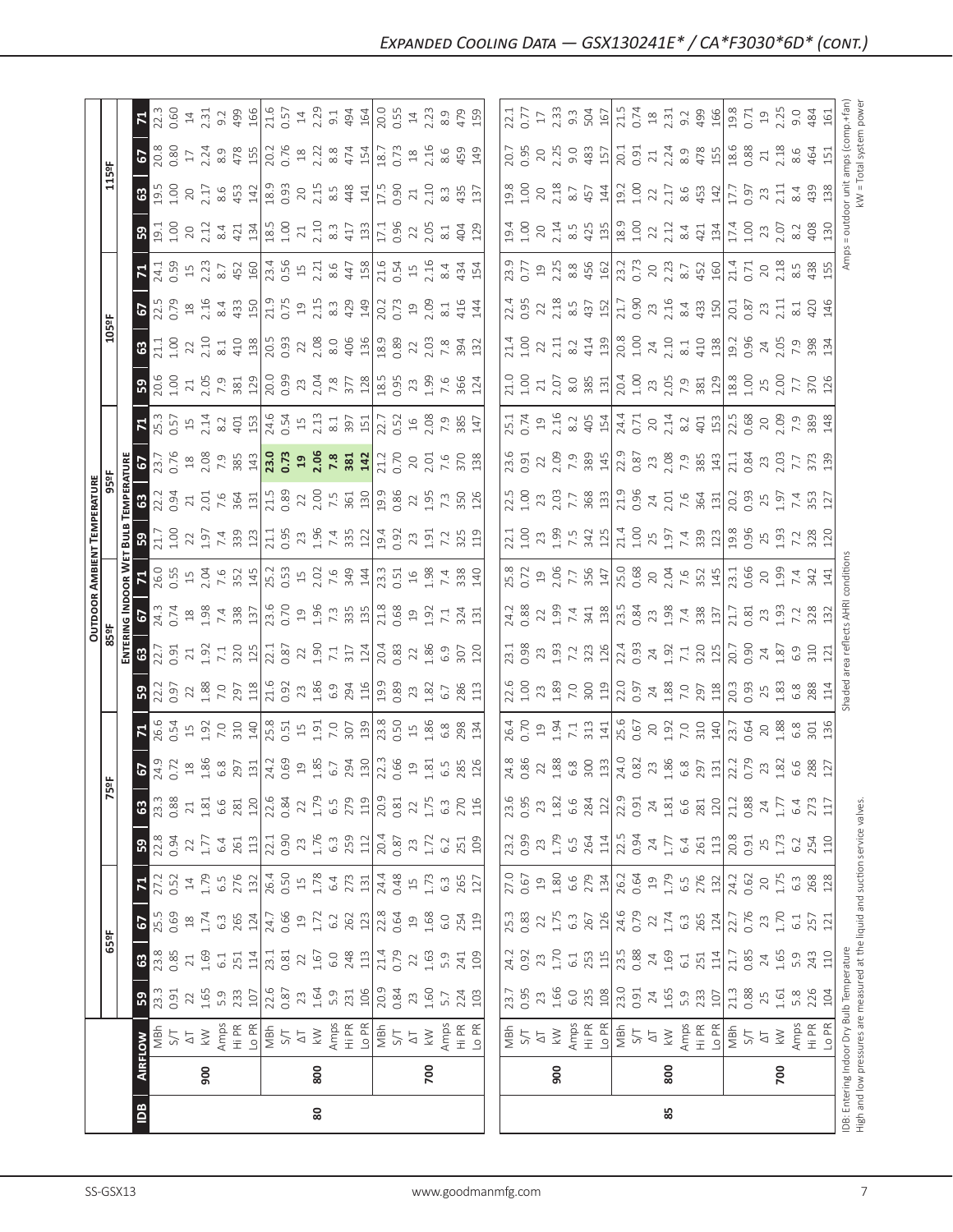|                     | 5                                     |                                                                                                                                                                                                                                                                                                                                                                                               |                                                                                      |                                                                                                                                                                                                                                                                                                                                                                                                                                                                      |                                  |                             |
|---------------------|---------------------------------------|-----------------------------------------------------------------------------------------------------------------------------------------------------------------------------------------------------------------------------------------------------------------------------------------------------------------------------------------------------------------------------------------------|--------------------------------------------------------------------------------------|----------------------------------------------------------------------------------------------------------------------------------------------------------------------------------------------------------------------------------------------------------------------------------------------------------------------------------------------------------------------------------------------------------------------------------------------------------------------|----------------------------------|-----------------------------|
|                     | 3                                     | $\frac{13}{23}$ $\frac{8}{6}$ $\frac{1}{23}$ $\frac{1}{24}$ $\frac{1}{24}$ $\frac{1}{24}$ $\frac{1}{24}$ $\frac{1}{24}$ $\frac{1}{24}$ $\frac{1}{24}$ $\frac{1}{24}$ $\frac{1}{24}$ $\frac{1}{24}$ $\frac{1}{24}$ $\frac{1}{24}$ $\frac{1}{24}$ $\frac{1}{24}$ $\frac{1}{24}$ $\frac{1}{24}$ $\frac{1}{24}$                                                                                   |                                                                                      |                                                                                                                                                                                                                                                                                                                                                                                                                                                                      |                                  |                             |
|                     | ခြွ                                   | $\begin{bmatrix} 1 & 0 & 0 & 0 & 0 \\ 0 & 0 & 0 & 0 & 0 \\ 0 & 0 & 0 & 0 & 0 \\ 0 & 0 & 0 & 0 & 0 \\ 0 & 0 & 0 & 0 & 0 \\ 0 & 0 & 0 & 0 & 0 \\ 0 & 0 & 0 & 0 & 0 \\ 0 & 0 & 0 & 0 & 0 \\ 0 & 0 & 0 & 0 & 0 \\ 0 & 0 & 0 & 0 & 0 \\ 0 & 0 & 0 & 0 & 0 \\ 0 & 0 & 0 & 0 & 0 \\ 0 & 0 & 0 & 0 & 0 \\ 0 & 0 & 0 & 0 & 0 \\ 0 & $                                                                  |                                                                                      | $\begin{bmatrix} 23 & 23 & 23 & 23 & 24 & 25 \\ 23 & 23 & 23 & 23 & 24 & 25 \\ 24 & 23 & 24 & 25 & 26 & 27 \\ 25 & 25 & 25 & 25 & 26 & 27 \\ 25 & 25 & 25 & 25 & 27 & 28 \\ 25 & 25 & 25 & 25 & 27 & 28 \\ 25 & 25 & 25 & 25 & 27 & 28 \\ 25 & 25 & 25 & 25 & 27 & 28 \\ 25 & 25 & 25 & 25 & 27 & 2$                                                                                                                                                                 |                                  |                             |
|                     | 티                                     |                                                                                                                                                                                                                                                                                                                                                                                               |                                                                                      |                                                                                                                                                                                                                                                                                                                                                                                                                                                                      |                                  |                             |
|                     | 67                                    | $\begin{array}{l} 26.75 & 27.75 & 27.75 & 27.75 & 27.75 & 27.75 & 27.75 & 27.75 & 27.75 & 27.75 & 27.75 & 27.75 & 27.75 & 27.75 & 27.75 & 27.75 & 27.75 & 27.75 & 27.75 & 27.75 & 27.75 & 27.75 & 27.75 & 27.75 & 27.75 & 27.75 & 27.75 & 27.75 & 27.75 & 27.75 & 27$                                                                                                                         |                                                                                      |                                                                                                                                                                                                                                                                                                                                                                                                                                                                      |                                  |                             |
|                     | 8                                     |                                                                                                                                                                                                                                                                                                                                                                                               |                                                                                      |                                                                                                                                                                                                                                                                                                                                                                                                                                                                      |                                  |                             |
|                     | ခြွ                                   | $\begin{array}{l} 23.81 & 24.81 & 25.81 & 26.81 & 27.81 & 28.81 & 27.81 & 28.81 & 27.81 & 27.81 & 28.81 & 27.81 & 28.81 & 27.81 & 28.81 & 29.81 & 29.82 & 29.81 & 29.81 & 29.82 & 29.81 & 29.82 & 29.83 & 29.83 & 29.84 & 29.85 & 29.85 & 29.86 & 29.86 & 29.86 & 29$                                                                                                                         |                                                                                      |                                                                                                                                                                                                                                                                                                                                                                                                                                                                      |                                  |                             |
|                     | $\mathbf{z}$                          |                                                                                                                                                                                                                                                                                                                                                                                               |                                                                                      |                                                                                                                                                                                                                                                                                                                                                                                                                                                                      |                                  |                             |
|                     | 립 2                                   | $\begin{array}{l} 7.43 \\ 7.54 \end{array}$ $\begin{array}{l} 7.47 \\ 7.47 \end{array}$ $\begin{array}{l} 7.47 \\ 7.47 \end{array}$ $\begin{array}{l} 7.47 \\ 7.47 \end{array}$ $\begin{array}{l} 7.47 \\ 7.47 \end{array}$ $\begin{array}{l} 7.47 \\ 7.47 \end{array}$ $\begin{array}{l} 7.47 \\ 7.47 \end{array}$ $\begin{array}{l} 7.47 \\ 7.47 \end{array}$ $\begin{array}{l} 7.47$       |                                                                                      |                                                                                                                                                                                                                                                                                                                                                                                                                                                                      |                                  |                             |
| <b>MTURE</b><br>959 | န္း                                   | $\frac{16}{16}$ $\frac{16}{16}$ $\frac{14}{16}$ $\frac{16}{16}$ $\frac{16}{16}$ $\frac{16}{16}$ $\frac{16}{16}$ $\frac{16}{16}$ $\frac{16}{16}$ $\frac{16}{16}$ $\frac{16}{16}$ $\frac{16}{16}$ $\frac{16}{16}$ $\frac{16}{16}$ $\frac{16}{16}$ $\frac{16}{16}$ $\frac{16}{16}$ $\frac{16}{16}$ $\frac{1$                                                                                     |                                                                                      |                                                                                                                                                                                                                                                                                                                                                                                                                                                                      |                                  |                             |
|                     | <u> ដ្ឋី  ន</u>                       | $\begin{bmatrix} 1 & 0 & 0 & 0 \\ 0 & 0 & 0 & 0 \\ 0 & 0 & 0 & 0 \\ 0 & 0 & 0 & 0 \\ 0 & 0 & 0 & 0 \\ 0 & 0 & 0 & 0 \\ 0 & 0 & 0 & 0 \\ 0 & 0 & 0 & 0 \\ 0 & 0 & 0 & 0 \\ 0 & 0 & 0 & 0 \\ 0 & 0 & 0 & 0 \\ 0 & 0 & 0 & 0 \\ 0 & 0 & 0 & 0 \\ 0 & 0 & 0 & 0 \\ 0 & 0 & 0 & 0 \\ 0 & 0 & 0 & 0 \\ 0 & 0 & 0 & 0 \\ 0 & 0 & 0 & $                                                               |                                                                                      |                                                                                                                                                                                                                                                                                                                                                                                                                                                                      |                                  |                             |
|                     | $\frac{1}{6}$ $\blacksquare$          |                                                                                                                                                                                                                                                                                                                                                                                               |                                                                                      |                                                                                                                                                                                                                                                                                                                                                                                                                                                                      |                                  |                             |
|                     | $\frac{2}{19}$                        | $\begin{array}{ccccccccc}\n\dot{x} & \dot{y} & \dot{z} & \dot{z} & \dot{z} & \dot{z} & \dot{z} & \dot{z} & \dot{z} & \dot{z} & \dot{z} & \dot{z} & \dot{z} & \dot{z} & \dot{z} & \dot{z} & \dot{z} & \dot{z} & \dot{z} & \dot{z} & \dot{z} & \dot{z} & \dot{z} & \dot{z} & \dot{z} & \dot{z} & \dot{z} & \dot{z} & \dot{z} & \dot{z} & \dot{z} & \dot{z} & \dot{z} & \dot{z} & \dot{z} & \$   |                                                                                      |                                                                                                                                                                                                                                                                                                                                                                                                                                                                      |                                  |                             |
| $rac{1}{2}$         | <u>ដ្ឋី</u> ខ $\overline{\mathbf{r}}$ |                                                                                                                                                                                                                                                                                                                                                                                               |                                                                                      |                                                                                                                                                                                                                                                                                                                                                                                                                                                                      |                                  |                             |
|                     | ခြွ                                   |                                                                                                                                                                                                                                                                                                                                                                                               |                                                                                      |                                                                                                                                                                                                                                                                                                                                                                                                                                                                      |                                  |                             |
|                     | ᄝ                                     |                                                                                                                                                                                                                                                                                                                                                                                               |                                                                                      |                                                                                                                                                                                                                                                                                                                                                                                                                                                                      |                                  |                             |
|                     |                                       |                                                                                                                                                                                                                                                                                                                                                                                               |                                                                                      |                                                                                                                                                                                                                                                                                                                                                                                                                                                                      |                                  |                             |
| ဗို့၊               |                                       | $\begin{bmatrix} 6 & 6 & 6 & 6 \\ 6 & 6 & 6 & 6 \\ 6 & 6 & 6 & 6 \\ 7 & 8 & 6 & 6 \\ 8 & 10 & 11 & 10 \\ 11 & 10 & 10 & 10 \\ 13 & 11 & 10 & 10 \\ 14 & 10 & 10 & 10 \\ 15 & 10 & 10 & 10 \\ 16 & 10 & 10 & 10 \\ 17 & 10 & 10 & 10 \\ 18 & 11 & 10 & 10 \\ 19 & 11 & 11 & 10 \\ 10 & 10 & 10 & 10 \\ 11 & 11$                                                                                |                                                                                      | $\begin{bmatrix} 0.75 & 0.75 & 0.75 & 0.75 & 0.75 & 0.75 & 0.75 & 0.75 & 0.75 & 0.75 & 0.75 & 0.75 & 0.75 & 0.75 & 0.75 & 0.75 & 0.75 & 0.75 & 0.75 & 0.75 & 0.75 & 0.75 & 0.75 & 0.75 & 0.75 & 0.75 & 0.75 & 0.75 & 0.75 & 0.75 & 0.75 & 0.75 & 0.75 & 0.75 & 0.75 & 0.7$                                                                                                                                                                                           |                                  |                             |
|                     | 63<br>ခြွ                             |                                                                                                                                                                                                                                                                                                                                                                                               | $\begin{array}{c} 278 \\ 111 \\ 26.4 \\ 0.80 \\ 17 \\ 7.7 \end{array}$<br>280<br>112 |                                                                                                                                                                                                                                                                                                                                                                                                                                                                      |                                  | $283$<br>$113$              |
|                     |                                       |                                                                                                                                                                                                                                                                                                                                                                                               |                                                                                      |                                                                                                                                                                                                                                                                                                                                                                                                                                                                      |                                  |                             |
|                     | R                                     |                                                                                                                                                                                                                                                                                                                                                                                               | the contract of the con-                                                             | $\begin{bmatrix} 31 & 32 & 33 & 33 \\ 31 & 32 & 33 & 34 \\ 31 & 32 & 33 & 35 \\ 31 & 32 & 33 & 36 \\ 31 & 32 & 33 & 37 \\ 31 & 32 & 33 & 33 \\ 31 & 32 & 33 & 34 \\ 31 & 32 & 33 & 35 \\ 31 & 32 & 33 & 34 \\ 31 & 32 & 33 & 35 \\ 31 & 33 & 34 & 35 \\ 31 & 33 & 34 & 35 \\ 31 & 33 & 34 & 35 \\ 31 & 3$                                                                                                                                                            |                                  |                             |
| $\frac{1}{3}$       | $ $ 63 $ $ 67                         |                                                                                                                                                                                                                                                                                                                                                                                               |                                                                                      |                                                                                                                                                                                                                                                                                                                                                                                                                                                                      |                                  |                             |
|                     |                                       | $\begin{array}{l} 27.59 \text{ } \text{ } 69.51 \text{ } \text{ } 27.54 \text{ } \text{ } 27.54 \text{ } \text{ } 27.54 \text{ } \text{ } 27.54 \text{ } \text{ } 27.54 \text{ } \text{ } 27.54 \text{ } \text{ } 27.54 \text{ } \text{ } 27.54 \text{ } \text{ } 27.54 \text{ } \text{ } 27.54 \text{ } \text{ } 27.54 \text{ } \text{ } 27.54 \text{ } \text{ } 27.54 \text{ } \text{ } 27$ | $269$<br>113                                                                         |                                                                                                                                                                                                                                                                                                                                                                                                                                                                      |                                  |                             |
|                     | ြို့                                  |                                                                                                                                                                                                                                                                                                                                                                                               |                                                                                      | $\begin{array}{ l l l } \hline 7.5 & 7.03 & 0.01 & 0.01 & 0.01 & 0.01 & 0.01 & 0.01 & 0.01 & 0.01 & 0.01 & 0.01 & 0.01 & 0.01 & 0.01 & 0.01 & 0.01 & 0.01 & 0.01 & 0.01 & 0.01 & 0.01 & 0.01 & 0.01 & 0.01 & 0.01 & 0.01 & 0.01 & 0.01 & 0.01 & 0.01 & 0.01 & 0.01 & 0.01 & $                                                                                                                                                                                        | $2.05$<br>$7.1$ $106$<br>$107.5$ | $0.88$<br>19<br>2.06<br>252 |
|                     | RFLOW                                 |                                                                                                                                                                                                                                                                                                                                                                                               |                                                                                      | $\begin{array}{ l l l l l }\hline \frac{\pi}{2} & \pi & \pi & \pi & \pi \\ \hline \frac{\pi}{2} & \pi & \pi & \pi & \pi \\ \hline \frac{\pi}{2} & \pi & \pi & \pi & \pi \\ \hline \frac{\pi}{2} & \pi & \pi & \pi & \pi \\ \hline \frac{\pi}{2} & \pi & \pi & \pi & \pi \\ \hline \frac{\pi}{2} & \pi & \pi & \pi & \pi \\ \hline \frac{\pi}{2} & \pi & \pi & \pi & \pi \\ \hline \frac{\pi}{2} & \pi & \pi & \pi & \pi \\ \hline \frac{\pi}{2} & \pi & \pi & \pi &$ |                                  |                             |
|                     | 945                                   | 1050                                                                                                                                                                                                                                                                                                                                                                                          | 1155                                                                                 | 945                                                                                                                                                                                                                                                                                                                                                                                                                                                                  | 1050                             | 1155                        |
|                     | ≌                                     | $\mathbf{r}$                                                                                                                                                                                                                                                                                                                                                                                  |                                                                                      |                                                                                                                                                                                                                                                                                                                                                                                                                                                                      | 75                               |                             |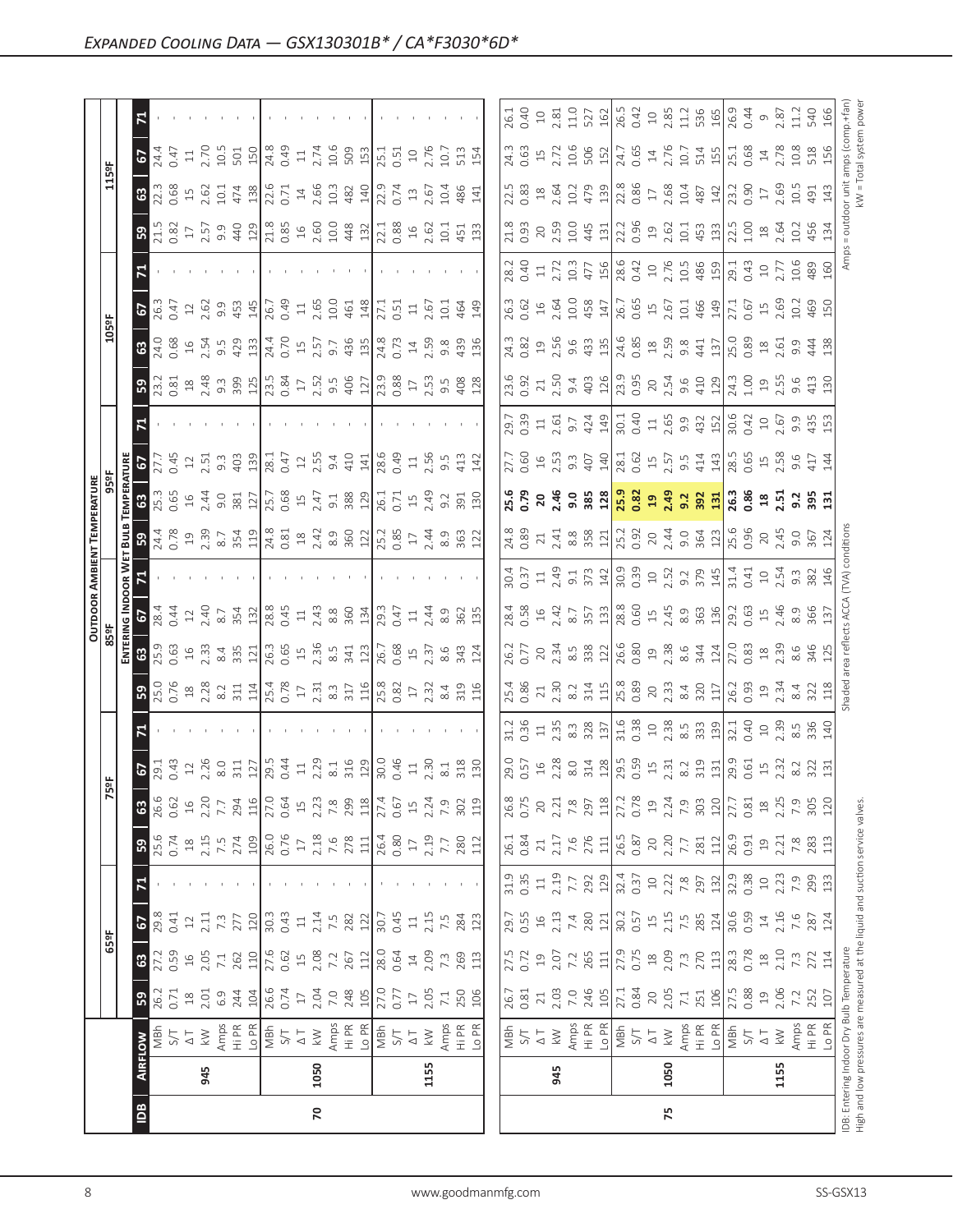|                     | $\boxed{2}$                                                                                                                                                                                                                                                                                                                                                                                 | 80                                            |                                                                                                                                                                                                                                                                                                                                                                                                                                                                             |                                                                                                                                                                                                                                                                                                                                                           | 85                                                                                                                                                                                                                                                                                                                           |                                                                                                                                                                                                                                                                                                                                                                                                         |                             |                                       |
|---------------------|---------------------------------------------------------------------------------------------------------------------------------------------------------------------------------------------------------------------------------------------------------------------------------------------------------------------------------------------------------------------------------------------|-----------------------------------------------|-----------------------------------------------------------------------------------------------------------------------------------------------------------------------------------------------------------------------------------------------------------------------------------------------------------------------------------------------------------------------------------------------------------------------------------------------------------------------------|-----------------------------------------------------------------------------------------------------------------------------------------------------------------------------------------------------------------------------------------------------------------------------------------------------------------------------------------------------------|------------------------------------------------------------------------------------------------------------------------------------------------------------------------------------------------------------------------------------------------------------------------------------------------------------------------------|---------------------------------------------------------------------------------------------------------------------------------------------------------------------------------------------------------------------------------------------------------------------------------------------------------------------------------------------------------------------------------------------------------|-----------------------------|---------------------------------------|
|                     | 945                                                                                                                                                                                                                                                                                                                                                                                         | 1050                                          | 1155                                                                                                                                                                                                                                                                                                                                                                                                                                                                        | 945                                                                                                                                                                                                                                                                                                                                                       | 1050                                                                                                                                                                                                                                                                                                                         |                                                                                                                                                                                                                                                                                                                                                                                                         | 1155                        | IDB: Entering Inc<br>High and low pre |
|                     | <b>ARE ON S</b><br>$\frac{1}{\sqrt{5}}$<br>$\frac{1}{\sqrt{5}}$<br>$\frac{1}{\sqrt{5}}$<br>$\frac{1}{\sqrt{5}}$<br>$\frac{1}{\sqrt{5}}$<br>$\frac{1}{\sqrt{5}}$<br>$\frac{1}{\sqrt{5}}$<br>$\frac{1}{\sqrt{5}}$<br>$\frac{1}{\sqrt{5}}$<br>$\frac{1}{\sqrt{5}}$<br>$\frac{1}{\sqrt{5}}$<br>$\frac{1}{\sqrt{5}}$<br>$\frac{1}{\sqrt{5}}$<br>$\frac{1}{\sqrt{5}}$<br>$\frac{1}{\sqrt{5}}$<br> |                                               |                                                                                                                                                                                                                                                                                                                                                                                                                                                                             |                                                                                                                                                                                                                                                                                                                                                           |                                                                                                                                                                                                                                                                                                                              |                                                                                                                                                                                                                                                                                                                                                                                                         |                             |                                       |
|                     | B                                                                                                                                                                                                                                                                                                                                                                                           |                                               | $\begin{array}{l} 1236 \\ 1536 \\ 164 \\ 1756 \\ 186 \\ 1876 \\ 1986 \\ 1996 \\ 1096 \\ 1096 \\ 1096 \\ 1096 \\ 1096 \\ 1096 \\ 1096 \\ 1096 \\ 1096 \\ 1096 \\ 1096 \\ 1096 \\ 1096 \\ 1096 \\ 1096 \\ 1096 \\ 1096 \\ 1096 \\ 1096 \\ 1096 \\ 1096 \\ 1096 \\ 1096 \\ 1096 \\ 1096 \\ 1096 \\ 1096 \\ 1096$                                                                                                                                                               |                                                                                                                                                                                                                                                                                                                                                           |                                                                                                                                                                                                                                                                                                                              |                                                                                                                                                                                                                                                                                                                                                                                                         | م∟                          |                                       |
|                     |                                                                                                                                                                                                                                                                                                                                                                                             |                                               |                                                                                                                                                                                                                                                                                                                                                                                                                                                                             |                                                                                                                                                                                                                                                                                                                                                           |                                                                                                                                                                                                                                                                                                                              |                                                                                                                                                                                                                                                                                                                                                                                                         |                             |                                       |
| $\frac{1}{255}$     |                                                                                                                                                                                                                                                                                                                                                                                             |                                               |                                                                                                                                                                                                                                                                                                                                                                                                                                                                             | $\begin{bmatrix} 9.5 & 3 & 7 & 12 \\ 0.3 & 3 & 7 & 12 \\ 0.3 & 3 & 7 & 12 \\ 0.3 & 3 & 5 & 12 \\ 0.3 & 3 & 3 & 12 \\ 0.3 & 3 & 3 & 12 \\ 0.3 & 3 & 3 & 12 \\ 0.3 & 3 & 3 & 12 \\ 0.3 & 3 & 3 & 12 \\ 0.3 & 3 & 3 & 12 \\ 0.3 & 3 & 3 & 12 \\ 0.3 & 3 & 3 & 12 \\ 0.3 & 3 & 3 & 12 \\ 0.3 & 3 & 3 & 12 \\ 0.3$                                             |                                                                                                                                                                                                                                                                                                                              |                                                                                                                                                                                                                                                                                                                                                                                                         |                             |                                       |
|                     | $\mathbf{z}$                                                                                                                                                                                                                                                                                                                                                                                |                                               | $\frac{1}{21} \cdot \frac{1}{21} \times \frac{1}{21} \times \frac{1}{21} \times \frac{1}{21} \times \frac{1}{21} \times \frac{1}{21} \times \frac{1}{21} \times \frac{1}{21} \times \frac{1}{21} \times \frac{1}{21} \times \frac{1}{21} \times \frac{1}{21} \times \frac{1}{21} \times \frac{1}{21} \times \frac{1}{21} \times \frac{1}{21} \times \frac{1}{21} \times \frac{1}{21} \times \frac{1}{21} \times \frac{1}{21} \times \frac{1}{21} \times$                    | $\left  \begin{array}{c} \pi_1 \; \pi_2 \; \pi_3 \; \pi_4 \\ \pi_5 \; \pi_6 \; \pi_7 \; \pi_8 \; \pi_8 \\ \pi_7 \; \pi_8 \; \pi_8 \; \pi_9 \; \pi_9 \; \pi_9 \; \pi_8 \; \pi_9 \; \pi_9 \\ \pi_8 \; \pi_9 \; \pi_9 \; \pi_9 \; \pi_9 \; \pi_9 \; \pi_9 \; \pi_1 \; \pi_1 \; \pi_1 \; \pi_2 \; \pi_2 \; \pi_3 \; \pi_3 \; \pi_3 \; \pi_4 \; \pi_1 \; \pi_$ |                                                                                                                                                                                                                                                                                                                              |                                                                                                                                                                                                                                                                                                                                                                                                         |                             |                                       |
|                     | 50                                                                                                                                                                                                                                                                                                                                                                                          |                                               | $\begin{array}{l} \begin{array}{l} \text{15} \\ \text{0.93}\ \text{7} \end{array} & \begin{array}{l} \text{15} \\ \text{25} \end{array} & \begin{array}{l} \text{15} \\ \text{15} \end{array} & \begin{array}{l} \text{15} \\ \text{15} \end{array} & \begin{array}{l} \text{15} \\ \text{15} \end{array} & \begin{array}{l} \text{15} \\ \text{15} \end{array} & \begin{array}{l} \text{15} \\ \text{15} \end{array} & \begin{array}{l} \text{15} \\ \text{15} \end{array$ |                                                                                                                                                                                                                                                                                                                                                           |                                                                                                                                                                                                                                                                                                                              |                                                                                                                                                                                                                                                                                                                                                                                                         |                             |                                       |
|                     |                                                                                                                                                                                                                                                                                                                                                                                             |                                               |                                                                                                                                                                                                                                                                                                                                                                                                                                                                             |                                                                                                                                                                                                                                                                                                                                                           |                                                                                                                                                                                                                                                                                                                              |                                                                                                                                                                                                                                                                                                                                                                                                         |                             |                                       |
| 凛                   | 2                                                                                                                                                                                                                                                                                                                                                                                           |                                               |                                                                                                                                                                                                                                                                                                                                                                                                                                                                             | $\begin{array}{ l }\n\hline\n883 \\ 084 \\ 731 \\ 082 \\ 150 \\ 087 \\ 100 \\ 087 \\ 087\n\end{array}$                                                                                                                                                                                                                                                    |                                                                                                                                                                                                                                                                                                                              |                                                                                                                                                                                                                                                                                                                                                                                                         |                             |                                       |
|                     | 31.0<br>0.52<br>티                                                                                                                                                                                                                                                                                                                                                                           |                                               | $\frac{15}{23} \times \frac{15}{23} \times \frac{15}{23} \times \frac{15}{23} \times \frac{15}{23} \times \frac{15}{23} \times \frac{15}{23} \times \frac{15}{23} \times \frac{15}{23} \times \frac{15}{23} \times \frac{15}{23} \times \frac{15}{23} \times \frac{15}{23} \times \frac{15}{23} \times \frac{15}{23} \times \frac{15}{23} \times \frac{15}{23} \times \frac{15}{23} \times \frac{15}{23} \times \frac{15}{23} \times$                                       |                                                                                                                                                                                                                                                                                                                                                           |                                                                                                                                                                                                                                                                                                                              |                                                                                                                                                                                                                                                                                                                                                                                                         |                             |                                       |
|                     | $\begin{array}{c}\n 24 \\  23 \\  33 \\  \hline\n 37 \\  4 \\  53 \\  \hline\n 116 \\  76 \\  38 \\  0.98 \\  21\n \end{array}$<br>25.94<br>0.94<br>ြို့                                                                                                                                                                                                                                    |                                               |                                                                                                                                                                                                                                                                                                                                                                                                                                                                             |                                                                                                                                                                                                                                                                                                                                                           | $\begin{array}{c} 2.33 \\ 3.34 \\ 2.11 \\ 2.51 \\ 2.52 \\ 2.53 \\ 2.54 \\ 2.55 \\ 2.57 \\ 2.59 \\ 2.59 \\ 2.59 \\ 2.51 \\ 2.51 \\ 2.52 \\ 2.53 \\ 2.54 \\ 2.55 \\ 2.54 \\ 2.55 \\ 2.55 \\ 2.55 \\ 2.55 \\ 2.55 \\ 2.55 \\ 2.55 \\ 2.55 \\ 2.55 \\ 2.55 \\ 2.55 \\ 2.55 \\ 2.55 \\ 2.55 \\ 2.55 \\ 2.55 \\ 2.$                |                                                                                                                                                                                                                                                                                                                                                                                                         | $2.38$<br>8.6<br>328<br>120 |                                       |
|                     | 0.88<br>‡ ឌ                                                                                                                                                                                                                                                                                                                                                                                 |                                               | $\begin{array}{c} 23.85 & 23.83 & 23.83 & 23.83 & 24.83 & 25.83 & 26.83 & 27.83 & 28.83 & 27.83 & 28.83 & 29.83 & 20.83 & 20.83 & 20.83 & 20.83 & 20.83 & 20.83 & 20.83 & 20.83 & 20.83 & 20.83 & 20.83 & 20.83 & 20.83 & 20.83 & 20.83 & 20.83 & 20.83 & 20.83 & 20$                                                                                                                                                                                                       |                                                                                                                                                                                                                                                                                                                                                           |                                                                                                                                                                                                                                                                                                                              |                                                                                                                                                                                                                                                                                                                                                                                                         |                             |                                       |
| OUTDOOR             | 을의<br>28.3<br>0.72                                                                                                                                                                                                                                                                                                                                                                          |                                               |                                                                                                                                                                                                                                                                                                                                                                                                                                                                             |                                                                                                                                                                                                                                                                                                                                                           |                                                                                                                                                                                                                                                                                                                              |                                                                                                                                                                                                                                                                                                                                                                                                         |                             |                                       |
|                     | $\begin{array}{cccc}\n 1.54 & 0.51 & 0.56 & 0.54 \\  0.54 & 0.51 & 0.56 & 0.54 \\  0.54 & 0.56 & 0.54 & 0.54\n \end{array}$<br>$\frac{2}{9}$ $\overline{5}$                                                                                                                                                                                                                                 |                                               |                                                                                                                                                                                                                                                                                                                                                                                                                                                                             |                                                                                                                                                                                                                                                                                                                                                           | $\begin{bmatrix} 8 & 8 & 8 & 1 \\ 8 & 1 & 8 & 1 \\ 9 & 1 & 1 & 1 \\ 9 & 1 & 1 & 1 \\ 9 & 1 & 1 & 1 \\ 9 & 1 & 1 & 1 \\ 9 & 1 & 1 & 1 \\ 9 & 1 & 1 & 1 \\ 9 & 1 & 1 & 1 \\ 10 & 1 & 1 & 1 \\ 11 & 1 & 1 & 1 \\ 12 & 1 & 1 & 1 & 1 \\ 13 & 1 & 1 & 1 & 1 \\ 14 & 1 & 1 & 1 & 1 \\ 15 & 1 & 1 & 1 & 1 \\ 16 & 1 & 1 & 1 & 1 \\$ |                                                                                                                                                                                                                                                                                                                                                                                                         | 9.5<br>389<br>148           |                                       |
| TEMPERATURE<br>959F | $\frac{1}{3}$ , $\frac{5}{2}$ , $\frac{4}{3}$ , $\frac{3}{8}$ , $\frac{6}{3}$ , $\frac{1}{2}$ , $\frac{1}{2}$ , $\frac{6}{5}$ , $\frac{6}{5}$<br><u> នី ន</u>                                                                                                                                                                                                                               | 22                                            |                                                                                                                                                                                                                                                                                                                                                                                                                                                                             | $\begin{array}{ c c c }\n\hline\n25.7 & 245 \\ 1.00 & 245 \\ 2.45 & 9.0\n\end{array}$                                                                                                                                                                                                                                                                     | $\frac{363}{261}$                                                                                                                                                                                                                                                                                                            | $\begin{array}{c}\n 23 \\  23 \\  37 \\  28 \\  37 \\  29 \\  20 \\  21 \\  23 \\  24 \\  25 \\  21 \\  23 \\  24 \\  25 \\  26 \\  27 \\  28 \\  29 \\  20 \\  21 \\  23 \\  24 \\  25 \\  27 \\  28 \\  29 \\  20 \\  21 \\  23 \\  24 \\  25 \\  27 \\  28 \\  29 \\  20 \\  21 \\  20 \\  21 \\  22 \\  23 \\  24 \\  25 \\  26 \\  27 \\  28 \\  29 \\  20 \\  20 \\  21 \\  20 \\  20 \\  21 \\ $ | 2.49<br>9.2<br>9.74<br>126  |                                       |
|                     | រូន<br>$23,48$<br>$2,48$<br>$9,189$<br>$180$<br>$16,35$<br>$16,35$<br>0.91<br>ទី ន                                                                                                                                                                                                                                                                                                          | $9.396$<br>$39.32$<br>$20.4$<br>22<br>2.5     | $\frac{1}{1}$ $\frac{1}{2}$ $\frac{1}{3}$ $\frac{3}{3}$ $\frac{3}{3}$ $\frac{3}{12}$                                                                                                                                                                                                                                                                                                                                                                                        | $\begin{array}{ l } \hline 26.3 & 8 \\ 0.98 & 7.50 \\ 2.50 & 9.33 \\ \hline 3.33 & 1.50 \\ 2.65 & 1.00 \\ \hline \end{array}$                                                                                                                                                                                                                             |                                                                                                                                                                                                                                                                                                                              | $\begin{array}{c} 23 \\ 23 \\ 24 \\ 25 \\ 26 \\ 27 \\ 28 \\ 29 \\ 20 \\ 21 \\ 22 \\ 23 \\ 24 \\ 25 \\ 26 \\ 27 \\ 28 \\ 29 \\ 20 \\ 20 \\ 24 \\ 20 \\ 20 \\ 24 \\ 20 \\ 24 \\ 20 \\ 24 \\ 20 \\ 24 \\ 20 \\ 24 \\ 20 \\ 24 \\ 25 \\ 26 \\ 27 \\ 28 \\ 29 \\ 20 \\ 20 \\ 24 \\ 20 \\ 25 \\ 27 \\ 28 \\ 29 \\ 29 \\ 20 \\ 20 \\ 20 \\ 20 \\ 20 \\ $                                                       |                             |                                       |
|                     | 0.56<br>E                                                                                                                                                                                                                                                                                                                                                                                   |                                               | $0.60$<br>0.5 $2.69$<br>2.6 $0.03$<br>4 $\frac{354}{4}$<br>2 5 5 4 5 6 5 9 6 6 9 9 9 9 9 9 9 9 5 7 9 9 1                                                                                                                                                                                                                                                                                                                                                                    | $\begin{array}{ l l } \hline 29.3 & 21 & 0.72 \\ \hline 0.72 & 2.66 & 9.33 & 0.75 \\ 9.9 & 43 & 52 & 0.75 \\ \hline \end{array}$                                                                                                                                                                                                                          | $\Xi$                                                                                                                                                                                                                                                                                                                        | $2.5$ $\frac{1}{2}$ $\frac{1}{3}$ $\frac{1}{6}$ $\frac{1}{2}$ $\frac{1}{6}$ $\frac{1}{2}$ $\frac{1}{6}$ $\frac{1}{2}$ $\frac{1}{6}$ $\frac{1}{2}$ $\frac{1}{6}$ $\frac{1}{6}$ $\frac{1}{6}$ $\frac{1}{6}$ $\frac{1}{6}$ $\frac{1}{6}$ $\frac{1}{6}$ $\frac{1}{6}$ $\frac{1}{6}$ $\frac{1}{6}$ $\frac{1}{6}$ $\frac{1$                                                                                   |                             |                                       |
|                     | 1.01<br>$24.52$<br>$2.52$<br>$9.5$<br>$9.5$<br>$21$<br>ြို့                                                                                                                                                                                                                                                                                                                                 | 24.4<br>1.00<br>21.56                         |                                                                                                                                                                                                                                                                                                                                                                                                                                                                             |                                                                                                                                                                                                                                                                                                                                                           |                                                                                                                                                                                                                                                                                                                              |                                                                                                                                                                                                                                                                                                                                                                                                         | 9.8<br>421<br>132           |                                       |
|                     | $\begin{array}{c} 1.63 \\ 0.54 \\ 0.55 \\ 0.56 \\ 0.57 \\ 0.58 \\ 0.57 \\ 0.58 \\ 0.59 \\ 0.59 \\ 0.51 \\ 0.51 \\ 0.51 \\ 0.51 \\ 0.51 \\ 0.51 \\ 0.51 \\ 0.51 \\ 0.51 \\ 0.53 \\ 0.55 \\ 0.55 \\ 0.57 \\ 0.57 \\ 0.59 \\ 0.59 \\ 0.59 \\ 0.59 \\ 0.59 \\ 0.59 \\ 0.59 \\ 0.59 \\ 0.59 \\ 0.59 \\ 0.59 \\ 0.$<br>$ \mathfrak{S} $                                                           |                                               | $\begin{array}{c} 9.9 \\ 44.8 \\ 43.0 \\ 15.0 \\ 26.0 \\ 38.0 \\ 43.0 \\ 43.0 \\ 45.0 \\ 47.0 \\ 49.0 \\ 40.0 \\ 43.0 \\ 47.0 \\ 49.0 \\ 40.0 \\ 47.0 \\ 49.0 \\ 49.0 \\ 40.0 \\ 47.0 \\ 49.0 \\ 40.0 \\ 47.0 \\ 49.0 \\ 49.0 \\ 40.0 \\ 47.0 \\ 49.0 \\ 49.0 \\ 40.0 \\ 47.0 \\ 49.0 \\ 49.0 \\ 40.0 \\ 47.$                                                                                                                                                               | $\begin{array}{ l }\n\hline\n3.02 & 4.03 & 4.03 \\ \hline\n1.02 & 4.03 & 4.03 \\ \hline\n1.03 & 4.03 & 4.03 \\ \hline\n1.03 & 4.03 & 4.03 \\ \hline\n1.03 & 4.03 & 4.03 \\ \hline\n1.03 & 4.03 & 4.03 \\ \hline\n1.03 & 4.03 & 4.03 \\ \hline\n1.03 & 4.03 & 4.03 \\ \hline\n1.03 & 4.03 & 4.03 \\ \hline\n1.03 & 4.03 & 4.03 \\ $                        |                                                                                                                                                                                                                                                                                                                              | $\frac{22}{100}$ $\frac{25}{100}$ $\frac{25}{100}$ $\frac{25}{100}$ $\frac{25}{100}$ $\frac{25}{100}$                                                                                                                                                                                                                                                                                                   | 2.65<br>10.0<br>453<br>141  |                                       |
| $\frac{105}{5}$     | 26.7<br>0.7<br>2 0.6<br>2 0.7<br>2 0.8<br>2 0.8<br>2 0.8<br>2 0.8<br>2 0.9<br>5                                                                                                                                                                                                                                                                                                             | $2.69$<br>$10.2$<br>$470$<br>$77.0$<br>$77.0$ | $0.83$<br>$2.71$<br>$10.3$<br>$45$<br>$45$                                                                                                                                                                                                                                                                                                                                                                                                                                  |                                                                                                                                                                                                                                                                                                                                                           |                                                                                                                                                                                                                                                                                                                              |                                                                                                                                                                                                                                                                                                                                                                                                         |                             |                                       |
|                     | 28.0<br>0.58<br>티                                                                                                                                                                                                                                                                                                                                                                           |                                               |                                                                                                                                                                                                                                                                                                                                                                                                                                                                             | $\begin{array}{ l l } \hline 7,78 \\[-4pt] 0.75 & 2.76 \\[-4pt] 2.7 & 2.76 \\[-4pt] 2.7 & 2.76 \\[-4pt] 4 & 5.76 \\[-4pt] 5 & 2.78 \\[-4pt] 5 & 2.78 \\[-4pt] 5 & 2.78 \\[-4pt] 5 & 2.78 \\[-4pt] 5 & 2.78 \\[-4pt] 5 & 2.78 \\[-4pt] 5 & 2.78 \\[-4pt] 5 & 2.78 \\[-4pt] 5 & 2.78 \\[-4pt] 5 & 2.78 \\[-4pt] 5 & 2.7$                                    |                                                                                                                                                                                                                                                                                                                              | $\begin{array}{c} 2.80 \\ 10.7 \\ 495 \\ 492 \\ \hline \end{array} \begin{array}{c} 16 \\ 16 \\ 28.7 \\ 28.1 \\ 38.2 \\ 49.3 \\ 49.4 \\ 40.3 \\ \hline \end{array}$                                                                                                                                                                                                                                     |                             |                                       |
|                     | 22.2<br>1.00<br>ြို့                                                                                                                                                                                                                                                                                                                                                                        |                                               | $19.7$ $\frac{13}{12}$ $\frac{13}{12}$ $\frac{13}{12}$ $\frac{13}{12}$ $\frac{13}{12}$ $\frac{13}{12}$ $\frac{13}{12}$ $\frac{13}{12}$ $\frac{13}{12}$ $\frac{13}{12}$ $\frac{13}{12}$ $\frac{13}{12}$ $\frac{13}{12}$ $\frac{13}{12}$ $\frac{13}{12}$ $\frac{13}{12}$                                                                                                                                                                                                      |                                                                                                                                                                                                                                                                                                                                                           |                                                                                                                                                                                                                                                                                                                              |                                                                                                                                                                                                                                                                                                                                                                                                         |                             |                                       |
|                     | 22.7<br>0.95<br>$ \mathfrak{S} $                                                                                                                                                                                                                                                                                                                                                            |                                               | $\begin{array}{c}\n 71.66 \\  73.67 \\  74.71 \\  75.67 \\  76.71 \\  77.67 \\  78.71 \\  79.67 \\  79.67 \\  79.67 \\  79.67 \\  79.67 \\  79.67 \\  79.67 \\  79.67 \\  79.67 \\  79.67 \\  79.67 \\  79.67 \\  79.67 \\  79.67 \\  79.67 \\  79.67 \\  79.67 \\  79.67 \\  79.67 \\  79.67 \\  79.67 \\  79.67 \\  79.67 \\  7$                                                                                                                                          |                                                                                                                                                                                                                                                                                                                                                           |                                                                                                                                                                                                                                                                                                                              |                                                                                                                                                                                                                                                                                                                                                                                                         |                             |                                       |
| $\frac{1159F}{F}$   | 24.3<br>0.78<br>$\mathbf{E}$                                                                                                                                                                                                                                                                                                                                                                |                                               |                                                                                                                                                                                                                                                                                                                                                                                                                                                                             | $\begin{array}{ l l l }\hline 74.3 & 0.93 & 0.77 & 0.81 & 0.96 \\ 0.93 & 0.77 & 0.81 & 0.91 & 0.96 \\ 0.91 & 0.91 & 0.96 & 0.91 & 0.91 \\ \hline \end{array}$                                                                                                                                                                                             |                                                                                                                                                                                                                                                                                                                              | $\begin{array}{c}\n 2.81 \\  10.9 \\  525 \\  158 \\  24.9 \\  1.00\n\end{array}$<br>$\overline{c}$                                                                                                                                                                                                                                                                                                     | 2.82<br>11.0<br>528<br>159  |                                       |
|                     |                                                                                                                                                                                                                                                                                                                                                                                             |                                               |                                                                                                                                                                                                                                                                                                                                                                                                                                                                             |                                                                                                                                                                                                                                                                                                                                                           |                                                                                                                                                                                                                                                                                                                              |                                                                                                                                                                                                                                                                                                                                                                                                         |                             |                                       |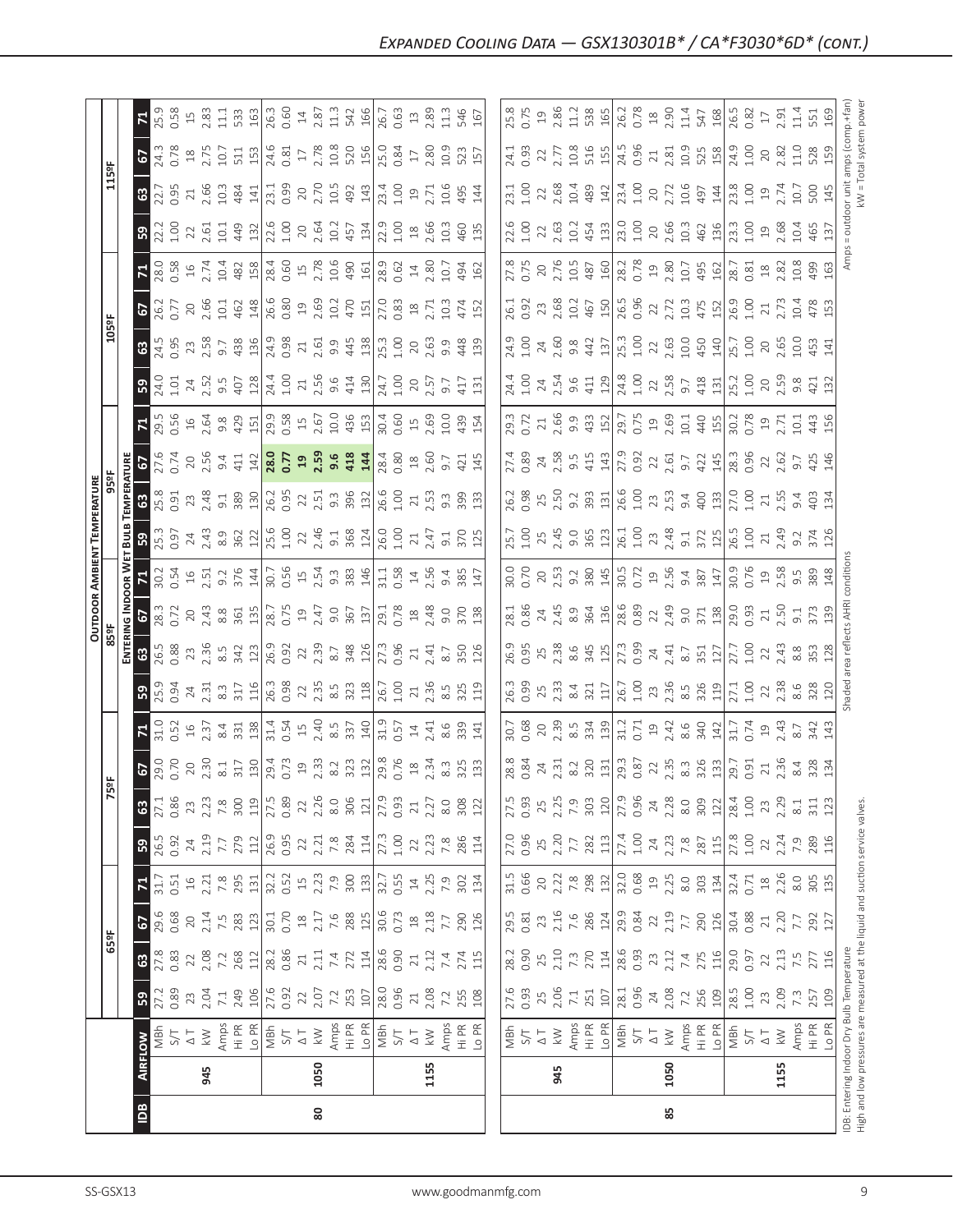|                                     | $\mathbf{z}$<br>$\sqrt{2}$                                                                                                                                                                                                           |                                                                                                                                                                                                                                                                                                                                                                                                                                       |                                                                                                                                                                                                                                                                                                               |                                            |                                                     |                                                                                                                                                                                                                                                                                                                                                                                                        |
|-------------------------------------|--------------------------------------------------------------------------------------------------------------------------------------------------------------------------------------------------------------------------------------|---------------------------------------------------------------------------------------------------------------------------------------------------------------------------------------------------------------------------------------------------------------------------------------------------------------------------------------------------------------------------------------------------------------------------------------|---------------------------------------------------------------------------------------------------------------------------------------------------------------------------------------------------------------------------------------------------------------------------------------------------------------|--------------------------------------------|-----------------------------------------------------|--------------------------------------------------------------------------------------------------------------------------------------------------------------------------------------------------------------------------------------------------------------------------------------------------------------------------------------------------------------------------------------------------------|
| ]                                   | <b>63</b>                                                                                                                                                                                                                            | $\frac{1}{2}$ $\frac{1}{2}$ $\frac{1}{2}$ $\frac{1}{2}$ $\frac{1}{2}$ $\frac{1}{2}$ $\frac{1}{2}$ $\frac{1}{2}$ $\frac{1}{2}$ $\frac{1}{2}$ $\frac{1}{2}$ $\frac{1}{2}$ $\frac{1}{2}$ $\frac{1}{2}$ $\frac{1}{2}$ $\frac{1}{2}$ $\frac{1}{2}$ $\frac{1}{2}$ $\frac{1}{2}$ $\frac{1}{2}$ $\frac{1}{2}$ $\frac{1}{2}$                                                                                                                   |                                                                                                                                                                                                                                                                                                               |                                            |                                                     |                                                                                                                                                                                                                                                                                                                                                                                                        |
|                                     | ြို့                                                                                                                                                                                                                                 | $\begin{array}{c} 22.89 \text{ } \frac{1}{2} \text{ } \frac{1}{2} \text{ } \frac{1}{2} \text{ } \frac{1}{2} \text{ } \frac{1}{2} \text{ } \frac{1}{2} \text{ } \frac{1}{2} \text{ } \frac{1}{2} \text{ } \frac{1}{2} \text{ } \frac{1}{2} \text{ } \frac{1}{2} \text{ } \frac{1}{2} \text{ } \frac{1}{2} \text{ } \frac{1}{2} \text{ } \frac{1}{2} \text{ } \frac{1}{2} \text{ } \frac{1}{2} \text{ } \frac{1}{2} \text{ } \frac{1}{$ |                                                                                                                                                                                                                                                                                                               |                                            |                                                     |                                                                                                                                                                                                                                                                                                                                                                                                        |
|                                     | $\overline{5}$                                                                                                                                                                                                                       |                                                                                                                                                                                                                                                                                                                                                                                                                                       |                                                                                                                                                                                                                                                                                                               |                                            |                                                     |                                                                                                                                                                                                                                                                                                                                                                                                        |
|                                     | 5                                                                                                                                                                                                                                    | $\begin{array}{c} 3.53 \\ 3.54 \\ 5.55 \\ 6.57 \\ 7.58 \\ 7.59 \\ 7.51 \\ 7.53 \\ 7.54 \\ 7.54 \\ 7.55 \\ 7.57 \\ 7.59 \\ 7.59 \\ 7.54 \\ 7.59 \\ 7.59 \\ 7.59 \\ 7.59 \\ 7.59 \\ 7.59 \\ 7.59 \\ 7.59 \\ 7.59 \\ 7.59 \\ 7.59 \\ 7.59 \\ 7.59 \\ 7.59 \\ 7.59 \\ 7.59 \\ 7.59 \\ 7.59 \\ 7.59 \\ 7.59 \\ 7.$                                                                                                                         |                                                                                                                                                                                                                                                                                                               |                                            |                                                     |                                                                                                                                                                                                                                                                                                                                                                                                        |
| ) 음                                 | 63                                                                                                                                                                                                                                   | $\begin{array}{l} 36.75 \\ 0.74 \\ 3.65 \\ 4.81 \\ 5.36 \\ 6.11 \\ 3.21 \\ 3.21 \\ 3.21 \\ 3.22 \\ 3.22 \\ 3.23 \\ 3.24 \\ 3.25 \\ 3.25 \\ 3.27 \\ 3.28 \\ 3.29 \\ 3.21 \\ 3.29 \\ 3.21 \\ 3.22 \\ 3.23 \\ 3.24 \\ 3.25 \\ 3.27 \\ 3.29 \\ 3.21 \\ 3.23 \\ 3.25 \\ 3.27 \\ 3.29 \\ 3.29 \\ 3.21 \\ 3.23 \\ 3$                                                                                                                         |                                                                                                                                                                                                                                                                                                               |                                            |                                                     |                                                                                                                                                                                                                                                                                                                                                                                                        |
|                                     | ြို့                                                                                                                                                                                                                                 | $\begin{array}{l} 13.83 \\ 03.82 \end{array} \begin{array}{l} 12.7 \\ 15.7 \\ 15.7 \end{array} \begin{array}{l} 12.7 \\ 15.7 \\ 15.7 \end{array} \begin{array}{l} 12.7 \\ 15.7 \\ 15.7 \end{array} \begin{array}{l} 12.7 \\ 15.7 \\ 15.7 \end{array} \begin{array}{l} 12.7 \\ 15.7 \\ 15.7 \end{array} \begin{array}{l} 12.7 \\ 15.7 \\ 15.7 \end{array} \begin{array}{l} 12.7 \\ 15.7 \\ 1$                                          |                                                                                                                                                                                                                                                                                                               |                                            |                                                     |                                                                                                                                                                                                                                                                                                                                                                                                        |
|                                     | $\mathbf{z}$                                                                                                                                                                                                                         |                                                                                                                                                                                                                                                                                                                                                                                                                                       |                                                                                                                                                                                                                                                                                                               |                                            |                                                     | $\begin{bmatrix} 17.3 & 17.1 & 17.1 & 17.1 & 17.1 & 17.1 & 17.1 & 17.1 & 17.1 & 17.1 & 17.1 & 17.1 & 17.1 & 17.1 & 17.1 & 17.1 & 17.1 & 17.1 & 17.1 & 17.1 & 17.1 & 17.1 & 17.1 & 17.1 & 17.1 & 17.1 & 17.1 & 17.1 & 17.1 & 17.1 & 17.1 & 17.1 & 17.1 & 17.1 & 17.1 & 17.$                                                                                                                             |
|                                     | $34.8$ $3.2$ $2.3$ $3.5$ $3.5$ $3.5$ $3.5$ $3.5$ $3.5$ $3.5$ $3.5$ $3.5$ $3.5$ $3.5$ $3.5$ $3.5$ $3.5$ $3.5$ $3.5$ $3.5$ $3.5$ $3.5$ $3.5$ $3.5$ $3.5$ $3.5$ $3.5$ $3.5$ $3.5$ $3.5$ $3.5$ $3.5$ $3.5$ $3.5$ $3.5$ $3.5$ $3.5$<br>3명 |                                                                                                                                                                                                                                                                                                                                                                                                                                       | $\begin{array}{c} 11.3 \\ 13.8 \\ 14.1 \\ 15.4 \\ 16.4 \\ 17.4 \\ 18.4 \\ 19.1 \\ 11.4 \\ 12.5 \\ 13.2 \\ 14.2 \\ 15.3 \\ 16.4 \\ 17.4 \\ 18.4 \\ 19.5 \\ 19.4 \\ 10.4 \\ 11.4 \\ 12.5 \\ 13.4 \\ 14.5 \\ 15.4 \\ 16.5 \\ 17.5 \\ 18.5 \\ 19.5 \\ 19.5 \\ 19.5 \\ 19.5 \\ 19.5 \\ 19.5 \\ 19.5 \\ 19.5 \\ 19$ |                                            |                                                     |                                                                                                                                                                                                                                                                                                                                                                                                        |
| TEMPERATURE<br>95                   | ່∎ສ                                                                                                                                                                                                                                  | $\frac{1}{2}$ $\frac{1}{2}$ $\frac{3}{2}$ $\frac{3}{2}$ $\frac{1}{2}$ $\frac{1}{2}$ $\frac{8}{2}$ $\frac{1}{2}$ $\frac{1}{2}$ $\frac{8}{2}$ $\frac{6}{2}$ $\frac{9}{2}$ $\frac{1}{2}$ $\frac{1}{2}$ $\frac{4}{2}$ $\frac{1}{2}$ $\frac{1}{2}$ $\frac{8}{2}$ $\frac{6}{2}$ $\frac{6}{2}$ $\frac{6}{2}$ $\frac{8}{2}$ $\frac{3}{2}$ $\frac{1}{2}$ $\frac{1$                                                                             |                                                                                                                                                                                                                                                                                                               |                                            |                                                     | ដូ ឌូ ១ ឌូ ដ្មី ឌូ ឌូ <mark>ដូ ឌូ ខ ខ្ញុំ ដូ ឌូ ដូ</mark> ឌ្រូ ខ្លួ ខ ខ្លួំ ដូ ឌូ ដូ ដូ ដូ                                                                                                                                                                                                                                                                                                             |
|                                     | ႞ႜႝႜ                                                                                                                                                                                                                                 |                                                                                                                                                                                                                                                                                                                                                                                                                                       |                                                                                                                                                                                                                                                                                                               |                                            |                                                     |                                                                                                                                                                                                                                                                                                                                                                                                        |
|                                     | រីដ                                                                                                                                                                                                                                  |                                                                                                                                                                                                                                                                                                                                                                                                                                       |                                                                                                                                                                                                                                                                                                               |                                            |                                                     |                                                                                                                                                                                                                                                                                                                                                                                                        |
| $\frac{\text{OutdoOR AMBIENT}}{85}$ | $ \mathbb{S} $                                                                                                                                                                                                                       | $\begin{array}{c} 1.763 \\ 1.861 \\ 1.872 \\ 1.881 \\ 1.814 \\ 1.814 \\ 1.814 \\ 1.814 \\ 1.814 \\ 1.814 \\ 1.814 \\ 1.814 \\ 1.814 \\ 1.814 \\ 1.814 \\ 1.814 \\ 1.814 \\ 1.814 \\ 1.814 \\ 1.814 \\ 1.814 \\ 1.814 \\ 1.814 \\ 1.814 \\ 1.814 \\ 1.814 \\ 1.814 \\ 1.814 \\ 1.814 \\ 1.814 \\ 1.$                                                                                                                                   |                                                                                                                                                                                                                                                                                                               |                                            |                                                     |                                                                                                                                                                                                                                                                                                                                                                                                        |
|                                     | ន $\vert$ ន                                                                                                                                                                                                                          |                                                                                                                                                                                                                                                                                                                                                                                                                                       |                                                                                                                                                                                                                                                                                                               |                                            |                                                     |                                                                                                                                                                                                                                                                                                                                                                                                        |
|                                     | B                                                                                                                                                                                                                                    |                                                                                                                                                                                                                                                                                                                                                                                                                                       |                                                                                                                                                                                                                                                                                                               |                                            |                                                     |                                                                                                                                                                                                                                                                                                                                                                                                        |
|                                     | $\overline{5}$                                                                                                                                                                                                                       |                                                                                                                                                                                                                                                                                                                                                                                                                                       |                                                                                                                                                                                                                                                                                                               |                                            |                                                     |                                                                                                                                                                                                                                                                                                                                                                                                        |
|                                     | 57                                                                                                                                                                                                                                   | $\begin{array}{l} 1666 \\ 8026 \\ 1203 \\ 1204 \\ 1205 \\ 1206 \\ 1207 \\ 1208 \\ 1209 \\ 1209 \\ 1209 \\ 1209 \\ 1209 \\ 1209 \\ 1209 \\ 1209 \\ 1209 \\ 1209 \\ 1209 \\ 1209 \\ 1209 \\ 1209 \\ 1209 \\ 1209 \\ 1209 \\ 1209 \\ 1209 \\ 1209 \\ 1209 \\ 1209 \\ 1209 \\ 1209 \\ 1209 \\ 1209 \\ 1209 \\ 12$                                                                                                                         |                                                                                                                                                                                                                                                                                                               |                                            |                                                     |                                                                                                                                                                                                                                                                                                                                                                                                        |
| $ \mathbb{E} $                      | 3                                                                                                                                                                                                                                    | $\frac{3}{3}$ .<br>$\frac{3}{5}$ $\frac{5}{1}$ $\frac{3}{10}$ $\frac{3}{10}$ $\frac{3}{10}$ $\frac{3}{10}$ $\frac{4}{10}$ $\frac{4}{10}$ $\frac{4}{10}$ $\frac{4}{10}$ $\frac{4}{10}$ $\frac{4}{10}$ $\frac{4}{10}$ $\frac{4}{10}$ $\frac{4}{10}$ $\frac{4}{10}$ $\frac{4}{10}$ $\frac{4}{10}$ $\frac{4}{10}$ $\$                                                                                                                     | $\begin{array}{c c} 12.2 & 100 \\ 21.9 & 100 \\ 21.9 & 21.5 \\ 21.9 & 21.5 \\ 21.9 & 21.5 \\ 21.9 & 21.5 \\ 21.9 & 21.5 \\ 21.9 & 21.5 \\ 21.9 & 21.5 \\ 21.9 & 21.5 \\ 21.9 & 21.5 \\ 21.9 & 21.5 \\ 21.9 & 21.5 \\ 21.9 & 21.5 \\ 21.9 & 21.5 \\ 21.9 & 21.5 \\ 21.9 & 21.5 \\ 21.9 & 21$                   |                                            |                                                     |                                                                                                                                                                                                                                                                                                                                                                                                        |
|                                     | $0.80$<br>18<br>B                                                                                                                                                                                                                    |                                                                                                                                                                                                                                                                                                                                                                                                                                       |                                                                                                                                                                                                                                                                                                               | $\frac{1}{32.7}$<br>0.91<br>20             |                                                     |                                                                                                                                                                                                                                                                                                                                                                                                        |
|                                     | $\mathbf{z}$                                                                                                                                                                                                                         |                                                                                                                                                                                                                                                                                                                                                                                                                                       |                                                                                                                                                                                                                                                                                                               |                                            |                                                     |                                                                                                                                                                                                                                                                                                                                                                                                        |
|                                     |                                                                                                                                                                                                                                      | $\frac{1}{2}$ $\frac{1}{2}$ $\frac{1}{2}$ $\frac{1}{2}$ $\frac{1}{2}$ $\frac{1}{2}$ $\frac{1}{2}$ $\frac{1}{2}$ $\frac{1}{2}$ $\frac{1}{2}$ $\frac{1}{2}$ $\frac{1}{2}$ $\frac{1}{2}$ $\frac{1}{2}$ $\frac{1}{2}$ $\frac{1}{2}$ $\frac{1}{2}$ $\frac{1}{2}$ $\frac{1}{2}$ $\frac{1}{2}$ $\frac{1}{2}$ $\frac{1}{2}$                                                                                                                   |                                                                                                                                                                                                                                                                                                               |                                            |                                                     | $\begin{bmatrix} \vec{r}_1 & \vec{r}_2 & \vec{r}_3 & \vec{r}_4 \\ \vec{r}_1 & \vec{r}_2 & \vec{r}_3 & \vec{r}_4 \\ \vec{r}_2 & \vec{r}_3 & \vec{r}_4 & \vec{r}_5 \\ \vec{r}_4 & \vec{r}_5 & \vec{r}_6 & \vec{r}_7 \\ \vec{r}_6 & \vec{r}_7 & \vec{r}_8 & \vec{r}_7 & \vec{r}_8 \\ \vec{r}_7 & \vec{r}_8 & \vec{r}_9 & \vec{r}_9 & \vec{r}_9 & \vec{r}_9 \\ \vec{r}_8 & \vec{r}_9 & \vec{r}_9 & \vec{r$ |
| ಜಿ                                  | 63   67                                                                                                                                                                                                                              |                                                                                                                                                                                                                                                                                                                                                                                                                                       |                                                                                                                                                                                                                                                                                                               |                                            |                                                     |                                                                                                                                                                                                                                                                                                                                                                                                        |
|                                     | ြို့                                                                                                                                                                                                                                 | $\frac{33.5}{32.71}$<br>$\frac{17.7}{32.71}$<br>$\frac{47.7}{32.71}$<br>$\frac{39.5}{32.71}$<br>$\frac{17.71}{32.71}$<br>$\frac{17.71}{32.71}$<br>$\frac{17.71}{32.71}$                                                                                                                                                                                                                                                               | $\begin{array}{c} 18 \\ 2.37 \\ 9.6 \\ 176 \\ \end{array}$                                                                                                                                                                                                                                                    | 3.5<br>3.88<br>2.9<br>5<br>2.8<br>9.8<br>3 | $0.84$<br>$2.4$<br>$3.5$<br>$3.5$<br>$5.5$<br>$5.5$ | $\begin{array}{c} 0.81 \\ 2.1 \\ 2.39 \\ 9.6 \\ 1.78 \\ \end{array}$                                                                                                                                                                                                                                                                                                                                   |
|                                     | $\overline{\tilde{6}}$                                                                                                                                                                                                               |                                                                                                                                                                                                                                                                                                                                                                                                                                       |                                                                                                                                                                                                                                                                                                               |                                            |                                                     | Anos<br>Hi PR<br>Lo PR                                                                                                                                                                                                                                                                                                                                                                                 |
|                                     | 1350                                                                                                                                                                                                                                 | 1200                                                                                                                                                                                                                                                                                                                                                                                                                                  | 1050                                                                                                                                                                                                                                                                                                          | 1350                                       | 1200                                                | 1050                                                                                                                                                                                                                                                                                                                                                                                                   |
|                                     | $\boxed{\underline{\mathbf{B}}}$                                                                                                                                                                                                     | $\mathbf{r}$                                                                                                                                                                                                                                                                                                                                                                                                                          |                                                                                                                                                                                                                                                                                                               |                                            | 75                                                  |                                                                                                                                                                                                                                                                                                                                                                                                        |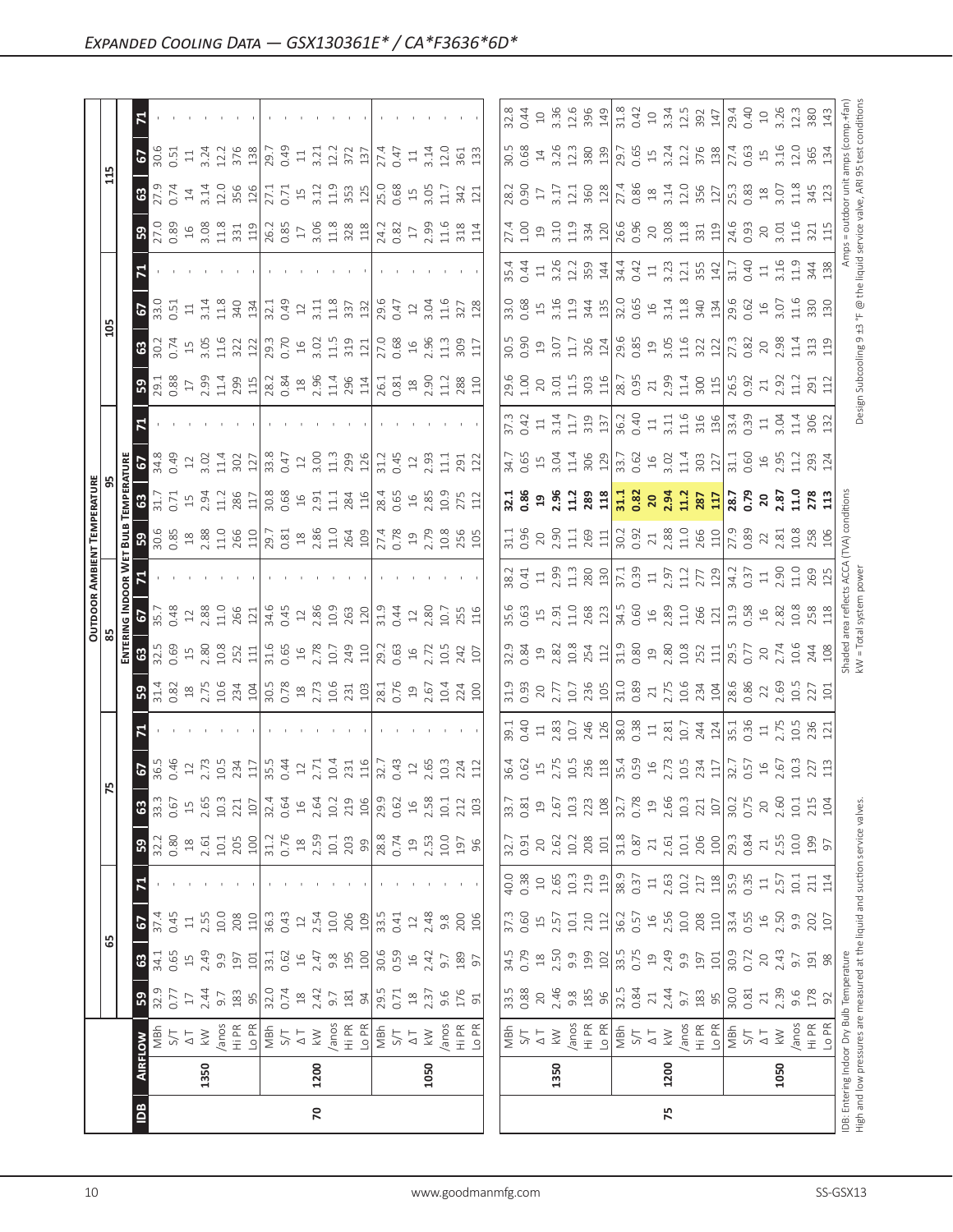| $\boxed{2}$                                                                                                                                                                                                                                                                                                                                                                                                                                                | 80                                                                                                                                                                                                                                                                                                                                                                                      |                                                                                                                                                                                                                                                                                                             |                                                                                                                                                                                                                                                                                                                                                                 | 85   |                                                                                                                                                                                                                                                                            |                                           |
|------------------------------------------------------------------------------------------------------------------------------------------------------------------------------------------------------------------------------------------------------------------------------------------------------------------------------------------------------------------------------------------------------------------------------------------------------------|-----------------------------------------------------------------------------------------------------------------------------------------------------------------------------------------------------------------------------------------------------------------------------------------------------------------------------------------------------------------------------------------|-------------------------------------------------------------------------------------------------------------------------------------------------------------------------------------------------------------------------------------------------------------------------------------------------------------|-----------------------------------------------------------------------------------------------------------------------------------------------------------------------------------------------------------------------------------------------------------------------------------------------------------------------------------------------------------------|------|----------------------------------------------------------------------------------------------------------------------------------------------------------------------------------------------------------------------------------------------------------------------------|-------------------------------------------|
| 1350                                                                                                                                                                                                                                                                                                                                                                                                                                                       | 1200                                                                                                                                                                                                                                                                                                                                                                                    | 1050                                                                                                                                                                                                                                                                                                        | 1350                                                                                                                                                                                                                                                                                                                                                            | 1200 | 1050                                                                                                                                                                                                                                                                       | IDB: Entering Indoc<br>High and low press |
| <b>IFLOW</b>                                                                                                                                                                                                                                                                                                                                                                                                                                               |                                                                                                                                                                                                                                                                                                                                                                                         |                                                                                                                                                                                                                                                                                                             |                                                                                                                                                                                                                                                                                                                                                                 |      |                                                                                                                                                                                                                                                                            |                                           |
| ြို့                                                                                                                                                                                                                                                                                                                                                                                                                                                       |                                                                                                                                                                                                                                                                                                                                                                                         |                                                                                                                                                                                                                                                                                                             |                                                                                                                                                                                                                                                                                                                                                                 |      |                                                                                                                                                                                                                                                                            | $181$<br>94                               |
|                                                                                                                                                                                                                                                                                                                                                                                                                                                            |                                                                                                                                                                                                                                                                                                                                                                                         |                                                                                                                                                                                                                                                                                                             | $\begin{bmatrix} .53 & .82 & .82 & .82 \\ .53 & .82 & .82 & .82 \\ .54 & .55 & .82 & .82 \\ .55 & .56 & .82 & .82 \\ .57 & .57 & .58 & .82 \\ .58 & .59 & .59 & .82 \\ .51 & .59 & .59 & .82 \\ .51 & .52 & .59 & .82 \\ .51 & .53 & .59 & .82 \\ .51 & .52 & .59 & .82 \\ .53 & .54 & .59 & .82 \\ .51 & .52 & .59 & .82 \\ .53 & .59 & .59 & .82 \\ .51 & .5$ |      |                                                                                                                                                                                                                                                                            |                                           |
| 67                                                                                                                                                                                                                                                                                                                                                                                                                                                         |                                                                                                                                                                                                                                                                                                                                                                                         |                                                                                                                                                                                                                                                                                                             |                                                                                                                                                                                                                                                                                                                                                                 |      |                                                                                                                                                                                                                                                                            |                                           |
| $\mathbf{z}$                                                                                                                                                                                                                                                                                                                                                                                                                                               | $\begin{array}{l} 39.66 & 0.0000 \\ 39.6 & 0.0000 \\ 39.6 & 0.0000 \\ 39.6 & 0.0000 \\ 39.6 & 0.0000 \\ 39.6 & 0.0000 \\ 39.6 & 0.0000 \\ 39.6 & 0.0000 \\ 39.6 & 0.0000 \\ 39.6 & 0.0000 \\ 39.6 & 0.0000 \\ 39.6 & 0.0000 \\ 39.6 & 0.0000 \\ 39.6 & 0.0000 \\ 39.6 & 0.0000 \\ 3$                                                                                                    |                                                                                                                                                                                                                                                                                                             |                                                                                                                                                                                                                                                                                                                                                                 |      |                                                                                                                                                                                                                                                                            |                                           |
| ခြွှ                                                                                                                                                                                                                                                                                                                                                                                                                                                       | $\begin{array}{c} 33.503 \\ 35.403 \\ 35.504 \\ 37.504 \\ 38.504 \\ 39.503 \\ 30.504 \\ 30.504 \\ 30.504 \\ 30.504 \\ 30.504 \\ 30.504 \\ 30.504 \\ 30.504 \\ 30.504 \\ 30.504 \\ 30.504 \\ 30.504 \\ 30.504 \\ 30.504 \\ 30.504 \\ 30.504 \\ 30.504 \\ 30.504 \\ 30.504 \\ 30.504 \\ 30.5$                                                                                             |                                                                                                                                                                                                                                                                                                             |                                                                                                                                                                                                                                                                                                                                                                 |      |                                                                                                                                                                                                                                                                            |                                           |
|                                                                                                                                                                                                                                                                                                                                                                                                                                                            |                                                                                                                                                                                                                                                                                                                                                                                         |                                                                                                                                                                                                                                                                                                             | $\begin{array}{ l l l l }\hline \mbox{31.5}\cr \mbox{4.5}\cr \mbox{51.5}\cr \mbox{62.5}\cr \mbox{71.5}\cr \mbox{82.5}\cr \mbox{93.5}\cr \mbox{120}\cr \mbox{131}\cr \mbox{133}\cr \mbox{133}\cr \mbox{14}\cr \mbox{15}\cr \mbox{163}\cr \mbox{17}\cr \mbox{183}\cr \mbox{193}\cr \mbox{193}\cr \mbox{103}\cr \mbox{110}\cr \mbox{120}\cr \mbox{133}\cr \m$      |      |                                                                                                                                                                                                                                                                            |                                           |
|                                                                                                                                                                                                                                                                                                                                                                                                                                                            |                                                                                                                                                                                                                                                                                                                                                                                         |                                                                                                                                                                                                                                                                                                             |                                                                                                                                                                                                                                                                                                                                                                 |      |                                                                                                                                                                                                                                                                            |                                           |
| $\vert$ $\vert$                                                                                                                                                                                                                                                                                                                                                                                                                                            | $\begin{array}{l} 8.6 \\ 0.51 \\ 0.9 \\ 0.9 \\ 0.9 \\ 0.00 \\ 0.00 \\ 0.00 \\ 0.00 \\ 0.00 \\ 0.00 \\ 0.00 \\ 0.00 \\ 0.00 \\ 0.00 \\ 0.00 \\ 0.00 \\ 0.00 \\ 0.00 \\ 0.00 \\ 0.00 \\ 0.00 \\ 0.00 \\ 0.00 \\ 0.00 \\ 0.00 \\ 0.00 \\ 0.00 \\ 0.00 \\ 0.00 \\ 0.00 \\ 0.00 \\ 0.00 \\ 0.00 \\ 0.00 \\ 0.00 \\ $                                                                         |                                                                                                                                                                                                                                                                                                             |                                                                                                                                                                                                                                                                                                                                                                 |      |                                                                                                                                                                                                                                                                            |                                           |
| ြို့                                                                                                                                                                                                                                                                                                                                                                                                                                                       |                                                                                                                                                                                                                                                                                                                                                                                         |                                                                                                                                                                                                                                                                                                             |                                                                                                                                                                                                                                                                                                                                                                 |      |                                                                                                                                                                                                                                                                            |                                           |
| $\frac{1}{3}\,\mathbf{3}\,\mathbf{3}\,\mathbf{3}\,\mathbf{5}\,\mathbf{6}\,\mathbf{7}\,\mathbf{8}\,\mathbf{8}\,\mathbf{5}\,\mathbf{6}\,\mathbf{7}\,\mathbf{1}\,\mathbf{1}\,\mathbf{1}\,\mathbf{3}\,\mathbf{3}\,\mathbf{5}\,\mathbf{7}\,\mathbf{3}\,\mathbf{5}\,\mathbf{6}\,\mathbf{7}\,\mathbf{3}\,\mathbf{5}\,\mathbf{6}\,\mathbf{7}\,\mathbf{6}\,\mathbf{6}\,\mathbf{6}\,\mathbf{7}\,\mathbf{8}\,\mathbf{8}\,\mathbf{6}\,\mathbf{7}\,\mathbf{6}\,\mathbf$ |                                                                                                                                                                                                                                                                                                                                                                                         |                                                                                                                                                                                                                                                                                                             |                                                                                                                                                                                                                                                                                                                                                                 | 25   | $\begin{array}{c c c c c} \n3.85 & 2.57 & 1.13 & 0.95 & 0.93 & 0.93 & 0.93 & 0.93 & 0.93 & 0.93 & 0.93 & 0.93 & 0.93 & 0.93 & 0.93 & 0.93 & 0.93 & 0.93 & 0.93 & 0.93 & 0.93 & 0.93 & 0.93 & 0.93 & 0.93 & 0.93 & 0.93 & 0.93 & 0.93 & 0.93 & 0.93 & 0.93 & 0.93 & 0.93 &$ |                                           |
| $\sqrt{2}$                                                                                                                                                                                                                                                                                                                                                                                                                                                 |                                                                                                                                                                                                                                                                                                                                                                                         |                                                                                                                                                                                                                                                                                                             |                                                                                                                                                                                                                                                                                                                                                                 |      |                                                                                                                                                                                                                                                                            |                                           |
| $\vert$ $\vert$                                                                                                                                                                                                                                                                                                                                                                                                                                            | $\frac{1}{3}$<br>$\frac{1}{3}$<br>$\frac{1}{3}$<br>$\frac{1}{3}$<br>$\frac{1}{3}$<br>$\frac{1}{3}$<br>$\frac{1}{3}$<br>$\frac{1}{3}$<br>$\frac{1}{3}$<br>$\frac{1}{3}$<br>$\frac{1}{3}$<br>$\frac{1}{3}$<br>$\frac{1}{3}$<br>$\frac{1}{3}$<br>$\frac{1}{3}$<br>$\frac{1}{3}$<br>$\frac{1}{3}$<br>$\frac{1}{3}$<br>$\frac{1}{3}$<br>$\frac{1}{3}$<br>                                    |                                                                                                                                                                                                                                                                                                             |                                                                                                                                                                                                                                                                                                                                                                 |      |                                                                                                                                                                                                                                                                            |                                           |
| ြို့ ၅                                                                                                                                                                                                                                                                                                                                                                                                                                                     |                                                                                                                                                                                                                                                                                                                                                                                         |                                                                                                                                                                                                                                                                                                             |                                                                                                                                                                                                                                                                                                                                                                 |      |                                                                                                                                                                                                                                                                            |                                           |
| $\mathbf{G}$                                                                                                                                                                                                                                                                                                                                                                                                                                               |                                                                                                                                                                                                                                                                                                                                                                                         |                                                                                                                                                                                                                                                                                                             |                                                                                                                                                                                                                                                                                                                                                                 |      |                                                                                                                                                                                                                                                                            |                                           |
| $\overline{5}$                                                                                                                                                                                                                                                                                                                                                                                                                                             | 18 a a b c n a b c <mark>3. 5 a a n h s a b c</mark> 5 a a n h s c 5 a a n h s c 5 a a n h s c 5 a a n h s 5 a b c 5 a a n h s 5 a 5 a c 5 a 5 a $\frac{1}{2}$ 5 a $\frac{1}{2}$ 5 a $\frac{1}{2}$ 5 a $\frac{1}{2}$ 5 a $\frac{1}{2}$ 5 a $\frac{1}{2}$ 5 a $\frac{$                                                                                                                   |                                                                                                                                                                                                                                                                                                             |                                                                                                                                                                                                                                                                                                                                                                 |      |                                                                                                                                                                                                                                                                            |                                           |
| $\vert$ $\vert$ $\vert$                                                                                                                                                                                                                                                                                                                                                                                                                                    | $\begin{array}{c} 2566 \\ 2566 \end{array}$ $\begin{array}{c} 2564 \\ 2564 \end{array}$ $\begin{array}{c} 2564 \\ 2564 \end{array}$ $\begin{array}{c} 2564 \\ 2564 \end{array}$ $\begin{array}{c} 2564 \\ 2564 \end{array}$ $\begin{array}{c} 2564 \\ 2564 \end{array}$ $\begin{array}{c} 2564 \\ 2564 \end{array}$ $\begin{array}{c} 2564 \\ 2564 \end{array}$ $\begin{array}{c} 2564$ |                                                                                                                                                                                                                                                                                                             |                                                                                                                                                                                                                                                                                                                                                                 |      |                                                                                                                                                                                                                                                                            |                                           |
| ြို့                                                                                                                                                                                                                                                                                                                                                                                                                                                       | $\begin{array}{c} 2354 & 2544 \\ 255 & 2544 \\ 256 & 2544 \\ 256 & 2544 \\ 256 & 2544 \\ 256 & 2544 \\ 256 & 2544 \\ 256 & 2544 \\ 256 & 2544 \\ 256 & 2544 \\ 256 & 2544 \\ 256 & 2544 \\ 256 & 2544 \\ 256 & 2544 \\ 256 & 2544 \\ 256 & 2544 \\ 256 & 2544 \\ 256 & 2544 \\ 256 & 2544 \\ 25$                                                                                        |                                                                                                                                                                                                                                                                                                             |                                                                                                                                                                                                                                                                                                                                                                 |      |                                                                                                                                                                                                                                                                            |                                           |
| 3                                                                                                                                                                                                                                                                                                                                                                                                                                                          | $\begin{array}{l} 89.616 & 129.616 \\ 89.616 & 129.616 \\ 129.616 & 129.616 \\ 129.616 & 129.616 \\ 129.616 & 129.616 \\ 129.616 & 129.616 \\ 129.616 & 129.616 \\ 129.616 & 129.616 \\ 129.616 & 129.616 \\ 129.616 & 129.616 \\ 129.616 & 129.616 \\ 129.616 & 129.616$                                                                                                               |                                                                                                                                                                                                                                                                                                             |                                                                                                                                                                                                                                                                                                                                                                 |      |                                                                                                                                                                                                                                                                            |                                           |
| $\mathbf{z}$<br>5                                                                                                                                                                                                                                                                                                                                                                                                                                          | $\frac{1}{12}$ $\frac{1}{12}$ $\frac{1}{12}$ $\frac{1}{12}$ $\frac{1}{12}$ $\frac{1}{12}$ $\frac{1}{12}$ $\frac{1}{12}$ $\frac{1}{12}$ $\frac{1}{12}$ $\frac{1}{12}$ $\frac{1}{12}$ $\frac{1}{12}$ $\frac{1}{12}$ $\frac{1}{12}$ $\frac{1}{12}$ $\frac{1}{12}$ $\frac{1}{12}$ $\frac{1}{12}$ $\frac{1}{12}$                                                                             |                                                                                                                                                                                                                                                                                                             |                                                                                                                                                                                                                                                                                                                                                                 |      |                                                                                                                                                                                                                                                                            |                                           |
| $3.53$ $2.3$ $3.53$ $3.51$ $1.52$ $3.53$ $3.53$ $3.53$ $3.53$ $3.53$ $3.53$ $3.53$ $3.53$ $3.53$ $3.53$ $3.53$ $3.53$ $3.53$ $3.53$ $3.53$ $3.53$ $3.53$ $3.53$ $3.53$ $3.53$ $3.53$ $3.53$ $3.53$ $3.53$ $3.53$ $3.53$ $3.53$                                                                                                                                                                                                                             |                                                                                                                                                                                                                                                                                                                                                                                         |                                                                                                                                                                                                                                                                                                             |                                                                                                                                                                                                                                                                                                                                                                 |      |                                                                                                                                                                                                                                                                            |                                           |
| $3.83$ $\frac{3}{2}$ $\frac{3}{2}$ $\frac{3}{2}$ $\frac{3}{2}$ $\frac{3}{2}$ $\frac{3}{2}$ $\frac{3}{2}$ $\frac{3}{2}$ $\frac{3}{2}$ $\frac{3}{2}$ $\frac{3}{2}$ $\frac{3}{2}$ $\frac{3}{2}$ $\frac{3}{2}$ $\frac{3}{2}$ $\frac{3}{2}$ $\frac{3}{2}$ $\frac{3}{2}$ $\frac{3}{2}$ $\frac{3}{2}$ $\frac{3}{2}$ $\frac{$                                                                                                                                      |                                                                                                                                                                                                                                                                                                                                                                                         |                                                                                                                                                                                                                                                                                                             |                                                                                                                                                                                                                                                                                                                                                                 |      |                                                                                                                                                                                                                                                                            |                                           |
|                                                                                                                                                                                                                                                                                                                                                                                                                                                            |                                                                                                                                                                                                                                                                                                                                                                                         | $\frac{5}{20}$ $\frac{3}{20}$ $\frac{3}{20}$ $\frac{3}{20}$ $\frac{3}{20}$ $\frac{3}{20}$ $\frac{3}{20}$ $\frac{3}{20}$ $\frac{3}{20}$ $\frac{3}{20}$ $\frac{3}{20}$ $\frac{3}{20}$ $\frac{3}{20}$ $\frac{3}{20}$ $\frac{3}{20}$ $\frac{3}{20}$ $\frac{3}{20}$ $\frac{3}{20}$ $\frac{3}{20}$ $\frac{3}{20}$ |                                                                                                                                                                                                                                                                                                                                                                 |      |                                                                                                                                                                                                                                                                            |                                           |
| $\overline{6}$                                                                                                                                                                                                                                                                                                                                                                                                                                             |                                                                                                                                                                                                                                                                                                                                                                                         |                                                                                                                                                                                                                                                                                                             |                                                                                                                                                                                                                                                                                                                                                                 |      |                                                                                                                                                                                                                                                                            |                                           |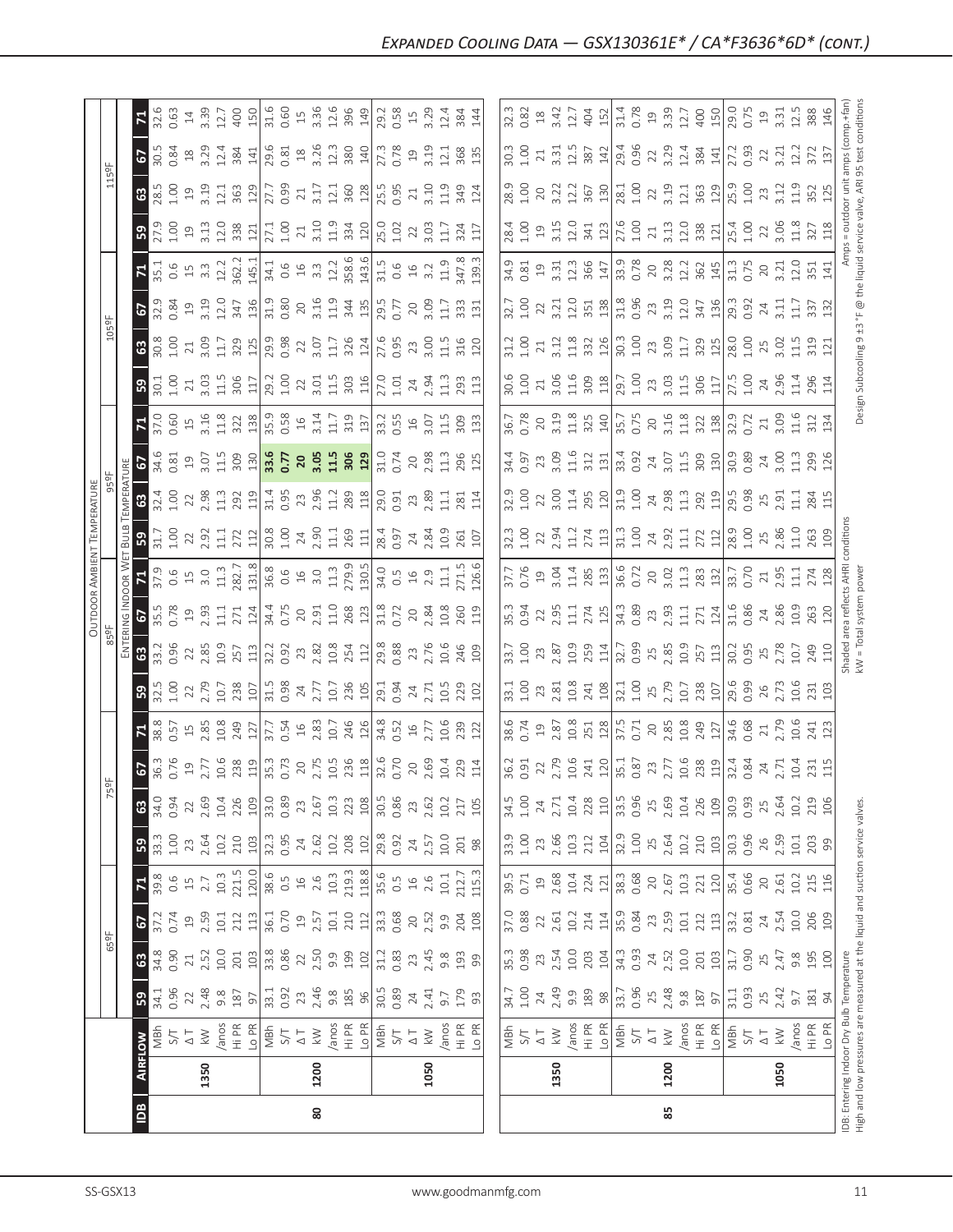|                     | ᄫ                                              |                                                                                                                                                                                                                                                                                                                                                                                                                                                                                                                                                                                                                                                                                                                                                                                        |                                                                 |                                                                                                                                                                                                                                                                                                                                                                                                        |                                                                                                            |                                                                                                                  |
|---------------------|------------------------------------------------|----------------------------------------------------------------------------------------------------------------------------------------------------------------------------------------------------------------------------------------------------------------------------------------------------------------------------------------------------------------------------------------------------------------------------------------------------------------------------------------------------------------------------------------------------------------------------------------------------------------------------------------------------------------------------------------------------------------------------------------------------------------------------------------|-----------------------------------------------------------------|--------------------------------------------------------------------------------------------------------------------------------------------------------------------------------------------------------------------------------------------------------------------------------------------------------------------------------------------------------------------------------------------------------|------------------------------------------------------------------------------------------------------------|------------------------------------------------------------------------------------------------------------------|
|                     | <b>67</b>                                      |                                                                                                                                                                                                                                                                                                                                                                                                                                                                                                                                                                                                                                                                                                                                                                                        |                                                                 |                                                                                                                                                                                                                                                                                                                                                                                                        |                                                                                                            |                                                                                                                  |
|                     | 63                                             | $\begin{array}{c} 30.66 \\ 0.66 \end{array}$ $\begin{array}{c} 10.7 \\ 10.7 \\ 10.7 \end{array}$ $\begin{array}{c} 10.7 \\ 10.7 \\ 10.7 \end{array}$ $\begin{array}{c} 10.7 \\ 10.7 \\ 10.7 \end{array}$ $\begin{array}{c} 10.7 \\ 10.7 \\ 10.7 \end{array}$ $\begin{array}{c} 10.7 \\ 10.7 \\ 10.7 \end{array}$ $\begin{array}{c} 10.7 \\ 10.7 \\ 10.7 \end{array}$ $\$                                                                                                                                                                                                                                                                                                                                                                                                               |                                                                 |                                                                                                                                                                                                                                                                                                                                                                                                        |                                                                                                            |                                                                                                                  |
|                     | ြို့                                           |                                                                                                                                                                                                                                                                                                                                                                                                                                                                                                                                                                                                                                                                                                                                                                                        |                                                                 |                                                                                                                                                                                                                                                                                                                                                                                                        |                                                                                                            |                                                                                                                  |
|                     | $\mathbf{z}$                                   |                                                                                                                                                                                                                                                                                                                                                                                                                                                                                                                                                                                                                                                                                                                                                                                        |                                                                 |                                                                                                                                                                                                                                                                                                                                                                                                        |                                                                                                            |                                                                                                                  |
|                     | 67                                             | 18 0 1 2 3 8 9 1 1 2 7 1 2 3 4 9 9 9 1 2 3 9 9 1 9 9 9 1 2 9 9 9 1 2 9 9 9 1 2 9 9 9 1 2 9 9 1 2 9 9 1 2 9 9 1                                                                                                                                                                                                                                                                                                                                                                                                                                                                                                                                                                                                                                                                         |                                                                 |                                                                                                                                                                                                                                                                                                                                                                                                        |                                                                                                            |                                                                                                                  |
|                     | ි                                              | $30.66$ $3.62$ $4.63$ $5.62$ $6.63$ $6.65$ $6.62$ $6.63$ $6.62$ $6.63$ $6.62$ $6.63$ $6.63$ $6.63$ $6.63$ $6.63$ $6.63$ $6.63$ $6.63$ $6.63$ $6.63$ $6.63$ $6.63$ $6.63$ $6.63$ $6.63$ $6.63$ $6.63$ $6.63$ $6.63$ $6.63$ $6.$                                                                                                                                                                                                                                                                                                                                                                                                                                                                                                                                                         |                                                                 |                                                                                                                                                                                                                                                                                                                                                                                                        |                                                                                                            |                                                                                                                  |
|                     | ခြွ                                            | $\begin{bmatrix} 3 & 8 & 9 & 4 & 4 & 3 & 2 \\ 0 & 2 & 3 & 4 & 4 & 3 & 5 \\ 0 & 3 & 4 & 4 & 3 & 5 & 6 \\ 0 & 4 & 5 & 6 & 5 & 6 & 6 \\ 0 & 5 & 6 & 6 & 6 & 6 & 6 \\ 0 & 6 & 6 & 6 & 6 & 6 & 6 \\ 0 & 6 & 6 & 6 & 6 & 6 & 6 \\ 0 & 6 & 6 & 6 & 6 & 6 & 6 \\ 0 & 6 & 6 & 6 & 6 & 6 & 6 \\ 0 & 6 & 6 & 6 & 6 & 6 & 6 \\ 0 & $                                                                                                                                                                                                                                                                                                                                                                                                                                                               |                                                                 |                                                                                                                                                                                                                                                                                                                                                                                                        |                                                                                                            |                                                                                                                  |
|                     | $\mathbf{z}$                                   |                                                                                                                                                                                                                                                                                                                                                                                                                                                                                                                                                                                                                                                                                                                                                                                        |                                                                 |                                                                                                                                                                                                                                                                                                                                                                                                        |                                                                                                            |                                                                                                                  |
|                     | $\frac{2}{5}$                                  |                                                                                                                                                                                                                                                                                                                                                                                                                                                                                                                                                                                                                                                                                                                                                                                        |                                                                 |                                                                                                                                                                                                                                                                                                                                                                                                        |                                                                                                            |                                                                                                                  |
| <u>іатик</u><br>959 | 0.63<br>∣ຶ<br>$\frac{16}{1}$                   |                                                                                                                                                                                                                                                                                                                                                                                                                                                                                                                                                                                                                                                                                                                                                                                        |                                                                 |                                                                                                                                                                                                                                                                                                                                                                                                        |                                                                                                            |                                                                                                                  |
|                     |                                                |                                                                                                                                                                                                                                                                                                                                                                                                                                                                                                                                                                                                                                                                                                                                                                                        |                                                                 |                                                                                                                                                                                                                                                                                                                                                                                                        |                                                                                                            |                                                                                                                  |
|                     | <b>SEP</b>                                     |                                                                                                                                                                                                                                                                                                                                                                                                                                                                                                                                                                                                                                                                                                                                                                                        |                                                                 |                                                                                                                                                                                                                                                                                                                                                                                                        |                                                                                                            |                                                                                                                  |
|                     | $rac{1}{67}$                                   |                                                                                                                                                                                                                                                                                                                                                                                                                                                                                                                                                                                                                                                                                                                                                                                        |                                                                 |                                                                                                                                                                                                                                                                                                                                                                                                        |                                                                                                            |                                                                                                                  |
| $rac{1}{2}$         |                                                | $\begin{bmatrix} 6 & 6 & 6 \\ 6 & 6 & 6 \\ 6 & 6 & 6 \\ 6 & 6 & 6 \\ 6 & 6 & 6 \\ 6 & 6 & 6 \\ 6 & 6 & 6 \\ 6 & 6 & 6 \\ 6 & 6 & 6 \\ 6 & 6 & 6 \\ 6 & 6 & 6 \\ 6 & 6 & 6 \\ 6 & 6 & 6 \\ 6 & 6 & 6 \\ 6 & 6 & 6 \\ 6 & 6 & 6 \\ 6 & 6 & 6 \\ 6 & 6 & 6 \\ 6 & 6 & 6 \\ 6 & 6 & 6 \\ 6 & 6 & 6 \\ 6 & 6 & 6 \\ 6 & 6 & 6 \\ 6 & 6 & $                                                                                                                                                                                                                                                                                                                                                                                                                                                  |                                                                 |                                                                                                                                                                                                                                                                                                                                                                                                        |                                                                                                            |                                                                                                                  |
|                     | ခြွ                                            |                                                                                                                                                                                                                                                                                                                                                                                                                                                                                                                                                                                                                                                                                                                                                                                        |                                                                 | $\begin{bmatrix} 37.8 & 32.8 & 34.8 & 34.8 & 34.8 & 34.8 & 34.8 & 34.8 & 34.8 & 34.8 & 34.8 & 34.8 & 34.8 & 34.8 & 34.8 & 34.8 & 34.8 & 34.8 & 34.8 & 34.8 & 34.8 & 34.8 & 34.8 & 34.8 & 34.8 & 34.8 & 34.8 & 34.8 & 34.8 & 34.8 & 34.8 & 34.8 & 34.8 & 34.8 & 34.8 & 34.$                                                                                                                             |                                                                                                            |                                                                                                                  |
|                     | 티                                              |                                                                                                                                                                                                                                                                                                                                                                                                                                                                                                                                                                                                                                                                                                                                                                                        |                                                                 |                                                                                                                                                                                                                                                                                                                                                                                                        |                                                                                                            |                                                                                                                  |
|                     |                                                |                                                                                                                                                                                                                                                                                                                                                                                                                                                                                                                                                                                                                                                                                                                                                                                        |                                                                 |                                                                                                                                                                                                                                                                                                                                                                                                        |                                                                                                            |                                                                                                                  |
| ္တို                | 36.4<br>0.59<br>63                             | $\begin{array}{r l l} \hline \textbf{.5} & \textbf{.5} & \textbf{.5} & \textbf{.5} \\ \hline \textbf{.6} & \textbf{.7} & \textbf{.7} & \textbf{.7} & \textbf{.7} \\ \hline \textbf{.7} & \textbf{.7} & \textbf{.7} & \textbf{.7} & \textbf{.7} \\ \hline \textbf{.8} & \textbf{.7} & \textbf{.7} & \textbf{.7} & \textbf{.7} \\ \hline \textbf{.9} & \textbf{.9} & \textbf{.7} & \textbf{.7} & \textbf{.7} \\ \h$<br>$\frac{16}{12} = \frac{16}{12} = \frac{16}{12} = \frac{16}{12} = \frac{16}{12} = \frac{16}{12} = \frac{16}{12} = \frac{16}{12} = \frac{16}{12} = \frac{16}{12} = \frac{16}{12} = \frac{16}{12} = \frac{16}{12} = \frac{16}{12} = \frac{16}{12} = \frac{16}{12} = \frac{16}{12} = \frac{16}{12} = \frac{16}{12} = \frac{16}{12} = \frac{16}{12} = \frac{16}{12} =$ |                                                                 |                                                                                                                                                                                                                                                                                                                                                                                                        |                                                                                                            |                                                                                                                  |
|                     | 35.2<br>0.71<br>19<br>ြို့                     | $18$<br>$3.05$<br>11.8<br>242<br>110<br>39.2<br>39.77<br>$2.98$<br>$1.5$<br>$1.5$<br>$1.5$<br>$1.5$<br>$1.5$<br>$1.74$                                                                                                                                                                                                                                                                                                                                                                                                                                                                                                                                                                                                                                                                 | $\begin{array}{c} 18 \\ 3.07 \\ 11.9 \\ 245 \\ 111 \end{array}$ | $\begin{array}{c} 3.00 \\ 11.6 \\ 237 \\ \hline 108 \\ 38.7 \\ 0.84 \end{array}$<br>$\begin{array}{c} 35.8 \\ 0.81 \\ 2 \end{array}$                                                                                                                                                                                                                                                                   | 21                                                                                                         | $\begin{array}{c c}\n3.07 \\ 1.9 \\ 2.45 \\ 1.1 \\ 0.88 \\ 0.88 \\ 0.9 \\ 0.9 \\ 0.0 \\ 1.0\n\end{array}$<br>247 |
|                     | 티                                              |                                                                                                                                                                                                                                                                                                                                                                                                                                                                                                                                                                                                                                                                                                                                                                                        | and the contract of the                                         |                                                                                                                                                                                                                                                                                                                                                                                                        |                                                                                                            |                                                                                                                  |
|                     |                                                |                                                                                                                                                                                                                                                                                                                                                                                                                                                                                                                                                                                                                                                                                                                                                                                        |                                                                 |                                                                                                                                                                                                                                                                                                                                                                                                        |                                                                                                            |                                                                                                                  |
| $\frac{1}{255}$     | $ $ 63   67                                    |                                                                                                                                                                                                                                                                                                                                                                                                                                                                                                                                                                                                                                                                                                                                                                                        |                                                                 |                                                                                                                                                                                                                                                                                                                                                                                                        |                                                                                                            |                                                                                                                  |
|                     |                                                | $\frac{1}{2}$ ; $\frac{1}{2}$ a $\frac{3}{2}$ a $\frac{3}{2}$ a $\frac{1}{2}$ a $\frac{4}{3}$ a $\frac{3}{2}$ a $\frac{3}{2}$ a $\frac{3}{2}$ a $\frac{3}{2}$ a $\frac{3}{2}$ a $\frac{3}{2}$ a $\frac{3}{2}$ a $\frac{3}{2}$ a $\frac{3}{2}$ a $\frac{3}{2}$ a $\frac{3}{2}$ a $\frac{3}{2}$ a $\frac{3}{$                                                                                                                                                                                                                                                                                                                                                                                                                                                                            |                                                                 | 37.7                                                                                                                                                                                                                                                                                                                                                                                                   | $2.92$<br>$1.35$<br>$1.35$<br>$1.35$<br>$1.35$<br>$1.35$<br>$1.35$<br>$1.35$<br>$1.35$<br>$1.35$<br>$1.35$ | $\frac{137}{237}$                                                                                                |
|                     | $0.69$<br>$0.9$<br>2.78<br>10.7<br>209<br>ြို့ |                                                                                                                                                                                                                                                                                                                                                                                                                                                                                                                                                                                                                                                                                                                                                                                        |                                                                 | 36.6<br>0.78<br>$\begin{array}{c} 2.80 \\ 10.8 \\ 2.12 \\ 102 \end{array}$<br>$\overline{21}$                                                                                                                                                                                                                                                                                                          | $2.87$<br>11.0<br>218<br>100<br>40.9<br>39.7<br>$\overline{21}$                                            | $0.85$<br>$20$<br>$2.89$<br>220<br>106<br>$\overline{11}$                                                        |
|                     | $\overline{\tilde{6}}$                         | $\begin{array}{l} \text{S} \rightarrow \text{S} \\ \text{S} \rightarrow \text{S} \\ \text{S} \rightarrow \text{S} \\ \text{S} \rightarrow \text{S} \\ \text{S} \rightarrow \text{S} \\ \text{S} \rightarrow \text{S} \\ \text{S} \rightarrow \text{S} \\ \text{S} \rightarrow \text{S} \\ \text{S} \rightarrow \text{S} \\ \text{S} \rightarrow \text{S} \\ \text{S} \rightarrow \text{S} \\ \text{S} \rightarrow \text{S} \\ \text{S} \rightarrow \text{S} \\ \text{S} \rightarrow \text{S} \\ \text{S} \rightarrow \text{S} \\ \text{S} \rightarrow \text{S} \\ \text{S}$                                                                                                                                                                                                            |                                                                 | $\begin{array}{ l l l l }\hline \frac{1}{2} & \frac{1}{2} & \frac{1}{2} & \frac{1}{2} & \frac{1}{2} & \frac{1}{2} & \frac{1}{2} & \frac{1}{2} & \frac{1}{2} & \frac{1}{2} & \frac{1}{2} \\ \hline \frac{1}{2} & \frac{1}{2} & \frac{1}{2} & \frac{1}{2} & \frac{1}{2} & \frac{1}{2} & \frac{1}{2} & \frac{1}{2} & \frac{1}{2} & \frac{1}{2} & \frac{1}{2} & \frac{1}{2} & \frac{1}{2} & \frac{1}{2} &$ |                                                                                                            |                                                                                                                  |
|                     | 1225<br> ≌                                     | 1400                                                                                                                                                                                                                                                                                                                                                                                                                                                                                                                                                                                                                                                                                                                                                                                   | 1575                                                            | 1225                                                                                                                                                                                                                                                                                                                                                                                                   | 1400                                                                                                       | 1575                                                                                                             |
|                     |                                                | $\mathsf{R}$                                                                                                                                                                                                                                                                                                                                                                                                                                                                                                                                                                                                                                                                                                                                                                           |                                                                 |                                                                                                                                                                                                                                                                                                                                                                                                        | 75                                                                                                         |                                                                                                                  |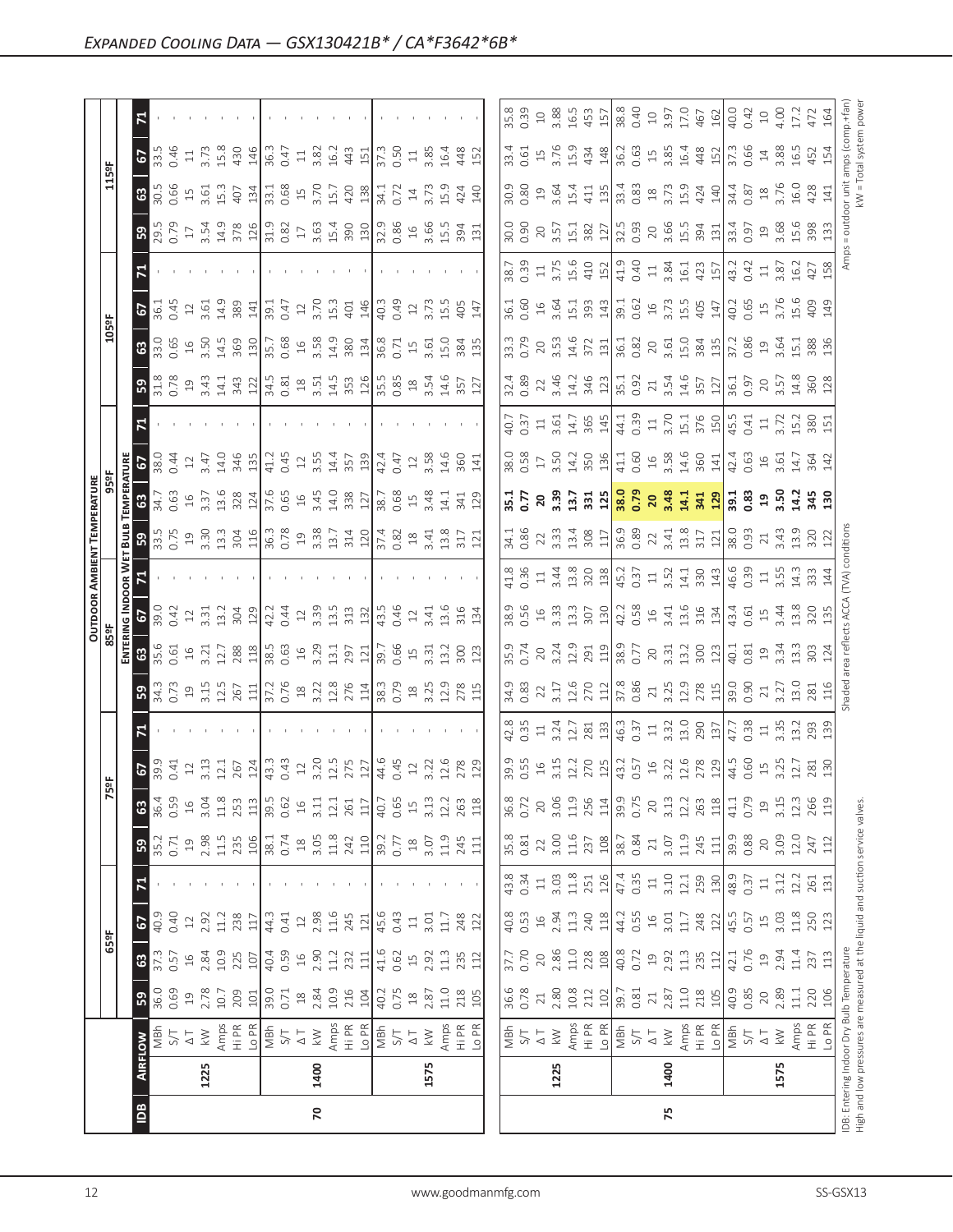|                                            | $\overline{a}$ |      |      | 8 |                                                                                                                                                                                                                                                                                                                                                                                                                                                                                                                                                                                                         |                                                                                                                                                                                                                                                                                                                                                                                                       | 85   |      |  |
|--------------------------------------------|----------------|------|------|---|---------------------------------------------------------------------------------------------------------------------------------------------------------------------------------------------------------------------------------------------------------------------------------------------------------------------------------------------------------------------------------------------------------------------------------------------------------------------------------------------------------------------------------------------------------------------------------------------------------|-------------------------------------------------------------------------------------------------------------------------------------------------------------------------------------------------------------------------------------------------------------------------------------------------------------------------------------------------------------------------------------------------------|------|------|--|
|                                            |                | 1225 | 1400 |   | 1575                                                                                                                                                                                                                                                                                                                                                                                                                                                                                                                                                                                                    | 1225                                                                                                                                                                                                                                                                                                                                                                                                  | 1400 | 1575 |  |
|                                            |                |      |      |   | $\frac{1}{8}$                                                                                                                                                                                                                                                                                                                                                                                                                                                                                                                                                                                           | $\begin{array}{ l l l l l }\hline \frac{1}{2} & \frac{1}{2} & \frac{1}{2} & \frac{1}{2} & \frac{1}{2} & \frac{1}{2} & \frac{1}{2} & \frac{1}{2} & \frac{1}{2} & \frac{1}{2} \\ \hline \frac{1}{2} & \frac{1}{2} & \frac{1}{2} & \frac{1}{2} & \frac{1}{2} & \frac{1}{2} & \frac{1}{2} & \frac{1}{2} & \frac{1}{2} & \frac{1}{2} & \frac{1}{2} & \frac{1}{2} & \frac{1}{2} & \frac{1}{2} & \frac{1}{2$ |      |      |  |
| $\sqrt{3}$                                 |                |      |      |   |                                                                                                                                                                                                                                                                                                                                                                                                                                                                                                                                                                                                         |                                                                                                                                                                                                                                                                                                                                                                                                       |      |      |  |
|                                            |                |      |      |   |                                                                                                                                                                                                                                                                                                                                                                                                                                                                                                                                                                                                         |                                                                                                                                                                                                                                                                                                                                                                                                       |      |      |  |
| 65 <sup>2</sup>                            |                |      |      |   |                                                                                                                                                                                                                                                                                                                                                                                                                                                                                                                                                                                                         |                                                                                                                                                                                                                                                                                                                                                                                                       |      |      |  |
|                                            |                |      |      |   | $7.433$ $4.33$ $4.33$ $1.33$ $1.31$ $1.33$ $1.33$ $1.33$ $1.33$ $1.33$ $1.33$ $1.33$ $1.33$ $1.33$ $1.33$ $1.33$ $1.33$ $1.33$ $1.33$ $1.33$ $1.33$ $1.33$ $1.33$ $1.33$ $1.33$ $1.33$ $1.33$ $1.33$ $1.33$ $1.33$ $1.33$ $1.$                                                                                                                                                                                                                                                                                                                                                                          | $\begin{bmatrix} 3 & 3 & 2 & 3 & 3 & 3 & 3 & 3 & 4 & 4 & 5 & 6 & 6 & 6 & 6 & 6 & 6 & 6 & 7 & 7 & 7 & 8 & 7 & 7 & 8 & 7 & 7 & 8 & 7 & 8 & 7 & 8 & 7 & 8 & 7 & 8 & 7 & 8 & 7 & 8 & 7 & 8 & 7 & 8 & 7 & 8 & 7 & 8 & 7 & 8 & 7 & 8 & 7 & 8 & 7 & 8 & 7 & 8 & 7 & 8 & 7 & 8 & 7 & 8 & 7 & 8 & 7 & 8 & 7 & 8 & 7 & $                                                                                        |      |      |  |
| ြုက္သ                                      |                |      |      |   | $\begin{array}{l} 4,0.89\\ 8,0.84\\ 0.85\\ 0.01\\ 0.01\\ 0.01\\ 0.01\\ 0.01\\ 0.01\\ 0.01\\ 0.01\\ 0.01\\ 0.01\\ 0.01\\ 0.01\\ 0.01\\ 0.01\\ 0.01\\ 0.01\\ 0.01\\ 0.01\\ 0.01\\ 0.01\\ 0.01\\ 0.01\\ 0.01\\ 0.01\\ 0.01\\ 0.01\\ 0.01\\ 0.01\\ 0.01\\ 0.01\\ 0.01\\ 0.01$                                                                                                                                                                                                                                                                                                                               |                                                                                                                                                                                                                                                                                                                                                                                                       |      |      |  |
|                                            |                |      |      |   | $37.83\%$ $37.83\%$ $37.23\%$ $38.23\%$ $39.23\%$ $39.23\%$ $39.23\%$ $39.23\%$ $39.23\%$ $39.23\%$ $39.23\%$ $39.23\%$ $39.23\%$ $39.23\%$ $39.23\%$ $39.23\%$ $39.23\%$ $39.23\%$ $39.23\%$ $39.23\%$ $39.23\%$ $39.23\%$                                                                                                                                                                                                                                                                                                                                                                             |                                                                                                                                                                                                                                                                                                                                                                                                       |      |      |  |
| $\overline{5}$                             |                |      |      |   |                                                                                                                                                                                                                                                                                                                                                                                                                                                                                                                                                                                                         |                                                                                                                                                                                                                                                                                                                                                                                                       |      |      |  |
| $\mathbb{R}$                               |                |      |      |   | $\frac{15}{12}$ $\frac{15}{12}$ $\frac{17}{12}$ $\frac{18}{12}$ $\frac{18}{12}$ $\frac{18}{12}$ $\frac{18}{12}$ $\frac{18}{12}$ $\frac{17}{12}$ $\frac{18}{12}$ $\frac{17}{12}$ $\frac{17}{12}$ $\frac{17}{12}$ $\frac{17}{12}$ $\frac{17}{12}$ $\frac{17}{12}$ $\frac{17}{12}$ $\frac{17}{12}$ $\frac{1$                                                                                                                                                                                                                                                                                               | $\begin{bmatrix} 12.6 & 12.6 & 12.6 & 12.6 & 12.6 & 12.6 & 12.6 & 12.6 & 12.6 & 12.6 & 12.6 & 12.6 & 12.6 & 12.6 & 12.6 & 12.6 & 12.6 & 12.6 & 12.6 & 12.6 & 12.6 & 12.6 & 12.6 & 12.6 & 12.6 & 12.6 & 12.6 & 12.6 & 12.6 & 12.6 & 12.6 & 12.6 & 12.6 & 12.6 & 12.6 & 12.$                                                                                                                            |      |      |  |
|                                            |                |      |      |   |                                                                                                                                                                                                                                                                                                                                                                                                                                                                                                                                                                                                         | $\begin{bmatrix} 16 & 16 & 16 \\ 16 & 16 & 16 \\ 16 & 16 & 16 \\ 16 & 16 & 16 \\ 16 & 16 & 16 \\ 17 & 18 & 16 \\ 18 & 19 & 10 & 16 \\ 19 & 10 & 10 & 16 \\ 10 & 10 & 10 & 16 \\ 11 & 10 & 10 & 16 \\ 10 & 10 & 10 & 16 \\ 11 & 10 & 10 & 16 \\ 12 & 11 & 10 & 16 \\ 13 & 11 & 10 & 16 \\ 14 & 10 & 10 & 1$                                                                                            |      |      |  |
|                                            |                |      |      |   |                                                                                                                                                                                                                                                                                                                                                                                                                                                                                                                                                                                                         |                                                                                                                                                                                                                                                                                                                                                                                                       |      |      |  |
| OUTDOOR AMBIENT TEMPERATURI<br>85ºF<br>95° |                |      |      |   | $\frac{1}{3}$ $\frac{1}{2}$ $\frac{1}{2}$ $\frac{1}{2}$ $\frac{3}{2}$ $\frac{3}{2}$ $\frac{3}{2}$ $\frac{1}{2}$ $\frac{1}{2}$ $\frac{1}{2}$ $\frac{1}{2}$ $\frac{1}{2}$ $\frac{1}{2}$ $\frac{1}{2}$ $\frac{1}{2}$ $\frac{1}{2}$ $\frac{1}{2}$ $\frac{1}{2}$ $\frac{1}{2}$ $\frac{1}{2}$ $\frac{1}{2}$ $\frac{1}{2}$                                                                                                                                                                                                                                                                                     |                                                                                                                                                                                                                                                                                                                                                                                                       |      |      |  |
| $rac{1}{5}$                                |                |      |      |   | $4.5$ $3.6$ $4.6$ $3.8$ $3.9$ $4.4$ $4.6$ $3.6$ $3.3$ $4.4$ $4.6$ $3.6$ $4.6$ $3.6$ $4.3$ $3.4$ $3.4$ $3.4$ $3.4$ $3.4$ $3.4$ $3.4$ $3.4$ $3.4$ $3.4$ $3.4$ $3.4$ $3.4$ $3.4$ $3.4$ $3.4$ $3.4$ $3.4$ $3.4$ $3.4$ $3.4$ $3.4$                                                                                                                                                                                                                                                                                                                                                                           |                                                                                                                                                                                                                                                                                                                                                                                                       |      |      |  |
| <u>ដ្ឋី ន</u>                              |                |      |      |   | $3.54$ $\frac{1}{2}$ $\frac{1}{2}$ $\frac{1}{2}$ $\frac{1}{2}$ $\frac{1}{2}$ $\frac{1}{2}$ $\frac{1}{2}$ $\frac{1}{2}$ $\frac{1}{2}$ $\frac{1}{2}$ $\frac{1}{2}$ $\frac{1}{2}$ $\frac{1}{2}$ $\frac{1}{2}$ $\frac{1}{2}$ $\frac{1}{2}$ $\frac{1}{2}$ $\frac{1}{2}$ $\frac{1}{2}$ $\frac{1}{2}$ $\frac{1}{2}$ $\frac{$                                                                                                                                                                                                                                                                                   |                                                                                                                                                                                                                                                                                                                                                                                                       |      |      |  |
|                                            |                |      |      |   | $\frac{38}{28}$ $\frac{37}{28}$ $\frac{37}{28}$ $\frac{47}{28}$ $\frac{61}{28}$ $\frac{13}{28}$ $\frac{37}{28}$ $\frac{37}{28}$ $\frac{37}{28}$ $\frac{37}{28}$ $\frac{37}{28}$ $\frac{37}{28}$ $\frac{37}{28}$ $\frac{37}{28}$ $\frac{37}{28}$ $\frac{37}{28}$ $\frac{37}{28}$ $\frac{37}{28}$ $\frac{3$                                                                                                                                                                                                                                                                                               |                                                                                                                                                                                                                                                                                                                                                                                                       |      |      |  |
| $\mathbb{R}$                               |                |      |      |   | $40.54 \times 4.84 \times 10.84 \times 10.84 \times 10.84 \times 10.84 \times 10.84 \times 10.84 \times 10.84 \times 10.84 \times 10.84 \times 10.84 \times 10.84 \times 10.84 \times 10.84 \times 10.84 \times 10.84 \times 10.84 \times 10.84 \times 10.84 \times 10.84 \times 10.84 \times 10.84 \times 10.84 \times 10.84 \times 10.84 \times 10.84 \times 10.84$<br>Commander and the season of the community of the community of the community of the community of the community of the community of the community of the community of the community of the community of the community of the com |                                                                                                                                                                                                                                                                                                                                                                                                       |      |      |  |
| ြုပ္တာ                                     |                |      |      |   | $\frac{15}{10}$ $\frac{1}{2}$ $\frac{1}{4}$ $\frac{1}{4}$ $\frac{1}{4}$ $\frac{1}{5}$ $\frac{1}{6}$ $\frac{1}{10}$ $\frac{1}{10}$ $\frac{1}{2}$ $\frac{1}{3}$ $\frac{1}{2}$ $\frac{1}{3}$ $\frac{1}{6}$ $\frac{1}{2}$ $\frac{1}{6}$ $\frac{1}{2}$ $\frac{1}{6}$ $\frac{1}{2}$ $\frac{1}{6}$ $\frac{1}{2}$ $\frac{1}{6$                                                                                                                                                                                                                                                                                  |                                                                                                                                                                                                                                                                                                                                                                                                       |      |      |  |
|                                            |                |      |      |   |                                                                                                                                                                                                                                                                                                                                                                                                                                                                                                                                                                                                         |                                                                                                                                                                                                                                                                                                                                                                                                       |      |      |  |
| 5<br>$\frac{55}{205}$                      |                |      |      |   |                                                                                                                                                                                                                                                                                                                                                                                                                                                                                                                                                                                                         | $\begin{array}{l} 36.89\\ 36.92\\ 47.61\\ 50.39\\ 70.61\\ 70.62\\ 70.63\\ 70.64\\ 70.64\\ 70.64\\ 70.65\\ 70.65\\ 70.66\\ 70.67\\ 70.67\\ 70.67\\ 70.67\\ 70.67\\ 70.67\\ 70.67\\ 70.67\\ 70.67\\ 70.67\\ 70.67\\ 70.67\\ 70.67\\ 70.67\\ 70.67\\ 70.67\\ 70.67\\ 70$                                                                                                                                 |      |      |  |
|                                            |                |      |      |   |                                                                                                                                                                                                                                                                                                                                                                                                                                                                                                                                                                                                         |                                                                                                                                                                                                                                                                                                                                                                                                       |      |      |  |
|                                            |                |      |      |   |                                                                                                                                                                                                                                                                                                                                                                                                                                                                                                                                                                                                         | $\begin{bmatrix} 1 & 1 & 1 & 1 & 1 \\ 1 & 1 & 1 & 1 & 1 \\ 1 & 1 & 1 & 1 & 1 \\ 1 & 1 & 1 & 1 & 1 \\ 1 & 1 & 1 & 1 & 1 \\ 1 & 1 & 1 & 1 & 1 \\ 1 & 1 & 1 & 1 & 1 \\ 1 & 1 & 1 & 1 & 1 \\ 1 & 1 & 1 & 1 & 1 \\ 1 & 1 & 1 & 1 & 1 \\ 1 & 1 & 1 & 1 & 1 \\ 1 & 1 & 1 & 1 & 1 \\ 1 & 1 & 1 & 1 & 1 \\ 1 & 1 & 1 & 1 & 1 \\ 1 & $                                                                          |      |      |  |
| 8                                          |                |      |      |   | $\begin{array}{c} 11 & 03 & 03 & 05 & 04 \\ 01 & 03 & 05 & 05 & 06 \\ 03 & 04 & 05 & 07 & 07 \\ 04 & 05 & 06 & 07 & 08 \\ 05 & 06 & 07 & 07 & 07 \\ 06 & 07 & 08 & 07 & 07 \\ 07 & 08 & 07 & 07 & 08 \\ 08 & 07 & 07 & 07 & 07 & 08 \\ 09 & 08 & 07 & 08 & 07 & 08 \\ 01 & 08 & 07 & 08 & 07 & 08 \\ $                                                                                                                                                                                                                                                                                                  |                                                                                                                                                                                                                                                                                                                                                                                                       |      |      |  |
|                                            |                |      |      |   |                                                                                                                                                                                                                                                                                                                                                                                                                                                                                                                                                                                                         |                                                                                                                                                                                                                                                                                                                                                                                                       |      |      |  |
|                                            |                |      |      |   |                                                                                                                                                                                                                                                                                                                                                                                                                                                                                                                                                                                                         |                                                                                                                                                                                                                                                                                                                                                                                                       |      |      |  |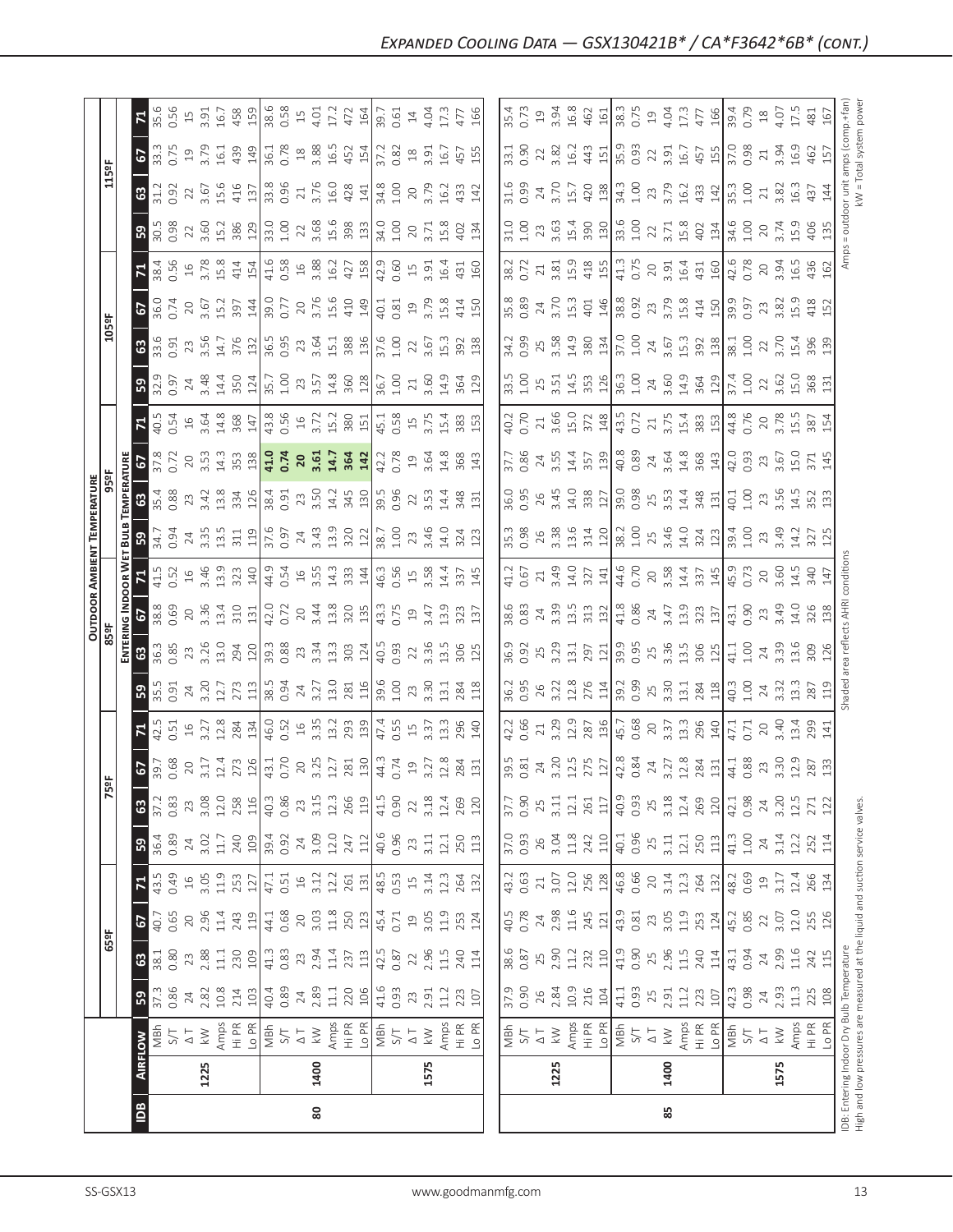|                | 리                                |                                                                                                                                                                                                                                                                                                                                                                                                                                                                                                                                                                                                                                                                                                                                                           |                                                                                                                                                         |                                                                                                                                                                                                                                                                                                                                                                                                        |                                                                           |                                   |
|----------------|----------------------------------|-----------------------------------------------------------------------------------------------------------------------------------------------------------------------------------------------------------------------------------------------------------------------------------------------------------------------------------------------------------------------------------------------------------------------------------------------------------------------------------------------------------------------------------------------------------------------------------------------------------------------------------------------------------------------------------------------------------------------------------------------------------|---------------------------------------------------------------------------------------------------------------------------------------------------------|--------------------------------------------------------------------------------------------------------------------------------------------------------------------------------------------------------------------------------------------------------------------------------------------------------------------------------------------------------------------------------------------------------|---------------------------------------------------------------------------|-----------------------------------|
|                | 57                               |                                                                                                                                                                                                                                                                                                                                                                                                                                                                                                                                                                                                                                                                                                                                                           |                                                                                                                                                         |                                                                                                                                                                                                                                                                                                                                                                                                        |                                                                           |                                   |
|                | ි                                | $\begin{array}{c} 1.63 & 1.65 & 1.67 & 1.67 \\ 1.65 & 1.67 & 1.67 & 1.67 \\ 1.67 & 1.67 & 1.67 & 1.67 \\ 1.69 & 1.67 & 1.67 & 1.67 \\ 1.61 & 1.67 & 1.67 & 1.67 \\ 1.61 & 1.67 & 1.67 & 1.67 \\ 1.61 & 1.67 & 1.67 & 1.67 \\ 1.61 & 1.67 & 1.67 & 1.67 \\ 1.61 & 1.67 & 1.67 & 1.$                                                                                                                                                                                                                                                                                                                                                                                                                                                                        |                                                                                                                                                         |                                                                                                                                                                                                                                                                                                                                                                                                        |                                                                           |                                   |
|                | ြို့                             | $\begin{array}{c} 33.61 & 24.62 & 25.64 \\ 35.61 & 25.64 & 25.64 \\ 36.62 & 27.64 & 25.64 \\ 37.63 & 28.64 & 27.64 \\ 38.64 & 29.64 & 27.64 \\ 39.65 & 29.64 & 27.64 \\ 30.65 & 27.64 & 27.64 \\ 30.66 & 27.64 & 27.64 \\ 31.67 & 23.64 & 27.64 \\ 32.67 & 27.64 & 27.64 \\ 33$                                                                                                                                                                                                                                                                                                                                                                                                                                                                           |                                                                                                                                                         |                                                                                                                                                                                                                                                                                                                                                                                                        |                                                                           |                                   |
|                | 티                                |                                                                                                                                                                                                                                                                                                                                                                                                                                                                                                                                                                                                                                                                                                                                                           |                                                                                                                                                         | $\begin{bmatrix} 4 & 3 & 1 & 3 & 3 & 3 & 6 \\ 4 & 3 & 4 & 1 & 5 & 6 & 8 \\ 3 & 4 & 5 & 5 & 6 & 8 & 6 \\ 4 & 5 & 6 & 6 & 6 & 7 & 8 \\ 5 & 6 & 6 & 6 & 7 & 8 & 8 \\ 6 & 6 & 7 & 8 & 7 & 8 & 8 \\ 6 & 7 & 8 & 8 & 8 & 1 & 8 \\ 7 & 8 & 1 & 8 & 1 & 8 & 8 \\ 8 & 1 & 8 & 1 & 8 & 1 & 8 \\ 9 & 1 & 1 & 1 & 1 & 1 & 1 \\ 10 &$                                                                               |                                                                           |                                   |
|                | 67                               | $40.77 \times 10.88 \times 10.87 \times 10.77 \times 10.77 \times 10.77 \times 10.77 \times 10.77 \times 10.77 \times 10.77 \times 10.77 \times 10.77 \times 10.77 \times 10.77 \times 10.77 \times 10.77 \times 10.77 \times 10.77 \times 10.77 \times 10.77 \times 10.77 \times 10.77 \times 10.77 \times 10.77 \times 10.77 \times 10.77 \times 10.77 \times 10.7$                                                                                                                                                                                                                                                                                                                                                                                     |                                                                                                                                                         |                                                                                                                                                                                                                                                                                                                                                                                                        |                                                                           |                                   |
|                | ි                                | $\frac{1}{2}$                                                                                                                                                                                                                                                                                                                                                                                                                                                                                                                                                                                                                                                                                                                                             |                                                                                                                                                         |                                                                                                                                                                                                                                                                                                                                                                                                        |                                                                           |                                   |
|                | ြို့                             | n<br>2010 - 2010 - 2010 - 2010 - 2010 - 2010 - 2010 - 2010 - 2010 - 2010 - 2010 - 2010 - 2010 - 2010 - 2010 - 2010<br>2010 - 2010 - 2010 - 2010 - 2010 - 2010 - 2010 - 2010 - 2010 - 2010 - 2010 - 2010 - 2010 - 2010 - 2010 - 2010                                                                                                                                                                                                                                                                                                                                                                                                                                                                                                                       |                                                                                                                                                         |                                                                                                                                                                                                                                                                                                                                                                                                        |                                                                           |                                   |
|                | $\mathbf{z}$                     |                                                                                                                                                                                                                                                                                                                                                                                                                                                                                                                                                                                                                                                                                                                                                           |                                                                                                                                                         |                                                                                                                                                                                                                                                                                                                                                                                                        |                                                                           |                                   |
|                | 합의                               | $7.36$ $1.43$ $1.45$ $1.45$ $1.45$ $1.45$ $1.45$ $1.45$ $1.45$ $1.45$ $1.45$ $1.45$ $1.45$ $1.45$ $1.45$ $1.45$ $1.45$ $1.45$ $1.45$ $1.45$ $1.45$ $1.45$ $1.45$ $1.45$ $1.45$ $1.45$ $1.45$ $1.45$ $1.45$ $1.45$ $1.45$ $1.4$                                                                                                                                                                                                                                                                                                                                                                                                                                                                                                                            |                                                                                                                                                         |                                                                                                                                                                                                                                                                                                                                                                                                        |                                                                           |                                   |
| RATURE<br>95ºI | ∣ິສ                              |                                                                                                                                                                                                                                                                                                                                                                                                                                                                                                                                                                                                                                                                                                                                                           |                                                                                                                                                         |                                                                                                                                                                                                                                                                                                                                                                                                        |                                                                           |                                   |
|                | <u> ដ្ឋី  ន</u>                  | $\begin{array}{c} 1.85 & 1.75 & 1.75 & 1.75 \\ 1.75 & 1.75 & 1.75 & 1.75 \\ 1.75 & 1.75 & 1.75 & 1.75 \\ 1.75 & 1.75 & 1.75 & 1.75 \\ 1.75 & 1.75 & 1.75 & 1.75 \\ 1.75 & 1.75 & 1.75 & 1.75 \\ 1.75 & 1.75 & 1.75 & 1.75 \\ 1.75 & 1.75 & 1.75 & 1.75 \\ 1.75 & 1.75 & 1.75 & 1.$                                                                                                                                                                                                                                                                                                                                                                                                                                                                        |                                                                                                                                                         |                                                                                                                                                                                                                                                                                                                                                                                                        |                                                                           |                                   |
|                | $\frac{1}{3}$                    |                                                                                                                                                                                                                                                                                                                                                                                                                                                                                                                                                                                                                                                                                                                                                           |                                                                                                                                                         |                                                                                                                                                                                                                                                                                                                                                                                                        |                                                                           |                                   |
|                | <b>ED</b><br>BI<br>BI            | $\begin{array}{l} \Gamma_1 \rightarrow 4 \\ \Gamma_2 \rightarrow 4 \\ \Gamma_3 \rightarrow 5 \\ \Gamma_4 \rightarrow 6 \\ \Gamma_5 \rightarrow 6 \\ \Gamma_6 \rightarrow 6 \\ \Gamma_7 \rightarrow 6 \\ \Gamma_8 \rightarrow 6 \\ \Gamma_9 \rightarrow 6 \\ \Gamma_1 \rightarrow 6 \\ \Gamma_2 \rightarrow 6 \\ \Gamma_3 \rightarrow 6 \\ \Gamma_4 \rightarrow 6 \\ \Gamma_5 \rightarrow 6 \\ \Gamma_6 \rightarrow 6 \\ \Gamma_7 \rightarrow 6 \\ \Gamma_8 \rightarrow 6 \\ \Gamma_9 \rightarrow 6 \\ \Gamma_9 \rightarrow 6 \\ \Gamma_1 \rightarrow 6 \\ \Gamma_1 \rightarrow 6 \\ \Gamma_2 \rightarrow 6 \\ \Gamma_3 \rightarrow 6 \\ \Gamma_4 \rightarrow$                                                                                             |                                                                                                                                                         |                                                                                                                                                                                                                                                                                                                                                                                                        |                                                                           |                                   |
| $rac{1}{2}$    | <b>E</b> 3                       | 1818 1920 1930 1931 1932 1933 1934 1936 1936 1937 1938 1939 1931 1932 1933 1934 1935 1936 1937 1938 1937 1937                                                                                                                                                                                                                                                                                                                                                                                                                                                                                                                                                                                                                                             |                                                                                                                                                         |                                                                                                                                                                                                                                                                                                                                                                                                        |                                                                           |                                   |
|                | ခြွ                              | $\begin{array}{l} 38.5 \\ 0.75 \\ 0.79 \\ 0.39 \\ 0.74 \\ 0.74 \\ 0.75 \\ 0.74 \\ 0.76 \\ 0.77 \\ 0.77 \\ 0.78 \\ 0.79 \\ 0.79 \\ 0.79 \\ 0.79 \\ 0.79 \\ 0.79 \\ 0.79 \\ 0.79 \\ 0.79 \\ 0.79 \\ 0.79 \\ 0.79 \\ 0.79 \\ 0.71 \\ 0.79 \\ 0.71 \\ 0.79 \\ 0.71 \\ 0.73 \\ 0.71 \\ 0.73 \\ 0.73 \\ 0.73 \\ 0.$                                                                                                                                                                                                                                                                                                                                                                                                                                             |                                                                                                                                                         |                                                                                                                                                                                                                                                                                                                                                                                                        |                                                                           |                                   |
|                | 티                                |                                                                                                                                                                                                                                                                                                                                                                                                                                                                                                                                                                                                                                                                                                                                                           |                                                                                                                                                         |                                                                                                                                                                                                                                                                                                                                                                                                        |                                                                           |                                   |
|                |                                  |                                                                                                                                                                                                                                                                                                                                                                                                                                                                                                                                                                                                                                                                                                                                                           |                                                                                                                                                         |                                                                                                                                                                                                                                                                                                                                                                                                        |                                                                           |                                   |
| ¤              |                                  | $\begin{array}{r l l} \hline \textbf{6} & \textbf{4} & \textbf{3} & \textbf{2} & \textbf{3} & \textbf{4} & \textbf{5} & \textbf{6} \\ \hline \textbf{7} & \textbf{8} & \textbf{1} & \textbf{1} & \textbf{1} & \textbf{1} & \textbf{1} & \textbf{1} & \textbf{1} & \textbf{1} \\ \hline \textbf{8} & \textbf{9} & \textbf{1} & \textbf{1} & \textbf{1} & \textbf{1} & \textbf{1} & \textbf{1} & \textbf{1} & \textbf{1} & \textbf{$<br>$\frac{1}{2}$ $\frac{1}{2}$ $\frac{1}{2}$ $\frac{1}{2}$ $\frac{1}{2}$ $\frac{1}{2}$ $\frac{1}{2}$ $\frac{1}{4}$ $\frac{1}{2}$ $\frac{1}{2}$ $\frac{1}{2}$ $\frac{1}{2}$ $\frac{1}{2}$ $\frac{1}{2}$ $\frac{1}{2}$ $\frac{1}{2}$ $\frac{1}{2}$ $\frac{1}{2}$ $\frac{1}{2}$ $\frac{1}{2}$ $\frac{1}{2}$ $\frac{1}{2}$ |                                                                                                                                                         | $\begin{bmatrix} \vec{a_1} & \vec{c_2} & \vec{c_3} & \vec{c_4} & \vec{c_5} \\ \vec{c_1} & \vec{c_2} & \vec{c_3} & \vec{c_4} & \vec{c_5} & \vec{c_6} \\ \vec{c_6} & \vec{c_7} & \vec{c_8} & \vec{c_7} & \vec{c_8} & \vec{c_7} \\ \vec{c_8} & \vec{c_8} & \vec{c_9} & \vec{c_8} & \vec{c_9} & \vec{c_8} \\ \vec{c_9} & \vec{c_8} & \vec{c_9} & \vec{c_8$                                                 |                                                                           |                                   |
|                | 8<br>ခြွ                         |                                                                                                                                                                                                                                                                                                                                                                                                                                                                                                                                                                                                                                                                                                                                                           |                                                                                                                                                         |                                                                                                                                                                                                                                                                                                                                                                                                        |                                                                           |                                   |
|                |                                  |                                                                                                                                                                                                                                                                                                                                                                                                                                                                                                                                                                                                                                                                                                                                                           |                                                                                                                                                         |                                                                                                                                                                                                                                                                                                                                                                                                        |                                                                           |                                   |
|                | 티                                |                                                                                                                                                                                                                                                                                                                                                                                                                                                                                                                                                                                                                                                                                                                                                           | the contract of the con-                                                                                                                                |                                                                                                                                                                                                                                                                                                                                                                                                        |                                                                           |                                   |
| $\frac{1}{3}$  | 19   89                          |                                                                                                                                                                                                                                                                                                                                                                                                                                                                                                                                                                                                                                                                                                                                                           |                                                                                                                                                         |                                                                                                                                                                                                                                                                                                                                                                                                        |                                                                           |                                   |
|                | 41.9<br>0.59<br>16               | $\begin{array}{c} 3.31 & 2.11 \\ 3.1 & 3.11 \\ 4.2 & 5.12 \\ 5.3 & 6.12 \\ 6.2 & 6.12 \\ 7.4 & 7.12 \\ 8.5 & 7.12 \\ 9.6 & 1.12 \\ 10.6 & 1.12 \\ 11.1 & 1.12 \\ 12.1 & 1.12 \\ 13.1 & 1.12 \\ 14.1 & 1.12 \\ 15.1 & 1.12 \\ 16.1 & 1.12 \\ 17.1 & 1.12 \\ 18.1 & 1.12 \\ 19.1 & 1.12 \\ 10.$                                                                                                                                                                                                                                                                                                                                                                                                                                                             |                                                                                                                                                         |                                                                                                                                                                                                                                                                                                                                                                                                        |                                                                           |                                   |
|                | $^{40.4}_{0.71}$<br>ြို့<br>3.17 | $\begin{array}{c c}\n1.6 \\ 2.15 \\ 2.04 \\ 4.38 \\ 0.73 \\ 0.8 \\ 3.24 \\ 0.2\n\end{array}$                                                                                                                                                                                                                                                                                                                                                                                                                                                                                                                                                                                                                                                              | $\begin{array}{c cc}\n 221 & 0.77 & 0.73 \\  \hline\n 108 & 0.77 & 0.33 \\  0.73 & 0.23 & 0.73 \\  \hline\n 12.1 & 0.23 & 0.03 \\  \hline\n\end{array}$ | $\begin{array}{ l } \hline 411 \\ 0.81 \\ 2.2 \\ 3.19 \\ 1.7 \\ 2.10 \\ \hline \end{array}$                                                                                                                                                                                                                                                                                                            | $\begin{array}{c} 21 \\ 3.26 \\ 12.1 \\ 28 \\ \hline \end{array}$<br>44.5 | 0.88<br>21<br>3.29<br>12.2<br>226 |
|                | $\overline{\tilde{6}}$           | $\begin{array}{l} \text{S} \rightarrow \text{S} \\ \text{S} \rightarrow \text{S} \\ \text{S} \rightarrow \text{S} \\ \text{S} \rightarrow \text{S} \\ \text{S} \rightarrow \text{S} \\ \text{S} \rightarrow \text{S} \\ \text{S} \rightarrow \text{S} \\ \text{S} \rightarrow \text{S} \\ \text{S} \rightarrow \text{S} \\ \text{S} \rightarrow \text{S} \\ \text{S} \rightarrow \text{S} \\ \text{S} \rightarrow \text{S} \\ \text{S} \rightarrow \text{S} \\ \text{S} \rightarrow \text{S} \\ \text{S} \rightarrow \text{S} \\ \text{S} \rightarrow \text{S} \\ \text{S}$                                                                                                                                                                               |                                                                                                                                                         | $\begin{array}{ l l l l }\hline \frac{1}{2} & \frac{1}{2} & \frac{1}{2} & \frac{1}{2} & \frac{1}{2} & \frac{1}{2} & \frac{1}{2} & \frac{1}{2} & \frac{1}{2} & \frac{1}{2} & \frac{1}{2} \\ \hline \frac{1}{2} & \frac{1}{2} & \frac{1}{2} & \frac{1}{2} & \frac{1}{2} & \frac{1}{2} & \frac{1}{2} & \frac{1}{2} & \frac{1}{2} & \frac{1}{2} & \frac{1}{2} & \frac{1}{2} & \frac{1}{2} & \frac{1}{2} &$ |                                                                           |                                   |
|                | 1400                             | 1600                                                                                                                                                                                                                                                                                                                                                                                                                                                                                                                                                                                                                                                                                                                                                      | 1800                                                                                                                                                    | 1400                                                                                                                                                                                                                                                                                                                                                                                                   | 1600                                                                      | 1800                              |
|                | ≌                                | $\mathbf{r}$                                                                                                                                                                                                                                                                                                                                                                                                                                                                                                                                                                                                                                                                                                                                              |                                                                                                                                                         |                                                                                                                                                                                                                                                                                                                                                                                                        | 75                                                                        |                                   |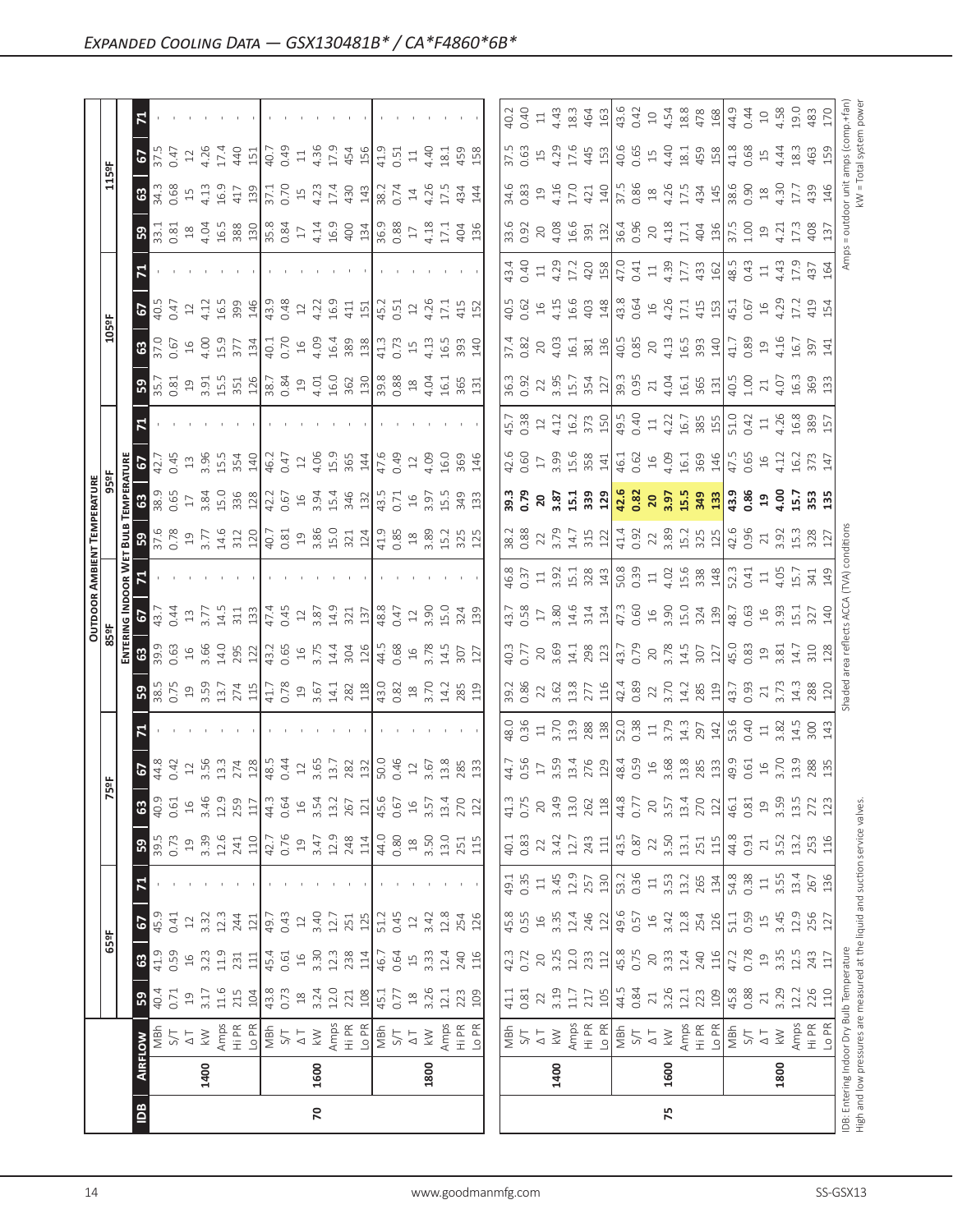| 1400<br>$\frac{a}{2}$                                                                                                                                                                                                                                                                                                                                 | 1600<br>80                                                                                                                                                                                                                                                                                                                                                                                                                            | 1800 | 1400                                                                                                                                                                                                                                                                                                                                                                                                                                    | 1600<br>85 | 1800 | IDB: Entering Indoc<br>High and low press |
|-------------------------------------------------------------------------------------------------------------------------------------------------------------------------------------------------------------------------------------------------------------------------------------------------------------------------------------------------------|---------------------------------------------------------------------------------------------------------------------------------------------------------------------------------------------------------------------------------------------------------------------------------------------------------------------------------------------------------------------------------------------------------------------------------------|------|-----------------------------------------------------------------------------------------------------------------------------------------------------------------------------------------------------------------------------------------------------------------------------------------------------------------------------------------------------------------------------------------------------------------------------------------|------------|------|-------------------------------------------|
| FLOW<br>  MBh                                                                                                                                                                                                                                                                                                                                         |                                                                                                                                                                                                                                                                                                                                                                                                                                       |      | $\begin{array}{ l l l l l }\hline\hline\mathbf{g}&\mathbf{h}&\mathbf{h}&\mathbf{g}\\ \hline\mathbf{g}&\mathbf{h}&\mathbf{h}&\mathbf{g}\\ \hline\mathbf{g}&\mathbf{h}&\mathbf{h}&\mathbf{g}\\ \hline\mathbf{g}&\mathbf{h}&\mathbf{h}&\mathbf{g}\\ \hline\mathbf{g}&\mathbf{h}&\mathbf{h}&\mathbf{h}\\ \hline\mathbf{g}&\mathbf{h}&\mathbf{h}&\mathbf{h}\\ \hline\hline\mathbf{g}&\mathbf{h}&\mathbf{h}&\mathbf{h}\\ \hline\hline\mathbf$ |            |      |                                           |
| 39 <sup>2</sup>                                                                                                                                                                                                                                                                                                                                       | $\frac{1}{8}$ $\frac{8}{8}$ $\frac{1}{2}$ $\frac{1}{2}$ $\frac{1}{2}$ $\frac{1}{2}$ $\frac{1}{4}$ $\frac{1}{4}$ $\frac{1}{2}$ $\frac{1}{2}$ $\frac{1}{2}$ $\frac{1}{2}$ $\frac{1}{2}$ $\frac{1}{2}$ $\frac{1}{2}$ $\frac{1}{2}$ $\frac{1}{2}$ $\frac{1}{2}$ $\frac{1}{2}$ $\frac{1}{2}$ $\frac{1}{2}$ $\frac{1}{2}$                                                                                                                   |      |                                                                                                                                                                                                                                                                                                                                                                                                                                         |            |      |                                           |
| 63                                                                                                                                                                                                                                                                                                                                                    |                                                                                                                                                                                                                                                                                                                                                                                                                                       |      |                                                                                                                                                                                                                                                                                                                                                                                                                                         |            |      |                                           |
| $\frac{1}{255}$                                                                                                                                                                                                                                                                                                                                       |                                                                                                                                                                                                                                                                                                                                                                                                                                       |      | $\begin{bmatrix} 45 & 81 & 81 & 63 \\ 45 & 81 & 81 & 63 \\ 65 & 81 & 81 & 81 \\ 65 & 81 & 81 & 81 \\ 65 & 82 & 83 & 84 \\ 65 & 83 & 84 & 85 \\ 65 & 87 & 81 & 81 \\ 65 & 88 & 81 & 81 \\ 65 & 82 & 83 & 81 \\ 65 & 83 & 83 & 81 \\ 67 & 88 & 81 & 82 \\ 68 & 81 & 82 & 83 \\ 69 & 82 & 83 & 85 \\ 61 & 8$                                                                                                                               |            |      |                                           |
|                                                                                                                                                                                                                                                                                                                                                       |                                                                                                                                                                                                                                                                                                                                                                                                                                       |      |                                                                                                                                                                                                                                                                                                                                                                                                                                         |            |      |                                           |
|                                                                                                                                                                                                                                                                                                                                                       |                                                                                                                                                                                                                                                                                                                                                                                                                                       |      |                                                                                                                                                                                                                                                                                                                                                                                                                                         |            |      |                                           |
|                                                                                                                                                                                                                                                                                                                                                       |                                                                                                                                                                                                                                                                                                                                                                                                                                       |      | $\begin{bmatrix} 4 & 3 & 6 & 7 & 7 & 8 & 7 & 8 & 7 & 8 & 7 & 8 & 7 & 8 & 7 & 8 & 7 & 8 & 7 & 8 & 7 & 8 & 7 & 8 & 7 & 8 & 7 & 8 & 7 & 8 & 7 & 8 & 7 & 8 & 7 & 8 & 7 & 8 & 7 & 8 & 7 & 8 & 7 & 8 & 7 & 8 & 7 & 8 & 7 & 8 & 7 & 8 & 7 & 8 & 7 & 8 & 7 & 8 & 7 & 8 & 7 & 8 & 7 & 8 & 7 & 8 & 7 & 8 & 7 & 8 & 7 & $                                                                                                                          |            |      |                                           |
|                                                                                                                                                                                                                                                                                                                                                       |                                                                                                                                                                                                                                                                                                                                                                                                                                       |      | $\begin{bmatrix} 4 & 3 & 4 & 6 \\ 4 & 3 & 4 & 6 \\ 2 & 3 & 4 & 6 \\ 3 & 4 & 6 & 2 \end{bmatrix} \times \begin{bmatrix} 3 & 3 & 4 & 5 \\ 2 & 3 & 4 & 6 \\ 3 & 3 & 4 & 5 \\ 4 & 3 & 2 & 4 \end{bmatrix} \times \begin{bmatrix} 1 & 1 & 1 & 1 \\ 2 & 1 & 1 & 1 \\ 3 & 1 & 1 & 1 \\ 4 & 2 & 1 & 1 \end{bmatrix} \times \begin{bmatrix} 1 & 1 & 1 & 1 \\ 1 & 1 & 1 & 1 \\ 1 & 1 & $                                                          |            |      |                                           |
| $\mathbb{R}$                                                                                                                                                                                                                                                                                                                                          |                                                                                                                                                                                                                                                                                                                                                                                                                                       |      |                                                                                                                                                                                                                                                                                                                                                                                                                                         |            |      | 20<br>3.88<br>14.7<br>306<br>146          |
| $\begin{array}{l} \textbf{39.33}\phantom{0}3,0.3\phantom{0}3,0.3\phantom{0}3,0.3\phantom{0}3,0.3\phantom{0}3,0.3\phantom{0}3,0.3\phantom{0}3,0.3\phantom{0}3,0.3\phantom{0}4,0.3\phantom{0}5,0.3\phantom{0}6,0.3\phantom{0}7,0.3\phantom{0}8,0.3\phantom{0}8,0.3\phantom{0}9,0.3\phantom{0}8,0.3\phantom{0}9,0.3\phantom{0}8,0.3\phantom{0}$          |                                                                                                                                                                                                                                                                                                                                                                                                                                       |      |                                                                                                                                                                                                                                                                                                                                                                                                                                         |            |      |                                           |
|                                                                                                                                                                                                                                                                                                                                                       | $\frac{83}{23} \times \frac{17}{23} \times \frac{17}{23} \times \frac{17}{23} \times \frac{17}{23} \times \frac{17}{23} \times \frac{17}{23} \times \frac{17}{23} \times \frac{17}{23} \times \frac{17}{23} \times \frac{17}{23} \times \frac{17}{23} \times \frac{17}{23} \times \frac{17}{23} \times \frac{17}{23} \times \frac{17}{23} \times \frac{17}{23} \times \frac{17}{23} \times \frac{17}{23} \times \frac{17}{23} \times$ |      |                                                                                                                                                                                                                                                                                                                                                                                                                                         |            |      |                                           |
| $\frac{2}{5}$                                                                                                                                                                                                                                                                                                                                         |                                                                                                                                                                                                                                                                                                                                                                                                                                       |      |                                                                                                                                                                                                                                                                                                                                                                                                                                         |            |      |                                           |
| OUTDOOR AMBIENT T<br>85ºF<br>$\frac{6}{8}$ $\sum$ $\frac{4}{9}$ $\frac{6}{9}$ $\frac{3}{9}$ $\frac{1}{9}$ $\frac{1}{9}$ $\frac{1}{9}$ $\frac{1}{9}$ $\frac{1}{9}$ $\frac{1}{9}$ $\frac{1}{9}$ $\frac{1}{9}$ $\frac{1}{9}$ $\frac{1}{9}$ $\frac{1}{9}$ $\frac{1}{9}$ $\frac{1}{9}$ $\frac{1}{9}$ $\frac{1}{9}$ $\frac{1}{9}$ $\frac{1}{9}$ $\frac{1}{$ |                                                                                                                                                                                                                                                                                                                                                                                                                                       |      | $\begin{bmatrix} 165 & 2 & 3 & 3 & 4 & 4 & 6 \\ 0 & 2 & 1 & 3 & 3 & 4 & 4 & 6 \\ 0 & 2 & 3 & 3 & 4 & 4 & 6 \\ 0 & 2 & 4 & 3 & 5 & 6 & 6 \\ 0 & 2 & 4 & 4 & 5 & 6 & 6 \\ 0 & 2 & 2 & 4 & 5 & 6 & 6 \\ 0 & 2 & 2 & 4 & 5 & 6 & 6 \\ 0 & 2 & 2 & 5 & 5 & 6 & 6 \\ 0 & 2 & 2 & 5 & 5 & 6 & 6 \\ 0 & 2 & 2 & 5 & 5 & 6 & 6$                                                                                                                  |            |      |                                           |
| <b>TEMPERATURE</b><br>959                                                                                                                                                                                                                                                                                                                             | $\begin{array}{l} \hline 0.9 & 0.9 \\ 2.9 & 0.9 \\ 3.8 & 3.4 \\ 3.4 & 3.7 \\ 4.2 & 3.7 \\ 5.4 & 5.4 \\ 6.5 & 7.4 \\ 7.4 & 8.4 \\ 8.5 & 1.4 \\ 9.5 & 1.4 \\ 1.4 & 1.4 \\ 1.5 & 1.4 \\ 1.5 & 1.4 \\ 1.5 & 1.5 \\ 1.5 & 1.5 \\ 1.5 & 1.5 \\ 1.5 & 1.5 \\ 1.5 & 1.5 \\ 1.5 & 1.5 \\ 1.5 & 1.5 \\ 1.5 & 1.5 \\$                                                                                                                            |      |                                                                                                                                                                                                                                                                                                                                                                                                                                         |            |      |                                           |
| 56<br><u>ទី 3</u>                                                                                                                                                                                                                                                                                                                                     | $\frac{1}{2}$                                                                                                                                                                                                                                                                                                                                                                                                                         |      |                                                                                                                                                                                                                                                                                                                                                                                                                                         |            |      |                                           |
| $7\frac{45}{4}$                                                                                                                                                                                                                                                                                                                                       | 0.5<br>1 4 1 5 2 1 2 1 3 1 3 1 4 3 3 8 1 5 6 6 6 9 7 3 9 3 8 1 5 6 7 6 7 8 9 8 9 7 6 7 8 9 8 1 6 7 8 9 8 1 8 9 8 1 6                                                                                                                                                                                                                                                                                                                  |      |                                                                                                                                                                                                                                                                                                                                                                                                                                         |            |      |                                           |
| $1.01$<br>$24$<br>$3.98$<br>$15.8$<br>$3.58$                                                                                                                                                                                                                                                                                                          | $\frac{1}{2}$ $\frac{1}{2}$ $\frac{1}{2}$ $\frac{1}{2}$ $\frac{1}{2}$ $\frac{1}{2}$ $\frac{1}{2}$ $\frac{1}{2}$ $\frac{1}{2}$ $\frac{1}{2}$ $\frac{1}{2}$ $\frac{1}{2}$ $\frac{1}{2}$ $\frac{1}{2}$ $\frac{1}{2}$ $\frac{1}{2}$ $\frac{1}{2}$ $\frac{1}{2}$ $\frac{1}{2}$ $\frac{1}{2}$ $\frac{1}{2}$ $\frac{1}{2}$                                                                                                                   |      |                                                                                                                                                                                                                                                                                                                                                                                                                                         |            |      |                                           |
| 8                                                                                                                                                                                                                                                                                                                                                     |                                                                                                                                                                                                                                                                                                                                                                                                                                       |      |                                                                                                                                                                                                                                                                                                                                                                                                                                         |            |      |                                           |
| 5<br>$\frac{105}{5}$                                                                                                                                                                                                                                                                                                                                  | $\begin{array}{l} 35.05 & 0.05 & 0.05 & 0.05 \\ 0.05 & 0.05 & 0.05 & 0.05 \\ 0.05 & 0.05 & 0.05 & 0.05 \\ 0.05 & 0.05 & 0.05 & 0.05 \\ 0.05 & 0.05 & 0.05 & 0.05 \\ 0.05 & 0.05 & 0.05 & 0.05 \\ 0.05 & 0.05 & 0.05 & 0.05 \\ 0.05 & 0.05 & 0.05 & 0.05 \\ 0.05 & 0.05 & 0.05 & 0$                                                                                                                                                    |      |                                                                                                                                                                                                                                                                                                                                                                                                                                         |            |      |                                           |
| $\mathbf{z}$                                                                                                                                                                                                                                                                                                                                          | $\begin{array}{cccccccccc} 1.1 & . & . & . & . & . \\ 1.5 & . & . & . & . & . \\ 1.5 & . & . & . & . & . \\ 1.5 & . & . & . & . & . \\ 1.5 & . & . & . & . & . \\ 1.5 & . & . & . & . \\ 1.5 & . & . & . & . \\ 1.5 & . & . & . & . \\ 1.5 & . & . & . & . \\ 1.5 & . & . & . & . \\ 1.5 & . & . & . & . \\ 1.5 & . & . & . & . \\ 1.5 & . & . & . & . \\ 1.5 & . & . & . & . \\ 1.5 & . & . & . & . \\ 1.5 & .$                      |      |                                                                                                                                                                                                                                                                                                                                                                                                                                         |            |      |                                           |
| 3 <sup>o</sup>                                                                                                                                                                                                                                                                                                                                        | $3.7528$ $2.7728$ $3.7728$ $4.7728$ $5.7728$ $6.7728$ $7.7728$ $7.7728$ $7.7728$ $7.7728$                                                                                                                                                                                                                                                                                                                                             |      |                                                                                                                                                                                                                                                                                                                                                                                                                                         |            |      |                                           |
| $\frac{1159F}{F}$                                                                                                                                                                                                                                                                                                                                     |                                                                                                                                                                                                                                                                                                                                                                                                                                       |      | $\begin{bmatrix} .5 & .5 & .5 & .5 & .5 \\ .5 & .5 & .5 & .5 & .5 \\ .5 & .5 & .5 & .5 & .5 \\ .5 & .5 & .5 & .5 & .5 \\ .5 & .5 & .5 & .5 & .5 \\ .5 & .5 & .5 & .5 & .5 \\ .5 & .5 & .5 & .5 & .5 \\ .5 & .5 & .5 & .5 & .5 \\ .5 & .5 & .5 & .5 & .5 \\ .5 & .5 & .5 & .5 & .5 \\ .5 & .5 & .5 & .5 & .5 \\ .5 & .5 & .5 & .5 & .5 \\ .5 & .5 & .5 & .5 & .5 \\ .5 & .5 & .5 & .5 & .5 \\ .5 & .$                                    |            |      |                                           |
|                                                                                                                                                                                                                                                                                                                                                       |                                                                                                                                                                                                                                                                                                                                                                                                                                       |      |                                                                                                                                                                                                                                                                                                                                                                                                                                         |            |      |                                           |
|                                                                                                                                                                                                                                                                                                                                                       |                                                                                                                                                                                                                                                                                                                                                                                                                                       |      |                                                                                                                                                                                                                                                                                                                                                                                                                                         |            |      |                                           |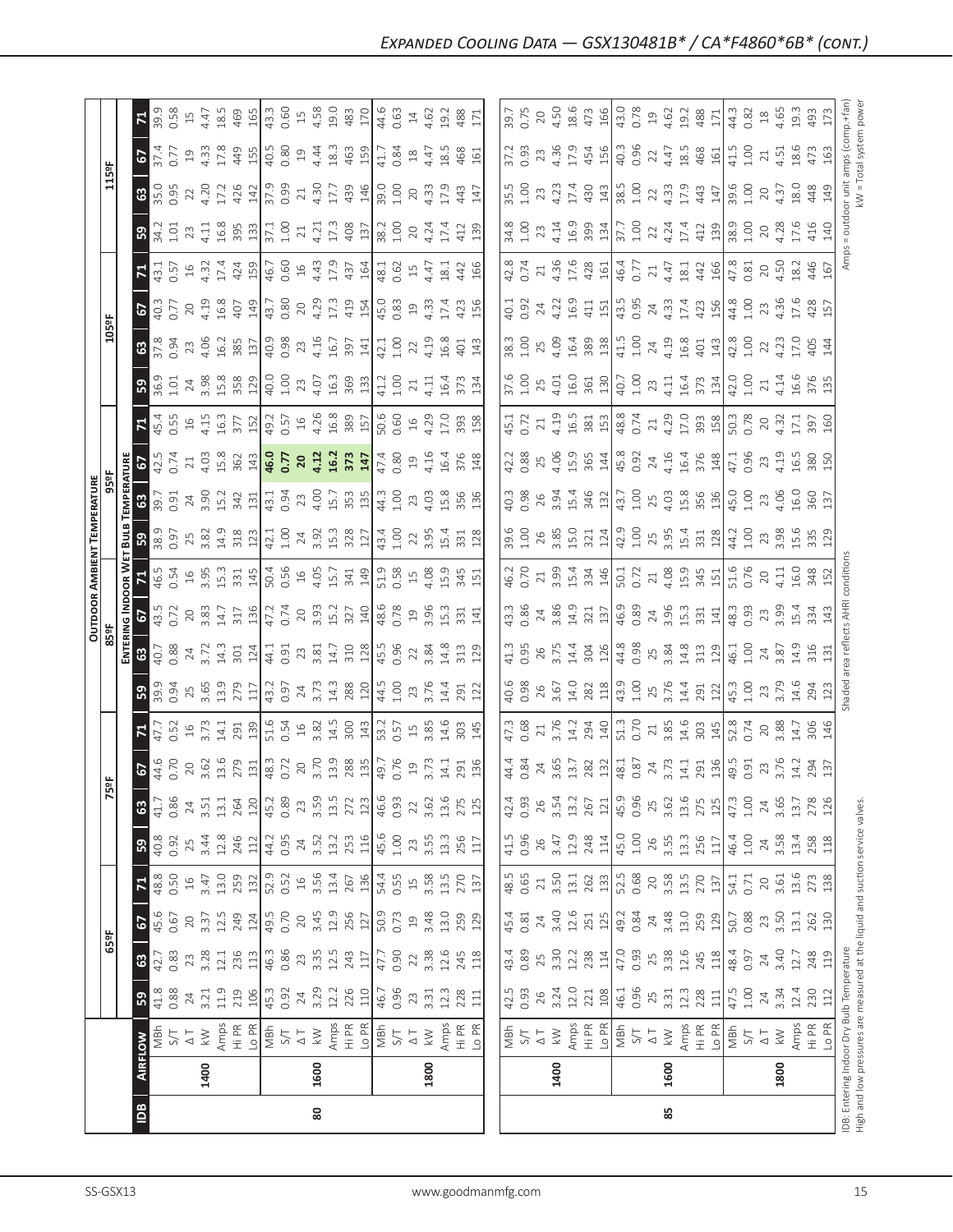| ᄫ                                                         |                                                                                                                                                                                                               |                                               |                                                                                                                                                                                                                                                                                                                                                                                                                                                                                                                                                                                                                                                                                                                                                                                                                                                                                                                                                                                                                                                                                                                                                                                                                                                                                                                                                                                                                                                                                                                                                                                                                                                                                                                                                                                                                                                                                                                                                                                                                                                                                                                                                                                                                                                                                                                                                                                                                                                                                                                                                                                                                                                                                                                                                                                                                                                                                                                                                                                                                                                                                                                                                                                                                                                                                                                                                                                                                                                                                                                                                                                                                                                                                        |                                    |                                                                                                                                                                                                                                                                                                                                                                                                                                                                                                                                                                                                                                                                                                                                                                                                                                                                                                                                                                                                                                                                                                                                                                                                                                                                                                                                                                                                                                                                                                                                                                                                                                                                                                                                                                                                                                                                                                                                                                                                                                                                                                                                                                                                                                                                                                                         |
|-----------------------------------------------------------|---------------------------------------------------------------------------------------------------------------------------------------------------------------------------------------------------------------|-----------------------------------------------|----------------------------------------------------------------------------------------------------------------------------------------------------------------------------------------------------------------------------------------------------------------------------------------------------------------------------------------------------------------------------------------------------------------------------------------------------------------------------------------------------------------------------------------------------------------------------------------------------------------------------------------------------------------------------------------------------------------------------------------------------------------------------------------------------------------------------------------------------------------------------------------------------------------------------------------------------------------------------------------------------------------------------------------------------------------------------------------------------------------------------------------------------------------------------------------------------------------------------------------------------------------------------------------------------------------------------------------------------------------------------------------------------------------------------------------------------------------------------------------------------------------------------------------------------------------------------------------------------------------------------------------------------------------------------------------------------------------------------------------------------------------------------------------------------------------------------------------------------------------------------------------------------------------------------------------------------------------------------------------------------------------------------------------------------------------------------------------------------------------------------------------------------------------------------------------------------------------------------------------------------------------------------------------------------------------------------------------------------------------------------------------------------------------------------------------------------------------------------------------------------------------------------------------------------------------------------------------------------------------------------------------------------------------------------------------------------------------------------------------------------------------------------------------------------------------------------------------------------------------------------------------------------------------------------------------------------------------------------------------------------------------------------------------------------------------------------------------------------------------------------------------------------------------------------------------------------------------------------------------------------------------------------------------------------------------------------------------------------------------------------------------------------------------------------------------------------------------------------------------------------------------------------------------------------------------------------------------------------------------------------------------------------------------------------------------|------------------------------------|-------------------------------------------------------------------------------------------------------------------------------------------------------------------------------------------------------------------------------------------------------------------------------------------------------------------------------------------------------------------------------------------------------------------------------------------------------------------------------------------------------------------------------------------------------------------------------------------------------------------------------------------------------------------------------------------------------------------------------------------------------------------------------------------------------------------------------------------------------------------------------------------------------------------------------------------------------------------------------------------------------------------------------------------------------------------------------------------------------------------------------------------------------------------------------------------------------------------------------------------------------------------------------------------------------------------------------------------------------------------------------------------------------------------------------------------------------------------------------------------------------------------------------------------------------------------------------------------------------------------------------------------------------------------------------------------------------------------------------------------------------------------------------------------------------------------------------------------------------------------------------------------------------------------------------------------------------------------------------------------------------------------------------------------------------------------------------------------------------------------------------------------------------------------------------------------------------------------------------------------------------------------------------------------------------------------------|
| 5                                                         |                                                                                                                                                                                                               |                                               |                                                                                                                                                                                                                                                                                                                                                                                                                                                                                                                                                                                                                                                                                                                                                                                                                                                                                                                                                                                                                                                                                                                                                                                                                                                                                                                                                                                                                                                                                                                                                                                                                                                                                                                                                                                                                                                                                                                                                                                                                                                                                                                                                                                                                                                                                                                                                                                                                                                                                                                                                                                                                                                                                                                                                                                                                                                                                                                                                                                                                                                                                                                                                                                                                                                                                                                                                                                                                                                                                                                                                                                                                                                                                        |                                    |                                                                                                                                                                                                                                                                                                                                                                                                                                                                                                                                                                                                                                                                                                                                                                                                                                                                                                                                                                                                                                                                                                                                                                                                                                                                                                                                                                                                                                                                                                                                                                                                                                                                                                                                                                                                                                                                                                                                                                                                                                                                                                                                                                                                                                                                                                                         |
| ිසි<br>ශ                                                  |                                                                                                                                                                                                               |                                               |                                                                                                                                                                                                                                                                                                                                                                                                                                                                                                                                                                                                                                                                                                                                                                                                                                                                                                                                                                                                                                                                                                                                                                                                                                                                                                                                                                                                                                                                                                                                                                                                                                                                                                                                                                                                                                                                                                                                                                                                                                                                                                                                                                                                                                                                                                                                                                                                                                                                                                                                                                                                                                                                                                                                                                                                                                                                                                                                                                                                                                                                                                                                                                                                                                                                                                                                                                                                                                                                                                                                                                                                                                                                                        |                                    |                                                                                                                                                                                                                                                                                                                                                                                                                                                                                                                                                                                                                                                                                                                                                                                                                                                                                                                                                                                                                                                                                                                                                                                                                                                                                                                                                                                                                                                                                                                                                                                                                                                                                                                                                                                                                                                                                                                                                                                                                                                                                                                                                                                                                                                                                                                         |
| ြို့<br>$\begin{array}{c} 41.0 \\ 0.77 \\ 19 \end{array}$ |                                                                                                                                                                                                               |                                               |                                                                                                                                                                                                                                                                                                                                                                                                                                                                                                                                                                                                                                                                                                                                                                                                                                                                                                                                                                                                                                                                                                                                                                                                                                                                                                                                                                                                                                                                                                                                                                                                                                                                                                                                                                                                                                                                                                                                                                                                                                                                                                                                                                                                                                                                                                                                                                                                                                                                                                                                                                                                                                                                                                                                                                                                                                                                                                                                                                                                                                                                                                                                                                                                                                                                                                                                                                                                                                                                                                                                                                                                                                                                                        |                                    |                                                                                                                                                                                                                                                                                                                                                                                                                                                                                                                                                                                                                                                                                                                                                                                                                                                                                                                                                                                                                                                                                                                                                                                                                                                                                                                                                                                                                                                                                                                                                                                                                                                                                                                                                                                                                                                                                                                                                                                                                                                                                                                                                                                                                                                                                                                         |
| 티                                                         |                                                                                                                                                                                                               |                                               |                                                                                                                                                                                                                                                                                                                                                                                                                                                                                                                                                                                                                                                                                                                                                                                                                                                                                                                                                                                                                                                                                                                                                                                                                                                                                                                                                                                                                                                                                                                                                                                                                                                                                                                                                                                                                                                                                                                                                                                                                                                                                                                                                                                                                                                                                                                                                                                                                                                                                                                                                                                                                                                                                                                                                                                                                                                                                                                                                                                                                                                                                                                                                                                                                                                                                                                                                                                                                                                                                                                                                                                                                                                                                        |                                    |                                                                                                                                                                                                                                                                                                                                                                                                                                                                                                                                                                                                                                                                                                                                                                                                                                                                                                                                                                                                                                                                                                                                                                                                                                                                                                                                                                                                                                                                                                                                                                                                                                                                                                                                                                                                                                                                                                                                                                                                                                                                                                                                                                                                                                                                                                                         |
| 67                                                        |                                                                                                                                                                                                               |                                               |                                                                                                                                                                                                                                                                                                                                                                                                                                                                                                                                                                                                                                                                                                                                                                                                                                                                                                                                                                                                                                                                                                                                                                                                                                                                                                                                                                                                                                                                                                                                                                                                                                                                                                                                                                                                                                                                                                                                                                                                                                                                                                                                                                                                                                                                                                                                                                                                                                                                                                                                                                                                                                                                                                                                                                                                                                                                                                                                                                                                                                                                                                                                                                                                                                                                                                                                                                                                                                                                                                                                                                                                                                                                                        |                                    |                                                                                                                                                                                                                                                                                                                                                                                                                                                                                                                                                                                                                                                                                                                                                                                                                                                                                                                                                                                                                                                                                                                                                                                                                                                                                                                                                                                                                                                                                                                                                                                                                                                                                                                                                                                                                                                                                                                                                                                                                                                                                                                                                                                                                                                                                                                         |
| <u>ය</u>                                                  |                                                                                                                                                                                                               |                                               |                                                                                                                                                                                                                                                                                                                                                                                                                                                                                                                                                                                                                                                                                                                                                                                                                                                                                                                                                                                                                                                                                                                                                                                                                                                                                                                                                                                                                                                                                                                                                                                                                                                                                                                                                                                                                                                                                                                                                                                                                                                                                                                                                                                                                                                                                                                                                                                                                                                                                                                                                                                                                                                                                                                                                                                                                                                                                                                                                                                                                                                                                                                                                                                                                                                                                                                                                                                                                                                                                                                                                                                                                                                                                        |                                    |                                                                                                                                                                                                                                                                                                                                                                                                                                                                                                                                                                                                                                                                                                                                                                                                                                                                                                                                                                                                                                                                                                                                                                                                                                                                                                                                                                                                                                                                                                                                                                                                                                                                                                                                                                                                                                                                                                                                                                                                                                                                                                                                                                                                                                                                                                                         |
| ခြွ                                                       |                                                                                                                                                                                                               |                                               |                                                                                                                                                                                                                                                                                                                                                                                                                                                                                                                                                                                                                                                                                                                                                                                                                                                                                                                                                                                                                                                                                                                                                                                                                                                                                                                                                                                                                                                                                                                                                                                                                                                                                                                                                                                                                                                                                                                                                                                                                                                                                                                                                                                                                                                                                                                                                                                                                                                                                                                                                                                                                                                                                                                                                                                                                                                                                                                                                                                                                                                                                                                                                                                                                                                                                                                                                                                                                                                                                                                                                                                                                                                                                        |                                    |                                                                                                                                                                                                                                                                                                                                                                                                                                                                                                                                                                                                                                                                                                                                                                                                                                                                                                                                                                                                                                                                                                                                                                                                                                                                                                                                                                                                                                                                                                                                                                                                                                                                                                                                                                                                                                                                                                                                                                                                                                                                                                                                                                                                                                                                                                                         |
| 티                                                         |                                                                                                                                                                                                               |                                               |                                                                                                                                                                                                                                                                                                                                                                                                                                                                                                                                                                                                                                                                                                                                                                                                                                                                                                                                                                                                                                                                                                                                                                                                                                                                                                                                                                                                                                                                                                                                                                                                                                                                                                                                                                                                                                                                                                                                                                                                                                                                                                                                                                                                                                                                                                                                                                                                                                                                                                                                                                                                                                                                                                                                                                                                                                                                                                                                                                                                                                                                                                                                                                                                                                                                                                                                                                                                                                                                                                                                                                                                                                                                                        |                                    |                                                                                                                                                                                                                                                                                                                                                                                                                                                                                                                                                                                                                                                                                                                                                                                                                                                                                                                                                                                                                                                                                                                                                                                                                                                                                                                                                                                                                                                                                                                                                                                                                                                                                                                                                                                                                                                                                                                                                                                                                                                                                                                                                                                                                                                                                                                         |
|                                                           |                                                                                                                                                                                                               |                                               |                                                                                                                                                                                                                                                                                                                                                                                                                                                                                                                                                                                                                                                                                                                                                                                                                                                                                                                                                                                                                                                                                                                                                                                                                                                                                                                                                                                                                                                                                                                                                                                                                                                                                                                                                                                                                                                                                                                                                                                                                                                                                                                                                                                                                                                                                                                                                                                                                                                                                                                                                                                                                                                                                                                                                                                                                                                                                                                                                                                                                                                                                                                                                                                                                                                                                                                                                                                                                                                                                                                                                                                                                                                                                        |                                    |                                                                                                                                                                                                                                                                                                                                                                                                                                                                                                                                                                                                                                                                                                                                                                                                                                                                                                                                                                                                                                                                                                                                                                                                                                                                                                                                                                                                                                                                                                                                                                                                                                                                                                                                                                                                                                                                                                                                                                                                                                                                                                                                                                                                                                                                                                                         |
| 0.61<br>18                                                |                                                                                                                                                                                                               |                                               |                                                                                                                                                                                                                                                                                                                                                                                                                                                                                                                                                                                                                                                                                                                                                                                                                                                                                                                                                                                                                                                                                                                                                                                                                                                                                                                                                                                                                                                                                                                                                                                                                                                                                                                                                                                                                                                                                                                                                                                                                                                                                                                                                                                                                                                                                                                                                                                                                                                                                                                                                                                                                                                                                                                                                                                                                                                                                                                                                                                                                                                                                                                                                                                                                                                                                                                                                                                                                                                                                                                                                                                                                                                                                        |                                    |                                                                                                                                                                                                                                                                                                                                                                                                                                                                                                                                                                                                                                                                                                                                                                                                                                                                                                                                                                                                                                                                                                                                                                                                                                                                                                                                                                                                                                                                                                                                                                                                                                                                                                                                                                                                                                                                                                                                                                                                                                                                                                                                                                                                                                                                                                                         |
|                                                           |                                                                                                                                                                                                               |                                               |                                                                                                                                                                                                                                                                                                                                                                                                                                                                                                                                                                                                                                                                                                                                                                                                                                                                                                                                                                                                                                                                                                                                                                                                                                                                                                                                                                                                                                                                                                                                                                                                                                                                                                                                                                                                                                                                                                                                                                                                                                                                                                                                                                                                                                                                                                                                                                                                                                                                                                                                                                                                                                                                                                                                                                                                                                                                                                                                                                                                                                                                                                                                                                                                                                                                                                                                                                                                                                                                                                                                                                                                                                                                                        |                                    |                                                                                                                                                                                                                                                                                                                                                                                                                                                                                                                                                                                                                                                                                                                                                                                                                                                                                                                                                                                                                                                                                                                                                                                                                                                                                                                                                                                                                                                                                                                                                                                                                                                                                                                                                                                                                                                                                                                                                                                                                                                                                                                                                                                                                                                                                                                         |
|                                                           |                                                                                                                                                                                                               |                                               |                                                                                                                                                                                                                                                                                                                                                                                                                                                                                                                                                                                                                                                                                                                                                                                                                                                                                                                                                                                                                                                                                                                                                                                                                                                                                                                                                                                                                                                                                                                                                                                                                                                                                                                                                                                                                                                                                                                                                                                                                                                                                                                                                                                                                                                                                                                                                                                                                                                                                                                                                                                                                                                                                                                                                                                                                                                                                                                                                                                                                                                                                                                                                                                                                                                                                                                                                                                                                                                                                                                                                                                                                                                                                        |                                    |                                                                                                                                                                                                                                                                                                                                                                                                                                                                                                                                                                                                                                                                                                                                                                                                                                                                                                                                                                                                                                                                                                                                                                                                                                                                                                                                                                                                                                                                                                                                                                                                                                                                                                                                                                                                                                                                                                                                                                                                                                                                                                                                                                                                                                                                                                                         |
|                                                           |                                                                                                                                                                                                               |                                               |                                                                                                                                                                                                                                                                                                                                                                                                                                                                                                                                                                                                                                                                                                                                                                                                                                                                                                                                                                                                                                                                                                                                                                                                                                                                                                                                                                                                                                                                                                                                                                                                                                                                                                                                                                                                                                                                                                                                                                                                                                                                                                                                                                                                                                                                                                                                                                                                                                                                                                                                                                                                                                                                                                                                                                                                                                                                                                                                                                                                                                                                                                                                                                                                                                                                                                                                                                                                                                                                                                                                                                                                                                                                                        |                                    |                                                                                                                                                                                                                                                                                                                                                                                                                                                                                                                                                                                                                                                                                                                                                                                                                                                                                                                                                                                                                                                                                                                                                                                                                                                                                                                                                                                                                                                                                                                                                                                                                                                                                                                                                                                                                                                                                                                                                                                                                                                                                                                                                                                                                                                                                                                         |
|                                                           |                                                                                                                                                                                                               |                                               |                                                                                                                                                                                                                                                                                                                                                                                                                                                                                                                                                                                                                                                                                                                                                                                                                                                                                                                                                                                                                                                                                                                                                                                                                                                                                                                                                                                                                                                                                                                                                                                                                                                                                                                                                                                                                                                                                                                                                                                                                                                                                                                                                                                                                                                                                                                                                                                                                                                                                                                                                                                                                                                                                                                                                                                                                                                                                                                                                                                                                                                                                                                                                                                                                                                                                                                                                                                                                                                                                                                                                                                                                                                                                        |                                    |                                                                                                                                                                                                                                                                                                                                                                                                                                                                                                                                                                                                                                                                                                                                                                                                                                                                                                                                                                                                                                                                                                                                                                                                                                                                                                                                                                                                                                                                                                                                                                                                                                                                                                                                                                                                                                                                                                                                                                                                                                                                                                                                                                                                                                                                                                                         |
| ခြွ                                                       |                                                                                                                                                                                                               |                                               |                                                                                                                                                                                                                                                                                                                                                                                                                                                                                                                                                                                                                                                                                                                                                                                                                                                                                                                                                                                                                                                                                                                                                                                                                                                                                                                                                                                                                                                                                                                                                                                                                                                                                                                                                                                                                                                                                                                                                                                                                                                                                                                                                                                                                                                                                                                                                                                                                                                                                                                                                                                                                                                                                                                                                                                                                                                                                                                                                                                                                                                                                                                                                                                                                                                                                                                                                                                                                                                                                                                                                                                                                                                                                        |                                    |                                                                                                                                                                                                                                                                                                                                                                                                                                                                                                                                                                                                                                                                                                                                                                                                                                                                                                                                                                                                                                                                                                                                                                                                                                                                                                                                                                                                                                                                                                                                                                                                                                                                                                                                                                                                                                                                                                                                                                                                                                                                                                                                                                                                                                                                                                                         |
| ᄝ                                                         |                                                                                                                                                                                                               |                                               |                                                                                                                                                                                                                                                                                                                                                                                                                                                                                                                                                                                                                                                                                                                                                                                                                                                                                                                                                                                                                                                                                                                                                                                                                                                                                                                                                                                                                                                                                                                                                                                                                                                                                                                                                                                                                                                                                                                                                                                                                                                                                                                                                                                                                                                                                                                                                                                                                                                                                                                                                                                                                                                                                                                                                                                                                                                                                                                                                                                                                                                                                                                                                                                                                                                                                                                                                                                                                                                                                                                                                                                                                                                                                        |                                    |                                                                                                                                                                                                                                                                                                                                                                                                                                                                                                                                                                                                                                                                                                                                                                                                                                                                                                                                                                                                                                                                                                                                                                                                                                                                                                                                                                                                                                                                                                                                                                                                                                                                                                                                                                                                                                                                                                                                                                                                                                                                                                                                                                                                                                                                                                                         |
|                                                           |                                                                                                                                                                                                               |                                               |                                                                                                                                                                                                                                                                                                                                                                                                                                                                                                                                                                                                                                                                                                                                                                                                                                                                                                                                                                                                                                                                                                                                                                                                                                                                                                                                                                                                                                                                                                                                                                                                                                                                                                                                                                                                                                                                                                                                                                                                                                                                                                                                                                                                                                                                                                                                                                                                                                                                                                                                                                                                                                                                                                                                                                                                                                                                                                                                                                                                                                                                                                                                                                                                                                                                                                                                                                                                                                                                                                                                                                                                                                                                                        |                                    |                                                                                                                                                                                                                                                                                                                                                                                                                                                                                                                                                                                                                                                                                                                                                                                                                                                                                                                                                                                                                                                                                                                                                                                                                                                                                                                                                                                                                                                                                                                                                                                                                                                                                                                                                                                                                                                                                                                                                                                                                                                                                                                                                                                                                                                                                                                         |
|                                                           |                                                                                                                                                                                                               |                                               |                                                                                                                                                                                                                                                                                                                                                                                                                                                                                                                                                                                                                                                                                                                                                                                                                                                                                                                                                                                                                                                                                                                                                                                                                                                                                                                                                                                                                                                                                                                                                                                                                                                                                                                                                                                                                                                                                                                                                                                                                                                                                                                                                                                                                                                                                                                                                                                                                                                                                                                                                                                                                                                                                                                                                                                                                                                                                                                                                                                                                                                                                                                                                                                                                                                                                                                                                                                                                                                                                                                                                                                                                                                                                        |                                    |                                                                                                                                                                                                                                                                                                                                                                                                                                                                                                                                                                                                                                                                                                                                                                                                                                                                                                                                                                                                                                                                                                                                                                                                                                                                                                                                                                                                                                                                                                                                                                                                                                                                                                                                                                                                                                                                                                                                                                                                                                                                                                                                                                                                                                                                                                                         |
|                                                           |                                                                                                                                                                                                               |                                               |                                                                                                                                                                                                                                                                                                                                                                                                                                                                                                                                                                                                                                                                                                                                                                                                                                                                                                                                                                                                                                                                                                                                                                                                                                                                                                                                                                                                                                                                                                                                                                                                                                                                                                                                                                                                                                                                                                                                                                                                                                                                                                                                                                                                                                                                                                                                                                                                                                                                                                                                                                                                                                                                                                                                                                                                                                                                                                                                                                                                                                                                                                                                                                                                                                                                                                                                                                                                                                                                                                                                                                                                                                                                                        |                                    | 4.29<br>16.2<br>267<br>15.5<br>6.2<br>4.3<br>4.3<br>4.5<br>270                                                                                                                                                                                                                                                                                                                                                                                                                                                                                                                                                                                                                                                                                                                                                                                                                                                                                                                                                                                                                                                                                                                                                                                                                                                                                                                                                                                                                                                                                                                                                                                                                                                                                                                                                                                                                                                                                                                                                                                                                                                                                                                                                                                                                                                          |
| 티                                                         |                                                                                                                                                                                                               | <b>CONTRACTOR</b>                             |                                                                                                                                                                                                                                                                                                                                                                                                                                                                                                                                                                                                                                                                                                                                                                                                                                                                                                                                                                                                                                                                                                                                                                                                                                                                                                                                                                                                                                                                                                                                                                                                                                                                                                                                                                                                                                                                                                                                                                                                                                                                                                                                                                                                                                                                                                                                                                                                                                                                                                                                                                                                                                                                                                                                                                                                                                                                                                                                                                                                                                                                                                                                                                                                                                                                                                                                                                                                                                                                                                                                                                                                                                                                                        |                                    |                                                                                                                                                                                                                                                                                                                                                                                                                                                                                                                                                                                                                                                                                                                                                                                                                                                                                                                                                                                                                                                                                                                                                                                                                                                                                                                                                                                                                                                                                                                                                                                                                                                                                                                                                                                                                                                                                                                                                                                                                                                                                                                                                                                                                                                                                                                         |
|                                                           |                                                                                                                                                                                                               |                                               |                                                                                                                                                                                                                                                                                                                                                                                                                                                                                                                                                                                                                                                                                                                                                                                                                                                                                                                                                                                                                                                                                                                                                                                                                                                                                                                                                                                                                                                                                                                                                                                                                                                                                                                                                                                                                                                                                                                                                                                                                                                                                                                                                                                                                                                                                                                                                                                                                                                                                                                                                                                                                                                                                                                                                                                                                                                                                                                                                                                                                                                                                                                                                                                                                                                                                                                                                                                                                                                                                                                                                                                                                                                                                        |                                    |                                                                                                                                                                                                                                                                                                                                                                                                                                                                                                                                                                                                                                                                                                                                                                                                                                                                                                                                                                                                                                                                                                                                                                                                                                                                                                                                                                                                                                                                                                                                                                                                                                                                                                                                                                                                                                                                                                                                                                                                                                                                                                                                                                                                                                                                                                                         |
|                                                           |                                                                                                                                                                                                               |                                               |                                                                                                                                                                                                                                                                                                                                                                                                                                                                                                                                                                                                                                                                                                                                                                                                                                                                                                                                                                                                                                                                                                                                                                                                                                                                                                                                                                                                                                                                                                                                                                                                                                                                                                                                                                                                                                                                                                                                                                                                                                                                                                                                                                                                                                                                                                                                                                                                                                                                                                                                                                                                                                                                                                                                                                                                                                                                                                                                                                                                                                                                                                                                                                                                                                                                                                                                                                                                                                                                                                                                                                                                                                                                                        |                                    | $\begin{array}{c} 4.07 \\ 4.53 \\ 2.56 \\ 2.54 \\ -1.00 \\ -1.00 \\ -1.00 \\ -1.00 \\ -1.00 \\ -1.00 \\ -1.00 \\ -1.00 \\ -1.00 \\ -1.00 \\ -1.00 \\ -1.00 \\ -1.00 \\ -1.00 \\ -1.00 \\ -1.00 \\ -1.00 \\ -1.00 \\ -1.00 \\ -1.00 \\ -1.00 \\ -1.00 \\ -1.00 \\ -1.00 \\ -1.00 \\ -1.00 \\ -1.00 \\ -1.00 \\ -1.00 \\ -1.00 \\ -1.00 \\ -1.$                                                                                                                                                                                                                                                                                                                                                                                                                                                                                                                                                                                                                                                                                                                                                                                                                                                                                                                                                                                                                                                                                                                                                                                                                                                                                                                                                                                                                                                                                                                                                                                                                                                                                                                                                                                                                                                                                                                                                                           |
|                                                           |                                                                                                                                                                                                               |                                               |                                                                                                                                                                                                                                                                                                                                                                                                                                                                                                                                                                                                                                                                                                                                                                                                                                                                                                                                                                                                                                                                                                                                                                                                                                                                                                                                                                                                                                                                                                                                                                                                                                                                                                                                                                                                                                                                                                                                                                                                                                                                                                                                                                                                                                                                                                                                                                                                                                                                                                                                                                                                                                                                                                                                                                                                                                                                                                                                                                                                                                                                                                                                                                                                                                                                                                                                                                                                                                                                                                                                                                                                                                                                                        |                                    | $\begin{array}{c} 3.33 \\ 2.53 \\ 2.54 \\ 2.54 \\ 2.54 \\ 2.57 \\ 2.57 \\ 2.57 \\ 2.57 \\ 2.57 \\ 2.57 \\ 2.57 \\ 2.57 \\ 2.57 \\ 2.57 \\ 2.57 \\ 2.57 \\ 2.57 \\ 2.57 \\ 2.57 \\ 2.57 \\ 2.57 \\ 2.57 \\ 2.57 \\ 2.57 \\ 2.57 \\ 2.57 \\ 2.57 \\ 2.57 \\ 2.57 \\ 2.57 \\ 2.57 \\ 2.57 \\ 2.57 \\ 2.57 \\ 2.$                                                                                                                                                                                                                                                                                                                                                                                                                                                                                                                                                                                                                                                                                                                                                                                                                                                                                                                                                                                                                                                                                                                                                                                                                                                                                                                                                                                                                                                                                                                                                                                                                                                                                                                                                                                                                                                                                                                                                                                                           |
|                                                           |                                                                                                                                                                                                               |                                               |                                                                                                                                                                                                                                                                                                                                                                                                                                                                                                                                                                                                                                                                                                                                                                                                                                                                                                                                                                                                                                                                                                                                                                                                                                                                                                                                                                                                                                                                                                                                                                                                                                                                                                                                                                                                                                                                                                                                                                                                                                                                                                                                                                                                                                                                                                                                                                                                                                                                                                                                                                                                                                                                                                                                                                                                                                                                                                                                                                                                                                                                                                                                                                                                                                                                                                                                                                                                                                                                                                                                                                                                                                                                                        |                                    |                                                                                                                                                                                                                                                                                                                                                                                                                                                                                                                                                                                                                                                                                                                                                                                                                                                                                                                                                                                                                                                                                                                                                                                                                                                                                                                                                                                                                                                                                                                                                                                                                                                                                                                                                                                                                                                                                                                                                                                                                                                                                                                                                                                                                                                                                                                         |
|                                                           |                                                                                                                                                                                                               |                                               |                                                                                                                                                                                                                                                                                                                                                                                                                                                                                                                                                                                                                                                                                                                                                                                                                                                                                                                                                                                                                                                                                                                                                                                                                                                                                                                                                                                                                                                                                                                                                                                                                                                                                                                                                                                                                                                                                                                                                                                                                                                                                                                                                                                                                                                                                                                                                                                                                                                                                                                                                                                                                                                                                                                                                                                                                                                                                                                                                                                                                                                                                                                                                                                                                                                                                                                                                                                                                                                                                                                                                                                                                                                                                        |                                    | 2000                                                                                                                                                                                                                                                                                                                                                                                                                                                                                                                                                                                                                                                                                                                                                                                                                                                                                                                                                                                                                                                                                                                                                                                                                                                                                                                                                                                                                                                                                                                                                                                                                                                                                                                                                                                                                                                                                                                                                                                                                                                                                                                                                                                                                                                                                                                    |
| $\overline{a}$                                            |                                                                                                                                                                                                               |                                               |                                                                                                                                                                                                                                                                                                                                                                                                                                                                                                                                                                                                                                                                                                                                                                                                                                                                                                                                                                                                                                                                                                                                                                                                                                                                                                                                                                                                                                                                                                                                                                                                                                                                                                                                                                                                                                                                                                                                                                                                                                                                                                                                                                                                                                                                                                                                                                                                                                                                                                                                                                                                                                                                                                                                                                                                                                                                                                                                                                                                                                                                                                                                                                                                                                                                                                                                                                                                                                                                                                                                                                                                                                                                                        |                                    |                                                                                                                                                                                                                                                                                                                                                                                                                                                                                                                                                                                                                                                                                                                                                                                                                                                                                                                                                                                                                                                                                                                                                                                                                                                                                                                                                                                                                                                                                                                                                                                                                                                                                                                                                                                                                                                                                                                                                                                                                                                                                                                                                                                                                                                                                                                         |
|                                                           | $\frac{3}{5}$<br>≨ីន<br>$\frac{1}{6}$<br>$\frac{2}{15}$<br><u>ដ្ឋ</u><br>ឌ<br>63<br>ခြွ<br>19   89<br>51.9<br>0.56<br>18<br>$50.57$<br>$0.67$<br>$21$ %<br>59<br>$\frac{1}{2}$ $\frac{1}{2}$<br>RFLOW<br>1500 | $3.87$<br>14.4<br>229<br>54.2<br>0.69<br>1750 | $43.6 + 12.6 + 12.6 + 12.6 + 12.6 + 12.6 + 12.6 + 12.6 + 12.6 + 12.6 + 12.6 + 12.6 + 12.6 + 12.6 + 12.6 + 12.6 + 12.6 + 12.6 + 12.6 + 12.6 + 12.6 + 12.6 + 12.6 + 12.6 + 12.6 + 12.6 + 12.6 + 12.6 + 12.6 + 12.6 + 12.6 + 12.6 + 12.6 + 12.6 + 12.6 + 12.6 + 12.6$<br>$\frac{43}{28}$ $\frac{3}{4}$ $\frac{1}{4}$ $\frac{1}{4}$ $\frac{4}{8}$ $\frac{8}{9}$ $\frac{9}{11}$ $\frac{1}{11}$ $\frac{1}{4}$ $\frac{1}{8}$ $\frac{1}{2}$ $\frac{1}{11}$ $\frac{1}{4}$ $\frac{1}{8}$ $\frac{1}{2}$ $\frac{1}{11}$ $\frac{1}{4}$ $\frac{1}{8}$ $\frac{1}{8}$ $\frac{1}{11}$ $\frac{1}{4}$ $\frac{$<br>$45.8$ $\frac{3}{4}$ $\frac{3}{4}$ $\frac{3}{4}$ $\frac{3}{4}$ $\frac{3}{4}$ $\frac{3}{4}$ $\frac{3}{4}$ $\frac{3}{4}$ $\frac{3}{4}$ $\frac{3}{4}$ $\frac{3}{4}$ $\frac{3}{4}$ $\frac{3}{4}$ $\frac{3}{4}$ $\frac{3}{4}$ $\frac{3}{4}$ $\frac{3}{4}$ $\frac{3}{4}$ $\frac{3}{4}$ $\frac{3}{4}$ $\frac{3}{4}$ $\frac{$<br>$3.377$ $4.807$ $8.81$ $8.81$ $8.81$ $8.81$ $8.81$ $8.81$ $8.81$ $8.81$ $8.81$ $8.81$ $8.81$ $8.81$ $8.81$ $8.81$ $8.81$ $8.81$ $8.81$ $8.81$ $8.81$ $8.81$ $8.81$ $8.81$ $8.81$ $8.81$ $8.81$ $8.81$ $8.81$ $8.81$ $8.81$ $8$<br>$4.38\frac{10}{10} \times 100\frac{100}{10} \times 100\frac{100}{10} \times 100\frac{100}{10} \times 100\frac{100}{10} \times 100\frac{100}{10} \times 100\frac{100}{10} \times 100\frac{100}{10} \times 100\frac{100}{10} \times 100\frac{100}{10} \times 100\frac{100}{10} \times 100\frac{100}{10} \times 100\frac{100}{10} \times 100\frac{100}{10$<br>$\begin{bmatrix} 1 & 1 & 1 & 1 & 1 \\ 1 & 1 & 1 & 1 & 1 \\ 1 & 1 & 1 & 1 & 1 \\ 1 & 1 & 1 & 1 & 1 \\ 1 & 1 & 1 & 1 & 1 \\ 1 & 1 & 1 & 1 & 1 \\ 1 & 1 & 1 & 1 & 1 \\ 1 & 1 & 1 & 1 & 1 \\ 1 & 1 & 1 & 1 & 1 \\ 1 & 1 & 1 & 1 & 1 \\ 1 & 1 & 1 & 1 & 1 \\ 1 & 1 & 1 & 1 & 1 \\ 1 & 1 & 1 & 1 & 1 \\ 1 & 1 & 1 & 1 & 1 \\ 1 & $<br><b>PERSONAL PROPERTY AND PROPERTY AND PROPERTY AND PROPERTY AND PROPERTY AND PROPERTY AND PROPERTY AND PROPERTY AND PROPERTY AND PROPERTY AND PROPERTY AND PROPERTY AND PROPERTY AND PROPERTY AND PROPERTY AND PROPERTY AND PROP</b><br>$\begin{array}{c} 1.836 & 1.656 & 1.676 & 1.676 \\ 1.65 & 1.676 & 1.676 & 1.676 & 1.676 \\ 1.65 & 1.676 & 1.676 & 1.676 & 1.676 \\ 1.65 & 1.676 & 1.676 & 1.676 & 1.676 \\ 1.67 & 1.676 & 1.676 & 1.676 & 1.676 \\ 1.67 & 1.676 & 1.676 & 1.676 & 1.676 \\ 1.67 & 1.676 & 1$<br>$\begin{array}{l} 36\\ 90\\ 31\\ 32\\ \end{array} \begin{array}{l} 2\\ 4\\ 1\\ 2\\ 3\\ \end{array} \begin{array}{l} 2\\ 1\\ 2\\ 3\\ 4\\ \end{array} \begin{array}{l} 2\\ 1\\ 1\\ 2\\ 3\\ \end{array} \begin{array}{l} 2\\ 1\\ 1\\ 1\\ 2\\ 3\\ \end{array} \begin{array}{l} 2\\ 1\\ 1\\ 1\\ 2\\ 3\\ \end{array} \begin{array}{l} 2\\ 1\\ 1\\ 1\\ 2\\ 3\\ \end{array} \begin{array}{l} 2\\ 1\\ 1\\ 1\\ 2$<br>$\begin{array}{c} 3.96 \\ 14.8 \\ 23.0 \\ 24.0 \\ -10.5 \\ -10.5 \\ -10.5 \\ -10.5 \\ -10.5 \\ -10.5 \\ -10.5 \\ -10.5 \\ -10.5 \\ -10.5 \\ -10.5 \\ -10.5 \\ -10.5 \\ -10.5 \\ -10.5 \\ -10.5 \\ -10.5 \\ -10.5 \\ -10.5 \\ -10.5 \\ -10.5 \\ -10.5 \\ -10.5 \\ -10.5 \\ -10.5 \\ -10.5 \\ -10.5 \\ -10.5 \\ -10.5 \\ -10.5 \\ -10.5 \\ -10$<br>$\begin{array}{l} \displaystyle \frac{\mathcal{A}}{\mathcal{A}}\mathbb{H} \cong \mathbb{R} \\ \displaystyle \frac{\mathcal{A}}{\mathcal{A}}\mathbb{H} \cong \mathbb{R} \\ \displaystyle \frac{\mathcal{A}}{\mathcal{A}}\mathbb{H} \cong \mathbb{R} \\ \displaystyle \frac{\mathcal{A}}{\mathcal{A}}\mathbb{H} \cong \mathbb{R} \\ \displaystyle \frac{\mathcal{A}}{\mathcal{A}}\mathbb{H} \cong \mathbb{R} \\ \displaystyle \frac{\mathcal{A}}{\mathcal{A}}\mathbb{H} \cong \mathbb{R} \\ \displaystyle \frac{\mathcal{A}}{\mathcal{$<br>2000 | 49.7<br>50.3<br>0.76<br>24<br>1500 | $\begin{bmatrix} 6 & 8 & 8 & 8 & 8 & 6 \\ 6 & 0 & 3 & 3 & 8 & 8 & 6 \\ 0 & 0 & 3 & 3 & 8 & 8 & 6 \\ 0 & 0 & 0 & 0 & 0 & 8 & 6 \\ 0 & 0 & 0 & 0 & 0 & 0 & 6 \\ 0 & 0 & 0 & 0 & 0 & 0 & 6 \\ 0 & 0 & 0 & 0 & 0 & 0 & 6 \\ 0 & 0 & 0 & 0 & 0 & 0 & 6 \\ 0 & 0 & 0 & 0 & 0 & 0 & 6 \\ 0 & 0 & 0 & 0 & 0 & 0 & 6 \\ 0 & 0 & $<br>  ឌូ : ິ : X : ិ ឌូ ឌូ ឌ <mark>ូ (3 : ິ : 1 ឌូ ១ : ២ ឌូ ២ ឌូ ខូ</mark> ខូ ខូ ខូ ដូ ខូ ឌូ ដូ ឌូ <u>ដ</u><br>$\begin{bmatrix} 81.30 & 10.4 & 10.4 & 10.4 & 10.4 & 10.4 & 10.4 & 10.4 & 10.4 & 10.4 & 10.4 & 10.4 & 10.4 & 10.4 & 10.4 & 10.4 & 10.4 & 10.4 & 10.4 & 10.4 & 10.4 & 10.4 & 10.4 & 10.4 & 10.4 & 10.4 & 10.4 & 10.4 & 10.4 & 10.4 & 10.4 & 10.4 & 10.4 & 10.4 & 10.4 & 10$<br>$\begin{bmatrix} 0.02 & 0.01 & 0.01 & 0.01 & 0.01 & 0.01 & 0.01 & 0.01 & 0.01 & 0.01 & 0.01 & 0.01 & 0.01 & 0.01 & 0.01 & 0.01 & 0.01 & 0.01 & 0.01 & 0.01 & 0.01 & 0.01 & 0.01 & 0.01 & 0.01 & 0.01 & 0.01 & 0.01 & 0.01 & 0.01 & 0.01 & 0.01 & 0.01 & 0.01 & 0.01 & 0.0$<br>$\begin{bmatrix} 69.3 & 49.3 & 69.3 & 69.3 & 69.3 & 69.3 & 69.3 & 69.3 & 69.3 & 69.3 & 69.3 & 69.3 & 69.3 & 69.3 & 69.3 & 69.3 & 69.3 & 69.3 & 69.3 & 69.3 & 69.3 & 69.3 & 69.3 & 69.3 & 69.3 & 69.3 & 69.3 & 69.3 & 69.3 & 69.3 & 69.3 & 69.3 & 69.3 & 69.3 & 69.3 & 69.$<br>$\begin{array}{ l l l l } \hline 16.7 & 0.51 & 0.01 & 0.01 & 0.01 & 0.01 & 0.01 & 0.01 & 0.01 & 0.01 & 0.01 & 0.01 & 0.01 & 0.01 & 0.01 & 0.01 & 0.01 & 0.01 & 0.01 & 0.01 & 0.01 & 0.01 & 0.01 & 0.01 & 0.01 & 0.01 & 0.01 & 0.01 & 0.01 & 0.01 & 0.01 & 0.01 & 0.01 & 0.0$<br>$\begin{array}{ l l } \hline 1 & 0 & 0 & 0 & 0 \\ 0 & 0 & 0 & 0 & 0 & 0 \\ 0 & 0 & 0 & 0 & 0 & 0 \\ 0 & 0 & 0 & 0 & 0 & 0 \\ 0 & 0 & 0 & 0 & 0 & 0 \\ \hline \end{array}$<br>$8.7$ 3.7<br>$\begin{array}{c} 3.90 \\ 14.6 \\ 231 \\ 103 \end{array}$<br>$\begin{array}{c} 3.99 \\ 15.0 \\ 2.38 \\ 106 \\ 56.8 \end{array}$<br>0.79<br>$\begin{array}{ l l l l l }\hline \frac{1}{2} & \frac{1}{2} & \frac{1}{2} & \frac{1}{2} & \frac{1}{2} & \frac{1}{2} & \frac{1}{2} & \frac{1}{2} & \frac{1}{2} \\ \hline \frac{1}{2} & \frac{1}{2} & \frac{1}{2} & \frac{1}{2} & \frac{1}{2} & \frac{1}{2} & \frac{1}{2} & \frac{1}{2} & \frac{1}{2} & \frac{1}{2} & \frac{1}{2} & \frac{1}{2} \\ \hline \frac{1}{2} & \frac{1}{2} & \frac{1}{2} & \frac{$<br>1750 |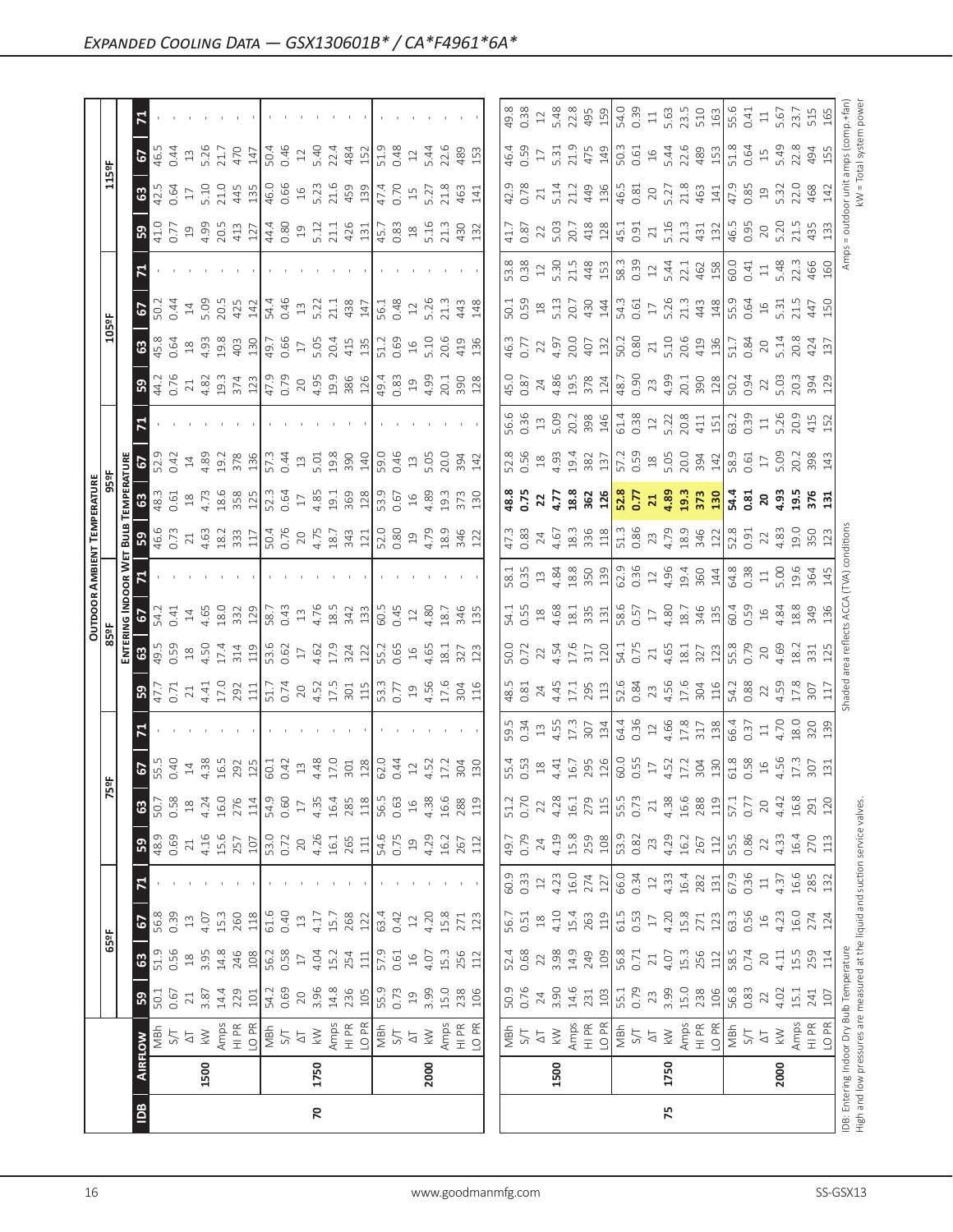|                                                      | $\overline{B}$                                                                                                                                                                                                                                                                                                                                                                                        | $\bf{80}$ |                                                                                                                                                                                                                                                                                                                                 |                                                                                                                                                                                                                                                                                                                                                                                                                                        | 85                                                                 |                                                                                                                                                           |                                       |
|------------------------------------------------------|-------------------------------------------------------------------------------------------------------------------------------------------------------------------------------------------------------------------------------------------------------------------------------------------------------------------------------------------------------------------------------------------------------|-----------|---------------------------------------------------------------------------------------------------------------------------------------------------------------------------------------------------------------------------------------------------------------------------------------------------------------------------------|----------------------------------------------------------------------------------------------------------------------------------------------------------------------------------------------------------------------------------------------------------------------------------------------------------------------------------------------------------------------------------------------------------------------------------------|--------------------------------------------------------------------|-----------------------------------------------------------------------------------------------------------------------------------------------------------|---------------------------------------|
|                                                      | 1500                                                                                                                                                                                                                                                                                                                                                                                                  | 1750      | 2000                                                                                                                                                                                                                                                                                                                            | 1500                                                                                                                                                                                                                                                                                                                                                                                                                                   | 1750                                                               | 2000                                                                                                                                                      | IDB: Entering Ind<br>High and low pre |
|                                                      | $\frac{1}{\sqrt{2}}\sum_{n=1}^{\infty}\sum_{n=1}^{\infty}\frac{1}{n}\sum_{n=1}^{\infty}\frac{1}{n}\sum_{n=1}^{\infty}\frac{1}{n}\sum_{n=1}^{\infty}\sum_{n=1}^{\infty}\frac{1}{n}\sum_{n=1}^{\infty}\frac{1}{n}\sum_{n=1}^{\infty}\frac{1}{n}\sum_{n=1}^{\infty}\frac{1}{n}\sum_{n=1}^{\infty}\frac{1}{n}\sum_{n=1}^{\infty}\frac{1}{n}\sum_{n=1}^{\infty}\frac{1}{n}\sum_{n=1}^{\infty}\frac{1}{n}\$ |           |                                                                                                                                                                                                                                                                                                                                 | $\boxed{\frac{\mathfrak{g}\mathfrak{g}}{\mathfrak{g}\mathfrak{g}}\mathfrak{g}}_{\mathfrak{g}}\mathfrak{g}}_{\mathfrak{g}}\mathfrak{g}}_{\mathfrak{g}}\mathfrak{g}}_{\mathfrak{g}}\mathfrak{g}}_{\mathfrak{g}}\mathfrak{g}}_{\mathfrak{g}}\mathfrak{g}}_{\mathfrak{g}}\mathfrak{g}}_{\mathfrak{g}}\mathfrak{g}}_{\mathfrak{g}}\mathfrak{g}}_{\mathfrak{g}}\mathfrak{g}}_{\mathfrak{g}}\mathfrak{g}}_{\mathfrak{g}}\mathfrak{g}}_{\math$ |                                                                    |                                                                                                                                                           |                                       |
|                                                      | $\mathbf{B}$                                                                                                                                                                                                                                                                                                                                                                                          |           |                                                                                                                                                                                                                                                                                                                                 |                                                                                                                                                                                                                                                                                                                                                                                                                                        |                                                                    |                                                                                                                                                           |                                       |
| $\frac{1}{25}$                                       | <b>829</b>                                                                                                                                                                                                                                                                                                                                                                                            |           | $\frac{1}{2}$ $\frac{1}{2}$ $\frac{1}{2}$ $\frac{1}{2}$ $\frac{1}{2}$ $\frac{1}{2}$ $\frac{1}{2}$ $\frac{1}{2}$ $\frac{1}{2}$ $\frac{1}{2}$ $\frac{1}{2}$ $\frac{1}{2}$ $\frac{1}{2}$ $\frac{1}{2}$ $\frac{1}{2}$ $\frac{1}{2}$ $\frac{1}{2}$ $\frac{1}{2}$ $\frac{1}{2}$ $\frac{1}{2}$ $\frac{1}{2}$ $\frac{1}{2}$             |                                                                                                                                                                                                                                                                                                                                                                                                                                        |                                                                    |                                                                                                                                                           |                                       |
|                                                      |                                                                                                                                                                                                                                                                                                                                                                                                       |           |                                                                                                                                                                                                                                                                                                                                 | $\begin{bmatrix} 65.68 & 0.76 & 0.76 \\ 0.76 & 0.76 & 0.76 \\ 0.76 & 0.76 & 0.76 \\ 0.76 & 0.76 & 0.76 \\ 0.76 & 0.76 & 0.76 \\ 0.76 & 0.76 & 0.76 \\ 0.76 & 0.76 & 0.76 \\ 0.76 & 0.76 & 0.76 \\ 0.76 & 0.76 & 0.76 \\ 0.76 & 0.76 & 0.76 \\ 0.76 & 0.76 & 0.76 \\ 0.76 & 0.76 & 0.$                                                                                                                                                  |                                                                    |                                                                                                                                                           |                                       |
|                                                      | $\mathbf{z}$                                                                                                                                                                                                                                                                                                                                                                                          |           |                                                                                                                                                                                                                                                                                                                                 |                                                                                                                                                                                                                                                                                                                                                                                                                                        |                                                                    |                                                                                                                                                           |                                       |
|                                                      | <b>50</b> 50.86<br>50.86<br>4.22<br>4.50 262<br>262                                                                                                                                                                                                                                                                                                                                                   |           |                                                                                                                                                                                                                                                                                                                                 |                                                                                                                                                                                                                                                                                                                                                                                                                                        |                                                                    |                                                                                                                                                           |                                       |
|                                                      |                                                                                                                                                                                                                                                                                                                                                                                                       |           |                                                                                                                                                                                                                                                                                                                                 |                                                                                                                                                                                                                                                                                                                                                                                                                                        |                                                                    |                                                                                                                                                           |                                       |
|                                                      | 0.66<br>$\sqrt{2}$                                                                                                                                                                                                                                                                                                                                                                                    |           |                                                                                                                                                                                                                                                                                                                                 |                                                                                                                                                                                                                                                                                                                                                                                                                                        |                                                                    | $\begin{array}{c} 61.3 \\ 0.86 \\ 24.63 \\ 4.63 \\ 17.6 \\ 313 \\ 134 \end{array}$                                                                        |                                       |
|                                                      | $\begin{array}{c} 18 \\ 4.59 \\ 17.5 \\ 311 \\ 135 \\ \end{array}$<br>0.49<br>치                                                                                                                                                                                                                                                                                                                       |           |                                                                                                                                                                                                                                                                                                                                 |                                                                                                                                                                                                                                                                                                                                                                                                                                        |                                                                    | $\begin{array}{c} 65.4 \\ 0.70 \\ 2.1 \\ 4.78 \\ 18.3 \\ 327 \\ 142 \\ \end{array}$                                                                       |                                       |
|                                                      | $0.89$<br>$27$<br>$4.48$<br>$17.38$<br>$293$<br>$5^{\circ}$                                                                                                                                                                                                                                                                                                                                           |           |                                                                                                                                                                                                                                                                                                                                 |                                                                                                                                                                                                                                                                                                                                                                                                                                        |                                                                    |                                                                                                                                                           |                                       |
|                                                      | အ                                                                                                                                                                                                                                                                                                                                                                                                     |           | $\frac{33}{25}$ $\frac{33}{25}$ $\frac{11}{27}$ $\frac{11}{27}$ $\frac{11}{27}$ $\frac{11}{27}$ $\frac{11}{27}$ $\frac{11}{27}$ $\frac{11}{27}$ $\frac{11}{27}$ $\frac{11}{27}$ $\frac{11}{27}$ $\frac{11}{27}$ $\frac{11}{27}$ $\frac{11}{27}$ $\frac{11}{27}$ $\frac{11}{27}$ $\frac{11}{27}$ $\frac{1$                       |                                                                                                                                                                                                                                                                                                                                                                                                                                        |                                                                    |                                                                                                                                                           |                                       |
|                                                      | $\frac{2}{9}$                                                                                                                                                                                                                                                                                                                                                                                         |           |                                                                                                                                                                                                                                                                                                                                 |                                                                                                                                                                                                                                                                                                                                                                                                                                        |                                                                    |                                                                                                                                                           |                                       |
| <b>OUTDOOR AMBIENT TEMPERATURE<br/>85ºF<br/>85ºF</b> | 6<br>ER.                                                                                                                                                                                                                                                                                                                                                                                              |           |                                                                                                                                                                                                                                                                                                                                 |                                                                                                                                                                                                                                                                                                                                                                                                                                        |                                                                    |                                                                                                                                                           |                                       |
|                                                      | $\begin{array}{c} 1.31 \\ 0.91 \\ 2.71 \\ 4.71 \\ 8.5 \\ 3.39 \\ 1.9 \end{array}$<br><u> ដ្ឋី  ន</u>                                                                                                                                                                                                                                                                                                  |           | $\begin{array}{c} 52.3 \\ 0.95 \\ 0.96 \\ 4.89 \\ 0.91 \\ 0.92 \\ 0.93 \\ 0.91 \\ 0.91 \\ 0.92 \\ 0.93 \\ 0.91 \\ 0.92 \\ 0.93 \\ 0.94 \\ 0.95 \\ 0.97 \\ 0.97 \\ 0.91 \\ 0.99 \\ 0.91 \\ 0.93 \\ 0.93 \\ 0.94 \\ 0.93 \\ 0.94 \\ 0.95 \\ 0.97 \\ 0.99 \\ 0.99 \\ 0.99 \\ 0.99 \\ 0.99 \\ 0.99 \\ 0.99 \\ 0.$                   | $\begin{bmatrix} 0.96 & 0.96 & 0.96 \\ 0.96 & 0.96 & 0.97 \\ 0.96 & 0.96 & 0.97 \\ 0.96 & 0.97 & 0.99 \\ 0.96 & 0.96 & 0.99 \\ 0.96 & 0.96 & 0.99 \\ 0.96 & 0.96 & 0.99 \\ 0.96 & 0.96 & 0.99 \\ 0.96 & 0.96 & 0.99 \\ 0.97 & 0.99 & 0.99 \\ 0.97 & 0.99 & 0.99 \\ 0.99 & 0.99 & 0.9$                                                                                                                                                  |                                                                    | $\frac{1}{3}$ $\frac{3}{4}$ $\frac{3}{4}$ $\frac{4}{9}$ $\frac{4}{3}$ $\frac{5}{3}$ $\frac{7}{10}$ $\frac{8}{10}$                                         |                                       |
|                                                      | $73$<br>$4.97$<br>$19.6$<br>$386$<br>$139$<br>0.70<br> 5 <br>$26$<br>$4.81$<br>$19.0$<br>$365$<br>$127$<br>0.86                                                                                                                                                                                                                                                                                       |           | $\left  \begin{array}{ccc} 5.72 & 8.30 & 3.30 & 3.00 & 3.00 & 3.00 & 3.00 & 3.00 & 3.00 & 3.00 & 3.00 & 3.00 & 3.00 & 3.00 & 3.00 & 3.00 & 3.00 & 3.00 & 3.00 & 3.00 & 3.00 & 3.00 & 3.00 & 3.00 & 3.00 & 3.00 & 3.00 & 3.00 & 3.00 & 3.00 & 3.00 & 3.00 & 3.00 & 3.00 & 3.00 &$                                                |                                                                                                                                                                                                                                                                                                                                                                                                                                        |                                                                    |                                                                                                                                                           |                                       |
|                                                      | $\begin{array}{c} 0.52 \\ 2.3 \\ 5.13 \\ 2.04 \\ 4.02 \\ \end{array}$<br>$\mathbf{z}$                                                                                                                                                                                                                                                                                                                 |           | $\begin{bmatrix} 0.54 & 0.56 & 0.56 & 0.56 & 0.56 & 0.56 & 0.56 & 0.56 & 0.56 & 0.56 & 0.56 & 0.56 & 0.56 & 0.56 & 0.56 & 0.56 & 0.56 & 0.56 & 0.56 & 0.56 & 0.56 & 0.56 & 0.56 & 0.56 & 0.56 & 0.56 & 0.56 & 0.56 & 0.56 & 0.56 & 0.56 & 0.56 & 0.56 & 0.56 & 0.56 & 0.5$                                                      |                                                                                                                                                                                                                                                                                                                                                                                                                                        |                                                                    | $\begin{array}{ l } \hline 62.3 \\ 0.74 \\ 2.1 \\ 5.35 \\ 4.23 \\ \hline \end{array}$                                                                     |                                       |
|                                                      | $27$<br>4.90<br>19.7<br>382<br>32<br>0.95<br>$3\frac{3}{4}$                                                                                                                                                                                                                                                                                                                                           |           |                                                                                                                                                                                                                                                                                                                                 | $\begin{array}{r} 6.66 \\ 4.61 \\ 2.84 \\ 4.94 \\ 3.86 \\ 5.01 \\ 5.01 \\ 5.01 \\ 5.01 \\ 5.01 \\ 5.01 \\ 5.01 \\ 5.02 \\ 5.03 \\ 5.03 \\ 5.04 \\ 5.00 \\ 5.00 \\ 5.00 \\ 5.00 \\ 5.00 \\ 5.00 \\ 5.00 \\ 5.00 \\ 5.00 \\ 5.00 \\ 5.00 \\ 5.00 \\ 5.00 \\ 5.00 \\ 5.00 \\ 5.00 \\ 5.00 \\ 5.00 \\ 5.00 \\ 5.$                                                                                                                          | $27$<br>5.07<br>20.5<br>398                                        |                                                                                                                                                           |                                       |
|                                                      | 0.89<br>26<br>5.01<br>413<br>413<br>$\mathbf{G}$                                                                                                                                                                                                                                                                                                                                                      |           | $\begin{bmatrix} .25 & 0.00 & 0.00 & 0.00 & 0.00 & 0.00 & 0.00 & 0.00 & 0.00 & 0.00 & 0.00 & 0.00 & 0.00 & 0.00 & 0.00 & 0.00 & 0.00 & 0.00 & 0.00 & 0.00 & 0.00 & 0.00 & 0.00 & 0.00 & 0.00 & 0.00 & 0.00 & 0.00 & 0.00 & 0.00 & 0.00 & 0.00 & 0.00 & 0.00 & 0.00 & 0.00 &$                                                    | $\begin{array}{ l l l l l }\n\hline\n47.90 & 0.80 & 0.01 & 0.01 & 0.01 & 0.01 & 0.01 & 0.01 & 0.01 & 0.01 & 0.01 & 0.01 & 0.01 & 0.01 & 0.01 & 0.01 & 0.01 & 0.01 & 0.01 & 0.01 & 0.01 & 0.01 & 0.01 & 0.01 & 0.01 & 0.01 & 0.01 & 0.01 & 0.01 & 0.01 & 0.01 & 0.01 & 0.01 &$                                                                                                                                                          | $\begin{array}{c} 27 \\ 5.18 \\ 21.0 \\ 428 \\ \hline \end{array}$ | $\begin{array}{c} 53.0 \\ 1.00 \\ 1.01 \\ 2.01 \\ 3.01 \\ 4.01 \\ 5.01 \\ 5.01 \\ 4.01 \\ 5.02 \\ 6.01 \\ 7.03 \\ 8.04 \\ 9.04 \\ 10.00 \\ 1 \end{array}$ |                                       |
| $\frac{105}{5}$                                      | $5\overline{)}$                                                                                                                                                                                                                                                                                                                                                                                       |           | $\begin{bmatrix} 1 & 1 & 1 & 1 \\ 1 & 1 & 1 & 1 \\ 1 & 1 & 1 & 1 \\ 1 & 1 & 1 & 1 \\ 1 & 1 & 1 & 1 \\ 1 & 1 & 1 & 1 \\ 1 & 1 & 1 & 1 \\ 1 & 1 & 1 & 1 \\ 1 & 1 & 1 & 1 \\ 1 & 1 & 1 & 1 \\ 1 & 1 & 1 & 1 \\ 1 & 1 & 1 & 1 \\ 1 & 1 & 1 & 1 \\ 1 & 1 & 1 & 1 \\ 1 & 1 & 1 & 1 \\ 1 & 1 & 1 & 1 \\ 1 & 1 & 1 & 1 \\ 1 & 1 & 1 & $ |                                                                                                                                                                                                                                                                                                                                                                                                                                        |                                                                    |                                                                                                                                                           |                                       |
|                                                      | $\mathbf{z}$                                                                                                                                                                                                                                                                                                                                                                                          |           | $\begin{bmatrix} 1 & 1 & 1 & 1 & 1 \\ 1 & 1 & 1 & 1 & 1 \\ 1 & 1 & 1 & 1 & 1 \\ 1 & 1 & 1 & 1 & 1 \\ 1 & 1 & 1 & 1 & 1 \\ 1 & 1 & 1 & 1 & 1 \\ 1 & 1 & 1 & 1 & 1 \\ 1 & 1 & 1 & 1 & 1 \\ 1 & 1 & 1 & 1 & 1 \\ 1 & 1 & 1 & 1 & 1 \\ 1 & 1 & 1 & 1 & 1 \\ 1 & 1 & 1 & 1 & 1 \\ 1 & 1 & 1 & 1 & 1 \\ 1 & 1 & 1 & 1 & 1 \\ 1 & $    |                                                                                                                                                                                                                                                                                                                                                                                                                                        |                                                                    |                                                                                                                                                           |                                       |
|                                                      | $\begin{array}{c c}\n 25 & 0 \\  5.07 & 421 \\  4.29 & 129\n\end{array}$<br>0.96<br>32 <sup>4</sup>                                                                                                                                                                                                                                                                                                   |           |                                                                                                                                                                                                                                                                                                                                 |                                                                                                                                                                                                                                                                                                                                                                                                                                        |                                                                    |                                                                                                                                                           |                                       |
|                                                      | $\begin{bmatrix} 0.90 & 24 & 0.71 & 0.71 & 0.71 & 0.71 & 0.71 & 0.71 & 0.71 & 0.71 & 0.71 & 0.71 & 0.71 & 0.71 & 0.71 & 0.71 & 0.71 & 0.71 & 0.71 & 0.71 & 0.71 & 0.71 & 0.71 & 0.71 & 0.71 & 0.71 & 0.71 & 0.71 & 0.71 & 0.71 & 0.71 & 0.71 & 0.71 & 0.71 & 0.71 & 0.71 &$<br><b>89</b>                                                                                                              |           |                                                                                                                                                                                                                                                                                                                                 |                                                                                                                                                                                                                                                                                                                                                                                                                                        |                                                                    |                                                                                                                                                           |                                       |
| 115°F                                                | 67<br>463<br>0.73                                                                                                                                                                                                                                                                                                                                                                                     |           |                                                                                                                                                                                                                                                                                                                                 |                                                                                                                                                                                                                                                                                                                                                                                                                                        |                                                                    |                                                                                                                                                           |                                       |
|                                                      |                                                                                                                                                                                                                                                                                                                                                                                                       |           |                                                                                                                                                                                                                                                                                                                                 |                                                                                                                                                                                                                                                                                                                                                                                                                                        |                                                                    |                                                                                                                                                           |                                       |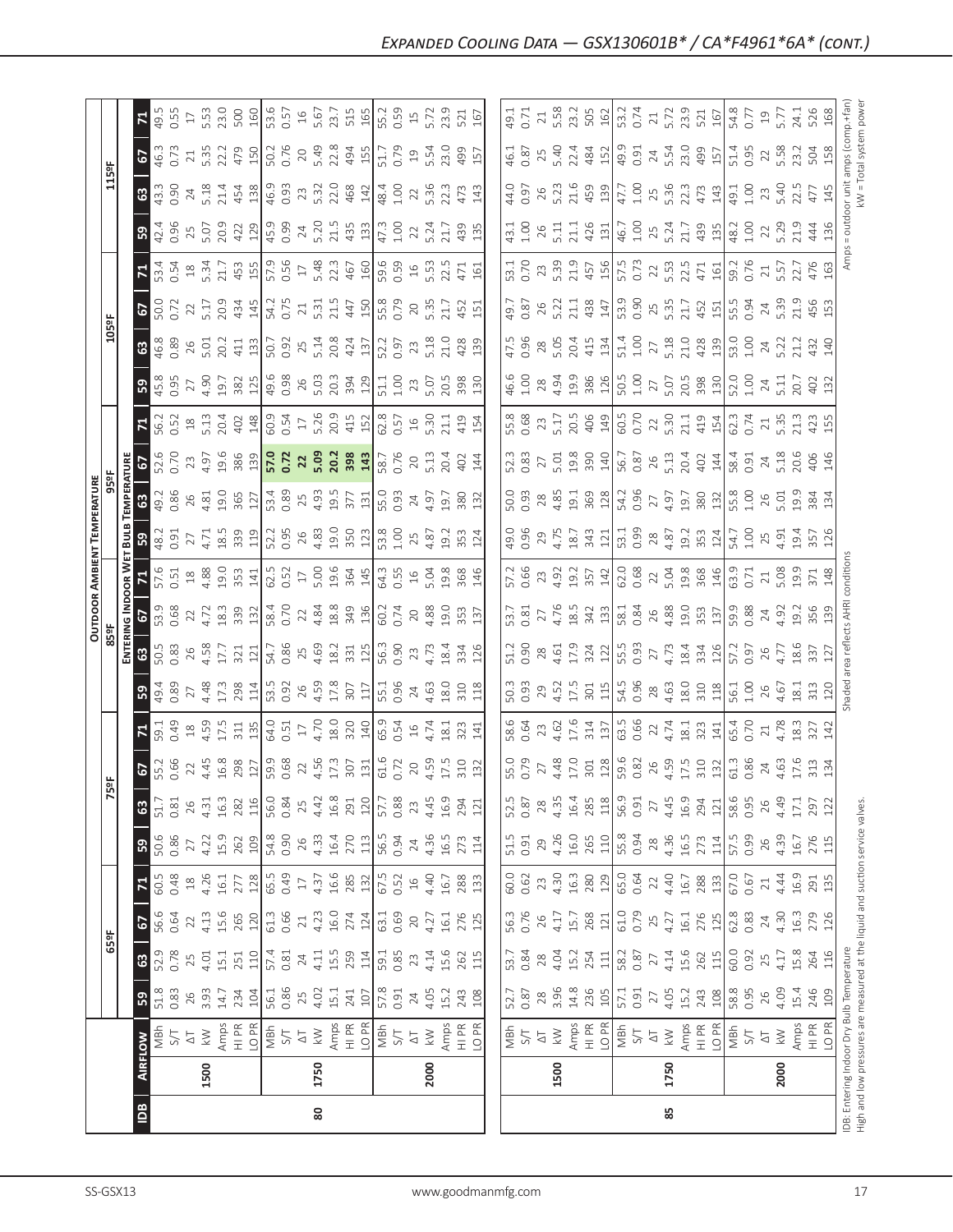|               | $\boxed{\underline{\mathbf{B}}}$                  | $\mathsf{R}$                                                                                                                                                                                                                                                                                                                                                                                                                                                                                                               |      |                                                                                                                                                                                                                                                                                                                                                                                                            | 75                            |                                                                                                                                                                                                                                                                                                                                           |
|---------------|---------------------------------------------------|----------------------------------------------------------------------------------------------------------------------------------------------------------------------------------------------------------------------------------------------------------------------------------------------------------------------------------------------------------------------------------------------------------------------------------------------------------------------------------------------------------------------------|------|------------------------------------------------------------------------------------------------------------------------------------------------------------------------------------------------------------------------------------------------------------------------------------------------------------------------------------------------------------------------------------------------------------|-------------------------------|-------------------------------------------------------------------------------------------------------------------------------------------------------------------------------------------------------------------------------------------------------------------------------------------------------------------------------------------|
|               | 1500                                              | 1750                                                                                                                                                                                                                                                                                                                                                                                                                                                                                                                       | 2000 | 1500                                                                                                                                                                                                                                                                                                                                                                                                       | 1750                          | 2000                                                                                                                                                                                                                                                                                                                                      |
|               | <b>IRFLOW</b>                                     | $\begin{array}{l} \mathbb{Z}\times\mathbb{Z}\times\mathbb{Z}\times\mathbb{Z}\times\mathbb{Z}\times\mathbb{Z}\times\mathbb{Z}\times\mathbb{Z}\times\mathbb{Z}\times\mathbb{Z}\times\mathbb{Z}\times\mathbb{Z}\times\mathbb{Z}\times\mathbb{Z}\times\mathbb{Z}\times\mathbb{Z}\times\mathbb{Z}\times\mathbb{Z}\times\mathbb{Z}\times\mathbb{Z}\times\mathbb{Z}\times\mathbb{Z}\times\mathbb{Z}\times\mathbb{Z}\times\mathbb{Z}\times\mathbb{Z}\times\mathbb{Z}\times\mathbb{Z}\times\mathbb{Z}\times\mathbb{Z}\times\mathbb$ |      | $\begin{array}{ l l l l }\hline \frac{1}{2} & \frac{1}{2} & \frac{1}{2} & \frac{1}{2} & \frac{1}{2} & \frac{1}{2} & \frac{1}{2} & \frac{1}{2} & \frac{1}{2} & \frac{1}{2} \\ \hline \frac{1}{2} & \frac{1}{2} & \frac{1}{2} & \frac{1}{2} & \frac{1}{2} & \frac{1}{2} & \frac{1}{2} & \frac{1}{2} & \frac{1}{2} & \frac{1}{2} & \frac{1}{2} & \frac{1}{2} & \frac{1}{2} \\ \hline \frac{1}{2} & \frac{1}{$ |                               |                                                                                                                                                                                                                                                                                                                                           |
|               | ြို့                                              | $\begin{array}{l} 33.66 \\ 35.67 \\ 36.7 \\ 37.9 \\ 38.1 \\ 39.8 \\ 39.8 \\ 30.8 \\ 30.8 \\ 31.8 \\ 32.8 \\ 33.8 \\ 34.8 \\ 35.8 \\ 36.8 \\ 37.8 \\ 38.8 \\ 39.8 \\ 39.8 \\ 30.8 \\ 31.8 \\ 32.8 \\ 33.8 \\ 34.8 \\ 35.8 \\ 36.8 \\ 37.8 \\ 38.8 \\ 39.8 \\ 39.8 \\ 39.8 \\ 39.8 \\ 39.8 \\ 39.8 \\ 39.8 \\ $                                                                                                                                                                                                              |      | $\begin{array}{ l } \hline 54.7 \\ 0.75 \\ 2.5 \\ 4.5 \\ 1.5 \\ 2.30 \\ \hline \end{array}$                                                                                                                                                                                                                                                                                                                | 56.3<br>0.78<br>$\frac{2}{3}$ | $\begin{array}{c c} 4.03 \\ 15.7 \\ 23.3 \\ 26.6 \\ 56.7 \\ 21 \\ 4.06 \\ 3.3 \\ 5.8 \\ 21 \\ 10 \\ 21 \\ 22 \\ 23 \\ 24 \\ 24 \\ 25 \\ 26 \\ 27 \\ 28 \\ 29 \\ 21 \\ 22 \\ 23 \\ 24 \\ 25 \\ 26 \\ 27 \\ 28 \\ 29 \\ 21 \\ 22 \\ 23 \\ 24 \\ 25 \\ 26 \\ 27 \\ 28 \\ 29 \\ 29 \\ 21 \\ 22 \\ 23 \\ 24 \\ 25 \\ 26 \\ 27 \\ 28 \\ 29 \\ $ |
| မ္ဘု          | 63   67                                           |                                                                                                                                                                                                                                                                                                                                                                                                                                                                                                                            |      |                                                                                                                                                                                                                                                                                                                                                                                                            |                               |                                                                                                                                                                                                                                                                                                                                           |
|               | $\begin{array}{c} 61.0 \\ 0.38 \\ 14 \end{array}$ |                                                                                                                                                                                                                                                                                                                                                                                                                                                                                                                            |      |                                                                                                                                                                                                                                                                                                                                                                                                            |                               |                                                                                                                                                                                                                                                                                                                                           |
|               | $\mathbf{z}$                                      |                                                                                                                                                                                                                                                                                                                                                                                                                                                                                                                            |      |                                                                                                                                                                                                                                                                                                                                                                                                            |                               |                                                                                                                                                                                                                                                                                                                                           |
|               | ြို့                                              |                                                                                                                                                                                                                                                                                                                                                                                                                                                                                                                            |      |                                                                                                                                                                                                                                                                                                                                                                                                            |                               |                                                                                                                                                                                                                                                                                                                                           |
| $ \kappa $    | 63                                                |                                                                                                                                                                                                                                                                                                                                                                                                                                                                                                                            |      |                                                                                                                                                                                                                                                                                                                                                                                                            |                               |                                                                                                                                                                                                                                                                                                                                           |
|               |                                                   |                                                                                                                                                                                                                                                                                                                                                                                                                                                                                                                            |      | $\begin{bmatrix} 65.8 & 20.7 & 20.7 & 20.7 & 20.7 & 20.7 & 20.7 & 20.7 & 20.7 & 20.7 & 20.7 & 20.7 & 20.7 & 20.7 & 20.7 & 20.7 & 20.7 & 20.7 & 20.7 & 20.7 & 20.7 & 20.7 & 20.7 & 20.7 & 20.7 & 20.7 & 20.7 & 20.7 & 20.7 & 20.7 & 20.7 & 20.7 & 20.7 & 20.7 & 20.7 & 20.$                                                                                                                                 |                               |                                                                                                                                                                                                                                                                                                                                           |
|               |                                                   |                                                                                                                                                                                                                                                                                                                                                                                                                                                                                                                            |      |                                                                                                                                                                                                                                                                                                                                                                                                            |                               |                                                                                                                                                                                                                                                                                                                                           |
|               | ခြွ                                               | $\begin{array}{l} 5.75 & 0.74 \\ 0.25 & 0.74 \\ 0.76 & 0.74 \\ 0.77 & 0.74 \\ 0.78 & 0.72 \\ 0.79 & 0.74 \\ 0.79 & 0.74 \\ 0.79 & 0.74 \\ 0.79 & 0.74 \\ 0.79 & 0.74 \\ 0.79 & 0.74 \\ 0.79 & 0.74 \\ 0.79 & 0.74 \\ 0.79 & 0.74 \\ 0.79 & 0.74 \\ 0.79 & 0.74 \\ 0.79 & 0.74 \\ 0.79 & 0.$                                                                                                                                                                                                                                |      |                                                                                                                                                                                                                                                                                                                                                                                                            |                               |                                                                                                                                                                                                                                                                                                                                           |
| $\frac{5}{8}$ | <b>EN</b><br>19                                   | $\begin{array}{c} 53.36 & 0.32 & 0.34 & 0.34 & 0.34 & 0.34 & 0.34 & 0.34 & 0.34 & 0.34 & 0.34 & 0.34 & 0.34 & 0.34 & 0.34 & 0.34 & 0.34 & 0.34 & 0.34 & 0.34 & 0.34 & 0.34 & 0.34 & 0.34 & 0.34 & 0.34 & 0.34 & 0.34 & 0.34 & 0.34 & 0.34 & 0.34 & 0.34 & 0.34 & 0.34 & 0$                                                                                                                                                                                                                                                 |      |                                                                                                                                                                                                                                                                                                                                                                                                            |                               |                                                                                                                                                                                                                                                                                                                                           |
|               | $\frac{1}{2}$                                     |                                                                                                                                                                                                                                                                                                                                                                                                                                                                                                                            |      |                                                                                                                                                                                                                                                                                                                                                                                                            |                               |                                                                                                                                                                                                                                                                                                                                           |
|               | <b>15</b>                                         |                                                                                                                                                                                                                                                                                                                                                                                                                                                                                                                            |      |                                                                                                                                                                                                                                                                                                                                                                                                            |                               |                                                                                                                                                                                                                                                                                                                                           |
|               | <u> ដ្ឋី  ន</u>                                   | $\begin{array}{l} 60.72 \times 24.78 \times 10^{-10} \times 10^{-10} \times 10^{-10} \times 10^{-10} \times 10^{-10} \times 10^{-10} \times 10^{-10} \times 10^{-10} \times 10^{-10} \times 10^{-10} \times 10^{-10} \times 10^{-10} \times 10^{-10} \times 10^{-10} \times 10^{-10} \times 10^{-10} \times 10^{-10} \times 10^{-10} \times 10^{-10} \times 10^{-10} \times 10^{-10} \times 10^{-10} \$                                                                                                                    |      | $\begin{bmatrix} 0.02 & 0.02 & 0.02 & 0.03 & 0.03 & 0.03 & 0.03 & 0.03 & 0.03 & 0.03 & 0.03 & 0.03 & 0.03 & 0.03 & 0.03 & 0.03 & 0.03 & 0.03 & 0.03 & 0.03 & 0.03 & 0.03 & 0.03 & 0.03 & 0.03 & 0.03 & 0.03 & 0.03 & 0.03 & 0.03 & 0.03 & 0.03 & 0.03 & 0.03 & 0.03 & 0.0$                                                                                                                                 |                               |                                                                                                                                                                                                                                                                                                                                           |
| ត្តិ <br>តំ   | ៀឺ៊ីឌ                                             | $\begin{array}{c} 3.66 \text{ m} \cdot 3.67 \text{ m} \cdot 2.67 \text{ m} \cdot 2.67 \text{ m} \cdot 2.67 \text{ m} \cdot 2.67 \text{ m} \cdot 2.67 \text{ m} \cdot 2.67 \text{ m} \cdot 2.67 \text{ m} \cdot 2.67 \text{ m} \cdot 2.67 \text{ m} \cdot 2.67 \text{ m} \cdot 2.67 \text{ m} \cdot 2.67 \text{ m} \cdot 2.67 \text{ m} \cdot 2.67 \text{ m} \cdot 2.67 \text{ m} \cdot 2.67 \text{ m$                                                                                                                      |      |                                                                                                                                                                                                                                                                                                                                                                                                            |                               |                                                                                                                                                                                                                                                                                                                                           |
|               | 립 2                                               | 18.3<br>0.4 4 5 6 6 5 7 1 1 8 4 5 7 6 8 8 8 7 1 8 5 6 7 7 7 8 7 8 7                                                                                                                                                                                                                                                                                                                                                                                                                                                        |      |                                                                                                                                                                                                                                                                                                                                                                                                            |                               |                                                                                                                                                                                                                                                                                                                                           |
|               | R                                                 |                                                                                                                                                                                                                                                                                                                                                                                                                                                                                                                            |      | $\begin{bmatrix} 8 & 8 & 8 & 8 & 8 & 8 & 7 & 7 & 8 & 7 & 8 & 7 & 8 & 7 & 8 & 7 & 8 & 7 & 8 & 7 & 8 & 7 & 8 & 7 & 8 & 7 & 8 & 7 & 8 & 7 & 8 & 7 & 8 & 7 & 8 & 7 & 8 & 7 & 8 & 7 & 8 & 7 & 8 & 7 & 8 & 7 & 8 & 7 & 8 & 7 & 8 & 7 & 8 & 7 & 8 & 7 & 8 & 7 & 8 & 7 & 8 & 7 & 8 & 7 & 8 & 7 & 8 & 7 & 8 & 7 & 8 & $                                                                                             |                               |                                                                                                                                                                                                                                                                                                                                           |
|               | ခြွ<br>$47.5$<br>0.75<br>22                       |                                                                                                                                                                                                                                                                                                                                                                                                                                                                                                                            |      |                                                                                                                                                                                                                                                                                                                                                                                                            |                               |                                                                                                                                                                                                                                                                                                                                           |
| පි            | 63                                                |                                                                                                                                                                                                                                                                                                                                                                                                                                                                                                                            |      |                                                                                                                                                                                                                                                                                                                                                                                                            |                               |                                                                                                                                                                                                                                                                                                                                           |
|               | ᄝ<br>5                                            |                                                                                                                                                                                                                                                                                                                                                                                                                                                                                                                            |      |                                                                                                                                                                                                                                                                                                                                                                                                            |                               |                                                                                                                                                                                                                                                                                                                                           |
|               |                                                   |                                                                                                                                                                                                                                                                                                                                                                                                                                                                                                                            |      |                                                                                                                                                                                                                                                                                                                                                                                                            |                               |                                                                                                                                                                                                                                                                                                                                           |
|               | ြို့                                              |                                                                                                                                                                                                                                                                                                                                                                                                                                                                                                                            |      |                                                                                                                                                                                                                                                                                                                                                                                                            |                               |                                                                                                                                                                                                                                                                                                                                           |
|               | 8                                                 | $45.63 \times 3.23 \times 1.33 \times 1.33 \times 1.33 \times 1.33 \times 1.33 \times 1.33 \times 1.33 \times 1.33 \times 1.33 \times 1.33 \times 1.33 \times 1.33 \times 1.33 \times 1.33 \times 1.33 \times 1.33 \times 1.33 \times 1.33 \times 1.33 \times 1.33 \times 1.33 \times 1.33 \times 1.33 \times 1.33 \times 1.33 \times 1.33 \times 1.33 \times 1.33 \times 1.33 \times 1.$                                                                                                                                  |      |                                                                                                                                                                                                                                                                                                                                                                                                            |                               |                                                                                                                                                                                                                                                                                                                                           |
|               | <b>67</b>                                         |                                                                                                                                                                                                                                                                                                                                                                                                                                                                                                                            |      |                                                                                                                                                                                                                                                                                                                                                                                                            |                               |                                                                                                                                                                                                                                                                                                                                           |
|               | ᄫ                                                 |                                                                                                                                                                                                                                                                                                                                                                                                                                                                                                                            |      |                                                                                                                                                                                                                                                                                                                                                                                                            |                               |                                                                                                                                                                                                                                                                                                                                           |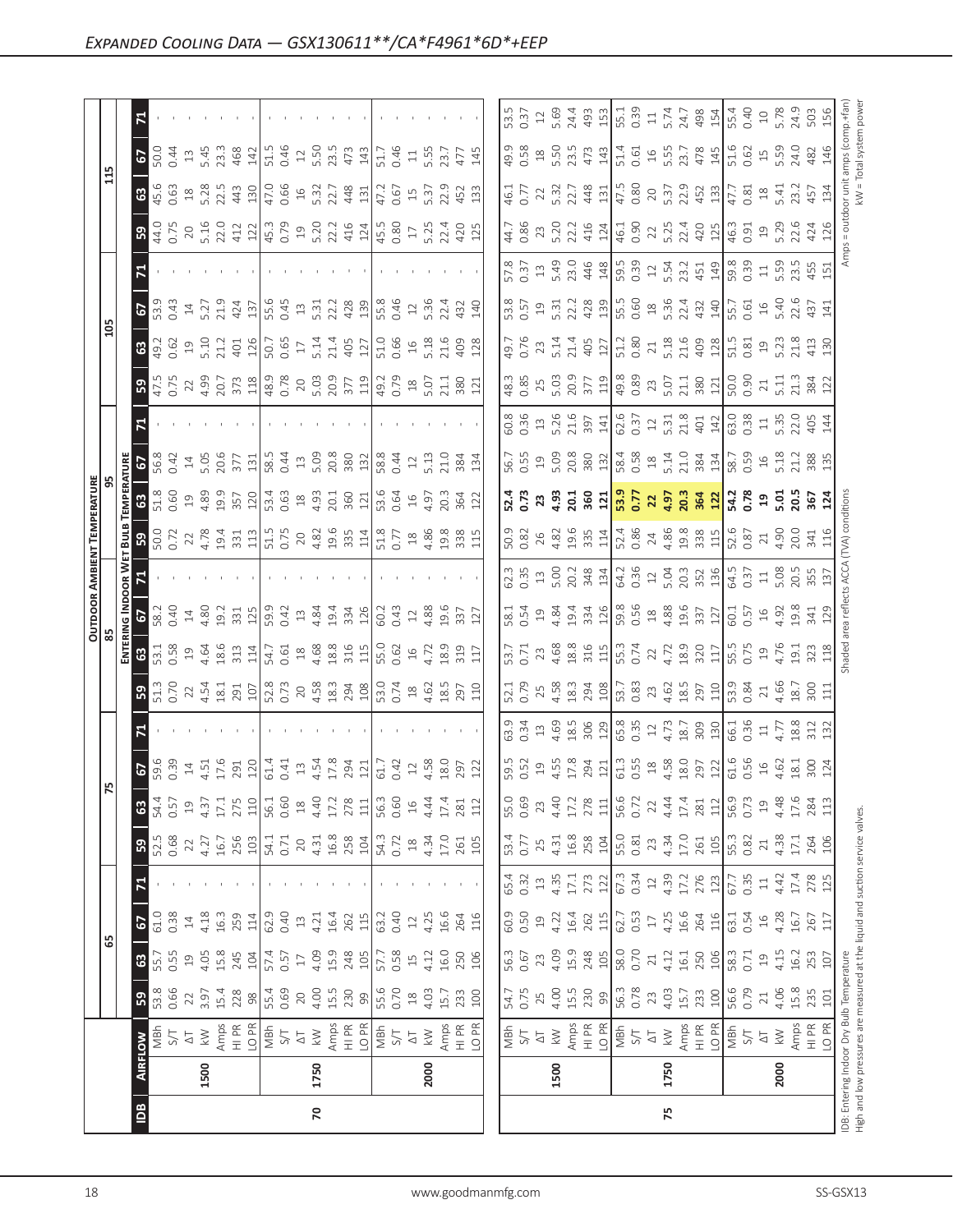|                                                                                        | $\mathbf{B}$                                                                                                        | 80                                                                                                                                                                                                                                                                                                                                                                                                                                                                                |                                                                                                                                                                                                                                |                                                                                                                                                                                                                                                                                                                                                                                                                                                                              | 85   |                                                                                                                                                                                                                                                                                                                         |                                         |
|----------------------------------------------------------------------------------------|---------------------------------------------------------------------------------------------------------------------|-----------------------------------------------------------------------------------------------------------------------------------------------------------------------------------------------------------------------------------------------------------------------------------------------------------------------------------------------------------------------------------------------------------------------------------------------------------------------------------|--------------------------------------------------------------------------------------------------------------------------------------------------------------------------------------------------------------------------------|------------------------------------------------------------------------------------------------------------------------------------------------------------------------------------------------------------------------------------------------------------------------------------------------------------------------------------------------------------------------------------------------------------------------------------------------------------------------------|------|-------------------------------------------------------------------------------------------------------------------------------------------------------------------------------------------------------------------------------------------------------------------------------------------------------------------------|-----------------------------------------|
|                                                                                        | 1500                                                                                                                | 1750                                                                                                                                                                                                                                                                                                                                                                                                                                                                              | 2000                                                                                                                                                                                                                           | 1500                                                                                                                                                                                                                                                                                                                                                                                                                                                                         | 1750 | 2000                                                                                                                                                                                                                                                                                                                    | IDB: Entering Indo<br>High and low pres |
|                                                                                        | <b>RFLOW</b>                                                                                                        |                                                                                                                                                                                                                                                                                                                                                                                                                                                                                   |                                                                                                                                                                                                                                | $\begin{array}{l} \n\frac{1}{2} & \text{for } 2 \leq x \leq 1\\ \n\frac{1}{2} & \text{for } 2 \leq x \leq 1\\ \n\frac{1}{2} & \text{for } 2 \leq x \leq 1\\ \n\frac{1}{2} & \text{for } 2 \leq x \leq 1\\ \n\frac{1}{2} & \text{for } 2 \leq x \leq 1\\ \n\frac{1}{2} & \text{for } 2 \leq x \leq 1\\ \n\frac{1}{2} & \text{for } 2 \leq x \leq 1\\ \n\frac{1}{2} & \text{for } 2 \leq x \leq$                                                                               |      |                                                                                                                                                                                                                                                                                                                         |                                         |
|                                                                                        |                                                                                                                     | $\frac{3}{2}$ a $\frac{3}{4}$ $\frac{1}{4}$ $\frac{1}{12}$ $\frac{3}{12}$ $\frac{3}{12}$ $\frac{3}{12}$ $\frac{3}{12}$ $\frac{3}{12}$ $\frac{3}{12}$ $\frac{3}{12}$ $\frac{3}{12}$ $\frac{3}{12}$ $\frac{3}{12}$ $\frac{3}{12}$ $\frac{3}{12}$ $\frac{3}{12}$ $\frac{3}{12}$ $\frac{3}{12}$ $\frac{3}{12}$ $\$                                                                                                                                                                    |                                                                                                                                                                                                                                |                                                                                                                                                                                                                                                                                                                                                                                                                                                                              |      |                                                                                                                                                                                                                                                                                                                         |                                         |
|                                                                                        |                                                                                                                     | $\frac{17}{27}$ 7<br>$\frac{17}{41}$ 5<br>$\frac{16}{50}$ 8<br>$\frac{16}{50}$ 8<br>$\frac{16}{50}$ 8<br>$\frac{17}{41}$ 5<br>$\frac{17}{41}$ 5<br>$\frac{18}{50}$ 8<br>$\frac{18}{50}$ 8<br>$\frac{17}{50}$ 8<br>$\frac{17}{50}$ 8<br>$\frac{17}{50}$ 8<br>$\frac{17}{50}$ 8<br>$\frac{17}{50}$ 8<br>$\frac{17}{50}$                                                                                                                                                             |                                                                                                                                                                                                                                |                                                                                                                                                                                                                                                                                                                                                                                                                                                                              |      |                                                                                                                                                                                                                                                                                                                         |                                         |
| 55                                                                                     | $\frac{1}{2}$                                                                                                       | $\begin{array}{l} 1636 & 1636 \\ 164 & 1646 \\ 165 & 1646 \\ 166 & 1656 \\ 166 & 1666 \\ 166 & 1666 \\ 166 & 1666 \\ 166 & 1666 \\ 166 & 1666 \\ 166 & 1666 \\ 166 & 1666 \\ 166 & 1666 \\ 167 & 1676 \\ 168 & 1686 \\ 169 & 1696 \\ 160 & 1696 \\ 161 & 1696 \\ 169 & 1696 \\ 160 & 1696 \\ 16$                                                                                                                                                                                  |                                                                                                                                                                                                                                | $\begin{array}{l} 60.78 \atop 0.75 \atop 0.75 \atop 0.86 \atop 0.75 \atop 0.75 \atop 0.75 \atop 0.75 \atop 0.75 \atop 0.75 \atop 0.75 \atop 0.75 \atop 0.75 \atop 0.75 \atop 0.75 \atop 0.75 \atop 0.75 \atop 0.75 \atop 0.75 \atop 0.75 \atop 0.75 \atop 0.75 \atop 0.75 \atop 0.75 \atop 0.75 \atop 0.75 \atop 0.7$                                                                                                                                                        |      |                                                                                                                                                                                                                                                                                                                         |                                         |
|                                                                                        | $ \Xi ^3$                                                                                                           | $G_1 \n  \begin{array}{c}\n 3 \\  2 \\  3 \\  4 \\  5\n \end{array} \n  \begin{array}{c}\n 2 \\  2 \\  3 \\  4 \\  5\n \end{array} \n  \end{array} \n  \begin{array}{c}\n 2 \\  2 \\  4 \\  5 \\  6 \\  7\n \end{array} \n  \begin{array}{c}\n 2 \\  2 \\  3 \\  4 \\  5\n \end{array} \n  \end{array} \n  \begin{array}{c}\n 2 \\  2 \\  4 \\  5 \\  6 \\  7\n \end{array} \n  \begin{array}{c}\n 2 \\  2 \\  3 \\  4 \\  5\n \end{array} \n  \begin{array}{c$                   |                                                                                                                                                                                                                                |                                                                                                                                                                                                                                                                                                                                                                                                                                                                              |      |                                                                                                                                                                                                                                                                                                                         |                                         |
|                                                                                        |                                                                                                                     | $\begin{array}{l} 0.8 & 8 \\ 2.8 & 4.3 \\ 4.3 & 1.7 \\ 2.6 & 1.8 \\ 5.6 & 1.8 \\ 6.8 & 1.8 \\ 7.7 & 8.9 \\ 8.9 & 1.7 \\ 1.7 & 1.8 \\ 1.9 & 1.9 \\ 1.0 & 1.9 \\ 1.0 & 1.9 \\ 1.0 & 1.9 \\ 1.0 & 1.9 \\ 1.0 & 1.9 \\ 1.0 & 1.9 \\ 1.0 & 1.9 \\ 1.0 & 1.9 \\ 1.0 & 1.9 \\ 1.0 & 1.9 \\ 1.0 & 1.9 \\ 1.0 &$                                                                                                                                                                           |                                                                                                                                                                                                                                |                                                                                                                                                                                                                                                                                                                                                                                                                                                                              |      |                                                                                                                                                                                                                                                                                                                         |                                         |
|                                                                                        | <b>8</b> နိ                                                                                                         | $\frac{88}{27} \times \frac{1}{4} \times \frac{1}{4} \times \frac{1}{4} \times \frac{1}{4} \times \frac{1}{4} \times \frac{1}{4} \times \frac{1}{4} \times \frac{1}{4} \times \frac{1}{4} \times \frac{1}{4} \times \frac{1}{4} \times \frac{1}{4} \times \frac{1}{4} \times \frac{1}{4} \times \frac{1}{4} \times \frac{1}{4} \times \frac{1}{4} \times \frac{1}{4} \times \frac{1}{4} \times \frac{1}{4} \times \frac{1}{4} \times \frac{1}{4} \times \frac{1}{4} \times \frac$ |                                                                                                                                                                                                                                |                                                                                                                                                                                                                                                                                                                                                                                                                                                                              |      |                                                                                                                                                                                                                                                                                                                         |                                         |
|                                                                                        | $\begin{array}{c} 0.65 \\ 2.4 \\ 4.58 \\ 2.97 \\ 2.0 \\ \hline \end{array}$<br>$ 2\rangle$                          |                                                                                                                                                                                                                                                                                                                                                                                                                                                                                   | $4.83$ $8.2$ $8.4$ $8.3$ $8.4$ $8.6$ $8.3$ $8.3$ $8.2$ $8.4$ $8.3$ $8.2$ $8.4$ $8.3$ $8.2$ $8.4$ $8.3$ $8.2$ $8.4$ $8.4$ $8.3$ $8.2$ $8.4$ $8.4$ $8.4$ $8.4$ $8.4$ $8.4$ $8.4$ $8.4$ $8.4$ $8.4$ $8.4$ $8.4$ $8.4$ $8.4$ $8.4$ | $\frac{6}{5}$<br>$\frac{7}{2}$<br>$\frac{8}{4}$<br>$\frac{6}{5}$<br>$\frac{2}{3}$<br>$\frac{6}{5}$<br>$\frac{1}{8}$<br>$\frac{8}{10}$<br>$\frac{8}{10}$<br>$\frac{1}{8}$<br>$\frac{1}{8}$                                                                                                                                                                                                                                                                                    | 26   | $4.83$ $\frac{3}{2}$ $\frac{25}{2}$ $\frac{11}{2}$ $\frac{13}{2}$ $\frac{25}{2}$ $\frac{3}{2}$ $\frac{3}{2}$ $\frac{3}{2}$ $\frac{3}{2}$ $\frac{3}{2}$ $\frac{3}{2}$ $\frac{3}{2}$ $\frac{3}{2}$ $\frac{3}{2}$ $\frac{3}{2}$ $\frac{3}{2}$ $\frac{3}{2}$ $\frac{3}{2}$ $\frac{3}{2}$ $\frac{3}{2}$ $\frac{3}{2}$        |                                         |
|                                                                                        | 0.48<br>$\mathbf{E}^{\star}_{\mathbf{z}}$                                                                           | $\begin{array}{c} 19 \\ 4.73 \\ 18.78 \\ 19.8 \\ 19.9 \\ 10.5 \\ 10.5 \\ 11.5 \\ 12.7 \\ 13.7 \\ 14.7 \\ 15.9 \\ 13.7 \\ 14.7 \\ 15.9 \\ 16.7 \\ 17.8 \\ 18.7 \\ 19.8 \\ 19.7 \\ 13.7 \\ 14.8 \\ 15.9 \\ 16.7 \\ 17.8 \\ 18.9 \\ 19.8 \\ 13.7 \\ 14.8 \\ 15.9 \\ 16.9 \\ 17.8 \\ 18.9 \\ 19.9 \\ 19.9 \\ 19.$                                                                                                                                                                     |                                                                                                                                                                                                                                | $\begin{array}{c} 63.03 \\ 0.63 \\ 2.4.77 \\ 4.73 \\ 1.8.9 \\ 1.31 \\ 1.31 \\ 64.9 \\ 66 \\ \hline \end{array}$                                                                                                                                                                                                                                                                                                                                                              |      | $\begin{array}{c} 22 \\ 4.81 \\ 19.0 \\ 19.0 \\ 13.0 \\ 13.0 \\ \hline \end{array}$                                                                                                                                                                                                                                     |                                         |
|                                                                                        | ခြင့်                                                                                                               | $\frac{28}{28}$ & $\frac{26}{25}$ & $\frac{26}{25}$ & $\frac{16}{25}$ & $\frac{16}{25}$ & $\frac{16}{25}$ & $\frac{16}{25}$ & $\frac{16}{25}$ & $\frac{16}{25}$ & $\frac{16}{25}$ & $\frac{16}{25}$ & $\frac{16}{25}$ & $\frac{16}{25}$ & $\frac{16}{25}$ & $\frac{16}{25}$ & $\frac{16}{25}$                                                                                                                                                                                     |                                                                                                                                                                                                                                |                                                                                                                                                                                                                                                                                                                                                                                                                                                                              |      |                                                                                                                                                                                                                                                                                                                         |                                         |
| <b>ES 35</b>                                                                           |                                                                                                                     | $\begin{array}{l} 0.87 \\ 0.77 \\ 0.77 \\ 0.81 \\ 0.83 \\ 0.77 \\ 0.84 \\ 0.77 \\ 0.77 \\ 0.77 \\ 0.77 \\ 0.77 \\ 0.77 \\ 0.77 \\ 0.77 \\ 0.77 \\ 0.77 \\ 0.77 \\ 0.77 \\ 0.77 \\ 0.77 \\ 0.77 \\ 0.77 \\ 0.77 \\ 0.77 \\ 0.77 \\ 0.77 \\ 0.77 \\ 0.77 \\ 0.77 \\ 0.77 \\ 0.77 \\ 0.77 \\ 0.77 \\ 0.77 \\ 0.$                                                                                                                                                                     |                                                                                                                                                                                                                                |                                                                                                                                                                                                                                                                                                                                                                                                                                                                              |      |                                                                                                                                                                                                                                                                                                                         |                                         |
| $\frac{\overline{\text{O} \cup \text{DOOR} } \text{AMBIEN}}{\text{85}}$<br>$rac{1}{2}$ | 0.66<br>24                                                                                                          |                                                                                                                                                                                                                                                                                                                                                                                                                                                                                   |                                                                                                                                                                                                                                |                                                                                                                                                                                                                                                                                                                                                                                                                                                                              |      |                                                                                                                                                                                                                                                                                                                         |                                         |
| $\frac{1}{\sqrt{1.5}}$                                                                 |                                                                                                                     | $15.993733888737285383838383$                                                                                                                                                                                                                                                                                                                                                                                                                                                     |                                                                                                                                                                                                                                | $[5.323]_{0.0000}^{0.00000}$ $[5.323]_{0.00000}^{0.00000}$ $[5.323]_{0.00000}^{0.00000}$ $[5.323]_{0.00000}^{0.00000}$ $[5.323]_{0.00000}^{0.00000}$ $[5.323]_{0.00000}^{0.00000}$ $[5.323]_{0.00000}$ $[5.323]_{0.0000}$                                                                                                                                                                                                                                                    |      |                                                                                                                                                                                                                                                                                                                         |                                         |
| ENT TEMPERATURE<br>95<br>$\frac{1}{3}$ ន $\frac{1}{3}$                                 | 0.90                                                                                                                |                                                                                                                                                                                                                                                                                                                                                                                                                                                                                   |                                                                                                                                                                                                                                |                                                                                                                                                                                                                                                                                                                                                                                                                                                                              |      |                                                                                                                                                                                                                                                                                                                         |                                         |
| <b>SOLUS</b><br><b>ENERG</b><br>ENGLIS                                                 | $4.97$<br>$7.03$<br>$3.64$<br>$7.03$<br>$7.03$<br>$7.03$<br>$7.03$<br>$7.03$<br>27                                  |                                                                                                                                                                                                                                                                                                                                                                                                                                                                                   |                                                                                                                                                                                                                                | $\begin{bmatrix} .51 \\ .53 \\ .54 \end{bmatrix} \begin{bmatrix} .51 \\ .52 \\ .53 \end{bmatrix} \begin{bmatrix} .51 \\ .53 \\ .54 \end{bmatrix} \begin{bmatrix} .51 \\ .51 \\ .53 \end{bmatrix} \begin{bmatrix} .51 \\ .53 \\ .55 \end{bmatrix} \begin{bmatrix} .51 \\ .51 \\ .51 \end{bmatrix} \begin{bmatrix} .51 \\ .51 \\ .51 \end{bmatrix} \begin{bmatrix} .51 \\ .51 \\ .51 \end{bmatrix} \begin{bmatrix} .51 \\ .51 \\ .51 \end{bmatrix} \begin{bmatrix} .51 \\ .51$ |      |                                                                                                                                                                                                                                                                                                                         |                                         |
|                                                                                        | $ \mathbf{z} _4$<br>$3.5384$<br>$5.7384$<br>$5.72$                                                                  |                                                                                                                                                                                                                                                                                                                                                                                                                                                                                   |                                                                                                                                                                                                                                |                                                                                                                                                                                                                                                                                                                                                                                                                                                                              |      |                                                                                                                                                                                                                                                                                                                         |                                         |
|                                                                                        | $\begin{array}{c}\n 28 \\  5.07 \\  21.1 \\  80 \\  121 \\  50.6 \\  1.00 \\  27\n \end{array}$<br>0.93<br>  အမြို့ | $\frac{11}{21.3}$ $\frac{381}{20.9}$                                                                                                                                                                                                                                                                                                                                                                                                                                              | $\begin{array}{c} 1.00 \\ 2.3 \\ 5.16 \\ 21.5 \\ 388 \\ 123 \end{array}$                                                                                                                                                       | $\begin{array}{ l } \hline 50.98 & 5.11 & 3.81 & 2.11 \\ \hline 0.98 & 5.11 & 3.81 & 2.11 \\ \hline 51.1 & 3.81 & 2.11 & 2.11 \\ \hline \end{array}$<br>$[0.687^{10}_{100} \times 0.77^{10}_{100}]$ and the contract of the contract of the contract of the contract of the contract of the contract of the contract of the contract of the contract of the contract of the contract of the contr                                                                            |      |                                                                                                                                                                                                                                                                                                                         |                                         |
|                                                                                        | ြို့ အ<br>0.87                                                                                                      | $\begin{array}{c} 27.816 \\ 27.116 \\ 27.176 \\ 28.116 \\ 29.116 \\ 20.116 \\ 21.176 \\ 22.187 \\ 23.116 \\ 24.116 \\ 25.116 \\ 26.116 \\ 27.116 \\ 28.116 \\ 29.116 \\ 20.116 \\ 21.167 \\ 22.167 \\ 23.176 \\ 24.176 \\ 25.176 \\ 26.176 \\ 27.176 \\ 28.176 \\ 29.176 \\ 21.176 \\ 23.1$                                                                                                                                                                                       |                                                                                                                                                                                                                                | $\begin{array}{ l }\n51.0 & 0.94 \\ 0.94 & 0.73 \\ 5.23 & 0.74 \\ 5.14 & 0.9 \\ 6.00 & 0.9\n\end{array}$                                                                                                                                                                                                                                                                                                                                                                     |      | $\begin{array}{c} 27 \\ 5.27 \\ 2.34 \\ 4.31 \\ \hline 4.31 \\ \hline 5.32 \\ 5.34 \\ \hline 6.34 \\ 7.34 \\ 8.34 \\ 1.32 \\ 1.34 \\ 2.43 \\ 1.34 \\ 2.43 \\ 1.34 \\ 2.43 \\ 2.43 \\ 2.43 \\ 2.43 \\ 2.43 \\ 2.43 \\ 2.43 \\ 2.43 \\ 2.43 \\ 2.43 \\ 2.43 \\ 2.43 \\ 2.43 \\ 2.43 \\ 2.43 \\ 2.43 \\ 2.43 \\ 2.43 \\ 2$ |                                         |
| $\frac{15}{2}$                                                                         | 0.71<br>$\mathbf{E}$                                                                                                | $\begin{array}{c} 23.874727 \\ 23.874727 \\ 24.32747 \\ 25.8747 \\ 26.8757 \\ 27.8747 \\ 28.8757 \\ 29.8757 \\ 20.8757 \\ 21.8757 \\ 22.8757 \\ 23.8757 \\ 24.8757 \\ 25.8757 \\ 26.8757 \\ 27.8757 \\ 28.8757 \\ 29.8757 \\ 21.8757 \\ 22.8757 \\ 23.8757 \\ 24.8757 \\ 25.8757 \\ $                                                                                                                                                                                             |                                                                                                                                                                                                                                |                                                                                                                                                                                                                                                                                                                                                                                                                                                                              |      |                                                                                                                                                                                                                                                                                                                         |                                         |
|                                                                                        | $\mathbf{E}_4$                                                                                                      | $\frac{13}{13}$ $\frac{13}{13}$ $\frac{13}{13}$ $\frac{11}{13}$ $\frac{13}{13}$ $\frac{15}{13}$ $\frac{15}{13}$ $\frac{13}{13}$ $\frac{13}{13}$ $\frac{11}{13}$ $\frac{13}{13}$ $\frac{13}{13}$ $\frac{13}{13}$ $\frac{13}{13}$ $\frac{13}{13}$ $\frac{13}{13}$ $\frac{13}{13}$ $\frac{13}{13}$ $\frac{1$                                                                                                                                                                         |                                                                                                                                                                                                                                | $\begin{bmatrix} 0.09 & 4 & 0.01 & 0.01 & 0.01 & 0.01 & 0.01 & 0.01 & 0.01 & 0.01 & 0.01 & 0.01 & 0.01 & 0.01 & 0.01 & 0.01 & 0.01 & 0.01 & 0.01 & 0.01 & 0.01 & 0.01 & 0.01 & 0.01 & 0.01 & 0.01 & 0.01 & 0.01 & 0.01 & 0.01 & 0.01 & 0.01 & 0.01 & 0.01 & 0.01 & 0.01 & $                                                                                                                                                                                                  |      |                                                                                                                                                                                                                                                                                                                         |                                         |
|                                                                                        | ဒု္ဒ္                                                                                                               | $\begin{array}{cccc}\n0.94 & 0.73 & 0.73 & 0.73 & 0.73 & 0.73 & 0.73 & 0.73 & 0.73 & 0.73 & 0.73 & 0.73 & 0.73 & 0.73 & 0.73 & 0.73 & 0.73 & 0.73 & 0.73 & 0.73 & 0.73 & 0.73 & 0.73 & 0.73 & 0.73 & 0.73 & 0.73 & 0.73 & 0.73 & 0.73 & 0.73 & 0.73 & 0.73 & 0.73 & 0.73 & 0.$                                                                                                                                                                                                    | $\begin{array}{c} 1.00 \\ 2.2 \\ 5.34 \\ 2.8 \\ 4.2 \\ 9 \end{array}$                                                                                                                                                          | $[45.38 \times 3.61 \times 10^{-10}]$ $(3.8 \times 3.61 \times 10^{-10})$ $(5.8 \times 3.61 \times 10^{-10})$ $(5.8 \times 3.61 \times 10^{-10})$ $(5.8 \times 3.61 \times 10^{-10})$ $(5.8 \times 3.61 \times 10^{-10})$                                                                                                                                                                                                                                                    |      |                                                                                                                                                                                                                                                                                                                         | 5.38<br>23.0<br>433<br>129              |
|                                                                                        | 0.88                                                                                                                |                                                                                                                                                                                                                                                                                                                                                                                                                                                                                   |                                                                                                                                                                                                                                |                                                                                                                                                                                                                                                                                                                                                                                                                                                                              |      |                                                                                                                                                                                                                                                                                                                         | 5.50<br>23.6<br>466<br>137              |
|                                                                                        | <b>67</b><br>549.72                                                                                                 |                                                                                                                                                                                                                                                                                                                                                                                                                                                                                   | 24.2<br>487<br>148                                                                                                                                                                                                             |                                                                                                                                                                                                                                                                                                                                                                                                                                                                              |      |                                                                                                                                                                                                                                                                                                                         |                                         |
|                                                                                        |                                                                                                                     |                                                                                                                                                                                                                                                                                                                                                                                                                                                                                   |                                                                                                                                                                                                                                |                                                                                                                                                                                                                                                                                                                                                                                                                                                                              |      |                                                                                                                                                                                                                                                                                                                         |                                         |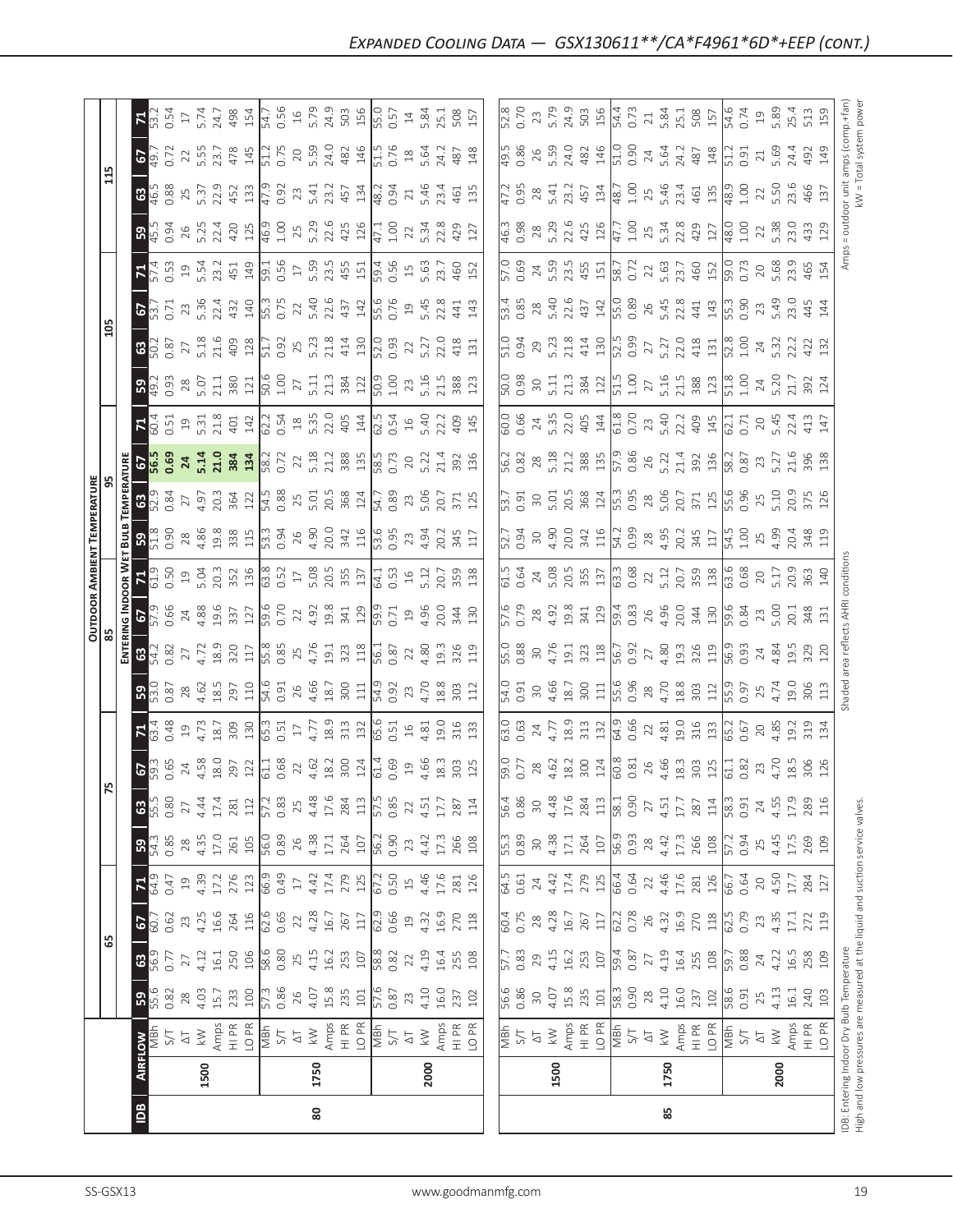| <b>OUTDOOR</b> | <b>INDOOR UNITS</b>         |                 |                    | <b>COOLING RATINGS</b> |                   |                  |            |         |
|----------------|-----------------------------|-----------------|--------------------|------------------------|-------------------|------------------|------------|---------|
| <b>UNIT</b>    | <b>COILS/AIR HANDLERS</b>   | <b>FURNACES</b> | TOTAL <sup>1</sup> | SENS. <sup>1</sup>     | SEER <sup>2</sup> | EER <sup>3</sup> | <b>CFM</b> | AHRI#   |
|                | ACNF18XX16D*                |                 | 16,800             | 12,800                 | 13.0              | 10.8             | 600        | 5039733 |
|                | ACNF24XX16D*                |                 | 17,000             | 13,000                 | 13.0              | 10.8             | 600        | 5039734 |
|                | ARUF18B14A*                 |                 | 17,200             | 13,100                 | 13.0              | 11.0             | 600        | 5360107 |
|                | ARUF18B14A*+TXV             |                 | 17,200             | 13,100                 | 13.0              | 11.0             | 600        | 5378529 |
|                | ARUF24B14C*                 |                 | 17,200             | 13,100                 | 13.0              | 11.0             | 600        | 7084828 |
|                | ARUF24B14C*+TXV             |                 | 17,200             | 13,100                 | 13.5              | 11.0             | 600        | 7084829 |
|                | ARUF25B14A*                 |                 | 18,000             | 13,700                 | 13.0              | 11.0             | 570        | 7984175 |
|                | ASPT24B14A*                 |                 | 17,600             | 13,400                 | 14.0              | 12.0             | 605        | 5722521 |
|                | ASPT25B14A*                 |                 | 17,600             | 13,400                 | 14.0              | 12.0             | 580        | 8242040 |
|                | ASPT29B14A*                 |                 | 18,000             | 13,700                 | 14.0              | 12.0             | 560        | 8242041 |
|                | ASPT30C14A*                 |                 | 18,000             | 13,700                 | 14.0              | 12.0             | 580        | 5722522 |
|                | AVPTC24B14A*                |                 | 17,600             | 13,400                 | 14.0              | 12.0             | 600        | 5924342 |
|                | AVPTC30C14A*                |                 | 18,000             | 13,700                 | 14.0              | 12.0             | 615        | 5924442 |
|                | AWUF18XX16B*                |                 | 17,200             | 13,100                 | 13.0              | 11.0             | 600        | 5039739 |
|                | AWUF24XX16B*                |                 | 17,400             | 13,300                 | 13.0              | 11.0             | 650        | 7487211 |
|                | AWUF31XX16A*                |                 | 17,200             | 13,100                 | 14.0              | 11.3             | 600        | 5039740 |
|                | CA*F1824*6D*                | A*VC80604B*B*   | 18,000             | 13,700                 | 14.0              | 11.5             | 675        | 5039742 |
|                | CA*F1824*6D*                | G*E80603B*B*    | 17,800             | 13,600                 | 14.0              | 11.5             | 640        | 5039744 |
|                | CA*F1824*6D*                | G*VC80604B*B*   | 18,000             | 13,700                 | 14.0              | 11.5             | 670        | 5039746 |
|                | CA*F1824*6D*                | A*EH800603B*A*  | 17,800             | 13,600                 | 14.0              | 11.5             | 640        | 6944831 |
|                | CA*F1824*6D*                | A*VC960403BNA*  | 17,800             | 13,600                 | 14.0              | 11.5             | 625        | 7353494 |
|                | CA*F1824*6D*                | A*VC960603BNA*  | 17,800             | 13,600                 | 14.0              | 11.5             | 600        | 7353495 |
|                | CA*F1824*6D*                | A*VC960803BNA*  | 17,800             | 13,600                 | 14.0              | 11.5             | 630        | 7353496 |
|                | CA*F1824*6D*                | A*VM970603BNA*  | 17,800             | 13,600                 | 14.0              | 11.5             | 600        | 7353497 |
|                | CA*F1824*6D*                | A*VM970803BNA*  | 17,800             | 13,600                 | 14.0              | 11.5             | 630        | 7353498 |
|                | CA*F1824*6D*                | G*VC960403BNA*  | 17,800             | 13,600                 | 14.0              | 11.5             | 625        | 7353499 |
|                | CA*F1824*6D*                | G*VC960603BNA*  | 17,800             | 13,600                 | 14.0              | 11.5             | 600        | 7353500 |
| GSX13          | CA*F1824*6D*                | G*VC960803BNA*  | 17,800             | 13,600                 | 14.0              | 11.5             | 630        | 7353501 |
| 0181E*         | CA*F1824*6D*                | G*VM970603BNA*  | 17,800             | 13,600                 | 14.0              | 11.5             | 600        | 7353502 |
|                | CA*F1824*6D*                | G*VM970803BNA*  | 17,800             | 13,600                 | 14.0              | 11.5             | 630        | 7353503 |
|                | CA*F1824*6D*                | G*EC960302BNA*  | 17,800             | 13,600                 | 14.0              | 11.5             | 600        | 7365224 |
|                | CA*F1824*6D*                | G*EC960402BNA*  | 17,800             | 13,600                 | 14.0              | 11.5             | 600        | 7365229 |
|                | CA*F1824*6D*                | G*EC960603BNA*  | 17,400             | 13,300                 | 14.0              | 11.5             | 550        | 7365234 |
|                | CA*F1824*6D*                | G*EC960803BNA*  | 17,800             | 13,600                 | 14.0              | 11.5             | 575        | 7365239 |
|                | CA*F1824*6D*                | A*EC960302BNA*  | 17,800             | 13,600                 | 14.0              | 11.5             | 600        | 7365330 |
|                | CA*F1824*6D*                | A*EC960402BNA*  | 17,800             | 13,600                 | 14.0              | 11.5             | 600        | 7365335 |
|                | CA*F1824*6D*                | A*EC960603BNA*  | 17,400             | 13,300                 | 14.0              | 11.5             | 550        | 7365340 |
|                | CA*F1824*6D*                | A*EC960803BNA*  | 17,800             | 13,600                 | 14.0              | 11.5             | 575        | 7365345 |
|                | CA*F1824*6D*+EEP            |                 | 17,800             | 13,600                 | 13.0              | 11.0             | 650        | 5039750 |
|                | CA*F1824*6D*+MBVC1200**-1A* |                 | 18,200             | 13,900                 | 14.0              | 11.5             | 640        | 5039751 |
|                | CA*F1824*6D*+TXV            | A*VC960403BNA*  | 17,800             | 13,600                 | 14.0              | 11.5             | 625        | 7353504 |
|                | CA*F1824*6D*+TXV            | A*VC960603BNA*  | 17,800             | 13,600                 | 14.0              | 11.5             | 600        | 7353505 |
|                | CA*F1824*6D*+TXV            | A*VC960803BNA*  | 17,800             | 13,600                 | 14.0              | 11.5             | 630        | 7353506 |
|                | CA*F1824*6D*+TXV            | A*VM970603BNA*  | 17,800             | 13,600                 | 14.0              | 11.5             | 600        | 7353507 |
|                | CA*F1824*6D*+TXV            | A*VM970803BNA*  | 17,800             | 13,600                 | 14.0              | 11.5             | 630        | 7353508 |
|                | CA*F1824*6D*+TXV            | G*VC960403BNA*  | 17,800             | 13,600                 | 14.0              | 11.5             | 625        | 7353509 |
|                | CA*F1824*6D*+TXV            | G*VC960603BNA*  | 17,800             | 13,600                 | 14.0              | 11.5             | 600        | 7353510 |
|                | CA*F1824*6D*+TXV            | G*VC960803BNA*  | 17,800             | 13,600                 | 14.0              | 11.5             | 630        | 7353511 |
|                | CA*F1824*6D*+TXV            | G*VM970603BNA*  | 17,800             | 13,600                 | 14.0              | 11.5             | 600        | 7353512 |
|                | CA*F1824*6D*+TXV            | G*VM970803BNA*  | 17,800             | 13,600                 | 14.0              | 11.5             | 630        | 7353513 |
|                | CA*F1824*6D*+TXV            | G*EC960302BNA*  | 17,800             | 13,600                 | 14.0              | 11.5             | 600        | 7365225 |
|                | CA*F1824*6D*+TXV            | G*EC960402BNA*  | 17,800             | 13,600                 | 14.0              | 11.5             | 600        | 7365230 |
|                | CA*F1824*6D*+TXV            | G*EC960603BNA*  | 17,400             | 13,300                 | 14.0              | 11.5             | 550        | 7365235 |
|                | CA*F1824*6D*+TXV            | G*EC960803BNA*  | 17,800             | 13,600                 | 14.0              | 11.5             | 575        | 7365240 |
|                | CA*F1824*6D*+TXV            | A*EC960302BNA*  | 17,800             | 13,600                 | 14.0              | 11.5             | 600        | 7365331 |
|                | CA*F1824*6D*+TXV            | A*EC960402BNA*  | 17,800             | 13,600                 | 14.0              | 11.5             | 600        | 7365336 |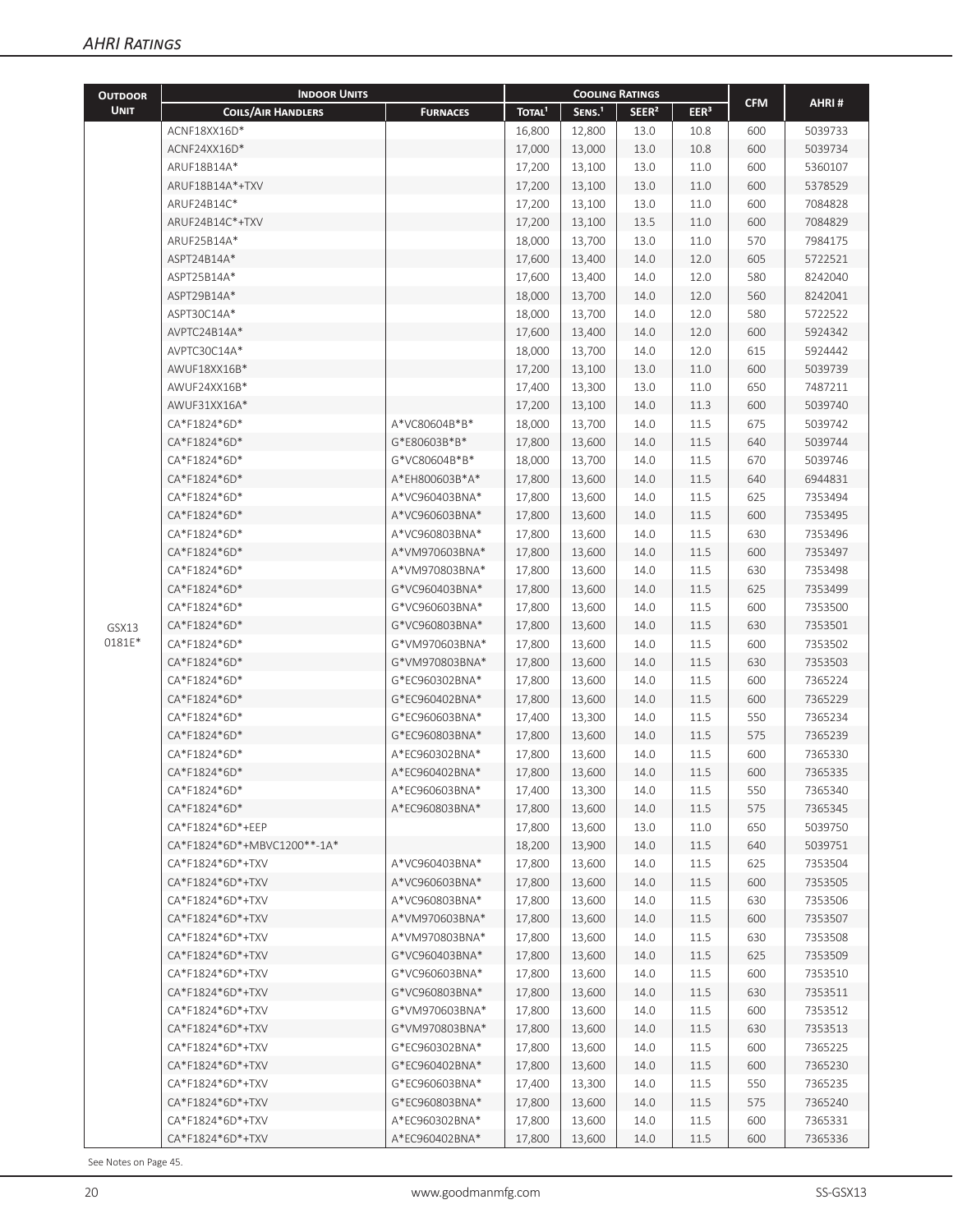| <b>OUTDOOR</b>  | <b>INDOOR UNITS</b>         |                 |                    |                    | <b>COOLING RATINGS</b> |                  |            |         |
|-----------------|-----------------------------|-----------------|--------------------|--------------------|------------------------|------------------|------------|---------|
| <b>UNIT</b>     | <b>COILS/AIR HANDLERS</b>   | <b>FURNACES</b> | TOTAL <sup>1</sup> | SENS. <sup>1</sup> | SEER <sup>2</sup>      | EER <sup>3</sup> | <b>CFM</b> | AHRI#   |
|                 | CA*F1824*6D*+TXV            | A*EC960603BNA*  | 17,400             | 13,300             | 14.0                   | 11.5             | 550        | 7365341 |
|                 | CA*F1824*6D*+TXV            | A*EC960803BNA*  | 17,800             | 13,600             | 14.0                   | 11.5             | 575        | 7365346 |
|                 | CA*F3030*6D*+EEP            |                 | 18,000             | 13,700             | 13.0                   | 11.0             | 650        | 5561904 |
|                 | CA*F3030*6D*+EEP+TXV        |                 | 18,000             | 13,700             | 13.0                   | 11.0             | 650        | 5581977 |
|                 | CA*F3131*6D*+EEP            |                 | 18,000             | 13,700             | 13.0                   | 11.0             | 650        | 5561905 |
|                 | CA*F3131*6D*+EEP+TXV        |                 | 18,000             | 13,700             | 13.0                   | 11.0             | 650        | 5561906 |
|                 | CA*F3636*6D*                | A*VC960403BNA*  | 18,400             | 14,000             | 14.0                   | 11.5             | 625        | 7353514 |
|                 | CA*F3636*6D*                | A*VC960603BNA*  | 18,400             | 14,000             | 14.0                   | 11.5             | 600        | 7353515 |
|                 | CA*F3636*6D*                | A*VC960803BNA*  | 18,400             | 14,000             | 14.0                   | 11.5             | 630        | 7353516 |
|                 | CA*F3636*6D*                | A*VM970603BNA*  | 18,400             | 14,000             | 14.0                   | 11.5             | 600        | 7353517 |
|                 | CA*F3636*6D*                | A*VM970803BNA*  | 18,400             | 14,000             | 14.0                   | 11.5             | 630        | 7353518 |
|                 | CA*F3636*6D*                | G*VC960403BNA*  | 18,400             | 14,000             | 14.0                   | 11.5             | 625        | 7353519 |
|                 | CA*F3636*6D*                | G*VC960603BNA*  | 18,400             | 14,000             | 14.0                   | 11.5             | 600        | 7353520 |
|                 | CA*F3636*6D*                | G*VC960803BNA*  | 18,400             | 14,000             | 14.0                   | 11.5             | 630        | 7353521 |
|                 | CA*F3636*6D*                | G*VM970603BNA*  | 18,400             | 14,000             | 14.0                   | 11.5             | 600        | 7353522 |
|                 | CA*F3636*6D*                | G*VM970803BNA*  | 18,400             | 14,000             | 14.0                   | 11.5             | 630        | 7353523 |
|                 | CA*F3636*6D*+TXV            | A*VC960403BNA*  | 18,400             | 14,000             | 14.0                   | 11.5             | 625        | 7353524 |
|                 | CA*F3636*6D*+TXV            | A*VC960603BNA*  | 18,400             | 14,000             | 14.0                   | 11.5             | 600        | 7353525 |
|                 | CA*F3636*6D*+TXV            | A*VC960803BNA*  | 18,400             | 14,000             | 14.0                   | 11.5             | 630        | 7353526 |
|                 | CA*F3636*6D*+TXV            | A*VM970603BNA*  | 18,400             | 14,000             | 14.0                   | 11.5             | 600        | 7353527 |
|                 | CA*F3636*6D*+TXV            | A*VM970803BNA*  | 18,400             | 14,000             | 14.0                   | 11.5             | 630        | 7353528 |
|                 | CA*F3636*6D*+TXV            | G*VC960403BNA*  | 18,400             | 14,000             | 14.0                   | 11.5             | 625        | 7353529 |
|                 | CA*F3636*6D*+TXV            | G*VC960603BNA*  | 18,400             | 14,000             | 14.0                   | 11.5             | 600        | 7353530 |
|                 | CA*F3636*6D*+TXV            | G*VC960803BNA*  | 18,400             | 14,000             | 14.0                   | 11.5             | 630        | 7353531 |
|                 | CA*F3636*6D*+TXV            | G*VM970603BNA*  | 18,400             | 14,000             | 14.0                   | 11.5             | 600        | 7353532 |
|                 | CA*F3636*6D*+TXV            | G*VM970803BNA*  | 18,400             | 14,000             | 14.0                   | 11.5             | 630        | 7353533 |
|                 | CAPT3131*4A*                | A*VC80604B*B*   | 18,000             | 13,700             | 14.0                   | 11.5             | 675        | 5948598 |
|                 | CAPT3131*4A*                | ADVC80603B*B*   | 18,000             | 13,700             | 14.0                   | 11.5             | 675        | 5948610 |
| GSX13<br>0181E* | CAPT3131*4A*                | G*E80603B*B*    | 18,000             | 13,700             | 14.0                   | 11.5             | 650        | 5948612 |
| (cont.)         | CAPT3131*4A*                | G*VC80604B*B*   | 18,000             | 13,700             | 14.0                   | 11.5             | 675        | 5948614 |
|                 | CAPT3131*4A*                | A*EH800603B*A*  | 18,000             | 13,700             | 14.0                   | 11.5             | 650        | 6944836 |
|                 | CAPT3131*4A*                | A*VC960403BNA*  | 18,000             | 13,700             | 14.0                   | 11.5             | 625        | 7353534 |
|                 | CAPT3131*4A*                | A*VC960603BNA*  | 18,000             | 13,700             | 14.0                   | 11.5             | 600        | 7353535 |
|                 | CAPT3131*4A*                | A*VC960803BNA*  | 18,000             | 13,700             | 14.0                   | 11.5             | 630        | 7353536 |
|                 | CAPT3131*4A*                | A*VM970603BNA*  | 18,000             | 13,700             | 14.0                   | 11.5             | 600        | 7353537 |
|                 | CAPT3131*4A*                | A*VM970803BNA*  | 18,000             | 13,700             | 14.0                   | 11.5             | 630        | 7353538 |
|                 | CAPT3131*4A*                | G*VC960403BNA*  | 18,000             | 13,700             | 14.0                   | 11.5             | 625        | 7353539 |
|                 | CAPT3131*4A*                | G*VC960603BNA*  | 18,000             | 13,700             | 14.0                   | 11.5             | 600        | 7353540 |
|                 | CAPT3131*4A*                | G*VC960803BNA*  | 18,000             | 13,700             | 14.0                   | 11.5             | 630        | 7353541 |
|                 | CAPT3131*4A*                | G*VM970603BNA*  | 18,000             | 13,700             | 14.0                   | 11.5             | 600        | 7353542 |
|                 | CAPT3131*4A*                | G*VM970803BNA*  | 18,000             | 13,700             | 14.0                   | 11.5             | 630        | 7353543 |
|                 | CAPT3131*4A*                | G*EC960302BNA*  | 17,800             | 13,600             | 14.0                   | 11.5             | 600        | 7365226 |
|                 | CAPT3131*4A*                | G*EC960402BNA*  | 17,800             | 13,600             | 14.0                   | 11.5             | 600        | 7365231 |
|                 | CAPT3131*4A*                | G*EC960603BNA*  | 17,400             | 13,300             | 14.0                   | 11.5             | 550        | 7365236 |
|                 | CAPT3131*4A*                | G*EC960803BNA*  | 17,800             | 13,600             | 14.0                   | 11.5             | 575        | 7365241 |
|                 | CAPT3131*4A*                | A*EC960302BNA*  | 17,800             | 13,600             | 14.0                   | 11.5             | 600        | 7365332 |
|                 | CAPT3131*4A*                | A*EC960402BNA*  | 17,800             | 13,600             | 14.0                   | 11.5             | 600        | 7365337 |
|                 | CAPT3131*4A*                | A*EC960603BNA*  | 17,400             | 13,300             | 14.0                   | 11.5             | 550        | 7365342 |
|                 | CAPT3131*4A*                | A*EC960803BNA*  | 17,800             | 13,600             | 14.0                   | 11.5             | 575        | 7365347 |
|                 | CAPT3131*4A*+EEP            |                 | 17,400             | 13,300             | 13.0                   | 11.0             | 650        | 5611304 |
|                 | CAPT3131*4A*+MBVC1200**-1A* |                 | 17,400             | 13,300             | 14.0                   | 11.5             | 650        | 5611305 |
|                 | CHPF1824A6C*+EEP            |                 | 17,800             | 13,600             | 13.0                   | 11.0             | 650        | 5039752 |
|                 | CHPF2430B6C*                | G*E80603B*B*    | 18,000             | 13,700             | 14.0                   | 11.5             | 640        | 5039754 |
|                 | CHPF2430B6C*                | A*VC80604B*B*   | 17,700             | 13,500             | 14.0                   | 11.5             | 660        | 5039796 |
|                 | CHPF2430B6C*                | G*VC80604B*B*   | 17,700             | 13,500             | 14.0                   | 11.5             | 660        | 5039798 |
|                 | CHPF2430B6C*                | A*EH800603B*A*  | 18,000             | 13,700             | 14.0                   | 11.5             | 640        | 6944845 |
|                 | CHPF2430B6C*                | A*VC960403BNA*  | 18,000             | 13,700             | 14.0                   | 11.5             | 625        | 7353544 |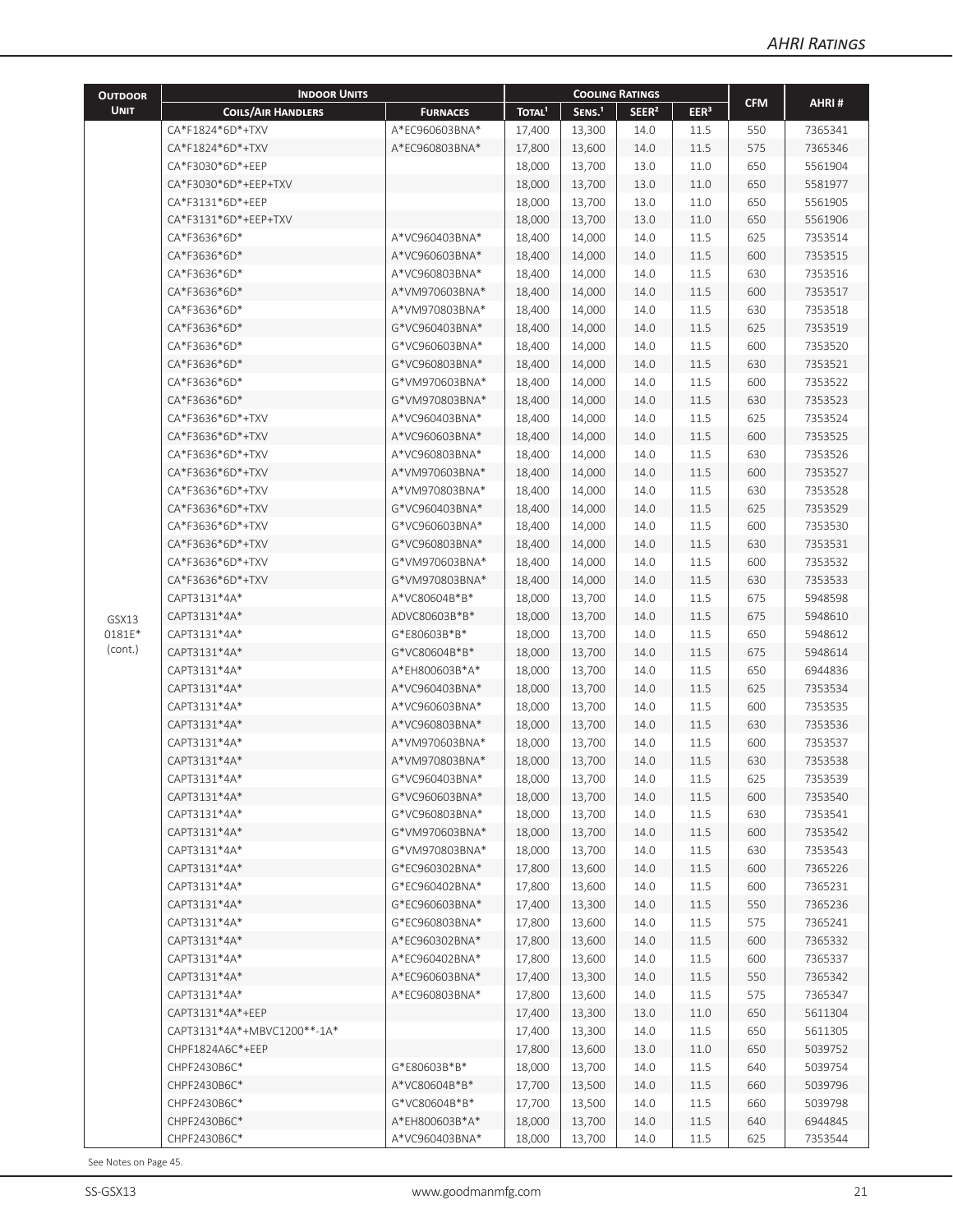| <b>OUTDOOR</b> | <b>INDOOR UNITS</b>         |                 |                    | <b>COOLING RATINGS</b> |                   |                  |            |         |
|----------------|-----------------------------|-----------------|--------------------|------------------------|-------------------|------------------|------------|---------|
| <b>UNIT</b>    | <b>COILS/AIR HANDLERS</b>   | <b>FURNACES</b> | TOTAL <sup>1</sup> | SENS. <sup>1</sup>     | SEER <sup>2</sup> | EER <sup>3</sup> | <b>CFM</b> | AHRI#   |
|                | CHPF2430B6C*                | A*VC960603BNA*  | 18,000             | 13,700                 | 14.0              | 11.5             | 600        | 7353545 |
|                | CHPF2430B6C*                | A*VC960803BNA*  | 18,000             | 13,700                 | 14.0              | 11.5             | 630        | 7353546 |
|                | CHPF2430B6C*                | A*VM970603BNA*  | 18,000             | 13,700                 | 14.0              | 11.5             | 600        | 7353547 |
|                | CHPF2430B6C*                | A*VM970803BNA*  | 18,000             | 13,700                 | 14.0              | 11.5             | 630        | 7353548 |
|                | CHPF2430B6C*                | G*VC960403BNA*  | 18,000             | 13,700                 | 14.0              | 11.5             | 625        | 7353549 |
|                | CHPF2430B6C*                | G*VC960603BNA*  | 18,000             | 13,700                 | 14.0              | 11.5             | 600        | 7353550 |
|                | CHPF2430B6C*                | G*VC960803BNA*  | 18,000             | 13,700                 | 14.0              | 11.5             | 630        | 7353551 |
|                | CHPF2430B6C*                | G*VM970603BNA*  | 18,000             | 13,700                 | 14.0              | 11.5             | 600        | 7353552 |
|                | CHPF2430B6C*                | G*VM970803BNA*  | 18,000             | 13,700                 | 14.0              | 11.5             | 630        | 7353553 |
|                | CHPF2430B6C*                | G*EC960302BNA*  | 17,800             | 13,600                 | 14.0              | 11.5             | 600        | 7365227 |
|                | CHPF2430B6C*                | G*EC960402BNA*  | 17,800             | 13,600                 | 14.0              | 11.5             | 600        | 7365232 |
|                | CHPF2430B6C*                | G*EC960603BNA*  | 17,400             | 13,300                 | 14.0              | 11.5             | 550        | 7365237 |
|                | CHPF2430B6C*                | G*EC960803BNA*  | 17,800             | 13,600                 | 14.0              | 11.5             | 575        | 7365242 |
|                | CHPF2430B6C*                | A*EC960302BNA*  | 17,800             | 13,600                 | 14.0              | 11.5             | 600        | 7365333 |
|                | CHPF2430B6C*                | A*EC960402BNA*  | 17,800             | 13,600                 | 14.0              | 11.5             | 600        | 7365338 |
|                | CHPF2430B6C*                | A*EC960603BNA*  | 17,400             | 13,300                 | 14.0              | 11.5             | 550        | 7365343 |
|                | CHPF2430B6C*                | A*EC960803BNA*  | 17,800             | 13,600                 | 14.0              | 11.5             | 575        | 7365348 |
|                | CHPF2430B6C*+EEP            |                 | 17,800             | 13,600                 | 13.0              | 11.0             | 650        | 5039758 |
|                | CHPF2430B6C*+MBVC1200**-1A* |                 | 18,200             | 13,900                 | 14.0              | 11.5             | 650        | 5039759 |
|                | CHPF2430B6C*+TXV            | A*VC960403BNA*  | 18,000             | 13,700                 | 14.0              | 11.5             | 625        | 7353554 |
|                | CHPF2430B6C*+TXV            | A*VC960603BNA*  | 18,000             | 13,700                 | 14.0              | 11.5             | 600        | 7353555 |
|                | CHPF2430B6C*+TXV            | A*VC960803BNA*  | 18,000             | 13,700                 | 14.0              | 11.5             | 630        | 7353556 |
|                | CHPF2430B6C*+TXV            | A*VM970603BNA*  | 18,000             | 13,700                 | 14.0              | 11.5             | 600        | 7353557 |
|                | CHPF2430B6C*+TXV            | A*VM970803BNA*  | 18,000             | 13,700                 | 14.0              | 11.5             | 630        | 7353558 |
|                | CHPF2430B6C*+TXV            | G*VC960403BNA*  | 18,000             | 13,700                 | 14.0              | 11.5             | 625        | 7353559 |
|                | CHPF2430B6C*+TXV            | G*VC960603BNA*  | 18,000             | 13,700                 | 14.0              | 11.5             | 600        | 7353560 |
|                | CHPF2430B6C*+TXV            | G*VC960803BNA*  | 18,000             | 13,700                 | 14.0              | 11.5             | 630        | 7353561 |
| GSX13          | CHPF2430B6C*+TXV            | G*VM970603BNA*  | 18,000             | 13,700                 | 14.0              | 11.5             | 600        | 7353562 |
| 0181E*         | CHPF2430B6C*+TXV            | G*VM970803BNA*  | 18,000             | 13,700                 | 14.0              | 11.5             | 630        | 7353563 |
| (cont.)        | CHPF2430B6C*+TXV            | G*EC960302BNA*  | 17,800             | 13,600                 | 14.0              | 11.5             | 600        | 7365228 |
|                | CHPF2430B6C*+TXV            | G*EC960402BNA*  | 17,800             | 13,600                 | 14.0              | 11.5             | 600        | 7365233 |
|                | CHPF2430B6C*+TXV            | G*EC960603BNA*  | 17,400             | 13,300                 | 14.0              | 11.5             | 550        | 7365238 |
|                | CHPF2430B6C*+TXV            | G*EC960803BNA*  | 17,800             | 13,600                 | 14.0              | 11.5             | 575        | 7365243 |
|                | CHPF2430B6C*+TXV            | A*EC960302BNA*  | 17,800             | 13,600                 | 14.0              | 11.5             | 600        | 7365334 |
|                | CHPF2430B6C*+TXV            | A*EC960402BNA*  | 17,800             | 13,600                 | 14.0              | 11.5             | 600        | 7365339 |
|                | CHPF2430B6C*+TXV            | A*EC960603BNA*  | 17,400             | 13,300                 | 14.0              | 11.5             | 550        | 7365344 |
|                | CHPF2430B6C*+TXV            | A*EC960803BNA*  | 17,800             | 13,600                 | 14.0              | $11.5\,$         | 575        | 7365349 |
|                | CHPF3636B6C*                | A*VC960403BNA*  | 18,200             | 13,900                 | 14.0              | 11.5             | 625        | 7353564 |
|                | CHPF3636B6C*                | A*VC960603BNA*  | 18,200             | 13,900                 | 14.0              | 11.5             | 600        | 7353565 |
|                | CHPF3636B6C*                | A*VC960803BNA*  | 18,200             | 13,900                 | 14.0              | 11.5             | 630        | 7353566 |
|                | CHPF3636B6C*                | A*VM970603BNA*  | 18,200             | 13,900                 | 14.0              | 11.5             | 600        | 7353567 |
|                | CHPF3636B6C*                | A*VM970803BNA*  | 18,200             | 13,900                 | 14.0              | 11.5             | 630        | 7353568 |
|                | CHPF3636B6C*                | G*VC960403BNA*  | 18,200             | 13,900                 | 14.0              | 11.5             | 625        | 7353569 |
|                | CHPF3636B6C*                | G*VC960603BNA*  | 18,200             | 13,900                 | 14.0              | 11.5             | 600        | 7353570 |
|                | CHPF3636B6C*                | G*VC960803BNA*  | 18,200             | 13,900                 | 14.0              | 11.5             | 630        | 7353571 |
|                | CHPF3636B6C*                | G*VM970603BNA*  | 18,200             | 13,900                 | 14.0              | 11.5             | 600        | 7353572 |
|                | CHPF3636B6C*                | G*VM970803BNA*  | 18,200             | 13,900                 | 14.0              | 11.5             | 630        | 7353573 |
|                | CHPF3636B6C*+TXV            | A*VC960403BNA*  | 18,200             | 13,900                 | 14.0              | 11.5             | 625        | 7353574 |
|                | CHPF3636B6C*+TXV            | A*VC960603BNA*  | 18,200             | 13,900                 | 14.0              | 11.5             | 600        | 7353575 |
|                | CHPF3636B6C*+TXV            | A*VC960803BNA*  | 18,200             | 13,900                 | 14.0              | 11.5             | 630        | 7353576 |
|                | CHPF3636B6C*+TXV            | A*VM970603BNA*  | 18,200             | 13,900                 | 14.0              | 11.5             | 600        | 7353577 |
|                | CHPF3636B6C*+TXV            | A*VM970803BNA*  | 18,200             | 13,900                 | 14.0              | 11.5             | 630        | 7353578 |
|                | CHPF3636B6C*+TXV            | G*VC960403BNA*  | 18,200             | 13,900                 | 14.0              | 11.5             | 625        | 7353579 |
|                | CHPF3636B6C*+TXV            | G*VC960603BNA*  | 18,200             | 13,900                 | 14.0              | 11.5             | 600        | 7353580 |
|                | CHPF3636B6C*+TXV            | G*VC960803BNA*  | 18,200             | 13,900                 | 14.0              | 11.5             | 630        | 7353581 |
|                | CHPF3636B6C*+TXV            | G*VM970603BNA*  | 18,200             | 13,900                 | 14.0              | 11.5             | 600        | 7353582 |
|                | CHPF3636B6C*+TXV            | G*VM970803BNA*  | 18,200             | 13,900                 | 14.0              | 11.5             | 630        | 7353583 |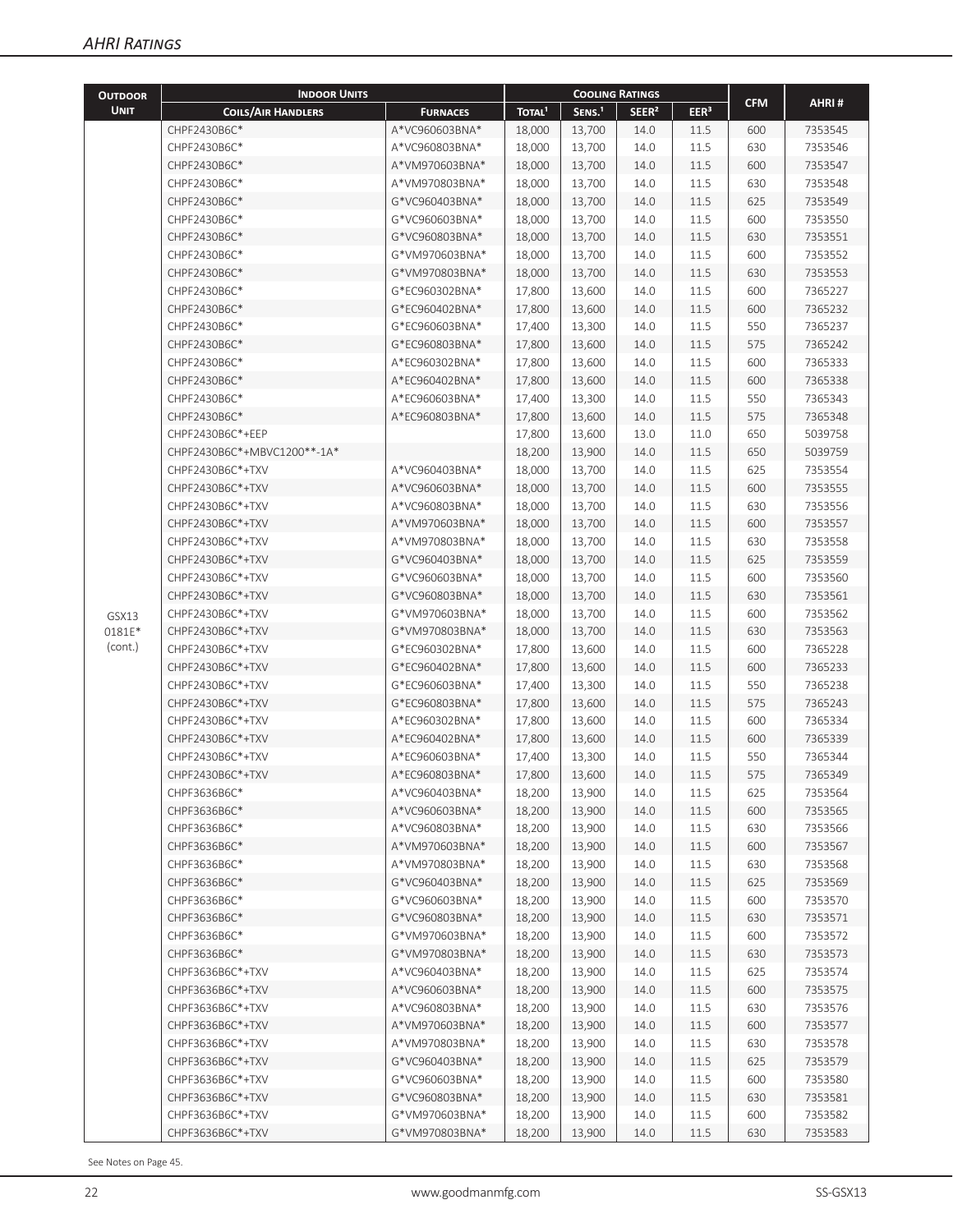| <b>UNIT</b><br>TOTAL <sup>1</sup><br>SENS. <sup>1</sup><br>SEER <sup>2</sup><br>EER <sup>3</sup><br><b>COILS/AIR HANDLERS</b><br><b>FURNACES</b><br>CSCF1824N6D*<br>G*E80603B*B*<br>640<br>5039760<br>18,000<br>13,700<br>14.0<br>11.5<br>14.0<br>11.5<br>660<br>CSCF1824N6D*<br>A*VC80604B*B*<br>17,700<br>13,500<br>5039800<br>G*VC80604B*B*<br>14.0<br>11.5<br>660<br>5039801<br>CSCF1824N6D*<br>17,700<br>13,500<br>CSCF1824N6D*<br>A*EH800603B*A*<br>14.0<br>11.5<br>6944850<br>18,000<br>13,700<br>640<br>CSCF1824N6D*<br>14.0<br>11.5<br>7353584<br>A*VC960403BNA*<br>18,000<br>13,700<br>625<br>CSCF1824N6D*<br>14.0<br>11.5<br>600<br>7353585<br>A*VC960603BNA*<br>18,000<br>13,700<br>CSCF1824N6D*<br>A*VC960803BNA*<br>14.0<br>11.5<br>7353586<br>18,000<br>13,700<br>630<br>A*VM970603BNA*<br>13,700<br>11.5<br>7353587<br>CSCF1824N6D*<br>18,000<br>14.0<br>600<br>CSCF1824N6D*<br>A*VM970803BNA*<br>14.0<br>11.5<br>630<br>7353588<br>18,000<br>13,700<br>CSCF1824N6D*<br>G*VC960403BNA*<br>13,700<br>14.0<br>11.5<br>625<br>7353589<br>18,000<br>CSCF1824N6D*<br>G*VC960603BNA*<br>13,700<br>14.0<br>11.5<br>600<br>7353590<br>18,000<br>CSCF1824N6D*<br>14.0<br>11.5<br>630<br>7353591<br>G*VC960803BNA*<br>18,000<br>13,700<br>CSCF1824N6D*<br>G*VM970603BNA*<br>14.0<br>11.5<br>7353592<br>18,000<br>13,700<br>600<br>14.0<br>11.5<br>7353593<br>CSCF1824N6D*<br>G*VM970803BNA*<br>18,000<br>13,700<br>630<br>CSCF1824N6D*+EEP<br>13.0<br>11.0<br>5039763<br>17,800<br>13,600<br>650<br>A*VC960403BNA*<br>11.5<br>7354985<br>CSCF1824N6D*+TXV<br>18,000<br>13,700<br>14.0<br>625<br>11.5<br>CSCF1824N6D*+TXV<br>A*VC960603BNA*<br>18,000<br>13,700<br>14.0<br>600<br>7354986<br>11.5<br>7354987<br>CSCF1824N6D*+TXV<br>A*VC960803BNA*<br>18,000<br>13,700<br>14.0<br>630<br>11.5<br>CSCF1824N6D*+TXV<br>A*VM970603BNA*<br>18,000<br>13,700<br>14.0<br>600<br>7354988<br>11.5<br>CSCF1824N6D*+TXV<br>A*VM970803BNA*<br>18,000<br>13,700<br>14.0<br>630<br>7354989<br>CSCF1824N6D*+TXV<br>G*VC960403BNA*<br>14.0<br>11.5<br>7354990<br>18,000<br>13,700<br>625<br>CSCF1824N6D*+TXV<br>G*VC960603BNA*<br>13,700<br>14.0<br>11.5<br>600<br>7354991<br>18,000<br>GSX13<br>0181E*<br>14.0<br>11.5<br>7354992<br>CSCF1824N6D*+TXV<br>G*VC960803BNA*<br>18,000<br>13,700<br>630<br>(cont.)<br>CSCF1824N6D*+TXV<br>G*VM970603BNA*<br>18,000<br>13,700<br>14.0<br>11.5<br>600<br>7354993<br>CSCF1824N6D*+TXV<br>G*VM970803BNA*<br>18,000<br>13,700<br>14.0<br>11.5<br>630<br>7354994<br>14.0<br>11.5<br>CSCF3036N6D*<br>A*VC960403BNA*<br>18,200<br>13,900<br>625<br>7353594<br>14.0<br>11.5<br>600<br>7353595<br>CSCF3036N6D*<br>A*VC960603BNA*<br>18,200<br>13,900<br>CSCF3036N6D*<br>A*VC960803BNA*<br>14.0<br>11.5<br>630<br>7353596<br>18,200<br>13,900<br>CSCF3036N6D*<br>A*VM970603BNA*<br>14.0<br>11.5<br>600<br>7353597<br>18,200<br>13,900<br>A*VM970803BNA*<br>14.0<br>11.5<br>CSCF3036N6D*<br>18,200<br>13,900<br>630<br>7353598<br>CSCF3036N6D*<br>G*VC960403BNA*<br>14.0<br>11.5<br>625<br>7353599<br>18,200<br>13,900<br>CSCF3036N6D*<br>11.5<br>7353600<br>G*VC960603BNA*<br>18,200<br>13,900<br>14.0<br>600<br>14.0<br>11.5<br>7353601<br>CSCF3036N6D*<br>G*VC960803BNA*<br>18,200<br>13,900<br>630<br>CSCF3036N6D*<br>G*VM970603BNA*<br>14.0<br>11.5<br>600<br>7353602<br>18,200<br>13,900<br>CSCF3036N6D*<br>G*VM970803BNA*<br>11.5<br>7353603<br>18,200<br>13,900<br>14.0<br>630<br>CSCF3036N6D*+TXV<br>14.0<br>11.5<br>625<br>7353604<br>A*VC960403BNA*<br>18,200<br>13,900<br>11.5<br>600<br>CSCF3036N6D*+TXV<br>A*VC960603BNA*<br>18,200<br>13,900<br>14.0<br>7353605<br>A*VC960803BNA*<br>18,200<br>13,900<br>14.0<br>11.5<br>630<br>7353606<br>CSCF3036N6D*+TXV<br>A*VM970603BNA*<br>18,200<br>13,900<br>14.0<br>11.5<br>600<br>7353607<br>CSCF3036N6D*+TXV<br>CSCF3036N6D*+TXV<br>A*VM970803BNA*<br>18,200<br>13,900<br>14.0<br>11.5<br>630<br>7353608<br>CSCF3036N6D*+TXV<br>G*VC960403BNA*<br>14.0<br>11.5<br>7353609<br>18,200<br>13,900<br>625<br>G*VC960603BNA*<br>18,200<br>13,900<br>11.5<br>7353610<br>CSCF3036N6D*+TXV<br>14.0<br>600<br>CSCF3036N6D*+TXV<br>G*VC960803BNA*<br>18,200<br>13,900<br>14.0<br>11.5<br>630<br>7353611<br>CSCF3036N6D*+TXV<br>G*VM970603BNA*<br>18,200<br>13,900<br>11.5<br>7353612<br>14.0<br>600<br>G*VM970803BNA*<br>13,900<br>14.0<br>11.5<br>630<br>7353613<br>CSCF3036N6D*+TXV<br>18,200<br>8377184<br>ACNF24XX16D*<br>13.0<br>11.0<br>770<br>22,400<br>16,600<br>ACNF30XX16D*<br>22,600<br>16,700<br>13.0<br>11.0<br>845<br>8377323<br>ARUF24B14C*<br>22,000<br>16,300<br>13.0<br>11.0<br>800<br>8377121<br>8377163<br>ARUF24B14C*+TXV+HSK<br>22,000<br>16,300<br>13.0<br>11.0<br>800<br>ARUF29B14A*<br>23,400<br>17,300<br>13.0<br>11.0<br>860<br>8377265<br>8377322<br>ASPT24B14A*+HSK<br>23,000<br>17,000<br>13.8<br>11.8<br>810<br>GSX13<br>0241E*<br>14.0<br>12.0<br>800<br>8377172<br>ASPT25B14A*+HSK<br>23,000<br>17,000<br>ASPT29B14A*+HSK<br>17,600<br>12.0<br>790<br>8377349<br>23,800<br>14.0<br>ASPT30C14A*+HSK<br>23,400<br>17,300<br>12.0<br>845<br>8377211<br>14.0<br>AVPTC24B14A*+HSK<br>22,600<br>16,700<br>14.0<br>12.0<br>800<br>8377161<br>AVPTC30C14A*+HSK<br>23,400<br>17,300<br>12.0<br>8377246<br>14.0<br>780<br>AWUF24XX16B*<br>17,000<br>13.0<br>11.0<br>800<br>8377259<br>23,000 | <b>OUTDOOR</b> | <b>INDOOR UNITS</b> |  | <b>COOLING RATINGS</b> |  |            |       |
|------------------------------------------------------------------------------------------------------------------------------------------------------------------------------------------------------------------------------------------------------------------------------------------------------------------------------------------------------------------------------------------------------------------------------------------------------------------------------------------------------------------------------------------------------------------------------------------------------------------------------------------------------------------------------------------------------------------------------------------------------------------------------------------------------------------------------------------------------------------------------------------------------------------------------------------------------------------------------------------------------------------------------------------------------------------------------------------------------------------------------------------------------------------------------------------------------------------------------------------------------------------------------------------------------------------------------------------------------------------------------------------------------------------------------------------------------------------------------------------------------------------------------------------------------------------------------------------------------------------------------------------------------------------------------------------------------------------------------------------------------------------------------------------------------------------------------------------------------------------------------------------------------------------------------------------------------------------------------------------------------------------------------------------------------------------------------------------------------------------------------------------------------------------------------------------------------------------------------------------------------------------------------------------------------------------------------------------------------------------------------------------------------------------------------------------------------------------------------------------------------------------------------------------------------------------------------------------------------------------------------------------------------------------------------------------------------------------------------------------------------------------------------------------------------------------------------------------------------------------------------------------------------------------------------------------------------------------------------------------------------------------------------------------------------------------------------------------------------------------------------------------------------------------------------------------------------------------------------------------------------------------------------------------------------------------------------------------------------------------------------------------------------------------------------------------------------------------------------------------------------------------------------------------------------------------------------------------------------------------------------------------------------------------------------------------------------------------------------------------------------------------------------------------------------------------------------------------------------------------------------------------------------------------------------------------------------------------------------------------------------------------------------------------------------------------------------------------------------------------------------------------------------------------------------------------------------------------------------------------------------------------------------------------------------------------------------------------------------------------------------------------------------------------------------------------------------------------------------------------------------------------------------------------------------------------------------------------------------------------------------------------------------------------------------------------------------------------------------------------------------------------------------------------------------------------------------------------------------------------------------------------------------------------------------------------------------------------------------------------------------------------------------------------------------------------------------------------------------------------------------------------------------------------------------------------------------------------------------------------------------------------------------------------|----------------|---------------------|--|------------------------|--|------------|-------|
|                                                                                                                                                                                                                                                                                                                                                                                                                                                                                                                                                                                                                                                                                                                                                                                                                                                                                                                                                                                                                                                                                                                                                                                                                                                                                                                                                                                                                                                                                                                                                                                                                                                                                                                                                                                                                                                                                                                                                                                                                                                                                                                                                                                                                                                                                                                                                                                                                                                                                                                                                                                                                                                                                                                                                                                                                                                                                                                                                                                                                                                                                                                                                                                                                                                                                                                                                                                                                                                                                                                                                                                                                                                                                                                                                                                                                                                                                                                                                                                                                                                                                                                                                                                                                                                                                                                                                                                                                                                                                                                                                                                                                                                                                                                                                                                                                                                                                                                                                                                                                                                                                                                                                                                                                                                                                          |                |                     |  |                        |  | <b>CFM</b> | AHRI# |
|                                                                                                                                                                                                                                                                                                                                                                                                                                                                                                                                                                                                                                                                                                                                                                                                                                                                                                                                                                                                                                                                                                                                                                                                                                                                                                                                                                                                                                                                                                                                                                                                                                                                                                                                                                                                                                                                                                                                                                                                                                                                                                                                                                                                                                                                                                                                                                                                                                                                                                                                                                                                                                                                                                                                                                                                                                                                                                                                                                                                                                                                                                                                                                                                                                                                                                                                                                                                                                                                                                                                                                                                                                                                                                                                                                                                                                                                                                                                                                                                                                                                                                                                                                                                                                                                                                                                                                                                                                                                                                                                                                                                                                                                                                                                                                                                                                                                                                                                                                                                                                                                                                                                                                                                                                                                                          |                |                     |  |                        |  |            |       |
|                                                                                                                                                                                                                                                                                                                                                                                                                                                                                                                                                                                                                                                                                                                                                                                                                                                                                                                                                                                                                                                                                                                                                                                                                                                                                                                                                                                                                                                                                                                                                                                                                                                                                                                                                                                                                                                                                                                                                                                                                                                                                                                                                                                                                                                                                                                                                                                                                                                                                                                                                                                                                                                                                                                                                                                                                                                                                                                                                                                                                                                                                                                                                                                                                                                                                                                                                                                                                                                                                                                                                                                                                                                                                                                                                                                                                                                                                                                                                                                                                                                                                                                                                                                                                                                                                                                                                                                                                                                                                                                                                                                                                                                                                                                                                                                                                                                                                                                                                                                                                                                                                                                                                                                                                                                                                          |                |                     |  |                        |  |            |       |
|                                                                                                                                                                                                                                                                                                                                                                                                                                                                                                                                                                                                                                                                                                                                                                                                                                                                                                                                                                                                                                                                                                                                                                                                                                                                                                                                                                                                                                                                                                                                                                                                                                                                                                                                                                                                                                                                                                                                                                                                                                                                                                                                                                                                                                                                                                                                                                                                                                                                                                                                                                                                                                                                                                                                                                                                                                                                                                                                                                                                                                                                                                                                                                                                                                                                                                                                                                                                                                                                                                                                                                                                                                                                                                                                                                                                                                                                                                                                                                                                                                                                                                                                                                                                                                                                                                                                                                                                                                                                                                                                                                                                                                                                                                                                                                                                                                                                                                                                                                                                                                                                                                                                                                                                                                                                                          |                |                     |  |                        |  |            |       |
|                                                                                                                                                                                                                                                                                                                                                                                                                                                                                                                                                                                                                                                                                                                                                                                                                                                                                                                                                                                                                                                                                                                                                                                                                                                                                                                                                                                                                                                                                                                                                                                                                                                                                                                                                                                                                                                                                                                                                                                                                                                                                                                                                                                                                                                                                                                                                                                                                                                                                                                                                                                                                                                                                                                                                                                                                                                                                                                                                                                                                                                                                                                                                                                                                                                                                                                                                                                                                                                                                                                                                                                                                                                                                                                                                                                                                                                                                                                                                                                                                                                                                                                                                                                                                                                                                                                                                                                                                                                                                                                                                                                                                                                                                                                                                                                                                                                                                                                                                                                                                                                                                                                                                                                                                                                                                          |                |                     |  |                        |  |            |       |
|                                                                                                                                                                                                                                                                                                                                                                                                                                                                                                                                                                                                                                                                                                                                                                                                                                                                                                                                                                                                                                                                                                                                                                                                                                                                                                                                                                                                                                                                                                                                                                                                                                                                                                                                                                                                                                                                                                                                                                                                                                                                                                                                                                                                                                                                                                                                                                                                                                                                                                                                                                                                                                                                                                                                                                                                                                                                                                                                                                                                                                                                                                                                                                                                                                                                                                                                                                                                                                                                                                                                                                                                                                                                                                                                                                                                                                                                                                                                                                                                                                                                                                                                                                                                                                                                                                                                                                                                                                                                                                                                                                                                                                                                                                                                                                                                                                                                                                                                                                                                                                                                                                                                                                                                                                                                                          |                |                     |  |                        |  |            |       |
|                                                                                                                                                                                                                                                                                                                                                                                                                                                                                                                                                                                                                                                                                                                                                                                                                                                                                                                                                                                                                                                                                                                                                                                                                                                                                                                                                                                                                                                                                                                                                                                                                                                                                                                                                                                                                                                                                                                                                                                                                                                                                                                                                                                                                                                                                                                                                                                                                                                                                                                                                                                                                                                                                                                                                                                                                                                                                                                                                                                                                                                                                                                                                                                                                                                                                                                                                                                                                                                                                                                                                                                                                                                                                                                                                                                                                                                                                                                                                                                                                                                                                                                                                                                                                                                                                                                                                                                                                                                                                                                                                                                                                                                                                                                                                                                                                                                                                                                                                                                                                                                                                                                                                                                                                                                                                          |                |                     |  |                        |  |            |       |
|                                                                                                                                                                                                                                                                                                                                                                                                                                                                                                                                                                                                                                                                                                                                                                                                                                                                                                                                                                                                                                                                                                                                                                                                                                                                                                                                                                                                                                                                                                                                                                                                                                                                                                                                                                                                                                                                                                                                                                                                                                                                                                                                                                                                                                                                                                                                                                                                                                                                                                                                                                                                                                                                                                                                                                                                                                                                                                                                                                                                                                                                                                                                                                                                                                                                                                                                                                                                                                                                                                                                                                                                                                                                                                                                                                                                                                                                                                                                                                                                                                                                                                                                                                                                                                                                                                                                                                                                                                                                                                                                                                                                                                                                                                                                                                                                                                                                                                                                                                                                                                                                                                                                                                                                                                                                                          |                |                     |  |                        |  |            |       |
|                                                                                                                                                                                                                                                                                                                                                                                                                                                                                                                                                                                                                                                                                                                                                                                                                                                                                                                                                                                                                                                                                                                                                                                                                                                                                                                                                                                                                                                                                                                                                                                                                                                                                                                                                                                                                                                                                                                                                                                                                                                                                                                                                                                                                                                                                                                                                                                                                                                                                                                                                                                                                                                                                                                                                                                                                                                                                                                                                                                                                                                                                                                                                                                                                                                                                                                                                                                                                                                                                                                                                                                                                                                                                                                                                                                                                                                                                                                                                                                                                                                                                                                                                                                                                                                                                                                                                                                                                                                                                                                                                                                                                                                                                                                                                                                                                                                                                                                                                                                                                                                                                                                                                                                                                                                                                          |                |                     |  |                        |  |            |       |
|                                                                                                                                                                                                                                                                                                                                                                                                                                                                                                                                                                                                                                                                                                                                                                                                                                                                                                                                                                                                                                                                                                                                                                                                                                                                                                                                                                                                                                                                                                                                                                                                                                                                                                                                                                                                                                                                                                                                                                                                                                                                                                                                                                                                                                                                                                                                                                                                                                                                                                                                                                                                                                                                                                                                                                                                                                                                                                                                                                                                                                                                                                                                                                                                                                                                                                                                                                                                                                                                                                                                                                                                                                                                                                                                                                                                                                                                                                                                                                                                                                                                                                                                                                                                                                                                                                                                                                                                                                                                                                                                                                                                                                                                                                                                                                                                                                                                                                                                                                                                                                                                                                                                                                                                                                                                                          |                |                     |  |                        |  |            |       |
|                                                                                                                                                                                                                                                                                                                                                                                                                                                                                                                                                                                                                                                                                                                                                                                                                                                                                                                                                                                                                                                                                                                                                                                                                                                                                                                                                                                                                                                                                                                                                                                                                                                                                                                                                                                                                                                                                                                                                                                                                                                                                                                                                                                                                                                                                                                                                                                                                                                                                                                                                                                                                                                                                                                                                                                                                                                                                                                                                                                                                                                                                                                                                                                                                                                                                                                                                                                                                                                                                                                                                                                                                                                                                                                                                                                                                                                                                                                                                                                                                                                                                                                                                                                                                                                                                                                                                                                                                                                                                                                                                                                                                                                                                                                                                                                                                                                                                                                                                                                                                                                                                                                                                                                                                                                                                          |                |                     |  |                        |  |            |       |
|                                                                                                                                                                                                                                                                                                                                                                                                                                                                                                                                                                                                                                                                                                                                                                                                                                                                                                                                                                                                                                                                                                                                                                                                                                                                                                                                                                                                                                                                                                                                                                                                                                                                                                                                                                                                                                                                                                                                                                                                                                                                                                                                                                                                                                                                                                                                                                                                                                                                                                                                                                                                                                                                                                                                                                                                                                                                                                                                                                                                                                                                                                                                                                                                                                                                                                                                                                                                                                                                                                                                                                                                                                                                                                                                                                                                                                                                                                                                                                                                                                                                                                                                                                                                                                                                                                                                                                                                                                                                                                                                                                                                                                                                                                                                                                                                                                                                                                                                                                                                                                                                                                                                                                                                                                                                                          |                |                     |  |                        |  |            |       |
|                                                                                                                                                                                                                                                                                                                                                                                                                                                                                                                                                                                                                                                                                                                                                                                                                                                                                                                                                                                                                                                                                                                                                                                                                                                                                                                                                                                                                                                                                                                                                                                                                                                                                                                                                                                                                                                                                                                                                                                                                                                                                                                                                                                                                                                                                                                                                                                                                                                                                                                                                                                                                                                                                                                                                                                                                                                                                                                                                                                                                                                                                                                                                                                                                                                                                                                                                                                                                                                                                                                                                                                                                                                                                                                                                                                                                                                                                                                                                                                                                                                                                                                                                                                                                                                                                                                                                                                                                                                                                                                                                                                                                                                                                                                                                                                                                                                                                                                                                                                                                                                                                                                                                                                                                                                                                          |                |                     |  |                        |  |            |       |
|                                                                                                                                                                                                                                                                                                                                                                                                                                                                                                                                                                                                                                                                                                                                                                                                                                                                                                                                                                                                                                                                                                                                                                                                                                                                                                                                                                                                                                                                                                                                                                                                                                                                                                                                                                                                                                                                                                                                                                                                                                                                                                                                                                                                                                                                                                                                                                                                                                                                                                                                                                                                                                                                                                                                                                                                                                                                                                                                                                                                                                                                                                                                                                                                                                                                                                                                                                                                                                                                                                                                                                                                                                                                                                                                                                                                                                                                                                                                                                                                                                                                                                                                                                                                                                                                                                                                                                                                                                                                                                                                                                                                                                                                                                                                                                                                                                                                                                                                                                                                                                                                                                                                                                                                                                                                                          |                |                     |  |                        |  |            |       |
|                                                                                                                                                                                                                                                                                                                                                                                                                                                                                                                                                                                                                                                                                                                                                                                                                                                                                                                                                                                                                                                                                                                                                                                                                                                                                                                                                                                                                                                                                                                                                                                                                                                                                                                                                                                                                                                                                                                                                                                                                                                                                                                                                                                                                                                                                                                                                                                                                                                                                                                                                                                                                                                                                                                                                                                                                                                                                                                                                                                                                                                                                                                                                                                                                                                                                                                                                                                                                                                                                                                                                                                                                                                                                                                                                                                                                                                                                                                                                                                                                                                                                                                                                                                                                                                                                                                                                                                                                                                                                                                                                                                                                                                                                                                                                                                                                                                                                                                                                                                                                                                                                                                                                                                                                                                                                          |                |                     |  |                        |  |            |       |
|                                                                                                                                                                                                                                                                                                                                                                                                                                                                                                                                                                                                                                                                                                                                                                                                                                                                                                                                                                                                                                                                                                                                                                                                                                                                                                                                                                                                                                                                                                                                                                                                                                                                                                                                                                                                                                                                                                                                                                                                                                                                                                                                                                                                                                                                                                                                                                                                                                                                                                                                                                                                                                                                                                                                                                                                                                                                                                                                                                                                                                                                                                                                                                                                                                                                                                                                                                                                                                                                                                                                                                                                                                                                                                                                                                                                                                                                                                                                                                                                                                                                                                                                                                                                                                                                                                                                                                                                                                                                                                                                                                                                                                                                                                                                                                                                                                                                                                                                                                                                                                                                                                                                                                                                                                                                                          |                |                     |  |                        |  |            |       |
|                                                                                                                                                                                                                                                                                                                                                                                                                                                                                                                                                                                                                                                                                                                                                                                                                                                                                                                                                                                                                                                                                                                                                                                                                                                                                                                                                                                                                                                                                                                                                                                                                                                                                                                                                                                                                                                                                                                                                                                                                                                                                                                                                                                                                                                                                                                                                                                                                                                                                                                                                                                                                                                                                                                                                                                                                                                                                                                                                                                                                                                                                                                                                                                                                                                                                                                                                                                                                                                                                                                                                                                                                                                                                                                                                                                                                                                                                                                                                                                                                                                                                                                                                                                                                                                                                                                                                                                                                                                                                                                                                                                                                                                                                                                                                                                                                                                                                                                                                                                                                                                                                                                                                                                                                                                                                          |                |                     |  |                        |  |            |       |
|                                                                                                                                                                                                                                                                                                                                                                                                                                                                                                                                                                                                                                                                                                                                                                                                                                                                                                                                                                                                                                                                                                                                                                                                                                                                                                                                                                                                                                                                                                                                                                                                                                                                                                                                                                                                                                                                                                                                                                                                                                                                                                                                                                                                                                                                                                                                                                                                                                                                                                                                                                                                                                                                                                                                                                                                                                                                                                                                                                                                                                                                                                                                                                                                                                                                                                                                                                                                                                                                                                                                                                                                                                                                                                                                                                                                                                                                                                                                                                                                                                                                                                                                                                                                                                                                                                                                                                                                                                                                                                                                                                                                                                                                                                                                                                                                                                                                                                                                                                                                                                                                                                                                                                                                                                                                                          |                |                     |  |                        |  |            |       |
|                                                                                                                                                                                                                                                                                                                                                                                                                                                                                                                                                                                                                                                                                                                                                                                                                                                                                                                                                                                                                                                                                                                                                                                                                                                                                                                                                                                                                                                                                                                                                                                                                                                                                                                                                                                                                                                                                                                                                                                                                                                                                                                                                                                                                                                                                                                                                                                                                                                                                                                                                                                                                                                                                                                                                                                                                                                                                                                                                                                                                                                                                                                                                                                                                                                                                                                                                                                                                                                                                                                                                                                                                                                                                                                                                                                                                                                                                                                                                                                                                                                                                                                                                                                                                                                                                                                                                                                                                                                                                                                                                                                                                                                                                                                                                                                                                                                                                                                                                                                                                                                                                                                                                                                                                                                                                          |                |                     |  |                        |  |            |       |
|                                                                                                                                                                                                                                                                                                                                                                                                                                                                                                                                                                                                                                                                                                                                                                                                                                                                                                                                                                                                                                                                                                                                                                                                                                                                                                                                                                                                                                                                                                                                                                                                                                                                                                                                                                                                                                                                                                                                                                                                                                                                                                                                                                                                                                                                                                                                                                                                                                                                                                                                                                                                                                                                                                                                                                                                                                                                                                                                                                                                                                                                                                                                                                                                                                                                                                                                                                                                                                                                                                                                                                                                                                                                                                                                                                                                                                                                                                                                                                                                                                                                                                                                                                                                                                                                                                                                                                                                                                                                                                                                                                                                                                                                                                                                                                                                                                                                                                                                                                                                                                                                                                                                                                                                                                                                                          |                |                     |  |                        |  |            |       |
|                                                                                                                                                                                                                                                                                                                                                                                                                                                                                                                                                                                                                                                                                                                                                                                                                                                                                                                                                                                                                                                                                                                                                                                                                                                                                                                                                                                                                                                                                                                                                                                                                                                                                                                                                                                                                                                                                                                                                                                                                                                                                                                                                                                                                                                                                                                                                                                                                                                                                                                                                                                                                                                                                                                                                                                                                                                                                                                                                                                                                                                                                                                                                                                                                                                                                                                                                                                                                                                                                                                                                                                                                                                                                                                                                                                                                                                                                                                                                                                                                                                                                                                                                                                                                                                                                                                                                                                                                                                                                                                                                                                                                                                                                                                                                                                                                                                                                                                                                                                                                                                                                                                                                                                                                                                                                          |                |                     |  |                        |  |            |       |
|                                                                                                                                                                                                                                                                                                                                                                                                                                                                                                                                                                                                                                                                                                                                                                                                                                                                                                                                                                                                                                                                                                                                                                                                                                                                                                                                                                                                                                                                                                                                                                                                                                                                                                                                                                                                                                                                                                                                                                                                                                                                                                                                                                                                                                                                                                                                                                                                                                                                                                                                                                                                                                                                                                                                                                                                                                                                                                                                                                                                                                                                                                                                                                                                                                                                                                                                                                                                                                                                                                                                                                                                                                                                                                                                                                                                                                                                                                                                                                                                                                                                                                                                                                                                                                                                                                                                                                                                                                                                                                                                                                                                                                                                                                                                                                                                                                                                                                                                                                                                                                                                                                                                                                                                                                                                                          |                |                     |  |                        |  |            |       |
|                                                                                                                                                                                                                                                                                                                                                                                                                                                                                                                                                                                                                                                                                                                                                                                                                                                                                                                                                                                                                                                                                                                                                                                                                                                                                                                                                                                                                                                                                                                                                                                                                                                                                                                                                                                                                                                                                                                                                                                                                                                                                                                                                                                                                                                                                                                                                                                                                                                                                                                                                                                                                                                                                                                                                                                                                                                                                                                                                                                                                                                                                                                                                                                                                                                                                                                                                                                                                                                                                                                                                                                                                                                                                                                                                                                                                                                                                                                                                                                                                                                                                                                                                                                                                                                                                                                                                                                                                                                                                                                                                                                                                                                                                                                                                                                                                                                                                                                                                                                                                                                                                                                                                                                                                                                                                          |                |                     |  |                        |  |            |       |
|                                                                                                                                                                                                                                                                                                                                                                                                                                                                                                                                                                                                                                                                                                                                                                                                                                                                                                                                                                                                                                                                                                                                                                                                                                                                                                                                                                                                                                                                                                                                                                                                                                                                                                                                                                                                                                                                                                                                                                                                                                                                                                                                                                                                                                                                                                                                                                                                                                                                                                                                                                                                                                                                                                                                                                                                                                                                                                                                                                                                                                                                                                                                                                                                                                                                                                                                                                                                                                                                                                                                                                                                                                                                                                                                                                                                                                                                                                                                                                                                                                                                                                                                                                                                                                                                                                                                                                                                                                                                                                                                                                                                                                                                                                                                                                                                                                                                                                                                                                                                                                                                                                                                                                                                                                                                                          |                |                     |  |                        |  |            |       |
|                                                                                                                                                                                                                                                                                                                                                                                                                                                                                                                                                                                                                                                                                                                                                                                                                                                                                                                                                                                                                                                                                                                                                                                                                                                                                                                                                                                                                                                                                                                                                                                                                                                                                                                                                                                                                                                                                                                                                                                                                                                                                                                                                                                                                                                                                                                                                                                                                                                                                                                                                                                                                                                                                                                                                                                                                                                                                                                                                                                                                                                                                                                                                                                                                                                                                                                                                                                                                                                                                                                                                                                                                                                                                                                                                                                                                                                                                                                                                                                                                                                                                                                                                                                                                                                                                                                                                                                                                                                                                                                                                                                                                                                                                                                                                                                                                                                                                                                                                                                                                                                                                                                                                                                                                                                                                          |                |                     |  |                        |  |            |       |
|                                                                                                                                                                                                                                                                                                                                                                                                                                                                                                                                                                                                                                                                                                                                                                                                                                                                                                                                                                                                                                                                                                                                                                                                                                                                                                                                                                                                                                                                                                                                                                                                                                                                                                                                                                                                                                                                                                                                                                                                                                                                                                                                                                                                                                                                                                                                                                                                                                                                                                                                                                                                                                                                                                                                                                                                                                                                                                                                                                                                                                                                                                                                                                                                                                                                                                                                                                                                                                                                                                                                                                                                                                                                                                                                                                                                                                                                                                                                                                                                                                                                                                                                                                                                                                                                                                                                                                                                                                                                                                                                                                                                                                                                                                                                                                                                                                                                                                                                                                                                                                                                                                                                                                                                                                                                                          |                |                     |  |                        |  |            |       |
|                                                                                                                                                                                                                                                                                                                                                                                                                                                                                                                                                                                                                                                                                                                                                                                                                                                                                                                                                                                                                                                                                                                                                                                                                                                                                                                                                                                                                                                                                                                                                                                                                                                                                                                                                                                                                                                                                                                                                                                                                                                                                                                                                                                                                                                                                                                                                                                                                                                                                                                                                                                                                                                                                                                                                                                                                                                                                                                                                                                                                                                                                                                                                                                                                                                                                                                                                                                                                                                                                                                                                                                                                                                                                                                                                                                                                                                                                                                                                                                                                                                                                                                                                                                                                                                                                                                                                                                                                                                                                                                                                                                                                                                                                                                                                                                                                                                                                                                                                                                                                                                                                                                                                                                                                                                                                          |                |                     |  |                        |  |            |       |
|                                                                                                                                                                                                                                                                                                                                                                                                                                                                                                                                                                                                                                                                                                                                                                                                                                                                                                                                                                                                                                                                                                                                                                                                                                                                                                                                                                                                                                                                                                                                                                                                                                                                                                                                                                                                                                                                                                                                                                                                                                                                                                                                                                                                                                                                                                                                                                                                                                                                                                                                                                                                                                                                                                                                                                                                                                                                                                                                                                                                                                                                                                                                                                                                                                                                                                                                                                                                                                                                                                                                                                                                                                                                                                                                                                                                                                                                                                                                                                                                                                                                                                                                                                                                                                                                                                                                                                                                                                                                                                                                                                                                                                                                                                                                                                                                                                                                                                                                                                                                                                                                                                                                                                                                                                                                                          |                |                     |  |                        |  |            |       |
|                                                                                                                                                                                                                                                                                                                                                                                                                                                                                                                                                                                                                                                                                                                                                                                                                                                                                                                                                                                                                                                                                                                                                                                                                                                                                                                                                                                                                                                                                                                                                                                                                                                                                                                                                                                                                                                                                                                                                                                                                                                                                                                                                                                                                                                                                                                                                                                                                                                                                                                                                                                                                                                                                                                                                                                                                                                                                                                                                                                                                                                                                                                                                                                                                                                                                                                                                                                                                                                                                                                                                                                                                                                                                                                                                                                                                                                                                                                                                                                                                                                                                                                                                                                                                                                                                                                                                                                                                                                                                                                                                                                                                                                                                                                                                                                                                                                                                                                                                                                                                                                                                                                                                                                                                                                                                          |                |                     |  |                        |  |            |       |
|                                                                                                                                                                                                                                                                                                                                                                                                                                                                                                                                                                                                                                                                                                                                                                                                                                                                                                                                                                                                                                                                                                                                                                                                                                                                                                                                                                                                                                                                                                                                                                                                                                                                                                                                                                                                                                                                                                                                                                                                                                                                                                                                                                                                                                                                                                                                                                                                                                                                                                                                                                                                                                                                                                                                                                                                                                                                                                                                                                                                                                                                                                                                                                                                                                                                                                                                                                                                                                                                                                                                                                                                                                                                                                                                                                                                                                                                                                                                                                                                                                                                                                                                                                                                                                                                                                                                                                                                                                                                                                                                                                                                                                                                                                                                                                                                                                                                                                                                                                                                                                                                                                                                                                                                                                                                                          |                |                     |  |                        |  |            |       |
|                                                                                                                                                                                                                                                                                                                                                                                                                                                                                                                                                                                                                                                                                                                                                                                                                                                                                                                                                                                                                                                                                                                                                                                                                                                                                                                                                                                                                                                                                                                                                                                                                                                                                                                                                                                                                                                                                                                                                                                                                                                                                                                                                                                                                                                                                                                                                                                                                                                                                                                                                                                                                                                                                                                                                                                                                                                                                                                                                                                                                                                                                                                                                                                                                                                                                                                                                                                                                                                                                                                                                                                                                                                                                                                                                                                                                                                                                                                                                                                                                                                                                                                                                                                                                                                                                                                                                                                                                                                                                                                                                                                                                                                                                                                                                                                                                                                                                                                                                                                                                                                                                                                                                                                                                                                                                          |                |                     |  |                        |  |            |       |
|                                                                                                                                                                                                                                                                                                                                                                                                                                                                                                                                                                                                                                                                                                                                                                                                                                                                                                                                                                                                                                                                                                                                                                                                                                                                                                                                                                                                                                                                                                                                                                                                                                                                                                                                                                                                                                                                                                                                                                                                                                                                                                                                                                                                                                                                                                                                                                                                                                                                                                                                                                                                                                                                                                                                                                                                                                                                                                                                                                                                                                                                                                                                                                                                                                                                                                                                                                                                                                                                                                                                                                                                                                                                                                                                                                                                                                                                                                                                                                                                                                                                                                                                                                                                                                                                                                                                                                                                                                                                                                                                                                                                                                                                                                                                                                                                                                                                                                                                                                                                                                                                                                                                                                                                                                                                                          |                |                     |  |                        |  |            |       |
|                                                                                                                                                                                                                                                                                                                                                                                                                                                                                                                                                                                                                                                                                                                                                                                                                                                                                                                                                                                                                                                                                                                                                                                                                                                                                                                                                                                                                                                                                                                                                                                                                                                                                                                                                                                                                                                                                                                                                                                                                                                                                                                                                                                                                                                                                                                                                                                                                                                                                                                                                                                                                                                                                                                                                                                                                                                                                                                                                                                                                                                                                                                                                                                                                                                                                                                                                                                                                                                                                                                                                                                                                                                                                                                                                                                                                                                                                                                                                                                                                                                                                                                                                                                                                                                                                                                                                                                                                                                                                                                                                                                                                                                                                                                                                                                                                                                                                                                                                                                                                                                                                                                                                                                                                                                                                          |                |                     |  |                        |  |            |       |
|                                                                                                                                                                                                                                                                                                                                                                                                                                                                                                                                                                                                                                                                                                                                                                                                                                                                                                                                                                                                                                                                                                                                                                                                                                                                                                                                                                                                                                                                                                                                                                                                                                                                                                                                                                                                                                                                                                                                                                                                                                                                                                                                                                                                                                                                                                                                                                                                                                                                                                                                                                                                                                                                                                                                                                                                                                                                                                                                                                                                                                                                                                                                                                                                                                                                                                                                                                                                                                                                                                                                                                                                                                                                                                                                                                                                                                                                                                                                                                                                                                                                                                                                                                                                                                                                                                                                                                                                                                                                                                                                                                                                                                                                                                                                                                                                                                                                                                                                                                                                                                                                                                                                                                                                                                                                                          |                |                     |  |                        |  |            |       |
|                                                                                                                                                                                                                                                                                                                                                                                                                                                                                                                                                                                                                                                                                                                                                                                                                                                                                                                                                                                                                                                                                                                                                                                                                                                                                                                                                                                                                                                                                                                                                                                                                                                                                                                                                                                                                                                                                                                                                                                                                                                                                                                                                                                                                                                                                                                                                                                                                                                                                                                                                                                                                                                                                                                                                                                                                                                                                                                                                                                                                                                                                                                                                                                                                                                                                                                                                                                                                                                                                                                                                                                                                                                                                                                                                                                                                                                                                                                                                                                                                                                                                                                                                                                                                                                                                                                                                                                                                                                                                                                                                                                                                                                                                                                                                                                                                                                                                                                                                                                                                                                                                                                                                                                                                                                                                          |                |                     |  |                        |  |            |       |
|                                                                                                                                                                                                                                                                                                                                                                                                                                                                                                                                                                                                                                                                                                                                                                                                                                                                                                                                                                                                                                                                                                                                                                                                                                                                                                                                                                                                                                                                                                                                                                                                                                                                                                                                                                                                                                                                                                                                                                                                                                                                                                                                                                                                                                                                                                                                                                                                                                                                                                                                                                                                                                                                                                                                                                                                                                                                                                                                                                                                                                                                                                                                                                                                                                                                                                                                                                                                                                                                                                                                                                                                                                                                                                                                                                                                                                                                                                                                                                                                                                                                                                                                                                                                                                                                                                                                                                                                                                                                                                                                                                                                                                                                                                                                                                                                                                                                                                                                                                                                                                                                                                                                                                                                                                                                                          |                |                     |  |                        |  |            |       |
|                                                                                                                                                                                                                                                                                                                                                                                                                                                                                                                                                                                                                                                                                                                                                                                                                                                                                                                                                                                                                                                                                                                                                                                                                                                                                                                                                                                                                                                                                                                                                                                                                                                                                                                                                                                                                                                                                                                                                                                                                                                                                                                                                                                                                                                                                                                                                                                                                                                                                                                                                                                                                                                                                                                                                                                                                                                                                                                                                                                                                                                                                                                                                                                                                                                                                                                                                                                                                                                                                                                                                                                                                                                                                                                                                                                                                                                                                                                                                                                                                                                                                                                                                                                                                                                                                                                                                                                                                                                                                                                                                                                                                                                                                                                                                                                                                                                                                                                                                                                                                                                                                                                                                                                                                                                                                          |                |                     |  |                        |  |            |       |
|                                                                                                                                                                                                                                                                                                                                                                                                                                                                                                                                                                                                                                                                                                                                                                                                                                                                                                                                                                                                                                                                                                                                                                                                                                                                                                                                                                                                                                                                                                                                                                                                                                                                                                                                                                                                                                                                                                                                                                                                                                                                                                                                                                                                                                                                                                                                                                                                                                                                                                                                                                                                                                                                                                                                                                                                                                                                                                                                                                                                                                                                                                                                                                                                                                                                                                                                                                                                                                                                                                                                                                                                                                                                                                                                                                                                                                                                                                                                                                                                                                                                                                                                                                                                                                                                                                                                                                                                                                                                                                                                                                                                                                                                                                                                                                                                                                                                                                                                                                                                                                                                                                                                                                                                                                                                                          |                |                     |  |                        |  |            |       |
|                                                                                                                                                                                                                                                                                                                                                                                                                                                                                                                                                                                                                                                                                                                                                                                                                                                                                                                                                                                                                                                                                                                                                                                                                                                                                                                                                                                                                                                                                                                                                                                                                                                                                                                                                                                                                                                                                                                                                                                                                                                                                                                                                                                                                                                                                                                                                                                                                                                                                                                                                                                                                                                                                                                                                                                                                                                                                                                                                                                                                                                                                                                                                                                                                                                                                                                                                                                                                                                                                                                                                                                                                                                                                                                                                                                                                                                                                                                                                                                                                                                                                                                                                                                                                                                                                                                                                                                                                                                                                                                                                                                                                                                                                                                                                                                                                                                                                                                                                                                                                                                                                                                                                                                                                                                                                          |                |                     |  |                        |  |            |       |
|                                                                                                                                                                                                                                                                                                                                                                                                                                                                                                                                                                                                                                                                                                                                                                                                                                                                                                                                                                                                                                                                                                                                                                                                                                                                                                                                                                                                                                                                                                                                                                                                                                                                                                                                                                                                                                                                                                                                                                                                                                                                                                                                                                                                                                                                                                                                                                                                                                                                                                                                                                                                                                                                                                                                                                                                                                                                                                                                                                                                                                                                                                                                                                                                                                                                                                                                                                                                                                                                                                                                                                                                                                                                                                                                                                                                                                                                                                                                                                                                                                                                                                                                                                                                                                                                                                                                                                                                                                                                                                                                                                                                                                                                                                                                                                                                                                                                                                                                                                                                                                                                                                                                                                                                                                                                                          |                |                     |  |                        |  |            |       |
|                                                                                                                                                                                                                                                                                                                                                                                                                                                                                                                                                                                                                                                                                                                                                                                                                                                                                                                                                                                                                                                                                                                                                                                                                                                                                                                                                                                                                                                                                                                                                                                                                                                                                                                                                                                                                                                                                                                                                                                                                                                                                                                                                                                                                                                                                                                                                                                                                                                                                                                                                                                                                                                                                                                                                                                                                                                                                                                                                                                                                                                                                                                                                                                                                                                                                                                                                                                                                                                                                                                                                                                                                                                                                                                                                                                                                                                                                                                                                                                                                                                                                                                                                                                                                                                                                                                                                                                                                                                                                                                                                                                                                                                                                                                                                                                                                                                                                                                                                                                                                                                                                                                                                                                                                                                                                          |                |                     |  |                        |  |            |       |
|                                                                                                                                                                                                                                                                                                                                                                                                                                                                                                                                                                                                                                                                                                                                                                                                                                                                                                                                                                                                                                                                                                                                                                                                                                                                                                                                                                                                                                                                                                                                                                                                                                                                                                                                                                                                                                                                                                                                                                                                                                                                                                                                                                                                                                                                                                                                                                                                                                                                                                                                                                                                                                                                                                                                                                                                                                                                                                                                                                                                                                                                                                                                                                                                                                                                                                                                                                                                                                                                                                                                                                                                                                                                                                                                                                                                                                                                                                                                                                                                                                                                                                                                                                                                                                                                                                                                                                                                                                                                                                                                                                                                                                                                                                                                                                                                                                                                                                                                                                                                                                                                                                                                                                                                                                                                                          |                |                     |  |                        |  |            |       |
|                                                                                                                                                                                                                                                                                                                                                                                                                                                                                                                                                                                                                                                                                                                                                                                                                                                                                                                                                                                                                                                                                                                                                                                                                                                                                                                                                                                                                                                                                                                                                                                                                                                                                                                                                                                                                                                                                                                                                                                                                                                                                                                                                                                                                                                                                                                                                                                                                                                                                                                                                                                                                                                                                                                                                                                                                                                                                                                                                                                                                                                                                                                                                                                                                                                                                                                                                                                                                                                                                                                                                                                                                                                                                                                                                                                                                                                                                                                                                                                                                                                                                                                                                                                                                                                                                                                                                                                                                                                                                                                                                                                                                                                                                                                                                                                                                                                                                                                                                                                                                                                                                                                                                                                                                                                                                          |                |                     |  |                        |  |            |       |
|                                                                                                                                                                                                                                                                                                                                                                                                                                                                                                                                                                                                                                                                                                                                                                                                                                                                                                                                                                                                                                                                                                                                                                                                                                                                                                                                                                                                                                                                                                                                                                                                                                                                                                                                                                                                                                                                                                                                                                                                                                                                                                                                                                                                                                                                                                                                                                                                                                                                                                                                                                                                                                                                                                                                                                                                                                                                                                                                                                                                                                                                                                                                                                                                                                                                                                                                                                                                                                                                                                                                                                                                                                                                                                                                                                                                                                                                                                                                                                                                                                                                                                                                                                                                                                                                                                                                                                                                                                                                                                                                                                                                                                                                                                                                                                                                                                                                                                                                                                                                                                                                                                                                                                                                                                                                                          |                |                     |  |                        |  |            |       |
|                                                                                                                                                                                                                                                                                                                                                                                                                                                                                                                                                                                                                                                                                                                                                                                                                                                                                                                                                                                                                                                                                                                                                                                                                                                                                                                                                                                                                                                                                                                                                                                                                                                                                                                                                                                                                                                                                                                                                                                                                                                                                                                                                                                                                                                                                                                                                                                                                                                                                                                                                                                                                                                                                                                                                                                                                                                                                                                                                                                                                                                                                                                                                                                                                                                                                                                                                                                                                                                                                                                                                                                                                                                                                                                                                                                                                                                                                                                                                                                                                                                                                                                                                                                                                                                                                                                                                                                                                                                                                                                                                                                                                                                                                                                                                                                                                                                                                                                                                                                                                                                                                                                                                                                                                                                                                          |                |                     |  |                        |  |            |       |
|                                                                                                                                                                                                                                                                                                                                                                                                                                                                                                                                                                                                                                                                                                                                                                                                                                                                                                                                                                                                                                                                                                                                                                                                                                                                                                                                                                                                                                                                                                                                                                                                                                                                                                                                                                                                                                                                                                                                                                                                                                                                                                                                                                                                                                                                                                                                                                                                                                                                                                                                                                                                                                                                                                                                                                                                                                                                                                                                                                                                                                                                                                                                                                                                                                                                                                                                                                                                                                                                                                                                                                                                                                                                                                                                                                                                                                                                                                                                                                                                                                                                                                                                                                                                                                                                                                                                                                                                                                                                                                                                                                                                                                                                                                                                                                                                                                                                                                                                                                                                                                                                                                                                                                                                                                                                                          |                |                     |  |                        |  |            |       |
|                                                                                                                                                                                                                                                                                                                                                                                                                                                                                                                                                                                                                                                                                                                                                                                                                                                                                                                                                                                                                                                                                                                                                                                                                                                                                                                                                                                                                                                                                                                                                                                                                                                                                                                                                                                                                                                                                                                                                                                                                                                                                                                                                                                                                                                                                                                                                                                                                                                                                                                                                                                                                                                                                                                                                                                                                                                                                                                                                                                                                                                                                                                                                                                                                                                                                                                                                                                                                                                                                                                                                                                                                                                                                                                                                                                                                                                                                                                                                                                                                                                                                                                                                                                                                                                                                                                                                                                                                                                                                                                                                                                                                                                                                                                                                                                                                                                                                                                                                                                                                                                                                                                                                                                                                                                                                          |                |                     |  |                        |  |            |       |
|                                                                                                                                                                                                                                                                                                                                                                                                                                                                                                                                                                                                                                                                                                                                                                                                                                                                                                                                                                                                                                                                                                                                                                                                                                                                                                                                                                                                                                                                                                                                                                                                                                                                                                                                                                                                                                                                                                                                                                                                                                                                                                                                                                                                                                                                                                                                                                                                                                                                                                                                                                                                                                                                                                                                                                                                                                                                                                                                                                                                                                                                                                                                                                                                                                                                                                                                                                                                                                                                                                                                                                                                                                                                                                                                                                                                                                                                                                                                                                                                                                                                                                                                                                                                                                                                                                                                                                                                                                                                                                                                                                                                                                                                                                                                                                                                                                                                                                                                                                                                                                                                                                                                                                                                                                                                                          |                |                     |  |                        |  |            |       |
|                                                                                                                                                                                                                                                                                                                                                                                                                                                                                                                                                                                                                                                                                                                                                                                                                                                                                                                                                                                                                                                                                                                                                                                                                                                                                                                                                                                                                                                                                                                                                                                                                                                                                                                                                                                                                                                                                                                                                                                                                                                                                                                                                                                                                                                                                                                                                                                                                                                                                                                                                                                                                                                                                                                                                                                                                                                                                                                                                                                                                                                                                                                                                                                                                                                                                                                                                                                                                                                                                                                                                                                                                                                                                                                                                                                                                                                                                                                                                                                                                                                                                                                                                                                                                                                                                                                                                                                                                                                                                                                                                                                                                                                                                                                                                                                                                                                                                                                                                                                                                                                                                                                                                                                                                                                                                          |                |                     |  |                        |  |            |       |
|                                                                                                                                                                                                                                                                                                                                                                                                                                                                                                                                                                                                                                                                                                                                                                                                                                                                                                                                                                                                                                                                                                                                                                                                                                                                                                                                                                                                                                                                                                                                                                                                                                                                                                                                                                                                                                                                                                                                                                                                                                                                                                                                                                                                                                                                                                                                                                                                                                                                                                                                                                                                                                                                                                                                                                                                                                                                                                                                                                                                                                                                                                                                                                                                                                                                                                                                                                                                                                                                                                                                                                                                                                                                                                                                                                                                                                                                                                                                                                                                                                                                                                                                                                                                                                                                                                                                                                                                                                                                                                                                                                                                                                                                                                                                                                                                                                                                                                                                                                                                                                                                                                                                                                                                                                                                                          |                |                     |  |                        |  |            |       |
|                                                                                                                                                                                                                                                                                                                                                                                                                                                                                                                                                                                                                                                                                                                                                                                                                                                                                                                                                                                                                                                                                                                                                                                                                                                                                                                                                                                                                                                                                                                                                                                                                                                                                                                                                                                                                                                                                                                                                                                                                                                                                                                                                                                                                                                                                                                                                                                                                                                                                                                                                                                                                                                                                                                                                                                                                                                                                                                                                                                                                                                                                                                                                                                                                                                                                                                                                                                                                                                                                                                                                                                                                                                                                                                                                                                                                                                                                                                                                                                                                                                                                                                                                                                                                                                                                                                                                                                                                                                                                                                                                                                                                                                                                                                                                                                                                                                                                                                                                                                                                                                                                                                                                                                                                                                                                          |                |                     |  |                        |  |            |       |
|                                                                                                                                                                                                                                                                                                                                                                                                                                                                                                                                                                                                                                                                                                                                                                                                                                                                                                                                                                                                                                                                                                                                                                                                                                                                                                                                                                                                                                                                                                                                                                                                                                                                                                                                                                                                                                                                                                                                                                                                                                                                                                                                                                                                                                                                                                                                                                                                                                                                                                                                                                                                                                                                                                                                                                                                                                                                                                                                                                                                                                                                                                                                                                                                                                                                                                                                                                                                                                                                                                                                                                                                                                                                                                                                                                                                                                                                                                                                                                                                                                                                                                                                                                                                                                                                                                                                                                                                                                                                                                                                                                                                                                                                                                                                                                                                                                                                                                                                                                                                                                                                                                                                                                                                                                                                                          |                |                     |  |                        |  |            |       |
|                                                                                                                                                                                                                                                                                                                                                                                                                                                                                                                                                                                                                                                                                                                                                                                                                                                                                                                                                                                                                                                                                                                                                                                                                                                                                                                                                                                                                                                                                                                                                                                                                                                                                                                                                                                                                                                                                                                                                                                                                                                                                                                                                                                                                                                                                                                                                                                                                                                                                                                                                                                                                                                                                                                                                                                                                                                                                                                                                                                                                                                                                                                                                                                                                                                                                                                                                                                                                                                                                                                                                                                                                                                                                                                                                                                                                                                                                                                                                                                                                                                                                                                                                                                                                                                                                                                                                                                                                                                                                                                                                                                                                                                                                                                                                                                                                                                                                                                                                                                                                                                                                                                                                                                                                                                                                          |                |                     |  |                        |  |            |       |
|                                                                                                                                                                                                                                                                                                                                                                                                                                                                                                                                                                                                                                                                                                                                                                                                                                                                                                                                                                                                                                                                                                                                                                                                                                                                                                                                                                                                                                                                                                                                                                                                                                                                                                                                                                                                                                                                                                                                                                                                                                                                                                                                                                                                                                                                                                                                                                                                                                                                                                                                                                                                                                                                                                                                                                                                                                                                                                                                                                                                                                                                                                                                                                                                                                                                                                                                                                                                                                                                                                                                                                                                                                                                                                                                                                                                                                                                                                                                                                                                                                                                                                                                                                                                                                                                                                                                                                                                                                                                                                                                                                                                                                                                                                                                                                                                                                                                                                                                                                                                                                                                                                                                                                                                                                                                                          |                |                     |  |                        |  |            |       |
|                                                                                                                                                                                                                                                                                                                                                                                                                                                                                                                                                                                                                                                                                                                                                                                                                                                                                                                                                                                                                                                                                                                                                                                                                                                                                                                                                                                                                                                                                                                                                                                                                                                                                                                                                                                                                                                                                                                                                                                                                                                                                                                                                                                                                                                                                                                                                                                                                                                                                                                                                                                                                                                                                                                                                                                                                                                                                                                                                                                                                                                                                                                                                                                                                                                                                                                                                                                                                                                                                                                                                                                                                                                                                                                                                                                                                                                                                                                                                                                                                                                                                                                                                                                                                                                                                                                                                                                                                                                                                                                                                                                                                                                                                                                                                                                                                                                                                                                                                                                                                                                                                                                                                                                                                                                                                          |                |                     |  |                        |  |            |       |
|                                                                                                                                                                                                                                                                                                                                                                                                                                                                                                                                                                                                                                                                                                                                                                                                                                                                                                                                                                                                                                                                                                                                                                                                                                                                                                                                                                                                                                                                                                                                                                                                                                                                                                                                                                                                                                                                                                                                                                                                                                                                                                                                                                                                                                                                                                                                                                                                                                                                                                                                                                                                                                                                                                                                                                                                                                                                                                                                                                                                                                                                                                                                                                                                                                                                                                                                                                                                                                                                                                                                                                                                                                                                                                                                                                                                                                                                                                                                                                                                                                                                                                                                                                                                                                                                                                                                                                                                                                                                                                                                                                                                                                                                                                                                                                                                                                                                                                                                                                                                                                                                                                                                                                                                                                                                                          |                |                     |  |                        |  |            |       |
|                                                                                                                                                                                                                                                                                                                                                                                                                                                                                                                                                                                                                                                                                                                                                                                                                                                                                                                                                                                                                                                                                                                                                                                                                                                                                                                                                                                                                                                                                                                                                                                                                                                                                                                                                                                                                                                                                                                                                                                                                                                                                                                                                                                                                                                                                                                                                                                                                                                                                                                                                                                                                                                                                                                                                                                                                                                                                                                                                                                                                                                                                                                                                                                                                                                                                                                                                                                                                                                                                                                                                                                                                                                                                                                                                                                                                                                                                                                                                                                                                                                                                                                                                                                                                                                                                                                                                                                                                                                                                                                                                                                                                                                                                                                                                                                                                                                                                                                                                                                                                                                                                                                                                                                                                                                                                          |                |                     |  |                        |  |            |       |
|                                                                                                                                                                                                                                                                                                                                                                                                                                                                                                                                                                                                                                                                                                                                                                                                                                                                                                                                                                                                                                                                                                                                                                                                                                                                                                                                                                                                                                                                                                                                                                                                                                                                                                                                                                                                                                                                                                                                                                                                                                                                                                                                                                                                                                                                                                                                                                                                                                                                                                                                                                                                                                                                                                                                                                                                                                                                                                                                                                                                                                                                                                                                                                                                                                                                                                                                                                                                                                                                                                                                                                                                                                                                                                                                                                                                                                                                                                                                                                                                                                                                                                                                                                                                                                                                                                                                                                                                                                                                                                                                                                                                                                                                                                                                                                                                                                                                                                                                                                                                                                                                                                                                                                                                                                                                                          |                |                     |  |                        |  |            |       |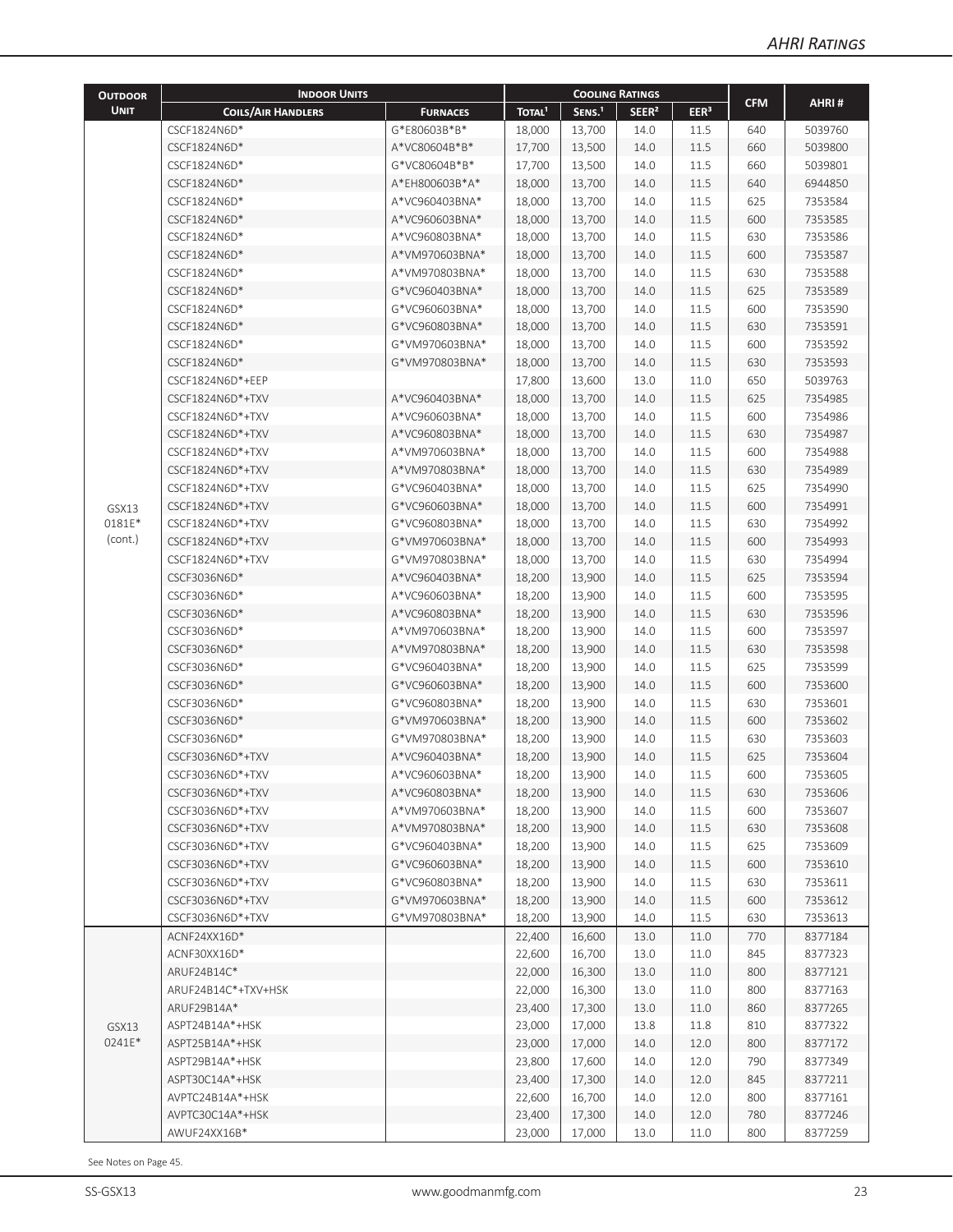| <b>OUTDOOR</b> | <b>INDOOR UNITS</b>         |                 |                    | <b>COOLING RATINGS</b> |                   |                  |            |         |
|----------------|-----------------------------|-----------------|--------------------|------------------------|-------------------|------------------|------------|---------|
| <b>UNIT</b>    | <b>COILS/AIR HANDLERS</b>   | <b>FURNACES</b> | TOTAL <sup>1</sup> | SENS. <sup>1</sup>     | SEER <sup>2</sup> | EER <sup>3</sup> | <b>CFM</b> | AHRI#   |
|                | AWUF30XX16B*                |                 | 23,200             | 17,200                 | 13.0              | 11.0             | 800        | 8377356 |
|                | AWUF31XX16A*                |                 | 23,000             | 17,000                 | 14.0              | 11.3             | 800        | 8377213 |
|                | AWUF32XX16A*                |                 | 23,000             | 17,000                 | 14.0              | 11.3             | 800        | 8377134 |
|                | CA*F1824*6D*                | G*VC80604B*B*   | 23,000             | 17,000                 | 14.0              | 11.6             | 820        | 8377114 |
|                | CA*F1824*6D*                | A*VM970804CNA*  | 23,000             | 17,000                 | 14.0              | 11.5             | 800        | 8377124 |
|                | CA*F1824*6D*                | G*VC960804CNA*  | 23,000             | 17,000                 | 14.0              | 11.5             | 800        | 8377131 |
|                | CA*F1824*6D*                | A*VC960803BNA*  | 23,000             | 17,000                 | 14.0              | 11.5             | 810        | 8377138 |
|                | CA*F1824*6D*                | A*EC960603BNA*  | 23,000             | 17,000                 | 14.0              | 11.5             | 775        | 8377151 |
|                | CA*F1824*6D*                | G*VC960403BNA*  | 23,000             | 17,000                 | 14.0              | 11.5             | 805        | 8377154 |
|                | CA*F1824*6D*                | G*VC960803BNA*  | 23,000             | 17,000                 | 14.0              | 11.5             | 810        | 8377160 |
|                | CA*F1824*6D*                | A*VC80604B*B*   | 23,000             | 17,000                 | 14.0              | 11.6             | 820        | 8377177 |
|                | CA*F1824*6D*                | G*E80603B*B*    | 23,000             | 17,000                 | 14.0              | 11.5             | 860        | 8377182 |
|                | CA*F1824*6D*                | A*VC960603BNA*  | 23,000             | 17,000                 | 14.0              | 11.5             | 815        | 8377191 |
|                | CA*F1824*6D*                | A*EC960302BNA*  | 23,000             | 17,000                 | 14.0              | 11.5             | 800        | 8377194 |
|                | CA*F1824*6D*                | A*EH800603B*A*  | 23,000             | 17,000                 | 14.0              | 11.5             | 860        | 8377217 |
|                | CA*F1824*6D*                | G*VM970803BNA*  | 23,000             | 17,000                 | 14.0              | 11.5             | 810        | 8377223 |
|                | CA*F1824*6D*                | A*VM970603BNA*  | 23,000             | 17,000                 | 14.0              | 11.5             | 815        | 8377239 |
|                | CA*F1824*6D*                | G*EC960402BNA*  | 23,000             | 17,000                 | 14.0              | 11.5             | 775        | 8377244 |
|                | CA*F1824*6D*                | G*VM970804CNA*  | 23,000             | 17,000                 | 14.0              | 11.5             | 800        | 8377248 |
|                | CA*F1824*6D*                | G*VM970603BNA*  | 23,000             | 17,000                 | 14.0              | 11.5             | 815        | 8377250 |
|                | CA*F1824*6D*                | G*VC960603BNA*  | 23,000             | 17,000                 | 14.0              | 11.5             | 815        | 8377262 |
|                | CA*F1824*6D*                | G*EC960302BNA*  | 23,000             | 17,000                 | 14.0              | 11.5             | 800        | 8377298 |
|                | CA*F1824*6D*                | A*VC960804CNA*  | 23,000             | 17,000                 | 14.0              | 11.5             | 800        | 8377306 |
|                | CA*F1824*6D*                | A*EC960402BNA*  | 23,000             | 17,000                 | 14.0              | 11.5             | 775        | 8377309 |
|                | CA*F1824*6D*                | A*VC960403BNA*  | 23,000             | 17,000                 | 14.0              | 11.5             | 805        | 8377315 |
|                | CA*F1824*6D*                | G*EC960803BNA*  | 23,000             | 17,000                 | 14.0              | 11.5             | 775        | 8377324 |
|                | CA*F1824*6D*                | A*VM970803BNA*  | 23,000             | 17,000                 | 14.0              | 11.5             | 810        | 8377336 |
| GSX13          | CA*F1824*6D*                | G*EC960603BNA*  | 23,000             | 17,000                 | 14.0              | 11.5             | 775        | 8377346 |
| 0241E*         | CA*F1824*6D*                | A*EC960803BNA*  | 23,000             | 17,000                 | 14.0              | 11.5             | 775        | 8377354 |
| (cont.)        | CA*F1824*6D*+EEP            |                 | 23,000             | 17,000                 | 13.0              | 11.0             | 800        | 8377316 |
|                | CA*F1824*6D*+MBVC1200**-1A* |                 | 23,000             | 17,000                 | 14.0              | 11.5             | 800        | 8377227 |
|                | CA*F1824*6D*+TXV+HSK        | G*VM970603BNA*  | 23,000             | 17,000                 | 14.0              | 11.5             | 815        | 8377135 |
|                | CA*F1824*6D*+TXV+HSK        | G*VC960803BNA*  | 23,000             | 17,000                 | 14.0              | 11.5             | 810        | 8377137 |
|                | CA*F1824*6D*+TXV+HSK        | A*VM970804CNA*  | 23,000             | 17,000                 | 14.0              | 11.5             | 800        | 8377141 |
|                | CA*F1824*6D*+TXV+HSK        | A*EC960803BNA*  | 23,000             | 17,000                 | 14.0              | 11.5             | 775        | 8377145 |
|                | CA*F1824*6D*+TXV+HSK        | G*EC960803BNA*  | 23,000             | 17,000                 | 14.0              | 11.5             | 775        | 8377156 |
|                | CA*F1824*6D*+TXV+HSK        | A*EC960402BNA*  | 23,000             | 17,000                 | 14.0              | 11.5             | 775        | 8377167 |
|                | CA*F1824*6D*+TXV+HSK        | G*VC960804CNA*  | 23,000             | 17,000                 | 14.0              | 11.5             | 800        | 8377173 |
|                | CA*F1824*6D*+TXV+HSK        | G*EC960603BNA*  | 23,000             | 17,000                 | 14.0              | 11.5             | 775        | 8377179 |
|                | CA*F1824*6D*+TXV+HSK        | G*EC960302BNA*  | 23,000             | 17,000                 | 14.0              | 11.5             | 800        | 8377201 |
|                | CA*F1824*6D*+TXV+HSK        | A*VC960803BNA*  | 23,000             | 17,000                 | 14.0              | 11.5             | 810        | 8377203 |
|                | CA*F1824*6D*+TXV+HSK        | A*VC960403BNA*  | 23,000             | 17,000                 | 14.0              | 11.5             | 805        | 8377209 |
|                | CA*F1824*6D*+TXV+HSK        | G*VM970804CNA*  | 23,000             | 17,000                 | 14.0              | 11.5             | 800        | 8377225 |
|                | CA*F1824*6D*+TXV+HSK        | A*VM970803BNA*  | 23,000             | 17,000                 | 14.0              | 11.5             | 810        | 8377236 |
|                | CA*F1824*6D*+TXV+HSK        | G*VC960403BNA*  | 23,000             | 17,000                 | 14.0              | 11.5             | 805        | 8377238 |
|                | CA*F1824*6D*+TXV+HSK        | G*VM970803BNA*  | 23,000             | 17,000                 | 14.0              | 11.5             | 810        | 8377281 |
|                | CA*F1824*6D*+TXV+HSK        | A*VC960804CNA*  | 23,000             | 17,000                 | 14.0              | 11.5             | 800        | 8377283 |
|                | CA*F1824*6D*+TXV+HSK        | A*VM970603BNA*  | 23,000             | 17,000                 | 14.0              | 11.5             | 815        | 8377304 |
|                | CA*F1824*6D*+TXV+HSK        | A*EC960603BNA*  | 23,000             | 17,000                 | 14.0              | 11.5             | 775        | 8377328 |
|                | CA*F1824*6D*+TXV+HSK        | G*VC960603BNA*  | 23,000             | 17,000                 | 14.0              | 11.5             | 815        | 8377332 |
|                | CA*F1824*6D*+TXV+HSK        | A*VC960603BNA*  | 23,000             | 17,000                 | 14.0              | 11.5             | 815        | 8377339 |
|                | CA*F1824*6D*+TXV+HSK        | A*EC960302BNA*  | 23,000             | 17,000                 | 14.0              | 11.5             | 800        | 8377341 |
|                | CA*F1824*6D*+TXV+HSK        | G*EC960402BNA*  | 23,000             | 17,000                 | 14.0              | 11.5             | 775        | 8377363 |
|                | CA*F3030*6D*+EEP            |                 | 23,000             | 17,000                 | 13.0              | 11.0             | 800        | 8377118 |
|                | CA*F3030*6D*+EEP+TXV+HSK    |                 | 23,000             | 17,000                 | 13.0              | 11.0             | 800        | 8377116 |
|                | CA*F3131*6D*+EEP            |                 | 23,000             | 17,000                 | 13.0              | 11.0             | 800        | 8377220 |
|                | CA*F3131*6D*+EEP+TXV+HSK    |                 | 23,000             | 17,000                 | 13.0              | 11.0             | 800        | 8377202 |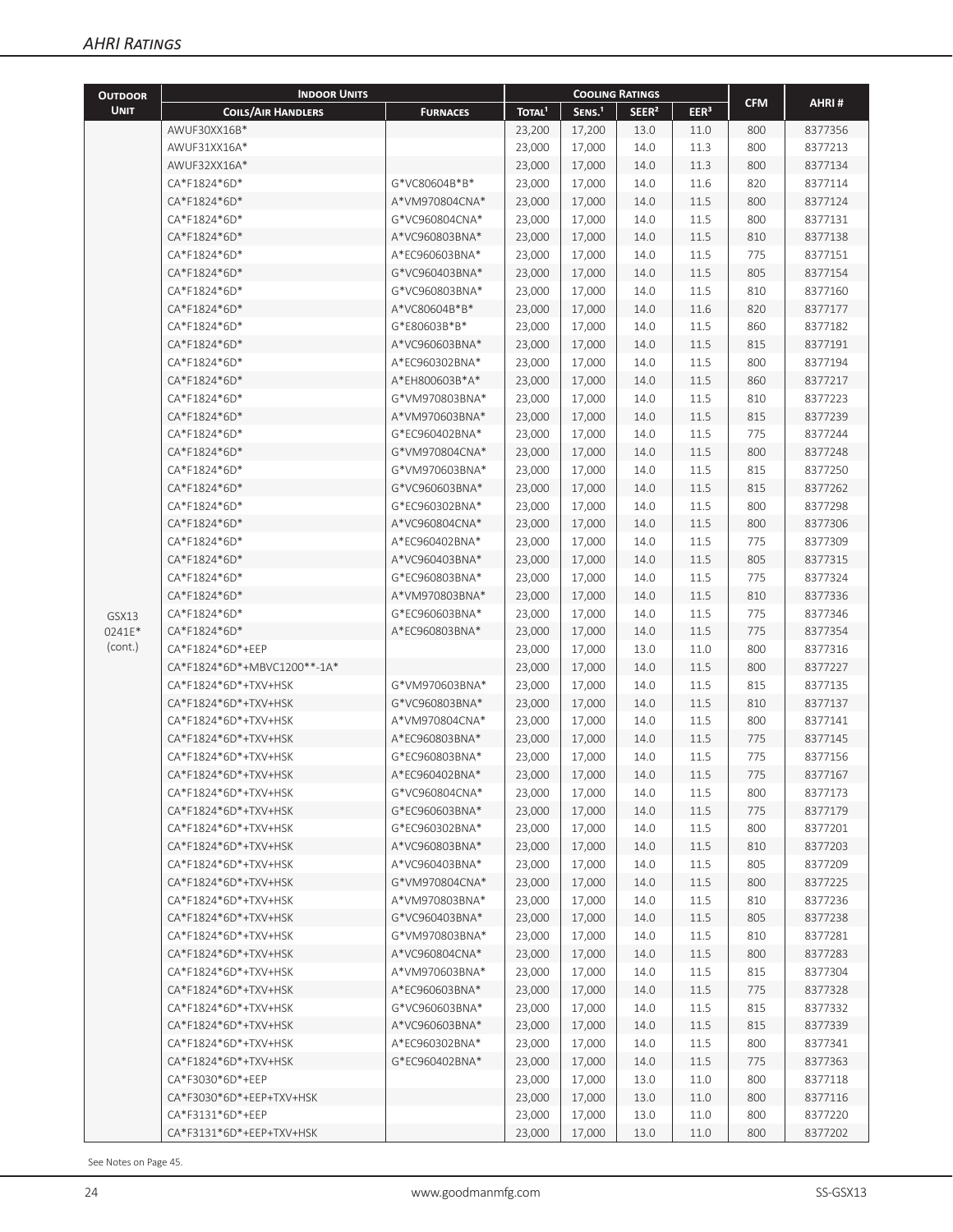| <b>OUTDOOR</b> | <b>INDOOR UNITS</b>       |                 |                    | <b>COOLING RATINGS</b> |                   |                  |            |         |
|----------------|---------------------------|-----------------|--------------------|------------------------|-------------------|------------------|------------|---------|
| <b>UNIT</b>    | <b>COILS/AIR HANDLERS</b> | <b>FURNACES</b> | TOTAL <sup>1</sup> | SENS. <sup>1</sup>     | SEER <sup>2</sup> | EER <sup>3</sup> | <b>CFM</b> | AHRI#   |
|                | CA*F3636*6D*              | A*VC960603BNA*  | 23,600             | 17,500                 | 14.0              | 11.5             | 815        | 8377166 |
|                | CA*F3636*6D*              | G*VM970803BNA*  | 23,600             | 17,500                 | 14.0              | 11.5             | 810        | 8377185 |
|                | CA*F3636*6D*              | A*VC960403BNA*  | 23,600             | 17,500                 | 14.0              | 11.5             | 805        | 8377197 |
|                | CA*F3636*6D*              | A*VM970603BNA*  | 23,600             | 17,500                 | 14.0              | 11.5             | 815        | 8377199 |
|                | CA*F3636*6D*              | G*VC960403BNA*  | 23,600             | 17,500                 | 14.0              | 11.5             | 805        | 8377200 |
|                | CA*F3636*6D*              | G*VM970603BNA*  | 23,600             | 17,500                 | 14.0              | 11.5             | 815        | 8377215 |
|                | CA*F3636*6D*              | A*VM970803BNA*  | 23,600             | 17,500                 | 14.0              | 11.5             | 810        | 8377270 |
|                | CA*F3636*6D*              | A*VC960803BNA*  | 23,600             | 17,500                 | 14.0              | 11.5             | 810        | 8377280 |
|                | CA*F3636*6D*              | G*VC960603BNA*  | 23,600             | 17,500                 | 14.0              | 11.5             | 815        | 8377307 |
|                | CA*F3636*6D*              | G*VC960803BNA*  | 23,600             | 17,500                 | 14.0              | 11.5             | 810        | 8377360 |
|                | CA*F3636*6D*+EEP          |                 | 23,000             | 17,000                 | 13.0              | 11.0             | 800        | 8377278 |
|                | CA*F3636*6D*+EEP+TXV+HSK  |                 | 23,000             | 17,000                 | 13.0              | 11.0             | 800        | 8377158 |
|                | CA*F3636*6D*+TXV+HSK      | A*VM970803BNA*  | 23,600             | 17,500                 | 14.0              | 11.5             | 810        | 8377140 |
|                | CA*F3636*6D*+TXV+HSK      | A*VM970603BNA*  | 23,600             | 17,500                 | 14.0              | 11.5             | 815        | 8377155 |
|                | CA*F3636*6D*+TXV+HSK      | A*VC960603BNA*  | 23,600             | 17,500                 | 14.0              | 11.5             | 815        | 8377188 |
|                | CA*F3636*6D*+TXV+HSK      | G*VC960403BNA*  | 23,600             | 17,500                 | 14.0              | 11.5             | 805        | 8377230 |
|                | CA*F3636*6D*+TXV+HSK      | G*VM970803BNA*  | 23,600             | 17,500                 | 14.0              | 11.5             | 810        | 8377233 |
|                | CA*F3636*6D*+TXV+HSK      | G*VC960603BNA*  | 23,600             | 17,500                 | 14.0              | 11.5             | 815        | 8377251 |
|                | CA*F3636*6D*+TXV+HSK      | A*VC960803BNA*  | 23,600             | 17,500                 | 14.0              | 11.5             | 810        | 8377256 |
|                | CA*F3636*6D*+TXV+HSK      | G*VC960803BNA*  | 23,600             | 17,500                 | 14.0              | 11.5             | 810        | 8377299 |
|                | CA*F3636*6D*+TXV+HSK      | G*VM970603BNA*  | 23,600             | 17,500                 | 14.0              | 11.5             | 815        | 8377325 |
|                | CA*F3636*6D*+TXV+HSK      | A*VC960403BNA*  | 23,600             | 17,500                 | 14.0              | 11.5             | 805        | 8377333 |
|                | CA*F3743*6D*              | G*VC960804CNA*  | 23,600             | 17,500                 | 14.0              | 11.5             | 800        | 8377231 |
|                | CA*F3743*6D*              | A*VC960804CNA*  | 23,600             | 17,500                 | 14.0              | 11.5             | 800        | 8377303 |
|                | CA*F3743*6D*              | G*VM970804CNA*  | 23,600             | 17,500                 | 14.0              | 11.5             | 800        | 8377308 |
|                | CA*F3743*6D*              | A*VM970804CNA*  | 23,600             | 17,500                 | 14.0              | 11.5             | 800        | 8377320 |
|                | CA*F3743*6D*+TXV+HSK      | G*VC960804CNA*  | 23,600             | 17,500                 | 14.0              | 11.5             | 800        | 8377183 |
| GSX13          | CA*F3743*6D*+TXV+HSK      | G*VM970804CNA*  | 23,600             | 17,500                 | 14.0              | 11.5             | 800        | 8377255 |
| 0241E*         | CA*F3743*6D*+TXV+HSK      | A*VM970804CNA*  | 23,600             | 17,500                 | 14.0              | 11.5             | 800        | 8377295 |
| (cont.)        | CA*F3743*6D*+TXV+HSK      | A*VC960804CNA*  | 23,600             | 17,500                 | 14.0              | 11.5             | 800        | 8377305 |
|                | CAPT3131*4A*+EEP+HSK      |                 | 22,400             | 16,600                 | 13.0              | 11.0             | 800        | 8377110 |
|                | CAPT3131*4A*+HSK          | G*VC960603BNA*  | 23,000             | 17,000                 | 14.0              | 11.5             | 815        | 8377115 |
|                | CAPT3131*4A*+HSK          | G*VM970803BNA*  | 23,000             | 17,000                 | 14.0              | 11.5             | 810        | 8377122 |
|                | CAPT3131*4A*+HSK          | A*VC960603BNA*  | 23,000             | 17,000                 | 14.0              | 11.5             | 815        | 8377130 |
|                | CAPT3131*4A*+HSK          | G*VC960803BNA*  | 23,000             | 17,000                 | 14.0              | 11.5             | 810        | 8377136 |
|                | CAPT3131*4A*+HSK          | A*VC960403BNA*  | 23,000             | 17,000                 | 14.0              | 11.5             | 805        | 8377144 |
|                | CAPT3131*4A*+HSK          | A*VM970803BNA*  | 23,000             | 17,000                 | 14.0              | 11.5             | 810        | 8377153 |
|                | CAPT3131*4A*+HSK          | G*VC80604B*B*   | 23,000             | 17,000                 | 14.0              | 11.5             | 830        | 8377165 |
|                | CAPT3131*4A*+HSK          | A*VC960804CNA*  | 23,000             | 17,000                 | 14.0              | 11.5             | 800        | 8377170 |
|                | CAPT3131*4A*+HSK          | A*EC960302BNA*  | 23,000             | 17,000                 | 14.0              | 11.5             | 800        | 8377175 |
|                | CAPT3131*4A*+HSK          | G*VC960403BNA*  | 23,000             | 17,000                 | 14.0              | 11.5             | 805        | 8377192 |
|                | CAPT3131*4A*+HSK          | A*EC960603BNA*  | 23,000             | 17,000                 | 14.0              | 11.5             | 775        | 8377193 |
|                | CAPT3131*4A*+HSK          | G*E80603B*B*    | 23,000             | 17,000                 | 14.0              | 11.5             | 800        | 8377214 |
|                | CAPT3131*4A*+HSK          | A*EH800603B*A*  | 23,000             | 17,000                 | 14.0              | 11.5             | 800        | 8377224 |
|                | CAPT3131*4A*+HSK          | G*EC960402BNA*  | 23,000             | 17,000                 | 14.0              | 11.5             | 775        | 8377241 |
|                | CAPT3131*4A*+HSK          | A*VM970804CNA*  | 23,000             | 17,000                 | 14.0              | 11.5             | 800        | 8377253 |
|                | CAPT3131*4A*+HSK          | A*VC80604B*B*   | 23,000             | 17,000                 | 14.0              | 11.5             | 830        | 8377254 |
|                | CAPT3131*4A*+HSK          | A*EC960402BNA*  | 23,000             | 17,000                 | 14.0              | 11.5             | 775        | 8377257 |
|                | CAPT3131*4A*+HSK          | A*VC960803BNA*  | 23,000             | 17,000                 | 14.0              | 11.5             | 810        | 8377264 |
|                | CAPT3131*4A*+HSK          | G*VC960804CNA*  | 23,000             | 17,000                 | 14.0              | 11.5             | 800        | 8377274 |
|                | CAPT3131*4A*+HSK          | A*VM970603BNA*  | 23,000             | 17,000                 | 14.0              | 11.5             | 815        | 8377276 |
|                | CAPT3131*4A*+HSK          | G*EC960803BNA*  | 23,000             | 17,000                 | 14.0              | 11.5             | 775        | 8377310 |
|                | CAPT3131*4A*+HSK          | A*EC960803BNA*  | 23,000             | 17,000                 | 14.0              | 11.5             | 775        | 8377314 |
|                | CAPT3131*4A*+HSK          | G*EC960302BNA*  | 23,000             | 17,000                 | 14.0              | 11.5             | 800        | 8377318 |
|                | CAPT3131*4A*+HSK          | ADVC80603B*B*   | 23,000             | 17,000                 | 14.0              | 11.5             | 800        | 8377319 |
|                | CAPT3131*4A*+HSK          | G*VM970603BNA*  | 23,000             | 17,000                 | 14.0              | 11.5             | 815        | 8377331 |
|                | CAPT3131*4A*+HSK          | G*EC960603BNA*  | 23,000             | 17,000                 | 14.0              | 11.5             | 775        | 8377338 |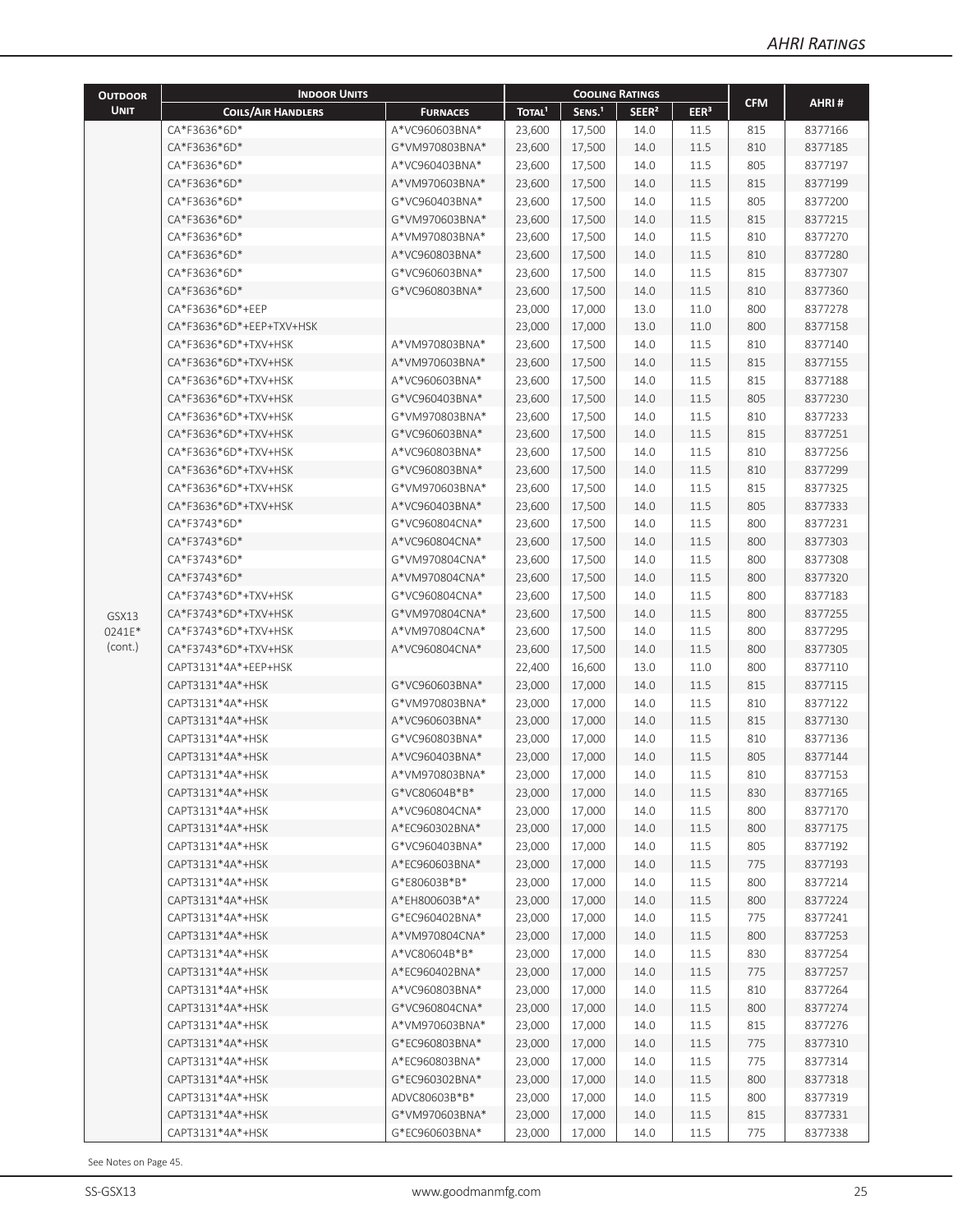| <b>OUTDOOR</b> | <b>INDOOR UNITS</b>             |                                  |                    |                    | <b>COOLING RATINGS</b> |                  |            |         |
|----------------|---------------------------------|----------------------------------|--------------------|--------------------|------------------------|------------------|------------|---------|
| <b>UNIT</b>    | <b>COILS/AIR HANDLERS</b>       | <b>FURNACES</b>                  | TOTAL <sup>1</sup> | SENS. <sup>1</sup> | SEER <sup>2</sup>      | EER <sup>3</sup> | <b>CFM</b> | AHRI#   |
|                | CAPT3131*4A*+HSK                | G*VM970804CNA*                   | 23,000             | 17,000             | 14.0                   | 11.5             | 800        | 8377345 |
|                | CAPT3131*4A*+MBVC1200**-1A*+HSK |                                  | 22,800             | 16,900             | 14.0                   | 11.5             | 800        | 8377210 |
|                | CAPT3743*4A*+HSK                | A*VM970804CNA*                   | 23,600             | 17,500             | 14.0                   | 11.5             | 800        | 8377222 |
|                | CAPT3743*4A*+HSK                | A*VC960804CNA*                   | 23,600             | 17,500             | 14.0                   | 11.5             | 800        | 8377235 |
|                | CAPT3743*4A*+HSK                | G*VM970804CNA*                   | 23,600             | 17,500             | 14.0                   | 11.5             | 800        | 8377286 |
|                | CAPT3743*4A*+HSK                | G*VC960804CNA*                   | 23,600             | 17,500             | 14.0                   | 11.5             | 800        | 8377340 |
|                | CHPF1824A6C*+EEP                |                                  | 23,000             | 17,000             | 13.0                   | 11.0             | 800        | 8377351 |
|                | CHPF2430B6C*                    | G*EC960302BNA*                   | 23,000             | 17,000             | 14.0                   | 11.5             | 800        | 8377171 |
|                | CHPF2430B6C*                    | A*VC960803BNA*                   | 23,200             | 17,200             | 14.0                   | 11.5             | 810        | 8377176 |
|                | CHPF2430B6C*                    | A*VM970603BNA*                   | 23,200             | 17,200             | 14.0                   | 11.5             | 815        | 8377186 |
|                | CHPF2430B6C*                    | A*EC960402BNA*                   | 23,000             | 17,000             | 14.0                   | 11.5             | 775        | 8377196 |
|                | CHPF2430B6C*                    | A*EH800603B*A*                   | 23,000             | 17,000             | 14.0                   | 11.5             | 860        | 8377198 |
|                | CHPF2430B6C*                    | G*VC960603BNA*                   | 23,200             | 17,200             | 14.0                   | 11.5             | 815        | 8377208 |
|                | CHPF2430B6C*                    | A*VC960603BNA*                   | 23,200             | 17,200             | 14.0                   | 11.5             | 815        | 8377218 |
|                | CHPF2430B6C*                    | G*VM970803BNA*                   | 23,200             | 17,200             | 14.0                   | 11.5             | 810        | 8377221 |
|                | CHPF2430B6C*                    | G*E80603B*B*                     | 23,000             | 17,000             | 14.0                   | 11.5             | 860        | 8377240 |
|                | CHPF2430B6C*                    | A*EC960803BNA*                   | 23,000             | 17,000             | 14.0                   | 11.5             | 775        | 8377247 |
|                | CHPF2430B6C*                    | G*VC960403BNA*                   | 23,200             | 17,200             | 14.0                   | 11.5             | 805        | 8377249 |
|                | CHPF2430B6C*                    | G*VC960803BNA*                   | 23,200             | 17,200             | 14.0                   | 11.5             | 810        | 8377258 |
|                | CHPF2430B6C*                    | A*VM970803BNA*                   | 23,200             | 17,200             | 14.0                   | 11.5             | 810        | 8377261 |
|                | CHPF2430B6C*                    | A*EC960603BNA*                   | 23,000             | 17,000             | 14.0                   | 11.5             | 775        | 8377272 |
|                | CHPF2430B6C*                    | A*EC960302BNA*                   | 23,000             | 17,000             | 14.0                   | 11.5             | 800        | 8377275 |
|                | CHPF2430B6C*                    | G*EC960603BNA*                   | 23,000             | 17,000             | 14.0                   | 11.5             | 775        | 8377290 |
|                | CHPF2430B6C*                    | G*EC960402BNA*                   | 23,000             | 17,000             | 14.0                   | 11.5             | 775        | 8377297 |
|                | CHPF2430B6C*                    | G*VM970603BNA*                   | 23,200             | 17,200             | 14.0                   | 11.5             | 815        | 8377317 |
|                | CHPF2430B6C*                    | G*EC960803BNA*                   | 23,000             | 17,000             | 14.0                   | 11.5             | 775        | 8377334 |
|                | CHPF2430B6C*                    | A*VC960403BNA*                   | 23,200             | 17,200             | 14.0                   | 11.5             | 805        | 8377335 |
| GSX13          | CHPF2430B6C*+EEP                |                                  | 23,000             | 17,000             | 13.0                   | 11.0             | 800        | 8377146 |
| 0241E*         | CHPF2430B6C*+MBVC1200**-1A*     |                                  | 23,400             | 17,300             | 14.0                   | 11.5             | 800        | 8377282 |
| (cont.)        | CHPF2430B6C*+TXV+HSK            | G*VC960603BNA*                   | 23,200             | 17,200             | 14.0                   | 11.5             | 815        | 8377107 |
|                | CHPF2430B6C*+TXV+HSK            | A*VC960803BNA*                   | 23,200             | 17,200             | 14.0                   | 11.5             | 810        | 8377108 |
|                | CHPF2430B6C*+TXV+HSK            | A*VC960403BNA*                   | 23,200             | 17,200             | 14.0                   | 11.5             | 805        | 8377126 |
|                | CHPF2430B6C*+TXV+HSK            | G*EC960402BNA*                   | 23,000             | 17,000             | 14.0                   | 11.5             | 775        | 8377139 |
|                | CHPF2430B6C*+TXV+HSK            | A*EC960402BNA*                   | 23,000             | 17,000             | 14.0                   | 11.5             | 775        | 8377142 |
|                | CHPF2430B6C*+TXV+HSK            | G*EC960603BNA*                   | 23,000             | 17,000             | 14.0                   | 11.5             | 775        | 8377150 |
|                | CHPF2430B6C*+TXV+HSK            | A*VM970603BNA*                   | 23,200             | 17,200             | 14.0                   | 11.5             | 815        | 8377157 |
|                | CHPF2430B6C*+TXV+HSK            | G*VM970803BNA*                   | 23,200             | 17,200             | 14.0                   | $11.5\,$         | 810        | 8377159 |
|                | CHPF2430B6C*+TXV+HSK            | G*VC960403BNA*                   | 23,200             | 17,200             | 14.0                   | 11.5             | 805        | 8377164 |
|                | CHPF2430B6C*+TXV+HSK            | A*EC960302BNA*                   | 23,000             | 17,000             | 14.0                   | 11.5             | 800        | 8377169 |
|                | CHPF2430B6C*+TXV+HSK            | A*EC960603BNA*                   | 23,000             | 17,000             | 14.0                   | 11.5             | 775        | 8377195 |
|                | CHPF2430B6C*+TXV+HSK            | G*EC960803BNA*                   | 23,000             | 17,000             | 14.0                   | 11.5             | 775        | 8377216 |
|                | CHPF2430B6C*+TXV+HSK            | A*EC960803BNA*                   | 23,000             | 17,000             | 14.0                   | 11.5             | 775        | 8377229 |
|                | CHPF2430B6C*+TXV+HSK            | A*VM970803BNA*                   | 23,200             | 17,200             | 14.0                   | 11.5             | 810        | 8377288 |
|                | CHPF2430B6C*+TXV+HSK            | A*VC960603BNA*                   | 23,200             | 17,200             | 14.0                   | 11.5             | 815        | 8377291 |
|                | CHPF2430B6C*+TXV+HSK            | G*VM970603BNA*                   | 23,200             | 17,200             | 14.0                   | 11.5             | 815        | 8377301 |
|                | CHPF2430B6C*+TXV+HSK            | G*EC960302BNA*                   | 23,000             | 17,000             | 14.0                   | 11.5             | 800        | 8377358 |
|                | CHPF2430B6C*+TXV+HSK            | G*VC960803BNA*                   | 23,200             | 17,200             | 14.0                   | 11.5             | 810        | 8377364 |
|                | CHPF3636B6C*                    | A*VC960803BNA*                   | 23,400             | 17,300             | 14.0                   | 11.5             | 810        | 8377112 |
|                | CHPF3636B6C*                    | G*VC960403BNA*                   | 23,400             | 17,300             | 14.0                   | 11.5             | 805        | 8377117 |
|                | CHPF3636B6C*                    | A*VM970603BNA*                   | 23,400             | 17,300             | 14.0                   | 11.5             | 815        | 8377132 |
|                | CHPF3636B6C*                    | G*VC960803BNA*                   | 23,400             | 17,300             | 14.0                   | 11.5             | 810        | 8377148 |
|                | CHPF3636B6C*                    | A*VC960403BNA*                   | 23,400             | 17,300             | 14.0                   | 11.5             | 805        | 8377181 |
|                | CHPF3636B6C*                    | G*VM970803BNA*                   | 23,400             | 17,300             | 14.0                   | 11.5             | 810        | 8377187 |
|                | CHPF3636B6C*                    | A*VC960603BNA*                   | 23,400             | 17,300             | 14.0                   | 11.5             | 815        | 8377267 |
|                | CHPF3636B6C*                    | G*VC960603BNA*                   | 23,400             | 17,300             | 14.0                   | 11.5             | 815        | 8377337 |
|                | CHPF3636B6C*<br>CHPF3636B6C*    | A*VM970803BNA*<br>G*VM970603BNA* | 23,400             | 17,300             | 14.0                   | 11.5             | 810        | 8377353 |
|                |                                 |                                  | 23,400             | 17,300             | 14.0                   | 11.5             | 815        | 8377355 |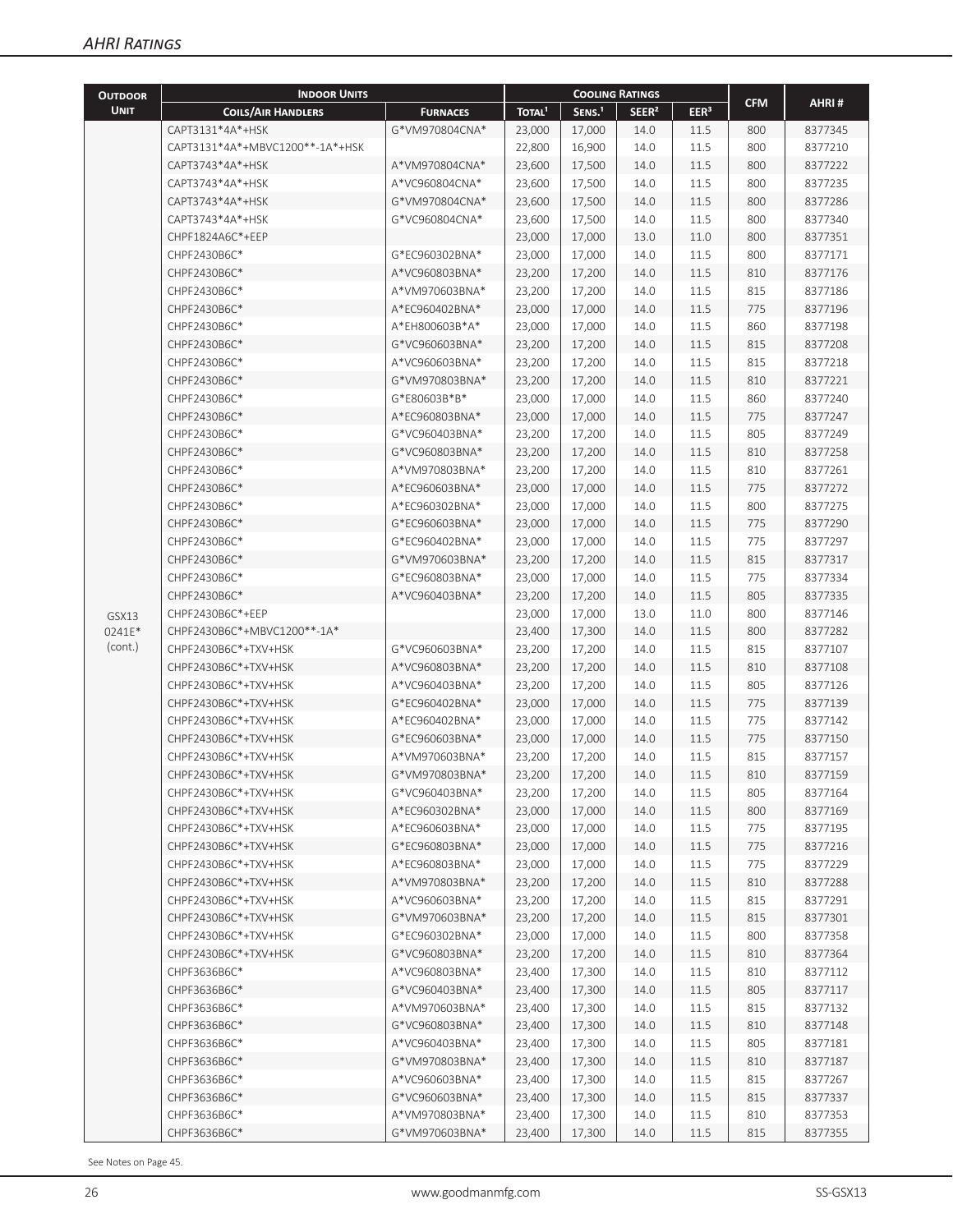| <b>OUTDOOR</b> | <b>INDOOR UNITS</b>       |                 |                    | <b>COOLING RATINGS</b> |                   |                  |            |         |
|----------------|---------------------------|-----------------|--------------------|------------------------|-------------------|------------------|------------|---------|
| <b>UNIT</b>    | <b>COILS/AIR HANDLERS</b> | <b>FURNACES</b> | TOTAL <sup>1</sup> | SENS. <sup>1</sup>     | SEER <sup>2</sup> | EER <sup>3</sup> | <b>CFM</b> | AHRI#   |
|                | CHPF3636B6C*+TXV+HSK      | A*VC960603BNA*  | 23,400             | 17,300                 | 14.0              | 11.5             | 815        | 8377125 |
|                | CHPF3636B6C*+TXV+HSK      | A*VC960803BNA*  | 23,400             | 17,300                 | 14.0              | 11.5             | 810        | 8377127 |
|                | CHPF3636B6C*+TXV+HSK      | G*VM970803BNA*  | 23,400             | 17,300                 | 14.0              | 11.5             | 810        | 8377168 |
|                | CHPF3636B6C*+TXV+HSK      | G*VM970603BNA*  | 23,400             | 17,300                 | 14.0              | 11.5             | 815        | 8377268 |
|                | CHPF3636B6C*+TXV+HSK      | A*VM970603BNA*  | 23,400             | 17,300                 | 14.0              | 11.5             | 815        | 8377279 |
|                | CHPF3636B6C*+TXV+HSK      | G*VC960403BNA*  | 23,400             | 17,300                 | 14.0              | 11.5             | 805        | 8377302 |
|                | CHPF3636B6C*+TXV+HSK      | A*VM970803BNA*  | 23,400             | 17,300                 | 14.0              | 11.5             | 810        | 8377312 |
|                | CHPF3636B6C*+TXV+HSK      | G*VC960803BNA*  | 23,400             | 17,300                 | 14.0              | 11.5             | 810        | 8377344 |
|                | CHPF3636B6C*+TXV+HSK      | A*VC960403BNA*  | 23,400             | 17,300                 | 14.0              | 11.5             | 805        | 8377347 |
|                | CHPF3636B6C*+TXV+HSK      | G*VC960603BNA*  | 23,400             | 17,300                 | 14.0              | 11.5             | 815        | 8377361 |
|                | CHPF3642C6C*              | G*VM970804CNA*  | 23,400             | 17,300                 | 14.0              | 11.5             | 800        | 8377129 |
|                | CHPF3642C6C*              | A*VC960804CNA*  | 23,400             | 17,300                 | 14.0              | 11.5             | 800        | 8377204 |
|                | CHPF3642C6C*              | A*VM970804CNA*  | 23,400             | 17,300                 | 14.0              | 11.5             | 800        | 8377296 |
|                | CHPF3642C6C*              | G*VC960804CNA*  | 23,400             | 17,300                 | 14.0              | 11.5             | 800        | 8377321 |
|                | CHPF3642C6C*+TXV+HSK      | A*VM970804CNA*  | 23,400             | 17,300                 | 14.0              | 11.5             | 800        | 8377178 |
|                | CHPF3642C6C*+TXV+HSK      | G*VM970804CNA*  | 23,400             | 17,300                 | 14.0              | 11.5             | 800        | 8377219 |
|                | CHPF3642C6C*+TXV+HSK      | G*VC960804CNA*  | 23,400             | 17,300                 | 14.0              | 11.5             | 800        | 8377277 |
|                | CHPF3642C6C*+TXV+HSK      | A*VC960804CNA*  | 23,400             | 17,300                 | 14.0              | 11.5             | 800        | 8377287 |
|                | CSCF1824N6D*              | A*VM970603BNA*  | 23,000             | 17,000                 | 14.0              | 11.5             | 815        | 8377128 |
|                | CSCF1824N6D*              | G*VC960603BNA*  | 23,000             | 17,000                 | 14.0              | 11.5             | 815        | 8377189 |
|                | CSCF1824N6D*              | G*VM970603BNA*  | 23,000             | 17,000                 | 14.0              | 11.5             | 815        | 8377226 |
|                | CSCF1824N6D*              | G*VM970804CNA*  | 23,000             | 17,000                 | 14.0              | 11.5             | 800        | 8377242 |
|                | CSCF1824N6D*              | A*VC960804CNA*  | 23,000             | 17,000                 | 14.0              | 11.5             | 800        | 8377273 |
|                | CSCF1824N6D*              | A*VM970804CNA*  | 23,000             | 17,000                 | 14.0              | 11.5             | 800        | 8377292 |
|                | CSCF1824N6D*              | A*VC960403BNA*  | 23,000             | 17,000                 | 14.0              | 11.5             | 805        | 8377293 |
|                | CSCF1824N6D*              | A*VM970803BNA*  | 23,000             | 17,000                 | 14.0              | 11.5             | 810        | 8377294 |
|                | CSCF1824N6D*              | G*VC960403BNA*  | 23,000             | 17,000                 | 14.0              | 11.5             | 805        | 8377300 |
| GSX13          | CSCF1824N6D*              | G*VM970803BNA*  | 23,000             | 17,000                 | 14.0              | 11.5             | 810        | 8377326 |
| 0241E*         | CSCF1824N6D*              | G*VC960803BNA*  | 23,000             | 17,000                 | 14.0              | 11.5             | 810        | 8377350 |
| (cont.)        | CSCF1824N6D*              | A*VC960803BNA*  | 23,000             | 17,000                 | 14.0              | 11.5             | 810        | 8377352 |
|                | CSCF1824N6D*              | G*VC960804CNA*  | 23,000             | 17,000                 | 14.0              | 11.5             | 800        | 8377357 |
|                | CSCF1824N6D*              | A*VC960603BNA*  | 23,000             | 17,000                 | 14.0              | 11.5             | 815        | 8377365 |
|                | CSCF1824N6D*+EEP          |                 | 23,000             | 17,000                 | 13.0              | 11.0             | 800        | 8377120 |
|                | CSCF1824N6D*+TXV+HSK      | G*VC960603BNA*  | 23,000             | 17,000                 | 14.0              | 11.5             | 815        | 8377109 |
|                | CSCF1824N6D*+TXV+HSK      | A*VM970803BNA*  | 23,000             | 17,000                 | 14.0              | 11.5             | 810        | 8377111 |
|                | CSCF1824N6D*+TXV+HSK      | A*VC960804CNA*  | 23,000             | 17,000                 | 14.0              | 11.5             | 800        | 8377113 |
|                | CSCF1824N6D*+TXV+HSK      | A*VM970804CNA*  | 23,000             | 17,000                 | 14.0              | 11.5             | 800        | 8377123 |
|                | CSCF1824N6D*+TXV+HSK      | A*VC960603BNA*  | 23,000             | 17,000                 | 14.0              | 11.5             | 815        | 8377174 |
|                | CSCF1824N6D*+TXV+HSK      | G*VM970803BNA*  | 23,000             | 17,000                 | 14.0              | 11.5             | 810        | 8377228 |
|                | CSCF1824N6D*+TXV+HSK      | G*VC960403BNA*  | 23,000             | 17,000                 | 14.0              | 11.5             | 805        | 8377232 |
|                | CSCF1824N6D*+TXV+HSK      | G*VM970603BNA*  | 23,000             | 17,000                 | 14.0              | 11.5             | 815        | 8377234 |
|                | CSCF1824N6D*+TXV+HSK      | A*VM970603BNA*  | 23,000             | 17,000                 | 14.0              | 11.5             | 815        | 8377245 |
|                | CSCF1824N6D*+TXV+HSK      | A*VC960803BNA*  | 23,000             | 17,000                 | 14.0              | 11.5             | 810        | 8377260 |
|                | CSCF1824N6D*+TXV+HSK      | A*VC960403BNA*  | 23,000             | 17,000                 | 14.0              | 11.5             | 805        | 8377266 |
|                | CSCF1824N6D*+TXV+HSK      | G*VC960803BNA*  | 23,000             | 17,000                 | 14.0              | 11.5             | 810        | 8377269 |
|                | CSCF1824N6D*+TXV+HSK      | G*VM970804CNA*  | 23,000             | 17,000                 | 14.0              | 11.5             | 800        | 8377285 |
|                | CSCF1824N6D*+TXV+HSK      | G*VC960804CNA*  | 23,000             | 17,000                 | 14.0              | 11.5             | 800        | 8377330 |
|                | CSCF3036N6D*              | A*VC960804CNA*  | 23,200             | 17,200                 | 14.0              | 11.5             | 800        | 8377119 |
|                | CSCF3036N6D*              | A*VC960403BNA*  | 23,200             | 17,200                 | 14.0              | 11.5             | 805        | 8377143 |
|                | CSCF3036N6D*              | G*VC960403BNA*  | 23,200             | 17,200                 | 14.0              | 11.5             | 805        | 8377152 |
|                | CSCF3036N6D*              | G*VC960803BNA*  | 23,200             | 17,200                 | 14.0              | 11.5             | 810        | 8377162 |
|                | CSCF3036N6D*              | A*VC960803BNA*  | 23,200             | 17,200                 | 14.0              | 11.5             | 810        | 8377206 |
|                | CSCF3036N6D*              | A*VC960603BNA*  | 23,200             | 17,200                 | 14.0              | 11.5             | 815        | 8377207 |
|                | CSCF3036N6D*              | G*VM970804CNA*  | 23,200             | 17,200                 | 14.0              | 11.5             | 800        | 8377237 |
|                | CSCF3036N6D*              | G*VC960603BNA*  | 23,200             | 17,200                 | 14.0              | 11.5             | 815        | 8377243 |
|                | CSCF3036N6D*              | G*VC960804CNA*  | 23,200             | 17,200                 | 14.0              | 11.5             | 800        | 8377252 |
|                | CSCF3036N6D*              | G*VM970803BNA*  | 23,200             | 17,200                 | 14.0              | 11.5             | 810        | 8377271 |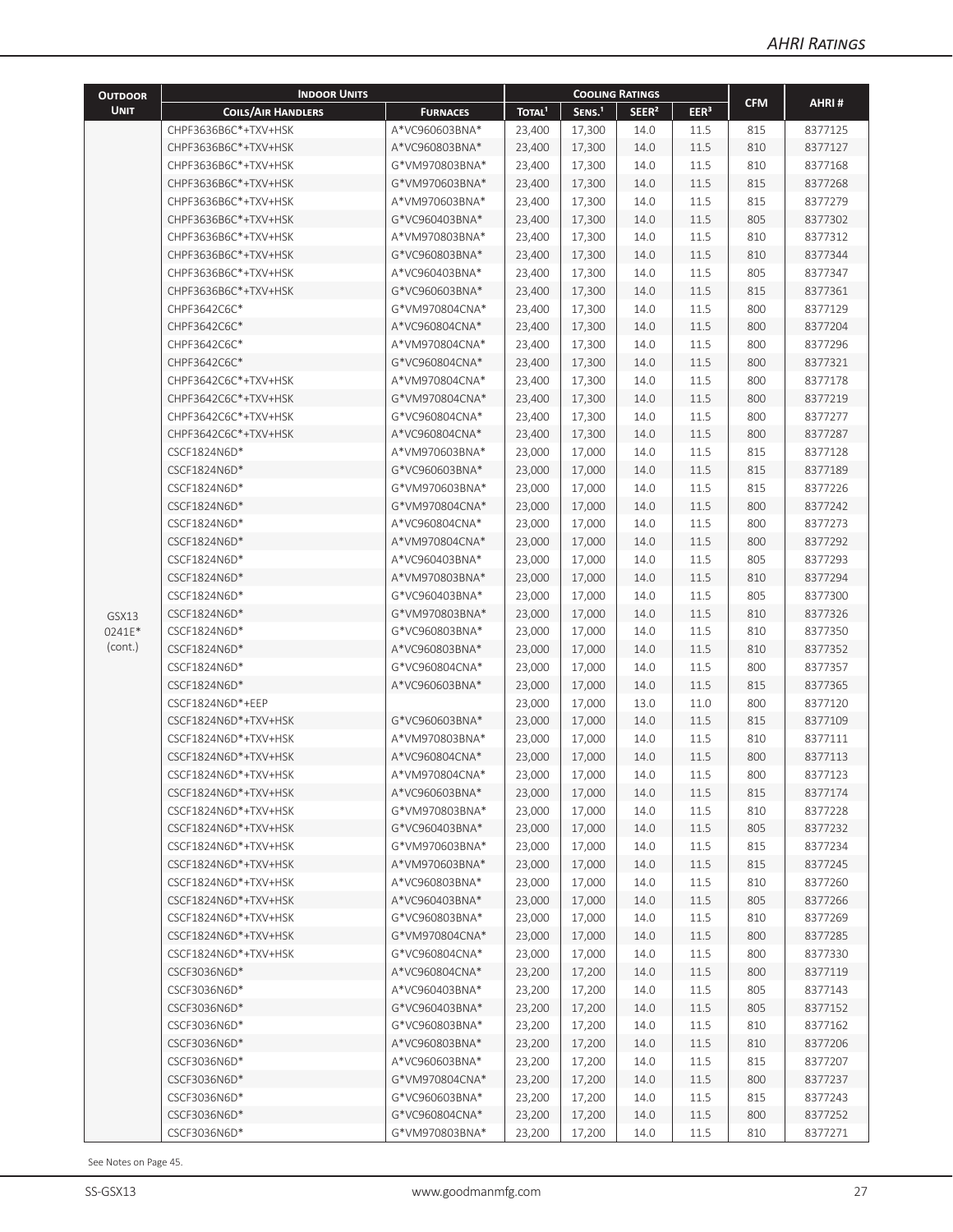| <b>OUTDOOR</b>  | <b>INDOOR UNITS</b>       |                 |                    | <b>COOLING RATINGS</b> |                   |                  |            |         |
|-----------------|---------------------------|-----------------|--------------------|------------------------|-------------------|------------------|------------|---------|
| <b>UNIT</b>     | <b>COILS/AIR HANDLERS</b> | <b>FURNACES</b> | TOTAL <sup>1</sup> | SENS. <sup>1</sup>     | SEER <sup>2</sup> | EER <sup>3</sup> | <b>CFM</b> | AHRI#   |
|                 | CSCF3036N6D*              | A*VM970803BNA*  | 23,200             | 17,200                 | 14.0              | 11.5             | 810        | 8377284 |
|                 | CSCF3036N6D*              | A*VM970804CNA*  | 23,200             | 17,200                 | 14.0              | 11.5             | 800        | 8377342 |
|                 | CSCF3036N6D*              | G*VM970603BNA*  | 23,200             | 17,200                 | 14.0              | 11.5             | 815        | 8377348 |
|                 | CSCF3036N6D*              | A*VM970603BNA*  | 23,200             | 17,200                 | 14.0              | 11.5             | 815        | 8377362 |
|                 | CSCF3036N6D*+TXV+HSK      | A*VC960803BNA*  | 23,200             | 17,200                 | 14.0              | 11.5             | 810        | 8377133 |
|                 | CSCF3036N6D*+TXV+HSK      | G*VM970803BNA*  | 23,200             | 17,200                 | 14.0              | 11.5             | 810        | 8377147 |
|                 | CSCF3036N6D*+TXV+HSK      | G*VC960803BNA*  | 23,200             | 17,200                 | 14.0              | 11.5             | 810        | 8377149 |
|                 | CSCF3036N6D*+TXV+HSK      | G*VC960603BNA*  |                    |                        |                   |                  | 815        | 8377180 |
| GSX13           | CSCF3036N6D*+TXV+HSK      | A*VM970804CNA*  | 23,200<br>23,200   | 17,200                 | 14.0<br>14.0      | 11.5<br>11.5     | 800        | 8377190 |
| 0241E*          | CSCF3036N6D*+TXV+HSK      | G*VC960804CNA*  |                    | 17,200                 | 14.0              | 11.5             | 800        | 8377205 |
| (cont.)         |                           |                 | 23,200             | 17,200                 |                   |                  |            |         |
|                 | CSCF3036N6D*+TXV+HSK      | G*VC960403BNA*  | 23,200             | 17,200                 | 14.0              | 11.5             | 805        | 8377212 |
|                 | CSCF3036N6D*+TXV+HSK      | A*VM970803BNA*  | 23,200             | 17,200                 | 14.0              | 11.5             | 810        | 8377289 |
|                 | CSCF3036N6D*+TXV+HSK      | A*VC960603BNA*  | 23,200             | 17,200                 | 14.0              | 11.5             | 815        | 8377311 |
|                 | CSCF3036N6D*+TXV+HSK      | A*VM970603BNA*  | 23,200             | 17,200                 | 14.0              | 11.5             | 815        | 8377313 |
|                 | CSCF3036N6D*+TXV+HSK      | A*VC960403BNA*  | 23,200             | 17,200                 | 14.0              | 11.5             | 805        | 8377327 |
|                 | CSCF3036N6D*+TXV+HSK      | A*VC960804CNA*  | 23,200             | 17,200                 | 14.0              | 11.5             | 800        | 8377329 |
|                 | CSCF3036N6D*+TXV+HSK      | G*VM970603BNA*  | 23,200             | 17,200                 | 14.0              | 11.5             | 815        | 8377343 |
|                 | CSCF3036N6D*+TXV+HSK      | G*VM970804CNA*  | 23,200             | 17,200                 | 14.0              | 11.5             | 800        | 8377359 |
|                 | ACNF30XX16D*              |                 | 27,600             | 20,800                 | 13.0              | 11.0             | 890        | 4689680 |
|                 | ARUF29B14A*               |                 | 28,400             | 21,400                 | 13.0              | 11.0             | 1,065      | 7988901 |
|                 | ARUF30B14A*               |                 | 27,000             | 20,400                 | 13.0              | 11.0             | 900        | 5383471 |
|                 | ARUF30B14A*+TXV           |                 | 27,000             | 20,400                 | 13.0              | 11.0             | 900        | 5383474 |
|                 | ARUF36C14B*               |                 | 27,200             | 20,600                 | 13.0              | 11.0             | 1,000      | 5647171 |
|                 | ARUF36C14B*+TXV           |                 | 27,200             | 20,600                 | 13.5              | 11.5             | 1,000      | 5647172 |
|                 | ASPT36C14A*               |                 | 28,000             | 21,200                 | 14.0              | 12.0             | 1,010      | 5722534 |
|                 | ASPT37B14A*               |                 | 29,000             | 21,800                 | 14.0              | 12.0             | 950        | 8242044 |
|                 | AVPTC36C14A*              |                 | 28,000             | 21,200                 | 14.0              | 12.0             | 1,015      | 5924443 |
|                 | AWUF30XX16B*              |                 | 27,600             | 20,800                 | 13.0              | 11.0             | 1,000      | 3287812 |
|                 | AWUF36XX16B*              |                 | 27,800             | 21,000                 | 13.0              | 11.0             | 1,000      | 3287813 |
|                 | AWUF37XX16B*              |                 | 28,000             | 21,200                 | 13.0              | 11.0             | 1,000      | 3287814 |
|                 | CA*F3030*6D*              | A*VC80604B*B*   | 28,200             | 21,200                 | 13.5              | 11.3             | 1,050      | 6497548 |
|                 | CA*F3030*6D*              | ADVC80603B*B*   | 28,000             | 21,200                 | 13.5              | 11.3             | 1,050      | 6497552 |
|                 | CA*F3030*6D*              | G*VC80604B*B*   | 28,200             | 21,200                 | 13.5              | 11.3             | 1,050      | 6497553 |
|                 | CA*F3030*6D*              | A*VC960403BNA*  | 28,400             | 21,400                 | 14.0              | 11.5             | 1,000      | 7353778 |
|                 | CA*F3030*6D*              | A*VC960603BNA*  | 28,400             | 21,400                 | 14.0              | 11.5             | 1,000      | 7353779 |
|                 | CA*F3030*6D*              | A*VC960803BNA*  | 28,400             | 21,400                 | 14.0              | 11.5             | 1,030      | 7353780 |
|                 | CA*F3030*6D*              | A*VC960804CNA*  | 28,400             | 21,400                 | 14.0              | $11.5\,$         | 1,000      | 7353781 |
| GSX13<br>0301B* | CA*F3030*6D*              | A*VM970603BNA*  | 28,400             | 21,400                 | 14.0              | 11.5             | 1,000      | 7353782 |
|                 | CA*F3030*6D*              | A*VM970803BNA*  | 28,400             | 21,400                 | 14.0              | 11.5             | 1,030      | 7353783 |
|                 | CA*F3030*6D*              | A*VM970804CNA*  | 28,400             | 21,400                 | 14.0              | 11.5             | 1,000      | 7353784 |
|                 | CA*F3030*6D*              | G*VC960403BNA*  | 28,400             | 21,400                 | 14.0              | 11.5             | 1,000      | 7353785 |
|                 | CA*F3030*6D*              | G*VC960603BNA*  | 28,400             | 21,400                 | 14.0              | 11.5             | 1,000      | 7353786 |
|                 | CA*F3030*6D*              | G*VC960803BNA*  | 28,400             | 21,400                 | 14.0              | 11.5             | 1,030      | 7353787 |
|                 | CA*F3030*6D*              | G*VC960804CNA*  | 28,400             | 21,400                 | 14.0              | 11.5             | 1,000      | 7353788 |
|                 | CA*F3030*6D*              | G*VM970603BNA*  | 28,400             | 21,400                 | 14.0              | 11.5             | 1,000      | 7353789 |
|                 | CA*F3030*6D*              | G*VM970803BNA*  | 28,400             | 21,400                 | 14.0              | 11.5             | 1,030      | 7353790 |
|                 | CA*F3030*6D*              | G*VM970804CNA*  | 28,400             | 21,400                 | 14.0              | 11.5             | 1,000      | 7353791 |
|                 | CA*F3030*6D*              | G*EC960302BNA*  | 28,000             | 21,200                 | 13.5              | 11.5             | 1,000      | 7365264 |
|                 | CA*F3030*6D*              | G*EC960402BNA*  | 28,400             | 21,400                 | 13.5              | 11.5             | 1,000      | 7365271 |
|                 | CA*F3030*6D*              | G*EC960603BNA*  | 28,400             | 21,400                 | 13.5              | 11.5             | 1,000      | 7365279 |
|                 | CA*F3030*6D*              | G*EC960803BNA*  | 28,400             | 21,400                 | 13.5              | 11.5             | 1,000      | 7365287 |
|                 | CA*F3030*6D*              | A*EC960302BNA*  | 28,000             | 21,200                 | 13.5              | 11.5             | 1,000      | 7365372 |
|                 | CA*F3030*6D*              | A*EC960402BNA*  | 28,400             | 21,400                 | 13.5              | 11.5             | 1,000      | 7365379 |
|                 | CA*F3030*6D*              | A*EC960603BNA*  | 28,400             | 21,400                 | 13.5              | 11.5             | 1,000      | 7365387 |
|                 | CA*F3030*6D*              | A*EC960803BNA*  | 28,400             | 21,400                 | 13.5              | 11.5             | 1,000      | 7365395 |
|                 | CA*F3030*6D*+EEP          |                 | 28,400             | 21,400                 | 13.0              | 11.0             | 1,050      | 4355516 |
|                 | CA*F3030*6D*+TXV          | A*VC960403BNA*  | 28,400             | 21,400                 | 14.0              | 11.5             | 1,000      | 7355009 |
|                 |                           |                 |                    |                        |                   |                  |            |         |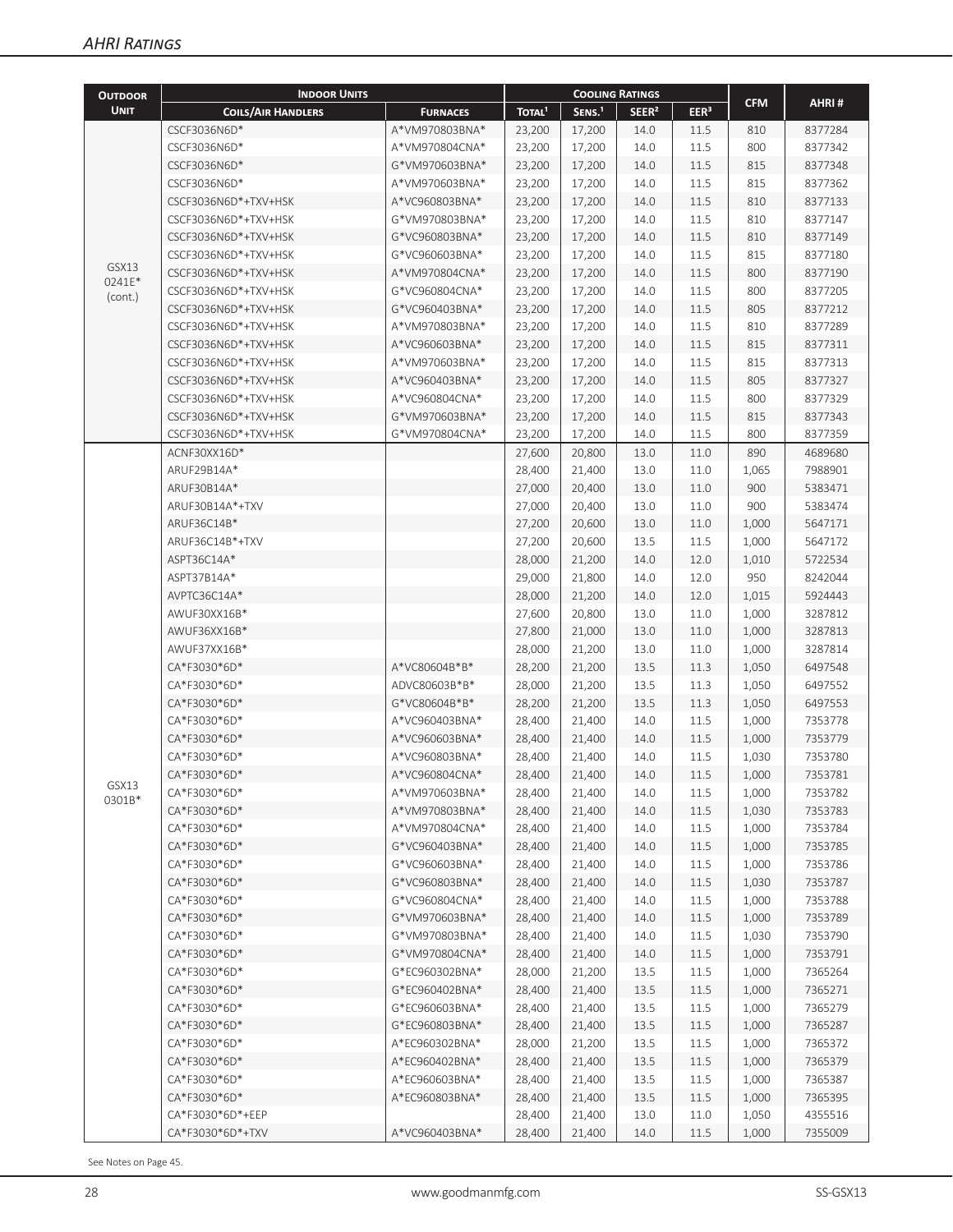| <b>OUTDOOR</b>  | <b>INDOOR UNITS</b>         |                 |                    | <b>COOLING RATINGS</b> |                   |                  |                |         |
|-----------------|-----------------------------|-----------------|--------------------|------------------------|-------------------|------------------|----------------|---------|
| <b>UNIT</b>     | <b>COILS/AIR HANDLERS</b>   | <b>FURNACES</b> | TOTAL <sup>1</sup> | SENS. <sup>1</sup>     | SEER <sup>2</sup> | EER <sup>3</sup> | <b>CFM</b>     | AHRI#   |
|                 | CA*F3030*6D*+TXV            | A*VC960603BNA*  | 28,400             | 21,400                 | 14.0              | 11.5             | 1,000          | 7355010 |
|                 | CA*F3030*6D*+TXV            | A*VC960803BNA*  | 28,400             | 21,400                 | 14.0              | 11.5             | 1,030          | 7355011 |
|                 | CA*F3030*6D*+TXV            | A*VC960804CNA*  | 28,400             | 21,400                 | 14.0              | 11.5             | 1,000          | 7355012 |
|                 | CA*F3030*6D*+TXV            | A*VM970603BNA*  | 28,400             | 21,400                 | 14.0              | 11.5             | 1,000          | 7355013 |
|                 | CA*F3030*6D*+TXV            | A*VM970803BNA*  | 28,400             | 21,400                 | 14.0              | 11.5             | 1,030          | 7355014 |
|                 | CA*F3030*6D*+TXV            | A*VM970804CNA*  | 28,400             | 21,400                 | 14.0              | 11.5             | 1,000          | 7355015 |
|                 | CA*F3030*6D*+TXV            | G*VC960403BNA*  | 28,400             | 21,400                 | 14.0              | 11.5             | 1,000          | 7355016 |
|                 | CA*F3030*6D*+TXV            | G*VC960603BNA*  | 28,400             | 21,400                 | 14.0              | 11.5             | 1,000          | 7355017 |
|                 | CA*F3030*6D*+TXV            | G*VC960803BNA*  | 28,400             | 21,400                 | 14.0              | 11.5             | 1,030          | 7355018 |
|                 | CA*F3030*6D*+TXV            | G*VC960804CNA*  | 28,400             | 21,400                 | 14.0              | 11.5             | 1,000          | 7355019 |
|                 | CA*F3030*6D*+TXV            | G*VM970603BNA*  | 28,400             | 21,400                 | 14.0              | 11.5             | 1,000          | 7355020 |
|                 | CA*F3030*6D*+TXV            | G*VM970803BNA*  | 28,400             | 21,400                 | 14.0              | 11.5             | 1,030          | 7355021 |
|                 | CA*F3030*6D*+TXV            | G*VM970804CNA*  | 28,400             | 21,400                 | 14.0              | 11.5             | 1,000          | 7355022 |
|                 | CA*F3030*6D*+TXV            | G*EC960302BNA*  | 28,400             | 21,400                 | 14.0              | 11.5             | 1,000          | 7365265 |
|                 | CA*F3030*6D*+TXV            | G*EC960402BNA*  | 28,400             | 21,400                 | 14.0              | 11.5             | 1,000          | 7365272 |
|                 | CA*F3030*6D*+TXV            | G*EC960603BNA*  | 28,400             | 21,400                 | 13.5              | 11.5             | 1,000          | 7365280 |
|                 | CA*F3030*6D*+TXV            | G*EC960803BNA*  | 28,400             | 21,400                 | 13.5              | 11.5             | 1,000          | 7365288 |
|                 | CA*F3030*6D*+TXV            | A*EC960302BNA*  | 28,400             | 21,400                 | 14.0              | 11.5             | 1,000          | 7365373 |
|                 | CA*F3030*6D*+TXV            | A*EC960402BNA*  | 28,400             | 21,400                 | 14.0              | 11.5             | 1,000          | 7365380 |
|                 | CA*F3030*6D*+TXV            | A*EC960603BNA*  | 28,400             | 21,400                 | 13.5              | 11.5             | 1,000          | 7365388 |
|                 | CA*F3030*6D*+TXV            | A*EC960803BNA*  |                    |                        | 13.5              | 11.5             |                | 7365396 |
|                 | CA*F3131*6D*                | A*VC80604B*B*   | 28,400             | 21,400                 |                   | 11.5             | 1,000          | 6497554 |
|                 | CA*F3131*6D*                | ADVC80603B*B*   | 28,200<br>28,000   | 21,200<br>21,200       | 13.5<br>13.5      | 11.5             | 1,050<br>1,050 | 6497558 |
|                 | CA*F3131*6D*                | G*VC80604B*B*   | 28,200             | 21,200                 | 13.5              | 11.5             | 1,050          | 6497559 |
|                 | CA*F3131*6D*                | G*EC960302BNA*  | 28,600             | 21,600                 | 14.0              | 11.5             | 1,000          | 7365266 |
|                 | CA*F3131*6D*                | G*EC960402BNA*  | 28,600             | 21,600                 | 14.0              | 11.5             | 1,000          | 7365273 |
|                 | CA*F3131*6D*                | G*EC960603BNA*  | 28,600             | 21,600                 | 13.5              | 11.5             | 1,000          | 7365281 |
|                 | CA*F3131*6D*                | G*EC960803BNA*  | 28,600             | 21,600                 | 13.5              | 11.5             | 1,000          | 7365289 |
| GSX13<br>0301B* | CA*F3131*6D*                | A*EC960302BNA*  | 28,600             | 21,600                 | 14.0              | 11.5             | 1,000          | 7365374 |
| (cont.)         | CA*F3131*6D*                | A*EC960402BNA*  | 28,600             | 21,600                 | 14.0              | 11.5             | 1,000          | 7365381 |
|                 | CA*F3131*6D*                | A*EC960603BNA*  | 28,600             | 21,600                 | 13.5              | 11.5             | 1,000          | 7365389 |
|                 | CA*F3131*6D*                | A*EC960803BNA*  | 28,600             | 21,600                 | 13.5              | 11.5             | 1,000          | 7365397 |
|                 | CA*F3131*6D*+EEP            |                 | 28,600             | 21,600                 | 13.0              | 11.0             | 1,050          | 4385558 |
|                 | CA*F3131*6D*+MBVC1200**-1A* |                 | 28,400             | 21,400                 | 14.0              | 11.5             | 950            | 4385559 |
|                 | CA*F3131*6D*+TXV            | G*EC960302BNA*  | 28,600             | 21,600                 | 14.0              | 11.5             | 1,000          | 7365267 |
|                 | CA*F3131*6D*+TXV            | G*EC960402BNA*  | 28,600             | 21,600                 | 14.0              | 11.5             | 1,000          | 7365274 |
|                 | CA*F3131*6D*+TXV            | G*EC960603BNA*  | 28,600             | 21,600                 | 13.5              | 11.5             | 1,000          | 7365282 |
|                 | CA*F3131*6D*+TXV            | G*EC960803BNA*  | 28,600             | 21,600                 | 13.5              | 11.5             | 1,000          | 7365290 |
|                 | CA*F3131*6D*+TXV            | A*EC960302BNA*  | 28,600             | 21,600                 | 14.0              | 11.5             | 1,000          | 7365375 |
|                 | CA*F3131*6D*+TXV            | A*EC960402BNA*  | 28,600             | 21,600                 | 14.0              | 11.5             | 1,000          | 7365382 |
|                 | CA*F3131*6D*+TXV            | A*EC960603BNA*  | 28,600             | 21,600                 | 13.5              | 11.5             | 1,000          | 7365390 |
|                 | CA*F3131*6D*+TXV            | A*EC960803BNA*  | 28,600             | 21,600                 | 13.5              | 11.5             | 1,000          | 7365398 |
|                 | CA*F3137*6A*                | A*EC960402BNA*  | 28,000             | 21,200                 | 13.5              | 11.5             | 935            | 7489370 |
|                 | CA*F3137*6A*                | A*EC960603BNA*  | 28,400             | 21,400                 | 14.0              | 11.5             | 1,020          | 7489371 |
|                 | CA*F3137*6A*                | A*EC960803BNA*  | 28,400             | 21,400                 | 13.5              | 11.5             | 1,010          | 7489372 |
|                 | CA*F3137*6A*                | A*VC80604B*B*   | 28,400             | 21,400                 | 14.0              | 11.5             | 990            | 7489373 |
|                 | CA*F3137*6A*                | A*VC960403BNA*  | 28,400             | 21,400                 | 14.0              | 11.5             | 985            | 7489374 |
|                 | CA*F3137*6A*                | A*VC960603BNA*  | 28,400             | 21,400                 | 14.0              | 11.5             | 985            | 7489375 |
|                 | CA*F3137*6A*                | A*VC960803BNA*  | 28,400             | 21,400                 | 14.0              | 11.5             | 1,025          | 7489376 |
|                 | CA*F3137*6A*                | A*VM970603BNA*  | 28,400             | 21,400                 | 14.0              | 11.5             | 985            | 7489377 |
|                 | CA*F3137*6A*                | A*VM970803BNA*  | 28,400             | 21,400                 | 14.0              | 11.5             | 1,025          | 7489378 |
|                 | CA*F3137*6A*                | ADVC80603B*B*   | 28,000             | 21,200                 | 13.5              | 11.5             | 900            | 7489379 |
|                 | CA*F3137*6A*                | G*EC960402BNA*  | 28,000             | 21,200                 | 13.5              | 11.5             | 935            | 7489380 |
|                 | CA*F3137*6A*                | G*EC960603BNA*  | 28,400             | 21,400                 | 14.0              | 11.5             | 1,020          | 7489381 |
|                 | CA*F3137*6A*                | G*EC960803BNA*  | 28,400             | 21,400                 | 13.5              | 11.5             | 1,010          | 7489382 |
|                 | CA*F3137*6A*                | G*VC80604B*B*   | 28,400             | 21,400                 | 14.0              | 11.5             | 990            | 7489383 |
|                 | CA*F3137*6A*                | G*VC960403BNA*  | 28,400             | 21,400                 | 14.0              | 11.5             | 985            | 7489384 |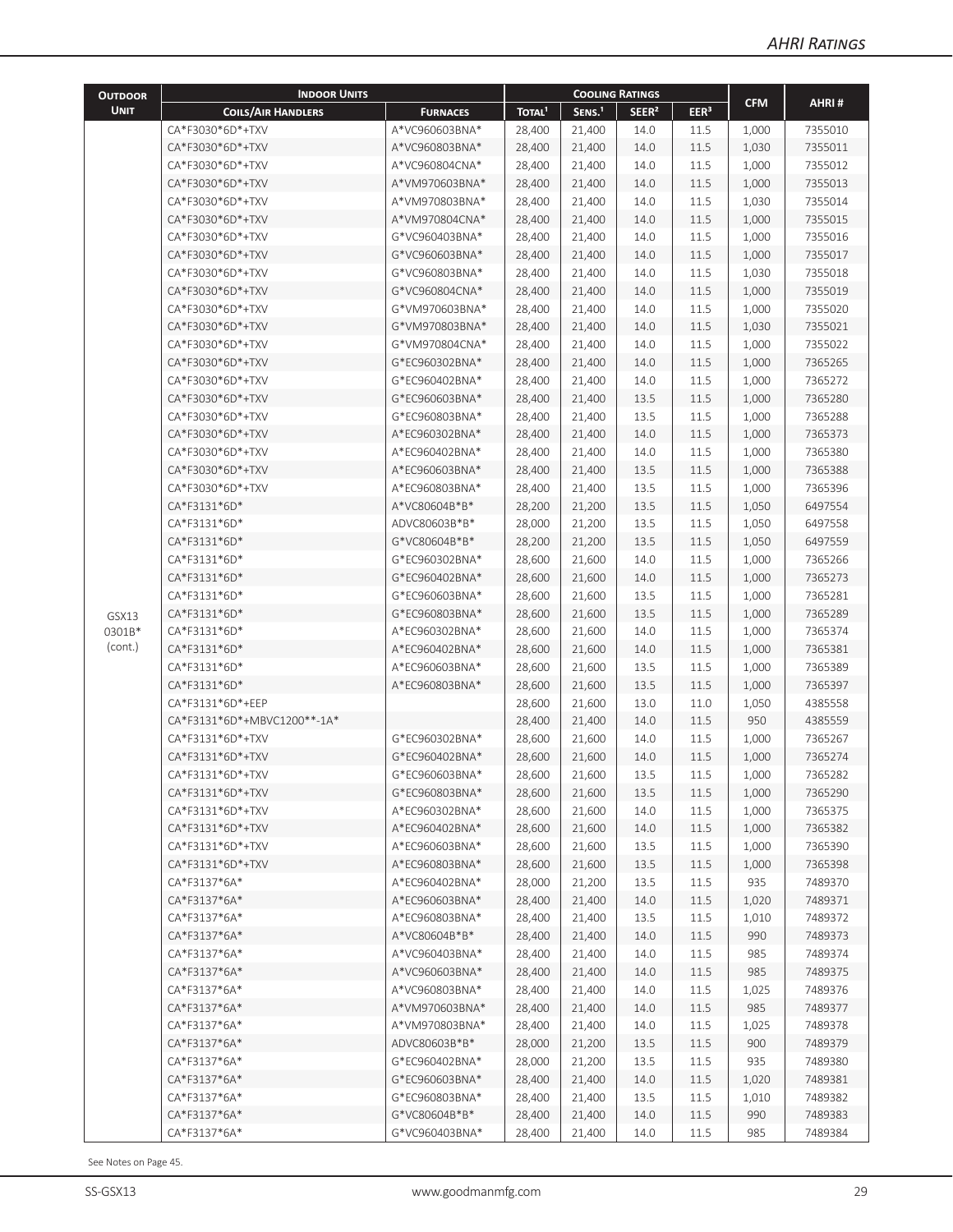| <b>OUTDOOR</b> | <b>INDOOR UNITS</b>             |                                  |                    | <b>COOLING RATINGS</b> |                   |                  |                |                    |
|----------------|---------------------------------|----------------------------------|--------------------|------------------------|-------------------|------------------|----------------|--------------------|
| <b>UNIT</b>    | <b>COILS/AIR HANDLERS</b>       | <b>FURNACES</b>                  | TOTAL <sup>1</sup> | SENS. <sup>1</sup>     | SEER <sup>2</sup> | EER <sup>3</sup> | <b>CFM</b>     | AHRI#              |
|                | CA*F3137*6A*                    | G*VC960603BNA*                   | 28,400             | 21,400                 | 14.0              | 11.5             | 985            | 7489385            |
|                | CA*F3137*6A*                    | G*VC960803BNA*                   | 28,400             | 21,400                 | 14.0              | 11.5             | 1,025          | 7489386            |
|                | CA*F3137*6A*                    | G*VM970603BNA*                   | 28,400             | 21,400                 | 14.0              | 11.5             | 985            | 7489387            |
|                | CA*F3137*6A*                    | G*VM970803BNA*                   | 28,400             | 21,400                 | 14.0              | 11.5             | 1,025          | 7489388            |
|                | CA*F3137*6A*+EEP                |                                  | 28,400             | 21,400                 | 13.0              | 11.0             | 1,000          | 7489428            |
|                | CA*F3137*6A*+EEP+TXV            |                                  | 28,400             | 21,400                 | 13.5              | 11.0             | 1,000          | 7489427            |
|                | CA*F3137*6A*+MBVC1200**-1A*     |                                  | 28,400             | 21,400                 | 14.0              | 11.5             | 1,025          | 7489432            |
|                | CA*F3137*6A*+MBVC1200**-1A*+TXV |                                  | 28,400             | 21,400                 | 14.0              | 11.5             | 1,025          | 7489431            |
|                | CA*F3137*6A*+TXV                | A*EC960402BNA*                   | 28,000             | 21,200                 | 14.0              | 11.5             | 935            | 7489351            |
|                | CA*F3137*6A*+TXV                | A*EC960603BNA*                   | 28,400             | 21,400                 | 14.0              | 11.5             | 1,020          | 7489352            |
|                | CA*F3137*6A*+TXV                | A*EC960803BNA*                   | 28,400             | 21,400                 | 13.5              | 11.5             | 1,010          | 7489353            |
|                | CA*F3137*6A*+TXV                | A*VC80604B*B*                    | 28,400             | 21,400                 | 14.0              | 11.5             | 990            | 7489354            |
|                | CA*F3137*6A*+TXV                | A*VC960403BNA*                   | 28,400             | 21,400                 | 14.0              | 11.5             | 985            | 7489355            |
|                | CA*F3137*6A*+TXV                | A*VC960603BNA*                   | 28,400             | 21,400                 | 14.0              | 11.5             | 985            | 7489356            |
|                | CA*F3137*6A*+TXV                | A*VC960803BNA*                   | 28,400             | 21,400                 | 14.0              | 11.5             | 1,025          | 7489357            |
|                | CA*F3137*6A*+TXV                | A*VM970603BNA*                   | 28,400             | 21,400                 | 14.0              | 11.5             | 985            | 7489358            |
|                | CA*F3137*6A*+TXV                | A*VM970803BNA*                   | 28,400             | 21,400                 | 14.0              | 11.5             | 1,025          | 7489359            |
|                | CA*F3137*6A*+TXV                | ADVC80603B*B*                    | 28,000             | 21,200                 | 14.0              | 11.5             | 900            | 7489360            |
|                | CA*F3137*6A*+TXV                | G*EC960402BNA*                   | 28,000             | 21,200                 | 14.0              | 11.5             | 935            | 7489361            |
|                | CA*F3137*6A*+TXV                | G*EC960603BNA*                   | 28,400             | 21,400                 | 14.0              | 11.5             | 1,020          | 7489362            |
|                | CA*F3137*6A*+TXV                | G*EC960803BNA*                   | 28,400             | 21,400                 | 13.5              | 11.5             | 1,010          | 7489363            |
|                | CA*F3137*6A*+TXV                | G*VC80604B*B*                    | 28,400             | 21,400                 | 14.0              | 11.5             | 990            | 7489364            |
|                | CA*F3137*6A*+TXV                | G*VC960403BNA*                   | 28,400             | 21,400                 | 14.0              | 11.5             | 985            | 7489365            |
|                | CA*F3137*6A*+TXV                | G*VC960603BNA*                   | 28,400             | 21,400                 | 14.0              | 11.5             | 985            | 7489366            |
|                | CA*F3137*6A*+TXV                | G*VC960803BNA*                   | 28,400             | 21,400                 | 14.0              | 11.5             | 1,025          | 7489367            |
|                | CA*F3137*6A*+TXV                | G*VM970603BNA*                   | 28,400             | 21,400                 | 14.0              | 11.5             | 985            | 7489368            |
|                | CA*F3137*6A*+TXV                | G*VM970803BNA*                   | 28,400             | 21,400                 | 14.0              | 11.5             | 1,025          | 7489369            |
| GSX13          | CA*F3636*6D*+EEP                |                                  | 28,400             | 21,400                 | 13.0              | 11.0             | 1,000          | 5561912            |
| 0301B*         | CA*F3636*6D*+EEP+TXV            |                                  | 28,400             | 21,400                 | 13.0              | 11.0             | 1,000          | 5561913            |
| (cont.)        | CA*F3642*6D*+EEP                |                                  | 28,400             | 21,400                 | 13.0              | 11.0             | 1,000          | 5561914            |
|                | CA*F3642*6D*+EEP+TXV            |                                  | 28,400             | 21,400                 | 13.0              | 11.0             | 1,000          | 5561915            |
|                | CA*F3743*6D*                    | A*VC960804CNA*                   | 28,600             | 21,600                 | 14.0              | 11.5             | 1,000          | 7353792            |
|                | CA*F3743*6D*                    | A*VM970804CNA*                   | 28,600             | 21,600                 | 14.0              | 11.5             | 1,000          | 7353793            |
|                | CA*F3743*6D*                    | G*VC960804CNA*                   | 28,600             | 21,600                 | 14.0              | 11.5             | 1,000          | 7353794            |
|                | CA*F3743*6D*                    | G*VM970804CNA*                   | 28,600             | 21,600                 | 14.0              | 11.5             | 1,000          | 7353795            |
|                | CA*F3743*6D*+EEP                |                                  | 28,400             | 21,400                 | 13.5              | 11.0             | 1,000          | 5581982            |
|                | CA*F3743*6D*+EEP+TXV            |                                  | 28,400             | 21,400                 | 13.5              | 11.0             | 1,000          | 5581983            |
|                | CA*F3743*6D*+TXV                | A*VC960804CNA*                   | 28,200             | 21,200                 | 14.0              | 11.5             | 1,000          | 7353796            |
|                | CA*F3743*6D*+TXV                | A*VM970804CNA*                   | 28,200             | 21,200                 | 14.0              | 11.5             | 1,000          | 7353797            |
|                | CA*F3743*6D*+TXV                | G*VC960804CNA*                   | 28,200             | 21,200                 | 14.0              | 11.5             | 1,000          | 7353798            |
|                | CA*F3743*6D*+TXV                | G*VM970804CNA*                   | 28,200             | 21,200                 | 14.0              | 11.5             | 1,000          | 7353799            |
|                | CA*F3743*6D*+TXV                | G*EC960402BNA*                   | 28,600             | 21,600                 | 14.0              | 11.5             | 1,000          | 7365276            |
|                | CA*F3743*6D*+TXV                | G*EC960603BNA*                   | 28,800             | 21,800                 | 14.0              | 11.5             | 1,000          | 7365283            |
|                | CA*F3743*6D*+TXV                | G*EC960803BNA*                   | 28,600             | 21,600                 | 14.0              | 11.5             | 1,000          | 7365291            |
|                | CA*F3743*6D*+TXV                | A*EC960402BNA*                   | 28,600             | 21,600                 | 14.0              | 11.5             | 1,000          | 7365384            |
|                | CA*F3743*6D*+TXV                | A*EC960603BNA*                   | 28,800             | 21,800                 | 14.0              | 11.5             | 1,000          | 7365391            |
|                | CA*F3743*6D*+TXV                | A*EC960803BNA*                   | 28,600             | 21,600                 | 14.0              | 11.5             | 1,000          | 7365399            |
|                | CAPT3131*4A*                    | A*VC960403BNA*                   | 28,000             | 21,200                 | 13.5              | 11.5             | 1,000          | 7353800            |
|                | CAPT3131*4A*                    | A*VC960603BNA*                   | 28,400             | 21,400                 | 14.0              | 11.5             | 1,000          | 7353801            |
|                | CAPT3131*4A*                    | A*VC960803BNA*                   | 28,000             | 21,200                 | 13.5              | 11.5             | 1,030          | 7353802            |
|                | CAPT3131*4A*                    | A*VC960804CNA*                   | 28,000             | 21,200                 | 13.5              | 11.5             | 1,000          | 7353803            |
|                | CAPT3131*4A*                    | A*VM970603BNA*                   | 28,400             | 21,400                 | 14.0              | 11.5             | 1,000          | 7353804            |
|                | CAPT3131*4A*                    | A*VM970803BNA*                   | 28,000             | 21,200                 | 13.5              | 11.5             | 1,030          | 7353805            |
|                | CAPT3131*4A*                    | A*VM970804CNA*                   | 28,000             | 21,200                 |                   |                  |                | 7353806            |
|                | CAPT3131*4A*                    |                                  |                    | 21,200                 | 13.5<br>13.5      | 11.5             | 1,000          |                    |
|                | CAPT3131*4A*                    | G*VC960403BNA*<br>G*VC960603BNA* | 28,000             |                        |                   | 11.5             | 1,000          | 7353807            |
|                | CAPT3131*4A*                    | G*VC960803BNA*                   | 28,400<br>28,000   | 21,400<br>21,200       | 14.0<br>13.5      | 11.5<br>11.5     | 1,000<br>1,030 | 7353808<br>7353809 |
|                |                                 |                                  |                    |                        |                   |                  |                |                    |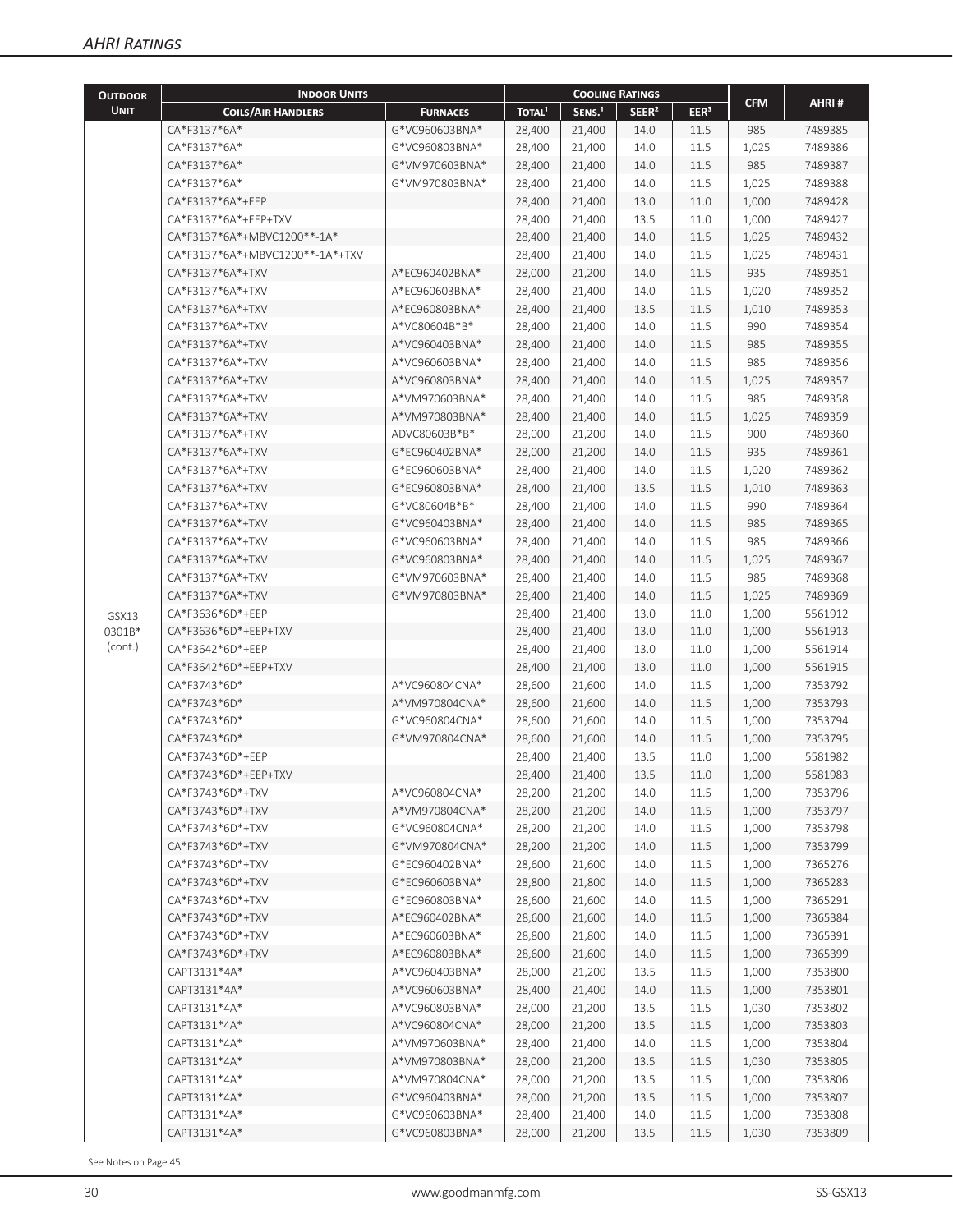| <b>OUTDOOR</b> | <b>INDOOR UNITS</b>         |                 | <b>COOLING RATINGS</b> |                    |                   |                  |            |         |
|----------------|-----------------------------|-----------------|------------------------|--------------------|-------------------|------------------|------------|---------|
| <b>UNIT</b>    | <b>COILS/AIR HANDLERS</b>   | <b>FURNACES</b> | TOTAL <sup>1</sup>     | SENS. <sup>1</sup> | SEER <sup>2</sup> | EER <sup>3</sup> | <b>CFM</b> | AHRI#   |
|                | CAPT3131*4A*                | G*VC960804CNA*  | 28,000                 | 21,200             | 13.5              | 11.5             | 1,000      | 7353810 |
|                | CAPT3131*4A*                | G*VM970603BNA*  | 28,400                 | 21,400             | 14.0              | 11.5             | 1,000      | 7353811 |
|                | CAPT3131*4A*                | G*VM970803BNA*  | 28,000                 | 21,200             | 13.5              | 11.5             | 1,030      | 7353812 |
|                | CAPT3131*4A*                | G*VM970804CNA*  | 28,000                 | 21,200             | 13.5              | 11.5             | 1,000      | 7353813 |
|                | CAPT3743*4A*                | A*VC80604B*B*   | 28,200                 | 21,200             | 14.0              | 12.0             | 1,000      | 6494146 |
|                | CAPT3743*4A*                | A*VC80805C*B*   | 28,200                 | 21,200             | 14.0              | 12.0             | 980        | 6494147 |
|                | CAPT3743*4A*                | A*VC81005C*B*   | 28,200                 | 21,200             | 14.0              | 12.0             | 1,000      | 6494148 |
|                | CAPT3743*4A*                | ADVC80603B*B*   | 28,000                 | 21,200             | 13.5              | 11.5             | 1,000      | 6494162 |
|                | CAPT3743*4A*                | ADVC80805C*B*   | 28,000                 | 21,200             | 14.0              | 12.0             | 990        | 6494163 |
|                | CAPT3743*4A*                | ADVC81005C*B*   | 28,000                 | 21,200             | 14.0              | 12.0             | 1,010      | 6494164 |
|                | CAPT3743*4A*                | G*E80603B*B*    | 28,200                 | 21,200             | 13.5              | 11.5             | 1,050      | 6494165 |
|                | CAPT3743*4A*                | G*VC80604B*B*   | 28,200                 | 21,200             | 14.0              | 12.0             | 1,000      | 6494192 |
|                | CAPT3743*4A*                | G*VC80805C*B*   | 28,200                 | 21,200             | 14.0              | 12.0             | 980        | 6494193 |
|                | CAPT3743*4A*                | G*VC81005C*B*   | 28,200                 | 21,200             | 14.0              | 12.0             | 1,000      | 6494194 |
|                | CAPT3743*4A*                | A*EH800603B*A*  | 28,200                 | 21,200             | 13.5              | 11.5             | 1,050      | 6944877 |
|                | CAPT3743*4A*                | A*VC960403BNA*  | 28,200                 | 21,200             | 14.0              | 11.5             | 1,000      | 7353814 |
|                | CAPT3743*4A*                | A*VC960603BNA*  | 28,200                 | 21,200             | 13.5              | 11.5             | 1,000      | 7353815 |
|                | CAPT3743*4A*                | A*VC960803BNA*  | 28,200                 | 21,200             | 14.0              | 11.5             | 1,030      | 7353816 |
|                | CAPT3743*4A*                | A*VC960804CNA*  |                        |                    | 14.0              | 11.5             |            | 7353817 |
|                |                             |                 | 28,200                 | 21,200             |                   |                  | 1,000      |         |
|                | CAPT3743*4A*                | A*VM970603BNA*  | 28,200                 | 21,200             | 13.5              | 11.5             | 1,000      | 7353818 |
|                | CAPT3743*4A*                | A*VM970803BNA*  | 28,200                 | 21,200             | 14.0              | 11.5             | 1,030      | 7353819 |
|                | CAPT3743*4A*                | A*VM970804CNA*  | 28,200                 | 21,200             | 14.0              | 11.5             | 1,000      | 7353820 |
|                | CAPT3743*4A*                | G*VC960403BNA*  | 28,200                 | 21,200             | 14.0              | 11.5             | 1,000      | 7353821 |
|                | CAPT3743*4A*                | G*VC960603BNA*  | 28,200                 | 21,200             | 13.5              | 11.5             | 1,000      | 7353822 |
|                | CAPT3743*4A*                | G*VC960803BNA*  | 28,200                 | 21,200             | 14.0              | 11.5             | 1,030      | 7353823 |
|                | CAPT3743*4A*                | G*VC960804CNA*  | 28,200                 | 21,200             | 14.0              | 11.5             | 1,000      | 7353824 |
|                | CAPT3743*4A*                | G*VM970603BNA*  | 28,200                 | 21,200             | 13.5              | 11.5             | 1,000      | 7353825 |
| GSX13          | CAPT3743*4A*                | G*VM970803BNA*  | 28,200                 | 21,200             | 14.0              | 11.5             | 1,030      | 7353826 |
| 0301B*         | CAPT3743*4A*                | G*VM970804CNA*  | 28,200                 | 21,200             | 14.0              | 11.5             | 1,000      | 7353827 |
| (cont.)        | CAPT3743*4A*                | G*EC960302BNA*  | 28,400                 | 21,400             | 14.0              | 11.5             | 1,000      | 7365268 |
|                | CAPT3743*4A*                | G*EC960402BNA*  | 28,400                 | 21,400             | 14.0              | 11.5             | 1,000      | 7365275 |
|                | CAPT3743*4A*                | G*EC960603BNA*  | 28,600                 | 21,600             | 13.5              | 11.5             | 1,000      | 7365284 |
|                | CAPT3743*4A*                | G*EC960803BNA*  | 28,600                 | 21,600             | 13.5              | 11.5             | 1,000      | 7365292 |
|                | CAPT3743*4A*                | A*EC960302BNA*  | 28,400                 | 21,400             | 14.0              | 11.5             | 1,000      | 7365376 |
|                | CAPT3743*4A*                | A*EC960402BNA*  | 28,400                 | 21,400             | 14.0              | 11.5             | 1,000      | 7365383 |
|                | CAPT3743*4A*                | A*EC960603BNA*  | 28,600                 | 21,600             | 13.5              | 11.5             | 1,000      | 7365392 |
|                | CAPT3743*4A*                | A*EC960803BNA*  | 28,600                 | 21,600             | 13.5              | 11.5             | 1,000      | 7365400 |
|                | CAPT3743*4A*+EEP            |                 | 28,200                 | 21,200             | 13.0              | 11.0             | 1,000      | 5611306 |
|                | CAPT3743*4A*+MBVC1200**-1A* |                 | 28,000                 | 21,200             | 14.0              | 11.5             | 900        | 6494168 |
|                | CAPT3743*4A*+MBVC1600**-1A* |                 | 28,200                 | 21,200             | 14.0              | 11.5             | 1,000      | 5611307 |
|                | CHPF2430B6C*                | A*VC960403BNA*  | 28,400                 | 21,400             | 14.0              | 11.5             | 1,000      | 7353828 |
|                | CHPF2430B6C*                | A*VC960603BNA*  | 28,400                 | 21,400             | 14.0              | 11.5             | 1,000      | 7353829 |
|                | CHPF2430B6C*                | A*VC960803BNA*  | 28,400                 | 21,400             | 14.0              | 11.5             | 1,030      | 7353830 |
|                | CHPF2430B6C*                | A*VM970603BNA*  | 28,400                 | 21,400             | 14.0              | 11.5             | 1,000      | 7353831 |
|                | CHPF2430B6C*                | A*VM970803BNA*  | 28,400                 | 21,400             | 14.0              | 11.5             | 1,030      | 7353832 |
|                | CHPF2430B6C*                | G*VC960403BNA*  | 28,400                 | 21,400             | 14.0              | 11.5             | 1,000      | 7353833 |
|                | CHPF2430B6C*                | G*VC960603BNA*  | 28,400                 | 21,400             | 14.0              | 11.5             | 1,000      | 7353834 |
|                | CHPF2430B6C*                | G*VC960803BNA*  | 28,400                 | 21,400             | 14.0              | 11.5             | 1,030      | 7353835 |
|                | CHPF2430B6C*                | G*VM970603BNA*  | 28,400                 | 21,400             | 14.0              | 11.5             | 1,000      | 7353836 |
|                | CHPF2430B6C*                | G*VM970803BNA*  | 28,400                 | 21,400             | 14.0              | 11.5             | 1,030      | 7353837 |
|                | CHPF2430B6C*                | G*EC960302BNA*  | 28,400                 | 21,400             | 14.0              | 11.5             | 1,000      | 7365269 |
|                | CHPF2430B6C*                | G*EC960402BNA*  | 28,400                 | 21,400             | 14.0              | 11.5             | 1,000      | 7365277 |
|                | CHPF2430B6C*                | A*EC960302BNA*  | 28,400                 | 21,400             | 14.0              | 11.5             | 1,000      | 7365377 |
|                | CHPF2430B6C*                | A*EC960402BNA*  | 28,400                 | 21,400             | 14.0              | 11.5             | 1,000      | 7365385 |
|                | CHPF2430B6C*                | G*E80603B*B*    | 28,400                 | 21,400             | 13.5              | 11.3             | 950        | 7612778 |
|                |                             |                 |                        |                    |                   |                  |            |         |
|                | CHPF2430B6C*+EEP            |                 | 28,400                 | 21,400             | 13.0              | 11.0             | 1,050      | 3299982 |
|                | CHPF2430B6C*+MBVC1200**-1A* |                 | 28,400                 | 21,400             | 14.0              | 11.5             | 1,050      | 3609438 |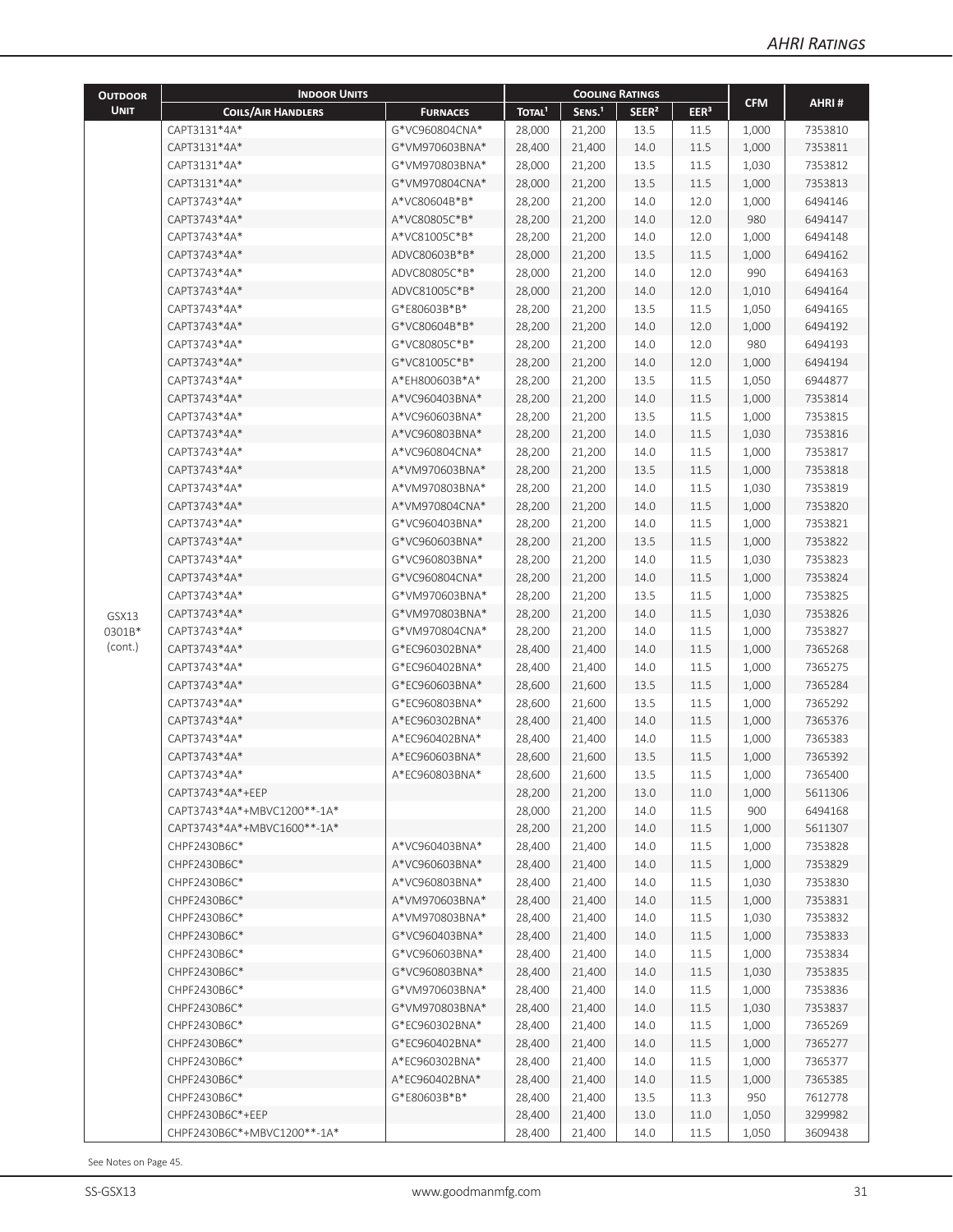|                                              | <b>INDOOR UNITS</b>          |                                |                    |                    | <b>COOLING RATINGS</b> |                  |                |                    |
|----------------------------------------------|------------------------------|--------------------------------|--------------------|--------------------|------------------------|------------------|----------------|--------------------|
| <b>UNIT</b>                                  | <b>COILS/AIR HANDLERS</b>    | <b>FURNACES</b>                | TOTAL <sup>1</sup> | SENS. <sup>1</sup> | SEER <sup>2</sup>      | EER <sup>3</sup> | <b>CFM</b>     | AHRI#              |
|                                              | CHPF2430B6C*+TXV             | A*VC960403BNA*                 | 28,400             | 21,400             | 14.0                   | 11.5             | 1,000          | 7353838            |
| <b>OUTDOOR</b><br>GSX13<br>0301B*<br>(cont.) | CHPF2430B6C*+TXV             | A*VC960603BNA*                 | 28,400             | 21,400             | 14.0                   | 11.5             | 1,000          | 7353839            |
|                                              | CHPF2430B6C*+TXV             | A*VC960803BNA*                 | 28,400             | 21,400             | 14.0                   | 11.5             | 1,030          | 7353840            |
|                                              | CHPF2430B6C*+TXV             | A*VM970603BNA*                 | 28,400             | 21,400             | 14.0                   | 11.5             | 1,000          | 7353841            |
|                                              | CHPF2430B6C*+TXV             | A*VM970803BNA*                 | 28,400             | 21,400             | 14.0                   | 11.5             | 1,030          | 7353842            |
|                                              | CHPF2430B6C*+TXV             | G*VC960403BNA*                 | 28,400             | 21,400             | 14.0                   | 11.5             | 1,000          | 7353843            |
|                                              | CHPF2430B6C*+TXV             | G*VC960603BNA*                 | 28,400             | 21,400             | 14.0                   | 11.5             | 1,000          | 7353844            |
|                                              | CHPF2430B6C*+TXV             | G*VC960803BNA*                 | 28,400             | 21,400             | 14.0                   | 11.5             | 1,030          | 7353845            |
|                                              | CHPF2430B6C*+TXV             | G*VM970603BNA*                 | 28,400             | 21,400             | 14.0                   | 11.5             | 1,000          | 7353846            |
|                                              | CHPF2430B6C*+TXV             | G*VM970803BNA*                 | 28,400             | 21,400             | 14.0                   | 11.5             | 1,030          | 7353847            |
|                                              | CHPF2430B6C*+TXV             | G*EC960302BNA*                 | 28,400             | 21,400             | 14.0                   | 11.5             | 1,000          | 7365270            |
|                                              | CHPF2430B6C*+TXV             | G*EC960402BNA*                 | 28,400             | 21,400             | 14.0                   | 11.5             | 1,000          | 7365278            |
|                                              | CHPF2430B6C*+TXV             | A*EC960302BNA*                 | 28,400             | 21,400             | 14.0                   | 11.5             | 1,000          | 7365378            |
|                                              | CHPF2430B6C*+TXV             | A*EC960402BNA*                 | 28,400             | 21,400             | 14.0                   | 11.5             | 1,000          | 7365386            |
|                                              | CHPF2430B6C*+TXV             | G*E80603B*B*                   | 28,400             | 21,400             | 14.0                   | 11.5             | 950            | 7612779            |
|                                              | CHPF3636B6C*                 | G*EC960603BNA*                 | 28,400             | 21,400             | 13.5                   | 11.5             | 1,000          | 7365285            |
|                                              | CHPF3636B6C*                 | G*EC960803BNA*                 | 28,400             | 21,400             | 13.5                   | 11.5             | 1,000          | 7365293            |
|                                              | CHPF3636B6C*                 | A*EC960603BNA*                 | 28,400             | 21,400             | 13.5                   | 11.5             | 1,000          | 7365393            |
|                                              | CHPF3636B6C*                 | A*EC960803BNA*                 | 28,400             | 21,400             | 13.5                   | 11.5             | 1,000          | 7365401            |
|                                              | CHPF3636B6C*+TXV             | G*EC960603BNA*                 | 28,400             | 21,400             | 14.0                   | 11.5             | 1,000          | 7365286            |
|                                              | CHPF3636B6C*+TXV             | G*EC960803BNA*                 | 28,400             | 21,400             | 14.0                   | 11.5             | 1,000          | 7365294            |
|                                              | CHPF3636B6C*+TXV             | A*EC960603BNA*                 | 28,400             | 21,400             | 14.0                   | 11.5             | 1,000          | 7365394            |
|                                              | CHPF3636B6C*+TXV             | A*EC960803BNA*                 | 28,400             | 21,400             | 14.0                   | 11.5             | 1,000          | 7365402            |
|                                              | CHPF3642C6C*                 | A*VC960804CNA*                 | 28,400             | 21,400             | 14.0                   | 11.5             | 1,000          | 7353848            |
|                                              | CHPF3642C6C*                 | A*VM970804CNA*                 | 28,400             | 21,400             | 14.0                   | 11.5             | 1,000          | 7353849            |
|                                              | CHPF3642C6C*                 | G*VC960804CNA*                 | 28,400             | 21,400             | 14.0                   | 11.5             | 1,000          | 7353850            |
|                                              | CHPF3642C6C*                 | G*VM970804CNA*                 | 28,400             | 21,400             | 14.0                   | 11.5             | 1,000          | 7353851            |
|                                              | CHPF3642C6C*+TXV             | A*VC960804CNA*                 | 28,400             | 21,400             | 14.0                   | 11.5             | 1,000          | 7353852            |
|                                              | CHPF3642C6C*+TXV             | A*VM970804CNA*                 | 28,400             | 21,400             | 14.0                   | 11.5             | 1,000          | 7353853            |
|                                              | CHPF3642C6C*+TXV             | G*VC960804CNA*                 | 28,400             | 21,400             | 14.0                   | 11.5             | 1,000          | 7353854            |
|                                              | CHPF3642C6C*+TXV             | G*VM970804CNA*<br>G*E80805C*B* | 28,400             | 21,400             | 14.0                   | 11.5             | 1,000          | 7353855            |
|                                              | CHPF4860D6D*+TXV             | A*VC960403BNA*                 | 28,800<br>28,400   | 21,800             | 14.0<br>14.0           | 11.5<br>11.5     | 1,000<br>1,000 | 7614640<br>7353856 |
|                                              | CSCF3036N6D*<br>CSCF3036N6D* | A*VC960603BNA*                 | 28,400             | 21,400<br>21,400   | 14.0                   | 11.3             |                | 7353857            |
|                                              | CSCF3036N6D*                 | A*VC960803BNA*                 | 28,400             | 21,400             | 14.0                   | 11.5             | 1,000<br>1,030 | 7353858            |
|                                              | CSCF3036N6D*                 | A*VC960804CNA*                 | 28,200             | 21,200             | 14.0                   | 11.5             | 1,000          | 7353859            |
|                                              | CSCF3036N6D*                 | A*VM970603BNA*                 | 28,400             | 21,400             | 14.0                   | 11.3             | 1,000          | 7353860            |
|                                              | CSCF3036N6D*                 | A*VM970803BNA*                 | 28,400             | 21,400             | 14.0                   | 11.5             | 1,030          | 7353861            |
|                                              | CSCF3036N6D*                 | A*VM970804CNA*                 | 28,200             | 21,200             | 14.0                   | 11.5             | 1,000          | 7353862            |
|                                              | CSCF3036N6D*                 | G*VC960403BNA*                 | 28,400             | 21,400             | 14.0                   | 11.5             | 1,000          | 7353863            |
|                                              | CSCF3036N6D*                 | G*VC960603BNA*                 | 28,400             | 21,400             | 14.0                   | 11.3             | 1,000          | 7353864            |
|                                              | CSCF3036N6D*                 | G*VC960803BNA*                 | 28,400             | 21,400             | 14.0                   | 11.5             | 1,030          | 7353865            |
|                                              | CSCF3036N6D*                 | G*VC960804CNA*                 | 28,200             | 21,200             | 14.0                   | 11.5             | 1,000          | 7353866            |
|                                              | CSCF3036N6D*                 | G*VM970603BNA*                 | 28,400             | 21,400             | 14.0                   | 11.3             | 1,000          | 7353867            |
|                                              | CSCF3036N6D*                 | G*VM970803BNA*                 | 28,400             | 21,400             | 14.0                   | 11.5             | 1,030          | 7353868            |
|                                              | CSCF3036N6D*                 | G*VM970804CNA*                 | 28,200             | 21,200             | 14.0                   | 11.5             | 1,000          | 7353869            |
|                                              | CSCF3036N6D*+EEP             |                                | 28,400             | 21,400             | 13.0                   | 11.0             | 1,000          | 4767411            |
|                                              | CSCF3036N6D*+TXV             | A*VC960403BNA*                 | 28,400             | 21,400             | 14.0                   | 11.5             | 1,000          | 7353870            |
|                                              | CSCF3036N6D*+TXV             | A*VC960603BNA*                 | 28,400             | 21,400             | 14.0                   | 11.3             | 1,000          | 7353871            |
|                                              | CSCF3036N6D*+TXV             | A*VC960803BNA*                 | 28,400             | 21,400             | 14.0                   | 11.5             | 1,030          | 7353872            |
|                                              | CSCF3036N6D*+TXV             | A*VC960804CNA*                 | 28,200             | 21,200             | 14.0                   | 11.5             | 1,000          | 7353873            |
|                                              | CSCF3036N6D*+TXV             | A*VM970603BNA*                 | 28,400             | 21,400             | 14.0                   | 11.3             | 1,000          | 7353874            |
|                                              | CSCF3036N6D*+TXV             | A*VM970803BNA*                 | 28,400             | 21,400             | 14.0                   | 11.5             | 1,030          | 7353875            |
|                                              | CSCF3036N6D*+TXV             | A*VM970804CNA*                 | 28,200             | 21,200             | 14.0                   | 11.5             | 1,000          | 7353876            |
|                                              | CSCF3036N6D*+TXV             | G*VC960403BNA*                 | 28,400             | 21,400             | 14.0                   | 11.5             | 1,000          | 7353877            |
|                                              | CSCF3036N6D*+TXV             | G*VC960603BNA*                 | 28,400             | 21,400             | 14.0                   | 11.3             | 1,000          | 7353878            |
|                                              | CSCF3036N6D*+TXV             | G*VC960803BNA*                 | 28,400             | 21,400             | 14.0                   | 11.5             | 1,030          | 7353879            |
|                                              | CSCF3036N6D*+TXV             | G*VC960804CNA*                 | 28,200             | 21,200             | 14.0                   | 11.5             | 1,000          | 7353880            |
|                                              | CSCF3036N6D*+TXV             | G*VM970603BNA*                 | 28,400             | 21,400             | 14.0                   | 11.3             | 1,000          | 7353881            |
|                                              | CSCF3036N6D*+TXV             | G*VM970803BNA*                 | 28,400             | 21,400             | 14.0                   | 11.5             | 1,030          | 7353882            |
|                                              | CSCF3036N6D*+TXV             | G*VM970804CNA*                 | 28,200             | 21,200             | 14.0                   | 11.5             | 1,000          | 7353883            |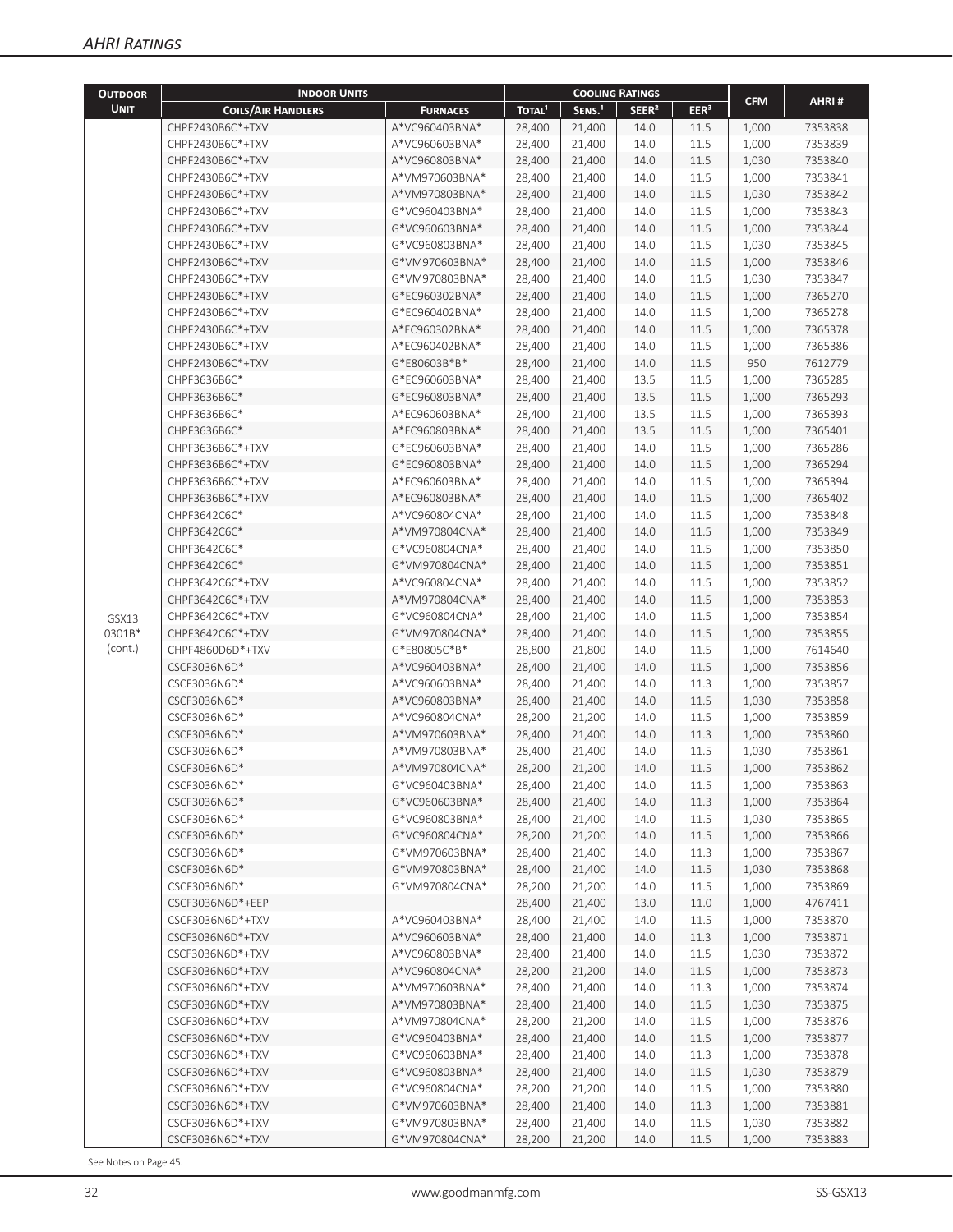| <b>OUTDOOR</b> | <b>INDOOR UNITS</b>             |                 | <b>COOLING RATINGS</b> |                    |                   |                  |            |         |
|----------------|---------------------------------|-----------------|------------------------|--------------------|-------------------|------------------|------------|---------|
| <b>UNIT</b>    | <b>COILS/AIR HANDLERS</b>       | <b>FURNACES</b> | TOTAL <sup>1</sup>     | SENS. <sup>1</sup> | SEER <sup>2</sup> | EER <sup>3</sup> | <b>CFM</b> | AHRI#   |
|                | ARUF36C14B*                     |                 | 33,000                 | 25,800             | 13.0              | 11.0             | 1,000      | 5696620 |
|                | ARUF36C14B*+TXV                 |                 | 34,000                 | 26,400             | 13.0              | 11.0             | 1,165      | 5696621 |
|                | ARUF37C14A*                     |                 | 34,000                 | 26,400             | 13.0              | 11.0             | 1,050      | 7984177 |
|                | ARUF42C14A*                     |                 | 34,200                 | 26,600             | 13.0              | 11.0             | 1,150      | 5696622 |
|                | ARUF42C14A*+TXV                 |                 | 34,200                 | 26,600             | 13.0              | 11.0             | 1,150      | 5696623 |
|                | ASPT36C14A*                     |                 | 34,000                 | 26,400             | 13.8              | 11.8             | 1,210      | 5722540 |
|                | ASPT37C14A*                     |                 | 34,200                 | 26,600             | 14.0              | 12.0             | 1,120      | 8242045 |
|                | ASPT42C14A*                     |                 | 34,000                 | 26,400             | 14.0              | 12.0             | 1,180      | 7079216 |
|                | ASPT42D14A*                     |                 | 34,600                 | 27,000             | 14.0              | 12.0             | 1,280      | 5722541 |
|                | AVPTC36C14A*                    |                 | 34,000                 | 26,400             | 13.8              | 11.8             | 1,215      | 5924444 |
|                | AVPTC42D14A*                    |                 | 34,600                 | 27,000             | 14.0              | 12.0             | 1,225      | 5924445 |
|                | AVPTC48C14A*                    |                 | 34,000                 | 26,400             | 14.0              | 12.0             | 1,100      | 7079217 |
|                | AWUF36XX16B*                    |                 | 33,400                 | 26,000             | 13.0              | 11.0             | 1,150      | 5696626 |
|                | AWUF37XX16B*                    |                 | 33,600                 | 26,200             | 13.0              | 11.0             | 1,150      | 5696627 |
|                | CA*F3137*6A*                    | A*EC960603BNA*  | 34,000                 | 26,400             | 13.5              | 11.0             | 1,090      | 7489408 |
|                | CA*F3137*6A*                    | A*EC960803BNA*  | 34,000                 | 26,400             | 13.5              | 11.0             | 1,090      | 7489409 |
|                | CA*F3137*6A*                    | A*EH800603B*A*  | 34,000                 | 26,400             | 14.0              | 11.5             | 1,100      | 7489410 |
|                | CA*F3137*6A*                    | A*VC80604B*B*   | 34,000                 | 26,400             | 14.0              | 11.5             | 1,095      | 7489411 |
|                | CA*F3137*6A*                    | A*VC960403BNA*  | 34,000                 | 26,400             | 13.5              | 11.0             | 1,050      | 7489412 |
|                | CA*F3137*6A*                    | A*VC960603BNA*  | 34,000                 | 26,400             | 13.5              | 11.0             | 1,055      | 7489413 |
|                | CA*F3137*6A*                    | A*VC960803BNA*  | 34,000                 | 26,400             | 13.5              | 11.0             | 1,100      | 7489414 |
|                | CA*F3137*6A*                    | A*VM970603BNA*  | 34,000                 | 26,400             | 13.5              | 11.0             | 1,055      | 7489415 |
|                | CA*F3137*6A*                    | A*VM970803BNA*  | 34,000                 | 26,400             | 13.5              | 11.0             | 1,100      | 7489416 |
|                | CA*F3137*6A*                    | ADVC80603B*B*   | 34,000                 | 26,400             | 13.5              | 11.0             | 1,075      | 7489417 |
|                | CA*F3137*6A*                    | G*E80603B*B*    | 34,000                 | 26,400             | 14.0              | 11.5             | 1,100      | 7489418 |
|                | CA*F3137*6A*                    | G*EC960603BNA*  | 34,000                 | 26,400             | 13.5              | 11.0             | 1,090      | 7489419 |
|                | CA*F3137*6A*                    | G*EC960803BNA*  | 34,000                 | 26,400             | 13.5              | 11.0             | 1,090      | 7489420 |
| GSX13          | CA*F3137*6A*                    | G*VC80604B*B*   | 34,000                 | 26,400             | 14.0              | 11.5             | 1,095      | 7489421 |
| 0361E*         | CA*F3137*6A*                    | G*VC960403BNA*  | 34,000                 | 26,400             | 13.5              | 11.0             | 1,050      | 7489422 |
|                | CA*F3137*6A*                    | G*VC960603BNA*  | 34,000                 | 26,400             | 13.5              | 11.0             | 1,055      | 7489423 |
|                | CA*F3137*6A*                    | G*VC960803BNA*  | 34,000                 | 26,400             | 13.5              | 11.0             | 1,100      | 7489424 |
|                | CA*F3137*6A*                    | G*VM970603BNA*  | 34,000                 | 26,400             | 13.5              | 11.0             | 1,055      | 7489425 |
|                | CA*F3137*6A*                    | G*VM970803BNA*  | 34,000                 | 26,400             | 13.5              | 11.0             | 1,100      | 7489426 |
|                | CA*F3137*6A*+EEP                |                 | 34,000                 | 26,400             | 13.0              | 11.0             | 1,200      | 7489430 |
|                | CA*F3137*6A*+EEP+TXV            |                 | 34,000                 | 26,400             | 13.5              | 11.0             | 1,200      | 7489429 |
|                | CA*F3137*6A*+MBVC1200**-1A*     |                 | 34,000                 | 26,400             | 14.0              | 11.5             | 1,050      | 7489434 |
|                | CA*F3137*6A*+MBVC1200**-1A*+TXV |                 | 34,000                 | 26,400             | 14.0              | 11.5             | 1,050      | 7489433 |
|                | CA*F3137*6A*+TXV                | A*EC960603BNA*  | 34,000                 | 26,400             | 13.5              | 11.0             | 1,090      | 7489389 |
|                | CA*F3137*6A*+TXV                | A*EC960803BNA*  | 34,000                 | 26,400             | 13.5              | 11.0             | 1,090      | 7489390 |
|                | CA*F3137*6A*+TXV                | A*EH800603B*A*  | 34,000                 | 26,400             | 14.0              | 11.5             | 1,100      | 7489391 |
|                | CA*F3137*6A*+TXV                | A*VC80604B*B*   | 34,000                 | 26,400             | 14.0              | 11.5             | 1,095      | 7489392 |
|                | CA*F3137*6A*+TXV                | A*VC960403BNA*  | 34,000                 | 26,400             | 14.0              | 11.5             | 1,050      | 7489393 |
|                | CA*F3137*6A*+TXV                | A*VC960603BNA*  | 34,000                 | 26,400             | 14.0              | 11.5             | 1,055      | 7489394 |
|                | CA*F3137*6A*+TXV                | A*VC960803BNA*  | 34,000                 | 26,400             | 14.0              | 11.5             | 1,100      | 7489395 |
|                | CA*F3137*6A*+TXV                | A*VM970603BNA*  | 34,000                 | 26,400             | 14.0              | 11.5             | 1,055      | 7489396 |
|                | CA*F3137*6A*+TXV                | A*VM970803BNA*  | 34,000                 | 26,400             | 14.0              | 11.5             | 1,100      | 7489397 |
|                | CA*F3137*6A*+TXV                | ADVC80603B*B*   | 34,000                 | 26,400             | 14.0              | 11.5             | 1,075      | 7489398 |
|                | CA*F3137*6A*+TXV                | G*E80603B*B*    | 34,000                 | 26,400             | 14.0              | 11.5             | 1,100      | 7489399 |
|                | CA*F3137*6A*+TXV                | G*EC960603BNA*  | 34,000                 | 26,400             | 13.5              | 11.0             | 1,090      | 7489400 |
|                | CA*F3137*6A*+TXV                | G*EC960803BNA*  | 34,000                 | 26,400             | 13.5              | 11.0             | 1,090      | 7489401 |
|                | CA*F3137*6A*+TXV                | G*VC80604B*B*   | 34,000                 | 26,400             | 14.0              | 11.5             | 1,095      | 7489402 |
|                | CA*F3137*6A*+TXV                | G*VC960403BNA*  | 34,000                 | 26,400             | 14.0              | 11.5             | 1,050      | 7489403 |
|                | CA*F3137*6A*+TXV                | G*VC960603BNA*  | 34,000                 | 26,400             | 14.0              | 11.5             | 1,055      | 7489404 |
|                | CA*F3137*6A*+TXV                | G*VC960803BNA*  | 34,000                 | 26,400             | 14.0              | 11.5             | 1,100      | 7489405 |
|                | CA*F3137*6A*+TXV                | G*VM970603BNA*  | 34,000                 | 26,400             | 14.0              | 11.5             | 1,055      | 7489406 |
|                | CA*F3137*6A*+TXV                | G*VM970803BNA*  | 34,000                 | 26,400             | 14.0              | 11.5             | 1,100      | 7489407 |
|                |                                 |                 |                        |                    |                   |                  |            |         |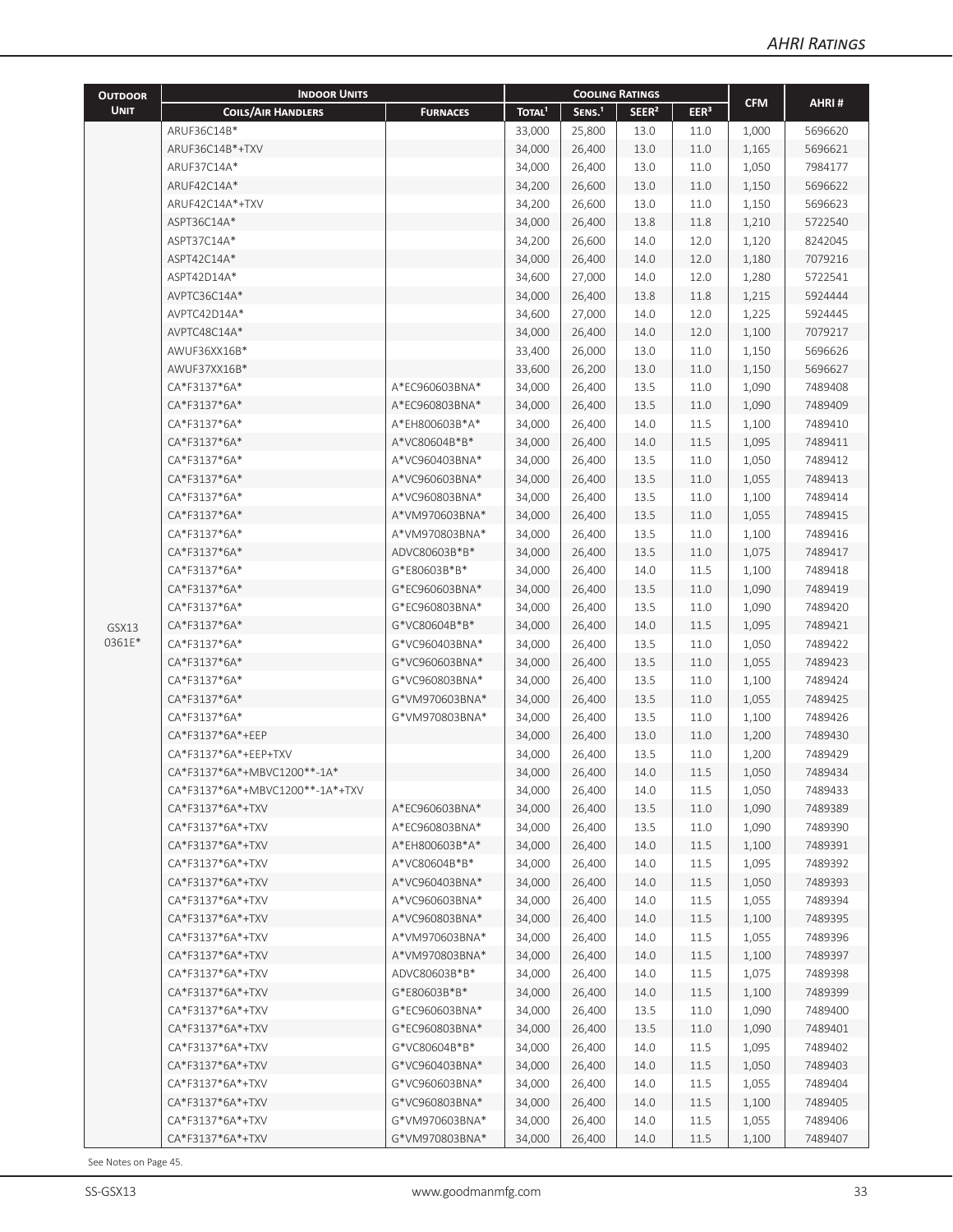| <b>OUTDOOR</b>  | <b>INDOOR UNITS</b>         |                 |                    | <b>COOLING RATINGS</b> |                   |                  |                |                    |
|-----------------|-----------------------------|-----------------|--------------------|------------------------|-------------------|------------------|----------------|--------------------|
| <b>UNIT</b>     | <b>COILS/AIR HANDLERS</b>   | <b>FURNACES</b> | TOTAL <sup>1</sup> | SENS. <sup>1</sup>     | SEER <sup>2</sup> | EER <sup>3</sup> | <b>CFM</b>     | AHRI#              |
|                 | CA*F3636*6D*+EEP            |                 | 33,600             | 26,200                 | 13.0              | 11.0             | 1,200          | 5696608            |
|                 | CA*F3642*6D*+EEP            |                 | 33,600             | 26,200                 | 13.0              | 11.0             | 1,200          | 5696609            |
|                 | CA*F3642*6D*+MBVC1600**-1A* |                 | 34,000             | 26,400                 | 14.0              | 11.5             | 1,200          | 5696640            |
|                 | CA*F3743*6D*                | A*VC960804CNA*  | 34,000             | 26,400                 | 13.0              | 11.0             | 1,115          | 7353884            |
|                 | CA*F3743*6D*                | A*VC961005CNA*  | 34,000             | 26,400                 | 13.5              | 11.3             | 1,175          | 7353885            |
|                 | CA*F3743*6D*                | A*VC961205DNA*  | 34,000             | 26,400                 | 13.5              | 11.3             | 1,150          | 7353886            |
|                 | CA*F3743*6D*                | A*VM970804CNA*  | 34,000             | 26,400                 | 13.0              | 11.0             | 1,115          | 7353887            |
|                 | CA*F3743*6D*                | A*VM971005CNA*  | 34,000             | 26,400                 | 13.5              | 11.3             | 1,175          | 7353888            |
|                 | CA*F3743*6D*                | A*VM971205DNA*  | 34,000             | 26,400                 | 13.5              | 11.3             | 1,150          | 7353889            |
|                 | CA*F3743*6D*                | G*VC960804CNA*  | 34,000             | 26,400                 | 13.0              | 11.0             | 1,115          | 7353890            |
|                 | CA*F3743*6D*                | G*VC961005CNA*  | 34,000             | 26,400                 | 13.5              | 11.3             | 1,175          | 7353891            |
|                 | CA*F3743*6D*                | G*VC961205DNA*  | 34,000             | 26,400                 | 13.5              | 11.3             | 1,150          | 7353892            |
|                 | CA*F3743*6D*                | G*VM970804CNA*  | 34,000             | 26,400                 | 13.0              | 11.0             | 1,115          | 7353893            |
|                 | CA*F3743*6D*                | G*VM971005CNA*  | 34,000             | 26,400                 | 13.5              | 11.3             | 1,175          | 7353894            |
|                 | CA*F3743*6D*                | G*VM971205DNA*  | 34,000             | 26,400                 | 13.5              | 11.3             | 1,150          | 7353895            |
|                 | CA*F3743*6D*                | G*EC961004CNA*  | 33,600             | 26,200                 | 13.5              | 11.5             | 1,100          | 7365299            |
|                 | CA*F3743*6D*                | A*EC961004CNA*  | 33,600             | 26,200                 | 13.5              | 11.5             | 1,100          | 7365407            |
|                 | CA*F3743*6D*+EEP            |                 | 34,200             | 26,600                 | 13.0              | 11.0             | 1,200          | 5696610            |
|                 | CA*F3743*6D*+EEP+TXV        |                 | 34,200             | 26,600                 | 13.5              | 11.0             | 1,200          | 5696611            |
|                 | CA*F3743*6D*+MBVC1600**-1A* |                 | 34,000             | 26,400                 | 14.0              | 11.5             | 1,210          | 5696641            |
|                 | CA*F3743*6D*+TXV            | A*VC960804CNA*  |                    | 26,400                 | 13.5              | 11.3             | 1,115          | 7353896            |
|                 | CA*F3743*6D*+TXV            | A*VC961005CNA*  | 34,000             |                        |                   |                  |                |                    |
|                 | CA*F3743*6D*+TXV            | A*VC961205DNA*  | 34,000             | 26,400                 | 13.5<br>13.5      | 11.3<br>11.3     | 1,175          | 7353897<br>7353898 |
|                 | CA*F3743*6D*+TXV            | A*VM970804CNA*  | 34,000             | 26,400                 |                   |                  | 1,150          | 7353899            |
|                 | CA*F3743*6D*+TXV            | A*VM971005CNA*  | 34,000             | 26,400                 | 13.5              | 11.3             | 1,115          |                    |
|                 | CA*F3743*6D*+TXV            | A*VM971205DNA*  | 34,000<br>34,000   | 26,400                 | 13.5<br>13.5      | 11.3<br>11.3     | 1,175          | 7353900<br>7353901 |
|                 | CA*F3743*6D*+TXV            | G*VC960804CNA*  |                    | 26,400                 | 13.5              | 11.3             | 1,150          | 7353902            |
|                 | CA*F3743*6D*+TXV            | G*VC961005CNA*  | 34,000             | 26,400<br>26,400       | 13.5              | 11.3             | 1,115          | 7353903            |
| GSX13<br>0361E* | CA*F3743*6D*+TXV            | G*VC961205DNA*  | 34,000<br>34,000   | 26,400                 | 13.5              | 11.3             | 1,175<br>1,150 | 7353904            |
| (cont.)         | CA*F3743*6D*+TXV            | G*VM970804CNA*  | 34,000             | 26,400                 | 13.5              | 11.3             | 1,115          | 7353905            |
|                 | CA*F3743*6D*+TXV            | G*VM971005CNA*  | 34,000             | 26,400                 | 13.5              | 11.3             | 1,175          | 7353906            |
|                 | CA*F3743*6D*+TXV            | G*VM971205DNA*  | 34,000             | 26,400                 | 13.5              | 11.3             | 1,150          | 7353907            |
|                 | CA*F3743*6D*+TXV            | G*EC960603BNA*  | 33,600             | 26,200                 | 13.5              | 11.0             | 1,175          | 7365295            |
|                 | CA*F3743*6D*+TXV            | G*EC960803BNA*  | 33,400             | 26,000                 | 13.5              | 11.0             | 1,075          | 7365297            |
|                 | CA*F3743*6D*+TXV            | G*EC961004CNA*  | 33,600             | 26,200                 | 14.0              | 11.5             | 1,100          | 7365300            |
|                 | CA*F3743*6D*+TXV            | A*EC960603BNA*  | 33,600             | 26,200                 | 13.5              | 11.0             | 1,175          | 7365403            |
|                 | CA*F3743*6D*+TXV            | A*EC960803BNA*  | 33,400             | 26,000                 | 13.5              | 11.0             | 1,075          | 7365405            |
|                 | CA*F3743*6D*+TXV            | A*EC961004CNA*  | 33,600             | 26,200                 | 14.0              | 11.5             | 1,100          | 7365408            |
|                 | CAPT3743*4A*                | A*VC80604B*B*   | 34,000             | 26,400                 | 13.5              | 11.5             | 1,220          | 6494225            |
|                 | CAPT3743*4A*                | A*VC80805C*B*   | 34,000             | 26,400                 | 13.5              | 11.5             | 1,190          | 6494226            |
|                 | CAPT3743*4A*                | A*VC81005C*B*   | 34,000             | 26,400                 | 13.5              | 11.5             | 1,210          | 6494227            |
|                 | CAPT3743*4A*                | ADVC80603B*B*   | 34,000             | 26,400                 | 13.5              | 11.5             | 1,165          | 6494240            |
|                 | CAPT3743*4A*                | ADVC80805C*B*   | 34,000             | 26,400                 | 13.5              | 11.5             | 1,190          | 6494241            |
|                 | CAPT3743*4A*                | ADVC81005C*B*   | 34,000             | 26,400                 | 13.5              | 11.5             | 1,235          | 6494242            |
|                 | CAPT3743*4A*                | G*E80603B*B*    | 34,000             | 26,400                 | 13.0              | 11.0             | 1,150          | 6494243            |
|                 | CAPT3743*4A*                | G*E80805C*B*    | 34,000             | 26,400                 | 13.5              | 11.5             | 1,210          | 6494244            |
|                 | CAPT3743*4A*                | G*E81005C*B*    | 34,000             | 26,400                 | 13.5              | 11.5             | 1,230          | 6494245            |
|                 | CAPT3743*4A*                | G*VC80604B*B*   | 34,000             | 26,400                 | 13.5              | 11.5             | 1,220          | 6494277            |
|                 | CAPT3743*4A*                | G*VC80805C*B*   | 34,000             | 26,400                 | 13.5              | 11.5             | 1,190          | 6494278            |
|                 | CAPT3743*4A*                | G*VC81005C*B*   | 34,000             | 26,400                 | 13.5              | 11.5             | 1,210          | 6494279            |
|                 | CAPT3743*4A*                | A*EH800603B*A*  | 34,000             | 26,400                 | 13.0              | 11.0             | 1,150          | 6944884            |
|                 | CAPT3743*4A*                | A*EH800805C*A*  | 34,000             | 26,400                 | 13.5              | 11.5             | 1,210          | 6944886            |
|                 | CAPT3743*4A*                | A*EH801005C*A*  | 34,000             | 26,400                 | 13.5              | 11.5             | 1,230          | 6944888            |
|                 | CAPT3743*4A*                | A*VC960804CNA*  | 34,000             | 26,400                 | 13.0              | 11.0             | 1,115          | 7353908            |
|                 | CAPT3743*4A*                | A*VC961005CNA*  | 34,000             | 26,400                 | 13.0              | 11.0             | 1,175          | 7353909            |
|                 | CAPT3743*4A*                | A*VC961205DNA*  | 34,000             | 26,400                 | 13.5              | 11.3             | 1,150          | 7353910            |
|                 | CAPT3743*4A*                | A*VM970804CNA*  | 34,000             | 26,400                 | 13.0              | 11.0             | 1,115          | 7353911            |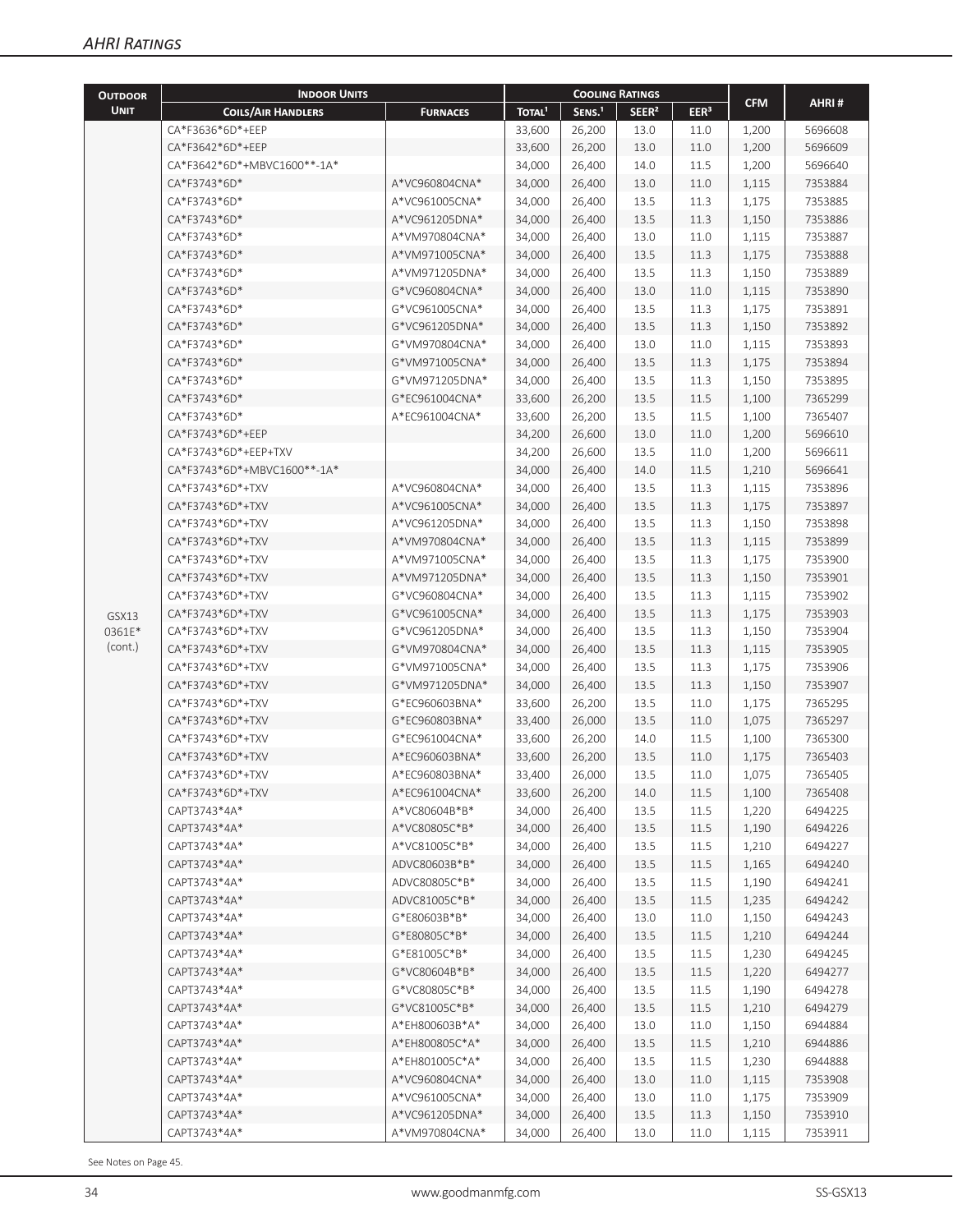|                                              | <b>INDOOR UNITS</b>         |                 |                    | <b>COOLING RATINGS</b> |                   |                  |            |         |
|----------------------------------------------|-----------------------------|-----------------|--------------------|------------------------|-------------------|------------------|------------|---------|
| <b>UNIT</b>                                  | <b>COILS/AIR HANDLERS</b>   | <b>FURNACES</b> | TOTAL <sup>1</sup> | SENS. <sup>1</sup>     | SEER <sup>2</sup> | EER <sup>3</sup> | <b>CFM</b> | AHRI#   |
|                                              | CAPT3743*4A*                | A*VM971005CNA*  | 34,000             | 26,400                 | 13.0              | 11.0             | 1,175      | 7353912 |
| <b>OUTDOOR</b><br>GSX13<br>0361E*<br>(cont.) | CAPT3743*4A*                | A*VM971205DNA*  | 34,000             | 26,400                 | 13.5              | 11.3             | 1,150      | 7353913 |
|                                              | CAPT3743*4A*                | G*VC960804CNA*  | 34,000             | 26,400                 | 13.0              | 11.0             | 1,115      | 7353914 |
|                                              | CAPT3743*4A*                | G*VC961005CNA*  | 34,000             | 26,400                 | 13.0              | 11.0             | 1,175      | 7353915 |
|                                              | CAPT3743*4A*                | G*VC961205DNA*  | 34,000             | 26,400                 | 13.5              | 11.3             | 1,150      | 7353916 |
|                                              | CAPT3743*4A*                | G*VM970804CNA*  | 34,000             | 26,400                 | 13.0              | 11.0             | 1,115      | 7353917 |
|                                              | CAPT3743*4A*                | G*VM971005CNA*  | 34,000             | 26,400                 | 13.0              | 11.0             | 1,175      | 7353918 |
|                                              | CAPT3743*4A*                | G*VM971205DNA*  | 34,000             | 26,400                 | 13.5              | 11.3             | 1,150      | 7353919 |
|                                              | CAPT3743*4A*                | G*EC961004CNA*  | 33,600             | 26,200                 | 13.5              | 11.3             | 1,100      | 7365301 |
|                                              | CAPT3743*4A*                | A*EC961004CNA*  | 33,600             | 26,200                 | 13.5              | 11.3             | 1,100      | 7365409 |
|                                              | CAPT3743*4A*+EEP            |                 | 34,000             | 26,400                 | 13.0              | 11.0             | 1,200      | 5696612 |
|                                              | CAPT3743*4A*+MBVC1200**-1A* |                 | 34,000             | 26,400                 | 13.0              | 11.5             | 1,200      | 6494250 |
|                                              | CAPT3743*4A*+MBVC1600**-1A* |                 | 34,000             | 26,400                 | 14.0              | 11.5             | 1,205      | 5696642 |
|                                              | CAPT3743*4A*+MBVC2000**-1A* |                 | 34,000             | 26,400                 | 14.0              | 11.5             | 1,205      | 5696644 |
|                                              | CHPF3636B6C*+EEP            |                 | 34,000             | 26,400                 | 13.0              | 11.0             | 1,200      | 5696613 |
|                                              | CHPF3642C6C*                | A*VC960804CNA*  | 33,800             | 26,400                 | 13.0              | 11.0             | 1,115      | 7353920 |
|                                              | CHPF3642C6C*                | A*VC961005CNA*  | 34,000             | 26,400                 | 13.5              | 11.3             | 1,175      | 7353921 |
|                                              | CHPF3642C6C*                | A*VM970804CNA*  | 33,800             | 26,400                 | 13.0              | 11.0             | 1,115      | 7353922 |
|                                              | CHPF3642C6C*                | A*VM971005CNA*  | 34,000             | 26,400                 | 13.5              | 11.3             | 1,175      | 7353923 |
|                                              | CHPF3642C6C*                | G*VC960804CNA*  | 33,800             | 26,400                 | 13.0              | 11.0             | 1,115      | 7353924 |
|                                              | CHPF3642C6C*                | G*VC961005CNA*  | 34,000             | 26,400                 | 13.5              | 11.3             | 1,175      | 7353925 |
|                                              | CHPF3642C6C*                | G*VM970804CNA*  | 33,800             | 26,400                 | 13.0              | 11.0             | 1,115      | 7353926 |
|                                              | CHPF3642C6C*                | G*VM971005CNA*  | 34,000             | 26,400                 | 13.5              | 11.3             | 1,175      | 7353927 |
|                                              | CHPF3642C6C*                | G*E80805C*B*    | 34,000             | 26,400                 | 14.0              | 11.5             | 1,100      | 7424249 |
|                                              | CHPF3642C6C*+EEP            |                 | 34,000             | 26,400                 | 13.0              | 11.0             | 1,200      | 5696614 |
|                                              | CHPF3642C6C*+MBVC1600**-1A* |                 | 34,000             | 26,400                 | 14.0              | 11.5             | 1,210      | 5696643 |
|                                              | CHPF3642C6C*+TXV            | A*VC960804CNA*  | 33,800             | 26,400                 | 13.5              | 11.3             | 1,115      | 7353928 |
|                                              | CHPF3642C6C*+TXV            | A*VC961005CNA*  | 34,000             | 26,400                 | 13.5              | 11.3             | 1,175      | 7353929 |
|                                              | CHPF3642C6C*+TXV            | A*VM970804CNA*  | 33,800             | 26,400                 | 13.5              | 11.3             | 1,115      | 7353930 |
|                                              | CHPF3642C6C*+TXV            | A*VM971005CNA*  | 34,000             | 26,400                 | 13.5              | 11.3             | 1,175      | 7353931 |
|                                              | CHPF3642C6C*+TXV            | G*VC960804CNA*  | 33,800             | 26,400                 | 13.5              | 11.3             | 1,115      | 7353932 |
|                                              | CHPF3642C6C*+TXV            | G*VC961005CNA*  | 34,000             | 26,400                 | 13.5              | 11.3             | 1,175      | 7353933 |
|                                              | CHPF3642C6C*+TXV            | G*VM970804CNA*  | 33,800             | 26,400                 | 13.5              | 11.3             | 1,115      | 7353934 |
|                                              | CHPF3642C6C*+TXV            | G*VM971005CNA*  | 34,000             | 26,400                 | 13.5              | 11.3             | 1,175      | 7353935 |
|                                              | CHPF3642D6C*                | A*VC961205DNA*  | 34,000             | 26,400                 | 13.5              | 11.3             | 1,150      | 7353936 |
|                                              | CHPF3642D6C*                | A*VM971205DNA*  | 34,000             | 26,400                 | 13.5              | 11.3             | 1,150      | 7353937 |
|                                              | CHPF3642D6C*                | G*VC961205DNA*  | 34,000             | 26,400                 | 13.5              | 11.3             | 1,150      | 7353938 |
|                                              | CHPF3642D6C*                | G*VM971205DNA*  | 34,000             | 26,400                 | 13.5              | 11.3             | 1,150      | 7353939 |
|                                              | CHPF3642D6C*+EEP            |                 | 34,000             | 26,400                 | 13.0              | 11.0             | 1,200      | 5696615 |
|                                              | CHPF3642D6C*+TXV            | A*VC961205DNA*  | 34,000             | 26,400                 | 13.5              | 11.3             | 1,150      | 7353940 |
|                                              | CHPF3642D6C*+TXV            | A*VM971205DNA*  | 34,000             | 26,400                 | 13.5              | 11.3             | 1,150      | 7353941 |
|                                              | CHPF3642D6C*+TXV            | G*VC961205DNA*  | 34,000             | 26,400                 | 13.5              | 11.3             | 1,150      | 7353942 |
|                                              | CHPF3642D6C*+TXV            | G*VM971205DNA*  | 34,000             | 26,400                 | 13.5              | 11.3             | 1,150      | 7353943 |
|                                              | CHPF3743C6B*                | G*EC961004CNA*  | 33,600             | 26,200                 | 13.5              | 11.3             | 1,100      | 7365302 |
|                                              | CHPF3743C6B*                | A*EC961004CNA*  | 33,600             | 26,200                 | 13.5              | 11.3             | 1,100      | 7365410 |
|                                              | CHPF3743C6B*+TXV            | G*EC960603BNA*  | 33,600             | 26,200                 | 13.5              | 11.0             | 1,175      | 7365296 |
|                                              | CHPF3743C6B*+TXV            | G*EC960803BNA*  | 33,400             | 26,000                 | 13.5              | 11.0             | 1,075      | 7365298 |
|                                              | CHPF3743C6B*+TXV            | G*EC961004CNA*  | 33,600             | 26,200                 | 14.0              | 11.5             | 1,100      | 7365303 |
|                                              | CHPF3743C6B*+TXV            | A*EC960603BNA*  | 33,600             | 26,200                 | 13.5              | 11.0             | 1,175      | 7365404 |
|                                              | CHPF3743C6B*+TXV            | A*EC960803BNA*  | 33,400             | 26,000                 | 13.5              | 11.0             | 1,075      | 7365406 |
|                                              | CHPF3743C6B*+TXV            | A*EC961004CNA*  | 33,600             | 26,200                 | 14.0              | 11.5             | 1,100      | 7365411 |
|                                              | CSCF3036N6D*+EEP            |                 | 34,000             | 26,400                 | 13.0              | 11.0             | 1,200      | 6752560 |
|                                              | CSCF3642N6D*                | A*VC960804CNA*  | 33,600             | 26,200                 | 13.0              | 11.0             | 1,115      | 7353944 |
|                                              | CSCF3642N6D*                | A*VC961005CNA*  | 33,800             | 26,400                 | 13.5              | 11.3             | 1,175      | 7353945 |
|                                              | CSCF3642N6D*                | A*VC961205DNA*  | 33,600             | 26,200                 | 13.5              | 11.3             | 1,150      | 7353946 |
|                                              | CSCF3642N6D*                | A*VM970804CNA*  | 33,600             | 26,200                 | 13.0              | 11.0             | 1,115      | 7353947 |
|                                              | CSCF3642N6D*                | A*VM971005CNA*  | 33,800             | 26,400                 | 13.5              | 11.3             | 1,175      | 7353948 |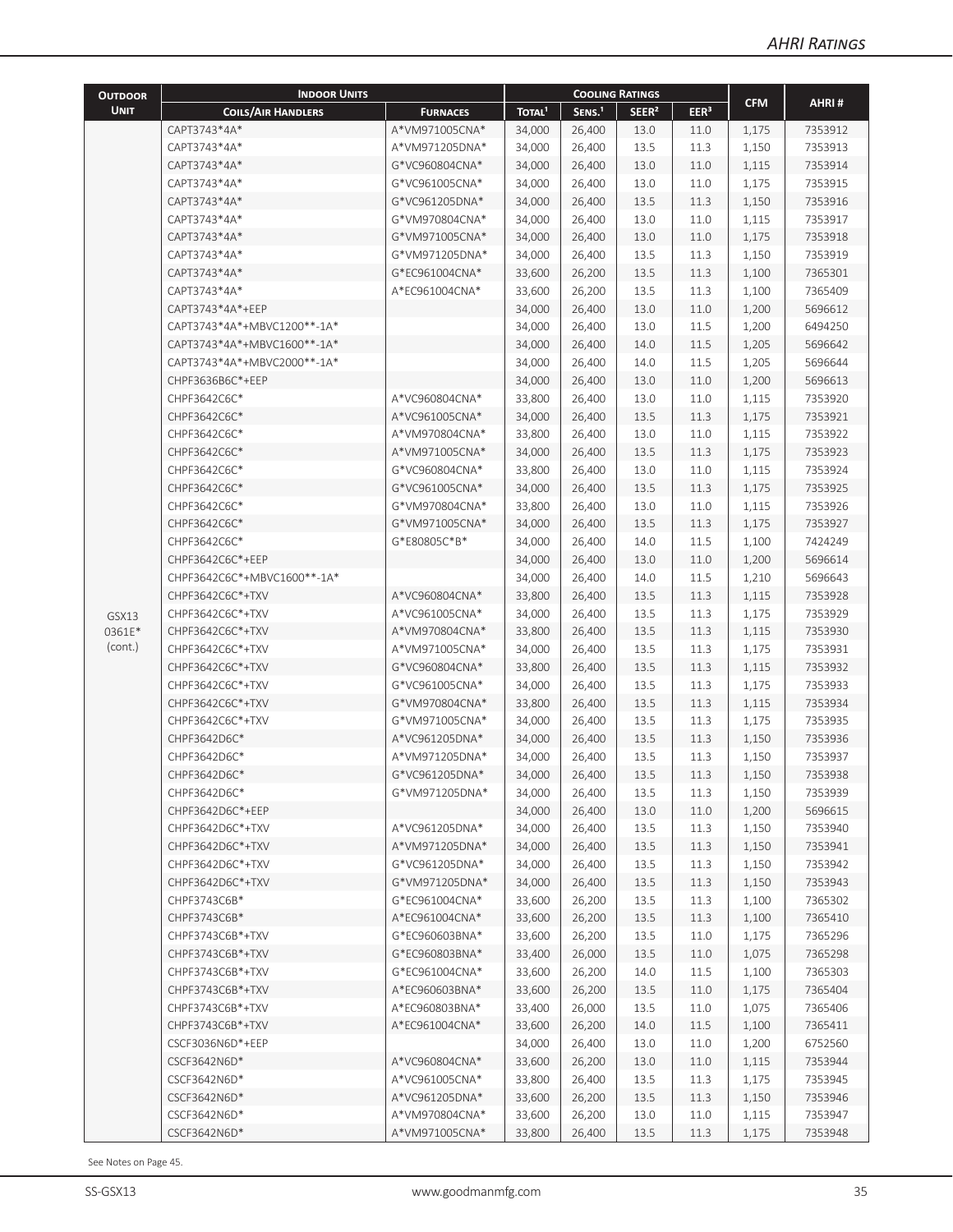| <b>OUTDOOR</b> | <b>INDOOR UNITS</b>       |                 | <b>COOLING RATINGS</b> |                    |                   |                  |            |         |
|----------------|---------------------------|-----------------|------------------------|--------------------|-------------------|------------------|------------|---------|
| <b>UNIT</b>    | <b>COILS/AIR HANDLERS</b> | <b>FURNACES</b> | TOTAL <sup>1</sup>     | SENS. <sup>1</sup> | SEER <sup>2</sup> | EER <sup>3</sup> | <b>CFM</b> | AHRI#   |
|                | CSCF3642N6D*              | A*VM971205DNA*  | 33,600                 | 26,200             | 13.5              | 11.3             | 1,150      | 7353949 |
|                | CSCF3642N6D*              | G*VC960804CNA*  | 33,600                 | 26,200             | 13.0              | 11.0             | 1,115      | 7353950 |
|                | CSCF3642N6D*              | G*VC961005CNA*  | 33,800                 | 26,400             | 13.5              | 11.3             | 1,175      | 7353951 |
|                | CSCF3642N6D*              | G*VC961205DNA*  | 33,600                 | 26,200             | 13.5              | 11.3             | 1,150      | 7353952 |
|                | CSCF3642N6D*              | G*VM970804CNA*  | 33,600                 | 26,200             | 13.0              | 11.0             | 1,115      | 7353953 |
|                | CSCF3642N6D*              | G*VM971005CNA*  | 33,800                 | 26,400             | 13.5              | 11.3             | 1,175      | 7353954 |
|                | CSCF3642N6D*              | G*VM971205DNA*  | 33,600                 | 26,200             | 13.5              | 11.3             | 1,150      | 7353955 |
|                | CSCF3642N6D*+EEP          |                 | 34,600                 | 27,000             | 13.0              | 11.0             | 1,200      | 6752561 |
|                | CSCF3642N6D*+TXV          | A*VC960804CNA*  | 33,600                 | 26,200             | 13.0              | 11.0             | 1,115      | 7353956 |
| GSX13          | CSCF3642N6D*+TXV          | A*VC961005CNA*  | 33,800                 | 26,400             | 13.5              | 11.3             | 1,175      | 7353957 |
| 0361E*         | CSCF3642N6D*+TXV          | A*VC961205DNA*  | 33,600                 | 26,200             | 13.5              | 11.3             | 1,150      | 7353958 |
| (cont.)        | CSCF3642N6D*+TXV          | A*VM970804CNA*  | 33,600                 | 26,200             | 13.0              | 11.0             | 1,115      | 7353959 |
|                | CSCF3642N6D*+TXV          | A*VM971005CNA*  | 33,800                 | 26,400             | 13.5              | 11.3             | 1,175      | 7353960 |
|                | CSCF3642N6D*+TXV          | A*VM971205DNA*  | 33,600                 | 26,200             | 13.5              | 11.3             | 1,150      | 7353961 |
|                | CSCF3642N6D*+TXV          | G*VC960804CNA*  | 33,600                 | 26,200             | 13.0              | 11.0             | 1,115      | 7353962 |
|                | CSCF3642N6D*+TXV          | G*VC961005CNA*  | 33,800                 | 26,400             | 13.5              | 11.3             | 1,175      | 7353963 |
|                | CSCF3642N6D*+TXV          | G*VC961205DNA*  | 33,600                 | 26,200             | 13.5              | 11.3             | 1,150      | 7353964 |
|                | CSCF3642N6D*+TXV          | G*VM970804CNA*  | 33,600                 | 26,200             | 13.0              | 11.0             | 1,115      | 7353965 |
|                | CSCF3642N6D*+TXV          | G*VM971005CNA*  | 33,800                 | 26,400             | 13.5              | 11.3             | 1,175      | 7353966 |
|                | CSCF3642N6D*+TXV          | G*VM971205DNA*  | 33,600                 | 26,200             | 13.5              | 11.3             | 1,150      | 7353967 |
|                | ARUF42C14A*               |                 | 39,500                 | 30,200             | 13.0              | 11.0             | 1,280      | 5360116 |
|                | ARUF42C14A*+TXV           |                 | 39,500                 | 30,200             | 13.0              | 11.0             | 1,280      | 5378539 |
|                | ARUF43C14A*               |                 | 40,500                 | 31,000             | 13.0              | 11.0             | 1,345      | 7984178 |
|                | ARUF43D14A*               |                 | 40,500                 | 31,000             | 13.0              | 11.0             | 1,270      | 8171719 |
|                | ARUF48D14A*               |                 | 39,500                 | 30,200             | 13.0              | 11.0             | 1,350      | 5378540 |
|                | ASPT42D14A*               |                 | 40,500                 | 31,000             | 14.0              | 12.0             | 1,385      | 5722552 |
|                | ASPT47D14A*               |                 | 40,000                 | 30,600             | 14.0              | 12.0             | 1,200      | 8242046 |
|                | ASPT48C14A*               |                 | 39,500                 | 30,200             | 13.5              | 11.5             | 1,300      | 7079236 |
|                | ASPT49D14A*               |                 | 40,500                 | 31,000             | 14.0              | 12.0             | 1,290      | 8242047 |
|                | AVPTC42D14A*              |                 | 40,500                 | 31,000             | 14.0              | 12.0             | 1,495      | 5924343 |
|                | AVPTC48C14A*              |                 | 39,500                 | 30,200             | 13.5              | 11.5             | 1,300      | 7079219 |
|                | CA*F3642*6D*              | G*E80805C*B*    | 40,000                 | 30,600             | 13.0              | 11.3             | 1,350      | 5038971 |
|                | CA*F3642*6D*              | A*EH800805C*A*  | 40,000                 | 30,600             | 13.0              | 11.3             | 1,350      | 6944898 |
|                | CA*F3642*6D*+EEP          |                 | 40,000                 | 30,600             | 13.0              | 11.0             | 1,400      | 4946292 |
|                | CA*F3642*6D*+EEP+TXV      |                 | 40,000                 | 30,600             | 13.0              | 11.0             | 1,400      | 5561917 |
|                | CA*F3743*6D*              | G*E80805C*B*    | 40,000                 | 30,600             | 13.0              | 11.3             | 1,350      | 5039232 |
|                | CA*F3743*6D*              | A*EH800805C*A*  | 40,000                 | 30,600             | 13.0              | 11.3             | 1,350      | 6944900 |
|                | CA*F3743*6D*              | A*VC960804CNA*  | 40,500                 | 31,000             | 14.0              | 11.5             | 1,300      | 7353968 |
| GSX13          | CA*F3743*6D*              | A*VC961005CNA*  | 40,500                 | 31,000             | 14.0              | 11.5             | 1,300      | 7353969 |
| 0421B*         | CA*F3743*6D*              | A*VC961205DNA*  | 40,000                 | 30,600             | 14.0              | 11.5             | 1,250      | 7353970 |
|                | CA*F3743*6D*              | A*VM970804CNA*  | 40,500                 | 31,000             | 14.0              | 11.5             | 1,300      | 7353971 |
|                | CA*F3743*6D*              | A*VM971005CNA*  | 40,500                 | 31,000             | 14.0              | 11.5             | 1,300      | 7353972 |
|                | CA*F3743*6D*              | A*VM971205DNA*  | 40,000                 | 30,600             | 14.0              | 11.5             | 1,250      | 7353973 |
|                | CA*F3743*6D*              | G*VC960804CNA*  | 40,500                 | 31,000             | 14.0              | 11.5             | 1,300      | 7353974 |
|                | CA*F3743*6D*              | G*VC961005CNA*  | 40,500                 | 31,000             | 14.0              | 11.5             | 1,300      | 7353975 |
|                | CA*F3743*6D*              | G*VC961205DNA*  | 40,000                 | 30,600             | 14.0              | 11.5             |            | 7353976 |
|                | CA*F3743*6D*              | G*VM970804CNA*  |                        |                    |                   |                  | 1,250      |         |
|                | CA*F3743*6D*              | G*VM971005CNA*  | 40,500<br>40,500       | 31,000             | 14.0              | 11.5             | 1,300      | 7353977 |
|                |                           |                 |                        | 31,000             | 14.0              | 11.5             | 1,300      | 7353978 |
|                | CA*F3743*6D*              | G*VM971205DNA*  | 40,000                 | 30,600             | 14.0              | 11.5             | 1,250      | 7353979 |
|                | CA*F3743*6D*+EEP          |                 | 40,000                 | 30,600             | 13.0              | 11.0             | 1,400      | 4415025 |
|                | CA*F3743*6D*+TXV          | A*VC960804CNA*  | 40,500                 | 31,000             | 14.0              | 11.5             | 1,300      | 7353980 |
|                | CA*F3743*6D*+TXV          | A*VC961005CNA*  | 40,500                 | 31,000             | 14.0              | 11.5             | 1,300      | 7353981 |
|                | CA*F3743*6D*+TXV          | A*VC961205DNA*  | 40,000                 | 30,600             | 14.0              | 11.5             | 1,250      | 7353982 |
|                | CA*F3743*6D*+TXV          | A*VM970804CNA*  | 40,500                 | 31,000             | 14.0              | 11.5             | 1,300      | 7353983 |
|                | CA*F3743*6D*+TXV          | A*VM971005CNA*  | 40,500                 | 31,000             | 14.0              | 11.5             | 1,300      | 7353984 |
|                | CA*F3743*6D*+TXV          | A*VM971205DNA*  | 40,000                 | 30,600             | 14.0              | 11.5             | 1,250      | 7353985 |
|                | CA*F3743*6D*+TXV          | G*VC960804CNA*  | 40,500                 | 31,000             | 14.0              | 11.5             | 1,300      | 7353986 |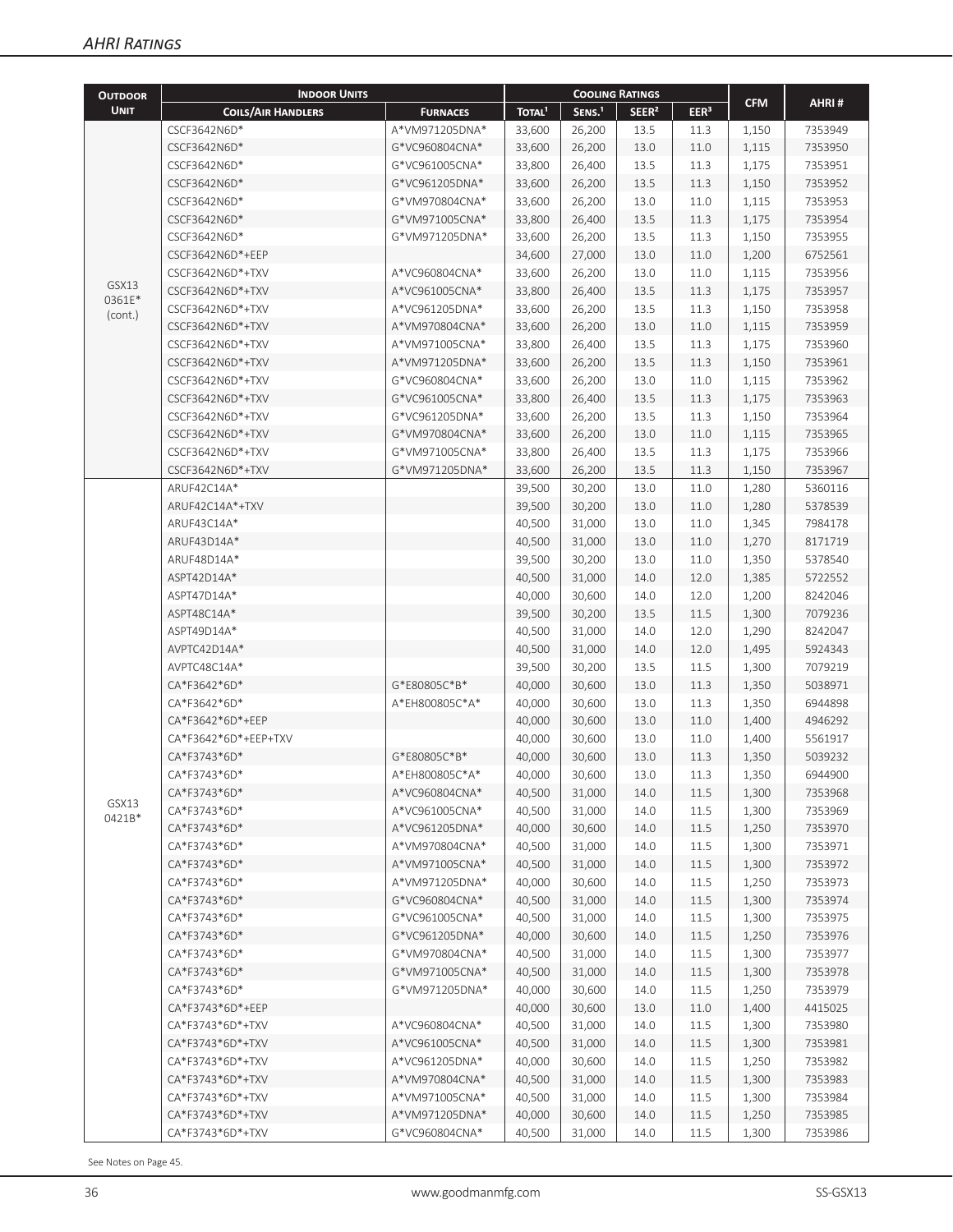| <b>OUTDOOR</b> | <b>INDOOR UNITS</b>         |                 | <b>COOLING RATINGS</b> |                    |                   |                  |            |         |
|----------------|-----------------------------|-----------------|------------------------|--------------------|-------------------|------------------|------------|---------|
| <b>UNIT</b>    | <b>COILS/AIR HANDLERS</b>   | <b>FURNACES</b> | TOTAL <sup>1</sup>     | SENS. <sup>1</sup> | SEER <sup>2</sup> | EER <sup>3</sup> | <b>CFM</b> | AHRI#   |
|                | CA*F3743*6D*+TXV            | G*VC961005CNA*  | 40,500                 | 31,000             | 14.0              | 11.5             | 1,300      | 7353987 |
|                | CA*F3743*6D*+TXV            | G*VC961205DNA*  | 40,000                 | 30,600             | 14.0              | 11.5             | 1,250      | 7353988 |
|                | CA*F3743*6D*+TXV            | G*VM970804CNA*  | 40,500                 | 31,000             | 14.0              | 11.5             | 1,300      | 7353989 |
|                | CA*F3743*6D*+TXV            | G*VM971005CNA*  | 40,500                 | 31,000             | 14.0              | 11.5             | 1,300      | 7353990 |
|                | CA*F3743*6D*+TXV            | G*VM971205DNA*  | 40,000                 | 30,600             | 14.0              | 11.5             | 1,250      | 7353991 |
|                | CA*F4860*6D*                | G*E80805C*B*    | 41,000                 | 31,400             | 13.5              | 11.5             | 1,510      | 5039124 |
|                | CA*F4860*6D*                | A*EH800805C*A*  | 41,000                 | 31,400             | 13.5              | 11.5             | 1,510      | 6944902 |
|                | CA*F4860*6D*                | A*VC960804CNA*  | 41,000                 | 31,400             | 14.0              | 11.5             | 1,300      | 7353992 |
|                | CA*F4860*6D*                | A*VC961005CNA*  | 41,000                 | 31,400             | 14.0              | 11.5             | 1,300      | 7353993 |
|                | CA*F4860*6D*                | A*VC961205DNA*  | 40,500                 | 31,000             | 14.0              | 11.5             | 1,250      | 7353994 |
|                | CA*F4860*6D*                | A*VM970804CNA*  | 41,000                 | 31,400             | 14.0              | 11.5             | 1,300      | 7353995 |
|                | CA*F4860*6D*                | A*VM971005CNA*  | 41,000                 | 31,400             | 14.0              | 11.5             | 1,300      | 7353996 |
|                | CA*F4860*6D*                | A*VM971205DNA*  | 40,500                 | 31,000             | 14.0              | 11.5             | 1,250      | 7353997 |
|                | CA*F4860*6D*                | G*VC960804CNA*  | 41,000                 | 31,400             | 14.0              | 11.5             | 1,300      | 7353998 |
|                | CA*F4860*6D*                | G*VC961005CNA*  | 41,000                 | 31,400             | 14.0              | 11.5             | 1,300      | 7353999 |
|                | CA*F4860*6D*                | G*VC961205DNA*  | 40,500                 | 31,000             | 14.0              | 11.5             | 1,250      | 7354000 |
|                | CA*F4860*6D*                | G*VM970804CNA*  | 41,000                 | 31,400             | 14.0              | 11.5             | 1,300      | 7354001 |
|                | CA*F4860*6D*                | G*VM971005CNA*  | 41,000                 | 31,400             | 14.0              | 11.5             | 1,300      | 7354002 |
|                | CA*F4860*6D*                | G*VM971205DNA*  | 40,500                 | 31,000             | 14.0              | 11.5             | 1,250      | 7354003 |
|                | CA*F4860*6D*                | G*EC961004CNA*  | 39,500                 | 30,200             | 14.0              | 11.5             | 1,275      | 7365304 |
|                | CA*F4860*6D*                | G*EC961205DNA*  | 40,000                 | 30,600             | 13.5              | 11.3             | 1,400      | 7365309 |
|                | CA*F4860*6D*                | A*EC961004CNA*  | 39,500                 | 30,200             | 14.0              | 11.5             | 1,275      | 7365412 |
|                | CA*F4860*6D*                | A*EC961205DNA*  | 40,000                 | 30,600             | 13.5              | 11.3             | 1,400      | 7365417 |
|                | CA*F4860*6D*+EEP            |                 | 41,000                 | 31,400             | 13.0              | 11.0             | 1,400      | 3880267 |
|                | CA*F4860*6D*+MBVC1600**-1A* |                 | 41,000                 | 31,400             | 14.0              | 11.5             | 1,400      | 3880314 |
|                | CA*F4860*6D*+TXV            | A*VC960804CNA*  | 41,000                 | 31,400             | 14.0              | 11.5             | 1,300      | 7354004 |
|                | CA*F4860*6D*+TXV            | A*VC961005CNA*  | 41,000                 | 31,400             | 14.0              | 11.5             | 1,300      | 7354005 |
| GSX13          | CA*F4860*6D*+TXV            | A*VC961205DNA*  | 40,500                 | 31,000             | 14.0              | 11.5             | 1,250      | 7354006 |
| 0421B*         | CA*F4860*6D*+TXV            | A*VM970804CNA*  | 41,000                 | 31,400             | 14.0              | 11.5             | 1,300      | 7354007 |
| (cont.)        | CA*F4860*6D*+TXV            | A*VM971005CNA*  | 41,000                 | 31,400             | 14.0              | 11.5             | 1,300      | 7354008 |
|                | CA*F4860*6D*+TXV            | A*VM971205DNA*  | 40,500                 | 31,000             | 14.0              | 11.5             | 1,250      | 7354009 |
|                | CA*F4860*6D*+TXV            | G*VC960804CNA*  | 41,000                 | 31,400             | 14.0              | 11.5             | 1,300      | 7354010 |
|                | CA*F4860*6D*+TXV            | G*VC961005CNA*  | 41,000                 | 31,400             | 14.0              | 11.5             | 1,300      | 7354011 |
|                | CA*F4860*6D*+TXV            | G*VC961205DNA*  | 40,500                 | 31,000             | 14.0              | 11.5             | 1,250      | 7354012 |
|                | CA*F4860*6D*+TXV            | G*VM970804CNA*  | 41,000                 | 31,400             | 14.0              | 11.5             | 1,300      | 7354013 |
|                | CA*F4860*6D*+TXV            | G*VM971005CNA*  | 41,000                 | 31,400             | 14.0              | 11.5             | 1,300      | 7354014 |
|                | CA*F4860*6D*+TXV            | G*VM971205DNA*  | 40,500                 | 31,000             | 14.0              | 11.5             | 1,250      | 7354015 |
|                | CA*F4860*6D*+TXV            | G*EC961004CNA*  | 39,500                 | 30,200             | 14.0              | 11.5             | 1,275      | 7365305 |
|                | CA*F4860*6D*+TXV            | G*EC961205DNA*  | 40,000                 | 30,600             | 14.0              | 11.5             | 1,400      | 7365310 |
|                | CA*F4860*6D*+TXV            | A*EC961004CNA*  | 39,500                 | 30,200             | 14.0              | 11.5             | 1,275      | 7365413 |
|                | CA*F4860*6D*+TXV            | A*EC961205DNA*  | 40,000                 | 30,600             | 14.0              | 11.5             | 1,400      | 7365418 |
|                | CA*F4961*6D*+EEP            |                 | 41,000                 | 31,400             | 13.0              | 11.0             | 1,400      | 4887677 |
|                | CAPT4961*4A*                | G*E80603B*B*    | 41,000                 | 31,400             | 13.5              | 11.5             | 1,355      | 6945520 |
|                | CAPT4961*4A*                | G*E80805C*B*    | 41,000                 | 31,400             | 14.0              | 12.0             | 1,350      | 6945522 |
|                | CAPT4961*4A*                | G*E81005C*B*    | 41,000                 | 31,400             | 14.0              | 12.0             | 1,300      | 6945529 |
|                | CAPT4961*4A*                | A*VC80604B*B*   | 41,000                 | 31,400             | 14.0              | 12.0             | 1,410      | 6945534 |
|                | CAPT4961*4A*                | A*VC80805C*B*   | 41,000                 | 31,400             | 14.0              | 12.0             | 1,395      | 6945540 |
|                | CAPT4961*4A*                | A*VC81005C*B*   | 41,000                 | 31,400             | 14.0              | 12.0             | 1,370      | 6945545 |
|                | CAPT4961*4A*                | ADVC80805C*B*   | 41,000                 | 31,400             | 14.0              | 12.0             | 1,380      | 6945664 |
|                | CAPT4961*4A*                | ADVC81005C*B*   | 41,000                 | 31,400             | 14.0              | 12.0             | 1,405      | 6945668 |
|                | CAPT4961*4A*                | A*VC960804CNA*  | 41,000                 | 31,400             | 14.0              | 11.5             | 1,300      | 7354016 |
|                | CAPT4961*4A*                | A*VC961005CNA*  | 41,000                 | 31,400             | 14.0              | 11.5             | 1,300      | 7354017 |
|                | CAPT4961*4A*                | A*VC961205DNA*  | 40,500                 | 31,000             | 14.0              | 11.5             | 1,250      | 7354018 |
|                | CAPT4961*4A*                | A*VM970804CNA*  | 41,000                 | 31,400             | 14.0              | 11.5             | 1,300      | 7354019 |
|                | CAPT4961*4A*                | A*VM971005CNA*  | 41,000                 | 31,400             | 14.0              | 11.5             | 1,300      | 7354020 |
|                | CAPT4961*4A*                | A*VM971205DNA*  | 40,500                 | 31,000             | 14.0              | 11.5             | 1,250      | 7354021 |
|                | CAPT4961*4A*                | G*VC960804CNA*  | 41,000                 | 31,400             | 14.0              | 11.5             | 1,300      | 7354022 |
|                |                             |                 |                        |                    |                   |                  |            |         |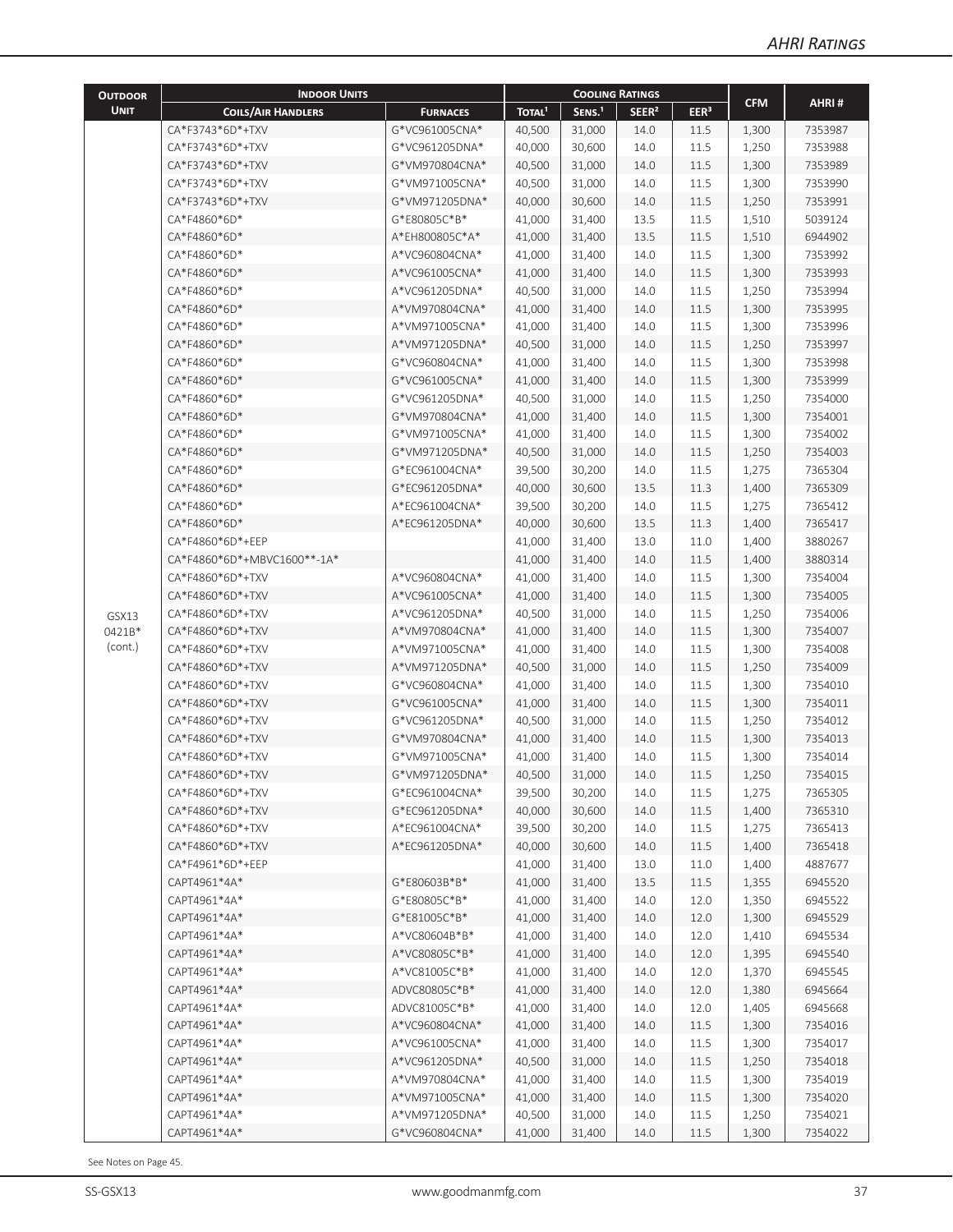| <b>OUTDOOR</b>    | <b>INDOOR UNITS</b>         |                 |                                                                                          | <b>COOLING RATINGS</b> |                   |                                                                  |                                                                                                                                                       |         |
|-------------------|-----------------------------|-----------------|------------------------------------------------------------------------------------------|------------------------|-------------------|------------------------------------------------------------------|-------------------------------------------------------------------------------------------------------------------------------------------------------|---------|
| <b>UNIT</b>       | <b>COILS/AIR HANDLERS</b>   | <b>FURNACES</b> | TOTAL <sup>1</sup>                                                                       | SENS. <sup>1</sup>     | SEER <sup>2</sup> | EER <sup>3</sup>                                                 | <b>CFM</b>                                                                                                                                            | AHRI#   |
|                   | CAPT4961*4A*                | G*VC961005CNA*  | 41,000                                                                                   | 31,400                 | 14.0              | 11.5                                                             | 1,300                                                                                                                                                 | 7354023 |
|                   | CAPT4961*4A*                | G*VC961205DNA*  | 40,500                                                                                   | 31,000                 | 14.0              | 11.5<br>1,250<br>11.5<br>1,300<br>11.5<br>1,300<br>11.5<br>1,250 | 7354024                                                                                                                                               |         |
|                   | CAPT4961*4A*                | G*VM970804CNA*  | 41,000                                                                                   | 31,400                 | 14.0              |                                                                  |                                                                                                                                                       | 7354025 |
|                   | CAPT4961*4A*                | G*VM971005CNA*  | 41,000                                                                                   | 31,400                 | 14.0              |                                                                  |                                                                                                                                                       | 7354026 |
|                   | CAPT4961*4A*                | G*VM971205DNA*  | 40,500                                                                                   | 31,000                 | 14.0              |                                                                  |                                                                                                                                                       | 7354027 |
|                   | CAPT4961*4A*                | G*EC961004CNA*  | 39,500                                                                                   | 30,200                 | 14.0              | 11.5                                                             | 1,275                                                                                                                                                 | 7365306 |
|                   | CAPT4961*4A*                | G*EC961205DNA*  | 40,500                                                                                   | 31,000                 | 14.0              | 11.5                                                             | 1,400                                                                                                                                                 | 7365311 |
|                   | CAPT4961*4A*                | A*EC961004CNA*  | 39,500                                                                                   | 30,200                 | 14.0              | 11.5                                                             | 1,275                                                                                                                                                 | 7365414 |
|                   | CAPT4961*4A*                | A*EC961205DNA*  | 40,500                                                                                   | 31,000                 | 14.0              | 11.5                                                             | 1,400                                                                                                                                                 | 7365419 |
|                   | CAPT4961*4A*+EEP            |                 | 40,500                                                                                   | 31,000                 | 13.0              | 11.0                                                             | 1,400                                                                                                                                                 | 5611311 |
|                   | CAPT4961*4A*+MBVC1600**-1A* |                 | 41,000                                                                                   | 31,400                 | 14.0              | 11.5                                                             | 1,375                                                                                                                                                 | 5611312 |
|                   | CAPT4961*4A*+MBVC2000**-1A* |                 | 41,000                                                                                   | 31,400                 | 14.0              | 11.5                                                             | 1,400                                                                                                                                                 | 5611313 |
|                   | CHPF3642C6C*                | G*E80805C*B*    | 40,000                                                                                   | 30,600                 | 13.0              | 11.3                                                             | 1,350                                                                                                                                                 | 5039027 |
|                   | CHPF3642C6C*                | A*EH800805C*A*  | 40,000                                                                                   | 30,600                 | 13.0              | 11.3                                                             | 1,350                                                                                                                                                 | 6944908 |
|                   | CHPF3642C6C*+EEP            |                 | 40,000                                                                                   | 30,600                 | 13.0              | 11.0                                                             | 1,400                                                                                                                                                 | 3539875 |
|                   | CHPF3642D6C*+EEP            |                 | 40,000                                                                                   | 30,600                 | 13.0              | 11.0                                                             | 1,400                                                                                                                                                 | 3539877 |
|                   | CHPF3743C6B*                | A*VC960804CNA*  | 40,500                                                                                   | 31,000                 | 13.5              | 11.3                                                             | 1,300                                                                                                                                                 | 7354028 |
|                   | CHPF3743C6B*                | A*VC961005CNA*  | 40,500                                                                                   | 31,000                 | 13.5              | 11.3                                                             | 1,300                                                                                                                                                 | 7354029 |
|                   | CHPF3743C6B*                | A*VM970804CNA*  | 40,500                                                                                   | 31,000                 | 13.5              |                                                                  |                                                                                                                                                       | 7354030 |
|                   | CHPF3743C6B*                | A*VM971005CNA*  |                                                                                          |                        |                   |                                                                  | 11.3<br>1,300<br>11.3<br>1,300                                                                                                                        |         |
|                   | CHPF3743C6B*                | G*VC960804CNA*  | 40,500<br>13.5<br>31,000<br>40,500<br>31,000<br>13.5<br>40,500<br>13.5<br>31,000<br>11.3 |                        | 11.3              | 1,300                                                            | 7354031<br>7354032                                                                                                                                    |         |
|                   | CHPF3743C6B*                | G*VC961005CNA*  |                                                                                          |                        |                   |                                                                  | 1,300                                                                                                                                                 | 7354033 |
|                   | CHPF3743C6B*                | G*VM970804CNA*  | 40,500                                                                                   | 31,000                 | 13.5              | 11.3                                                             | 1,300                                                                                                                                                 | 7354034 |
|                   | CHPF3743C6B*                | G*VM971005CNA*  | 40,500                                                                                   | 31,000                 | 13.5              | 11.3                                                             | 1,300                                                                                                                                                 | 7354035 |
|                   | CHPF3743C6B*+EEP            |                 | 40,000                                                                                   | 30,600                 | 13.0              |                                                                  |                                                                                                                                                       | 6497574 |
|                   | CHPF3743C6B*+TXV            | A*VC960804CNA*  | 40,500                                                                                   | 31,000                 | 14.0              |                                                                  |                                                                                                                                                       | 7354036 |
| GSX13             | CHPF3743C6B*+TXV            | A*VC961005CNA*  | 40,500                                                                                   | 31,000                 | 14.0              |                                                                  |                                                                                                                                                       | 7354037 |
| 0421B*<br>(cont.) | CHPF3743C6B*+TXV            | A*VM970804CNA*  | 40,500                                                                                   | 31,000                 | 14.0              |                                                                  |                                                                                                                                                       | 7354038 |
|                   | CHPF3743C6B*+TXV            | A*VM971005CNA*  | 40,500                                                                                   | 31,000                 | 14.0              |                                                                  |                                                                                                                                                       | 7354039 |
|                   | CHPF3743C6B*+TXV            | G*VC960804CNA*  | 40,500                                                                                   | 31,000                 | 14.0              |                                                                  |                                                                                                                                                       | 7354040 |
|                   | CHPF3743C6B*+TXV            | G*VC961005CNA*  | 40,500                                                                                   | 31,000                 | 14.0              |                                                                  |                                                                                                                                                       | 7354041 |
|                   | CHPF3743C6B*+TXV            | G*VM970804CNA*  | 40,500                                                                                   | 31,000                 | 14.0              |                                                                  | 11.0<br>1,400<br>11.5<br>1,300<br>11.5<br>1,300<br>11.5<br>1,300<br>11.5<br>1,300<br>11.5<br>1,300<br>11.5<br>1,300<br>11.5<br>1,300<br>11.5<br>1,300 | 7354042 |
|                   | CHPF3743C6B*+TXV            | G*VM971005CNA*  | 40,500                                                                                   | 31,000                 | 14.0              |                                                                  |                                                                                                                                                       | 7354043 |
|                   | CHPF3743D6B*                | A*VC961205DNA*  | 40,000                                                                                   | 30,600                 | 13.5              | 11.3                                                             | 1,250                                                                                                                                                 | 7355023 |
|                   | CHPF3743D6B*                | A*VM971205DNA*  | 40,000                                                                                   | 30,600                 | 13.5              | 11.3                                                             | 1,250                                                                                                                                                 | 7355024 |
|                   | CHPF3743D6B*                | G*VC961205DNA*  | 40,000                                                                                   | 30,600                 | 13.5              | 11.3                                                             | 1,250                                                                                                                                                 | 7355025 |
|                   | CHPF3743D6B*                | G*VM971205DNA*  | 40,000                                                                                   | 30,600                 | 13.5              | 11.3                                                             | 1,250                                                                                                                                                 | 7355026 |
|                   | CHPF3743D6B*+TXV            | A*VC961205DNA*  | 40,000                                                                                   | 30,600                 | 14.0              | 11.5                                                             | 1,250                                                                                                                                                 | 7355027 |
|                   | CHPF3743D6B*+TXV            | A*VM971205DNA*  | 40,000                                                                                   | 30,600                 | 14.0              | 11.5                                                             | 1,250                                                                                                                                                 | 7355028 |
|                   | CHPF3743D6B*+TXV            | G*VC961205DNA*  | 40,000                                                                                   | 30,600                 | 14.0              | 11.5                                                             | 1,250                                                                                                                                                 | 7355029 |
|                   | CHPF3743D6B*+TXV            | G*VM971205DNA*  | 40,000                                                                                   | 30,600                 | 14.0              | 11.5                                                             | 1,250                                                                                                                                                 | 7355030 |
|                   | CHPF4860D6D*                | G*E80805C*B*    | 41,000                                                                                   | 31,400                 | 13.5              | 11.5                                                             | 1,400                                                                                                                                                 | 5038972 |
|                   | CHPF4860D6D*                | A*EH800805C*A*  | 41,000                                                                                   | 31,400                 | 13.5              | 11.5                                                             | 1,510                                                                                                                                                 | 6944910 |
|                   | CHPF4860D6D*                | A*VC960804CNA*  | 41,000                                                                                   | 31,400                 | 14.0              | 11.5                                                             | 1,300                                                                                                                                                 | 7354044 |
|                   | CHPF4860D6D*                | A*VC961005CNA*  | 41,000                                                                                   | 31,400                 | 14.0              | 11.5                                                             | 1,300                                                                                                                                                 | 7354045 |
|                   | CHPF4860D6D*                | A*VC961205DNA*  | 40,500                                                                                   | 31,000                 | 14.0              | 11.5                                                             | 1,250                                                                                                                                                 | 7354046 |
|                   | CHPF4860D6D*                | A*VM970804CNA*  | 41,000                                                                                   | 31,400                 | 14.0              | 11.5                                                             | 1,300                                                                                                                                                 | 7354047 |
|                   | CHPF4860D6D*                | A*VM971005CNA*  | 41,000                                                                                   | 31,400                 | 14.0              | 11.5                                                             | 1,300                                                                                                                                                 | 7354048 |
|                   | CHPF4860D6D*                | A*VM971205DNA*  | 40,500                                                                                   | 31,000                 | 14.0              | 11.5                                                             | 1,250                                                                                                                                                 | 7354049 |
|                   | CHPF4860D6D*                | G*VC960804CNA*  | 41,000                                                                                   | 31,400                 | 14.0              | 11.5                                                             | 1,300                                                                                                                                                 | 7354050 |
|                   | CHPF4860D6D*                | G*VC961005CNA*  | 41,000                                                                                   | 31,400                 | 14.0              | 11.5                                                             | 1,300                                                                                                                                                 | 7354051 |
|                   | CHPF4860D6D*                | G*VC961205DNA*  | 40,500                                                                                   | 31,000                 | 14.0              | 11.5                                                             | 1,250                                                                                                                                                 | 7354052 |
|                   | CHPF4860D6D*                | G*VM970804CNA*  | 41,000                                                                                   | 31,400                 | 14.0              | 11.5                                                             | 1,300                                                                                                                                                 | 7354053 |
|                   |                             |                 |                                                                                          |                        |                   |                                                                  |                                                                                                                                                       |         |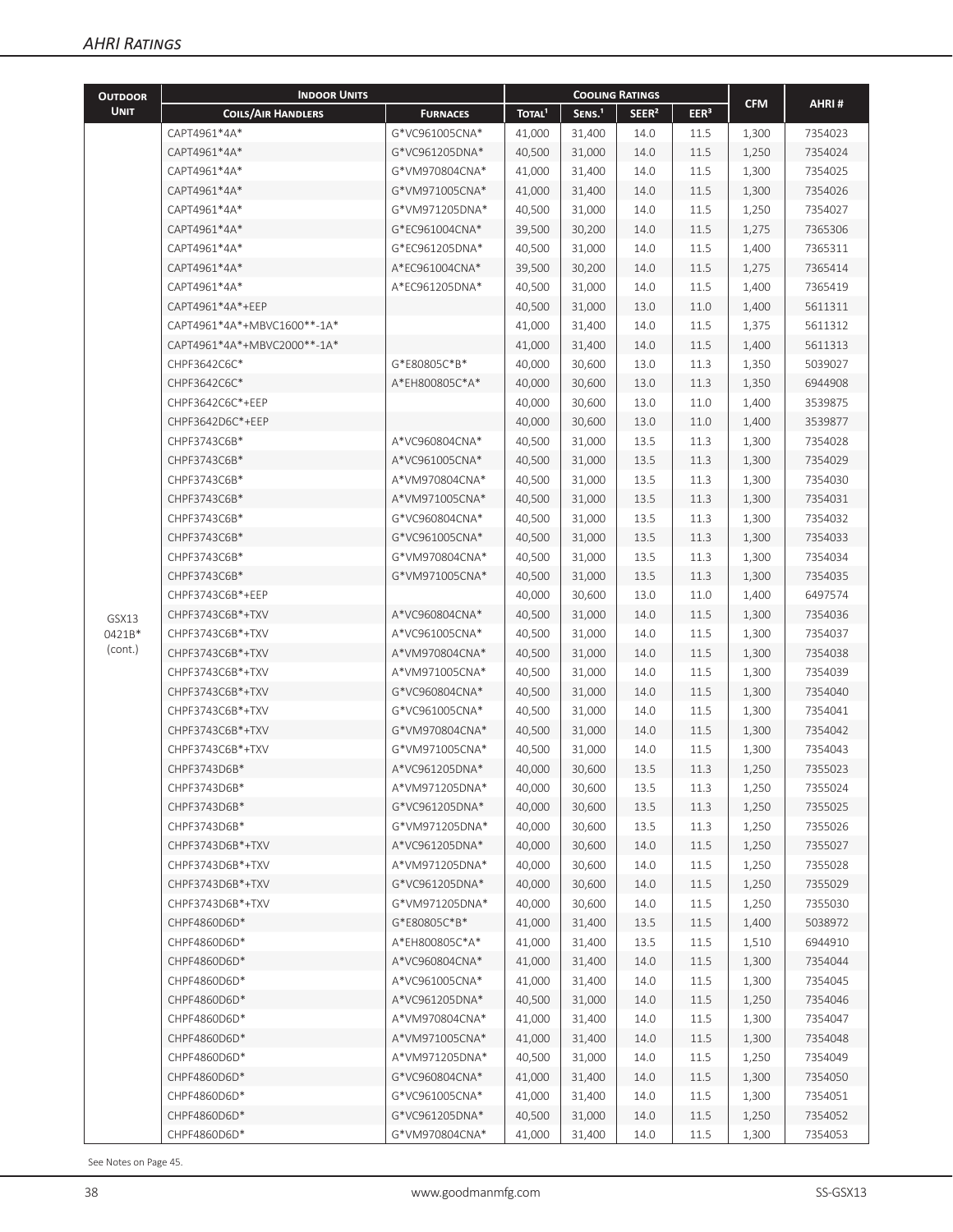| <b>OUTDOOR</b>             | <b>INDOOR UNITS</b>         |                 |                    | <b>COOLING RATINGS</b> |                   |                  |            |                    |
|----------------------------|-----------------------------|-----------------|--------------------|------------------------|-------------------|------------------|------------|--------------------|
| <b>UNIT</b>                | <b>COILS/AIR HANDLERS</b>   | <b>FURNACES</b> | TOTAL <sup>1</sup> | SENS. <sup>1</sup>     | SEER <sup>2</sup> | EER <sup>3</sup> | <b>CFM</b> | AHRI#              |
|                            | CHPF4860D6D*                | G*VM971005CNA*  | 41,000             | 31,400                 | 14.0              | 11.5             | 1,300      | 7354054            |
|                            | CHPF4860D6D*                | G*VM971205DNA*  | 40,500             | 31,000                 | 14.0              | 11.5             | 1,250      | 7354055            |
|                            | CHPF4860D6D*                | G*EC961004CNA*  | 39,500             | 30,200                 | 14.0              | 11.5             | 1,275      | 7365307            |
|                            | CHPF4860D6D*                | G*EC961205DNA*  | 40,500             | 31,000                 | 13.5              | 11.3             | 1,400      | 7365312            |
|                            | CHPF4860D6D*                | A*EC961004CNA*  | 39,500             | 30,200                 | 14.0              | 11.5             | 1,275      | 7365415            |
|                            | CHPF4860D6D*                | A*EC961205DNA*  | 40,500             | 31,000                 | 13.5              | 11.3             | 1,400      | 7365420            |
|                            | CHPF4860D6D*+EEP            |                 | 41,000             | 31,400                 | 13.0              | 11.0             | 1,400      | 3539879            |
|                            | CHPF4860D6D*+MBVC1600**-1A* |                 | 41,000             | 31,400                 | 14.0              | 11.5             | 1,400      | 3609448            |
|                            | CHPF4860D6D*+TXV            | A*VC960804CNA*  | 41,000             | 31,400                 | 14.0              | 11.5             | 1,300      | 7354056            |
|                            | CHPF4860D6D*+TXV            | A*VC961005CNA*  | 41,000             | 31,400                 | 14.0              | 11.5             | 1,300      | 7354057            |
|                            | CHPF4860D6D*+TXV            | A*VC961205DNA*  | 40,500             | 31,000                 | 14.0              | 11.5             | 1,250      | 7354058            |
|                            | CHPF4860D6D*+TXV            | A*VM970804CNA*  | 41,000             | 31,400                 | 14.0              | 11.5             | 1,300      | 7354059            |
|                            | CHPF4860D6D*+TXV            | A*VM971005CNA*  | 41,000             | 31,400                 | 14.0              | 11.5             | 1,300      | 7354060            |
|                            | CHPF4860D6D*+TXV            | A*VM971205DNA*  | 40,500             | 31,000                 | 14.0              | 11.5             | 1,250      | 7354061            |
|                            | CHPF4860D6D*+TXV            | G*VC960804CNA*  | 41,000             | 31,400                 | 14.0              | 11.5             | 1,300      | 7354062            |
|                            | CHPF4860D6D*+TXV            | G*VC961005CNA*  | 41,000             | 31,400                 | 14.0              | 11.5             | 1,300      | 7354063            |
|                            | CHPF4860D6D*+TXV            | G*VC961205DNA*  | 40,500             | 31,000                 | 14.0              | 11.5             | 1,250      | 7354064            |
|                            | CHPF4860D6D*+TXV            | G*VM970804CNA*  | 41,000             | 31,400                 | 14.0              | 11.5             | 1,300      | 7354065            |
|                            | CHPF4860D6D*+TXV            | G*VM971005CNA*  | 41,000             | 31,400                 | 14.0              | 11.5             | 1,300      | 7354066            |
|                            | CHPF4860D6D*+TXV            | G*VM971205DNA*  | 40,500             | 31,000                 | 14.0              | 11.5             | 1,250      | 7354067            |
|                            | CHPF4860D6D*+TXV            | G*EC961004CNA*  | 39,500             | 30,200                 | 14.0              | 11.5             | 1,275      | 7365308            |
|                            | CHPF4860D6D*+TXV            | G*EC961205DNA*  | 40,500             | 31,000                 | 14.0              | 11.5             | 1,400      | 7365313            |
|                            | CHPF4860D6D*+TXV            | A*EC961004CNA*  | 39,500             | 30,200                 | 14.0              | 11.5             | 1,275      | 7365416            |
|                            | CHPF4860D6D*+TXV            | A*EC961205DNA*  | 40,500             | 31,000                 | 14.0              | 11.5             | 1,400      | 7365421            |
|                            | CHPF4860D6D*+TXV            | G*E80805C*B*    | 41,000             | 31,400                 | 14.0              | 11.5             | 1,400      | 7614641            |
| GSX13<br>0421B*<br>(cont.) | CSCF3642N6D*+EEP            |                 | 40,000             | 30,600                 | 13.0              | 11.0             | 1,325      | 4767422            |
|                            | CSCF4860N6D*                | A*VC960804CNA*  | 41,000             | 31,400                 | 13.5              | 11.3             | 1,300      | 7354068            |
|                            | CSCF4860N6D*                | A*VC961005CNA*  | 41,000             | 31,400                 | 13.5              | 11.5             | 1,300      | 7354069            |
|                            | CSCF4860N6D*                | A*VC961205DNA*  | 40,500             | 31,000                 | 13.5              | 11.3             | 1,250      | 7354070            |
|                            | CSCF4860N6D*                | A*VM970804CNA*  | 41,000             | 31,400                 | 13.5              | 11.3             | 1,300      | 7354071            |
|                            | CSCF4860N6D*                | A*VM971005CNA*  | 41,000             | 31,400                 | 13.5              | 11.5             | 1,300      | 7354072            |
|                            | CSCF4860N6D*                | A*VM971205DNA*  | 40,500             | 31,000                 | 13.5              | 11.3             | 1,250      | 7354073            |
|                            | CSCF4860N6D*                | G*VC960804CNA*  | 41,000             | 31,400                 | 13.5              | 11.3             | 1,300      | 7354074            |
|                            | CSCF4860N6D*                | G*VC961005CNA*  | 41,000             | 31,400                 | 13.5              | 11.5             | 1,300      | 7354075            |
|                            | CSCF4860N6D*                | G*VC961205DNA*  | 40,500             | 31,000                 | 13.5              | 11.3             | 1,250      | 7354076            |
|                            | CSCF4860N6D*                | G*VM970804CNA*  | 41,000             | 31,400                 | 13.5              | 11.3             | 1,300      | 7354077            |
|                            | CSCF4860N6D*                | G*VM971005CNA*  | 41,000             | 31,400                 | 13.5              | 11.5             | 1,300      | 7354078            |
|                            | CSCF4860N6D*                | G*VM971205DNA*  | 40,500             | 31,000                 | 13.5              | 11.3             | 1,250      | 7354079            |
|                            | CSCF4860N6D*+EEP            |                 | 41,000             | 31,400                 | 13.0              | 11.0             | 1,325      | 4767426            |
|                            | CSCF4860N6D*+TXV            | A*VC960804CNA*  | 41,000             | 31,400                 | 14.0              | 11.5             | 1,300      | 7354080            |
|                            | CSCF4860N6D*+TXV            | A*VC961005CNA*  | 41,000             | 31,400                 | 14.0              | 11.5             |            | 7354081            |
|                            | CSCF4860N6D*+TXV            | A*VC961205DNA*  |                    |                        |                   |                  | 1,300      |                    |
|                            | CSCF4860N6D*+TXV            | A*VM970804CNA*  | 40,500             | 31,000                 | 14.0              | 11.5             | 1,250      | 7354082<br>7354083 |
|                            | CSCF4860N6D*+TXV            | A*VM971005CNA*  | 41,000             | 31,400                 | 14.0              | 11.5             | 1,300      | 7354084            |
|                            |                             |                 | 41,000             | 31,400                 | 14.0              | 11.5             | 1,300      |                    |
|                            | CSCF4860N6D*+TXV            | A*VM971205DNA*  | 40,500             | 31,000                 | 14.0              | 11.5             | 1,250      | 7354085            |
|                            | CSCF4860N6D*+TXV            | G*VC960804CNA*  | 41,000             | 31,400                 | 14.0              | 11.5             | 1,300      | 7354086            |
|                            | CSCF4860N6D*+TXV            | G*VC961005CNA*  | 41,000             | 31,400                 | 14.0              | 11.5             | 1,300      | 7354087            |
|                            | CSCF4860N6D*+TXV            | G*VC961205DNA*  | 40,500             | 31,000                 | 14.0              | 11.5             | 1,250      | 7354088            |
|                            | CSCF4860N6D*+TXV            | G*VM970804CNA*  | 41,000             | 31,400                 | 14.0              | 11.5             | 1,300      | 7354089            |
|                            | CSCF4860N6D*+TXV            | G*VM971005CNA*  | 41,000             | 31,400                 | 14.0              | 11.5             | 1,300      | 7354090            |
|                            | CSCF4860N6D*+TXV            | G*VM971205DNA*  | 40,500             | 31,000                 | 14.0              | 11.5             | 1,250      | 7354091            |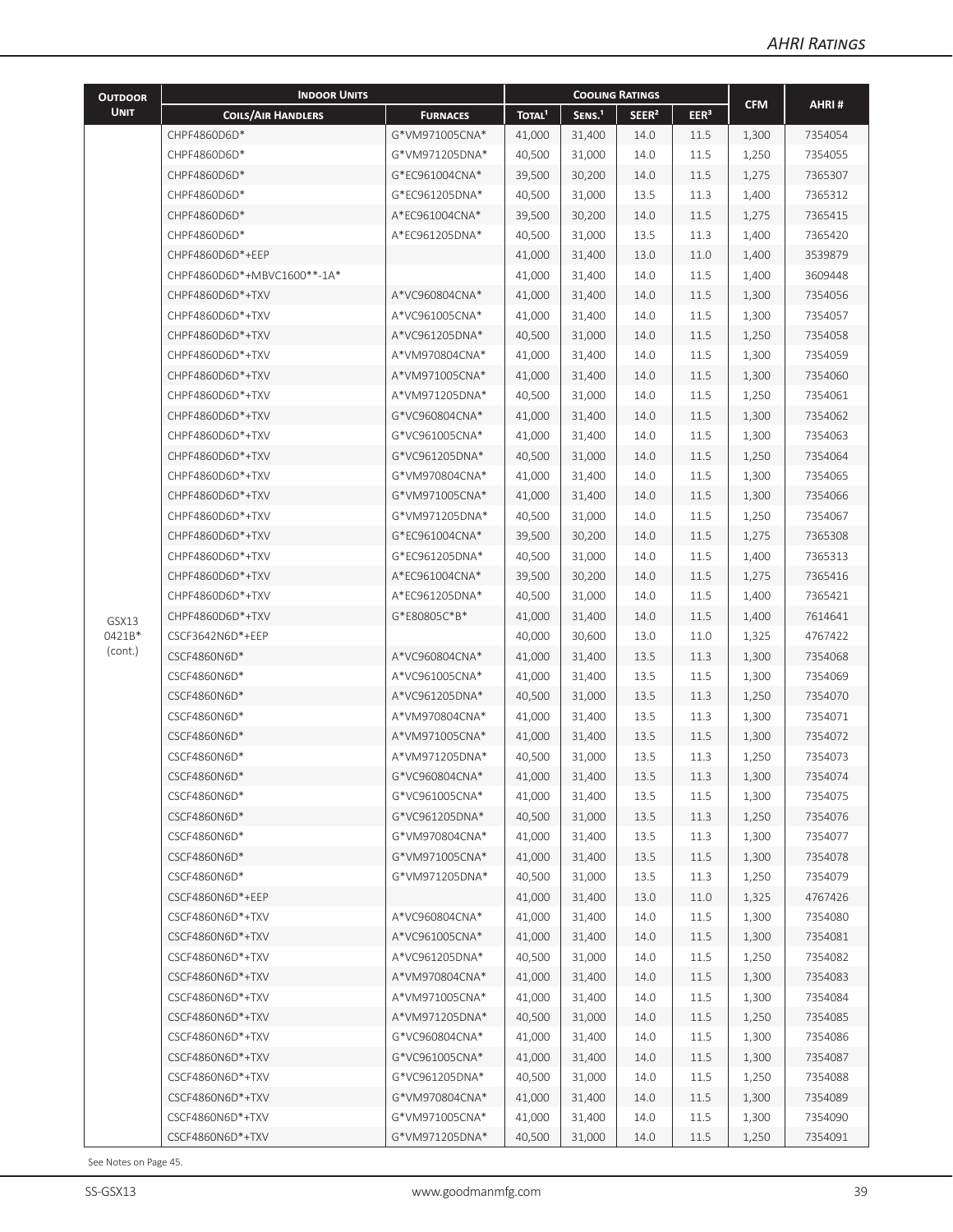| <b>OUTDOOR</b>                                   | <b>INDOOR UNITS</b>                  |                                                                          |                                                                                                                                                                                                                                                                                                                              |                    |                                                                                                                                                                                                                                                                                 |                                                                                                                                                                                                                                                                                                                                                                                                                                                                                                                                                                                                                                                                                                                                                                                                                                                                                                         |            |                    |
|--------------------------------------------------|--------------------------------------|--------------------------------------------------------------------------|------------------------------------------------------------------------------------------------------------------------------------------------------------------------------------------------------------------------------------------------------------------------------------------------------------------------------|--------------------|---------------------------------------------------------------------------------------------------------------------------------------------------------------------------------------------------------------------------------------------------------------------------------|---------------------------------------------------------------------------------------------------------------------------------------------------------------------------------------------------------------------------------------------------------------------------------------------------------------------------------------------------------------------------------------------------------------------------------------------------------------------------------------------------------------------------------------------------------------------------------------------------------------------------------------------------------------------------------------------------------------------------------------------------------------------------------------------------------------------------------------------------------------------------------------------------------|------------|--------------------|
| <b>UNIT</b>                                      | <b>COILS/AIR HANDLERS</b>            | <b>FURNACES</b>                                                          | TOTAL <sup>1</sup>                                                                                                                                                                                                                                                                                                           | SENS. <sup>1</sup> | SEER <sup>2</sup>                                                                                                                                                                                                                                                               | EER <sup>3</sup>                                                                                                                                                                                                                                                                                                                                                                                                                                                                                                                                                                                                                                                                                                                                                                                                                                                                                        | <b>CFM</b> | AHRI#              |
|                                                  | ARUF47D14A*                          |                                                                          | 45,000                                                                                                                                                                                                                                                                                                                       | 34.600             |                                                                                                                                                                                                                                                                                 |                                                                                                                                                                                                                                                                                                                                                                                                                                                                                                                                                                                                                                                                                                                                                                                                                                                                                                         |            | 7984179            |
|                                                  | ARUF48D14A*                          |                                                                          | 44,500                                                                                                                                                                                                                                                                                                                       | 34,200             |                                                                                                                                                                                                                                                                                 |                                                                                                                                                                                                                                                                                                                                                                                                                                                                                                                                                                                                                                                                                                                                                                                                                                                                                                         |            | 5360119            |
|                                                  | ARUF48D14A*+TXV                      |                                                                          | 44,500                                                                                                                                                                                                                                                                                                                       | 34,200             |                                                                                                                                                                                                                                                                                 |                                                                                                                                                                                                                                                                                                                                                                                                                                                                                                                                                                                                                                                                                                                                                                                                                                                                                                         |            | 5378542            |
|                                                  | ARUF49D14A*                          |                                                                          | 45,000                                                                                                                                                                                                                                                                                                                       | 34,600             |                                                                                                                                                                                                                                                                                 |                                                                                                                                                                                                                                                                                                                                                                                                                                                                                                                                                                                                                                                                                                                                                                                                                                                                                                         |            | 8171720            |
|                                                  | ARUF60D14A*                          |                                                                          | 44,500                                                                                                                                                                                                                                                                                                                       | 34,200             |                                                                                                                                                                                                                                                                                 |                                                                                                                                                                                                                                                                                                                                                                                                                                                                                                                                                                                                                                                                                                                                                                                                                                                                                                         |            | 5360120            |
|                                                  | ARUF60D14A*+TXV                      |                                                                          | 44,500                                                                                                                                                                                                                                                                                                                       | 34,200             | 13.0<br>11.0<br>1,460<br>13.0<br>11.0<br>1,460<br>13.0<br>11.0<br>1,400<br>13.8<br>11.3<br>1,600<br>14.0<br>11.5<br>1,430<br>13.8<br>11.3<br>1,600<br>13.0<br>11.0<br>1,450<br>13.8<br>11.3<br>1,615<br>13.0<br>11.0<br>1,600<br>14.0<br>11.3<br>1,600<br>13.5<br>11.3<br>1,650 | 5378543                                                                                                                                                                                                                                                                                                                                                                                                                                                                                                                                                                                                                                                                                                                                                                                                                                                                                                 |            |                    |
|                                                  | ASPT48C14A*                          |                                                                          | 44,000                                                                                                                                                                                                                                                                                                                       | 33,800             |                                                                                                                                                                                                                                                                                 | 13.0<br>11.0<br>1,515<br>1,550<br>13.0<br>11.0<br>13.0<br>11.0<br>1,550<br>13.0<br>11.0<br>1,455<br>13.5<br>11.3<br>1,570<br>13.5<br>11.3<br>1,650<br>13.5<br>11.3<br>1,570<br>14.0<br>11.5<br>1,550<br>14.0<br>11.5<br>1,550<br>14.0<br>11.5<br>1,525<br>14.0<br>11.5<br>1,525<br>13.0<br>11.0<br>1,600<br>14.0<br>11.5<br>1,585<br>14.0<br>11.5<br>1,520<br>11.5<br>14.0<br>1,575<br>11.5<br>14.0<br>1,585<br>14.0<br>11.5<br>1,520<br>14.0<br>11.5<br>1,575<br>14.0<br>11.5<br>1,585<br>14.0<br>11.5<br>1,520<br>14.0<br>11.5<br>1,575<br>14.0<br>11.5<br>1,585<br>14.0<br>11.5<br>1,520<br>14.0<br>11.5<br>1,575<br>14.0<br>11.5<br>1,550<br>14.0<br>11.5<br>1,525<br>14.0<br>11.5<br>1,550<br>11.5<br>14.0<br>1,525<br>13.5<br>11.5<br>1,480<br>13.5<br>11.5<br>1,570<br>13.5<br>11.5<br>1,545<br>13.5<br>11.5<br>1,590<br>13.5<br>11.5<br>1,600<br>13.5<br>11.5<br>1,585<br>13.5<br>11.5<br>1,620 | 7079221    |                    |
|                                                  | ASPT48D14A*                          |                                                                          | 46,000                                                                                                                                                                                                                                                                                                                       | 35,200             | <b>COOLING RATINGS</b><br>13.5<br>11.3<br>1,585<br>14.0<br>11.5                                                                                                                                                                                                                 | 5796511                                                                                                                                                                                                                                                                                                                                                                                                                                                                                                                                                                                                                                                                                                                                                                                                                                                                                                 |            |                    |
|                                                  | ASPT49D14A*                          |                                                                          | 45,000                                                                                                                                                                                                                                                                                                                       | 34,600             |                                                                                                                                                                                                                                                                                 |                                                                                                                                                                                                                                                                                                                                                                                                                                                                                                                                                                                                                                                                                                                                                                                                                                                                                                         |            | 8242048            |
|                                                  | ASPT60D14A*                          |                                                                          | 46,000                                                                                                                                                                                                                                                                                                                       | 35,200             |                                                                                                                                                                                                                                                                                 |                                                                                                                                                                                                                                                                                                                                                                                                                                                                                                                                                                                                                                                                                                                                                                                                                                                                                                         |            | 5722556            |
|                                                  | AVPTC48C14A*                         |                                                                          | 44,000                                                                                                                                                                                                                                                                                                                       | 33,800             |                                                                                                                                                                                                                                                                                 |                                                                                                                                                                                                                                                                                                                                                                                                                                                                                                                                                                                                                                                                                                                                                                                                                                                                                                         |            | 7079222            |
|                                                  | AVPTC48D14A*                         |                                                                          | 46,000                                                                                                                                                                                                                                                                                                                       | 35,200             |                                                                                                                                                                                                                                                                                 |                                                                                                                                                                                                                                                                                                                                                                                                                                                                                                                                                                                                                                                                                                                                                                                                                                                                                                         |            | 5924446            |
|                                                  | CA*F4860*6D*+EEP                     |                                                                          | 46,000                                                                                                                                                                                                                                                                                                                       | 35,200             |                                                                                                                                                                                                                                                                                 |                                                                                                                                                                                                                                                                                                                                                                                                                                                                                                                                                                                                                                                                                                                                                                                                                                                                                                         |            | 4214133            |
|                                                  | CA*F4860*6D*+MBVC2000**-1A*          |                                                                          | 46,000                                                                                                                                                                                                                                                                                                                       | 35,200             |                                                                                                                                                                                                                                                                                 |                                                                                                                                                                                                                                                                                                                                                                                                                                                                                                                                                                                                                                                                                                                                                                                                                                                                                                         |            | 3880321            |
|                                                  | CA*F4860*6D*+TXV                     | G*E80805C*B*                                                             | 46,000                                                                                                                                                                                                                                                                                                                       | 35,200             |                                                                                                                                                                                                                                                                                 |                                                                                                                                                                                                                                                                                                                                                                                                                                                                                                                                                                                                                                                                                                                                                                                                                                                                                                         |            | 5039233            |
|                                                  | CA*F4860*6D*+TXV                     | G*E81005C*B*                                                             | 46,000                                                                                                                                                                                                                                                                                                                       | 35,200             |                                                                                                                                                                                                                                                                                 |                                                                                                                                                                                                                                                                                                                                                                                                                                                                                                                                                                                                                                                                                                                                                                                                                                                                                                         |            | 5039261            |
|                                                  | CA*F4860*6D*+TXV                     | A*EH800805C*A*                                                           | 46,000                                                                                                                                                                                                                                                                                                                       | 35,200             |                                                                                                                                                                                                                                                                                 |                                                                                                                                                                                                                                                                                                                                                                                                                                                                                                                                                                                                                                                                                                                                                                                                                                                                                                         |            | 6944916            |
|                                                  | CA*F4860*6D*+TXV                     | A*EH801005C*A*                                                           | 46,000                                                                                                                                                                                                                                                                                                                       | 35,200             |                                                                                                                                                                                                                                                                                 |                                                                                                                                                                                                                                                                                                                                                                                                                                                                                                                                                                                                                                                                                                                                                                                                                                                                                                         |            | 6944918            |
|                                                  | CA*F4860*6D*+TXV                     |                                                                          |                                                                                                                                                                                                                                                                                                                              |                    |                                                                                                                                                                                                                                                                                 |                                                                                                                                                                                                                                                                                                                                                                                                                                                                                                                                                                                                                                                                                                                                                                                                                                                                                                         |            | 7365314            |
|                                                  |                                      | G*EC961004CNA*<br>46,000<br>35,200<br>A*EC961004CNA*<br>46,000<br>35,200 |                                                                                                                                                                                                                                                                                                                              | 7365422            |                                                                                                                                                                                                                                                                                 |                                                                                                                                                                                                                                                                                                                                                                                                                                                                                                                                                                                                                                                                                                                                                                                                                                                                                                         |            |                    |
| CA*F4860*6D*+TXV<br>CA*F4961*6D*<br>CA*F4961*6D* | G*EC961205DNA*                       |                                                                          |                                                                                                                                                                                                                                                                                                                              |                    |                                                                                                                                                                                                                                                                                 |                                                                                                                                                                                                                                                                                                                                                                                                                                                                                                                                                                                                                                                                                                                                                                                                                                                                                                         | 7365319    |                    |
|                                                  |                                      | A*EC961205DNA*                                                           |                                                                                                                                                                                                                                                                                                                              |                    |                                                                                                                                                                                                                                                                                 |                                                                                                                                                                                                                                                                                                                                                                                                                                                                                                                                                                                                                                                                                                                                                                                                                                                                                                         |            | 7365427            |
|                                                  | CA*F4961*6D*+EEP                     |                                                                          |                                                                                                                                                                                                                                                                                                                              |                    |                                                                                                                                                                                                                                                                                 |                                                                                                                                                                                                                                                                                                                                                                                                                                                                                                                                                                                                                                                                                                                                                                                                                                                                                                         |            | 5685098            |
|                                                  | CA*F4961*6D*+TXV                     | A*VC960804CNA*<br>A*VC961005CNA*                                         |                                                                                                                                                                                                                                                                                                                              |                    |                                                                                                                                                                                                                                                                                 |                                                                                                                                                                                                                                                                                                                                                                                                                                                                                                                                                                                                                                                                                                                                                                                                                                                                                                         |            | 7354092            |
|                                                  | CA*F4961*6D*+TXV                     |                                                                          |                                                                                                                                                                                                                                                                                                                              |                    |                                                                                                                                                                                                                                                                                 |                                                                                                                                                                                                                                                                                                                                                                                                                                                                                                                                                                                                                                                                                                                                                                                                                                                                                                         |            | 7354093            |
|                                                  | CA*F4961*6D*+TXV                     |                                                                          |                                                                                                                                                                                                                                                                                                                              |                    |                                                                                                                                                                                                                                                                                 |                                                                                                                                                                                                                                                                                                                                                                                                                                                                                                                                                                                                                                                                                                                                                                                                                                                                                                         |            |                    |
| GSX13<br>0481B*                                  | CA*F4961*6D*+TXV                     | A*VC961205DNA*<br>A*VM970804CNA*                                         |                                                                                                                                                                                                                                                                                                                              |                    |                                                                                                                                                                                                                                                                                 |                                                                                                                                                                                                                                                                                                                                                                                                                                                                                                                                                                                                                                                                                                                                                                                                                                                                                                         |            | 7354094<br>7354095 |
|                                                  | CA*F4961*6D*+TXV                     | A*VM971005CNA*                                                           |                                                                                                                                                                                                                                                                                                                              |                    |                                                                                                                                                                                                                                                                                 |                                                                                                                                                                                                                                                                                                                                                                                                                                                                                                                                                                                                                                                                                                                                                                                                                                                                                                         |            | 7354096            |
|                                                  | CA*F4961*6D*+TXV                     | A*VM971205DNA*                                                           |                                                                                                                                                                                                                                                                                                                              |                    |                                                                                                                                                                                                                                                                                 |                                                                                                                                                                                                                                                                                                                                                                                                                                                                                                                                                                                                                                                                                                                                                                                                                                                                                                         |            | 7354097            |
|                                                  | CA*F4961*6D*+TXV                     | G*VC960804CNA*                                                           | 45,500<br>34,800<br>45,500<br>34,800<br>46,000<br>35,200<br>45,000<br>34,600<br>45,000<br>34,600<br>46,000<br>35,200<br>45,000<br>34,600<br>45,000<br>34,600<br>46,000<br>35,200<br>45,000<br>34,600<br>45,000<br>34,600<br>46,000<br>35,200<br>45,000<br>34,600<br>45,000<br>34,600<br>46,000<br>35,200<br>46,000<br>35,200 |                    |                                                                                                                                                                                                                                                                                 |                                                                                                                                                                                                                                                                                                                                                                                                                                                                                                                                                                                                                                                                                                                                                                                                                                                                                                         |            | 7354098            |
|                                                  | CA*F4961*6D*+TXV                     | G*VC961005CNA*                                                           |                                                                                                                                                                                                                                                                                                                              |                    |                                                                                                                                                                                                                                                                                 |                                                                                                                                                                                                                                                                                                                                                                                                                                                                                                                                                                                                                                                                                                                                                                                                                                                                                                         |            | 7354099            |
|                                                  | CA*F4961*6D*+TXV                     | G*VC961205DNA*                                                           |                                                                                                                                                                                                                                                                                                                              |                    |                                                                                                                                                                                                                                                                                 |                                                                                                                                                                                                                                                                                                                                                                                                                                                                                                                                                                                                                                                                                                                                                                                                                                                                                                         |            | 7354100            |
|                                                  | CA*F4961*6D*+TXV                     | G*VM970804CNA*                                                           |                                                                                                                                                                                                                                                                                                                              |                    |                                                                                                                                                                                                                                                                                 |                                                                                                                                                                                                                                                                                                                                                                                                                                                                                                                                                                                                                                                                                                                                                                                                                                                                                                         |            | 7354101            |
|                                                  | CA*F4961*6D*+TXV                     | G*VM971005CNA*                                                           |                                                                                                                                                                                                                                                                                                                              |                    |                                                                                                                                                                                                                                                                                 |                                                                                                                                                                                                                                                                                                                                                                                                                                                                                                                                                                                                                                                                                                                                                                                                                                                                                                         |            | 7354102            |
|                                                  |                                      |                                                                          |                                                                                                                                                                                                                                                                                                                              |                    |                                                                                                                                                                                                                                                                                 |                                                                                                                                                                                                                                                                                                                                                                                                                                                                                                                                                                                                                                                                                                                                                                                                                                                                                                         |            |                    |
|                                                  | CA*F4961*6D*+TXV<br>CA*F4961*6D*+TXV | G*VM971205DNA*                                                           |                                                                                                                                                                                                                                                                                                                              |                    |                                                                                                                                                                                                                                                                                 |                                                                                                                                                                                                                                                                                                                                                                                                                                                                                                                                                                                                                                                                                                                                                                                                                                                                                                         |            | 7354103            |
|                                                  | CA*F4961*6D*+TXV                     | G*EC961004CNA*<br>G*EC961205DNA*                                         | 46,000                                                                                                                                                                                                                                                                                                                       | 35,200             |                                                                                                                                                                                                                                                                                 |                                                                                                                                                                                                                                                                                                                                                                                                                                                                                                                                                                                                                                                                                                                                                                                                                                                                                                         |            | 7365315<br>7365320 |
|                                                  | CA*F4961*6D*+TXV                     | A*EC961004CNA*                                                           | 46,000                                                                                                                                                                                                                                                                                                                       |                    |                                                                                                                                                                                                                                                                                 |                                                                                                                                                                                                                                                                                                                                                                                                                                                                                                                                                                                                                                                                                                                                                                                                                                                                                                         |            | 7365423            |
|                                                  | CA*F4961*6D*+TXV                     | A*EC961205DNA*                                                           |                                                                                                                                                                                                                                                                                                                              | 35,200             |                                                                                                                                                                                                                                                                                 |                                                                                                                                                                                                                                                                                                                                                                                                                                                                                                                                                                                                                                                                                                                                                                                                                                                                                                         |            |                    |
|                                                  |                                      | G*E80805C*B*                                                             | 46,000                                                                                                                                                                                                                                                                                                                       | 35,200             |                                                                                                                                                                                                                                                                                 |                                                                                                                                                                                                                                                                                                                                                                                                                                                                                                                                                                                                                                                                                                                                                                                                                                                                                                         |            | 7365428            |
|                                                  | CAPT4961*4A*                         |                                                                          | 46,000                                                                                                                                                                                                                                                                                                                       | 35,200             |                                                                                                                                                                                                                                                                                 |                                                                                                                                                                                                                                                                                                                                                                                                                                                                                                                                                                                                                                                                                                                                                                                                                                                                                                         |            | 6945523            |
|                                                  | CAPT4961*4A*                         | G*E81005C*B*                                                             | 47,000                                                                                                                                                                                                                                                                                                                       | 36,000             |                                                                                                                                                                                                                                                                                 |                                                                                                                                                                                                                                                                                                                                                                                                                                                                                                                                                                                                                                                                                                                                                                                                                                                                                                         |            | 6945530            |
|                                                  | CAPT4961*4A*                         | A*VC80604B*B*                                                            | 47,000                                                                                                                                                                                                                                                                                                                       | 36,000             |                                                                                                                                                                                                                                                                                 |                                                                                                                                                                                                                                                                                                                                                                                                                                                                                                                                                                                                                                                                                                                                                                                                                                                                                                         |            | 6945535            |
|                                                  | CAPT4961*4A*                         | A*VC80805C*B*                                                            | 47,000                                                                                                                                                                                                                                                                                                                       | 36,000             |                                                                                                                                                                                                                                                                                 |                                                                                                                                                                                                                                                                                                                                                                                                                                                                                                                                                                                                                                                                                                                                                                                                                                                                                                         |            | 6945541            |
|                                                  | CAPT4961*4A*                         | A*VC81005C*B*                                                            | 47,000                                                                                                                                                                                                                                                                                                                       | 36,000             |                                                                                                                                                                                                                                                                                 |                                                                                                                                                                                                                                                                                                                                                                                                                                                                                                                                                                                                                                                                                                                                                                                                                                                                                                         |            | 6945546            |
|                                                  | CAPT4961*4A*                         | ADVC80805C*B*                                                            | 47,000                                                                                                                                                                                                                                                                                                                       | 36,000             |                                                                                                                                                                                                                                                                                 |                                                                                                                                                                                                                                                                                                                                                                                                                                                                                                                                                                                                                                                                                                                                                                                                                                                                                                         |            | 6945665            |
|                                                  | CAPT4961*4A*                         | ADVC81005C*B*                                                            | 47,000                                                                                                                                                                                                                                                                                                                       | 36,000             |                                                                                                                                                                                                                                                                                 |                                                                                                                                                                                                                                                                                                                                                                                                                                                                                                                                                                                                                                                                                                                                                                                                                                                                                                         |            | 6945669            |
|                                                  | CAPT4961*4A*                         | A*VC960804CNA*                                                           | 45,000                                                                                                                                                                                                                                                                                                                       | 34,600             |                                                                                                                                                                                                                                                                                 |                                                                                                                                                                                                                                                                                                                                                                                                                                                                                                                                                                                                                                                                                                                                                                                                                                                                                                         |            | 7354104            |
|                                                  | CAPT4961*4A*                         | A*VC961005CNA*                                                           | 45,000                                                                                                                                                                                                                                                                                                                       | 34,600             |                                                                                                                                                                                                                                                                                 |                                                                                                                                                                                                                                                                                                                                                                                                                                                                                                                                                                                                                                                                                                                                                                                                                                                                                                         | 1,520      | 7354105            |
|                                                  | CAPT4961*4A*                         | A*VC961205DNA*                                                           | 46,000                                                                                                                                                                                                                                                                                                                       | 35,200             | 14.0                                                                                                                                                                                                                                                                            | 11.5                                                                                                                                                                                                                                                                                                                                                                                                                                                                                                                                                                                                                                                                                                                                                                                                                                                                                                    | 1,575      | 7354106            |
|                                                  | CAPT4961*4A*                         | A*VM970804CNA*                                                           | 45,000                                                                                                                                                                                                                                                                                                                       | 34,600             | 13.5                                                                                                                                                                                                                                                                            | 11.3                                                                                                                                                                                                                                                                                                                                                                                                                                                                                                                                                                                                                                                                                                                                                                                                                                                                                                    | 1,585      | 7354107            |
|                                                  | CAPT4961*4A*                         | A*VM971005CNA*                                                           | 45,000                                                                                                                                                                                                                                                                                                                       | 34,600             | 14.0                                                                                                                                                                                                                                                                            | 11.5                                                                                                                                                                                                                                                                                                                                                                                                                                                                                                                                                                                                                                                                                                                                                                                                                                                                                                    | 1,520      | 7354108            |
|                                                  | CAPT4961*4A*                         | A*VM971205DNA*                                                           | 46,000                                                                                                                                                                                                                                                                                                                       | 35,200             | 14.0                                                                                                                                                                                                                                                                            | 11.5                                                                                                                                                                                                                                                                                                                                                                                                                                                                                                                                                                                                                                                                                                                                                                                                                                                                                                    | 1,575      | 7354109            |
|                                                  | CAPT4961*4A*                         | G*VC960804CNA*                                                           | 45,000                                                                                                                                                                                                                                                                                                                       | 34,600             | 13.5                                                                                                                                                                                                                                                                            | 11.3                                                                                                                                                                                                                                                                                                                                                                                                                                                                                                                                                                                                                                                                                                                                                                                                                                                                                                    | 1,585      | 7354110            |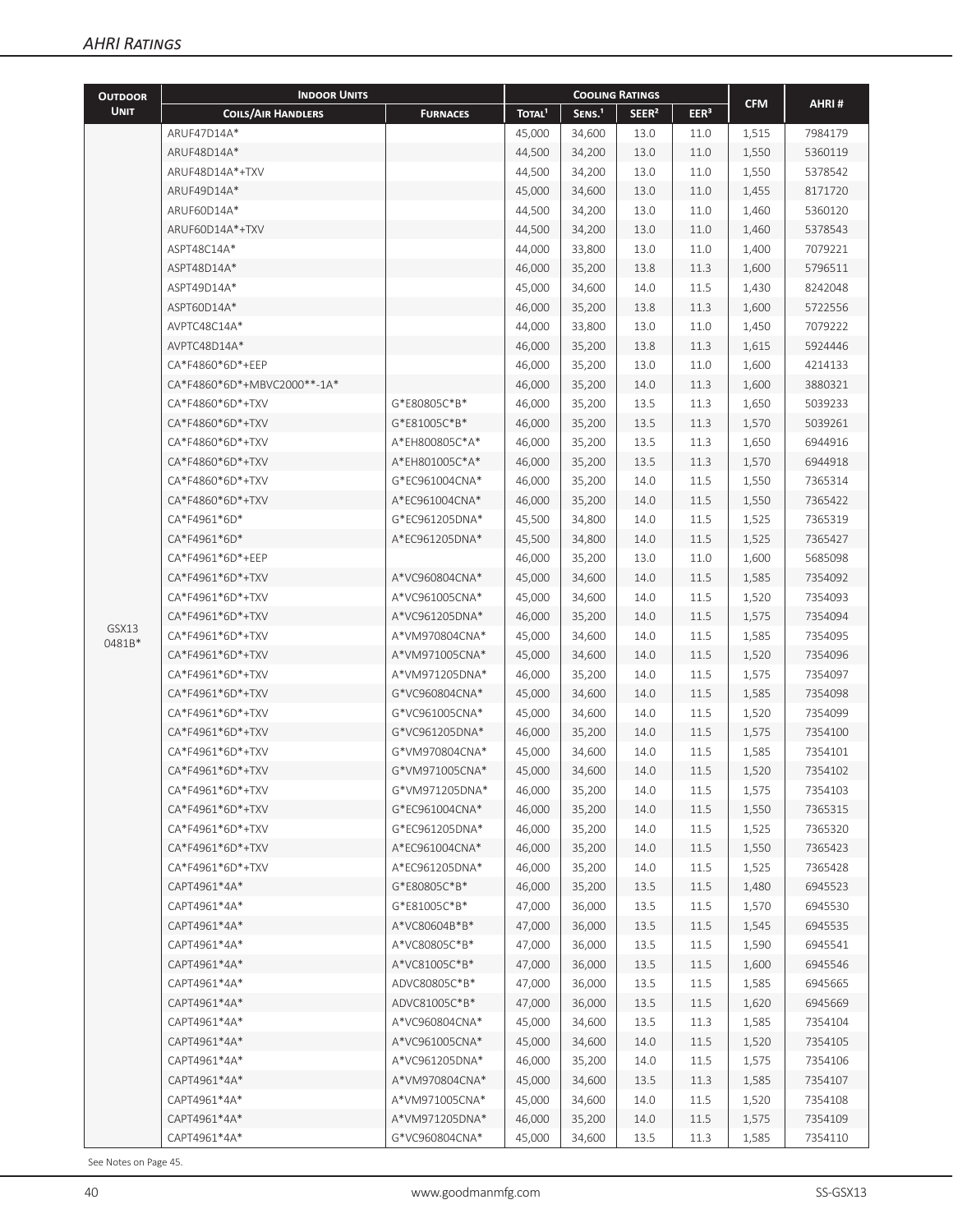| <b>OUTDOOR</b>             | <b>INDOOR UNITS</b>         |                 |                    | <b>COOLING RATINGS</b>                                                                                                                                                                                                                                                                                                                                                                                                                                                                                                                                                                   |                   |                  |            |         |
|----------------------------|-----------------------------|-----------------|--------------------|------------------------------------------------------------------------------------------------------------------------------------------------------------------------------------------------------------------------------------------------------------------------------------------------------------------------------------------------------------------------------------------------------------------------------------------------------------------------------------------------------------------------------------------------------------------------------------------|-------------------|------------------|------------|---------|
| <b>UNIT</b>                | <b>COILS/AIR HANDLERS</b>   | <b>FURNACES</b> | TOTAL <sup>1</sup> | SENS. <sup>1</sup>                                                                                                                                                                                                                                                                                                                                                                                                                                                                                                                                                                       | SEER <sup>2</sup> | EER <sup>3</sup> | <b>CFM</b> | AHRI#   |
|                            | CAPT4961*4A*                | G*VC961005CNA*  | 45,000             | 34,600                                                                                                                                                                                                                                                                                                                                                                                                                                                                                                                                                                                   | 14.0              | 11.5             | 1,520      | 7354111 |
|                            | CAPT4961*4A*                | G*VC961205DNA*  | 46,000             | 14.0<br>11.5<br>35,200<br>13.5<br>45,000<br>34,600<br>11.3<br>45,000<br>14.0<br>11.5                                                                                                                                                                                                                                                                                                                                                                                                                                                                                                     | 1,575             | 7354112          |            |         |
|                            | CAPT4961*4A*                | G*VM970804CNA*  |                    |                                                                                                                                                                                                                                                                                                                                                                                                                                                                                                                                                                                          |                   |                  | 1,585      | 7354113 |
|                            | CAPT4961*4A*                | G*VM971005CNA*  |                    | 34,600                                                                                                                                                                                                                                                                                                                                                                                                                                                                                                                                                                                   |                   |                  | 1,520      | 7354114 |
|                            | CAPT4961*4A*                | G*VM971205DNA*  | 46,000             | 35,200                                                                                                                                                                                                                                                                                                                                                                                                                                                                                                                                                                                   | 14.0              | 11.5             | 1,575      | 7354115 |
|                            | CAPT4961*4A*                | G*EC961004CNA*  | 46,000             | 11.5<br>35,200<br>14.0<br>13.5<br>11.3<br>35,200<br>11.5<br>35,200<br>14.0<br>13.5<br>11.3<br>35,200<br>35,600<br>13.0<br>11.0<br>14.0<br>36,000<br>11.5<br>14.0<br>11.5<br>36,000<br>34,800<br>13.5<br>11.5<br>34,800<br>13.5<br>11.3<br>13.5<br>11.5<br>34,800<br>13.5<br>11.3<br>34,800<br>35,200<br>13.0<br>11.0<br>35,200<br>14.0<br>11.3<br>13.5<br>11.3<br>35,200<br>13.5<br>11.3<br>35,200<br>13.5<br>35,200<br>11.3<br>13.5<br>11.3<br>35,200<br>14.0<br>34,600<br>11.5<br>14.0<br>11.5<br>34,600<br>11.5<br>35,200<br>14.0<br>11.5<br>34,600<br>14.0<br>11.5<br>34,600<br>14.0 | 1,550             | 7365316          |            |         |
|                            | CAPT4961*4A*                | G*EC961205DNA*  | 46,000             |                                                                                                                                                                                                                                                                                                                                                                                                                                                                                                                                                                                          |                   |                  | 1,525      | 7365321 |
|                            | CAPT4961*4A*                | A*EC961004CNA*  | 46,000             |                                                                                                                                                                                                                                                                                                                                                                                                                                                                                                                                                                                          |                   |                  | 1,550      | 7365424 |
|                            | CAPT4961*4A*                | A*EC961205DNA*  | 46,000             |                                                                                                                                                                                                                                                                                                                                                                                                                                                                                                                                                                                          |                   |                  | 1,525      | 7365429 |
|                            | CAPT4961*4A*+EEP            |                 | 46,500             |                                                                                                                                                                                                                                                                                                                                                                                                                                                                                                                                                                                          |                   |                  | 1,600      | 5611314 |
|                            | CAPT4961*4A*+MBVC1600**-1A* |                 | 47,000             |                                                                                                                                                                                                                                                                                                                                                                                                                                                                                                                                                                                          |                   |                  | 1,500      | 5611315 |
|                            | CAPT4961*4A*+MBVC2000**-1A* |                 | 47,000             |                                                                                                                                                                                                                                                                                                                                                                                                                                                                                                                                                                                          |                   |                  | 1,550      | 5611316 |
|                            | CHPF4860D6D*                | G*EC961004CNA*  | 45,500             |                                                                                                                                                                                                                                                                                                                                                                                                                                                                                                                                                                                          | 1,550             | 7365317          |            |         |
|                            | CHPF4860D6D*                | G*EC961205DNA*  | 45,500             | 1,525                                                                                                                                                                                                                                                                                                                                                                                                                                                                                                                                                                                    | 7365322           |                  |            |         |
|                            | CHPF4860D6D*                | A*EC961004CNA*  | 45,500             |                                                                                                                                                                                                                                                                                                                                                                                                                                                                                                                                                                                          |                   |                  | 1,550      | 7365425 |
|                            | CHPF4860D6D*                | A*EC961205DNA*  | 45,500             |                                                                                                                                                                                                                                                                                                                                                                                                                                                                                                                                                                                          |                   |                  | 1,525      | 7365430 |
|                            | CHPF4860D6D*+EEP            |                 | 46,000             |                                                                                                                                                                                                                                                                                                                                                                                                                                                                                                                                                                                          | 1,600             | 3539868          |            |         |
|                            | CHPF4860D6D*+MBVC2000**-1A* |                 | 46,000             |                                                                                                                                                                                                                                                                                                                                                                                                                                                                                                                                                                                          |                   |                  | 1,600      | 3609452 |
|                            | CHPF4860D6D*+TXV            | G*E81005C*B*    | 46,000             |                                                                                                                                                                                                                                                                                                                                                                                                                                                                                                                                                                                          |                   |                  | 1,570      | 5038912 |
| GSX13<br>0481B*<br>(cont.) | CHPF4860D6D*+TXV            | G*E80805C*B*    | 46,000             |                                                                                                                                                                                                                                                                                                                                                                                                                                                                                                                                                                                          |                   |                  | 1,650      | 5039110 |
|                            | CHPF4860D6D*+TXV            | A*EH800805C*A*  | 46,000             |                                                                                                                                                                                                                                                                                                                                                                                                                                                                                                                                                                                          |                   |                  | 1,650      | 6944923 |
|                            | CHPF4860D6D*+TXV            | A*EH801005C*A*  | 46,000             |                                                                                                                                                                                                                                                                                                                                                                                                                                                                                                                                                                                          |                   |                  | 1,570      | 6944925 |
|                            | CHPF4860D6D*+TXV            | A*VC960804CNA*  | 45,000             |                                                                                                                                                                                                                                                                                                                                                                                                                                                                                                                                                                                          |                   |                  | 1,585      | 7354116 |
|                            | CHPF4860D6D*+TXV            | A*VC961005CNA*  | 45,000             |                                                                                                                                                                                                                                                                                                                                                                                                                                                                                                                                                                                          |                   |                  | 1,520      | 7354117 |
|                            | CHPF4860D6D*+TXV            | A*VC961205DNA*  | 46,000             |                                                                                                                                                                                                                                                                                                                                                                                                                                                                                                                                                                                          |                   |                  | 1,575      | 7354118 |
|                            | CHPF4860D6D*+TXV            | A*VM970804CNA*  | 45,000             |                                                                                                                                                                                                                                                                                                                                                                                                                                                                                                                                                                                          |                   |                  | 1,585      | 7354119 |
|                            | CHPF4860D6D*+TXV            | A*VM971005CNA*  | 45,000             |                                                                                                                                                                                                                                                                                                                                                                                                                                                                                                                                                                                          |                   |                  | 1,520      | 7354120 |
|                            | CHPF4860D6D*+TXV            | A*VM971205DNA*  | 46,000             | 35,200                                                                                                                                                                                                                                                                                                                                                                                                                                                                                                                                                                                   | 14.0              | 11.5             | 1,575      | 7354121 |
|                            | CHPF4860D6D*+TXV            | G*VC960804CNA*  | 45,000             | 34,600                                                                                                                                                                                                                                                                                                                                                                                                                                                                                                                                                                                   | 14.0              | 11.5             | 1,585      | 7354122 |
|                            | CHPF4860D6D*+TXV            | G*VC961005CNA*  | 45,000             | 34,600                                                                                                                                                                                                                                                                                                                                                                                                                                                                                                                                                                                   | 14.0              | 11.5             | 1,520      | 7354123 |
|                            | CHPF4860D6D*+TXV            | G*VC961205DNA*  | 46,000             | 35,200                                                                                                                                                                                                                                                                                                                                                                                                                                                                                                                                                                                   | 14.0              | 11.5             | 1,575      | 7354124 |
|                            | CHPF4860D6D*+TXV            | G*VM970804CNA*  | 45,000             | 34,600                                                                                                                                                                                                                                                                                                                                                                                                                                                                                                                                                                                   | 14.0              | 11.5             | 1,585      | 7354125 |
|                            | CHPF4860D6D*+TXV            | G*VM971005CNA*  | 45,000             | 34,600                                                                                                                                                                                                                                                                                                                                                                                                                                                                                                                                                                                   | 14.0              | 11.5             | 1,520      | 7354126 |
|                            | CHPF4860D6D*+TXV            | G*VM971205DNA*  | 46,000             | 35,200                                                                                                                                                                                                                                                                                                                                                                                                                                                                                                                                                                                   | 14.0              | 11.5             | 1,575      | 7354127 |
|                            | CHPF4860D6D*+TXV            | G*EC961004CNA*  | 45,500             | 34,800                                                                                                                                                                                                                                                                                                                                                                                                                                                                                                                                                                                   | 14.0              | 11.5             | 1,550      | 7365318 |
|                            | CHPF4860D6D*+TXV            | G*EC961205DNA*  | 45,500             | 34,800                                                                                                                                                                                                                                                                                                                                                                                                                                                                                                                                                                                   | 14.0              | 11.5             | 1,525      | 7365323 |
|                            | CHPF4860D6D*+TXV            | A*EC961004CNA*  | 45,500             | 34,800                                                                                                                                                                                                                                                                                                                                                                                                                                                                                                                                                                                   | 14.0              | 11.5             | 1,550      | 7365426 |
|                            | CHPF4860D6D*+TXV            | A*EC961205DNA*  | 45,500             | 34,800                                                                                                                                                                                                                                                                                                                                                                                                                                                                                                                                                                                   | 14.0              | 11.5             | 1,525      | 7365431 |
|                            | CSCF4860N6D*+EEP            |                 | 46,000             | 35,200                                                                                                                                                                                                                                                                                                                                                                                                                                                                                                                                                                                   | 13.0              | 11.0             | 1,600      | 4767427 |
|                            | CSCF4860N6D*+TXV            | A*VC960804CNA*  | 44,500             | 34,200                                                                                                                                                                                                                                                                                                                                                                                                                                                                                                                                                                                   | 13.5              | 11.3             | 1,585      | 7354128 |
|                            | CSCF4860N6D*+TXV            | A*VC961005CNA*  | 44,500             | 34,200                                                                                                                                                                                                                                                                                                                                                                                                                                                                                                                                                                                   | 14.0              | 11.5             | 1,520      | 7354129 |
|                            | CSCF4860N6D*+TXV            | A*VC961205DNA*  | 45,500             | 34,800                                                                                                                                                                                                                                                                                                                                                                                                                                                                                                                                                                                   | 14.0              | 11.5             | 1,575      | 7354130 |
|                            | CSCF4860N6D*+TXV            | A*VM970804CNA*  | 44,500             | 34,200                                                                                                                                                                                                                                                                                                                                                                                                                                                                                                                                                                                   | 13.5              | 11.3             | 1,585      | 7354131 |
|                            | CSCF4860N6D*+TXV            | A*VM971005CNA*  | 44,500             | 34,200                                                                                                                                                                                                                                                                                                                                                                                                                                                                                                                                                                                   | 14.0              | 11.5             | 1,520      | 7354132 |
|                            | CSCF4860N6D*+TXV            | A*VM971205DNA*  | 45,500             | 34,800                                                                                                                                                                                                                                                                                                                                                                                                                                                                                                                                                                                   | 14.0              | 11.5             | 1,575      | 7354133 |
|                            | CSCF4860N6D*+TXV            | G*VC960804CNA*  | 44,500             | 34,200                                                                                                                                                                                                                                                                                                                                                                                                                                                                                                                                                                                   | 13.5              | 11.3             | 1,585      | 7354134 |
|                            | CSCF4860N6D*+TXV            | G*VC961005CNA*  | 44,500             | 34,200                                                                                                                                                                                                                                                                                                                                                                                                                                                                                                                                                                                   | 14.0              | 11.5             | 1,520      | 7354135 |
|                            | CSCF4860N6D*+TXV            | G*VC961205DNA*  | 45,500             | 34,800                                                                                                                                                                                                                                                                                                                                                                                                                                                                                                                                                                                   | 14.0              | 11.5             | 1,575      | 7354136 |
|                            | CSCF4860N6D*+TXV            | G*VM970804CNA*  | 44,500             | 34,200                                                                                                                                                                                                                                                                                                                                                                                                                                                                                                                                                                                   | 13.5              | 11.3             | 1,585      | 7354137 |
|                            | CSCF4860N6D*+TXV            | G*VM971005CNA*  | 44,500             | 34,200                                                                                                                                                                                                                                                                                                                                                                                                                                                                                                                                                                                   | 14.0              | 11.5             | 1,520      | 7354138 |
|                            | CSCF4860N6D*+TXV            | G*VM971205DNA*  | 45,500             | 34,800                                                                                                                                                                                                                                                                                                                                                                                                                                                                                                                                                                                   | 14.0              | 11.5             | 1,575      | 7354139 |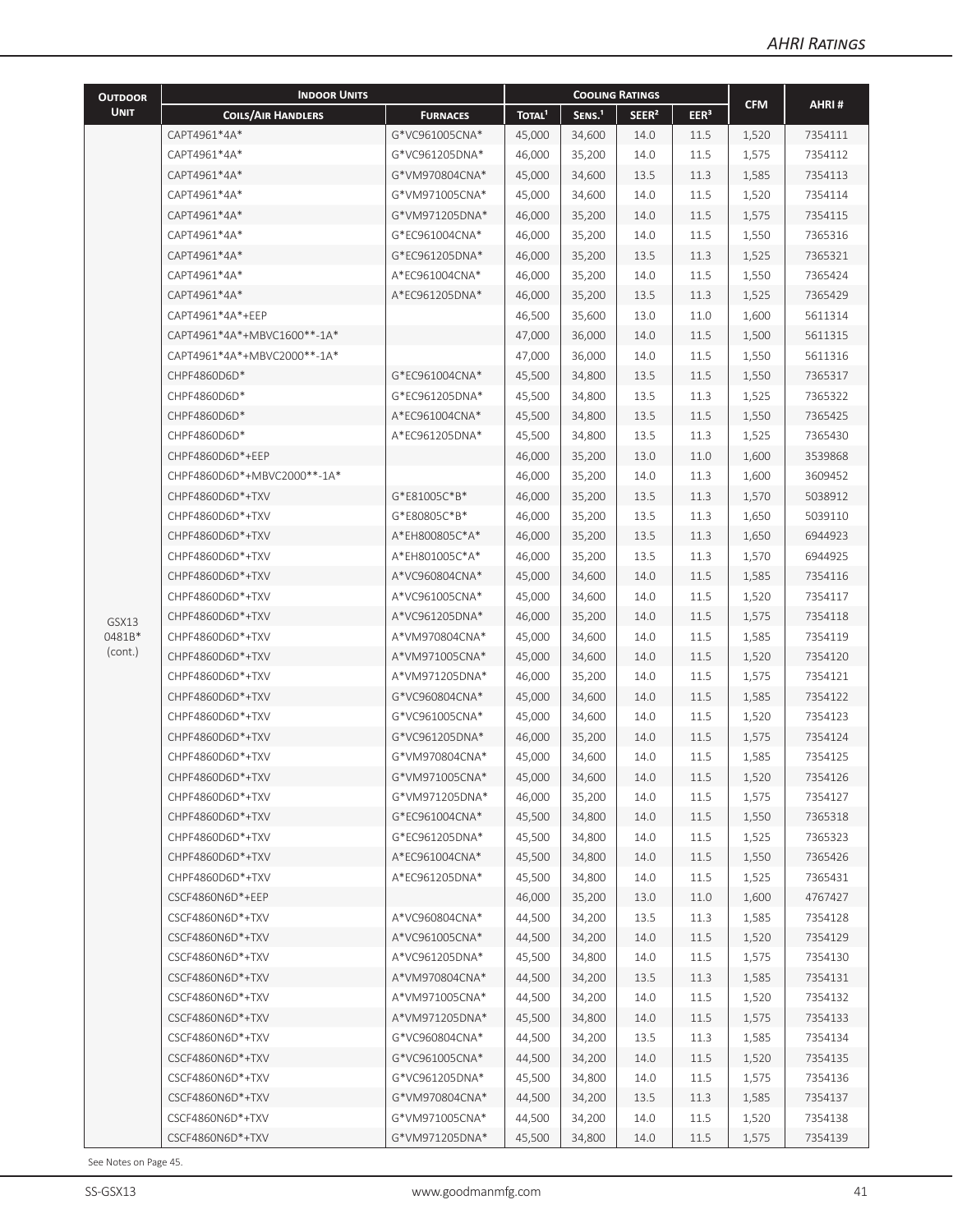| <b>OUTDOOR</b> | <b>INDOOR UNITS</b>                                                                | <b>COOLING RATINGS</b>                             |                          |                                                                                       |                   |                                                                  |            |         |
|----------------|------------------------------------------------------------------------------------|----------------------------------------------------|--------------------------|---------------------------------------------------------------------------------------|-------------------|------------------------------------------------------------------|------------|---------|
| <b>UNIT</b>    | <b>COILS/AIR HANDLERS</b>                                                          | <b>FURNACES</b>                                    | <b>TOTAL<sup>1</sup></b> | SENS. <sup>1</sup>                                                                    | SEER <sup>2</sup> | EER <sup>3</sup>                                                 | <b>CFM</b> | AHRI#   |
|                | ASPT60D14A*                                                                        |                                                    | 56,000                   | 40,000                                                                                | 13.0              | 11.0                                                             | 1,700      | 6349241 |
|                | AVPTC60D14A*                                                                       |                                                    | 56,000                   | 40,000                                                                                | 13.0              | 11.0<br>1,750<br>11.0<br>1,650<br>11.5<br>1,650<br>11.5<br>1,750 | 6349242    |         |
|                | CA*F4961*6D*+EEP                                                                   |                                                    | 55,500                   | 39,500<br>13.0<br>13.5<br>40,000<br>13.5<br>40,000<br>13.3<br>11.2<br>39,000<br>1,720 |                   | 4945868                                                          |            |         |
|                | CA*F4961*6D*+MBVC2000**-1A*<br>56,000<br>CA*F4961*6D*+MBVC2000**-1A*+TXV<br>56,000 |                                                    |                          |                                                                                       |                   | 4431670                                                          |            |         |
|                |                                                                                    |                                                    |                          |                                                                                       |                   |                                                                  |            | 4431671 |
|                | CA*F4961*6D*+TXV                                                                   | G*E81005C*B*                                       | 55,000                   |                                                                                       |                   |                                                                  |            | 5038893 |
|                | CA*F4961*6D*+TXV                                                                   | G*VC81005C*B*                                      | 55,500                   | 39,500                                                                                | 13.3              | 11.2                                                             | 1,700      | 5038945 |
|                | CA*F4961*6D*+TXV                                                                   | G*E80805C*B*                                       | 54,500                   | 38,500                                                                                | 13.3              | 11.2                                                             | 1,650      | 5038979 |
|                | CA*F4961*6D*+TXV                                                                   | G*VC80805C*B*                                      | 55,500                   | 39,500                                                                                | 13.3              | 11.2                                                             | 1,700      | 5039111 |
|                | CA*F4961*6D*+TXV                                                                   | A*VC81005C*B*                                      | 55,500                   | 39,500                                                                                | 13.3              | 11.2                                                             | 1,800      | 5039112 |
|                | CA*F4961*6D*+TXV                                                                   | A*VC80805C*B*                                      | 55,500                   | 39,500                                                                                | 13.3              | 11.2                                                             | 1,800      | 5039235 |
|                | CA*F4961*6D*+TXV                                                                   | A*EH800805C*A*                                     | 54,500                   | 38,500                                                                                | 13.3              | 11.2                                                             | 1,650      | 6944930 |
|                | CA*F4961*6D*+TXV                                                                   | A*EH801005C*A*                                     | 55,000                   | 39,000                                                                                | 13.3              | 11.2                                                             | 1,720      | 6944932 |
|                | CA*F4961*6D*+TXV                                                                   | A*VC960804CNA*                                     | 54,000                   | 38,500                                                                                | 13.5              | 11.0                                                             | 1,585      | 7354140 |
|                | CA*F4961*6D*+TXV                                                                   | A*VC961005CNA*                                     | 54,000                   | 38,500                                                                                | 13.0              | 11.0                                                             | 1,600      | 7354141 |
|                | CA*F4961*6D*+TXV                                                                   | A*VC961205DNA*                                     | 54,000                   | 38,500                                                                                | 13.5              | 11.5                                                             | 1,585      | 7354142 |
|                | CA*F4961*6D*+TXV                                                                   | A*VM970804CNA*                                     | 54,000                   | 38,500                                                                                | 13.5              | 11.0                                                             | 1,585      | 7354143 |
|                | CA*F4961*6D*+TXV                                                                   | A*VM971005CNA*                                     | 54,000                   | 38,500                                                                                | 13.0              | 11.0                                                             | 1,600      | 7354144 |
|                | CA*F4961*6D*+TXV                                                                   | A*VM971205DNA*                                     | 54,000                   | 38,500                                                                                | 13.5              | 11.5                                                             | 1,585      | 7354145 |
|                | CA*F4961*6D*+TXV                                                                   | G*VC960804CNA*                                     | 54,000                   | 38,500                                                                                | 13.5              | 11.0                                                             | 1,585      | 7354146 |
|                | CA*F4961*6D*+TXV                                                                   | G*VC961005CNA*                                     | 54,000                   | 38,500                                                                                | 13.0              | 11.0                                                             | 1,600      | 7354147 |
|                | CA*F4961*6D*+TXV                                                                   | G*VC961205DNA*                                     | 54,000                   | 38,500                                                                                | 13.5              | 11.5                                                             | 1,585      | 7354148 |
|                | CA*F4961*6D*+TXV                                                                   | G*VM970804CNA*                                     |                          |                                                                                       | 13.5              | 11.0                                                             |            | 7354149 |
|                |                                                                                    |                                                    | 54,000<br>54,000         | 38,500                                                                                |                   |                                                                  | 1,585      |         |
|                | CA*F4961*6D*+TXV                                                                   | G*VM971005CNA*<br>G*VM971205DNA*<br>G*EC961205DNA* |                          | 38,500                                                                                | 13.0              | 11.0                                                             | 1,600      | 7354150 |
|                | CA*F4961*6D*+TXV                                                                   |                                                    | 54,000                   | 38,500                                                                                | 13.5              | 11.5                                                             | 1,585      | 7354151 |
| GSX13          | CA*F4961*6D*+TXV                                                                   |                                                    | 56,500                   | 40,000                                                                                | 13.0              | 11.0                                                             | 1,950      | 7365324 |
| 0601B*         | CA*F4961*6D*+TXV                                                                   | A*EC961205DNA*                                     | 56,500                   | 40,000                                                                                | 13.0              | 11.0                                                             | 1,950      | 7365432 |
|                | CAPT4961*4A*                                                                       | A*VC80805C*B*                                      | 55,500                   | 39,500                                                                                | 13.0              | 11.0                                                             | 1,625      | 5520629 |
|                | CAPT4961*4A*                                                                       | A*VC81005C*B*                                      | 55,500                   | 39,500                                                                                | 13.0              | 11.0                                                             | 1,625      | 5520630 |
|                | CAPT4961*4A*                                                                       | ADVC80805C*B*                                      | 55,500                   | 39,500                                                                                | 13.0              | 11.0                                                             | 1,625      | 5520634 |
|                | CAPT4961*4A*                                                                       | ADVC81005C*B*                                      | 55,500                   | 39,500                                                                                | 13.0              | 11.0                                                             | 1,625      | 5520635 |
|                | CAPT4961*4A*                                                                       | G*E80805C*B*                                       | 54,500                   | 38,500                                                                                | 13.0              | 11.0                                                             | 1,675      | 5520636 |
|                | CAPT4961*4A*                                                                       | G*E81005C*B*                                       | 55,000                   | 39,000                                                                                | 13.0              | 11.0                                                             | 1,625      | 5520637 |
|                | CAPT4961*4A*                                                                       | G*VC80805C*B*                                      | 55,500                   | 39,500                                                                                | 13.0              | 11.0                                                             | 1,625      | 5520638 |
|                | CAPT4961*4A*                                                                       | G*VC81005C*B*                                      | 55,500                   | 39,500                                                                                | 13.0              | 11.0                                                             | 1,625      | 5520639 |
|                | CAPT4961*4A*                                                                       | A*EH800805C*A*                                     | 54,500                   | 38,500                                                                                | 13.0              | 11.0                                                             | 1,675      | 6944934 |
|                | CAPT4961*4A*                                                                       | A*EH801005C*A*                                     | 55,000                   | 39,000                                                                                | 13.0              | 11.0                                                             | 1,625      | 6944936 |
|                | CAPT4961*4A*                                                                       |                                                    | 56,500                   | 40,000                                                                                | 13.0              | 11.0                                                             | 1,600      | 6945515 |
|                | CAPT4961*4A*                                                                       | A*VC960804CNA*                                     | 54,000                   | 38,500                                                                                | 13.0              | 11.0                                                             | 1,585      | 7354152 |
|                | CAPT4961*4A*                                                                       | A*VC961005CNA*                                     | 54,000                   | 38,500                                                                                | 13.0              | 11.0                                                             | 1,600      | 7354153 |
|                | CAPT4961*4A*                                                                       | A*VC961205DNA*                                     | 54,000                   | 38,500                                                                                | 13.0              | 11.0                                                             | 1,585      | 7354154 |
|                | CAPT4961*4A*                                                                       | A*VM970804CNA*                                     | 54,000                   | 38,500                                                                                | 13.0              | 11.0                                                             | 1,585      | 7354155 |
|                | CAPT4961*4A*                                                                       | A*VM971005CNA*                                     | 54,000                   | 38,500                                                                                | 13.0              | 11.0                                                             | 1,600      | 7354156 |
|                | CAPT4961*4A*                                                                       | A*VM971205DNA*                                     | 54,000                   | 38,500                                                                                | 13.0              | 11.0                                                             | 1,585      | 7354157 |
|                | CAPT4961*4A*                                                                       | G*VC960804CNA*                                     | 54,000                   | 38,500                                                                                | 13.0              | 11.0                                                             | 1,585      | 7354158 |
|                | CAPT4961*4A*                                                                       | G*VC961005CNA*                                     | 54,000                   | 38,500                                                                                | 13.0              | 11.0                                                             | 1,600      | 7354159 |
|                | CAPT4961*4A*                                                                       | G*VC961205DNA*                                     | 54,000                   | 38,500                                                                                | 13.0              | 11.0                                                             | 1,585      | 7354160 |
|                | CAPT4961*4A*                                                                       | G*VM970804CNA*                                     | 54,000                   | 38,500                                                                                | 13.0              | 11.0                                                             | 1,585      | 7354161 |
|                | CAPT4961*4A*                                                                       | G*VM971005CNA*                                     | 54,000                   | 38,500                                                                                | 13.0              | 11.0                                                             | 1,600      | 7354162 |
|                | CAPT4961*4A*                                                                       | G*VM971205DNA*                                     | 54,000                   | 38,500                                                                                | 13.0              | 11.0                                                             | 1,585      | 7354163 |
|                | CAPT4961*4A*                                                                       | G*EC961205DNA*                                     | 56,500                   | 40,000                                                                                | 13.0              | 11.0                                                             | 1,950      | 7365325 |
|                | CAPT4961*4A*                                                                       | A*EC961205DNA*                                     | 56,500                   | 40,000                                                                                | 13.0              | 11.0                                                             | 1,950      | 7365433 |
|                | CAPT4961*4A*+MBVC1600**-1A*                                                        |                                                    | 57,000                   | 40,500                                                                                | 13.0              | 11.0                                                             | 1,700      | 6945516 |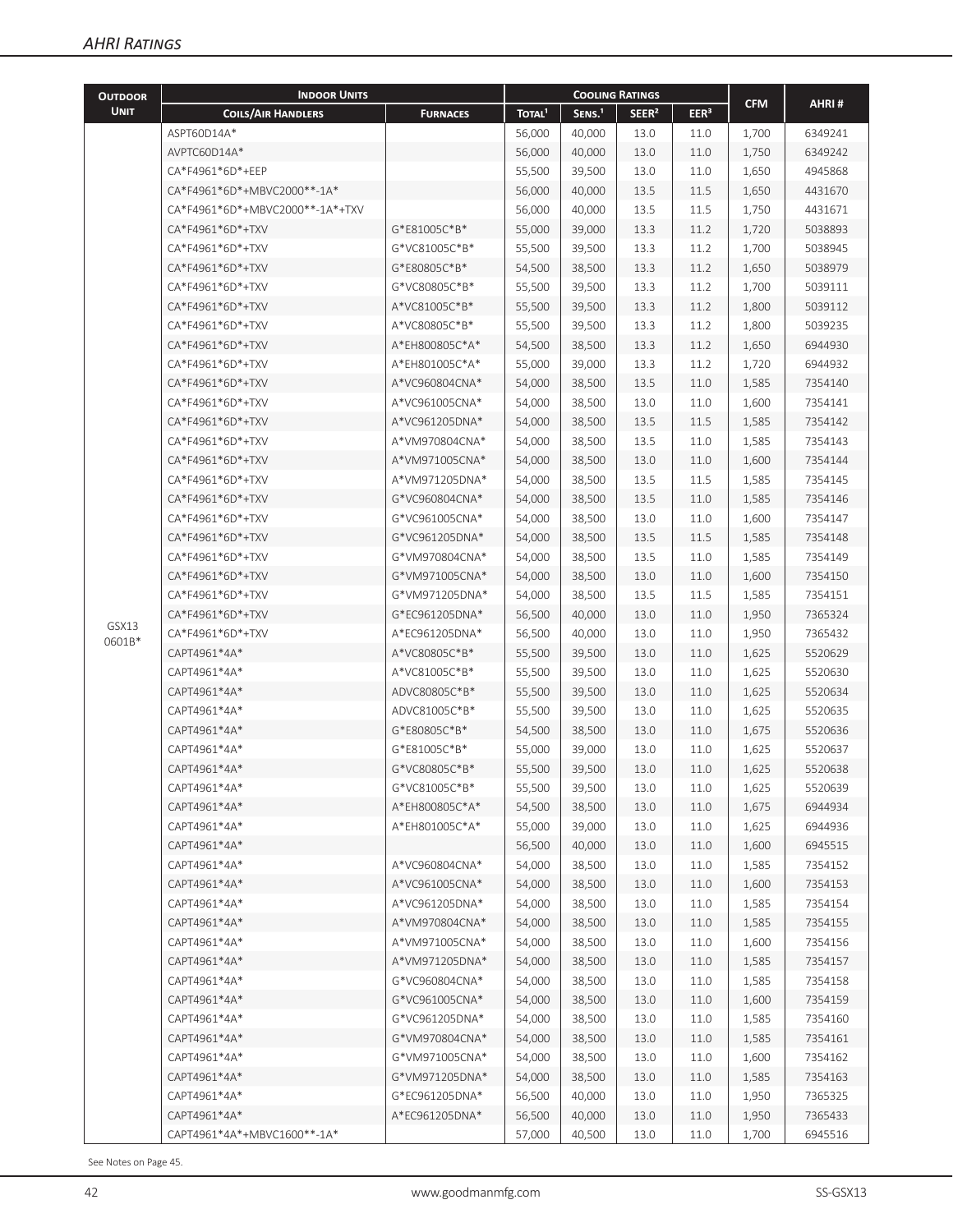| <b>OUTDOOR</b> | <b>INDOOR UNITS</b>             |                 |                    |                    | <b>COOLING RATINGS</b> |                  |            |                                                     |  |
|----------------|---------------------------------|-----------------|--------------------|--------------------|------------------------|------------------|------------|-----------------------------------------------------|--|
| <b>UNIT</b>    | <b>COILS/AIR HANDLERS</b>       | <b>FURNACES</b> | TOTAL <sup>1</sup> | SENS. <sup>1</sup> | SEER <sup>2</sup>      | EER <sup>3</sup> | <b>CFM</b> | AHRI#                                               |  |
|                | CAPT4961*4A*+MBVC2000**-1A*     |                 | 56,000             | 40,000             | 13.5                   | 11.5             | 1,625      | 5527435                                             |  |
|                | CHPF4860D6D*+EEP+TXV            |                 | 55,500             | 39,500             | 13.0                   | 11.0             | 1,500      | 5604754                                             |  |
|                | CHPF4860D6D*+MBVC2000**-1A*+TXV |                 | 56,000             | 40,000             | 13.5                   | 11.5             | 1,625      | 3688586                                             |  |
|                | CHPF4860D6D*+TXV                | G*VC81005C*B*   | 55,500             | 39,500             | 13.0                   | 11.0             | 1,800      | 5038848                                             |  |
|                | CHPF4860D6D*+TXV                | A*VC80805C*B*   | 55,500             | 39,500             | 13.0                   | 11.0             | 1,800      | 5038849                                             |  |
|                | CHPF4860D6D*+TXV                | G*VC80805C*B*   | 55,500             | 39,500             | 13.0                   | 11.0             | 1,800      | 5038946                                             |  |
|                | CHPF4860D6D*+TXV                | A*VC81005C*B*   | 55,500             | 39,500             | 13.0                   | 11.0             | 1,800      | 5039148                                             |  |
|                | CHPF4860D6D*+TXV                | G*E80805C*B*    | 54,500             | 38,500             | 13.3                   | 11.2             | 1,650      | 5039181                                             |  |
|                | CHPF4860D6D*+TXV                | G*E81005C*B*    | 55,000             | 39,000             | 13.3                   | 11.2             | 1,720      | 5039194                                             |  |
|                | CHPF4860D6D*+TXV                | A*EH800805C*A*  | 54,500             | 38,500             | 13.3                   | 11.2             | 1,650      | 6944938                                             |  |
|                | CHPF4860D6D*+TXV                | A*EH801005C*A*  | 55,000             | 39,000             | 13.3                   | 11.2             | 1,720      | 6944940                                             |  |
|                | CHPF4860D6D*+TXV                | A*VC960804CNA*  | 54,000             | 38,500             | 13.5                   | 11.0             | 1,585      | 7354164                                             |  |
|                | CHPF4860D6D*+TXV                | A*VC961005CNA*  | 54,000             | 38,500             | 13.0                   | 11.0             | 1,600      | 7354165                                             |  |
|                | CHPF4860D6D*+TXV                | A*VC961205DNA*  | 54,000             | 38,500             | 13.5                   | 11.5             | 1,585      | 7354166                                             |  |
|                | CHPF4860D6D*+TXV                | A*VM970804CNA*  | 54,000             | 38,500             | 13.5                   | 11.0             | 1,585      | 7354167                                             |  |
|                | CHPF4860D6D*+TXV                | A*VM971005CNA*  | 54,000             | 38,500             | 13.0                   | 11.0             | 1,600      | 7354168                                             |  |
|                | CHPF4860D6D*+TXV                | A*VM971205DNA*  | 54,000             | 38,500             | 13.5                   | 11.5             | 1,585      | 7354169                                             |  |
|                | CHPF4860D6D*+TXV                | G*VC960804CNA*  | 54,000             | 38,500             | 13.5                   | 11.0             | 1,585      | 7354170                                             |  |
| GSX13          | CHPF4860D6D*+TXV                | G*VC961005CNA*  | 54,000             | 38,500             | 13.0                   | 11.0             | 1,600      | 7354171                                             |  |
| 0601B*         | CHPF4860D6D*+TXV                | G*VC961205DNA*  | 54,000             | 38,500             | 13.5                   | 11.5             | 1,585      | 7354172                                             |  |
| (cont.)        | CHPF4860D6D*+TXV                | G*VM970804CNA*  | 54,000             | 38,500             | 13.5                   | 11.0             | 1,585      | 7354173                                             |  |
|                | CHPF4860D6D*+TXV                | G*VM971005CNA*  | 54,000             | 38,500             | 13.0                   | 11.0             | 1,600      | 7354174                                             |  |
|                | CHPF4860D6D*+TXV                | G*VM971205DNA*  | 54,000             | 38,500             | 13.5                   | 11.5             | 1,585      | 7354175                                             |  |
|                | CHPF4860D6D*+TXV                | G*EC961205DNA*  | 56,500             | 40,000             | 13.0                   | 11.0             | 1,950      | 7365326<br>7365434<br>5446159<br>4767698<br>7354176 |  |
|                | CHPF4860D6D*+TXV                | A*EC961205DNA*  | 56,500             | 40,000             | 13.0                   | 11.0             | 1,950      |                                                     |  |
|                | CSCF4860N6D*+EEP                |                 | 54,000             | 38,500             | 13.0                   | 11.0             | 1,600      |                                                     |  |
|                | CSCF4860N6D*+MBVC2000**-1A*     |                 | 53,500             | 38,000             | 13.5                   | 11.5             | 1,650      |                                                     |  |
|                | CSCF4860N6D*+TXV                | A*VC960804CNA*  | 54,000             | 38,500             | 13.0                   | 11.0             | 1,585      |                                                     |  |
|                | CSCF4860N6D*+TXV                | A*VC961005CNA*  | 54,000             | 38,500             | 13.0                   | 11.0             | 1,600      | 7354177                                             |  |
|                | CSCF4860N6D*+TXV                | A*VC961205DNA*  | 53,500             | 38,000             | 13.5                   | 11.0             | 1,585      | 7354178                                             |  |
|                | CSCF4860N6D*+TXV                | A*VM970804CNA*  | 54,000             | 38,500             | 13.0                   | 11.0             | 1,585      | 7354179                                             |  |
|                | CSCF4860N6D*+TXV                | A*VM971005CNA*  | 54,000             | 38,500             | 13.0                   | 11.0             | 1,600      | 7354180                                             |  |
|                | CSCF4860N6D*+TXV                | A*VM971205DNA*  | 53,500             | 38,000             | 13.5                   | 11.0             | 1,585      | 7354181                                             |  |
|                | CSCF4860N6D*+TXV                | G*VC960804CNA*  | 54,000             | 38,500             | 13.0                   | 11.0             | 1,585      | 7354182                                             |  |
|                | CSCF4860N6D*+TXV                | G*VC961005CNA*  | 54,000             | 38,500             | 13.0                   | 11.0             | 1,600      | 7354183                                             |  |
|                | CSCF4860N6D*+TXV                | G*VC961205DNA*  | 53,500             | 38,000             | 13.5                   | 11.0             | 1,585      | 7354184                                             |  |
|                | CSCF4860N6D*+TXV                | G*VM970804CNA*  | 54,000             | 38,500             | 13.0                   | 11.0             | 1,585      | 7354185                                             |  |
|                | CSCF4860N6D*+TXV                | G*VM971005CNA*  | 54,000             | 38,500             | 13.0                   | 11.0             | 1,600      | 7354186                                             |  |
|                | CSCF4860N6D*+TXV                | G*VM971205DNA*  | 53,500             | 38,000             | 13.5                   | 11.0             | 1,585      | 7354187                                             |  |
|                | ARUF48D14A*                     |                 | 54,500             | 37,400             | 13.0                   | 11.0             | 1,500      | 5586531                                             |  |
|                | ARUF60D14A*                     |                 | 55,000             | 37,600             | 13.0                   | 11.0             | 1,500      | 5586696                                             |  |
|                | ARUF61D14A*                     |                 | 55,500             | 38,000             | 13.0                   | 11.0             | 1,520      | 7984180                                             |  |
|                | ASPT60D14A*                     |                 | 56,000             | 38,500             | 14.0                   | 11.5             | 1,600      | 5722560                                             |  |
|                | ASPT61D14A*                     |                 | 56,000             | 38,500             | 14.0                   | 11.5             | 1,645      | 8242049                                             |  |
|                | AVPTC60D14A*                    |                 | 56,000             | 38,500             | 14.0                   | 11.5             | 1,620      | 5924344                                             |  |
| GSX13          | CA*F4860*6D*+EEP                |                 | 55,000             | 37,600             | 13.0                   | 11.0             | 1,500      | 5586534                                             |  |
| 0611A*         | CA*F4860*6D*+MBVC2000**-1A*     |                 | 56,000             | 38,500             | 13.5                   | 11.5             | 1,575      | 5586537                                             |  |
|                | CA*F4860*6D*+MBVC2000**-1A*+TXV |                 | 56,000             | 38,500             | 14.0                   | 11.5             | 1,575      | 5586540                                             |  |
|                | CA*F4860*6D*+TXV                | A*VC81005C*B*   | 55,500             | 38,000             | 13.5                   | 11.0             | 1,520      | 5586543                                             |  |
|                | CA*F4860*6D*+TXV                | ADVC80805C*B*   | 55,500             | 38,000             | 13.0                   | 11.0             | 1,500      | 5586558                                             |  |
|                | CA*F4860*6D*+TXV                | G*E80805C*B*    | 55,500             | 38,000             | 13.0                   | 11.0             | 1,550      | 5586561                                             |  |
|                | CA*F4860*6D*+TXV                | G*VC81005C*B*   | 55,500             | 38,000             | 13.5                   | 11.0             | 1,520      | 5586564                                             |  |
|                | CA*F4860*6D*+TXV                | A*VC80805C*B*   | 55,500             | 38,000             | 13.5                   | 11.0             | 1,520      | 5586705                                             |  |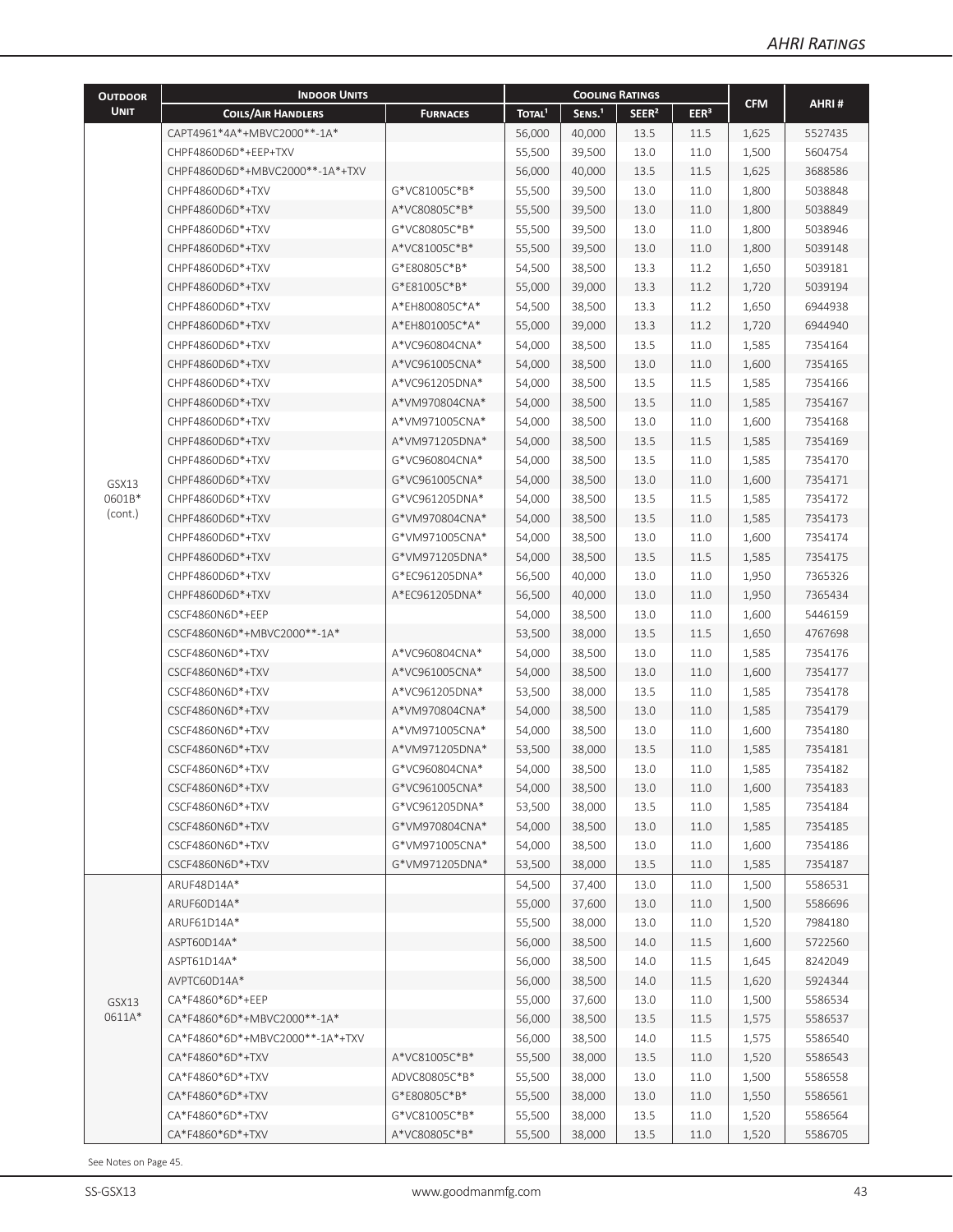| <b>OUTDOOR</b> | <b>INDOOR UNITS</b>               |                 |                    |                    | <b>COOLING RATINGS</b> |                  |            |         |
|----------------|-----------------------------------|-----------------|--------------------|--------------------|------------------------|------------------|------------|---------|
| <b>UNIT</b>    | <b>COILS/AIR HANDLERS</b>         | <b>FURNACES</b> | TOTAL <sup>1</sup> | SENS. <sup>1</sup> | SEER <sup>2</sup>      | EER <sup>3</sup> | <b>CFM</b> | AHRI#   |
|                | CA*F4860*6D*+TXV                  | ADVC81005C*B*   | 55,500             | 38,000             | 13.0                   | 11.0             | 1,550      | 5586714 |
|                | CA*F4860*6D*+TXV                  | G*E81005C*B*    | 55,000             | 37,600             | 13.5                   | 11.0             | 1,525      | 5586717 |
|                | CA*F4860*6D*+TXV                  | G*VC80805C*B*   | 55,500             | 38,000             | 13.5                   | 11.0             | 1,520      | 5586720 |
|                | CA*F4860*6D*+TXV                  | A*EH800805C*A*  | 55,500             | 38,000             | 13.0                   | 11.0             | 1,550      | 6944942 |
|                | CA*F4860*6D*+TXV                  | A*EH801005C*A*  | 55,000             | 37,600             | 13.5                   | 11.0             | 1,525      | 6944944 |
|                | CA*F4961*6D*+EEP                  |                 | 56,500             | 38,500             | 13.0                   | 11.0             | 1,500      | 5586582 |
|                | CA*F4961*6D*+MBVC2000**-1A*       |                 | 57,000             | 39,000             | 14.0                   | 11.5             | 1,575      | 5586856 |
|                | CA*F4961*6D*+MBVC2000**-1A*+TXV   |                 | 57,000             | 39,000             | 14.0                   | 12.0             | 1,575      | 5586585 |
|                | CA*F4961*6D*+TXV                  | A*VC80805C*B*   | 56,500             | 38,500             | 14.0                   | 11.5             | 1,520      | 5586588 |
|                | CA*F4961*6D*+TXV                  | A*VC81005C*B*   | 56,500             | 38,500             | 14.0                   | 11.5             | 1,520      | 5586591 |
|                | CA*F4961*6D*+TXV<br>ADVC80805C*B* |                 | 57,000             | 39,000             | 13.5                   | 11.0             | 1,500      | 5586600 |
|                | CA*F4961*6D*+TXV                  | ADVC81005C*B*   | 57,000             | 39,000             | 13.5                   | 11.0             | 1,550      | 5586603 |
|                | CA*F4961*6D*+TXV                  | G*E80805C*B*    | 56,000             | 38,500             | 14.0                   | 11.5             | 1,550      | 5586606 |
|                | CA*F4961*6D*+TXV                  | G*E81005C*B*    | 56,000             | 38,500             | 14.0                   | 11.5             | 1,525      | 5586609 |
|                | CA*F4961*6D*+TXV                  | G*VC80805C*B*   | 56,500             | 38,500             | 14.0                   | 11.5             | 1,520      | 5586612 |
|                | CA*F4961*6D*+TXV                  | G*VC81005C*B*   | 56,500             | 38,500             | 14.0                   | 11.5             | 1,520      | 5586615 |
|                | CA*F4961*6D*+TXV                  | A*EH800805C*A*  | 56,000             | 38,500             | 14.0                   | 11.5             | 1,550      | 6944950 |
|                | CA*F4961*6D*+TXV                  | A*EH801005C*A*  | 56,000             | 38,500             | 14.0                   | 11.5             | 1,525      | 6944952 |
|                | CA*F4961*6D*+TXV                  | A*VC961005CNA*  | 56,000             | 38,500             | 13.5                   | 11.5             | 1,520      | 7354188 |
|                | CA*F4961*6D*+TXV                  | A*VC961205DNA*  | 56,000             | 38,500             | 14.0                   | 11.5             | 1,545      | 7354189 |
|                | CA*F4961*6D*+TXV                  | A*VM971005CNA*  | 56,000             | 38,500             | 13.5                   | 11.5             | 1,520      | 7354190 |
|                | CA*F4961*6D*+TXV                  | A*VM971205DNA*  | 56,000             | 38,500             | 14.0                   | 11.5             | 1,545      | 7354191 |
|                | CA*F4961*6D*+TXV                  | G*VC961005CNA*  | 56,000             | 38,500             | 13.5                   | 11.5             | 1,520      | 7354192 |
|                | CA*F4961*6D*+TXV                  | G*VC961205DNA*  | 56,000             | 38,500             | 14.0                   | 11.5             | 1,545      | 7354193 |
|                | CA*F4961*6D*+TXV                  | G*VM971005CNA*  | 56,000             | 38,500             | 13.5                   | 11.5             | 1,520      | 7354194 |
| GSX13          | CA*F4961*6D*+TXV                  | G*VM971205DNA*  | 56,000             | 38,500             | 14.0                   | 11.5             | 1,545      | 7354195 |
| 0611A*         | CA*F4961*6D*+TXV                  | G*EC961205DNA*  | 56,000             | 38,500             | 14.0                   | 11.5             | 1,525      | 7365327 |
| (cont.)        | CA*F4961*6D*+TXV                  | A*EC961205DNA*  | 56,000             | 38,500             | 14.0                   | 11.5             | 1,525      | 7365435 |
|                | CAPT4961*4A*                      | A*VC80805C*B*   | 56,500             | 38,500             | 14.0                   | 11.5             | 1,520      | 5586630 |
|                | CAPT4961*4A*                      | A*VC81005C*B*   | 56,500             | 38,500             | 14.0                   | 11.5             | 1,520      | 5586633 |
|                | CAPT4961*4A*                      | ADVC80805C*B*   | 57,000             | 39,000             | 13.5                   | 11.0             | 1,500      | 5586642 |
|                | CAPT4961*4A*                      | ADVC81005C*B*   | 57,000             | 39,000             | 13.5                   | 11.0             | 1,550      | 5586645 |
|                | CAPT4961*4A*                      | G*E80805C*B*    | 56,000             | 38,500             | 14.0                   | 11.5             | 1,550      | 5586648 |
|                | CAPT4961*4A*                      | G*E81005C*B*    | 56,000             | 38,500             | 14.0                   | 11.5             | 1,525      | 5586651 |
|                | CAPT4961*4A*                      | G*VC80805C*B*   | 56,500             | 38,500             | 14.0                   | 11.5             | 1,520      | 5586654 |
|                | CAPT4961*4A*                      | G*VC81005C*B*   | 56,500             | 38,500             | 14.0                   | 11.5             | 1,520      | 5586657 |
|                | CAPT4961*4A*                      | A*EH800805C*A*  | 56,000             | 38,500             | 14.0                   | 11.5             | 1,550      | 6944958 |
|                | CAPT4961*4A*                      | A*EH801005C*A*  | 56,000             | 38,500             | 14.0                   | 11.5             | 1,525      | 6944960 |
|                | CAPT4961*4A*                      | A*VC961005CNA*  | 56,000             | 38,500             | 13.5                   | 11.0             | 1,520      | 7354196 |
|                | CAPT4961*4A*                      | A*VC961205DNA*  | 56,000             | 38,500             | 13.5                   | 11.5             | 1,545      | 7354197 |
|                | CAPT4961*4A*                      | A*VM971005CNA*  | 56,000             | 38,500             | 13.5                   | 11.0             | 1,520      | 7354198 |
|                | CAPT4961*4A*                      | A*VM971205DNA*  | 56,000             | 38,500             | 13.5                   | 11.5             | 1,545      | 7354199 |
|                | CAPT4961*4A*                      | G*VC961005CNA*  | 56,000             | 38,500             | 13.5                   | 11.0             | 1,520      | 7354200 |
|                | CAPT4961*4A*                      | G*VC961205DNA*  | 56,000             | 38,500             | 13.5                   | 11.5             | 1,545      | 7354201 |
|                | CAPT4961*4A*                      | G*VM971005CNA*  | 56,000             | 38,500             | 13.5                   | 11.0             | 1,520      | 7354202 |
|                | CAPT4961*4A*                      | G*VM971205DNA*  | 56,000             | 38,500             | 13.5                   | 11.5             | 1,545      | 7354203 |
|                | CAPT4961*4A*                      | G*EC961205DNA*  | 56,000             | 38,500             | 13.5                   | 11.5             | 1,525      | 7365328 |
|                | CAPT4961*4A*                      | A*EC961205DNA*  | 56,000             | 38,500             | 13.5                   | 11.5             | 1,525      | 7365436 |
|                | CAPT4961*4A*+EEP                  |                 | 56,500             | 38,500             | 13.5                   | 11.0             | 1,500      | 5586770 |
|                | CAPT4961*4A*+MBVC1600**-1A*       |                 | 57,000             | 39,000             | 13.5                   | 11.5             | 1,560      | 6945517 |
|                | CAPT4961*4A*+MBVC2000**-1A*       |                 | 57,000             | 39,000             | 14.0                   | 12.0             | 1,575      | 5586672 |
|                | CHPF4860D6D*+EEP                  |                 | 56,000             | 38,500             | 13.0                   | 11.0             | 1,500      | 5586675 |
|                | CHPF4860D6D*+MBVC2000**-1A*       |                 | 57,000             | 39,000             | 14.0                   | 11.5             | 1,575      | 5586900 |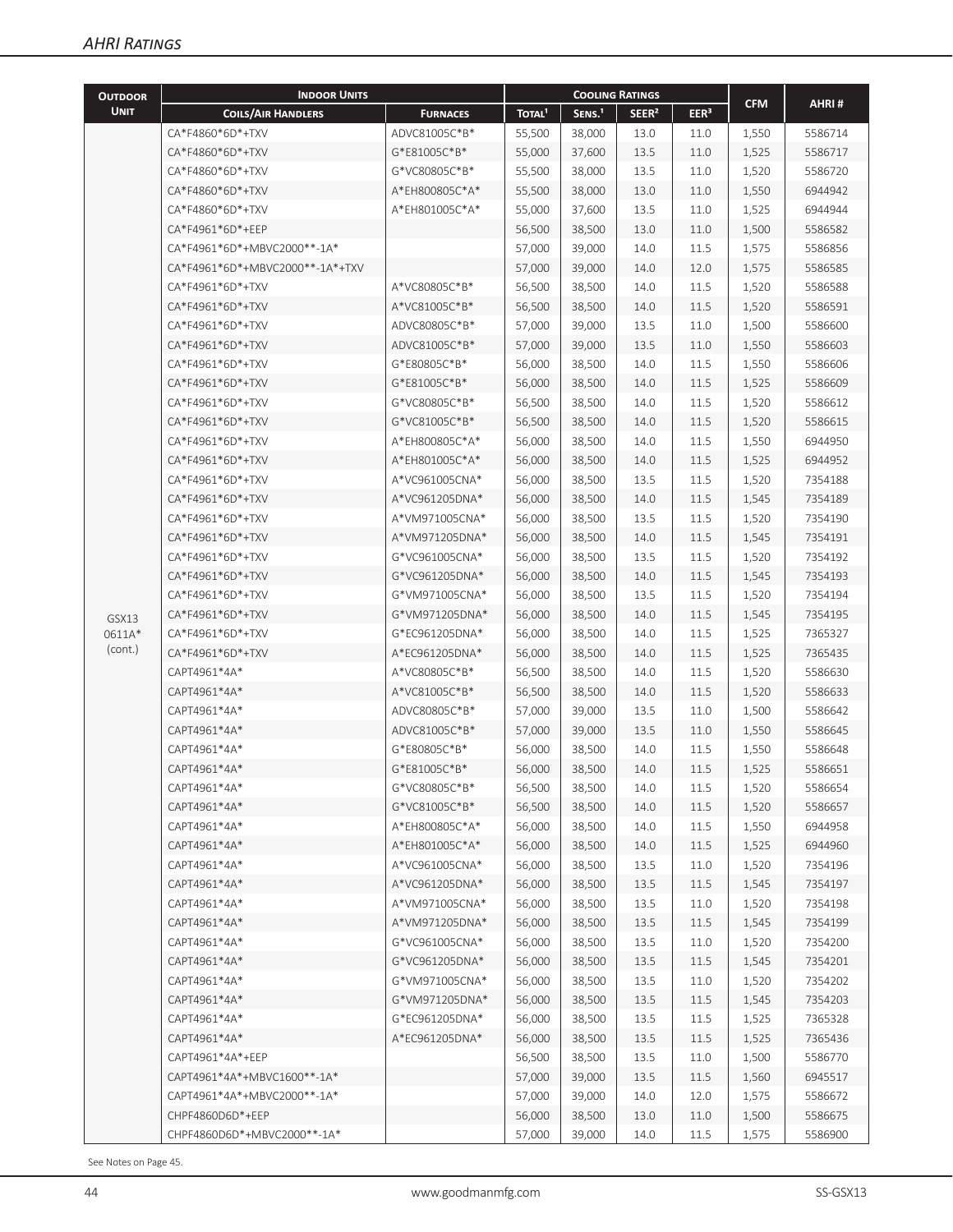| <b>OUTDOOR</b>  | <b>INDOOR UNITS</b>             |                                                              |                    | <b>COOLING RATINGS</b> |                   |                  |            |         |
|-----------------|---------------------------------|--------------------------------------------------------------|--------------------|------------------------|-------------------|------------------|------------|---------|
| <b>UNIT</b>     | <b>COILS/AIR HANDLERS</b>       | <b>FURNACES</b>                                              | TOTAL <sup>1</sup> | SENS. <sup>1</sup>     | SEER <sup>2</sup> | EER <sup>3</sup> | <b>CFM</b> | AHRI#   |
|                 | CHPF4860D6D*+MBVC2000**-1A*+TXV |                                                              | 57,000             | 39,000                 | 14.0              | 11.5             | 1,575      | 5586773 |
|                 | CHPF4860D6D*+TXV                | A*VC80805C*B*                                                | 56,000             | 38,500                 | 14.0              | 11.5             | 1,520      | 5586776 |
|                 | CHPF4860D6D*+TXV                | A*VC81005C*B*                                                | 56,500             | 38,500                 | 14.0              | 11.5             | 1,520      | 5586779 |
|                 | CHPF4860D6D*+TXV                | G*E80805C*B*                                                 | 56,000             | 38,500                 | 14.0              | 11.5             | 1,550      | 5586802 |
|                 | CHPF4860D6D*+TXV                | G*E81005C*B*                                                 | 56,000             | 38,500                 | 14.0              | 11.5             | 1,525      | 5586805 |
|                 | CHPF4860D6D*+TXV                | G*VC80805C*B*                                                | 56,000             | 38,500                 | 14.0              | 11.5             | 1,520      | 5586808 |
|                 | CHPF4860D6D*+TXV                | G*VC81005C*B*                                                | 56,500             | 38,500                 | 14.0              | 11.5             | 1,520      | 5586811 |
|                 | CHPF4860D6D*+TXV                | A*EH800805C*A*                                               | 56,000             | 38,500                 | 14.0              | 11.5             | 1,550      | 6944966 |
|                 | CHPF4860D6D*+TXV                | A*EH801005C*A*                                               | 56,000             | 38,500                 | 14.0              | 11.5             | 1,525      | 6944968 |
|                 | CHPF4860D6D*+TXV                | A*VC961005CNA*                                               | 56,000             | 38,500                 | 13.5              | 11.0             | 1,520      | 7354204 |
|                 | CHPF4860D6D*+TXV                | A*VC961205DNA*                                               | 56,000             | 38,500                 | 14.0              | 11.5             | 1,545      | 7354205 |
|                 | CHPF4860D6D*+TXV                | A*VM971005CNA*                                               | 56,000             | 38,500                 | 13.5              | 11.0             | 1,520      | 7354206 |
|                 | CHPF4860D6D*+TXV                | A*VM971205DNA*                                               | 56,000             | 38,500                 | 14.0              | 11.5             | 1,545      | 7354207 |
|                 | CHPF4860D6D*+TXV                | G*VC961005CNA*                                               | 56,000             | 38,500                 | 13.5              | 11.0             | 1,520      | 7354208 |
|                 | CHPF4860D6D*+TXV                | G*VC961205DNA*                                               | 56,000             | 38,500                 | 14.0              | 11.5             | 1,545      | 7354209 |
|                 | CHPF4860D6D*+TXV                | G*VM971005CNA*<br>56,000<br>G*VM971205DNA*                   |                    | 38,500                 | 13.5              | 11.0             | 1,520      | 7354210 |
|                 | CHPF4860D6D*+TXV                | 56,000<br>G*EC961205DNA*<br>56,000                           |                    | 38,500                 | 14.0              | 11.5             | 1,545      | 7354211 |
|                 | CHPF4860D6D*+TXV                |                                                              |                    | 38,500                 | 14.0              | 11.5             | 1,525      | 7365329 |
| GSX13<br>0611A* | CHPF4860D6D*+TXV                | A*EC961205DNA*                                               | 56,000             | 38,500                 | 14.0              | 11.5             | 1,525      | 7365437 |
| (cont.)         | CSCF4860N6D*+EEP                |                                                              | 55,000             | 37,600                 | 13.0              | 11.0             | 1,500      | 5589903 |
|                 | CSCF4860N6D*+MBVC2000**-1A*     |                                                              | 56,000             | 38,500                 | 13.5              | 11.5             | 1,575      | 5589906 |
|                 | CSCF4860N6D*+MBVC2000**-1A*+TXV |                                                              | 56,000             | 38,500                 | 14.0              | 11.5             | 1,575      | 5586690 |
|                 | CSCF4860N6D*+TXV                | G*E80805C*B*                                                 | 54,500             | 37,400                 | 13.0              | 11.0             | 1,550      | 5586829 |
|                 | CSCF4860N6D*+TXV                | A*VC80805C*B*                                                | 56,500             | 38,500                 | 13.5              | 11.5             | 1,520      | 5589909 |
|                 | CSCF4860N6D*+TXV                | A*VC81005C*B*                                                | 55,500             | 38,000                 | 13.5              | 11.0             | 1,520      | 5589912 |
|                 | CSCF4860N6D*+TXV                | G*E81005C*B*                                                 | 55,500             | 38,000                 | 13.5              | 11.0             | 1,525      | 5589933 |
|                 | CSCF4860N6D*+TXV                | G*VC80805C*B*                                                | 56,500             | 38,500                 | 13.5              | 11.5             | 1,520      | 5589936 |
|                 | CSCF4860N6D*+TXV                | G*VC81005C*B*                                                | 55,500             | 38,000                 | 13.5              | 11.0             | 1,520      | 5589939 |
|                 | CSCF4860N6D*+TXV                | A*EH800805C*A*<br>54,500<br>A*EH801005C*A*<br>A*VC961005CNA* |                    | 37,400                 | 13.0              | 11.0             | 1,550      | 6944974 |
|                 | CSCF4860N6D*+TXV                |                                                              | 55,500             | 38,000                 | 13.5              | 11.0             | 1,525      | 6944976 |
|                 | CSCF4860N6D*+TXV                |                                                              | 55,500             | 38,000                 | 13.5              | 11.0             | 1,520      | 7354212 |
|                 | CSCF4860N6D*+TXV                | A*VC961205DNA*                                               | 55,500             | 38,000                 | 13.5              | 11.0             | 1,545      | 7354213 |
|                 | CSCF4860N6D*+TXV                | A*VM971005CNA*                                               | 55,500             | 38,000                 | 13.5              | 11.0             | 1,520      | 7354214 |
|                 | CSCF4860N6D*+TXV                | A*VM971205DNA*                                               | 55,500             | 38,000                 | 13.5              | 11.0             | 1,545      | 7354215 |
|                 | CSCF4860N6D*+TXV                | G*VC961005CNA*                                               | 55,500             | 38,000                 | 13.5              | 11.0             | 1,520      | 7354216 |
|                 | CSCF4860N6D*+TXV                | G*VC961205DNA*                                               | 55,500             | 38,000                 | 13.5              | 11.0             | 1,545      | 7354217 |
|                 | CSCF4860N6D*+TXV                | G*VM971005CNA*                                               | 55,500             | 38,000                 | 13.5              | 11.0             | 1,520      | 7354218 |
|                 | CSCF4860N6D*+TXV                | G*VM971205DNA*                                               | 55,500             | 38,000                 | 13.5              | 11.0             | 1,545      | 7354219 |

 $1$  BTU/h

² Seasonal Energy Efficiency Ratio; Certified per AHRI 210/240 @ 80°F/ 67°F/ 95°F

³ Energy Efficiency Ratio @ 80°F/ 67°F/ 95°F

#### **Notes**

• Always check the S&R plate for electrical data on the unit being installed.

• When matching the outdoor unit to the indoor unit, use the piston supplied with the outdoor unit or that specified on the piston kit chart supplied with the indoor unit. • EEP - Order from Service Dept. Part No. B13707-38 or new Solid State Board B13707-35S. Part No. B13707-38 is not interchangeable with B13707-35S.

The Goodman® brand gas furnace contains the EEP cooling time delay.

• HSK - Hard Start Kit: This is an additional capacitor to assist with compressor start-up, used with the standard "run" capacitor that is supplied in the unit. Order from a Goodman brand distributor or service department.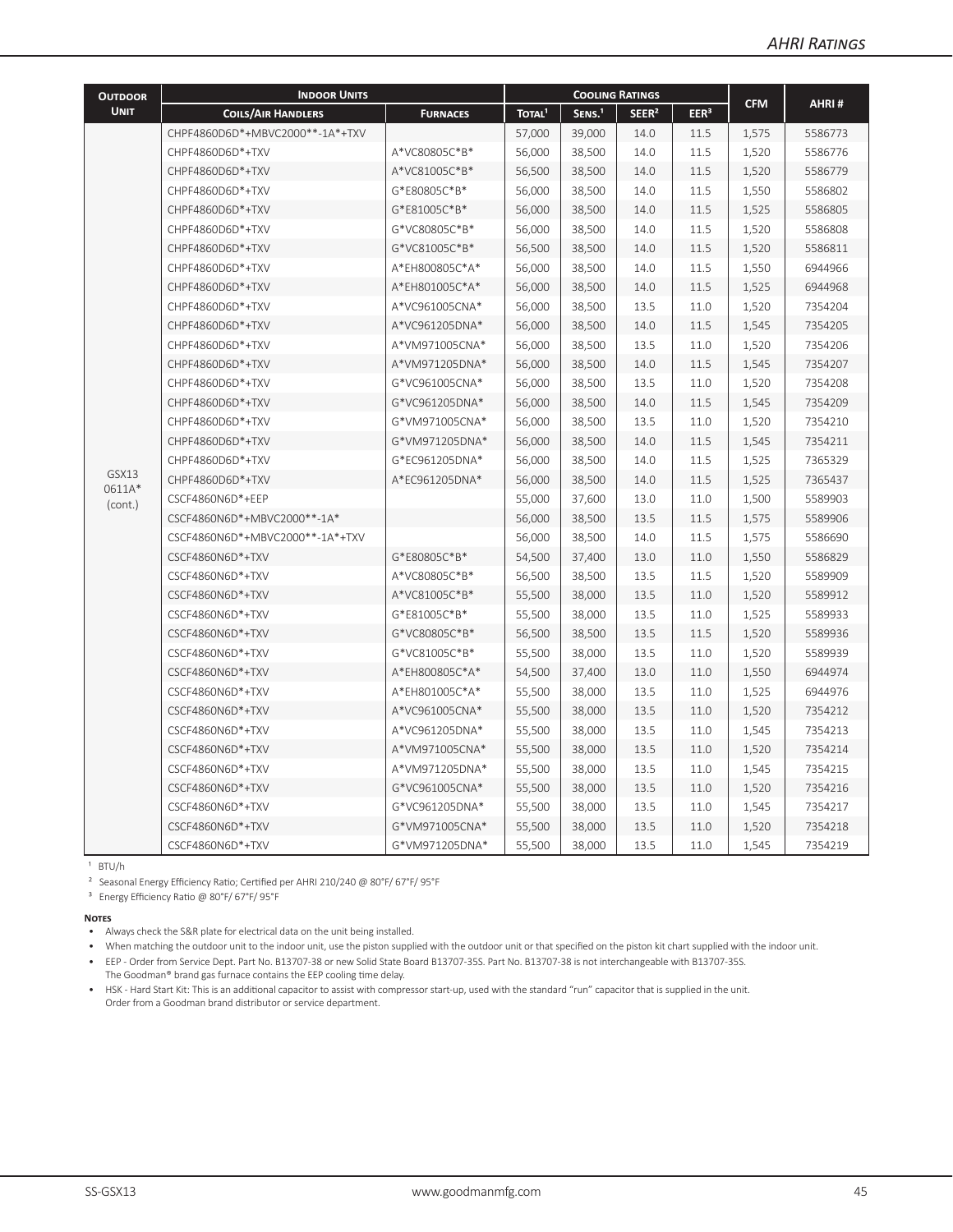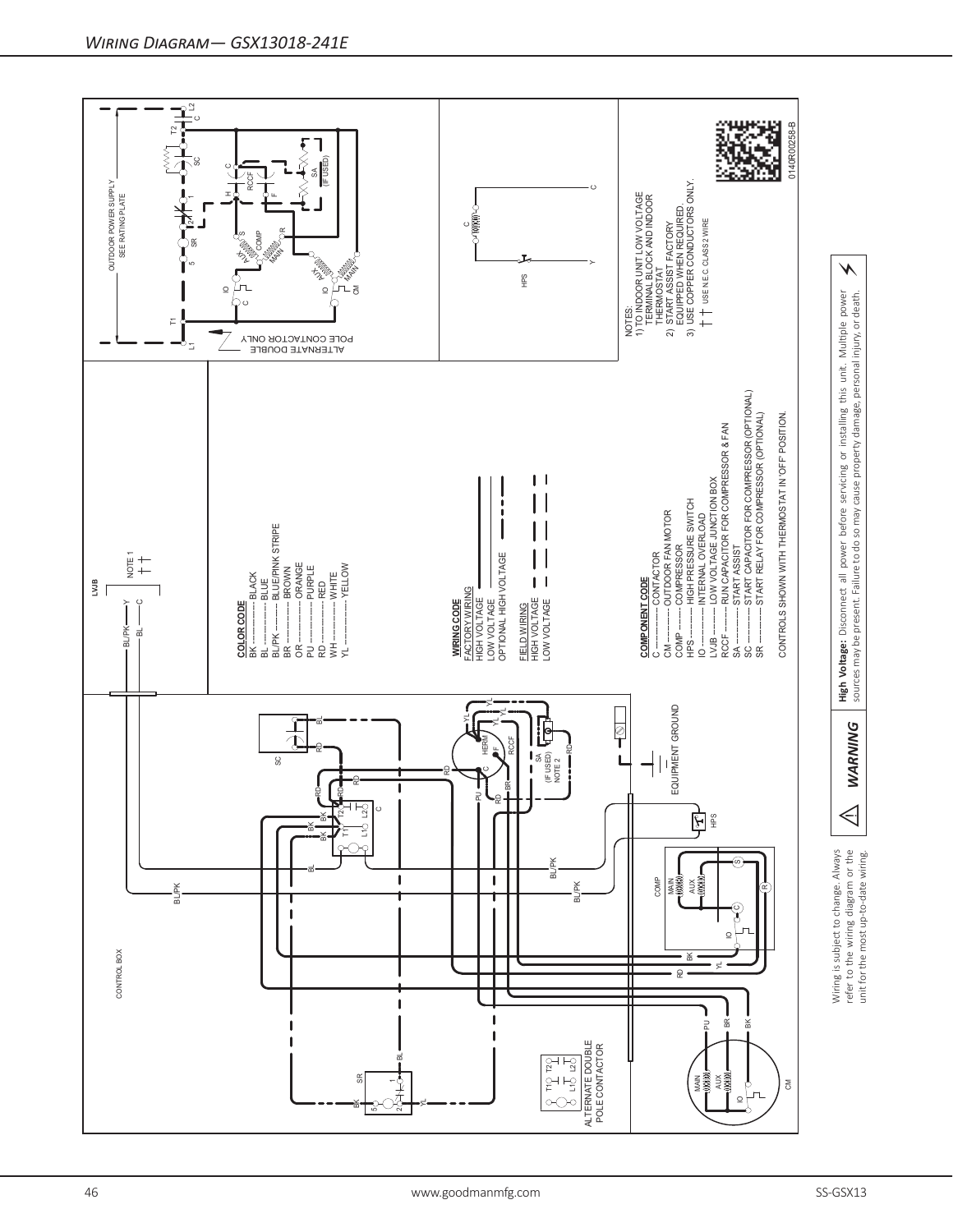